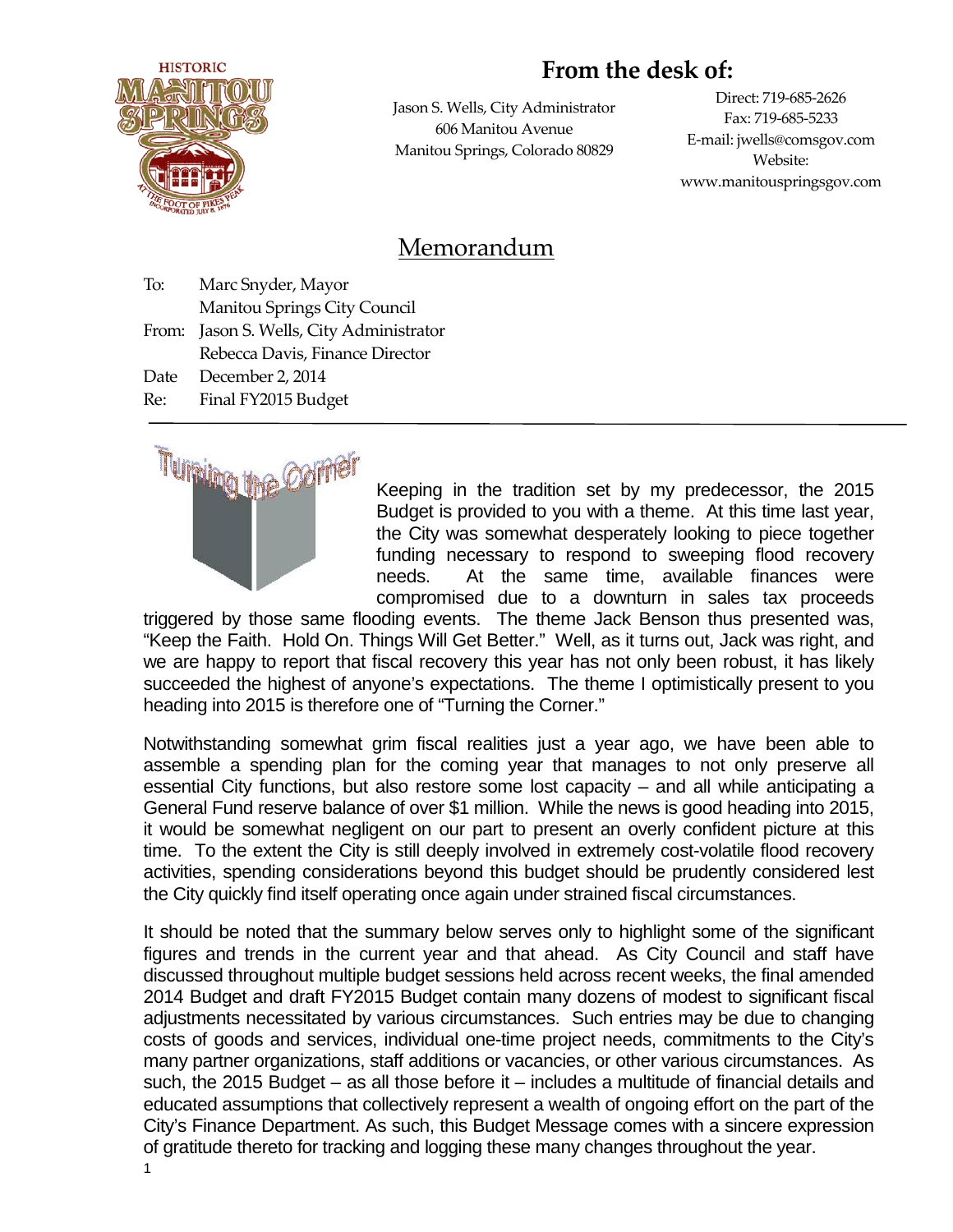# *REVENUES*

Less internal transfers from other funds, total revenues across all funds are budgeted at \$11,756,070 for FY2015. This represents a significant decrease relative to 2014 (est. \$16,502,390), due mostly to the large influx of grant funding to the Storm Drainage Fund in 2014 in order to assist with flood recovery efforts. Revenues across all City funds *less those received by the Storm Drainage Fund* are estimated to be slightly over \$9.65 million by the end of 2014. The 2015 Budget – with Storm Drainage Fund revenues removed from the estimated annual total – anticipates \$11.2 million in total revenues. Disregarding 2014 floodrelated grant proceeds then, overall City revenues are expected to increase markedly in 2015. Moreover, should the City receive significant additional flood recovery assistance in the coming year, as is expected via HUD's Disaster Recovery Program, an amended 2015 Budget will necessarily reflect these additional revenues, which might ultimately eclipse 2014 revenues overall.

While the possible influx of grant revenues to assist with ongoing recovery efforts is undeniably a matter of crucial importance to Manitou Springs, to what degree the City might realize such revenues is uncertain at this time and any discussion relative to that topic will need to occur in the course of the coming fiscal year, rather than here. The scope of this message is likewise limited with respect to anticipated revenues dedicated to the City's many other enterprise and special revenue funds. Instead, the summary below is confined to revenues dedicated to the General Fund in service of the City's basic operations and functions. Total 2015 General Fund revenues have been budgeted at \$6,526,692.

# Sales Taxes

Prior to the influx of revenue from the sales of recreational marijuana in town, which did not commence in earnest until August, sales tax proceeds were steady, with overall revenues up approximately 1% percent (\$11,844) over 2013 proceeds through the end of July. This was despite that the 2014 budget contemplated even revenues relative to 2013. With the advent of non-medical marijuana sales, however, through September, sales tax receipts were up 15.2% (\$257,266) relative to the same 9-month period in 2013. To be clear, this positive divide accounts not only for the new marijuana revenue sector, but also a healthy tourist season throughout the summer. June, July and August proceeds were up 9.4%, 6.1% and *23.5%* respectively, *without the benefit of marijuana sales*.

Keeping in step with these actual increases in 2014 sales tax proceeds, the 2015 Budget anticipates \$2,681,337 in total sales tax proceeds for the year. This figure is based on the assumption that recreational marijuana sales tax revenues will drop off marginally (by 20%), while all other sectors will perform on par with 2014 sales. Owing to the uncertainties associated with a new commercial sector, this approach is somewhat conservative in nature, but notwithstanding, overall sales tax revenues are planned to increase by a total of \$367,462 in the coming year.

# Other Taxes

In addition to the City's general sales tax levy, amusement taxes have also performed well in 2014. We attribute this largely to a successful season celebrated by the COG Railway and individual ticketed events in town. While the 2014 Budget contemplated a subtle drop-off in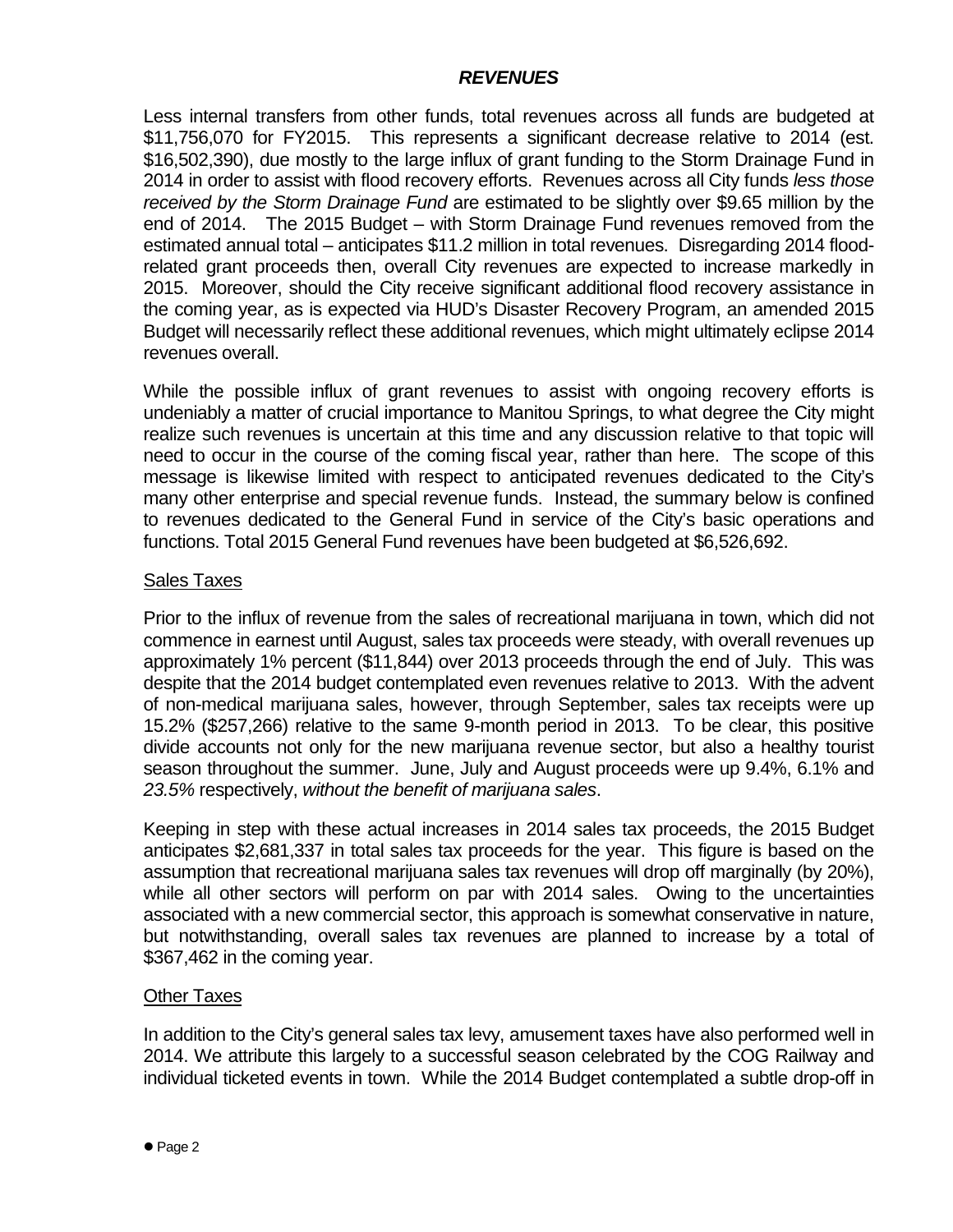this revenue stream – from \$429,467 in 2013 to a budgeted figure of \$423,051 for 2014, actual revenues from this sector have far outperformed predictions and will total approximately \$516,256 by year's end. While other City fees and taxes have remained more or less steady relative to 2013 – most notably business license fees, real property, lodging and camping taxes – the overall revenues realized via City fees and taxes in 2014 are predicted to eclipse the budgeted figure for these revenue streams by more than \$400,000 in total. For 2015, total revenues realized from local taxes alone are expected to exceed those received in 2013 by nearly \$880,000. The graphic below highlights the main contributors to the City's overall sales tax assessment across recent years.



# *EXPENSES*

As with the examination of revenues, this summary explores primarily those expenses relating to the City's General Fund and the City's basic operational costs assumed therein. Taking into account *all funds*, total outlays are currently expected to decrease from \$16,392,219 in 2014 to \$12,612,111 in 2015. However, as mentioned above, it is likely that subsequent to the adoption of this final FY2015 Budget, the City will serve as recipient of substantial flood recovery grant awards via HUD and other potential grant revenue sources. In this event, the City's overall revenues would balloon as would overall expenses on a corresponding basis (or greater, depending on possible match requirements). As such, the analysis below focuses primarily on budgeted expenses from the General Fund in the amount of \$6,863,219. This figure represents an overall increase in General Fund expenses of \$1,101,019 (19.76%), relative to total anticipated expenses of \$5,765,342 in FY2014.

#### Departmental Expenses

As demonstrated in the chart below, increased spending among departmental budgets relative to 2014 is responsible for roughly half of the overall increase in General Fund spending. The \$508,644 in increased appropriations are not shared evenly among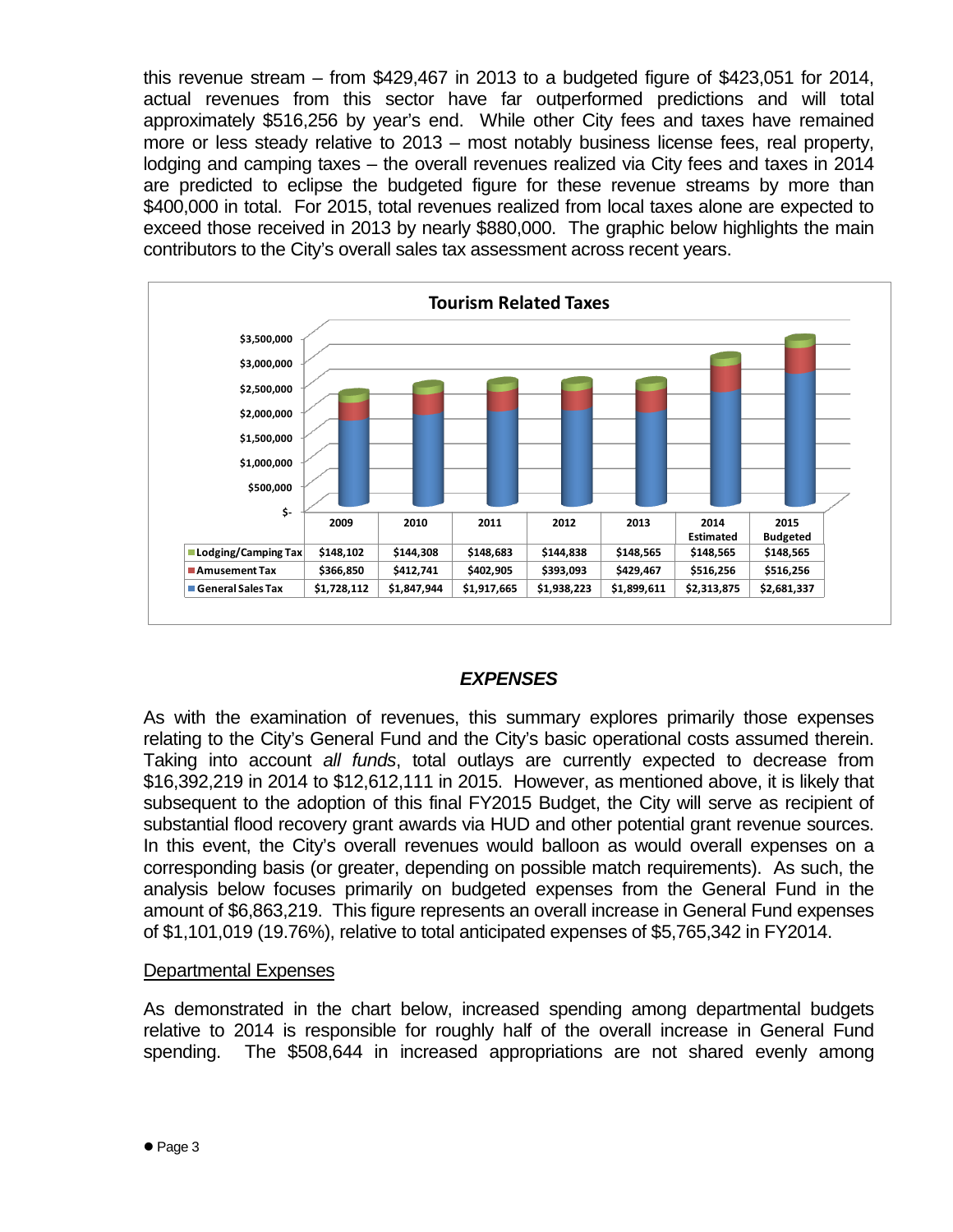departmental budgets, but rather account for various specific adjustments within each department. A few points of note:

- $\triangleright$  The Police Department's 2015 appropriation exceeds anticipated 2014 expenses by \$214,400. This significant discrepancy is due less to increases in departmental spending, and more to ongoing Patrol Officer vacancies within the Department. Whereas expenses have been down in recent years given a shorthanded staff, the 2015 Budget contemplates a full roster.
- $\triangleright$  The Public Services Department budget for the coming year includes an increase in spending of \$88,313 relative to 2014. This overall increase is partially attributable to the Department's contribution to the salary for the City's new administrative assistant. In addition, allocations include an increase of approximately \$7,500 for the Department's responsibility to pay into the City's casualty/liability insurance pool, a \$15,000 appropriation to replace the aging carpet in City Hall, and a \$10,700 increase to the Department's equipment purchase line item, mostly for the procurement of three new snow plow blades.
- $\triangleright$  Overall salary increases within the Executive Department budget have been increased by \$73,800 in order to retain both an administrative assistant and a fulltime flood recovery coordinator. While the salary for the former position is also partially accounted for in the Public Services budget, the majority of the latter expense will be reimbursable via the State Office of Emergency Management to the extent that this is established as an 80/20 grant-funded position. As a slight offset, salary for the Department Manager has been decreased by \$7,518 per hiring terms.
- $\triangleright$  Salary increases within the Planning Department have been increased over final 2014 figures by approximately \$58,000. This increase accounts for 2014 vacancy savings with respect to the Planning Director position, a modest increase to the Planning Director salary based on hiring terms, and the promotion of the City's Planner II to a Senior Planning position. The most substantial portion of this departmental salary increase, however, pertains to the hiring of a long-term flood recovery planner for a two-year term, the full salary and cost of benefits for which position will be reimbursed/offset via a State Department of Local Affairs grant.
- $\triangleright$  Within the Legislative (City Council) Department, the "Community Projects" line item has been increased from \$6,500 in the final 2014 Budget to \$30,000 in the 2015 Budget. This adjustment is meant to account for the City's commitment to community education in light of the failure of Ballot Measure 2G and to provide Council with the flexibility to respond to other unanticipated community needs as they arise in 2015.
- $\triangleright$  The Aquatics and Fitness Center budget includes an increase to the Department Manager salary necessary in order to raise it up the established range minimum. In addition to this \$5,433 increase, the budget for this department will shoulder approximately \$2,400 of the City's overall increase of nearly 20% to its casualty/liability insurance premiums.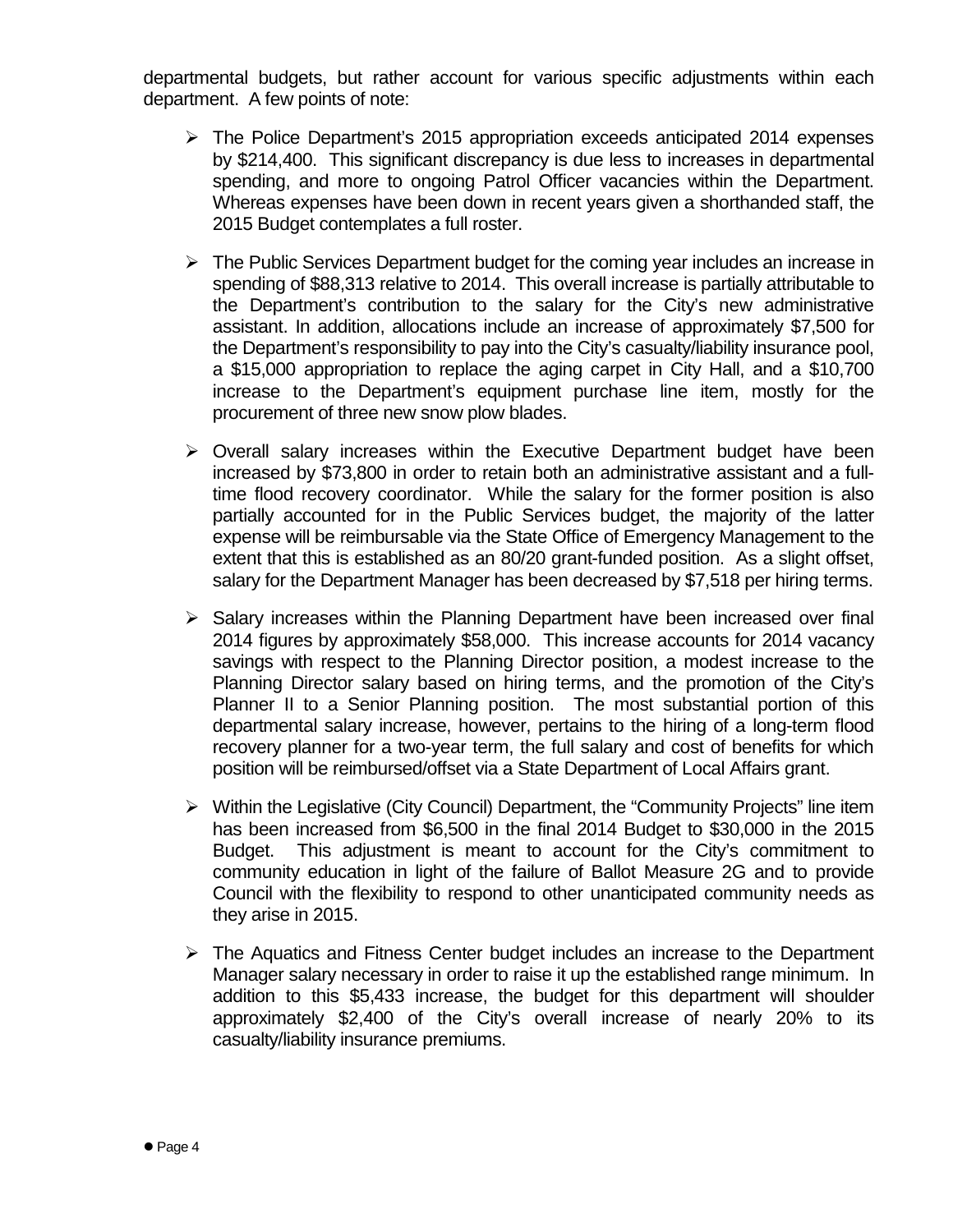- $\triangleright$  In an adjustment that impacts all departmental budgets, health care costs are expected to rise approximately 6% in the coming year. The City's commitment to covering such increases under the overall 70/30 sharing arrangement is predicted to be \$59,211 across all departments.
- $\triangleright$  Finally, in another comprehensive adjustment that affects all City departments operating via the General Fund, City Council elected to implement an across-theboard 2% cost of living adjustment for all City employees. This adjustment is meant to track actual inflation costs observed in the region in 2014, and the overall impact to the General Fund for implementing such an adjustment is estimated to be \$34,800. This accounts for an additional \$31,000 in total salary outlays and \$3,800 in corresponding benefit contributions.

|                         |                                      |               | DEPARTMENTAL EXPENDITURE SUMMARY |                   |                                                                                  |
|-------------------------|--------------------------------------|---------------|----------------------------------|-------------------|----------------------------------------------------------------------------------|
| <b>DEPARTMENT</b>       | <b>FY2014 FINAL</b><br><b>BUDGET</b> |               | <b>BUDGET</b>                    | <b>2014 FINAL</b> | <b>FY2015 REQUESTED FY2015 OVER FY2015 OVER FY2014</b><br><b>ORIGINAL BUDGET</b> |
| Parking                 | \$<br>466,736                        | \$            | 502,150                          | 7.59%             | 7.19%                                                                            |
| Police                  | \$<br>1,126,089                      | $\mathcal{S}$ | 1,340,489                        | 19.04%            | 6.60%                                                                            |
| <b>Code Enforcement</b> | \$<br>61,870                         | $\mathcal{S}$ | 63,279                           | 2.28%             | 2.07%                                                                            |
| Finance                 | \$<br>354,462                        | $\mathcal{S}$ | 352,052                          | $-0.68%$          | 5.43%                                                                            |
| Fire                    | \$<br>739,540                        | $\mathcal{S}$ | 748,824                          | 1.26%             | 4.05%                                                                            |
| <b>Aquatics</b>         | \$<br>370,939                        | \$            | 387,998                          | 4.60%             | 6.05%                                                                            |
| Executive               | \$<br>421,660                        | $\mathcal{S}$ | 468,661                          | 11.15%            | 29.87%                                                                           |
| <b>Public Services</b>  | \$<br>847,446                        | \$            | 935,760                          | 10.42%            | 16.73%                                                                           |
| <b>Judicial</b>         | \$<br>65,481                         | \$            | 71,179                           | 8.70%             | 19.12%                                                                           |
| Planning                | \$<br>263,161                        | \$            | 333,245                          | 26.63%            | 31.48%                                                                           |
| Legislature             | \$<br>127,174                        | $\mathcal{S}$ | 149,568                          | 17.61%            | 46.48%                                                                           |

# Transfers to Other Entities/Funds

In addition to the overall increase in departmental spending, payments from the City General Fund pursuant to the budget's "Economic Development" line item are expected to increase by approximately \$163,920 in the form of significantly greater transfers to the Manitou Springs Urban Renewal Authority. Whereas such transfers totaled \$33,092 in 2013, given that the City's only recreational marijuana outlet is situated in the URA district, these transfers were increased to \$179,773 in 2014 and are expected to reach \$343,693 in 2015, the first full year of the provider's commercial operation. Moreover, the City's intergovernmental transfers and miscellaneous expenses – principally in the form of a \$78,422 allocation to complete Phase II of the Mineral Springs Aquifer Study – are expected to increase by a total of \$78,435 in 2015.

Also of note in the coming year is a substantial increase to the General Fund transfer to the Capital Reserve. Whereas transfers into this fund the past two years have equaled \$251,055 and \$278,215, respectively, the 2015 transfer is budgeted at \$373,027, for a \$94,812 increase over last year's figure. The sizable transfer amount is needed in order to enter into a lease-purchase agreement for the procurement of a new \$500,000 pumper truck for the Fire Department.

This significant increase in the transfer to the City's Capital Reserve is in addition to a \$146,133 General Fund infusion into the City's Storm Water Fund in order to cover ongoing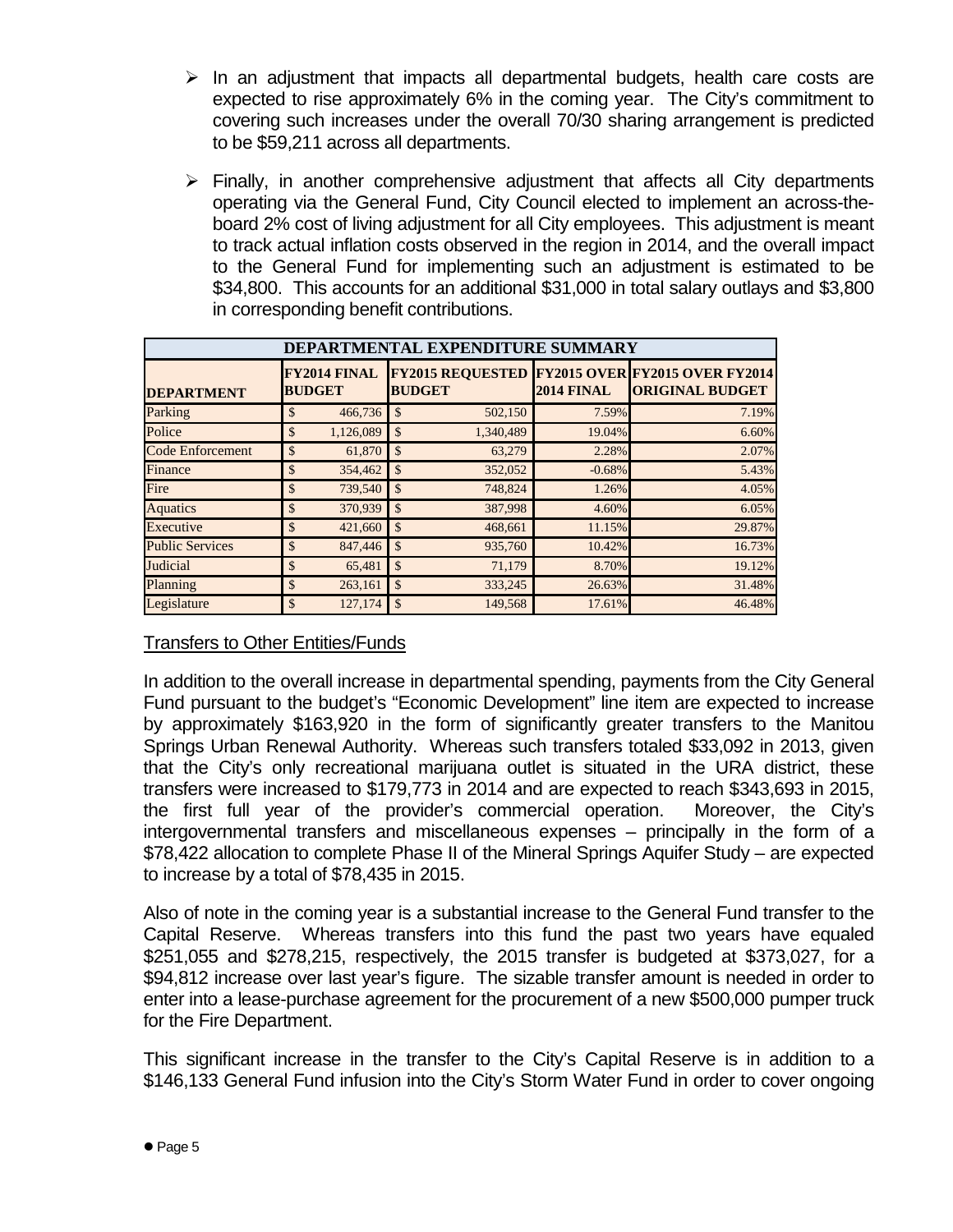fiscal commitments on the \$6 million Williams Canyon Drainage Improvement Project. It should be noted here that should project costs swell at any point in the year, this transfer amount will need to be increased on a dollar-to-dollar basis relative to any such project cost overruns. Finally, the 2015 budget assumes a one-time transfer to the Downtown Improvement Fund in the amount of \$65,792 in order to make up for forgone use tax transfers that have not been effectuated in recent years.

#### Parking/Barr Trail Assigned

In 2015, the operation of the free shuttle will rely significantly on assigned dollars associated with the Barr Trail parking lot. Whereas in 2014, the Barr Trail assigned balance (located within the General Fund) served to underwrite free shuttle operations to the tune of \$32,115, given the expiration of the Federal Highway Administration CMAQ (Congestion Mitigation and Air Quality Improvement) grant that funded the shuttle for its first two years of operation, this contribution has been increased to an even \$100,000 in 2015. It should be noted that this increase is significantly offset within the Barr Trail set-aside via a \$40,000 *decrease* in allocations for trail maintenance in the coming year. While the URA has pledged to help close the funding gap further via a \$20,000 transfer back to the General Fund in 2015, it will be important in the coming years to define a long-term financing approach for the operation of the free shuttle.

As a last word on 2015 expenses, increases relating to the City's paid parking program – managed within the General Fund budget – are expected to be \$35,414 in the coming year. This total is largely the result of two distinct anticipated increases – a \$36,000 allocation to free shuttle operations (necessitated by the aforementioned expiration of the CMAQ grant), and a nearly \$13,000 increase in fees for services paid to Standard Parking Plus given increased revenues realized by the City's paid parking program. While these two increases total approximately \$49,000, they are offset considerably by a decrease in the parking lot maintenance budget from \$25,000 to \$2,000.

The chart below tracks each significant upward adjustment discussed. Note that at \$1,175,231, the total of these individual expense increases actually exceeds the anticipated \$1,101,019 in total increased spending from the General Fund in 2015. This discrepancy can be explained by individual instances of savings across departmental line items. Such savings will offset the increases below by approximately \$74,212.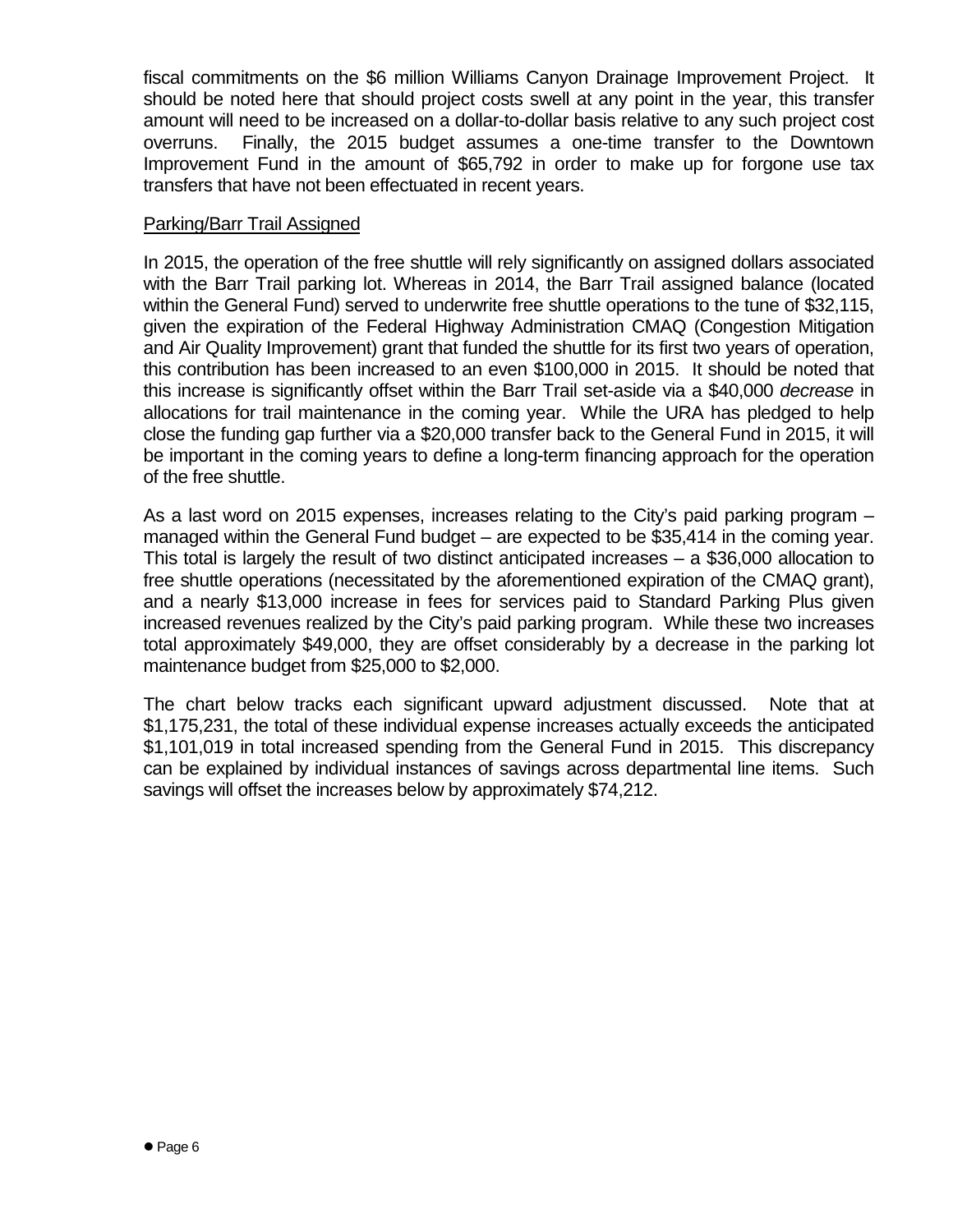|                               | <b>GENERAL FUND ANTICIPATED EXPENSE DESCRIPTION</b>      | 2014 vs. 2015     | <b>TOTALS</b>            |
|-------------------------------|----------------------------------------------------------|-------------------|--------------------------|
| <b>INCREASED DPT EXPENSES</b> | Fully-staffed police force                               | \$214,400         |                          |
|                               | Public Services - admin assist/other                     | \$88,313          |                          |
|                               | Exec Dpt - flood recovery mgr/admin assitant             | \$73,800          |                          |
|                               | Planning - Planner II promotion/new recovery Planner     | \$58,000          |                          |
|                               | Legislative - increased "community projects" budget      | \$23,500          |                          |
|                               | Aquatics & Fitness - director salary increase/insurance  | \$7,833           |                          |
|                               |                                                          |                   | \$465,846 SUBTOTAL       |
| <b>CROSS-DPT EXPENSES</b>     | Increased health care costs                              | \$59,211          |                          |
|                               | 2% cost of living adjustment                             | \$34,800          |                          |
|                               |                                                          |                   | <b>\$94,011 SUBTOTAL</b> |
| <b>TRANSFERS</b>              | Transfer to URA - recreational marijuana                 | \$163,920         |                          |
|                               | Community Programs - mineral spring study                | \$78,435          |                          |
|                               | Capital Reserve Transfer - pumper truck                  | \$94,812          |                          |
|                               | Storm Water Fund Transfer - Williams Canyon improvements | \$146,133         |                          |
|                               | Downtown Improvement Fund Transfer - one-time catch-up   | \$65,792          |                          |
|                               |                                                          |                   | \$549,092 SUBTOTAL       |
| <b>PARKING/BARR TRAIL</b>     | Parking - free shuttle/increased fee to Standard+        | \$35,414          |                          |
|                               | Barr Trail Restricted Expenses - free shuttle            | \$30,868          |                          |
|                               |                                                          |                   | \$66,282 SUBTOTAL        |
|                               |                                                          | \$1,175,231 TOTAL |                          |

# *FUND BALANCES*

# Enterprise Funds

Again, the scope of this budget summary is designed to be rather limited in terms of its exclusive examination of the General Fund. Nevertheless, a few salient points relevant to certain enterprise and special revenue funds are worth mentioning. Whereas revenues and expenses within a majority of these fund balances are expected to remain relatively steady, a few exceptions worth noting are as follows:

- $\triangleright$  The fund balance in the Open Space Fund is expected to increase from \$20,524 at the conclusion of 2014 to \$50,998 by the end of 2015. This increase is attributable to expected revenues of roughly \$118,000 flowing to the Fund, which will be responsible for a mere \$88,000 in expenses, the majority of which are debt service payments for the Iron Mountain parcel.
- With budgeted revenues of \$51,000 and expenses of \$91,000, the Conservation Trust Fund balance is expected to decrease in 2015 as the City has allotted \$25,000 in matching funds for a partially GOCO-funded Trails Master Plan grant, which was successfully awarded just recently. In addition, the Fund shoulders approximately \$66,000 in reoccurring expenses related to City park improvements and maintenance.
- $\triangleright$  Though the PPRTA Fund is expected to both begin and end the year with a zero balance, some significant revenues and expenses may pass though this fund to the extent PPRTA has allotted \$232,091 in 2015 for general maintenance obligations and a \$800,000 allocation from its own Capital Improvement Fund such that the City might pursue additional surface parking options next year.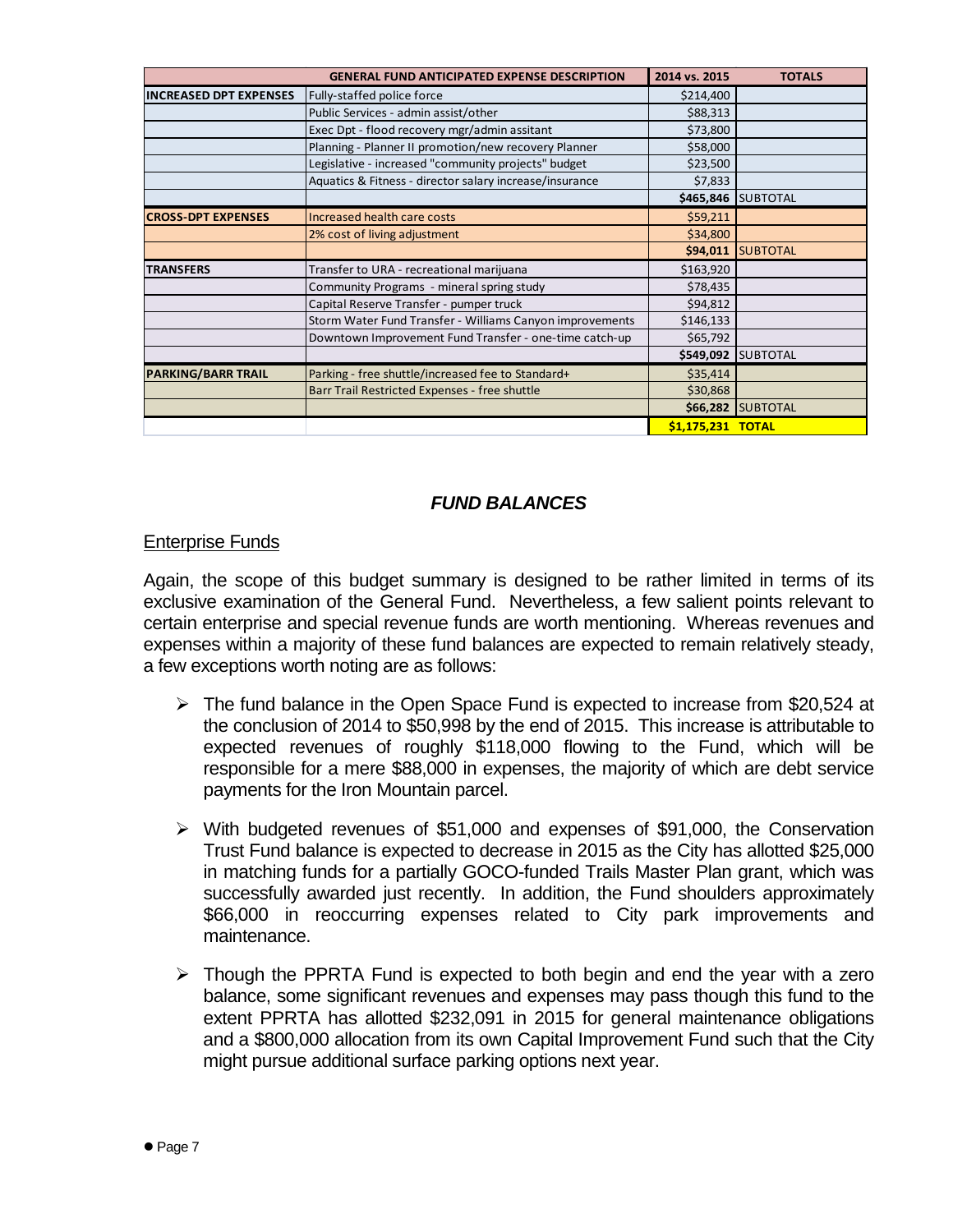- $\triangleright$  As suggested earlier, the Storm Drainage Fund will continue to be susceptible to considerable fluctuation as flood recovery efforts proceed. The Fund will begin the year with a \$592,680 balance and at present is expected to receive an additional \$552,008 in revenues while funding \$796,899 in project costs. This would leave an end-of-year fund balance of \$347,789. But again, given the extreme likelihood that this fund will both receive and expend significantly more dollars than those accounted for at present, both expenses and revenues will likely be the subject of mid-year budget amendments.
- $\triangleright$  As mentioned in the comprehensive expenditure discussion, for a number of years, the City had neglected to facilitate the transfer of .3% of its use tax to the Downtown Public Facilities Fund per a 2003 bond measure establishing such transfer to the Fund through 2020. As such, the Fund balance has dwindled in recent years and in fact, at the conclusion of 2014, it will carry a negative balance of (\$34,828). A onetime transfer from the General Fund will replenish this fund balance, however, which is expected to finish 2015 "in the black" by \$25,174
- $\triangleright$  Whereas the general Capital Improvements Fund is expected to remain relatively stable, it is expected that the current \$251,423 Assigned Bridges Fund balance will be drawn down rather substantially in 2015. Notwithstanding an expected \$337,243 in dedicated revenues in the coming year, given the \$500,000 Canon/Park Avenue Bridge project, this Fund is expected to carry a balance of just \$51,394 by year's end.
- $\triangleright$  On the heels of the recent rate study commissioned by the City, revenues and expenses within both the Water and Sewer Fund remain relatively consistent with one another. As such, fund balances within neither are expected to depart all that significantly relative to their 2014 ending reserves.

# Tabor Reserve

As discussed during this year's budgeting process, the City's "Tabor reserve" stands at \$140,000 per the City's 2012 audit. This reserve is mandated by the state for retention for non-fiscal emergencies and may be spent down only under very limited circumstances. In light of the flood recovery initiatives the City remains deeply engaged in, however, those circumstances will be met in the coming fiscal year. As such, the 2015 Budget contemplates spending down the entirety of this special reserve in furtherance of meeting various fiscal commitments relative to ongoing recovery efforts. Council should keep in mind that this balance will need to be replenished via future budgeting processes.

# General Fund

Though the City's 2013 figures remain unaudited as of the drafting of this Budget Message, internal accounting indicates that at the commencement of 2014, the General Fund boasted a beginning fund balance of approximately \$1,012,866. It would appear that this was the first time in the City's history that it began the year with over \$1 million in the General Fund reserve. Given the strong performance of the City's sales tax sector in 2014, together with the fact that annual revenues outpaced expenses by over \$300,000 in 2014, it is expected that the General Fund balance will increase even more substantially by the conclusion of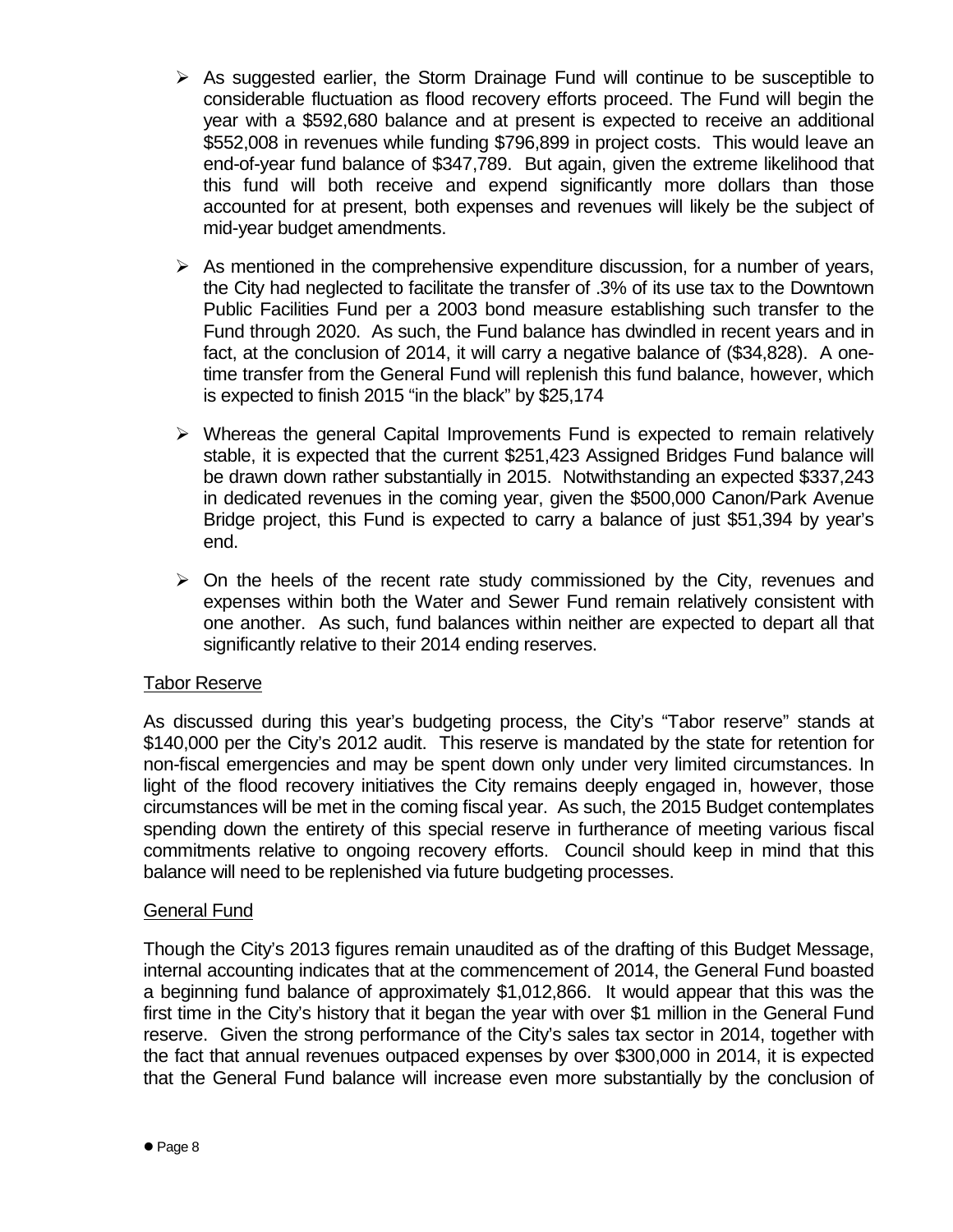2014. As such, this final budget, as presented, assumes a 2015 beginning General Fund balance of \$1,342,085.

While this is certainly an encouraging figure, the reality that this balance is tenuously subject to flood recovery cost overruns cannot be overemphasized. Should project costs exceed estimates by a mere \$330,000 (or barely over 5% of the total cost of the Williams Canyon improvements), the entire gain achieved across an economically vigorous 2014 could be lost. City staff and Council should thus remain vigilant with respect to all project expenses in recognition that the City is not in a position to commit to unscheduled spending without firm deliberation.

Even assuming the City is able to adhere to the spending plan submitted in this FY2015 Budget, the General Fund's ending fund balance is scheduled to decrease by the conclusion of 2015. As detailed above, whereas annual revenues are estimated at \$6,526,692 in the coming year, budgeted expenses exceed this amount by precisely \$336,527. Strict adherence to the spending plan would thus result in a 2015 ending fund balance of just over \$1 million once again at \$1,050,038. While it would be difficult to argue that the City has not *turned the corner* financially relative to some recent challenging years, it is worth pointing out that if it were to take a mere few more turns, it could find itself heading back in the same direction.

|                                        | <b>Budget FY2015</b>                        |               |                            |                                             |  |  |  |  |  |  |  |  |  |
|----------------------------------------|---------------------------------------------|---------------|----------------------------|---------------------------------------------|--|--|--|--|--|--|--|--|--|
| <b>Description</b>                     | <b>FY2012 Actual</b>                        | FY2013 Actual | FY2014<br><b>Estimated</b> | FY2015<br><b>Requested</b><br><b>Budget</b> |  |  |  |  |  |  |  |  |  |
| Revenue/Expense Summary - General Fund |                                             |               |                            |                                             |  |  |  |  |  |  |  |  |  |
| <b>G. F. Revenues</b>                  | \$5,018,919                                 | \$5,359,816   | \$6,098,833                | \$6,526,692                                 |  |  |  |  |  |  |  |  |  |
| G. F. Exp. & Transfers                 | \$4,666,975                                 | \$5,006,446   | \$5,765,342                | \$6,863,219                                 |  |  |  |  |  |  |  |  |  |
| Exp. - % $\Delta$ to previous Year     | 1.7%                                        | 7.27%         | 15.16%                     | 19.04%                                      |  |  |  |  |  |  |  |  |  |
| <b>Ending Unrestricted Reserves</b>    | \$706,667                                   | \$1,012,866   | \$1,342,085                | \$1,050,038                                 |  |  |  |  |  |  |  |  |  |
| G.F. Resreve as % of Expenses          | 15.1%                                       | 20.2%         | 23.3%                      | 15.3%                                       |  |  |  |  |  |  |  |  |  |
|                                        | Revenue/Expense Summary - All Funds         |               |                            |                                             |  |  |  |  |  |  |  |  |  |
| <b>Total Revenues</b>                  | \$9,362,471                                 | \$10,027,786  | \$16,502,390               | \$11,756,070                                |  |  |  |  |  |  |  |  |  |
| <b>Total Expenses</b>                  | \$8,653,130                                 | \$8,793,057   | \$16,392,219               | \$12,612,111                                |  |  |  |  |  |  |  |  |  |
| Exp. - % $\Delta$ to previous Year     | 2.1%                                        | 1.6%          | 86.4%                      | $-23.1%$                                    |  |  |  |  |  |  |  |  |  |
| <b>Ending Reserves</b>                 | \$3,889,676                                 | \$5,127,521   | \$5,037,134                | 4,135,037                                   |  |  |  |  |  |  |  |  |  |
|                                        | Revenue/Expense - Capital Improvements Fund |               |                            |                                             |  |  |  |  |  |  |  |  |  |
| <b>Cap. Revenues</b>                   | \$209,303                                   | \$451,154     | \$730,542                  | \$1,487,970                                 |  |  |  |  |  |  |  |  |  |
| <b>Cap. Exp. &amp; Transfers</b>       | \$180,124                                   | \$483,258     | \$718,732                  | \$1,165,536                                 |  |  |  |  |  |  |  |  |  |
| Exp. - % $\Delta$ to previous Year     | $-49.0%$                                    | 168.3%        | 48.7%                      | 62.2%                                       |  |  |  |  |  |  |  |  |  |
| <b>Ending Unrestricted Reserves</b>    | \$63,967                                    | \$31,863      | \$40,673                   | \$32,364                                    |  |  |  |  |  |  |  |  |  |

Respectfully Submitted,

– Jason S. Wells, Manitou Springs City Administrator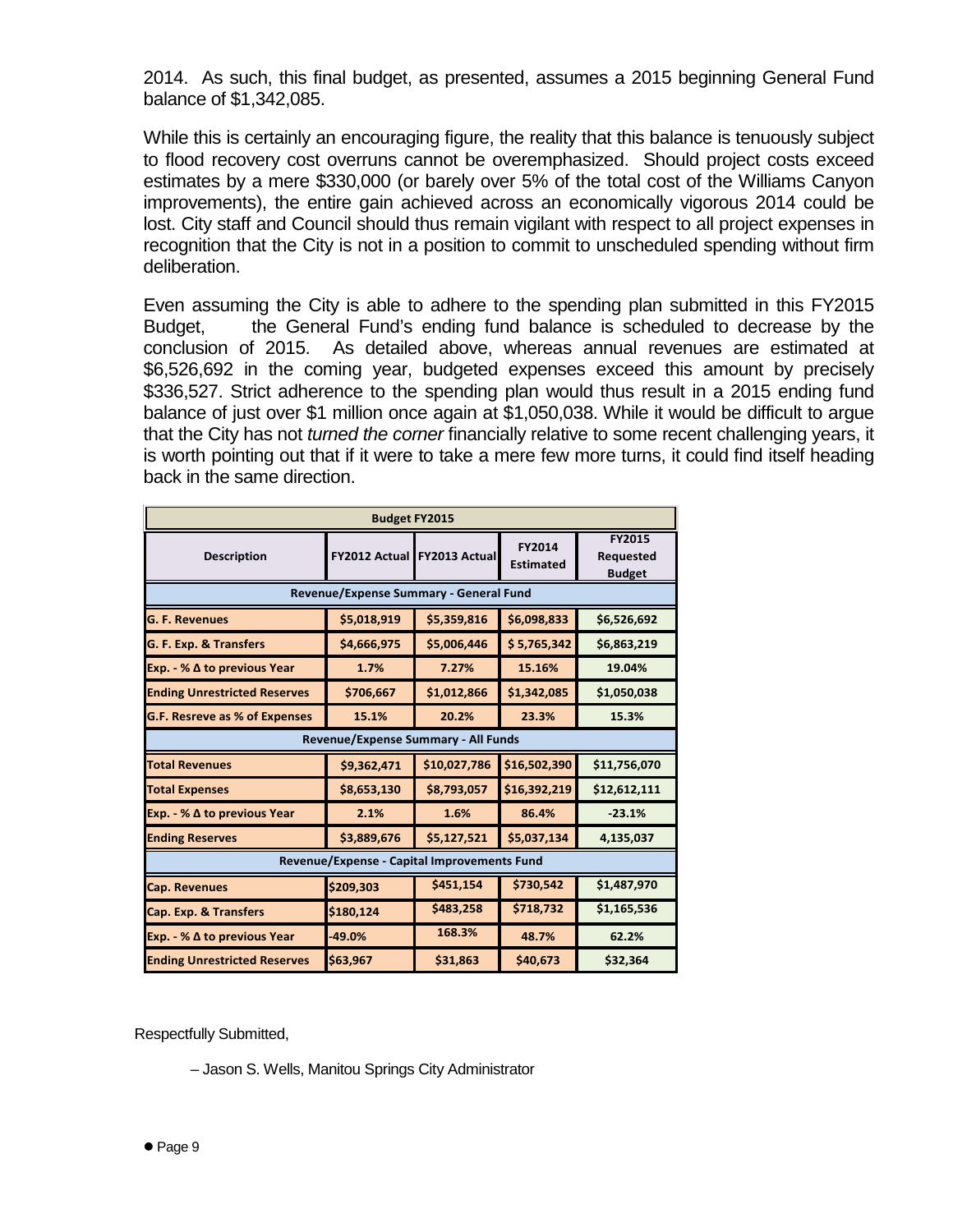# **CITY OF MANITOU SPRINGS**



# 2015 & FINAL AMENDED 2014 BUDGET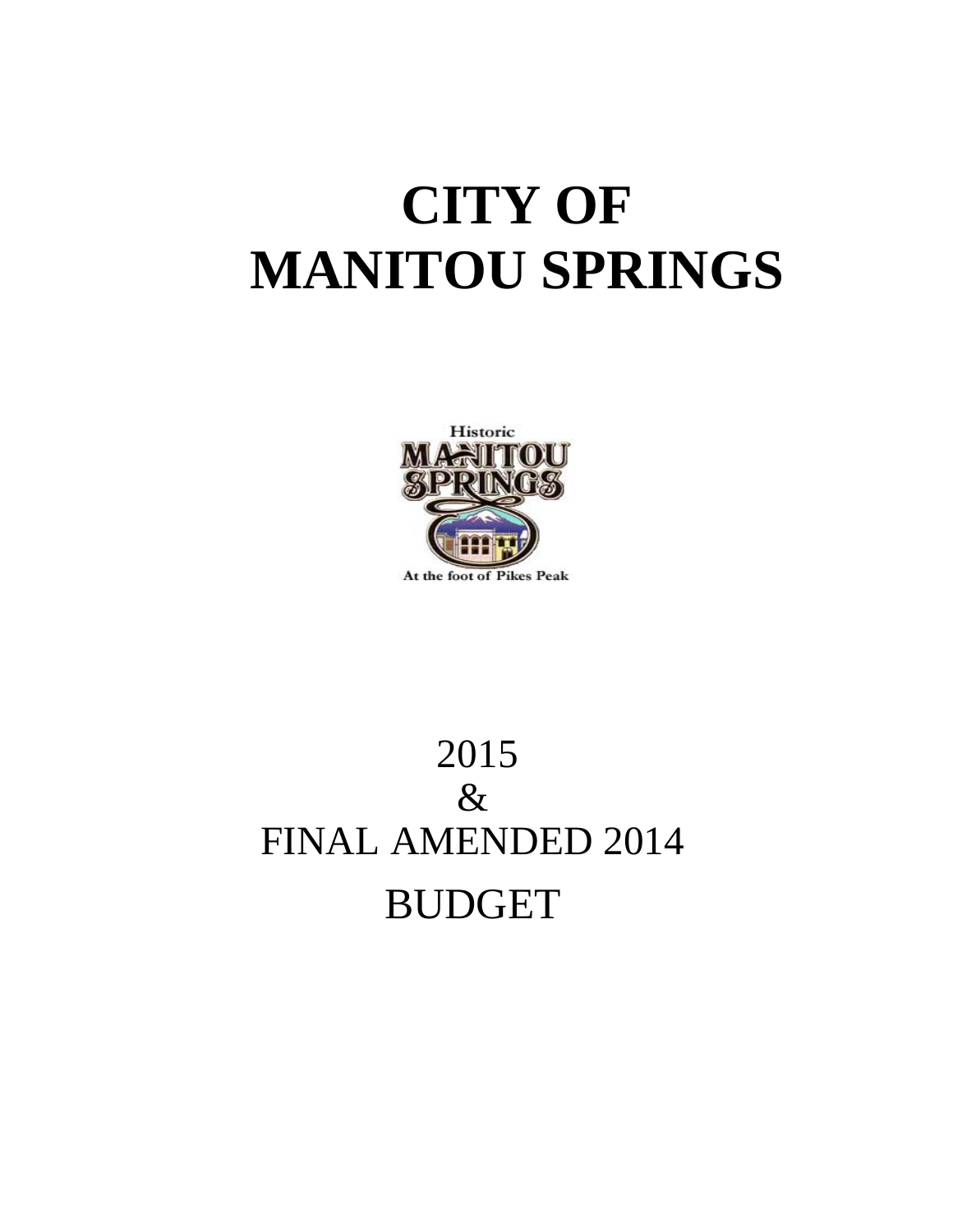# *City of Manitou Springs*

#### **YEAR 2015 BUDGETS--BY FUND**

# **TAB PAGE**

# **ORDINANCE / ALL FUNDS SUMMARIES**

| $\mathbf{1}$     | <b>GENERAL FUND -10</b>                             |    | 1  |
|------------------|-----------------------------------------------------|----|----|
|                  | <b>General Fund Revenues</b><br>A                   | 1  |    |
|                  | B<br><b>Legislative Department</b>                  | 6  |    |
|                  | $\mathbf C$<br><b>Judicial Department</b>           | 8  |    |
|                  | <b>Executive Department</b><br>D                    | 10 |    |
|                  | <b>Finance Department</b><br>E                      | 12 |    |
|                  | F<br><b>Community Development</b>                   | 14 |    |
|                  | <b>Police Department</b><br>G                       | 16 |    |
|                  | <b>Communications Department</b><br>Н               | 18 |    |
|                  | $\mathbf I$<br><b>Fire Department</b>               | 19 |    |
|                  | <b>Code Enforcement</b><br>J                        | 21 |    |
|                  | <b>Public Services</b><br>K                         | 22 |    |
|                  | L<br><b>Aquatics Department</b>                     | 25 |    |
|                  | Library<br>М                                        | 27 |    |
|                  | <b>Economic Dev &amp; URA Sales TIF</b><br>N        | 29 |    |
|                  | 0<br><b>Miscellaneous Expenditures</b>              | 30 |    |
|                  | P<br>Parking                                        | 33 |    |
|                  | <b>Assigned &amp; Rev/Exp Totals</b><br>$\mathbf 0$ | 35 |    |
| 2                | <b>PUBLIC WORKS FUND - 11</b>                       |    | 1  |
| 3                | <b>OPEN SPACE FUND - 23</b>                         |    | 4  |
| $\boldsymbol{4}$ | <b>LAW ENFORCEMENT SPECIAL REVENUE - 24</b>         |    | 6  |
| 5                | <b>CONSERVATION TRUST FUND - 25</b>                 |    | 7  |
| 6                | PPRTA PUBLIC FACILITIES FUND - 26                   |    | 8  |
| 7                | <b>EL PASO BLVD/BECKERS PARK FUND - 28</b>          |    | 10 |
| 8                | <b>STORM DRAINAGE FUND - 33</b>                     |    | 11 |
| 9                | <b>DOWNTOWN PUBLIC FACILITIES - 35</b>              |    | 16 |
| 10               | <b>CAPITAL IMPROVEMENTS FUND - 39</b>               |    | 18 |
| 11               | <b>WATER ENTERPRISE FUND - 52</b>                   |    | 22 |
| 12               | <b>SEWER ENTERPRISE FUND - 53</b>                   |    | 28 |
|                  |                                                     |    |    |

**TABOR RESERVE CONTRIBUTION CALCULATION, TAX SCHEDULES AND FIVE YEAR CAPITAL PLANS**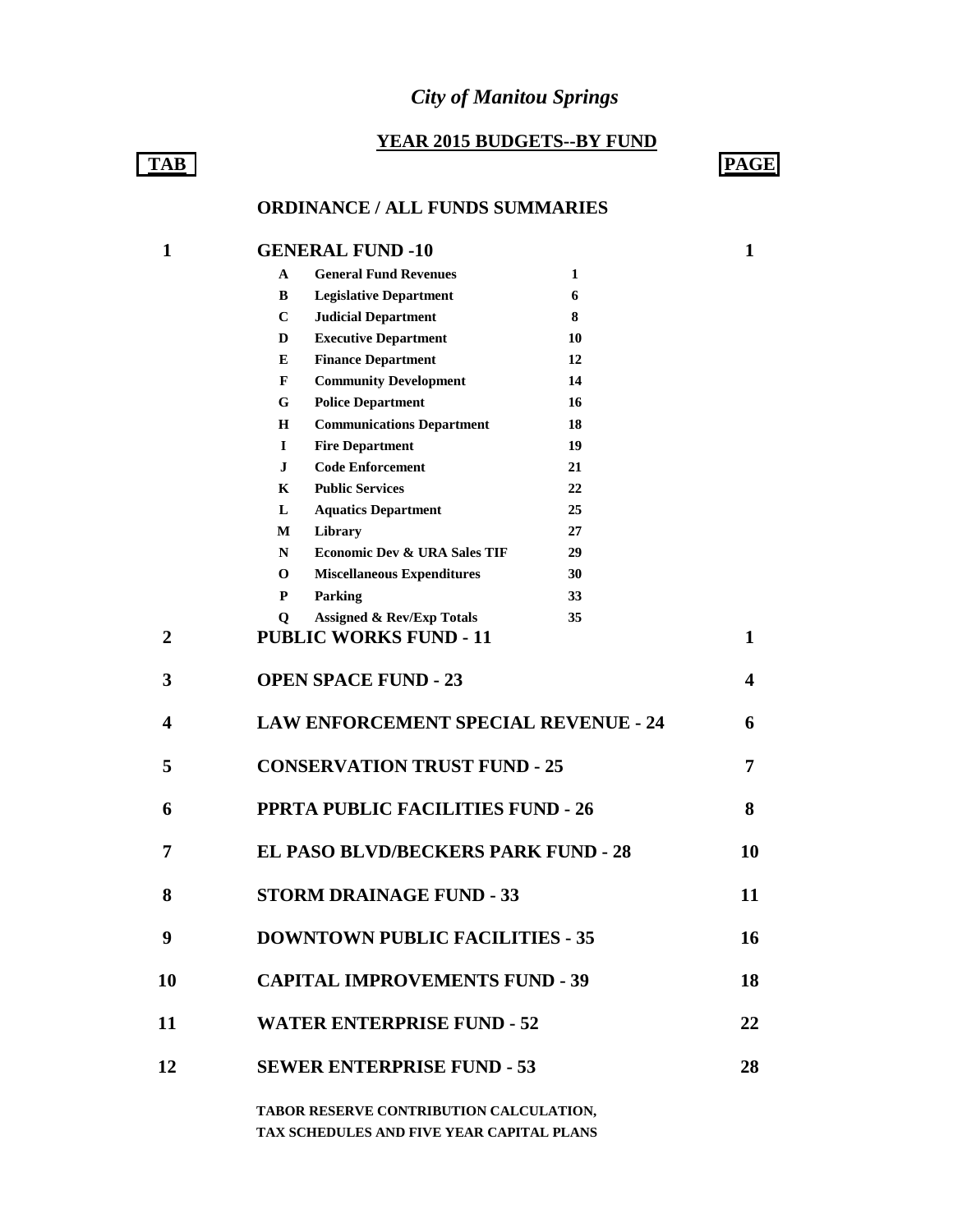#### **AN ORDINANCE ADOPTING THE ANNUAL BUDGET AND APPROPRIATING FUNDS FOR FISCAL YEAR 2015 AND AMENDING THE ANNUAL BUDGET FOR FISCAL YEAR 2014**

#### **NOW, THEREFORE, BE IT HEREBY ORDAINED BY THE CITY COUNCIL OF THE CITY OF MANITOU SPRINGS, COLORADO, THAT:**

- **SECTION 1:** The fiscal year 2015 Budget attached hereto as Exhibit A is hereby adopted and the following amounts hereby appropriated.
- **SECTION 2:** The City of Manitou Springs FY2014 Annual Budget is hereby revised to the Amended FY2014 amounts shown:

# **GENERAL FUND SUMMARY OF GENERAL FUND REVENUES & EXPENDITURES**

|                                                      | <b>ACTUAL</b> |           | <b>BUDGET</b>   | <b>FINAL AMEND</b> |    | <b>BUDGET</b> |
|------------------------------------------------------|---------------|-----------|-----------------|--------------------|----|---------------|
|                                                      |               | 2013      | 2014            | 2014               |    | 2015          |
| <b>REVENUES/AVAILABLE FUNDS:</b>                     |               |           |                 |                    |    |               |
| Taxes                                                | \$            | 3,590,220 | \$<br>3,567,576 | \$<br>4,114,908    | \$ | 4,469,120     |
| Licenses & Permits                                   |               | 71,031    | 64,928          | 71,272             |    | 61,610        |
| <b>Intergovernmental Revenues</b>                    |               | 283,303   | 222,771         | 275,983            |    | 333,043       |
| <b>Interfund Transfers</b>                           |               | 180,589   | 199,056         | 199,056            |    | 201,296       |
| <b>Charges for Services</b>                          |               | 309,442   | 357,182         | 296,760            |    | 306,019       |
| <b>Fines &amp; Forfeitures</b>                       |               | 167,566   | 216,220         | 287,634            |    | 294,300       |
| Miscellaneous Revenues                               |               | 582,091   | 615,654         | 654,674            |    | 683,784       |
| Assigned/Committed Revenues                          |               | 175,574   | 170,000         | 198,546            |    | 177,520       |
|                                                      |               |           |                 |                    |    |               |
| SUBTOTAL--Current Year Revenues (net of<br>assigned) | \$            | 5,184,242 | \$<br>5,243,387 | \$<br>5,900,287    | \$ | 6,349,172     |
| Prior Year Ending Fund Balance                       |               | 706,667   | 1,012,864       | 1,012,864          |    | 1,342,086     |
| <b>TOTAL AVAILABLE GF FUND</b>                       |               |           |                 |                    |    |               |
| <b>REVENUES</b>                                      | S             | 5,890,909 | \$<br>6,256,251 | \$<br>6,913,151    | \$ | 7,691,258     |
|                                                      |               |           |                 |                    |    |               |
| <b>EXPENDITURES:</b>                                 |               |           |                 |                    |    |               |
| Legislative (City Council)                           |               | 111,051   | 102,109         | 127,174            |    | 149,568       |
| <b>Judicial Department</b>                           |               | 58,162    | 59,755          | 65,481             |    | 71,179        |
| Executive Department (Administration                 |               | 340,994   | 360,882         | 421,660            |    | 468,661       |
| <b>Finance Department</b>                            |               | 268,187   | 333,910         | 354,462            |    | 352,051       |
| <b>Planning Department</b>                           |               | 220,210   | 253,460         | 263,162            |    | 333,245       |
| <b>Police Department</b>                             |               | 1,029,023 | 1,257,519       | 1,126,089          |    | 1,340,489     |
| <b>Emergency Communications</b>                      |               | 69,202    | 0               | 0                  |    | 0             |
| <b>Fire Department</b>                               |               | 661,415   | 719,699         | 739,540            |    | 748,824       |
| Code Enforcement                                     |               | 54,016    | 61,995          | 61,870             |    | 63,279        |
| Public Services Department (Parks &                  |               | 684,188   | 801,664         | 847,447            |    | 935,760       |
| Aquatics Department (Swimming Por                    |               | 350,456   | 365,857         | 370,939            |    | 387,998       |
| <b>Public Library Department</b>                     |               | 4,288     | 0               | 0                  |    | 0             |
| Parking                                              |               | 312,467   | 468,461         | 466,736            |    | 502,150       |
|                                                      |               |           |                 |                    |    |               |
| <b>SUBTOTAL-- Expenditures by</b>                    |               |           |                 |                    |    |               |
| <b>Department</b>                                    | \$            | 4,163,659 | \$<br>4,785,311 | \$<br>4,844,560    | \$ | 5,353,204     |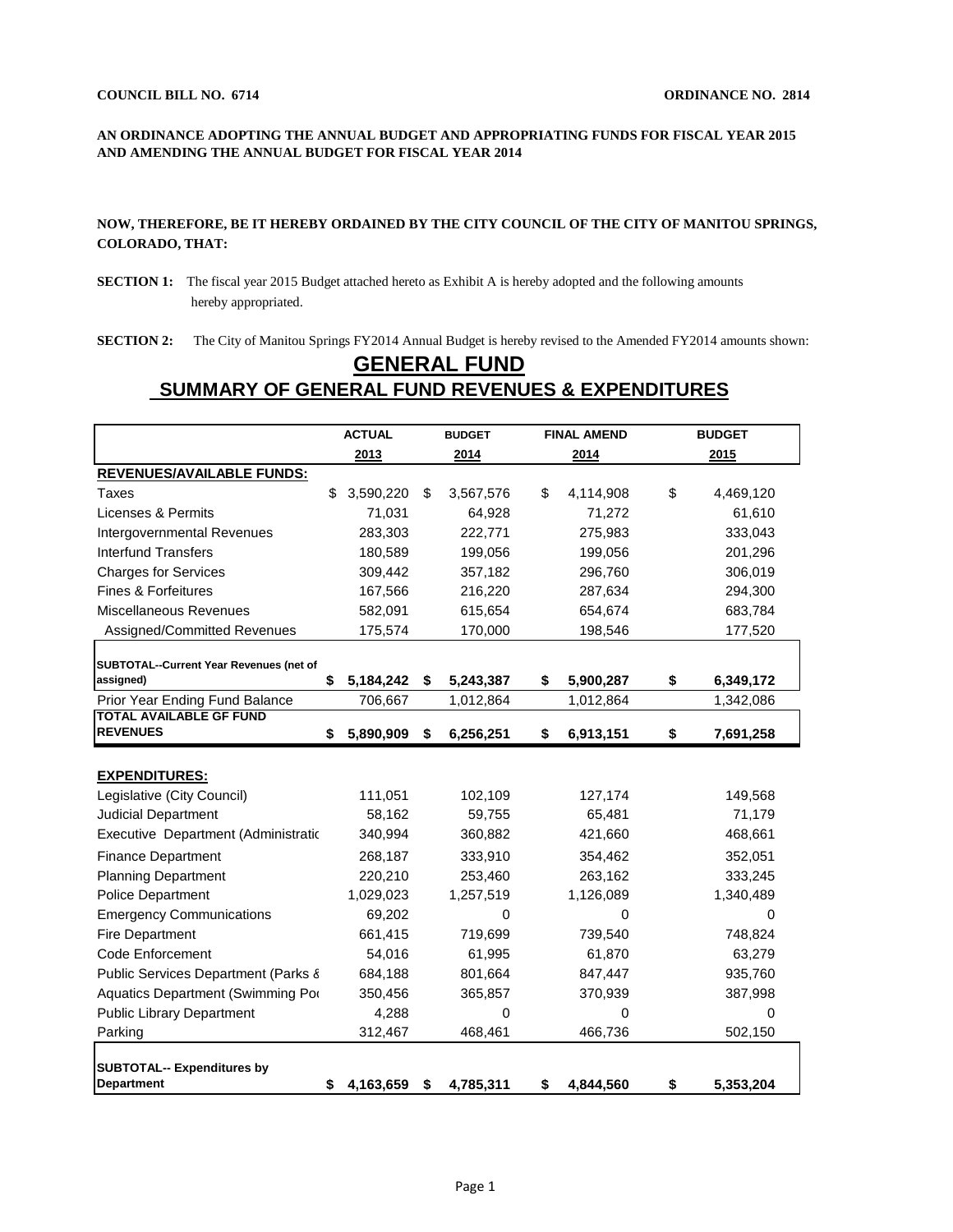| APPROPRIATION ORDINANCE (CONTINUED)<br><b>ACTUAL</b><br><b>FINAL AMEND</b><br><b>BUDGET</b><br><b>BUDGET</b> |    |             |    |            |    |           |    |            |  |  |  |  |  |
|--------------------------------------------------------------------------------------------------------------|----|-------------|----|------------|----|-----------|----|------------|--|--|--|--|--|
|                                                                                                              |    |             |    |            |    |           |    |            |  |  |  |  |  |
|                                                                                                              |    | 2013        |    | 2014       |    | 2014      |    | 2015       |  |  |  |  |  |
| Parks & Recreation                                                                                           |    |             |    |            |    |           |    |            |  |  |  |  |  |
|                                                                                                              |    | 5,406       |    | 6,050      |    | 6,050     |    | 18,000     |  |  |  |  |  |
| <b>Economic Development</b>                                                                                  |    | 291,244     |    | 280,390    |    | 429,773   |    | 593,693    |  |  |  |  |  |
| Intergovernmental Outlays                                                                                    |    | 17,415      |    | 6,835      |    | 6,835     |    | 85,270     |  |  |  |  |  |
| Miscellaneous Expenditures                                                                                   |    | 149,264     |    | 63,600     |    | 5,635     |    | 6,100      |  |  |  |  |  |
| Assigned/Committed Expenditures                                                                              |    | 128,403     |    | 87,877     |    | 194,274   |    | 222,000    |  |  |  |  |  |
| <b>SUBTOTAL--Operating &amp; Non-</b>                                                                        |    |             |    |            |    |           |    |            |  |  |  |  |  |
| <b>Operating Expenditures</b>                                                                                | \$ | 4,626,988   | \$ | 5,142,186  | \$ | 5,292,853 | \$ | 6,056,267  |  |  |  |  |  |
| (NET OF ASSIGNED EXP.)                                                                                       |    |             |    |            |    |           |    |            |  |  |  |  |  |
| <b>TRANSFERS TO OTHER FUNDS</b>                                                                              |    |             |    |            |    |           |    |            |  |  |  |  |  |
| Capital Improvements Fund                                                                                    |    | 251,055     |    | 278,215    |    | 278,215   |    | 373,027    |  |  |  |  |  |
| Transfer to Storm Drainage                                                                                   |    |             |    |            |    |           |    | 146,133    |  |  |  |  |  |
|                                                                                                              |    |             |    |            |    |           |    | 65,792     |  |  |  |  |  |
| Transfer to Downtown Improvement Fund<br><b>SUB TOTAL--Transfers To Other</b>                                |    |             |    |            |    |           |    |            |  |  |  |  |  |
| <b>Funds</b>                                                                                                 | \$ | 251,055     | \$ | 278,215    | \$ | 278,215   | \$ | 584,952    |  |  |  |  |  |
|                                                                                                              |    |             |    |            |    |           |    |            |  |  |  |  |  |
| <b>TOTAL UNASSIGNED EXPEND. &amp;</b>                                                                        |    |             |    |            |    |           |    |            |  |  |  |  |  |
| TRANSFERS                                                                                                    | \$ | 4,878,043   | \$ | 5,420,401  | \$ | 5,571,068 | \$ | 6,641,219  |  |  |  |  |  |
|                                                                                                              |    |             |    |            |    |           |    |            |  |  |  |  |  |
| <b>TABOR Reserve Additions (From</b>                                                                         |    |             |    |            |    |           |    |            |  |  |  |  |  |
| Gen Fund Unreserved Balance)                                                                                 |    |             |    |            |    |           |    |            |  |  |  |  |  |
|                                                                                                              |    |             |    |            |    |           |    |            |  |  |  |  |  |
| <b>ENDING BALANCE--</b>                                                                                      |    |             |    |            |    |           |    |            |  |  |  |  |  |
| Unreserved*                                                                                                  |    | \$1,012,864 | \$ | 835,850    | S  | 1,342,086 | \$ | 1,050,038  |  |  |  |  |  |
|                                                                                                              |    |             |    |            |    |           |    |            |  |  |  |  |  |
| Revenues more (or less) than                                                                                 |    |             |    |            |    |           |    |            |  |  |  |  |  |
| expenditures                                                                                                 | \$ | 306,199     | \$ | (177, 014) | \$ | 329,219   | \$ | (292, 047) |  |  |  |  |  |
|                                                                                                              |    |             |    |            |    |           |    |            |  |  |  |  |  |
|                                                                                                              |    |             |    |            |    |           |    |            |  |  |  |  |  |
| <b>GEN. FUND BALANCE RESTRICTED</b>                                                                          |    |             |    |            |    |           |    |            |  |  |  |  |  |
| <b>FOR TABOR</b>                                                                                             | \$ | 140,000     | \$ | 140,000    | \$ |           | \$ |            |  |  |  |  |  |
|                                                                                                              |    |             |    |            |    |           |    |            |  |  |  |  |  |
|                                                                                                              |    |             |    |            |    |           |    |            |  |  |  |  |  |
| GEN. FUND BALANCE COMMITTED FOR                                                                              |    |             |    |            |    |           |    |            |  |  |  |  |  |
| <b>BARR PRKNG LOT</b>                                                                                        | \$ | 125,847 \$  |    | 114,145    | \$ | 94,715    | \$ | 48,215     |  |  |  |  |  |
|                                                                                                              |    |             |    |            |    |           |    |            |  |  |  |  |  |
| <b>GEN. FUND BALANCE ASSIGNED FOR</b>                                                                        |    |             |    |            |    |           |    |            |  |  |  |  |  |
| <b>IMAGING TECHNOLOGY</b>                                                                                    | \$ | 34,119 \$   |    | 35,830     | \$ | 35,830    | \$ | 37,830     |  |  |  |  |  |
| <b>GEN. FUND BALANCE ASSIGNED FOR</b>                                                                        |    |             |    |            |    |           |    |            |  |  |  |  |  |
| <b>FIRE DONATIONS</b>                                                                                        |    |             |    |            | \$ | 11,516    | \$ | 11,516     |  |  |  |  |  |
|                                                                                                              |    |             |    |            |    |           |    |            |  |  |  |  |  |
| <b>GEN. FUND BALANCE ASSIGNED FOR</b>                                                                        |    |             |    |            |    |           |    |            |  |  |  |  |  |
| <b>POLICE DONATIONS</b>                                                                                      | \$ | ۰.          | \$ |            | \$ | 4,272     | \$ | 7,272      |  |  |  |  |  |
|                                                                                                              |    |             |    |            |    |           |    |            |  |  |  |  |  |
| <b>GEN. FUND BALANCE ASSIGNED FOR</b><br><b>POOL DONATIONS</b>                                               | \$ |             |    |            | \$ | 1,622     | \$ | 1,622      |  |  |  |  |  |
|                                                                                                              |    |             |    |            |    |           |    |            |  |  |  |  |  |
| <b>GEN. FUND BALANCE ASSIGNED FOR</b>                                                                        |    |             |    |            |    |           |    |            |  |  |  |  |  |
| <b>HPC DONATIONS</b>                                                                                         | \$ |             | \$ |            | \$ | 5,425     | \$ | 5,445      |  |  |  |  |  |
|                                                                                                              |    |             |    |            |    |           |    |            |  |  |  |  |  |
| <b>GEN. FUND BALANCE ASSIGNED FOR</b>                                                                        |    |             |    |            |    |           |    |            |  |  |  |  |  |
| PAUL'S TRAIL DONATIONS<br><b>ADDDODDIATION</b>                                                               |    |             | \$ | 1,623      | \$ | 21        | \$ | 21         |  |  |  |  |  |

# **APPROPRIATION ORDINANCE (CONTINUED)**

 **APPROPRIATION ORDINANCE (CONTINUED)**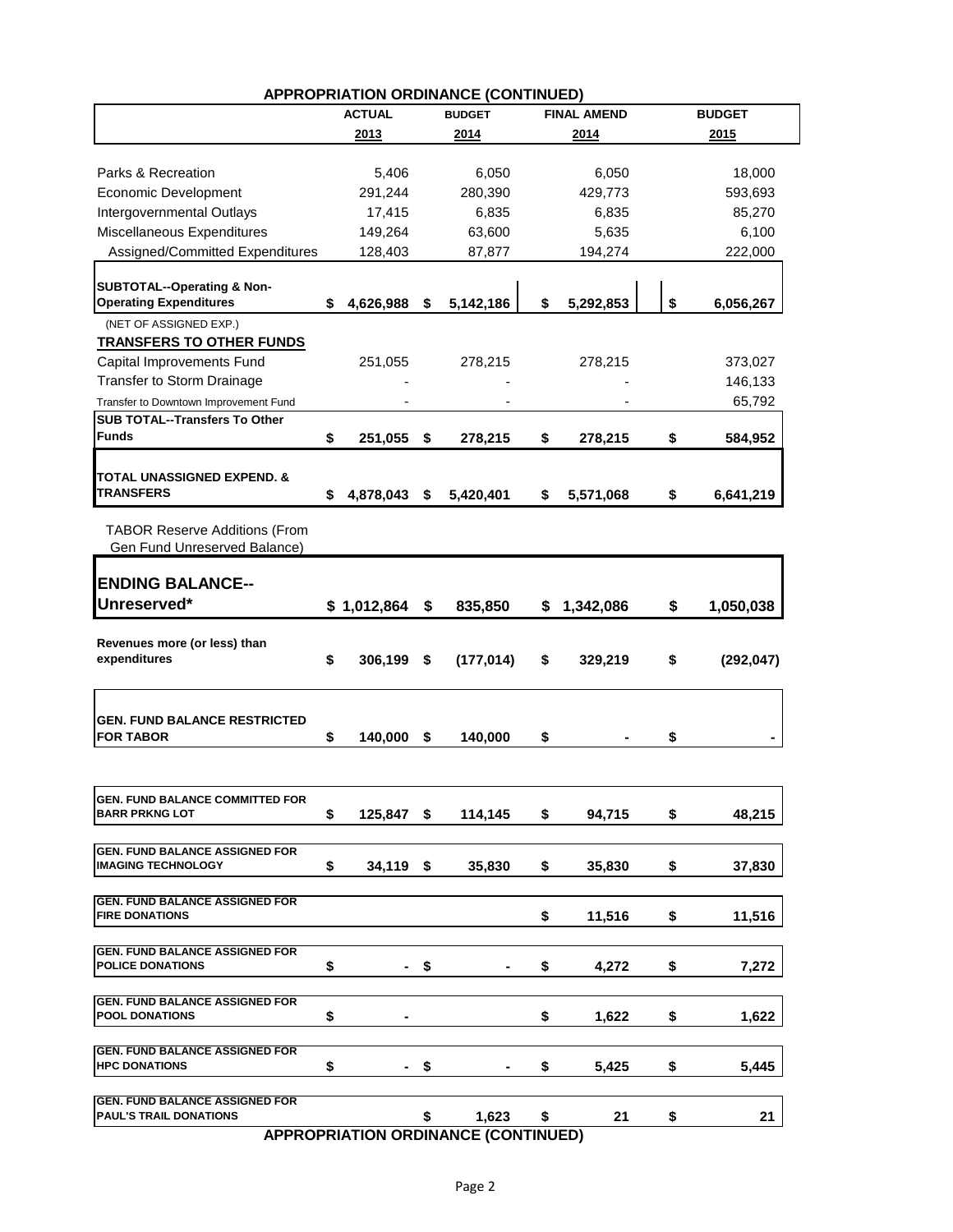|                                               | <b>ACTUAL</b>   | <b>BUDGET</b>   | <b>FINAL AMEND</b> | <b>BUDGET</b>   |
|-----------------------------------------------|-----------------|-----------------|--------------------|-----------------|
|                                               | 2013            | 2014            | 2014               | 2015            |
|                                               |                 |                 |                    |                 |
| <b>GENERAL FUND TOTAL FUND</b>                |                 |                 |                    |                 |
| <b>BALANCE</b>                                | \$<br>1,312,830 | \$<br>1,127,448 | \$<br>1,495,487    | \$<br>1,161,959 |
|                                               |                 |                 |                    |                 |
| <b>OTHER FUNDS EXPENDITURES:</b>              |                 |                 |                    |                 |
| <b>Public Works Fund</b>                      | 60,420          | 48.000          | 48,000             | 48,000          |
| Open Space Fund                               | 107,229         | 83,070          | 83,687             | 88,138          |
| Law Enforcement Special Revenue F             | 24,997          | 31,609          | 31,609             | 30,550          |
| <b>Conservation Trust Fund</b>                | 31,802          | 88,000          | 63,000             | 91,000          |
| <b>Rural Transportation Public Facilities</b> | 586,582         | 218,124         | 256,050            | 1,032,091       |
| El Paso Blvd Park Fund                        | 108.586         | 57.461          | 59.883             | 61,551          |
| Storm Drainage Enterprise Fund                | 446,205         | 2,642,007       | 6,561,414          | 796,899         |
| Downtown Public Facilities Fund               | 779,849         | 175,564         | 180,247            | 183,525         |
| Capital Improvement Fund                      | 483,258         | 1,310,951       | 718,732            | 1,159,036       |
| <b>Restricted Cap Impr-Bridges</b>            | 50,247          | 0               | 537,272            | 537,272         |
| Water Enterprise Fund                         | \$871,447       | \$1,662,981     | \$1,998,035        | \$1,513,416     |
| Sewer Enterprise Fund                         | 717,901         | 915,129         | 1,103,384          | 993,662         |
| <b>Manitou Springs Park Authority</b>         | 3,024           | 0               | 0                  | 0               |
| <b>SUBTOTAL--Current Year Expenditures</b>    | \$<br>4,271,547 | \$<br>7,232,896 | \$<br>11,641,313   | \$<br>6,535,140 |
| Less: Interfund Transfers To Other Funds      | 431,644         | 450,111         | 927,382            | 594,527         |
| <b>NET EXPENDITURES</b>                       | \$<br>3,839,903 | \$<br>6,782,785 | \$<br>10,713,931   | \$<br>5,940,613 |

**SECTION 3**: This ordinance shall be in full force and effect from and after five (5) days following its final passage and publication as provided by law.

**Passed on first reading and ordered published this 18th day of November, 2014.**

*/s*/ Donna Kast CITY CLERK

A Public Hearing on Ordinance No. xxxx will be held at the December 2, 2014 City Council Council meeting. The Council Meeting will be held at 7:00 P.M. at City Hall, 606 Manitou Avenue, Manitou Springs, Colorado.

Ordinance Published: xx/xx/xxxx

Passed on Second Reading and Ordered Published this 2nd day of December 2014.

*/s/ Marc. A Snyder* 

Mayor and Council

Attest: /*s*/ Donna Kast

Approved for Council Action: /*s*/ Jason Wells City Administrator

Approved as to Form: */s*/ Jefferson Parker City Attorney

Published: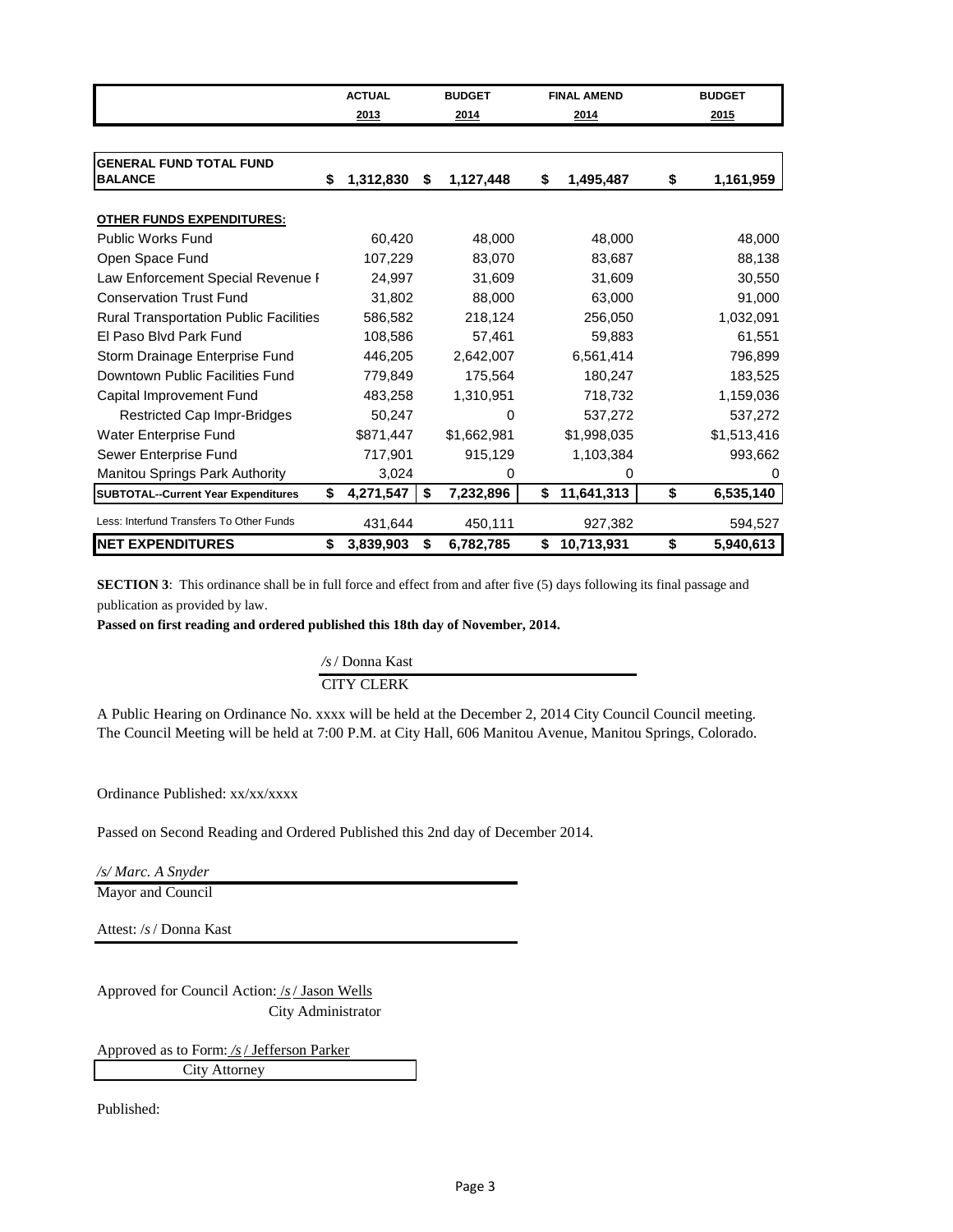#### **CITY OF MANITOU SPRINGS 2015 BUDGET**

| SUMMARY OF ALL FUNDS--REVENUES AND EXPENDITURES                                                                              |     |                                                          |    |                  |    |                       |    |                        |               |                         |    |                        |  |
|------------------------------------------------------------------------------------------------------------------------------|-----|----------------------------------------------------------|----|------------------|----|-----------------------|----|------------------------|---------------|-------------------------|----|------------------------|--|
|                                                                                                                              |     | <b>Summary of all funds -- Revenues and Expenditures</b> |    |                  |    |                       |    |                        |               |                         |    |                        |  |
|                                                                                                                              |     |                                                          |    |                  |    |                       |    |                        |               |                         |    |                        |  |
|                                                                                                                              |     | Actual                                                   |    | Actual           |    | Actual                |    | <b>Original Budget</b> |               | <b>Final Budget</b>     |    | <b>Original Budget</b> |  |
|                                                                                                                              |     | 2011                                                     |    | 2012             |    | 2013                  |    | 2014                   |               | 2014                    |    | 2015                   |  |
| <b>REVENUES/AVAILABLE FUNDS:</b>                                                                                             |     |                                                          |    |                  |    |                       |    |                        |               |                         |    |                        |  |
| 10 General Fund                                                                                                              |     | 4,660,573                                                | \$ | 5,018,919        | \$ | 5,184,242             | \$ | 5,243,387              | \$            | 5,900,287               |    | 6,349,172              |  |
| Assigned General Fund revenues                                                                                               |     |                                                          |    | 146,755          |    | 175,574               |    | 170,000                |               | 198,546                 |    | 177,520                |  |
| 11 Public Works Fund                                                                                                         |     | 92,776                                                   |    | 95,684           |    | 68,460                |    | 48,064                 |               | 48,000                  |    | 48,000                 |  |
| 23 Open Space Fund                                                                                                           |     | 133,476                                                  |    | 594.085          |    | 106,389               |    | 101,791                |               | 117,153                 |    | 118,612                |  |
| 24 Law Enforcement Spec. Revenue Fun<br>25 Conservation Trust Fund                                                           |     | 21,076<br>46,173                                         |    | 28,558<br>49,567 |    | 19,583<br>54,357      |    | 22,020                 |               | 33,043<br>52.100        |    | 31,000                 |  |
| 26 Rural Transportation Public Facilities                                                                                    |     | 270,388                                                  |    | 347,636          |    | 359,542               |    | 52,100<br>218,124      |               | 479,020                 |    | 51,000<br>1,032,091    |  |
| 28 El Paso/Beckers Park Fund                                                                                                 |     | 183,109                                                  |    | 179,184          |    | 59,487                |    | 58,974                 |               | 58,974                  |    | 58,485                 |  |
| 33 Storm Drainage Enterprise Fund                                                                                            |     | 247,434                                                  |    | 248,614          |    | 637,854               |    | 2,345,300              |               | 6,849,646               |    | 552,008                |  |
| 35 Downtown Public Facilities Fund                                                                                           |     | 276,065                                                  |    | 218,067          |    | 1,171,983             |    | 172,590                |               | 198,762                 |    | 282,562                |  |
| 39 Capital Improvement Fund                                                                                                  |     | 330,479                                                  |    | 209,303          |    | 451,154               |    | 727,542                |               | 727,542                 |    | 1,150,727              |  |
| Restricted Cap Imp Fund-Bridges                                                                                              |     | 178,052                                                  |    | 66,978           |    | $\bf{0}$              |    | 337,243                |               | 3,000                   |    | 337,243                |  |
| 52 Water Enterprise Fund                                                                                                     |     | 1,905,876                                                |    | 1,636,137        |    | 1,218,325             |    | 1,413,310              |               | 1,358,431               |    | 1,340,068              |  |
| 53 Sewer Enterprise Fund                                                                                                     |     | 1,122,383                                                |    | 840,734          |    | 952,480               |    | 959,562                |               | 955,157                 |    | 1,013,830              |  |
| <b>SUBTOTAL--Current Year Revenues</b>                                                                                       | \$  | 9,467,860                                                | \$ | 9,680,221        | \$ | 10,459,430            |    | \$11,870,007           | \$            | 16,979,661              | \$ | 12,542,318             |  |
|                                                                                                                              |     |                                                          |    |                  |    |                       |    |                        |               |                         |    |                        |  |
| Less: Interfund Transfers From Other Funds                                                                                   | -\$ | 373,010                                                  |    | 317,750          |    | 431,644<br>10,027,786 |    | 477,271                |               | 477,271                 |    | 786,248                |  |
| NET CURRENT YEAR REVENU                                                                                                      |     | 9,094,850                                                | \$ | 9,362,471        | \$ |                       |    | \$11,392,736           | \$            | 16,502,390<br>5,127,521 | \$ | 11,756,070             |  |
| Prior Year Ending Fund Balances/Enterprise Funds N                                                                           |     | 4,352,266                                                |    | 3,230,811        |    | 3,889,676             |    | 5,127,521              |               |                         |    | 5,037,134              |  |
| <b>Total Available Funds:</b>                                                                                                |     |                                                          |    |                  |    |                       |    |                        |               |                         |    |                        |  |
|                                                                                                                              | \$  | 13,447,116                                               |    | \$12,593,282     | \$ | 13,917,462            |    | \$16,520,257           | \$            | 21,629,911              | \$ | 16,793,204             |  |
| <b>EXPENDITURES:</b>                                                                                                         |     |                                                          |    |                  |    |                       |    |                        |               |                         |    |                        |  |
| General Fund                                                                                                                 | \$  | 4,554,670                                                | \$ | 4,666,975        | \$ | 4,878,043             | \$ | 5,420,401              | <sup>\$</sup> | 5,571,068               | \$ | 6,641,219              |  |
| Restricted-Barr Trail Parking Lot                                                                                            |     |                                                          |    | 33,960           |    | 128,403               |    | 181,702                |               | 191,132                 |    | 222,000                |  |
| 11 Public Works Fund                                                                                                         |     | 94,338                                                   |    | 65,420           |    | 60,420                |    | 48,000                 |               | 48,000                  |    | 48,000                 |  |
| 23 Open Space Fund                                                                                                           |     | 127,130                                                  |    | 660,624          |    | 107,228               |    | 83,070                 |               | 83,687                  |    | 88,138                 |  |
| 24 Law Enforcement Spec. Rev Fund                                                                                            |     | 30,161                                                   |    | 27,874           |    | 24,997                |    | 31,609                 |               | 31,609                  |    | 30,550                 |  |
| 25 Conservation Trust Fund                                                                                                   |     | 11,936                                                   |    | 49,349           |    | 31,802                |    | 88,000                 |               | 63,000                  |    | 91,000                 |  |
| 26 Rural Transportation Pub Fac Fund                                                                                         |     | 276,593                                                  |    | 337,361          |    | 586,582               |    | 218,124                |               | 256,050                 |    | 1,032,091              |  |
| 28 El Paso/Beckers Park Fund                                                                                                 |     | 191,656                                                  |    | 127,608          |    | 108,566               |    | 57,461                 |               | 59.883                  |    | 61,551                 |  |
| 33 Storm Drainage Enterprise Fund                                                                                            |     | 194,350                                                  |    | 182,857          |    | 446,205               |    | 2,642,007              |               | 6,564,414               |    | 796,899                |  |
| 35 Downtown Public Facilities Fund                                                                                           |     | 216,404                                                  |    | 584,587          |    | 779,849               |    | 175,564                |               | 180,497                 |    | 183,525                |  |
| 39 Capital Improvement Fund                                                                                                  |     | 353,086                                                  |    | 180,124          |    | 483,258               |    | 718,732                |               | 718,732                 |    | 1,159,036              |  |
| Restricted Cap Imp Fund-Bridges                                                                                              |     | 82,753                                                   |    | 35,482           |    |                       |    | 537,272                |               |                         |    | 537,272                |  |
| 52 Water Enterprise Fund                                                                                                     |     | 1,721,566                                                |    | 1,373,093        |    | 871,447               |    | 1,662,981              |               | 1,998,034               |    | 1,513,416              |  |
| 53 Sewer Enterprise Fund                                                                                                     |     | 991,448                                                  |    | 645,566          |    | 717,901               |    | 915,129                |               | 1,103,384               |    | 993,662                |  |
| <b>SUBTOTAL--Current Year Expenditu \$</b>                                                                                   |     | 8,846,091                                                | \$ | 8,970,880        | \$ | 9,224,701             | \$ | 12,780,052             | \$            | 16,869,490              | \$ | 13,398,359             |  |
| Less: Interfund Transfers To Other Funds                                                                                     |     | 373,010                                                  |    | 317,750          |    | 431,644               |    | 477,271                |               | 477,271                 |    | 786,248                |  |
|                                                                                                                              |     |                                                          |    |                  |    |                       |    |                        |               |                         |    |                        |  |
| NET CURRENT YEAR EXPEND! \$                                                                                                  |     | 8,473,081                                                | \$ | 8,653,130        | \$ | 8,793,057             |    | \$12,302,781           | \$            | 16,392,219              | \$ | 12,612,111             |  |
|                                                                                                                              |     |                                                          |    |                  |    |                       |    |                        |               |                         |    |                        |  |
| <b>ENDING BALANCES--All Funds &amp;</b>                                                                                      |     |                                                          |    |                  |    |                       |    |                        |               |                         |    |                        |  |
| Reserves*                                                                                                                    | \$  | 3,697,344                                                | \$ | 3,889,676        | \$ | 5,127,521             | \$ | 4,421,514              | \$            | 5,037,134               | \$ | 4,135,037              |  |
|                                                                                                                              |     |                                                          |    |                  |    |                       |    |                        |               |                         |    |                        |  |
| Revenues more (or less) than expenditures                                                                                    | \$  | 621,769                                                  | \$ | 709,341          | \$ | 1,234,729             | \$ | (910, 045)             | \$            | 110,171                 | \$ | (856, 041)             |  |
| *These are the total Fund Balances & Enterprise funds available for future appropriation (spending) on a cash basis, for the |     |                                                          |    |                  |    |                       |    |                        |               |                         |    |                        |  |
| purposes designated by the legislation that created the individual funds or reserves, respectively.                          |     |                                                          |    |                  |    |                       |    |                        |               |                         |    |                        |  |
|                                                                                                                              |     |                                                          |    |                  |    |                       |    |                        |               |                         |    |                        |  |
|                                                                                                                              |     |                                                          |    |                  |    |                       |    |                        |               |                         |    |                        |  |
|                                                                                                                              |     |                                                          |    |                  |    |                       |    |                        |               |                         |    |                        |  |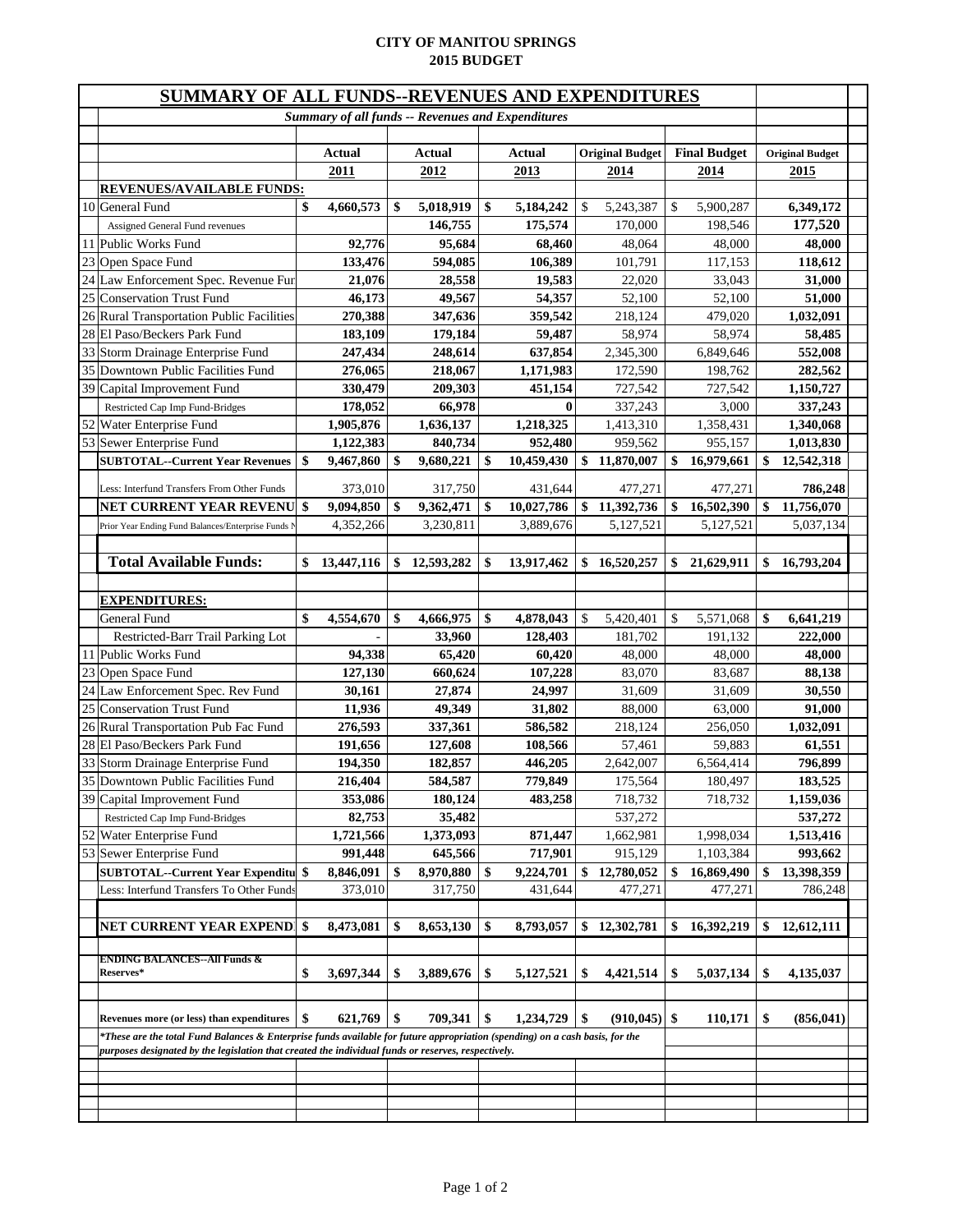#### **CITY OF MANITOU SPRINGS 2015 BUDGET**

|    | SUMMARY OF ALL FUNDS--REVENUES AND EXPENDITURES |                                                          |               |    |           |                        |                     |                        |  |  |  |  |  |
|----|-------------------------------------------------|----------------------------------------------------------|---------------|----|-----------|------------------------|---------------------|------------------------|--|--|--|--|--|
|    |                                                 | <b>Summary of all funds -- Revenues and Expenditures</b> |               |    |           |                        |                     |                        |  |  |  |  |  |
|    |                                                 |                                                          |               |    |           |                        |                     |                        |  |  |  |  |  |
|    |                                                 | <b>Actual</b>                                            | Actual        |    | Actual    | <b>Original Budget</b> | <b>Final Budget</b> | <b>Original Budget</b> |  |  |  |  |  |
|    |                                                 | 2011                                                     | 2012          |    | 2013      | 2014                   | 2014                | 2015                   |  |  |  |  |  |
|    |                                                 | Actual                                                   | Actual        |    | Acutual   | Beginning budget       | final budget        | budget                 |  |  |  |  |  |
|    |                                                 | 2011                                                     | 2012          |    | 2013      | 2014                   | 2014                | 2015                   |  |  |  |  |  |
|    | General Fund (excluding Restricted/Tabor Fun    | 354,723                                                  | \$<br>706,667 | \$ | 1,012,866 | \$<br>835,850          | 1,342,086           | 1,050,038              |  |  |  |  |  |
|    | General Fund-Restricted Barr Trail Parking      |                                                          | 81,815        |    | 125,847   | 114,145                | 94,715              | 48,215                 |  |  |  |  |  |
|    | General Fund-Restricted for Tabor               | 128,000                                                  | 140,000       |    | 140,000   | 140,000                |                     |                        |  |  |  |  |  |
|    | 11 Public Works Fund                            | 22,028                                                   | 52,292        |    | 60,332    | 52,416                 | 60,332              | 60,332                 |  |  |  |  |  |
|    | 23 Open Space Fund                              | 54,437                                                   | (12, 102)     |    | (12,942)  | 5,779                  | 20,524              | 50,998                 |  |  |  |  |  |
|    | 24 Law Enforcement Spec. Rev Fund               | 19,713                                                   | 20,397        |    | 14,983    | 5,394                  | 16,417              | 16,867                 |  |  |  |  |  |
| 25 | Conservation Trust Fund                         | 152,000                                                  | 152,218       |    | 174,773   | 138,873                | 163,873             | 123,873                |  |  |  |  |  |
|    | 26 Rural Transportation PubFac Fund             | (6,205)                                                  | 4,070         |    | (222,970) |                        |                     |                        |  |  |  |  |  |
|    | 28 El Paso/Beckers Park Fund-Capital            | 398,250                                                  | 447,058       |    | 373,885   | 373,885                | 373,885             | 368,885                |  |  |  |  |  |
|    | 28 El Paso/Beckers Park Fund-main               | 14,648                                                   | 17,416        |    | 41.510    | 43,023                 | 40,601              | 37,535                 |  |  |  |  |  |
|    | 35 Downtown Public Facilities Fund              | (56, 694)                                                | (423, 214)    |    | (31,080)  | (28, 106)              | (34,828)            | 25,174                 |  |  |  |  |  |
|    | 39 Capital Improvement Fund                     | 34,788                                                   | 63,967        |    | 31,863    | 40,673                 | 40,673              | 32,364                 |  |  |  |  |  |
|    | Restricted Cap Imp Fund-Bridges                 | 216,927                                                  | 216,927       |    | 216,927   |                        | 219,927             | 19,898                 |  |  |  |  |  |
|    |                                                 | 1,332,615                                                | 1,467,511     |    | 1,925,994 | 1,721,932              | 2,338,205           | 1,834,179              |  |  |  |  |  |
|    | <b>ENTERPRISE FUNDS CURRENT NET POSITIONS:</b>  |                                                          |               |    |           |                        |                     |                        |  |  |  |  |  |
|    | Water Enterprise Fund                           | 1,553,271                                                | 1,816,315     |    | 2,163,193 | 1,913,522              | 1,523,590           | 1,350,242              |  |  |  |  |  |
|    | Sewer Enterprise Fund                           | 294,883                                                  | 490,051       |    | 730,886   | 775,319                | 582,659             | 602,827                |  |  |  |  |  |
|    | Storm Drainage Enterprise Fund                  | 50,042                                                   | 115,799       |    | 307,448   | 10,741                 | 592,680             | 347,789                |  |  |  |  |  |
|    |                                                 | 1,898,196                                                | 2,422,165     |    | 3,201,527 | 2,699,582              | 2,698,929           | 2,300,858              |  |  |  |  |  |
|    |                                                 |                                                          |               |    |           |                        |                     |                        |  |  |  |  |  |
|    | Total Fund Balance/Current Net                  |                                                          |               |    |           |                        |                     |                        |  |  |  |  |  |
|    | Position:                                       | 3,230,811                                                | 3,889,676     |    | 5,127,521 | 4.421.514              | 5,037,134           | 4,135,037              |  |  |  |  |  |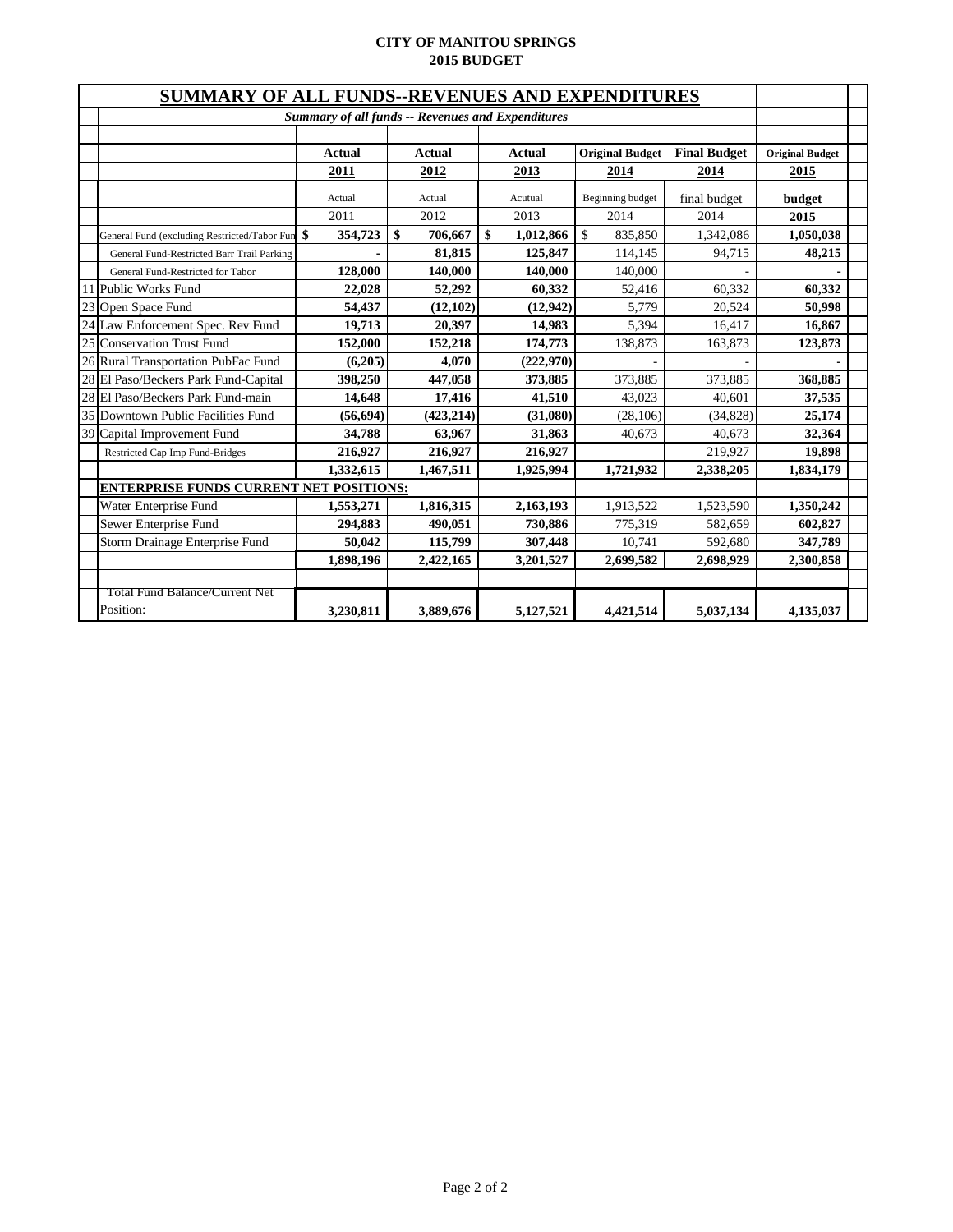#### **10 - GENERAL FUND - FUND BALANCES**

|                                    |                 |                |                                     | <b>2014 (final</b> | 2015<br>(beginning        |
|------------------------------------|-----------------|----------------|-------------------------------------|--------------------|---------------------------|
| <b>General Fund Unassigned:</b>    | $2011$ (actual) |                | $2012$ (actual) $ 2013$ (unaudited) | budget)            | budget)                   |
| Carry Over Fund Balance:           | 248,371         | 354,723        | 706,667                             | 1,012,866          | \$1,342,086               |
| Revenues:                          | 4.660.573       | $5,018,919$ \$ | 5,184,242                           | 5.900.287          | \$6,349,171               |
| Expenditures*:                     | 4,554,221       | 4,666,975      | 4.878,043                           |                    | 5,571,068 \$6,641,219     |
| <b>Ending Fund Balance:</b>        | 354,723         |                | 1,012,866                           | 1,342,086          | $\frac{1}{2}$ \$1,050,038 |
| % of Fund Balance to Expenditures: | 7.79%           | 15.14%         | 20.76%                              | 24.09%             | 15.81%                    |

\* In 2011, expenditures were increased by the \$12,000 moved to increase the Tabor Fund Balance.

Beginning in 2012, revenues and expenditures were reduced by the amounts that were assigned to Barr Trail.

Beginning in 2014, assigned donations and expenditures related to assigned donations are removed from general unassigned rev/exp.

**After 10/14 work session**: Expenditures for 2015 have been increased by \$146,133 to reflect the transfer to Storm Drainage to cover the City's Fiscal share of the Williams Canyon Flood Mitigation Project.

**After 10/21 City Council meeting**: expenditures in 2014 were increased to reflect true numbers in two accounts and in 2015 for a study by Mountain States Employer Council on how to implement a merit system. Revenues were increased in 2014 to reflect account balances as of 10/22 for cemetery sales and for amusement tax, also, amusement tax was increased in 2015 to remain flat to 2014.

| <b>Barr Trail Assigned:</b> | 2011 | 2012    | 2013    | 2014    | 2015    |
|-----------------------------|------|---------|---------|---------|---------|
| Carry Over Fund Balance:    |      |         | 81,815  | 125,847 | 92,115  |
| Revenues:                   |      | 115.775 | 172,435 | 160,000 | 175,500 |
| Expenditures:               |      | 33.960  | 128,403 | 193.732 | 122,000 |
| <b>Ending Fund Balance:</b> |      |         | 125.847 | 92.115  | 145.615 |

| <b>Tabor Restricted:</b>                | 2011           | 2012           | 2013    | 2014 | 2015 |
|-----------------------------------------|----------------|----------------|---------|------|------|
| Fund Balance (used for emergency flood) |                |                |         |      |      |
| mitigation efforts):                    | $128,000$   \$ | $140,000$   \$ | 140,000 |      |      |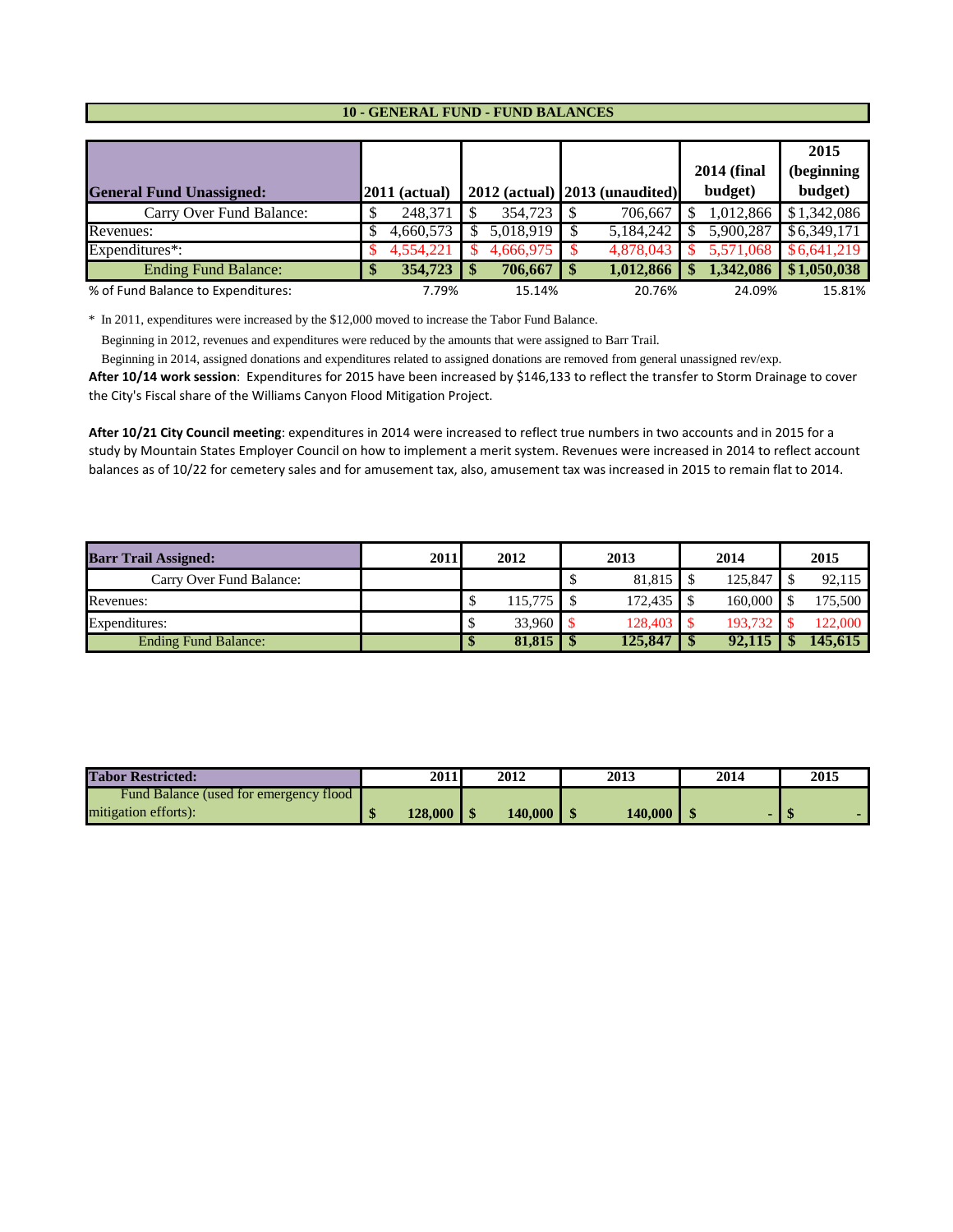#### **CITY OF MANITOU SPRINGS 2015 BUDGET**

|                                                               |                      | <b>GENERAL FUND</b>                                        |                      |                      |                      |
|---------------------------------------------------------------|----------------------|------------------------------------------------------------|----------------------|----------------------|----------------------|
|                                                               |                      | <b>SUMMARY OF GENERAL FUND REVENUES &amp; EXPENDITURES</b> |                      |                      |                      |
|                                                               | <b>ACTUAL</b>        | <b>ACTUAL</b>                                              | <b>ACTUAL</b>        | <b>FINAL BUDGET</b>  | <b>BUDGET</b>        |
|                                                               | 2011                 | 2012                                                       | 2013                 | 2014                 | 2015                 |
| REVENUES/AVAILABLE FUNDS:                                     |                      |                                                            |                      |                      |                      |
| <b>Taxes</b>                                                  | 3,605,065            | 3,627,283                                                  | 3,590,220            | 4,114,908            | 4,469,120            |
| Licenses & Permits                                            | 54,787               | 54,627                                                     | 71,031               | 71,272               | 61,610               |
| <b>Government Grant Revenues</b>                              | 65,390               | 161,269                                                    | 89,702               | 86,229               | 141,860              |
| <b>Government Shared Revenues</b>                             | 203,957              | 206,758                                                    | 193,601              | 189,754              | 191,183              |
| <b>Interfund Transfers</b>                                    | 136,324              | 176,064                                                    | 180,589              | 199,056              | 201,296              |
| <b>Charges for Services</b>                                   | 253,395              | 444,433                                                    | 309,442              | 296,760              | 306,019              |
| Fines & Forfeitures                                           | 146,888              | 152,244                                                    | 167,566              | 287,634              | 294,300              |
| Rents & Royalties:                                            | 92,934               | 63,752                                                     | 509,904              | 620,839              | 649,264              |
| Miscellaneous Revenues                                        | 101,833              | 132,491                                                    | 72,187               | 33,835               | 34,520               |
| <b>Assigned Revenues</b>                                      |                      | 146,755                                                    | 175,574              | 198,546              | 177,520              |
| <b>SUBTOTAL--Current Year Revenues (net of</b><br>restricted) | 4,660,573            | 5,018,919                                                  | 5,184,242            | 5,900,287            | 6,349,172            |
| Prior Year Ending Fund Balance                                | 240,820              | 354,723                                                    | 706,667              | 1,012,866<br>la      | 1,342,085 <b>b</b>   |
|                                                               |                      |                                                            |                      |                      |                      |
| TOTAL AVAILABLE GF FUND REV                                   | 4,901,393            | 5,373,642                                                  | 5,890,909            | 6,913,153            | 7,691,257 c          |
|                                                               |                      |                                                            |                      |                      |                      |
| <b>EXPENDITURES:</b>                                          |                      |                                                            |                      |                      |                      |
| Legislative (City Council)                                    | 108,391              | 112,900                                                    | 111,051              | 127,174              | 149,568              |
| Judicial Department                                           | 48,706               | 49,137                                                     | 58,162               | 65,481               | 71,179               |
| Executive Department (Administration)                         | 322,523              | 366,462                                                    | 340,994              | 421,660              | 468,661              |
| <b>Finance Department</b>                                     | 319,577              | 233,889                                                    | 268,187              | 354,462              | 352,051              |
| Community Development Department (Pl                          | 208,541              | 228,324                                                    | 220,210              | 263,162              | 333,245              |
| Police Department                                             | 931,842              | 997,235                                                    | 1,029,023            | 1,126,089            | 1,340,489            |
| <b>Emergency Communications</b>                               | 195,455              | 199,070                                                    | 69,202               | $\Omega$             | 0                    |
| Fire Department                                               | 578,317              | 681,323                                                    | 661,415              | 739,540              | 748,824              |
| Code Enforcement                                              | $\mathbf{0}$         |                                                            | 54,016               | 61,870               | 63,279               |
| Public Services Department (Parks & Stre                      | 721,241              | 739,391                                                    | 684,188              | 847,447              | 935,760              |
| <b>Public Library Department</b>                              | 172,512              | 192,364                                                    | 4,288                | $\overline{0}$       | 0                    |
| <b>Aquatics Department (Swimming Pool)</b>                    | 301,834              | 333,738                                                    | 350,456              | 370,939              | 387,998              |
| <b>Parking Enforcement</b>                                    | 87,388               | 96,098                                                     | 312,467              | 466,736              | 502,150              |
| SUBTOTAL-- Expenditures by Department                         | 3,996,325            | 4,229,931                                                  | 4,163,659            | 4,844,560            | 5,353,204            |
|                                                               |                      |                                                            |                      |                      |                      |
| Economic Development                                          | 293,144              | 283,875                                                    | 291,244              | 429,773              | 593,693              |
| Parks & Recreation                                            | 3,292                |                                                            | 5,406                | 6,050                | 18,000               |
| <b>Intergovernmental Outlays</b>                              | 48,515               | 6,468                                                      | 17,415               | 6,835                | 85,270               |
| Miscellaneous Expenditures                                    | 8,782                | 5,015                                                      | 149,265              | 5,635                | 6,100                |
| <b>Restricted Expenditures</b>                                |                      | 33,960                                                     | 128,403              | 194,274              | 222,000              |
| <b>SUBTOTAL--MISC EXPENDITURES (net of</b><br>restricted)     |                      |                                                            |                      |                      |                      |
| <b>SUBTOTAL--Operating &amp; Non-Operating</b>                | 353,733<br>4,350,058 | 295,358<br>4,525,289                                       | 463,330<br>4,626,988 | 448,293<br>5,292,853 | 703,063<br>6,056,267 |
| <b>Expenditures</b>                                           |                      |                                                            |                      |                      |                      |
| (NET OF RESTRICTED EXP.)                                      |                      |                                                            |                      |                      |                      |
|                                                               |                      |                                                            |                      |                      |                      |
|                                                               |                      |                                                            |                      |                      |                      |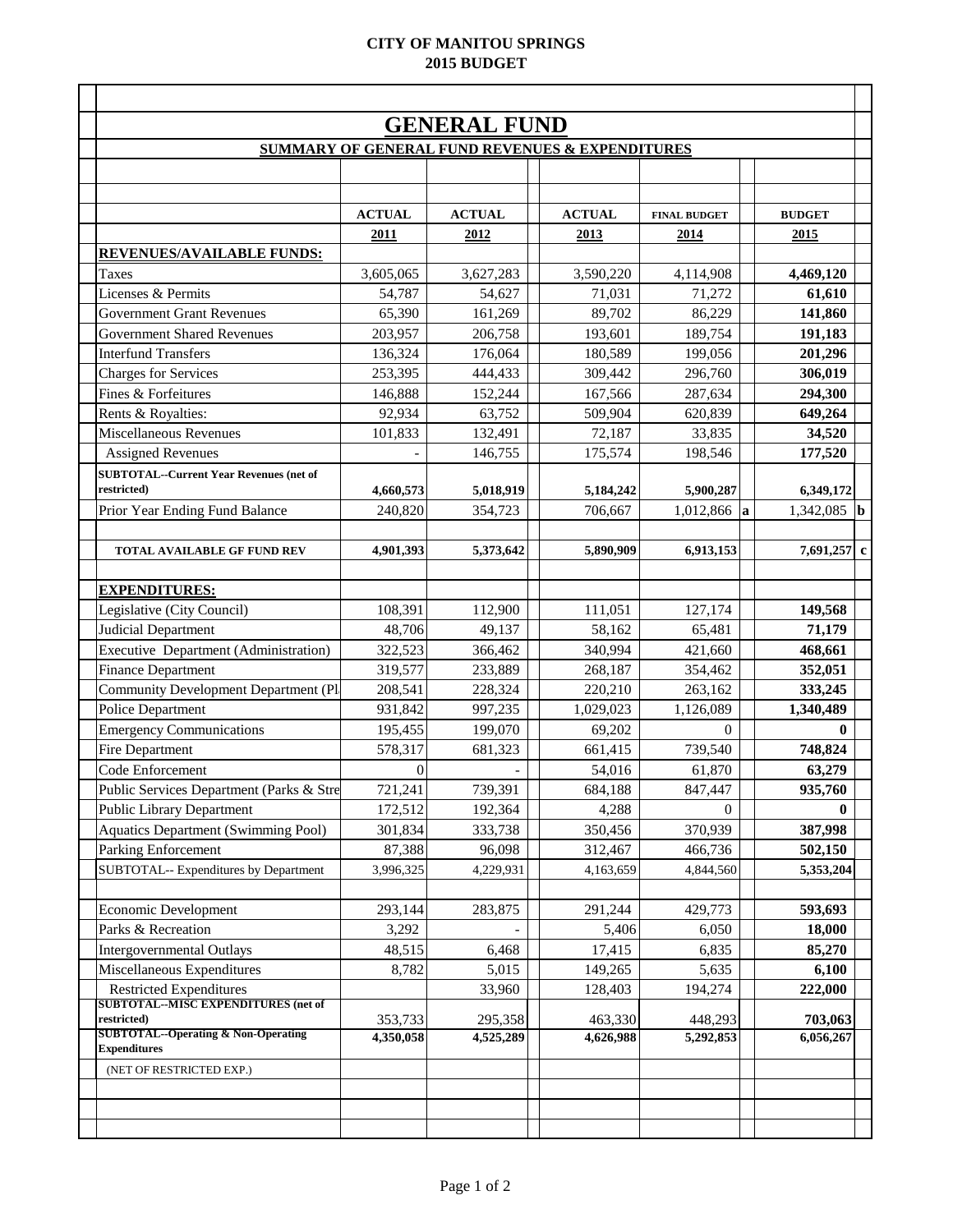#### **CITY OF MANITOU SPRINGS 2015 BUDGET**

| $\mathbf d$                              |
|------------------------------------------|
| 373,027                                  |
| 146,133                                  |
| 65,792                                   |
| 584,952                                  |
|                                          |
|                                          |
| 6,641,219                                |
|                                          |
|                                          |
|                                          |
| 1,050,038<br>$\mathbf{e}$                |
|                                          |
| $-292,047$                               |
|                                          |
|                                          |
|                                          |
| <sup>1</sup><br>$\overline{\phantom{0}}$ |
|                                          |
| 48,215                                   |
| <b>BUDGET</b>                            |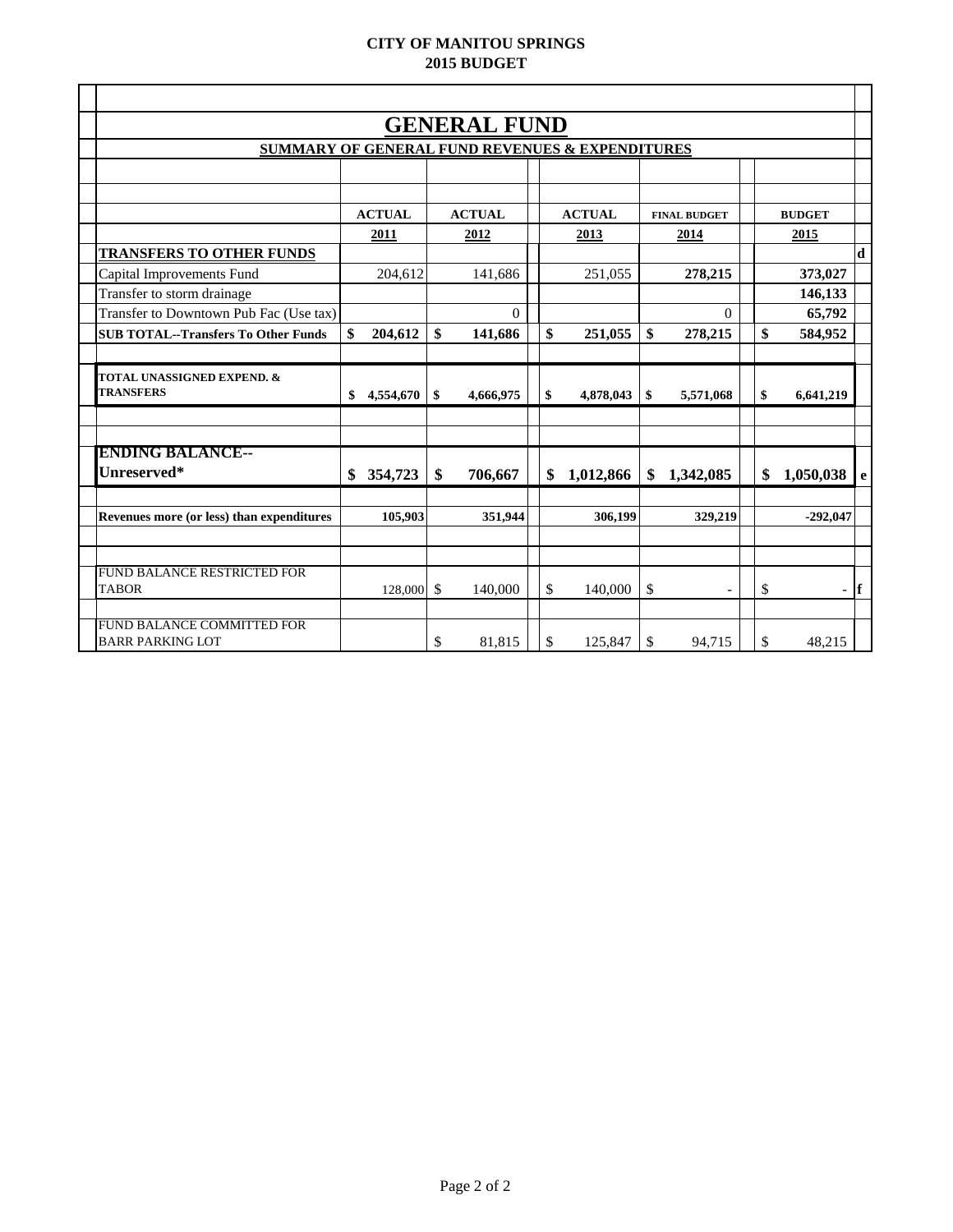#### **NOTES TO GENERAL FUND REVENUES AND EXPENDITURES**

a) The 2013 \$1,012,866 fund balance does not include the Tabor Restricted Fund Balance, the committed fund balance for Barr Trail Maintenance of \$125,847, nor the Assigned fund Balance to Imaging Technology for the Police Department of \$34,119 which had been previously recorded in a Deferred Revenue Account. As per the City's 2012 audited financial statements, the fund balances of the General Fund and the Public Works Fund, which are combined together, were a total of \$758,959. When the Public Works Fund balance of \$ 52,292 is separated out from this total, the Audited General Fund ending Fund Balance is \$706,667.

b) The Prior Year Ending Fund Balance is the "carryover" of funds, not otherwise reserved or designated for specific purposes, which is added to current year revenues and the total is then available to be appropriated for General Fund budgets in subsequent years.

 c) All revenue estimates for year-end 2014 are based on actual 2014 numbers through the end of August 2014.

d) "Interfund Transfers" are monies *transferred to* other city funds or entities *out of the General Fund*. These transfers are shown as "revenues" in each of the respective benefiting funds and are added to other revenues and the Prior Year Fund Balance of the fund.

e) The "Ending Balance--Unreserved" is the carryover from the current year beginning fund balance, plus current year revenues, less current year expenditures and interfund transfers out. This is referred to as "Contingency" funds to be specifically appropriated by City Council for items not otherwise budgeted

f) The "TABOR Reserve" is required as an emergency unallocated pool of money which may be used only for major unplanned events as specified in the Taxpayers Bill of Rights (TABOR). The TABOR reserve must consist of a sum equal to 3% of all city expenditures except those expenditures from enterprise funds, interfund transfers, federal grants, lottery receipts or voter-approved debt proceeds.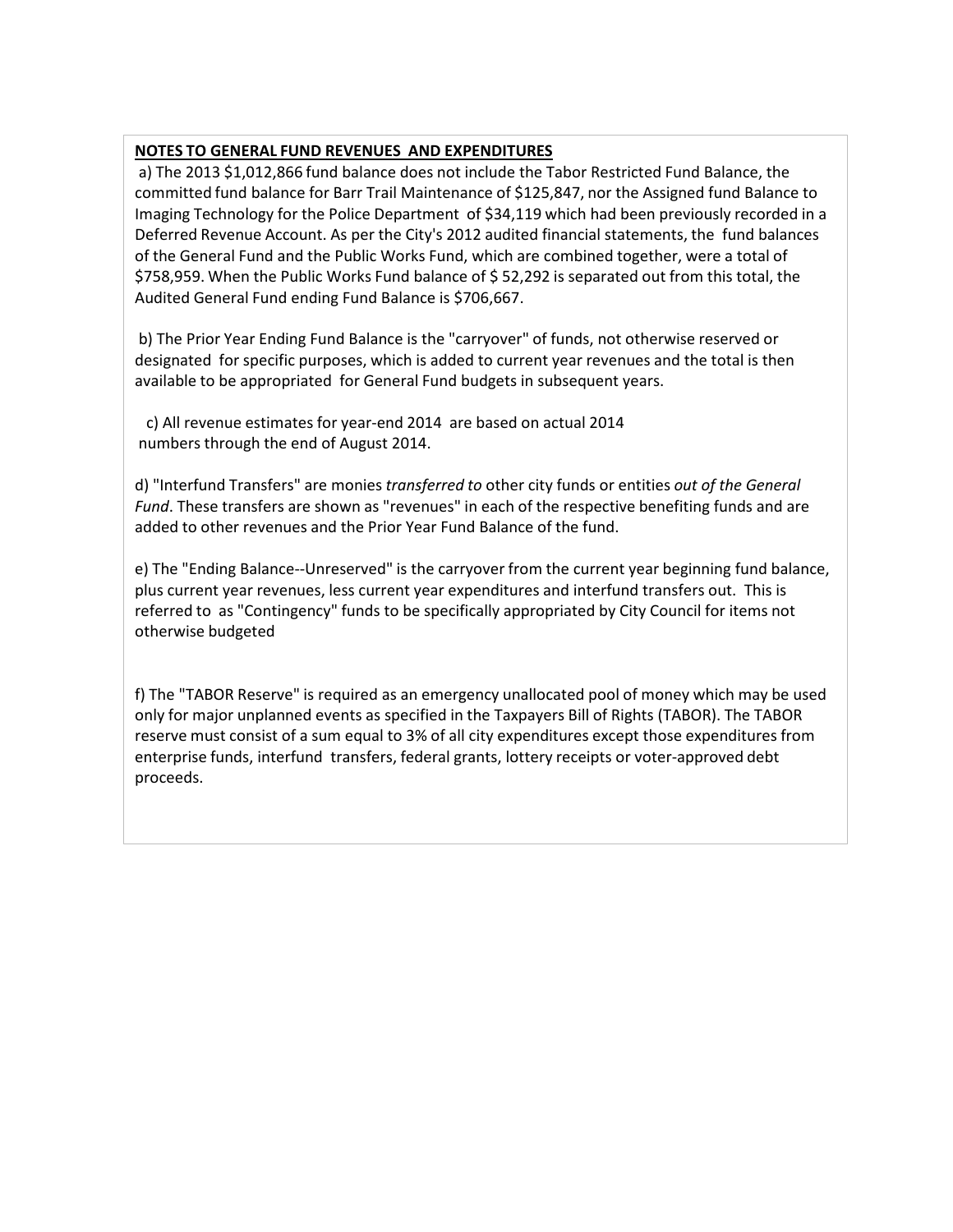| City of Manitou Springs         |                                                                                                                                                                                                                                                                                                                                                                                                                                                                                                                                                                                                                                                                                                                                                                                                                                                                          |                    | Final 2014 and 2015 Budget<br>Periods: 00/14-14/14 |                    |                                   |                                | Page:<br>$\overline{1}$<br>Nov 12, 2014 04:49PM |
|---------------------------------|--------------------------------------------------------------------------------------------------------------------------------------------------------------------------------------------------------------------------------------------------------------------------------------------------------------------------------------------------------------------------------------------------------------------------------------------------------------------------------------------------------------------------------------------------------------------------------------------------------------------------------------------------------------------------------------------------------------------------------------------------------------------------------------------------------------------------------------------------------------------------|--------------------|----------------------------------------------------|--------------------|-----------------------------------|--------------------------------|-------------------------------------------------|
| Account Number                  | <b>Account Title</b>                                                                                                                                                                                                                                                                                                                                                                                                                                                                                                                                                                                                                                                                                                                                                                                                                                                     | 2011<br>Actual #'s | 2012<br>Actual #'s                                 | 2013<br>Actual #'s | 2014<br>Original<br><b>Budget</b> | 2014<br>Final<br><b>Budget</b> | 2015<br>Requested<br><b>Budget</b>              |
| <b>GENERAL FUND</b>             |                                                                                                                                                                                                                                                                                                                                                                                                                                                                                                                                                                                                                                                                                                                                                                                                                                                                          |                    |                                                    |                    |                                   |                                |                                                 |
| <b>TAX REVENUES</b>             |                                                                                                                                                                                                                                                                                                                                                                                                                                                                                                                                                                                                                                                                                                                                                                                                                                                                          |                    |                                                    |                    |                                   |                                |                                                 |
| 10-311-110                      | <b>REAL PROPERTY TAXES</b>                                                                                                                                                                                                                                                                                                                                                                                                                                                                                                                                                                                                                                                                                                                                                                                                                                               | 648,805.53         | 630.579.41                                         | 576,922.57         | 570.736.00                        | 570.736.00                     | 566,954.00                                      |
| Account notes:<br>Budget notes: | In 1997, the citizens of Manitou Springs voted to "de-bruce" meaning the city was "authorized to collect, retain and expend all excess revenues and other<br>funds collected by the city in 1997 and each calendar year thereafter" and is no longer bound by TABOR revenue limits. The city's General Fund property tax<br>mill levy is 10.594 and will remain so until changed by a vote of the citizens.<br>In 2015, as per the initial assessment by El Paso County, one mill equals \$58,485 (Final in 2014: \$58,474).<br>In 2012, it was discovered that the city had still been collecting a special .8 of a mill levy, for road work, which had expired. In 2013, the city started refunding<br>4 years of collected taxes, with an additional 10% penalty, for a total of \$210,137, which will be completed in 2016, through a temporary mill levy reduction. |                    |                                                    |                    |                                   |                                |                                                 |
| 10-311-200                      | The mill levy reduction for 2015 will be .90 of a mill which equates to \$52,637.<br>SPECIFIC OWNERSHIP TAX                                                                                                                                                                                                                                                                                                                                                                                                                                                                                                                                                                                                                                                                                                                                                              | 85.412.64          | 90,559.77                                          | 72.578.53          | 72,797.00                         | 75,009.00                      | 75,678.00                                       |
|                                 |                                                                                                                                                                                                                                                                                                                                                                                                                                                                                                                                                                                                                                                                                                                                                                                                                                                                          |                    |                                                    |                    |                                   |                                |                                                 |
| 10-311-300                      | <b>GENERAL SALES TAX</b>                                                                                                                                                                                                                                                                                                                                                                                                                                                                                                                                                                                                                                                                                                                                                                                                                                                 | 1,917,665.32       | 1,938,223.05                                       | 1,899,611.30       | 1,912,029.00                      | 2,313,875.00                   | 2,681,337.00                                    |
| 10-311-310                      | <b>AUTO USE TAX</b>                                                                                                                                                                                                                                                                                                                                                                                                                                                                                                                                                                                                                                                                                                                                                                                                                                                      | 186.060.00         | 238,371.94                                         | 242,146.17         | 244,022.00                        | 263,118.00                     | 260,000.00                                      |
| 10-311-320                      | <b>GENERAL USE TAX</b>                                                                                                                                                                                                                                                                                                                                                                                                                                                                                                                                                                                                                                                                                                                                                                                                                                                   | 75.257.97          | 53,589.00                                          | 82.790.97          | 62.667.00                         | 86,000.00                      | 78,980.00                                       |
| Budget notes:                   |                                                                                                                                                                                                                                                                                                                                                                                                                                                                                                                                                                                                                                                                                                                                                                                                                                                                          |                    |                                                    |                    |                                   |                                |                                                 |
|                                 | For 2015, Use tax was forecasted to be \$85,750. This amount was reduced by \$6,770 to reflect the .3 % of the use tax that is for the Downtown Public<br>Facilities Fund. Use tax was increased from 3.5% to 3.8% by vote of the citizens on 11/04/03, to fund sales and use tax revenue bonds for downtown                                                                                                                                                                                                                                                                                                                                                                                                                                                                                                                                                             |                    |                                                    |                    |                                   |                                |                                                 |
| 10-311-400                      | improvements. This increase sunsets in 2020.<br><b>AMUSEMENT TAX</b>                                                                                                                                                                                                                                                                                                                                                                                                                                                                                                                                                                                                                                                                                                                                                                                                     | 402,905.30         | 393,093.34                                         | 429,467.06         | 423,051.00                        | 516,256.00                     | 516,256.00                                      |
| 10-311-500                      | <b>LODGING &amp; CAMPING TAX</b>                                                                                                                                                                                                                                                                                                                                                                                                                                                                                                                                                                                                                                                                                                                                                                                                                                         | 148,682.66         | 144,838.05                                         | 148,565.89         | 140,599.00                        | 148,565.00                     | 148,565.00                                      |
| 10-311-610                      | TELEPHONE FRANCHISE TAX                                                                                                                                                                                                                                                                                                                                                                                                                                                                                                                                                                                                                                                                                                                                                                                                                                                  | 15,000.00          | 15,000.00                                          | 13,750.00          | 15,000.00                         | 15,000.00                      | 15,000.00                                       |
| 10-311-620                      | CABLE TV FRANCHISE TAX                                                                                                                                                                                                                                                                                                                                                                                                                                                                                                                                                                                                                                                                                                                                                                                                                                                   | 50,509.68          | 51,018.57                                          | 53,473.19          | 53,675.00                         | 53,675.00                      | 53,675.00                                       |
| 10-311-630                      | PUBLIC UTILITIES FRANCHISE TAX                                                                                                                                                                                                                                                                                                                                                                                                                                                                                                                                                                                                                                                                                                                                                                                                                                           | 70,760.17          | 69,832.36                                          | 68.218.66          | 70,000.00                         | 70,000.00                      | 70,000.00                                       |
| Account notes:<br>10-311-900    | In July 2004, Ordinance 1204 was approved to remain in effect for 20 years where CS Utilites will pay to the City a franchise fee of 8% of the gross revenues<br>received from the electric service provided to City customers. At the discrection of Springs Utilities, the franchise fee may be payable either in cash or as in-<br>kind service, however the cash element of the fee payment shall not be less than 2% of the gross revenues for any month during the term of this franchise.<br>The in-kind franchise fee payments are being made in order to assist the city in a series of utility undergrounding projects in the City.<br>PENALTIES/INTEREST ON TAXES                                                                                                                                                                                             | 4,005.31           | 2,177.28                                           | 2.696.56           | 3.000.00                          | 2.674.00                       | 2,675.00                                        |
|                                 | Total TAX REVENUES:                                                                                                                                                                                                                                                                                                                                                                                                                                                                                                                                                                                                                                                                                                                                                                                                                                                      | 3,605,064.58       | 3,627,282.77                                       | 3,590,220.90       | 3,567,576.00                      | 4,114,908.00                   | 4,469,120.00                                    |
| <b>LICENSES &amp; PERMITS</b>   |                                                                                                                                                                                                                                                                                                                                                                                                                                                                                                                                                                                                                                                                                                                                                                                                                                                                          |                    |                                                    |                    |                                   |                                |                                                 |
| 10-320-110                      | LIQUOR (CITY) LICENSE FEES                                                                                                                                                                                                                                                                                                                                                                                                                                                                                                                                                                                                                                                                                                                                                                                                                                               | 3,222.50           | 3,082.50                                           | 2,783.75           | 3,630.00                          | 4,493.00                       | 4,285.00                                        |
| 10-320-115                      | LIQUOR LICENSE PROCESSING                                                                                                                                                                                                                                                                                                                                                                                                                                                                                                                                                                                                                                                                                                                                                                                                                                                | 4,325.00           | 4,927.50                                           | 4,519.00           | 4,950.00                          | 8,800.00                       | 4,700.00                                        |
| 10-320-150                      | <b>PLANNING FEES</b>                                                                                                                                                                                                                                                                                                                                                                                                                                                                                                                                                                                                                                                                                                                                                                                                                                                     | 14,894.52          | 13,648.46                                          | 16,784.47          | 15,928.00                         | 17,150.00                      | 17,000.00                                       |
| 10-320-160                      | <b>BUSINESS LICENSE FEES</b>                                                                                                                                                                                                                                                                                                                                                                                                                                                                                                                                                                                                                                                                                                                                                                                                                                             | 24,626.31          | 27,668.54                                          | 24,207.58          | 33,000.00                         | 34,500.00                      | 29,296.00                                       |
| 10-320-180                      | STREET CUT PERMITS                                                                                                                                                                                                                                                                                                                                                                                                                                                                                                                                                                                                                                                                                                                                                                                                                                                       | 1,175.00           | 1,625.00                                           | 2,675.00           | 1,650.00                          | 2,075.00                       | 2,075.00                                        |
| 10-320-190                      | OTHER LICENSES & FEES                                                                                                                                                                                                                                                                                                                                                                                                                                                                                                                                                                                                                                                                                                                                                                                                                                                    | 5,900.00           | 2,900.00                                           | 19,482.63          | 4,950.00                          | 3,675.00                       | 3,675.00                                        |
| Account notes:                  |                                                                                                                                                                                                                                                                                                                                                                                                                                                                                                                                                                                                                                                                                                                                                                                                                                                                          |                    |                                                    |                    |                                   |                                |                                                 |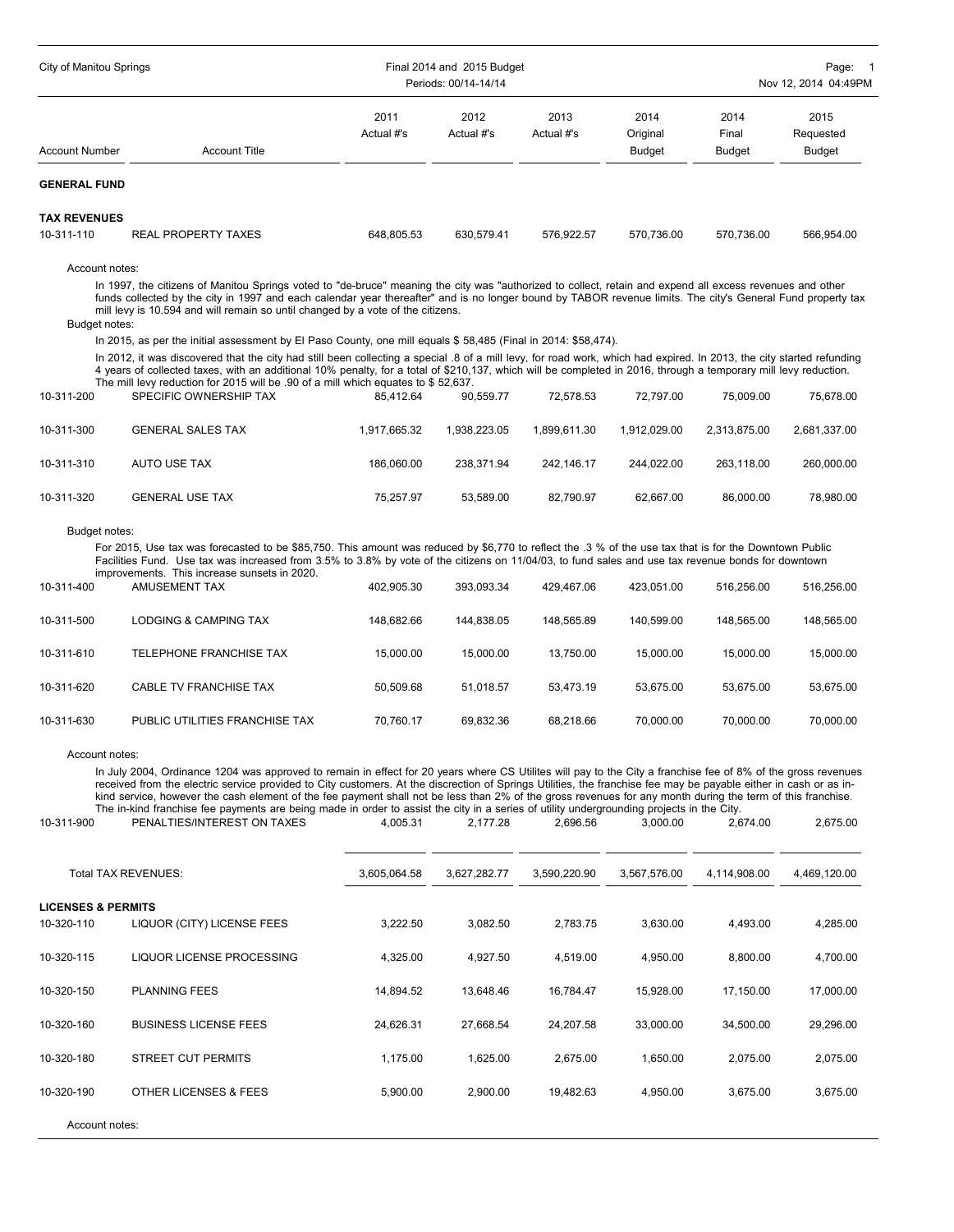| <b>City of Manitou Springs</b>                 |                                                                                                                                                                                                                                                                                                                                                                                                                                                                                                                                         | Final 2014 and 2015 Budget | Page: 2<br>Nov 12, 2014 04:49PM |                    |                                   |                         |                                    |  |
|------------------------------------------------|-----------------------------------------------------------------------------------------------------------------------------------------------------------------------------------------------------------------------------------------------------------------------------------------------------------------------------------------------------------------------------------------------------------------------------------------------------------------------------------------------------------------------------------------|----------------------------|---------------------------------|--------------------|-----------------------------------|-------------------------|------------------------------------|--|
| <b>Account Number</b>                          | <b>Account Title</b>                                                                                                                                                                                                                                                                                                                                                                                                                                                                                                                    | 2011<br>Actual #'s         | 2012<br>Actual #'s              | 2013<br>Actual #'s | 2014<br>Original<br><b>Budget</b> | 2014<br>Final<br>Budget | 2015<br>Requested<br><b>Budget</b> |  |
|                                                | Other licenses and fees are event fees and dumpster permits.                                                                                                                                                                                                                                                                                                                                                                                                                                                                            |                            |                                 |                    |                                   |                         |                                    |  |
| Budget notes:                                  | In 2013, Special Event fees (for overtime and vehicles) were included in this account line, distorting the revenue.                                                                                                                                                                                                                                                                                                                                                                                                                     |                            |                                 |                    |                                   |                         |                                    |  |
| 10-320-270                                     | <b>DOG LICENSES</b>                                                                                                                                                                                                                                                                                                                                                                                                                                                                                                                     | 644.00                     | 775.00                          | 579.00             | 820.00                            | 579.00                  | 579.00                             |  |
|                                                | Total LICENSES & PERMITS:                                                                                                                                                                                                                                                                                                                                                                                                                                                                                                               | 54,787.33                  | 54,627.00                       | 71,031.43          | 64,928.00                         | 71,272.00               | 61,610.00                          |  |
| 10-334-715                                     | <b>GOVERNMENT GRANT REVENUES</b><br><b>GRANTS &amp; REIMBURSEMENTS</b>                                                                                                                                                                                                                                                                                                                                                                                                                                                                  | 65,390.00                  | 144,888.69                      | 61,221.73          | 26,400.00                         | 17,864.00               | 24,400.00                          |  |
| Budget notes:<br>10-334-716                    | Budgeting \$10,000 for the city to receive a pass through grant from the State Historical Fund for a Historic Structure Assesssment Grant. The associated<br>expenditure line for this grant is under the planning department, 10-419-577. And, \$14,400 from the Colorado Dept of Local Affairs for the City's Volunteer<br>Firefighters. DOLA sends this to the City which then sends a check in that amount to the FPPA. The expense comes out of the Fire Department's FPPA<br>expenditure account line.<br>POLICE OVER TIME GRANTS | .00.                       | 16,380.61                       | 980.00             | 2,000.00                          | 2,000.00                | 2,000.00                           |  |
|                                                |                                                                                                                                                                                                                                                                                                                                                                                                                                                                                                                                         |                            |                                 |                    |                                   |                         |                                    |  |
| Account notes:<br>10-334-717                   | Several times a year, the police department applies for grants to pay for overtime hours related to seatbelt checks and DUI checkpoints. Before 2013, these<br>grants have been in the "grants and reimbursements" account line but since they are for reimbursing the police overtime expenditure, they've been broken<br>out into their own account line for improved tracking.<br>PP REGIONAL-FIRE&FLOOD MITIGIO                                                                                                                     | .00                        | .00                             | 27,500.00          | .00                               | .00                     | .00                                |  |
| 10-334-718                                     | EIAF 7549 GRANT- PLANNER                                                                                                                                                                                                                                                                                                                                                                                                                                                                                                                | .00                        | .00                             | .00                | .00                               | 16,365.00               | 65,460.00                          |  |
| Account notes:<br>10-334-719<br>Account notes: | This two year grant starting in October 2014 is for "staffing assistance-flood recovery".<br>OEM-13EM14MAN ASST TO CITY MGR<br>Grant signed in December 2013 for 2 year position for \$50,000. City is paying an additional \$10,000/year to raise the salary to \$60,000.                                                                                                                                                                                                                                                              | .00                        | .00.                            | .00                | .00                               | 50,000.00               | 50,000.00                          |  |
|                                                |                                                                                                                                                                                                                                                                                                                                                                                                                                                                                                                                         |                            |                                 |                    |                                   |                         |                                    |  |
|                                                | Total GOVERNMENT GRANT REVENUES:                                                                                                                                                                                                                                                                                                                                                                                                                                                                                                        | 65,390.00                  | 161,269.30                      | 89,701.73          | 28,400.00                         | 86,229.00               | 141,860.00                         |  |
| 10-335-521                                     | <b>GOVERNMENT SHARED REVENUES</b><br><b>HIGHWAY USER TAX</b>                                                                                                                                                                                                                                                                                                                                                                                                                                                                            | 151,634.32                 | 150,256.38                      | 150,931.91         | 148,708.00                        | 145,869.00              | 146,014.00                         |  |
| 10-335-550                                     | <b>CIGARETTE TAX</b>                                                                                                                                                                                                                                                                                                                                                                                                                                                                                                                    | 9,118.10                   | 9,449.70                        | 8,750.85           | 9,420.00                          | 8,107.00                | 8,107.00                           |  |
| 10-335-712                                     | ROAD & BRIDGE TAX                                                                                                                                                                                                                                                                                                                                                                                                                                                                                                                       | 10,043.84                  | 9,745.57                        | 9,738.19           | 10,000.00                         | 9,535.00                | 9,535.00                           |  |
| 10-335-713                                     | <b>AUTO LICENSE FEES</b>                                                                                                                                                                                                                                                                                                                                                                                                                                                                                                                | 17,960.50                  | 18,812.50                       | 18,402.00          | 18,465.00                         | 18,465.00               | 18,692.00                          |  |
| 10-335-750                                     | METRO DISTRICT ADMINISTRATION                                                                                                                                                                                                                                                                                                                                                                                                                                                                                                           | 5,200.00                   | 13,493.54                       | 5,778.00           | 2,113.00                          | 2,113.00                | 3,000.00                           |  |
| 10-335-751                                     | METRO DISTRICT PARKING ENFORC                                                                                                                                                                                                                                                                                                                                                                                                                                                                                                           | 5,000.00                   | .00                             | .00                | .00                               | .00                     | .00                                |  |
| 10-335-752                                     | URA ADMINISTRATION FEE                                                                                                                                                                                                                                                                                                                                                                                                                                                                                                                  | 5,000.00                   | 5,000.00                        | .00                | 5,665.00                          | 5,665.00                | 5,835.00                           |  |
|                                                | Total GOVERNMENT SHARED REVENUES:                                                                                                                                                                                                                                                                                                                                                                                                                                                                                                       | 203,956.76                 | 206,757.69                      | 193,600.95         | 194,371.00                        | 189,754.00              | 191,183.00                         |  |
|                                                | <b>ADMINISTRATIVE SUPPORT REVENUE</b>                                                                                                                                                                                                                                                                                                                                                                                                                                                                                                   |                            |                                 |                    |                                   |                         |                                    |  |
| 10-339-810                                     | ADM SUPP-W/S FUNDS                                                                                                                                                                                                                                                                                                                                                                                                                                                                                                                      | 99,128.04                  | 99,128.04                       | 101,730.96         | 112,312.00                        | 112,312.00              | 115,681.00                         |  |
| 10-339-811                                     | PAYMENT IN LIEU OF TAXES-WATER                                                                                                                                                                                                                                                                                                                                                                                                                                                                                                          | 25,581.09                  | 26,247.00                       | 29,739.00          | 32,713.00                         | 32,713.00               | 29,968.00                          |  |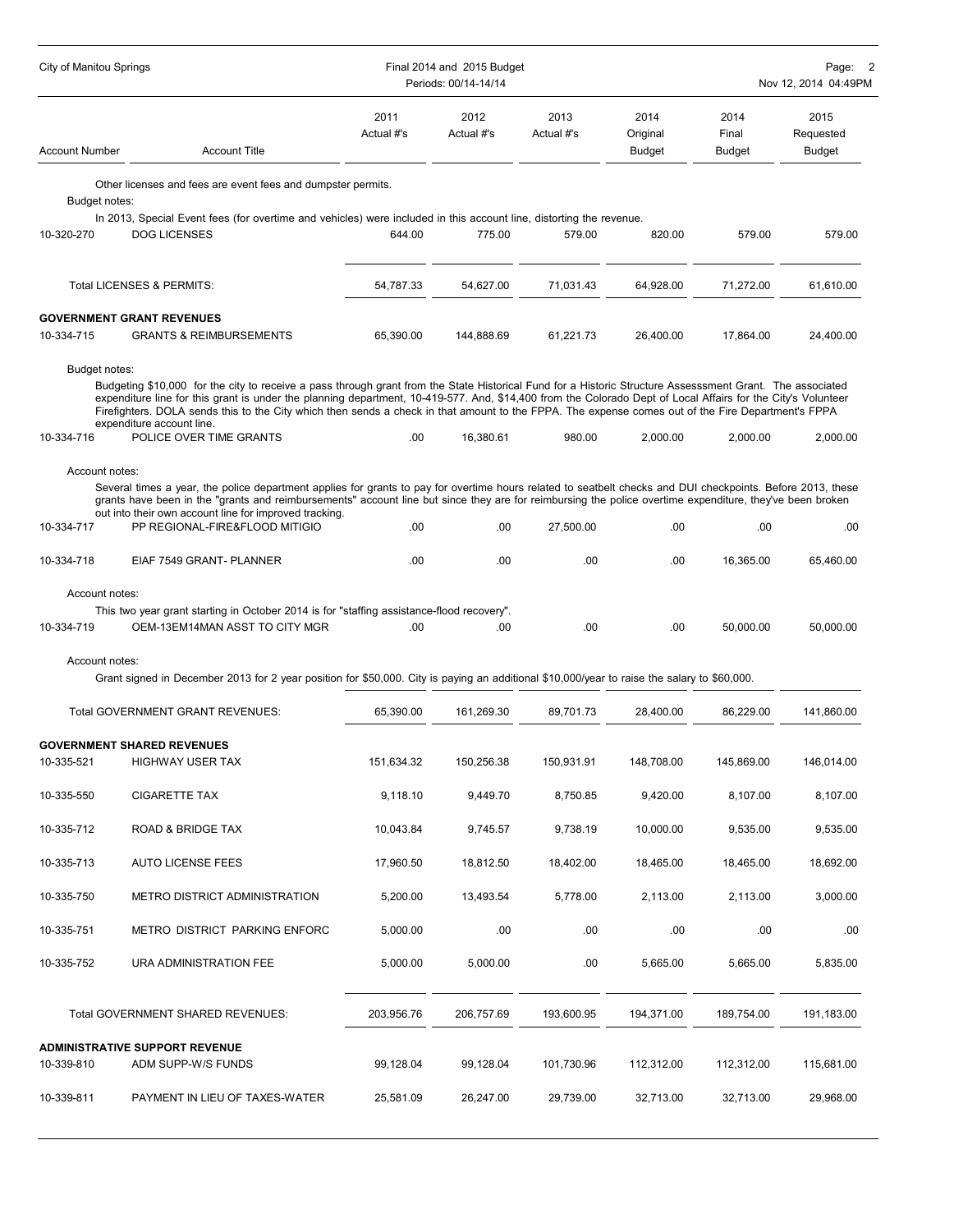| City of Manitou Springs                       |                                                                                                                                                                                                                                                                                                                     |                    | Final 2014 and 2015 Budget<br>Periods: 00/14-14/14 |                    |                                   |                         | Page: 3<br>Nov 12, 2014 04:49PM    |
|-----------------------------------------------|---------------------------------------------------------------------------------------------------------------------------------------------------------------------------------------------------------------------------------------------------------------------------------------------------------------------|--------------------|----------------------------------------------------|--------------------|-----------------------------------|-------------------------|------------------------------------|
| <b>Account Number</b>                         | <b>Account Title</b>                                                                                                                                                                                                                                                                                                | 2011<br>Actual #'s | 2012<br>Actual #'s                                 | 2013<br>Actual #'s | 2014<br>Original<br><b>Budget</b> | 2014<br>Final<br>Budget | 2015<br>Requested<br><b>Budget</b> |
| Account notes:                                |                                                                                                                                                                                                                                                                                                                     |                    |                                                    |                    |                                   |                         |                                    |
| 10-339-821                                    | This transfer amount is based on 3.5% of the water commodity charge.<br>ADM SUPP-STORM DRAINAGE ENTE                                                                                                                                                                                                                | 8,000.04           | 8,000.04                                           | 8,240.04           | 9,064.00                          | 9,064.00                | 9,336.00                           |
| 10-339-830                                    | ADM SUPP & TIF-OPEN SP (S/T)                                                                                                                                                                                                                                                                                        | .00                | .00                                                | 5,150.04           | 5,665.00                          | 5,665.00                | 5,830.00                           |
| 10-339-855                                    | ADMIN SUPPORT-PARKS&REC FUND                                                                                                                                                                                                                                                                                        | 999.96             | .00                                                | .00                | .00                               | .00                     | .00                                |
| 10-339-860                                    | ADM SUPP-MINERAL POOL                                                                                                                                                                                                                                                                                               | 999.96             | 999.96                                             | .00                | .00                               | .00                     | .00                                |
| 10-339-870                                    | ADM SUPP-EL PASO BL PARK                                                                                                                                                                                                                                                                                            | 32,688.96          | 32,688.96                                          | 33,669.00          | 37,036.00                         | 37,036.00               | 38,147.08                          |
| 10-339-880                                    | ADV.SUPP&TIF--DOWNTOWN PUBLIC                                                                                                                                                                                                                                                                                       | .00                | 8,000.04                                           | 1,029.96           | 1,133.00                          | 1,133.00                | 1,167.00                           |
| 10-339-890                                    | ADM.SUPPORT--LAW.ENF. SPEC REV                                                                                                                                                                                                                                                                                      | 999.96             | 999.96                                             | 1,029.96           | 1,133.00                          | 1,133.00                | 1,167.00                           |
|                                               | <b>Total ADMINISTRATIVE SUPPORT REVENUE:</b>                                                                                                                                                                                                                                                                        | 168,398.01         | 176,064.00                                         | 180,588.96         | 199,056.00                        | 199.056.00              | 201,296.08                         |
| <b>CHARGES FOR SERVICES</b>                   |                                                                                                                                                                                                                                                                                                                     |                    |                                                    |                    |                                   |                         |                                    |
| 10-347-500                                    | EVENT FEES (OVERTIME/VEHICLES)                                                                                                                                                                                                                                                                                      | .00                | 4,540.25                                           | 13,347.81          | 23,255.00                         | 14,300.00               | 14,300.00                          |
| 10-347-600                                    | POLICE SERVICES                                                                                                                                                                                                                                                                                                     | 3,861.91           | 5,285.94                                           | 36,648.68          | 22,475.00                         | 22,475.00               | 28,615.00                          |
| Account notes:<br>10-347-610                  | This line accounts for a SRO (School Resourse Officer) which the school district partially pays for and fees paid for breathanalyzer tests and for fees paid to<br>the city for police officers for testifying in El Paso County District court.<br><b>FIRE PROTECTION SERVICES</b>                                 | 70,119.29          | 233,028.29                                         | 56,706.88          | 68,782.00                         | 55,331.00               | 56,700.00                          |
|                                               |                                                                                                                                                                                                                                                                                                                     |                    |                                                    |                    |                                   |                         |                                    |
| Account notes:                                | The fire protection services account line reflects income from city firefighters being deployed by FEMA to natural disasters out of district. A corresponding<br>expenditures account line in the fire department budget, 10-422-330, reflects the amount paid to the firefighters contracted to FEMA which is then |                    |                                                    |                    |                                   |                         |                                    |
| 10-347-620                                    | reimbursed, along with equipment cost, by FEMA.<br>PLANNING ENGINEERING FEES                                                                                                                                                                                                                                        | .00                | .00                                                | .00                | 5,500.00                          | .00                     | .00                                |
| 10-347-700                                    | SWIMMING POOL FEES & SALES                                                                                                                                                                                                                                                                                          | 89,965.19          | 79,883.98                                          | 99,430.54          | 210,000.00                        | 145,704.00              | 145,704.00                         |
| 10-347-710                                    | SWIMMING POOL RENTAL                                                                                                                                                                                                                                                                                                | 21,938.82          | 36,467.43                                          | 44,063.89          | .00                               | .00                     | .00                                |
| 10-347-720                                    | SWIMMING POOL LESSONS                                                                                                                                                                                                                                                                                               | 35,822.63          | 54,002.21                                          | 37,678.67          | .00.                              | 30,792.00               | 30,792.00                          |
| 10-347-730                                    | SWIMMING--VENDING CONCESSIONS                                                                                                                                                                                                                                                                                       | 2,869.00           | 3,761.68                                           | 3,127.76           | .00                               | 3,512.00                | 3,512.00                           |
| 10-347-733                                    | <b>ACCESSORY SALES</b>                                                                                                                                                                                                                                                                                              | 3,809.65           | 1,995.46                                           | 1,917.36           | .00                               | .00                     | .00                                |
| 10-347-762                                    | MEMORIAL HALL USE FEES                                                                                                                                                                                                                                                                                              | 14,050.00          | 15,955.00                                          | 10,433.00          | 15,400.00                         | 18,000.00               | 19,500.00                          |
| 10-347-765                                    | PARK USE FEES                                                                                                                                                                                                                                                                                                       | 10,958.50          | 9,512.50                                           | 6,087.50           | 11,770.00                         | 6,646.00                | 6,896.00                           |
|                                               | Total CHARGES FOR SERVICES:                                                                                                                                                                                                                                                                                         | 253,394.99         | 444,432.74                                         | 309,442.09         | 357,182.00                        | 296,760.00              | 306,019.00                         |
|                                               |                                                                                                                                                                                                                                                                                                                     |                    |                                                    |                    |                                   |                         |                                    |
| <b>FINES &amp; FEES REVENUE</b><br>10-351-110 | <b>COURT FEES &amp; FINES</b>                                                                                                                                                                                                                                                                                       | 82,452.40          | 61,101.21                                          | 60,905.00          | 67,211.00                         | 94,000.00               | 94,000.00                          |
| 10-351-120                                    | <b>LIBRARY FINES &amp; FEES</b>                                                                                                                                                                                                                                                                                     | 3,862.34           | 5,573.44                                           | $6.50 -$           | .00                               | .00                     | .00                                |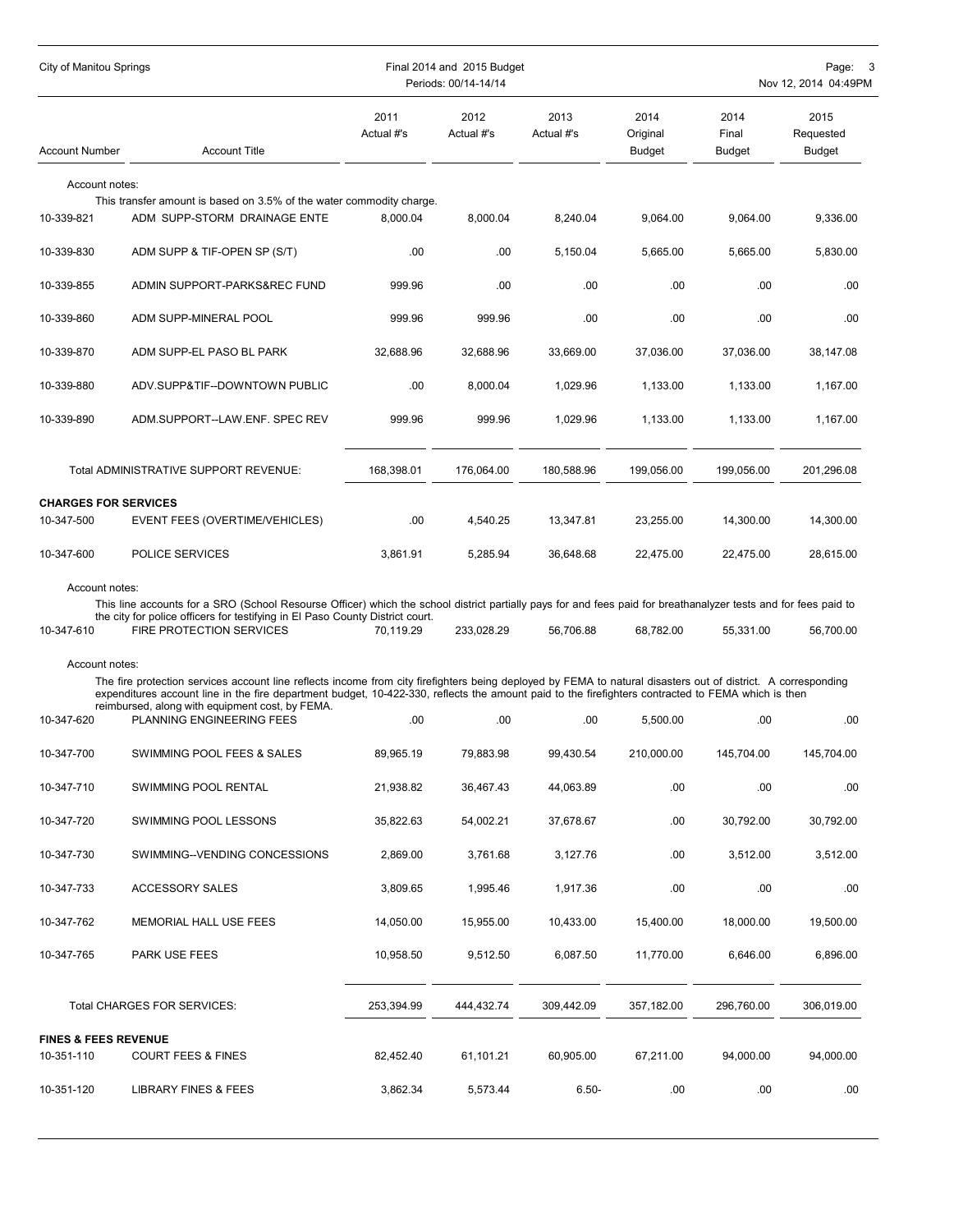| <b>City of Manitou Springs</b>         |                                                                                                                                                                                                                                                                                                                                                                                                                                                                                                                                                                                                                                           |                    | Final 2014 and 2015 Budget<br>Periods: 00/14-14/14 |                    | Nov 12, 2014 04:49PM              |                                |                             |  |  |
|----------------------------------------|-------------------------------------------------------------------------------------------------------------------------------------------------------------------------------------------------------------------------------------------------------------------------------------------------------------------------------------------------------------------------------------------------------------------------------------------------------------------------------------------------------------------------------------------------------------------------------------------------------------------------------------------|--------------------|----------------------------------------------------|--------------------|-----------------------------------|--------------------------------|-----------------------------|--|--|
| <b>Account Number</b>                  | <b>Account Title</b>                                                                                                                                                                                                                                                                                                                                                                                                                                                                                                                                                                                                                      | 2011<br>Actual #'s | 2012<br>Actual #'s                                 | 2013<br>Actual #'s | 2014<br>Original<br><b>Budget</b> | 2014<br>Final<br><b>Budget</b> | 2015<br>Requested<br>Budget |  |  |
| 10-351-130                             | OJW FEES--CITY PORTION                                                                                                                                                                                                                                                                                                                                                                                                                                                                                                                                                                                                                    | 1,245.00           | 75.00                                              | 135.00             | 105.00                            | 300.00                         | 300.00                      |  |  |
| 10-351-210                             | PARKING ENFORCEMENT REVENUE                                                                                                                                                                                                                                                                                                                                                                                                                                                                                                                                                                                                               | 59,328.50          | 85,494.00                                          | 106,532.52         | 148.904.00                        | 193,334.00                     | 200,000.00                  |  |  |
|                                        | Total FINES & FEES REVENUE:                                                                                                                                                                                                                                                                                                                                                                                                                                                                                                                                                                                                               | 146,888.24         | 152,243.65                                         | 167,566.02         | 216,220.00                        | 287,634.00                     | 294,300.00                  |  |  |
| <b>INTEREST EARNINGS</b><br>10-361-190 | <b>INVESTMENTS INTEREST</b>                                                                                                                                                                                                                                                                                                                                                                                                                                                                                                                                                                                                               | 70.20              | 541.67                                             | 1,110.74           | 200.00                            | 1,740.00                       | 1,500.00                    |  |  |
|                                        | Total INTEREST EARNINGS:                                                                                                                                                                                                                                                                                                                                                                                                                                                                                                                                                                                                                  | 70.20              | 541.67                                             | 1,110.74           | 200.00                            | 1,740.00                       | 1,500.00                    |  |  |
| 10-363-100                             | <b>RENTS AND ROYALTY REVENUES</b><br>PPLD LIBRARY LEASE & REIMBURSE                                                                                                                                                                                                                                                                                                                                                                                                                                                                                                                                                                       | .00                | .00                                                | 12.657.25          | 9,264.00                          | 9,264.00                       | 9,264.00                    |  |  |
| Account notes:<br>City.                | Although the Manitou Springs Library is now part of the Pikes Peak Library District. The building is still owned by the City and the PPLD has a lease with the                                                                                                                                                                                                                                                                                                                                                                                                                                                                            |                    |                                                    |                    |                                   |                                |                             |  |  |
| 10-363-200                             | STANDARD PARKING CORP PROGRA                                                                                                                                                                                                                                                                                                                                                                                                                                                                                                                                                                                                              | .00                | .00                                                | 460,966.98         | 506,870.00                        | 550,000.00                     | 575,000.00                  |  |  |
| Account notes:<br>10-363-210           | The City outsourced all parking operations to Standard Parking Corporation as of May 2013. As per the contract, Standard Parking Corporation will net their<br>fees from revenues but if the revenues are not enough to cover the fees, Standard will invoice the City the difference. The above reference revenues are<br>from the parking meters on the streets for "Transient-On Street only" as the parking lots and parking enforcement have their own revenue line. A<br>corresponding expenditures line is located in "misc expenditures" of the General Fund for Standard Parking's contracted fees.<br>CANON AVE PARKING REVENUE | 44,589.23          | 55,390.31                                          | 32,402.24          | 55,000.00                         | 61,575.00                      | 65,000.00                   |  |  |
| 10-363-211                             | <b>PARKING PERMITS</b>                                                                                                                                                                                                                                                                                                                                                                                                                                                                                                                                                                                                                    | 5,780.00           | 7,607.00                                           | 3,878.00           | 5,000.00                          | .00                            | .00                         |  |  |
| 10-363-215                             | TRANSFER FROM BARR TRAIL FOR E                                                                                                                                                                                                                                                                                                                                                                                                                                                                                                                                                                                                            | 41,015.00          | .00                                                | .00                | .00                               | .00                            | .00                         |  |  |
| 10-363-300                             | SMART CARDS - PARKING REVENUE                                                                                                                                                                                                                                                                                                                                                                                                                                                                                                                                                                                                             | 1,550.00           | 755.00                                             | .00                | .00                               | .00                            | .00                         |  |  |
|                                        | Total RENTS AND ROYALTY REVENUES:                                                                                                                                                                                                                                                                                                                                                                                                                                                                                                                                                                                                         | 92,934.23          | 63,752.31                                          | 509,904.47         | 576,134.00                        | 620,839.00                     | 649,264.00                  |  |  |
|                                        | <b>CONTRIBUTIONS AND DONATIONS</b>                                                                                                                                                                                                                                                                                                                                                                                                                                                                                                                                                                                                        |                    |                                                    |                    |                                   |                                |                             |  |  |
| 10-365-200                             | DONATIONS/GIFTS                                                                                                                                                                                                                                                                                                                                                                                                                                                                                                                                                                                                                           | .00.               | 3,609.77                                           | 613.14             | .00.                              | 10,051.00                      | .00                         |  |  |
| 10-365-201                             | DONATIONS - POOL                                                                                                                                                                                                                                                                                                                                                                                                                                                                                                                                                                                                                          | .00.               | 2,209.59                                           | .00                | .00                               | 1,540.00                       | .00                         |  |  |
| Account notes:<br>10-365-203           | These funds, before 2012, were accounted for in a liability account 10-222-102, but in 2012 the auditors required an audit adjustment to recognize the<br>revenue. This revenue line closes into the Assigned Fund Balance account line 10-241-357.<br>DONATIONS-FIRE DEPARTMENT                                                                                                                                                                                                                                                                                                                                                          | .00                | 11.515.76                                          | .00                | .00                               | .00                            | .00                         |  |  |
| Account notes:                         | Previously to 2012, fire department donations were accounted for in a liability line on the balance sheet "deferred revenue" 10-222-605, but part of the auditor<br>adjustments in 2012 required the city to recognize these funds as revenues. This revenue account line closes into the Assigned Fund Balance line 10-241-                                                                                                                                                                                                                                                                                                              |                    |                                                    |                    |                                   |                                |                             |  |  |
| 358.<br>10-365-204                     | DONATIONS-POLICE                                                                                                                                                                                                                                                                                                                                                                                                                                                                                                                                                                                                                          | .00.               | .00                                                | .00                | .00                               | 4,271.88                       | .00                         |  |  |
| 10-365-211                             | DONATIONS--FLOOD VICTIMS                                                                                                                                                                                                                                                                                                                                                                                                                                                                                                                                                                                                                  | .00.               | .00.                                               | 2,630.00           | .00                               | .00                            | .00                         |  |  |
| Account notes:                         |                                                                                                                                                                                                                                                                                                                                                                                                                                                                                                                                                                                                                                           |                    |                                                    |                    |                                   |                                |                             |  |  |
| 10-365-400                             | The donations designated for flood victims are given to MERF (Manitou Emergency Recovery Fund), a seperate entity from the City, for distribution.<br><b>INSURANCE RECOVERIES</b>                                                                                                                                                                                                                                                                                                                                                                                                                                                         | 34,804.00          | 4,298.50                                           | .00                | .00                               | 115.00                         | .00                         |  |  |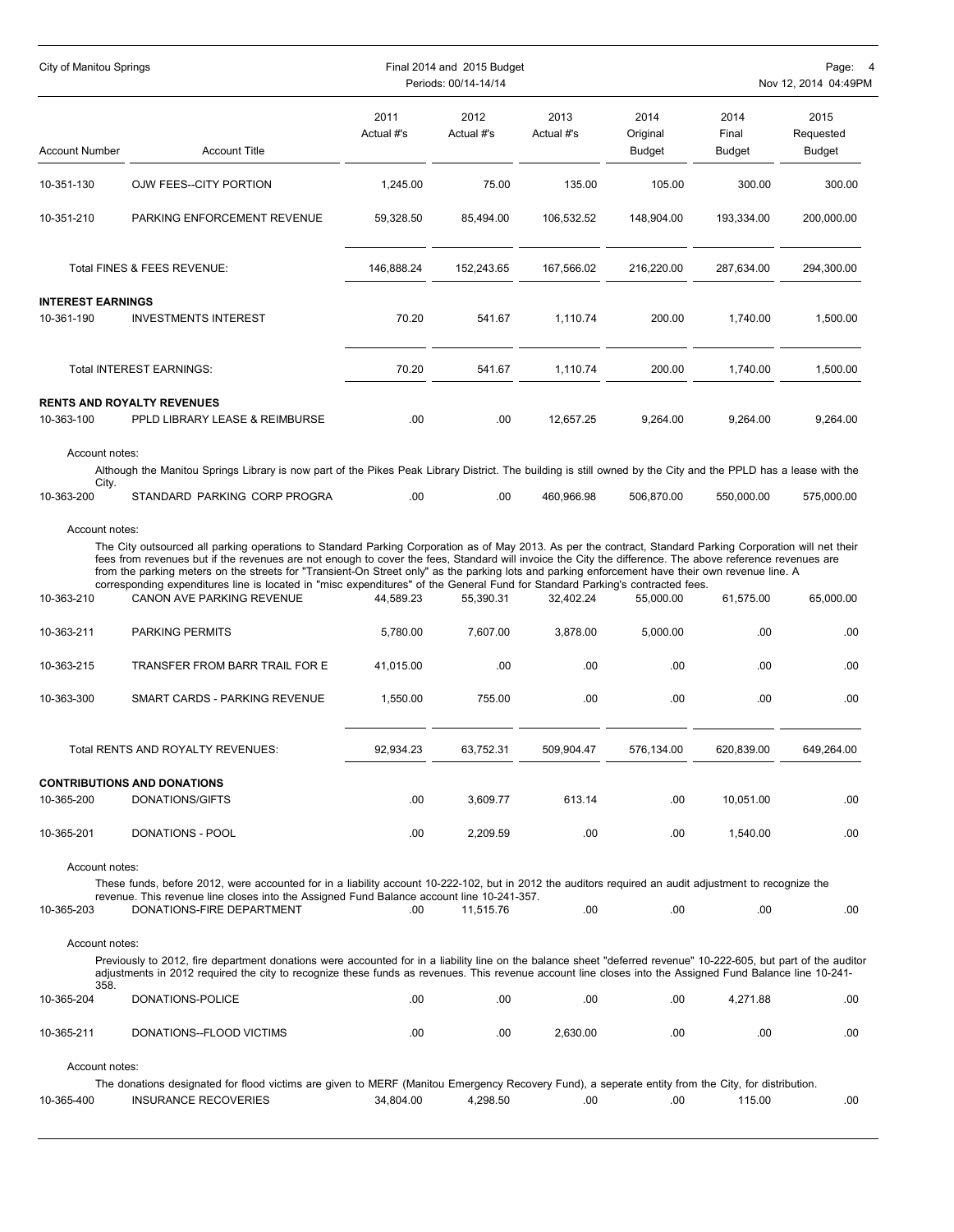| City of Manitou Springs |                                       |            | Approved Final 2014 and 2015 Budget | Page: 5              |               |               |           |
|-------------------------|---------------------------------------|------------|-------------------------------------|----------------------|---------------|---------------|-----------|
|                         |                                       |            | Periods: 01/14-00/15                | Nov 24, 2014 05:07PM |               |               |           |
|                         |                                       | 2011       | 2012                                | 2013                 | 2014          | 2014          | 2015      |
|                         |                                       | Actual #'s | Actual #'s                          | Actual #'s           | Original      | Final         | Requested |
| <b>Account Number</b>   | <b>Account Title</b>                  |            |                                     |                      | <b>Budget</b> | <b>Budget</b> | Budget    |
| 10-365-500              | DONATIONS/UNCLASSIFIED REV            | 24,478.75  | 7,329.01                            | 4,040.14             | .00           | 2,498.00      | .00       |
|                         | Total CONTRIBUTIONS AND DONATIONS:    | 59,282.75  | 28.962.63                           | 7,283.28             | .00           | 18.475.88     | .00       |
|                         | <b>TRANSFERS IN FROM OTHER CITY F</b> |            |                                     |                      |               |               |           |
| 10-391-315              | TRANSFER FROM PARKS & REC             | 32.073.51- | .00                                 | .00                  | .00           | .00           | .00       |
| 10-391-500              | DONATIONS, FEES & GIFTS-PARKS &       | .00        | 35,853.06                           | 1,352.64             | .00           | 175.00        | .00       |

Account notes:

This account line is for "fees in lieu of Land-Parks & Recreation". These fees used to go into the Parks & Recreations Fund but this fund was closed out into the General Fund in 2011, due to GASB 54, which requires that funds separate from the General Fund must have dedicated revenue streams. In 2012, \$33,198 was received for fees in lieu of land. For 2013, \$1,352.64 has been collected for fees in lieu of land and \$5,406 was expended. Leaving a balance at the end of 2013 of \$29,144.64.

|                | Total TRANSFERS IN FROM OTHER CITY F:                                                                                                                                                                                                                                 | 32,073.51- | 35,853.06  | 1,352.64   | .00        | 175.00     | .00        |
|----------------|-----------------------------------------------------------------------------------------------------------------------------------------------------------------------------------------------------------------------------------------------------------------------|------------|------------|------------|------------|------------|------------|
|                | <b>PROCEEDS FROM SALE OF ASSETS</b>                                                                                                                                                                                                                                   |            |            |            |            |            |            |
| 10-392-550     | SALES OF MAPS/PUBLICATIONS                                                                                                                                                                                                                                            | 134.61     | 4.96       | 14.48      | 20.00      | 614.10     | 20.00      |
| Budget notes:  |                                                                                                                                                                                                                                                                       |            |            |            |            |            |            |
|                | In 2014, flood mitigation project plans were also included in this account line.                                                                                                                                                                                      |            |            |            |            |            |            |
| 10-392-630     | <b>CEMETERY</b>                                                                                                                                                                                                                                                       | 21.695.00  | 27.300.00  | 36.480.00  | 27.300.00  | 26.000.00  | 31,800.00  |
| 10-392-700     | <b>SALES OF SURPLUS EQUIPMENT</b>                                                                                                                                                                                                                                     | 16,539.00  | 47,102.22  | 21,280.70  | 12,000.00  | 6,110.00   | 6,000.00   |
| 10-392-702     | MATERIALS RECYCLING SALES                                                                                                                                                                                                                                             | 4,110.89   | .00.       | 4,363.40   | .00.       | 1,273.00   | .00        |
|                | Total PROCEEDS FROM SALE OF ASSETS:                                                                                                                                                                                                                                   | 42,479.50  | 74,407.18  | 62,138.58  | 39,320.00  | 33,997.10  | 37,820.00  |
|                | <b>COMMITTED/ASSIGNED ACCOUNTS</b>                                                                                                                                                                                                                                    |            |            |            |            |            |            |
| 10-393-100     | <b>BARR TRAIL PARKING LOT REV</b>                                                                                                                                                                                                                                     | .00.       | 115.775.00 | 172.435.00 | 170,000.00 | 160,000.00 | 175,500.00 |
| 10-393-200     | <b>HPC REVENUE</b>                                                                                                                                                                                                                                                    | .00.       | 5,152.03   | 300.00     | .00.       | .00        | 20.00      |
| Account notes: |                                                                                                                                                                                                                                                                       |            |            |            |            |            |            |
|                | These funds before 2012 closed to a liability account line on the balance sheet 10-222-350, but the auditor required an audit adjustment at the end of 2012 to<br>recognize this as revenue. This account closes into the Assigned Fund Balance acct line 10-241-356. |            |            |            |            |            |            |
| 10-393-300     | DOCUMENT RETRIEVAL-ASSIGNED                                                                                                                                                                                                                                           | .00.       | 30,980.53  | 3,138.90   | .00.       | 1,711.25   | 2,000.00   |
| Account notes: |                                                                                                                                                                                                                                                                       |            |            |            |            |            |            |

As per City Council bill #3804, resolution #2704, this account is "to collect fees from photocopying, fingerprinting, notarizing, copies of tape recordings to be credited to an account for development & implementation of a program for documentation management & retrieval". Mike Leslie, deputy city administrator, explained on 2/27/06, that it is for the police department to develop a program that will generate statistics for the public. This revenue is assigned and closes to a separate fund balance, 10-241-310, rather than the unrestricted fund balance.

| Total COMMITTED/ASSIGNED ACCOUNTS: | .00 | 151.907.56 | 175.873.90 | 170.000.00 | 161.711.25 | 177,520.00 |
|------------------------------------|-----|------------|------------|------------|------------|------------|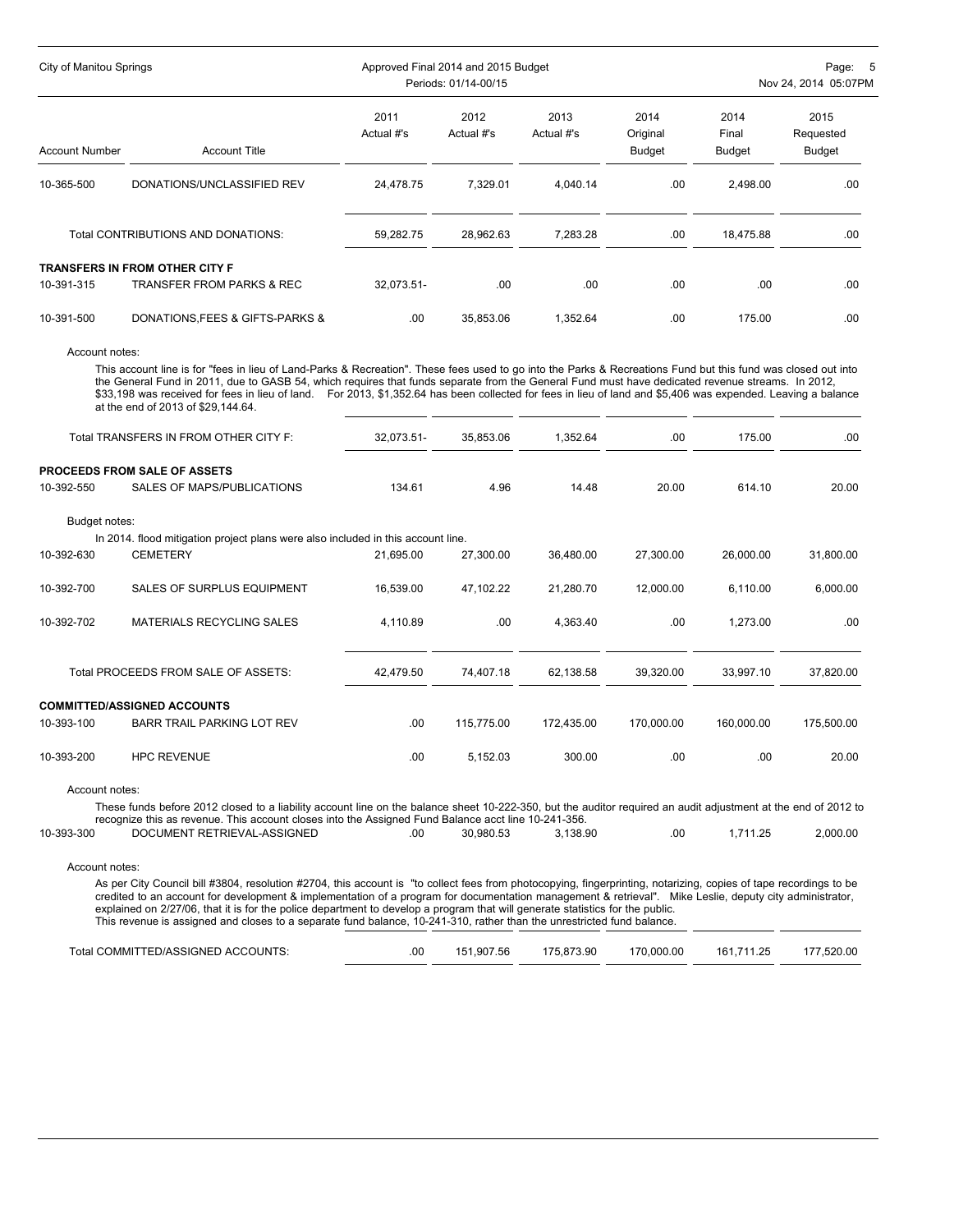#### LEGISLATURE DEPARTMENT

*This budget accounts for the operating costs of the City Council*

Summary of 2014-2015 Operations: The FY2015 Legislative Department Budget contains funding for the City's Contract legal representation, a monthly stipend for the city Council plus a small allowance to cover ancillary Council expenditures.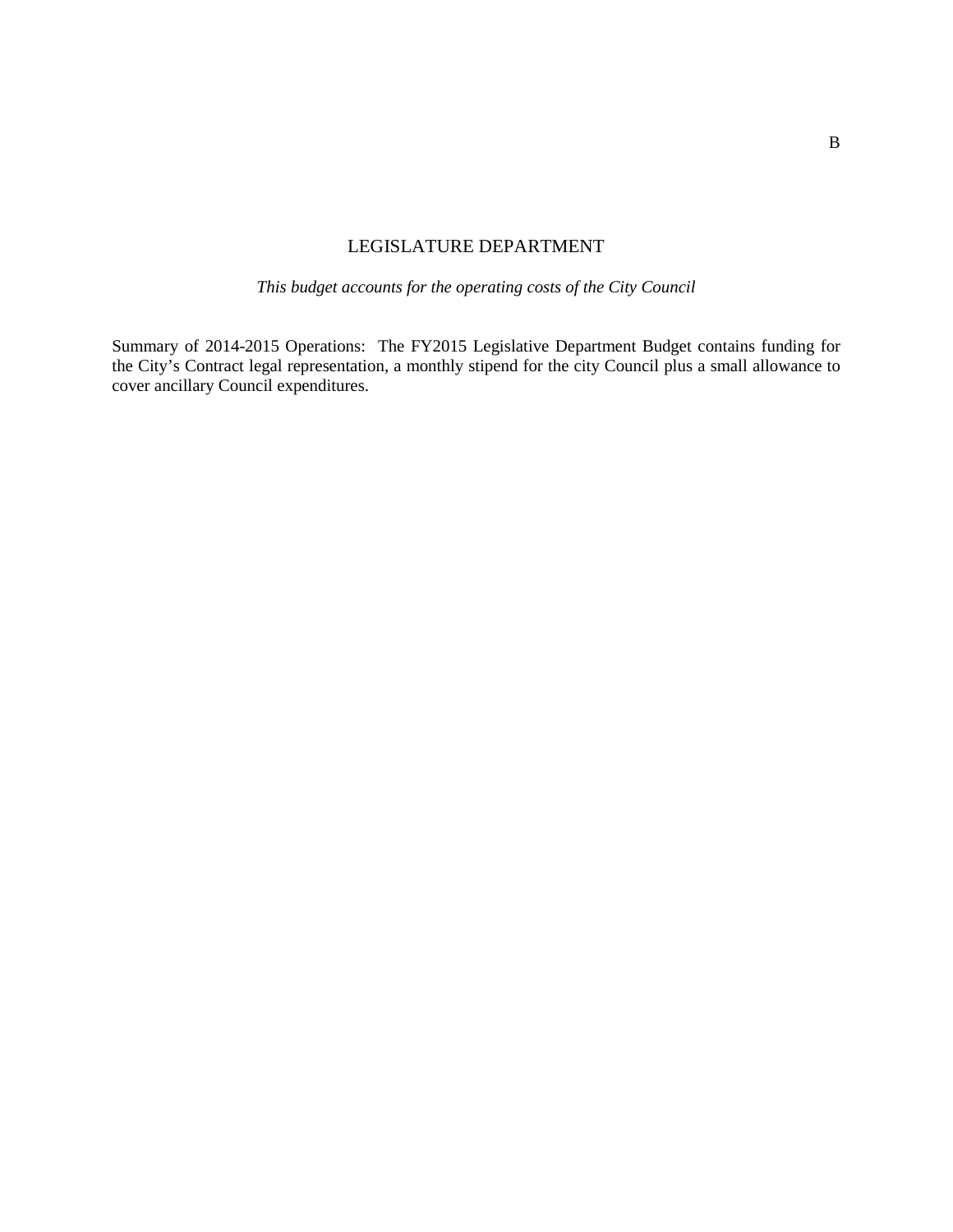| City of Manitou Springs<br>Final 2014 and 2015 Budget<br>Periods: 00/14-14/14 |                                                                                                                                                                                                                                                                                                                                                          |                    |                    |                    |                                   | Page: 6<br>Nov 12, 2014 04:49PM |                                    |  |
|-------------------------------------------------------------------------------|----------------------------------------------------------------------------------------------------------------------------------------------------------------------------------------------------------------------------------------------------------------------------------------------------------------------------------------------------------|--------------------|--------------------|--------------------|-----------------------------------|---------------------------------|------------------------------------|--|
| <b>Account Number</b>                                                         | <b>Account Title</b>                                                                                                                                                                                                                                                                                                                                     | 2011<br>Actual #'s | 2012<br>Actual #'s | 2013<br>Actual #'s | 2014<br>Original<br><b>Budget</b> | 2014<br>Final<br><b>Budget</b>  | 2015<br>Requested<br><b>Budget</b> |  |
| <b>LEGISLATIVE DEPARTMENT</b>                                                 |                                                                                                                                                                                                                                                                                                                                                          |                    |                    |                    |                                   |                                 |                                    |  |
| 10-410-110                                                                    | SALARIES & WAGES--REGULAR STAF                                                                                                                                                                                                                                                                                                                           | 125.00             | .00                | .00                | .00                               | .00                             | .00.                               |  |
| 10-410-120                                                                    | SALARIES & WAGES-TEMPORARY/SE                                                                                                                                                                                                                                                                                                                            | 10,375.00          | 10,500.00          | 11,375.00          | 10,500.00                         | 10,500.00                       | 10,500.00                          |  |
| Budget notes:                                                                 |                                                                                                                                                                                                                                                                                                                                                          |                    |                    |                    |                                   |                                 |                                    |  |
|                                                                               | City Council Stipend of \$125/month, for personal expenses incurred as a City Council member                                                                                                                                                                                                                                                             |                    |                    |                    |                                   |                                 |                                    |  |
| 10-410-220                                                                    | BENEFITS--MEDICARE CONTRIBUTIO                                                                                                                                                                                                                                                                                                                           | 150.45             | 154.06             | 297.40             | 152.00                            | 152.00                          | 152.00                             |  |
| 10-410-230                                                                    | BENEFITS--PERA/FPPA CONTRIBUTI                                                                                                                                                                                                                                                                                                                           | 1,404.63           | 1,456.03           | 2,811.12           | 1,439.00                          | 1,439.00                        | 1,439.00                           |  |
| 10-410-250                                                                    | BENEFITS-UNEMPLOYMENT INSURA                                                                                                                                                                                                                                                                                                                             | 31.38              | 32.28              | 34.58              | 32.00                             | 32.00                           | 32.00                              |  |
| 10-410-260                                                                    | BENEFITS-WORKER'S COMP INSURA                                                                                                                                                                                                                                                                                                                            | 636.00             | 836.00             | 981.00             | 836.00                            | 841.00                          | 895.00                             |  |
| Budget notes:                                                                 |                                                                                                                                                                                                                                                                                                                                                          |                    |                    |                    |                                   |                                 |                                    |  |
|                                                                               | Worker Comp - premiums for all boards and commissions, increase over 2014 of 6.5%                                                                                                                                                                                                                                                                        |                    |                    |                    |                                   |                                 |                                    |  |
| 10-410-320                                                                    | SERVICES--PROFESSIONAL (LICENS                                                                                                                                                                                                                                                                                                                           | 85,802.41          | 83.158.97          | 89,072.04          | 85,000.00                         | 103,000.00                      | 101,500.00                         |  |
| 10-410-360                                                                    | 3 year average (2011-2013) = \$86K, Monthly average 2014 = \$7,184 (or \$86K projected annual<br>2014 was increased to \$103,000 and 2015 to \$91,000 to reflect expenditures through the end of October in 2014<br>An additional \$10,500 for a merit study by Mountain States Employers Council is budgeted for 2015.<br>RECRUITING/EMPLOYEE RETENTION | 350.46             | .00                | 64.95              | .00                               | 150.00                          | .00.                               |  |
| 10-410-365                                                                    | <b>EMPLOYEE APPRECIATION</b>                                                                                                                                                                                                                                                                                                                             | 1,807.83           | 4,155.00           | 2,889.73           | 2,000.00                          | 2,500.00                        | 3,000.00                           |  |
| 10-410-370                                                                    | TRAINING/PROFESSIONAL DEVELOP                                                                                                                                                                                                                                                                                                                            | .00                | .00                | 17.05              | .00                               | .00                             | .00                                |  |
| 10-410-390                                                                    | TRAVEL/CONFERENCES                                                                                                                                                                                                                                                                                                                                       | 25.00              | 579.19             | 547.78             | 1,000.00                          | 1,000.00                        | 1,000.00                           |  |
| Budget notes:                                                                 |                                                                                                                                                                                                                                                                                                                                                          |                    |                    |                    |                                   |                                 |                                    |  |
|                                                                               | Travel & Conference expenses for City Council                                                                                                                                                                                                                                                                                                            |                    |                    |                    |                                   |                                 |                                    |  |
| 10-410-422                                                                    | City Council retreat and CML conference<br>UNCOVERED LOSSES/DEDUCTIBLES                                                                                                                                                                                                                                                                                  | .00                | .00                | 1,000.00           | .00.                              | .00.                            | .00.                               |  |
|                                                                               |                                                                                                                                                                                                                                                                                                                                                          |                    |                    |                    |                                   |                                 |                                    |  |
| 10-410-530                                                                    | TELEPHONE/COMMUNICATIONS                                                                                                                                                                                                                                                                                                                                 | 414.04             | .36                | .57                | .00.                              | .00                             | .00.                               |  |
| 10-410-550                                                                    | PRINTING/PHOTOCOPY/BINDING                                                                                                                                                                                                                                                                                                                               | 75.00              | 2,432.00           | 318.00             | .00                               | .00.                            | .00.                               |  |
| Budget notes:                                                                 |                                                                                                                                                                                                                                                                                                                                                          |                    |                    |                    |                                   |                                 |                                    |  |
| 10-410-605                                                                    | City Council packet copying expenditure. This cost has decreased due to City Council no longer receiving paper packets.<br>OFFICE SUPPLIES (PAPER, ETC)                                                                                                                                                                                                  | 474.64             | 63.62              | 209.11             | .00.                              | 10.00                           | .00                                |  |
| 10-410-615                                                                    | <b>POSTAGE</b>                                                                                                                                                                                                                                                                                                                                           | .00.               | 50.52              | .00                | .00.                              | .00                             | .00.                               |  |
| 10-410-630                                                                    | <b>CITY COUNCIL</b>                                                                                                                                                                                                                                                                                                                                      | .00                | 431.71             | 210.00             | 1,050.00                          | 1,050.00                        | 1,050.00                           |  |
| Budget notes:                                                                 |                                                                                                                                                                                                                                                                                                                                                          |                    |                    |                    |                                   |                                 |                                    |  |
|                                                                               | Per City Code - Council members are allotted \$150 for business expenses                                                                                                                                                                                                                                                                                 |                    |                    |                    |                                   |                                 |                                    |  |
| 10-410-640                                                                    | <b>BOOKS, PERIODICALS, SUBSCRIPTI</b>                                                                                                                                                                                                                                                                                                                    | .00                | 98.00              | 89.00              | 100.00                            | .00.                            | .00.                               |  |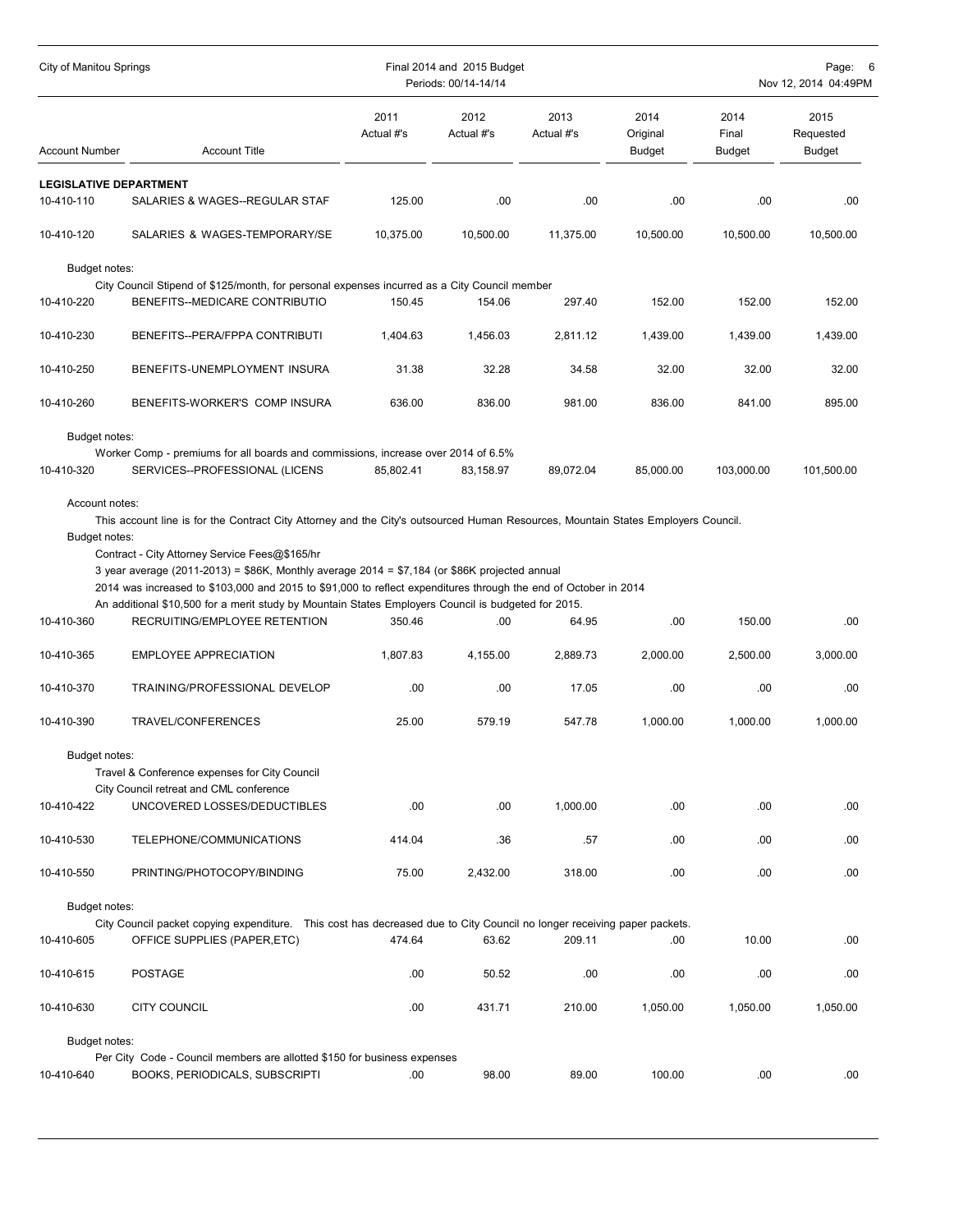| City of Manitou Springs |                          | Final 2014 and 2015 Budget<br>Periods: 00/14-14/14 |                    | Page: 7<br>Nov 14, 2014 09:58AM |                                   |                                |                                    |
|-------------------------|--------------------------|----------------------------------------------------|--------------------|---------------------------------|-----------------------------------|--------------------------------|------------------------------------|
| <b>Account Number</b>   | <b>Account Title</b>     | 2011<br>Actual #'s                                 | 2012<br>Actual #'s | 2013<br>Actual #'s              | 2014<br>Original<br><b>Budget</b> | 2014<br>Final<br><b>Budget</b> | 2015<br>Requested<br><b>Budget</b> |
| 10-410-880              | OTHER COMMUNITY PROJECTS | 6.719.26                                           | 8.952.27           | 1.133.34                        | .00.                              | 6.500.00                       | 30.000.00                          |

Budget notes:

In 2014, city council approved a local match of \$5,000 for the Rainbow Falls Access Improvements Transportation Enhancement Grant, and at the 7/16/14 city council meeting approved an additional expenditure of \$1,500: \$500 for the Mineral Springs Foundation Kick Starter Campaign, \$500 for the Manifest Shuttle and \$500 for the Colorado Springs CVB Destination Promotion.

In 2015, city council intends for \$20,000 to be appropriated for community education and an additional \$10,000 for other community projects as needs arise during the year.

| Total LEGISLATIVE DEPARTMENT: | 108.391.10 | 112.900.01 | 111.050.67 | 102.109.00 | 127.174.00 | 149.568.00 |
|-------------------------------|------------|------------|------------|------------|------------|------------|
|                               |            |            |            |            |            |            |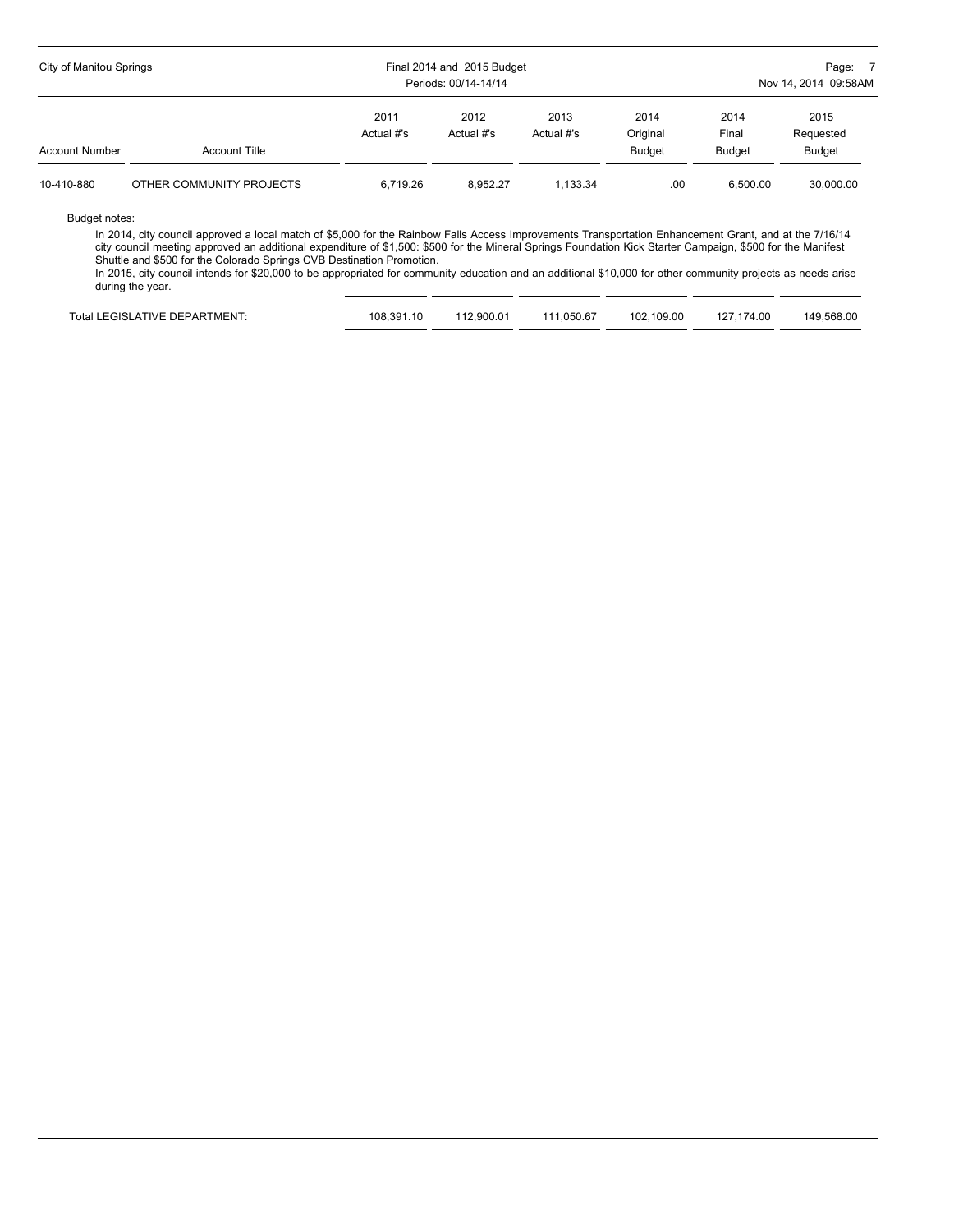#### JUDICIAL DEPARTMENT

#### *This budget accounts for the operating costs of the Municipal Court*

Summary of 2014-2015 Operations: The FY2015 Judicial Department Budget continues to fund the municipal judge and the municipal court prosecutor on a contract basis. The position of court clerk is a 50% full time equivalent. The employee holding this position splits her time equally between court clerk and the police clerk in the police department.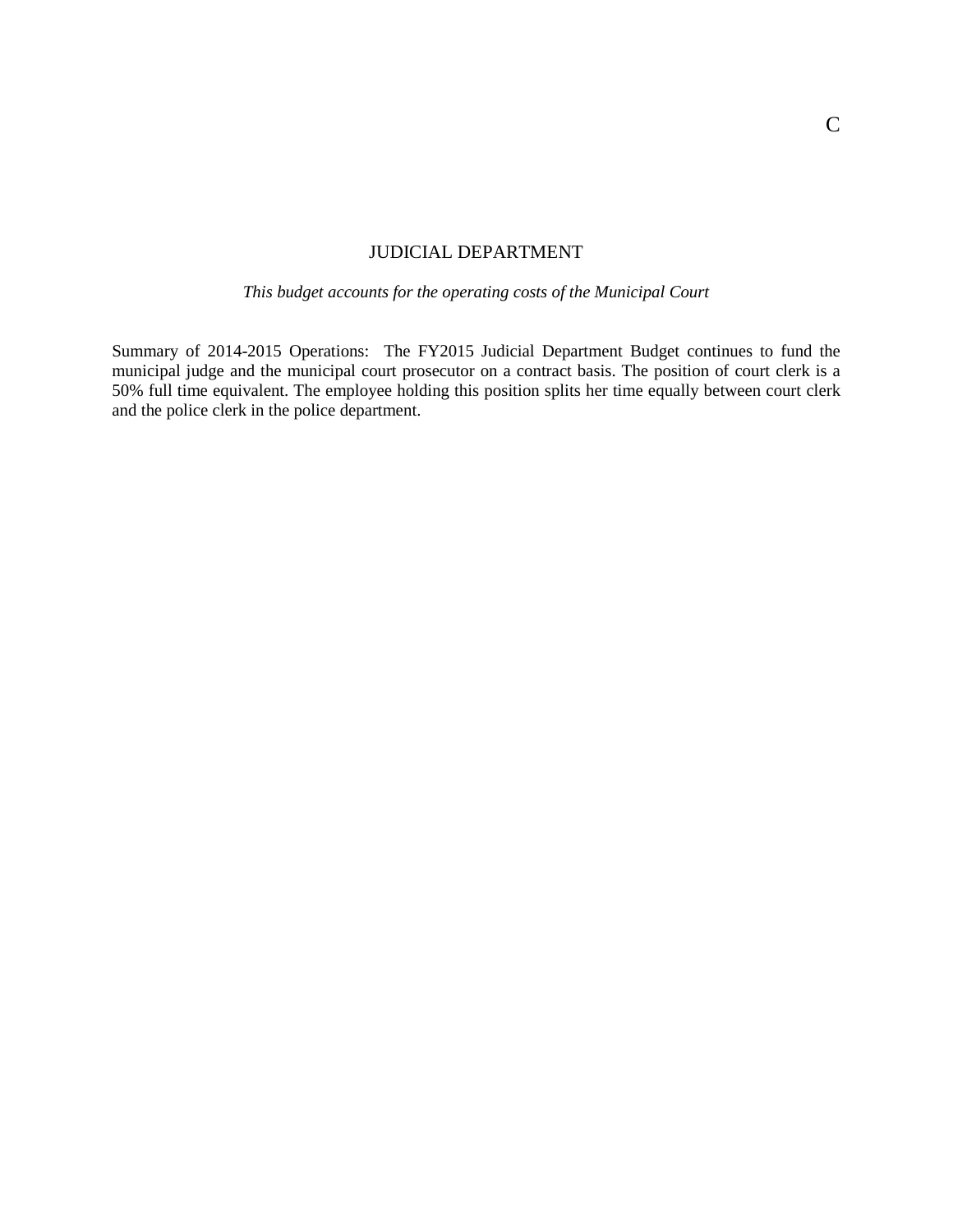| City of Manitou Springs<br>Final 2014 and 2015 Budget<br>Periods: 00/14-14/14                                                                                                                         | Page:<br>- 8<br>Nov 12, 2014 04:49PM |  |  |  |
|-------------------------------------------------------------------------------------------------------------------------------------------------------------------------------------------------------|--------------------------------------|--|--|--|
| 2014<br>2011<br>2012<br>2013<br>2014<br>Actual #'s<br>Actual #'s<br>Actual #'s<br>Original<br>Final<br><b>Account Number</b><br><b>Account Title</b><br><b>Budget</b><br><b>Budget</b>                | 2015<br>Requested<br><b>Budget</b>   |  |  |  |
| <b>JUDICIAL DEPARTMENT</b>                                                                                                                                                                            |                                      |  |  |  |
| 10-412-100<br>SALARY--DEPARTMENT MANAGER<br>141.72<br>.00<br>.00<br>.00                                                                                                                               | .00<br>.00                           |  |  |  |
| 10-412-110<br>SALARIES & WAGES--REGULAR STAF<br>17,841.36<br>18,343.70<br>18,022.71<br>18,210.00                                                                                                      | 18,920.00<br>18,575.00               |  |  |  |
| Budget notes:                                                                                                                                                                                         |                                      |  |  |  |
| Clerk, 50% share with PD<br>10-412-120<br>SALARIES & WAGES-TEMPORARY/SE<br>14,400.00<br>14,400.00<br>15,600.00<br>14,400.00                                                                           | 14,400.00<br>14,400.00               |  |  |  |
| Account notes:                                                                                                                                                                                        |                                      |  |  |  |
| The part time judge for the City is paid from this account line.<br>10-412-130<br>SALARIES & WAGES-OVERTIME(REG<br>.00<br>26.51<br>27.03<br>.00                                                       | .00<br>.00                           |  |  |  |
| 10-412-210<br>BENEFITS--GROUP INSURANCE<br>2,396.01<br>2,575.25<br>2,737.00<br>3,011.00                                                                                                               | 7,395.00<br>7,838.00                 |  |  |  |
| Budget notes:                                                                                                                                                                                         |                                      |  |  |  |
| Medical Insurance increased 6% over 2014<br>10-412-220<br>BENEFITS--MEDICARE CONTRIBUTIO<br>429.14<br>436.98<br>467.47<br>473.00                                                                      | 483.00<br>478.00                     |  |  |  |
| 10-412-230<br>BENEFITS--PERA/FPPA CONTRIBUTI<br>4,055.10<br>4,129.11<br>4,416.83<br>4,468.00                                                                                                          | 4,565.00<br>4,518.00                 |  |  |  |
| 96.76<br>98.34<br>96.00<br>10-412-250<br>BENEFITS-UNEMPLOYMENT INSURA<br>74.18                                                                                                                        | 100.00<br>99.00                      |  |  |  |
| 10-412-260<br>BENEFITS-WORKER'S COMP INSURA<br>48.00<br>47.25<br>115.18<br>47.00                                                                                                                      | 108.00<br>114.64                     |  |  |  |
| Budget notes:                                                                                                                                                                                         |                                      |  |  |  |
| increase over 2014 of 6.5% In 2014, an additional payment was made for the CIRSA 2012 payroll audit.<br>10-412-320<br>SERVICES--PROFESSIONAL (PROSE<br>8,400.00<br>8,400.00<br>14,326.09<br>14,400.00 | 14,400.00<br>20,000.00               |  |  |  |
|                                                                                                                                                                                                       |                                      |  |  |  |
| Budget notes:<br>\$100/hr lift cap due to more enforecement                                                                                                                                           |                                      |  |  |  |
| SERVICES--STAFF/CLERICAL<br>320.80<br>.00<br>10-412-330<br>147.04<br>1,000.00                                                                                                                         | 1,000.00<br>1,000.00                 |  |  |  |
| Budget notes:                                                                                                                                                                                         |                                      |  |  |  |
| Jury fees, cout appointed atty fees<br>40.00<br>.00<br>700.00<br>10-412-370<br>TRAINING/PROFESSIONAL DEVELOP<br>40.00                                                                                 | 700.00<br>700.00                     |  |  |  |
| 60.00<br>20.00<br>20.00<br>100.00<br>10-412-380<br>MEMBERSHIPS/PROFESSIONAL DUE                                                                                                                       | 100.00<br>100.00                     |  |  |  |
| .00<br>.00<br>10-412-421<br>INSURANCE--(CASUALTY/LIABILITY<br>$6.00 -$<br>184.32                                                                                                                      | 460.00<br>506.00                     |  |  |  |
| Account notes:                                                                                                                                                                                        |                                      |  |  |  |
| includes additional flood insurance<br>50.00<br>10-412-530<br>TELEPHONE/COMMUNICATIONS<br>23.44<br>25.82<br>6.93                                                                                      | 50.00<br>50.00                       |  |  |  |
| PRINTING/PHOTOCOPYING/BINDING<br>10-412-550<br>10.00<br>200.00<br>17.00<br>200.00                                                                                                                     | 200.00<br>200.00                     |  |  |  |
| OFFICE MACHINE/COMPUTER MAINT<br>.00.<br>.00<br>.00<br>100.00<br>10-412-560                                                                                                                           | 100.00<br>100.00                     |  |  |  |
| .00<br>10-412-565<br>SOFTWARE MAINTENANCE-SLEUTH<br>.00.<br>1,837.50<br>2,000.00                                                                                                                      | 2,000.00<br>2,000.00                 |  |  |  |
| OFFICE SUPPLIES (PAPER, ETC)<br>247.33<br>267.14<br>400.00<br>10-412-605<br>273.56                                                                                                                    | 400.00<br>400.00                     |  |  |  |
| POSTAGE<br>10-412-615<br>176.00<br>.00.<br>42.45<br>100.00                                                                                                                                            | 100.00<br>100.00                     |  |  |  |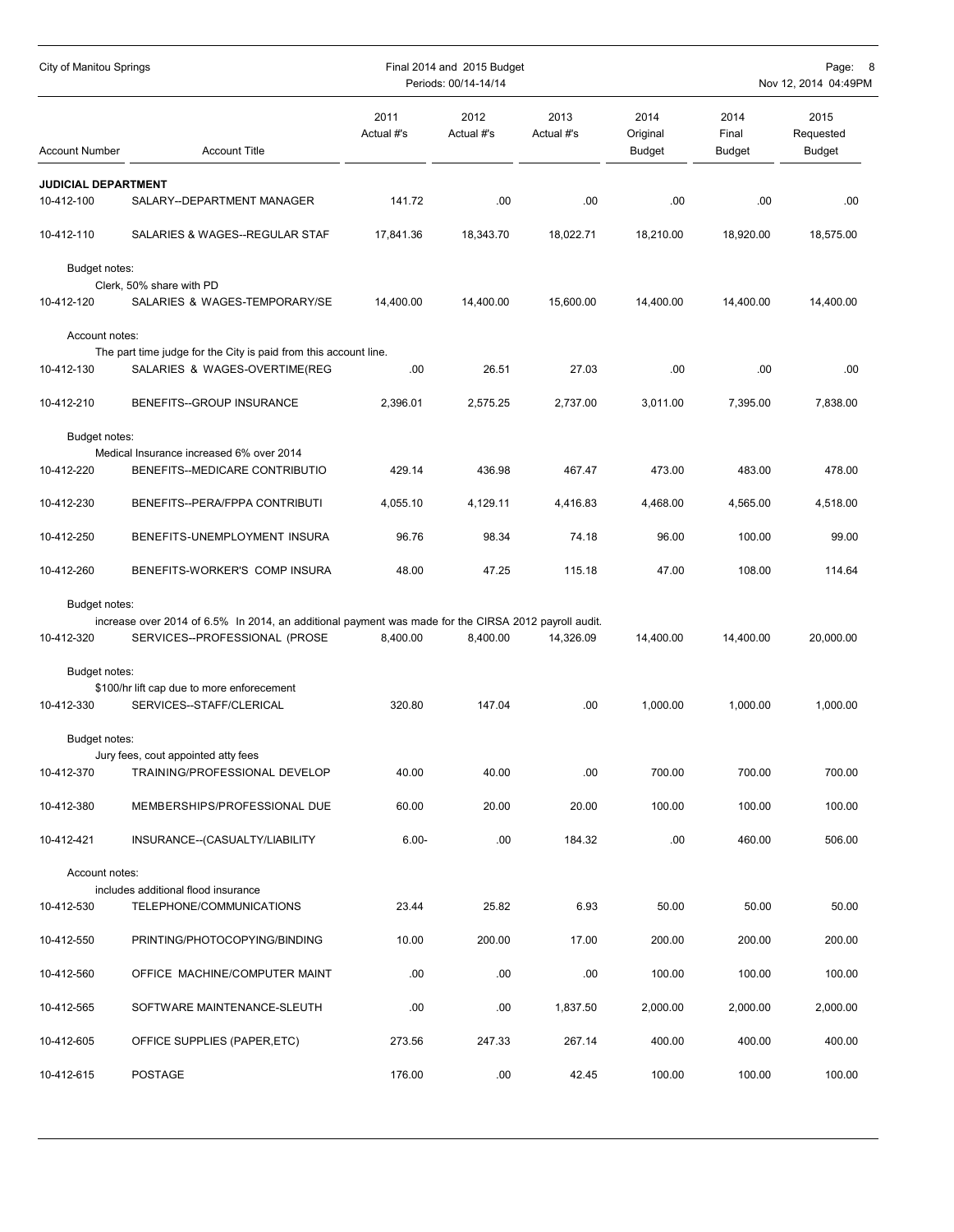| City of Manitou Springs    |                      |                    | Final 2014 and 2015 Budget<br>Periods: 00/14-14/14 |                    | Page: 9<br>Nov 12, 2014 04:49PM   |                                |                                    |
|----------------------------|----------------------|--------------------|----------------------------------------------------|--------------------|-----------------------------------|--------------------------------|------------------------------------|
| <b>Account Number</b>      | <b>Account Title</b> | 2011<br>Actual #'s | 2012<br>Actual #'s                                 | 2013<br>Actual #'s | 2014<br>Original<br><b>Budget</b> | 2014<br>Final<br><b>Budget</b> | 2015<br>Requested<br><b>Budget</b> |
| Total JUDICIAL DEPARTMENT: |                      | 48.705.89          | 49.137.33                                          | 58.161.83          | 59.755.00                         | 65.481.00                      | 71,178.64                          |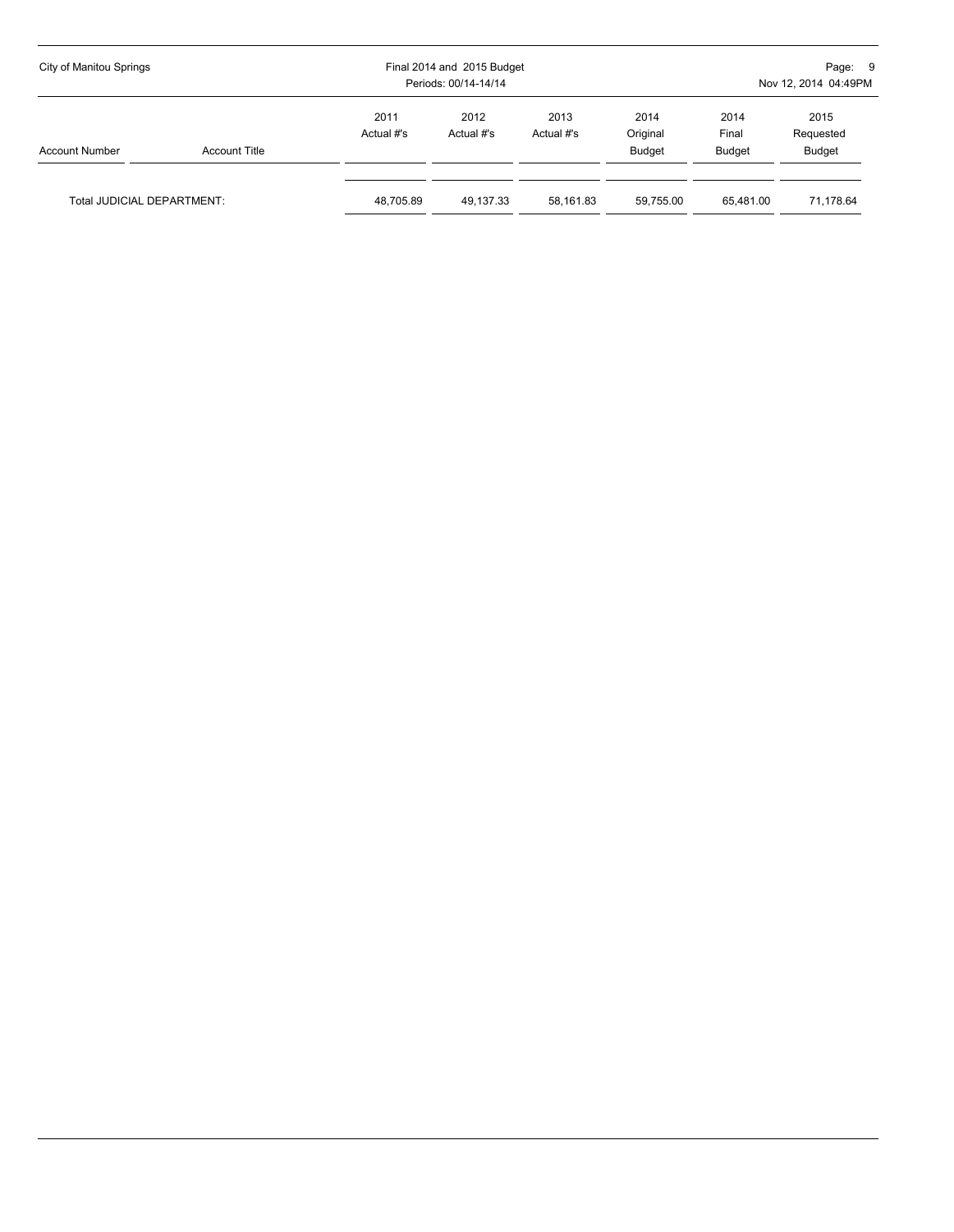#### EXECUTIVE DEPARTMENT

*This budget accounts for the operating costs of the City Administrator's Office*

Summary of 2014-2015 Operations: The FY2015 Executive Department Budget includes funding for the City Administrator, the City Clerk, the Deputy City Clerk and an Administrative Assistant shared 60/40 with Public Works. Also, there is a grant funded position for Assistant to City Administrator for a year. The Executive Department also contains funding for Information Services, codification, elections expenses and routine office operations.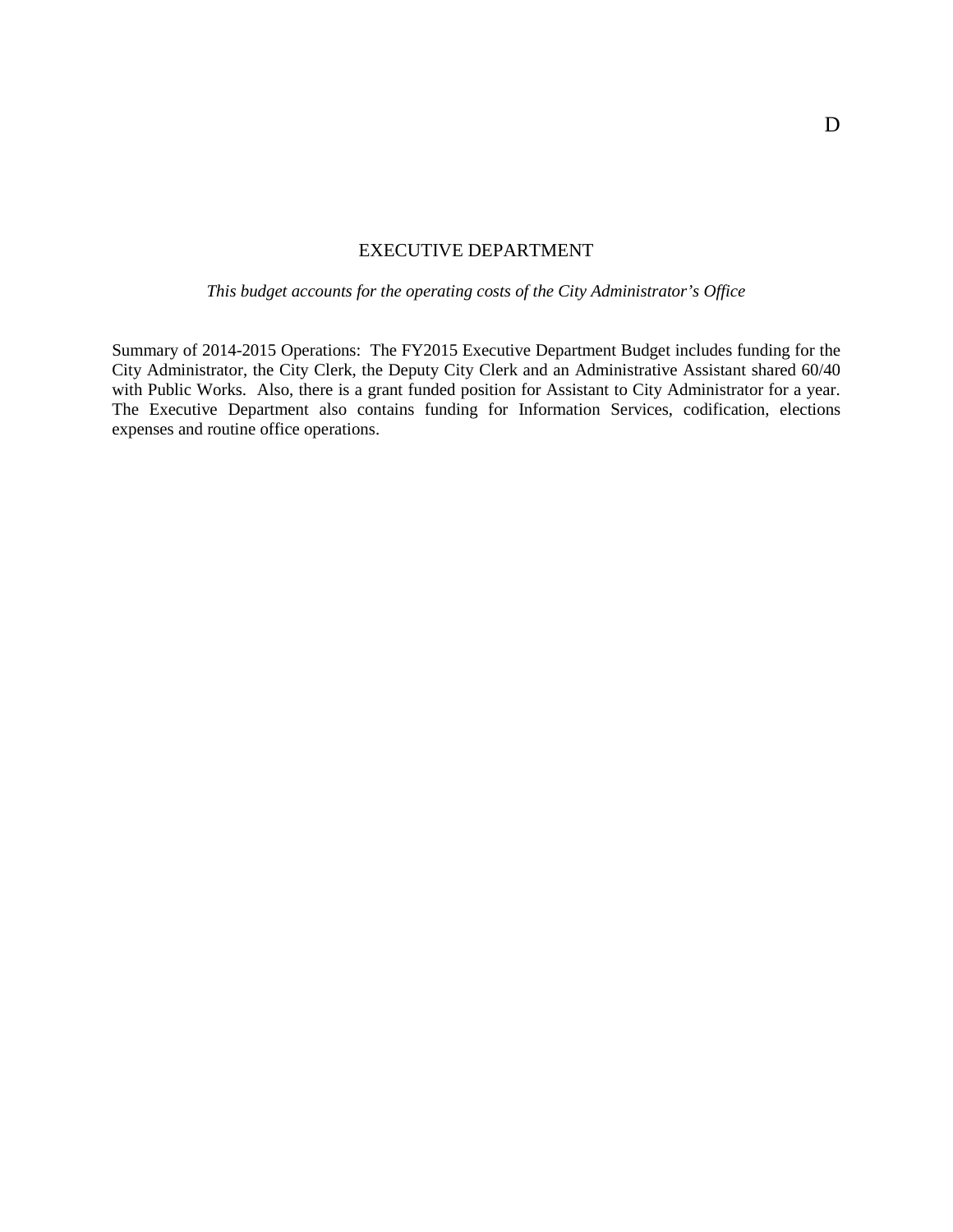| <b>City of Manitou Springs</b>            |                                                                                                                                                                                                                                                                                                                                                                                                                                     | Approved Final 2014 and 2015 Budget<br>Periods: 01/14-00/15 |                    |                    |                                   | Page:<br>10<br>Nov 24, 2014 05:07PM |                                    |  |
|-------------------------------------------|-------------------------------------------------------------------------------------------------------------------------------------------------------------------------------------------------------------------------------------------------------------------------------------------------------------------------------------------------------------------------------------------------------------------------------------|-------------------------------------------------------------|--------------------|--------------------|-----------------------------------|-------------------------------------|------------------------------------|--|
| <b>Account Number</b>                     | <b>Account Title</b>                                                                                                                                                                                                                                                                                                                                                                                                                | 2011<br>Actual #'s                                          | 2012<br>Actual #'s | 2013<br>Actual #'s | 2014<br>Original<br><b>Budget</b> | 2014<br>Final<br><b>Budget</b>      | 2015<br>Requested<br><b>Budget</b> |  |
| <b>EXECUTIVE DEPARTMENT</b><br>10-413-100 | SALARY--DEPARTMENT MANAGER                                                                                                                                                                                                                                                                                                                                                                                                          | 58,384.45                                                   | 96,210.77          | 102,616.33         | 98,440.00                         | 99,518.00                           | 92,000.00                          |  |
| Budget notes:<br>10-413-110               | Administrator's salary set per employment contract<br>SALARIES & WAGES--REGULAR STAF                                                                                                                                                                                                                                                                                                                                                | 105,597.25                                                  | 114,562.17         | 85.448.12          | 103,374.00                        | 105,696.00                          | 179,496.00                         |  |
| Budget notes:                             | Salaries include City Clerk, Deputy City Clerk and 60% of an Administrative Assistant (which is shared 60/40 with public works). Rates set as seperate<br>compensation adjustment action. As of late 2014, a grant funded position of "Assistant to City Administrator" was added to this account line. The grant<br>revenue line is 10-334-719. This position had been contracted out previously.<br>SALARIES & WAGES-TEMPORARY/PA |                                                             |                    |                    |                                   |                                     |                                    |  |
| 10-413-120                                |                                                                                                                                                                                                                                                                                                                                                                                                                                     | .00                                                         | 455.00             | 520.00             | .00                               | .00                                 | .00                                |  |
| 10-413-130                                | SALARIES & WAGES-OVERTIME(REG                                                                                                                                                                                                                                                                                                                                                                                                       | .00                                                         | 1,076.13           | 4.14               | .00                               | .00                                 | .00                                |  |
| 10-413-210                                | BENEFITS-GROUP INSURANCE                                                                                                                                                                                                                                                                                                                                                                                                            | 14.235.96                                                   | 15,387.64          | 16,263.00          | 17,889.00                         | 24,735.00                           | 36,876.81                          |  |
| Budget notes:                             | Medical insurance has been budgeted with a 6% increase over 2014                                                                                                                                                                                                                                                                                                                                                                    |                                                             |                    |                    |                                   |                                     |                                    |  |
| 10-413-220                                | BENEFITS--MEDICARE CONTRIBUTIO                                                                                                                                                                                                                                                                                                                                                                                                      | 2,244.29                                                    | 2,916.31           | 2,720.85           | 2.926.00                          | 2,976.00                            | 4,398.00                           |  |
| 10-413-230                                | BENEFITS--PERA/FPPA CONTRIBUTI                                                                                                                                                                                                                                                                                                                                                                                                      | 21,205.20                                                   | 27,533.75          | 25,143.70          | 27,649.00                         | 28,114.00                           | 37,195.00                          |  |
| 10-413-250                                | BENEFITS-UNEMPLOYMENT INSURA                                                                                                                                                                                                                                                                                                                                                                                                        | 490.31                                                      | 637.14             | 371.71             | 605.00                            | 616.00                              | 814.00                             |  |
| 10-413-260                                | BENEFITS-WORKER'S COMP INSURA                                                                                                                                                                                                                                                                                                                                                                                                       | 952.00                                                      | 744.00             | 744.00             | 744.00                            | 666.00                              | 709.00                             |  |
| Budget notes:<br>10-413-320               | increase over 2014 of 6.5%<br>SERVICES-COMPUTER RELATED                                                                                                                                                                                                                                                                                                                                                                             | 49,978.22                                                   | 42,582.22          | 36.400.00          | 43,800.00                         | 43,800.00                           | 43,800.00                          |  |
| Budget notes:                             | This line item includes: \$36,400 for two Information Services technicians; \$2,000 for escalation services; \$5,400 for Qwest DSL.                                                                                                                                                                                                                                                                                                 |                                                             |                    |                    |                                   |                                     |                                    |  |
| 10-413-321                                | SERVICES--PROFESSIONAL (LICENS                                                                                                                                                                                                                                                                                                                                                                                                      | .00                                                         | 2,000.00           | 2,030.00           | 2,000.00                          | 31,000.00                           | .00                                |  |
| Budget notes:                             | For contracted services for the grant funded position of "Assistant to City Administrator". This grant is for \$50,000/year and the position began in January but<br>once the contractor began daily construction observation on the Williams Canyon Project, the billing was stopped for this position after \$29,000. Also, the<br>internet grant program ECIVS, \$2,000, was paid through this account line.                     |                                                             |                    |                    |                                   |                                     |                                    |  |
| 10-413-360                                | RECRUITING/EMPLOYEE RETENTION                                                                                                                                                                                                                                                                                                                                                                                                       | 8,292.73                                                    | .00.               | 1,556.11           | 500.00                            | 11,620.00                           | .00                                |  |
| Budget notes:                             | Soliciation and Recruitment of Personnel<br>~2014 In 2014, \$9,800 was paid to an executive search firm to help hire a new city administrator, additional costs were incurred during the interviewing and<br>hiring process.                                                                                                                                                                                                        |                                                             |                    |                    |                                   |                                     |                                    |  |
| 10-413-370                                | TRAINING/PROFESSIONAL DEVELOP                                                                                                                                                                                                                                                                                                                                                                                                       | 473.75                                                      | 3,038.79           | 1,692.40           | 3,000.00                          | 3,000.00                            | 3,000.00                           |  |
| 10-413-380                                | MEMBERSHIPS/PROFESSIONAL DUE                                                                                                                                                                                                                                                                                                                                                                                                        | 981.00                                                      | 1,199.00           | 1,082.52           | 1,050.00                          | 1,454.00                            | 1,600.00                           |  |
| Account notes:                            | Membership dues for: Bar Membership, ICMA International City/County Management Association, CCMA Colorado City/County Managers Association, IIMC                                                                                                                                                                                                                                                                                    |                                                             |                    |                    |                                   |                                     |                                    |  |
| 10-413-390                                | International Institute of Municipal Clerks<br>TRAVEL/CONFERENCES                                                                                                                                                                                                                                                                                                                                                                   | 1,507.85                                                    | 568.79             | 378.53             | 2,750.00                          | 2,750.00                            | 5,000.00                           |  |
| 10-413-421                                | INSURANCE--(CASUALTY/LIABILITY                                                                                                                                                                                                                                                                                                                                                                                                      | 1,976.40                                                    | 4,007.68           | 4,024.61           | 4,007.00                          | 4,007.00                            | 4,791.00                           |  |
| Budget notes:                             |                                                                                                                                                                                                                                                                                                                                                                                                                                     |                                                             |                    |                    |                                   |                                     |                                    |  |

increase over 2014, 19.57%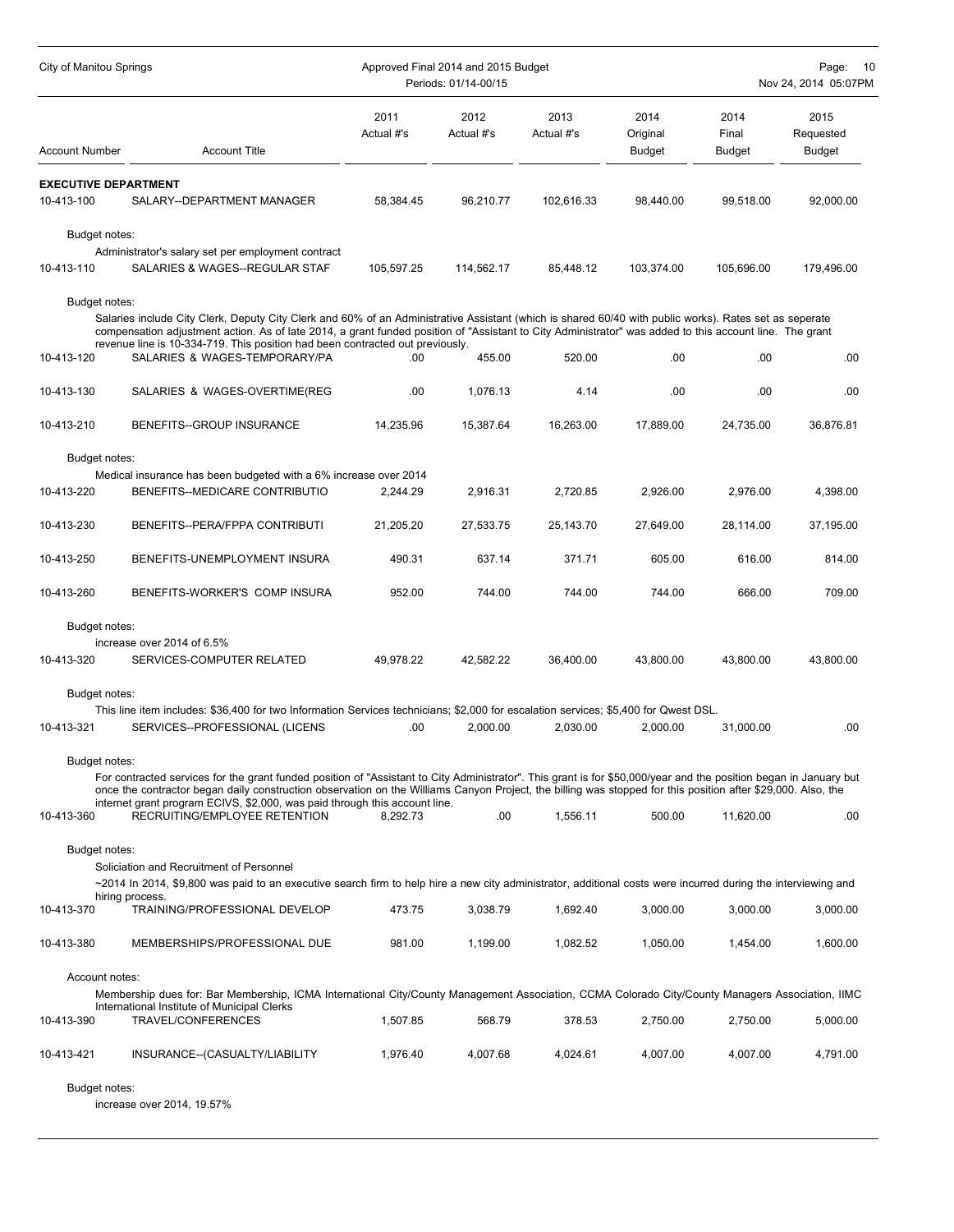| <b>City of Manitou Springs</b>            |                                                                                                                                                                                                                                                                                                                                                                                                                                                                                                                                                                                                                                                                                                                                                                                                                                                                                                                                                                                                                                                                                                                     |                    | Final 2014 and 2015 Budget<br>Periods: 00/14-14/14 |                    |                                   |                                | Page:<br>- 11<br>Nov 12, 2014 04:49PM |
|-------------------------------------------|---------------------------------------------------------------------------------------------------------------------------------------------------------------------------------------------------------------------------------------------------------------------------------------------------------------------------------------------------------------------------------------------------------------------------------------------------------------------------------------------------------------------------------------------------------------------------------------------------------------------------------------------------------------------------------------------------------------------------------------------------------------------------------------------------------------------------------------------------------------------------------------------------------------------------------------------------------------------------------------------------------------------------------------------------------------------------------------------------------------------|--------------------|----------------------------------------------------|--------------------|-----------------------------------|--------------------------------|---------------------------------------|
| <b>Account Number</b>                     | <b>Account Title</b>                                                                                                                                                                                                                                                                                                                                                                                                                                                                                                                                                                                                                                                                                                                                                                                                                                                                                                                                                                                                                                                                                                | 2011<br>Actual #'s | 2012<br>Actual #'s                                 | 2013<br>Actual #'s | 2014<br>Original<br><b>Budget</b> | 2014<br>Final<br><b>Budget</b> | 2015<br>Requested<br><b>Budget</b>    |
| 10-413-422                                | UNCOVERED LOSSES/DEDUCTIBLES                                                                                                                                                                                                                                                                                                                                                                                                                                                                                                                                                                                                                                                                                                                                                                                                                                                                                                                                                                                                                                                                                        | .00.               | 639.00                                             | .00                | .00                               | .00                            | .00                                   |
| 10-413-430                                | BLDG. MAINTENANCE/MATERIAL                                                                                                                                                                                                                                                                                                                                                                                                                                                                                                                                                                                                                                                                                                                                                                                                                                                                                                                                                                                                                                                                                          | .00.               | 400.00                                             | 22.34              | .00                               | .00                            | .00                                   |
| 10-413-461                                | <b>VEHICLE GAS &amp; OIL</b>                                                                                                                                                                                                                                                                                                                                                                                                                                                                                                                                                                                                                                                                                                                                                                                                                                                                                                                                                                                                                                                                                        | 917.22             | 894.92                                             | 126.77             | .00                               | .00                            | .00                                   |
| 10-413-470                                | <b>VEHICLE REPAIRS &amp; MAINTENANCE</b>                                                                                                                                                                                                                                                                                                                                                                                                                                                                                                                                                                                                                                                                                                                                                                                                                                                                                                                                                                                                                                                                            | 1,100.91           | 244.64                                             | 12.59              | .00                               | .00                            | .00                                   |
| 10-413-480                                | VEHICLE INSURANCE(DAMAGE/LIABI                                                                                                                                                                                                                                                                                                                                                                                                                                                                                                                                                                                                                                                                                                                                                                                                                                                                                                                                                                                                                                                                                      | 9.28               | 10.68                                              | 10.68              | .00                               | .00                            | .00                                   |
| 10-413-490                                | VEHICLE MILEAGE(REIMBURSEMENT                                                                                                                                                                                                                                                                                                                                                                                                                                                                                                                                                                                                                                                                                                                                                                                                                                                                                                                                                                                                                                                                                       | 2.28               | 148.38                                             | 365.72             | 300.00                            | 315.00                         | 500.00                                |
| 10-413-530                                | TELEPHONE/COMMUNICATIONS                                                                                                                                                                                                                                                                                                                                                                                                                                                                                                                                                                                                                                                                                                                                                                                                                                                                                                                                                                                                                                                                                            | 6,059.27           | 9,678.13                                           | 11,200.46          | 11,027.00                         | 11,027.00                      | 11,000.00                             |
| 10-413-531                                | COMMUNICATION EQUIPMENT (RADI                                                                                                                                                                                                                                                                                                                                                                                                                                                                                                                                                                                                                                                                                                                                                                                                                                                                                                                                                                                                                                                                                       | 699.98             | 430.51                                             | 90.00              | .00                               | .00                            | .00                                   |
| 10-413-540                                | ADVERTISING/PUBLICATIONS                                                                                                                                                                                                                                                                                                                                                                                                                                                                                                                                                                                                                                                                                                                                                                                                                                                                                                                                                                                                                                                                                            | 6,516.24           | 3,312.54                                           | 3,741.43           | 2,000.00                          | 4,000.00                       | 2,000.00                              |
| 10-413-550                                | PRINTING/PHOTOCOPYING/BINDING                                                                                                                                                                                                                                                                                                                                                                                                                                                                                                                                                                                                                                                                                                                                                                                                                                                                                                                                                                                                                                                                                       | 5.752.57           | 2,871.00                                           | 6,588.03           | 2,871.00                          | 1,129.00                       | 2,871.00                              |
| Account notes:                            |                                                                                                                                                                                                                                                                                                                                                                                                                                                                                                                                                                                                                                                                                                                                                                                                                                                                                                                                                                                                                                                                                                                     |                    |                                                    |                    |                                   |                                |                                       |
| 10-413-565                                | muncipal Code updates and other printing needs<br>CITY WIDE COMPUTER MAINTENANC                                                                                                                                                                                                                                                                                                                                                                                                                                                                                                                                                                                                                                                                                                                                                                                                                                                                                                                                                                                                                                     | 28,800.26          | 24,864.34                                          | 28,596.03          | 31,400.00                         | 31,400.00                      | 31,410.00                             |
| Budget notes:<br>agreement.<br>10-413-571 | This line item includes funding to purchase small software packages, mobile solutions (iPad and Apps-new in 2013) and maintain all network equipment<br>throughout the year 2014. Additional it provides for all vendor and application subscription, licensings and service/support agreements. These include but are<br>not limited to: Hewlett Packard/3COM (Phone system support Agreement) \$2600-Will be rolled into new phone system as needed. Dell Appasure (System<br>Back-up Support Agreement) \$1,600, ESRI (GIS Support Agreement) \$1,600, Juniper Networks (Firewall Support Agreement) \$2,094, McAfee (Virus<br>Portection Support Agreement) \$3,386, DNSStuff.com (Subscription-ProvidesIP/DNS/NRL Testing/Troubleshooting) \$79, Whots.com (Domain Name<br>Subscription) \$150, These support agreements not only provide support when necessary for configurations and break/fixes, but more importantly allow the<br>city to maintain currenet software versioning, preventing extreme costs associated with purchasing software updates and current versions without an<br><b>ELECTIONS</b> | 1,596.88           | 4,974.12                                           | 3,132.07           | .00                               | 8.169.00                       | 7,000.00                              |
| Budget notes:                             |                                                                                                                                                                                                                                                                                                                                                                                                                                                                                                                                                                                                                                                                                                                                                                                                                                                                                                                                                                                                                                                                                                                     |                    |                                                    |                    |                                   |                                |                                       |
| 10-413-605                                | Due to a special election in 2014, election costs were incurred. unless the city calls for a special election in 2015, there will be no election costs.<br>OFFICE SUPPLIES (PAPER, ETC)                                                                                                                                                                                                                                                                                                                                                                                                                                                                                                                                                                                                                                                                                                                                                                                                                                                                                                                             | 4,086.93           | 3.873.87                                           | 5,326.63           | 3.850.00                          | 5.327.00                       | 3,500.00                              |
| 10-413-615                                | <b>POSTAGE</b>                                                                                                                                                                                                                                                                                                                                                                                                                                                                                                                                                                                                                                                                                                                                                                                                                                                                                                                                                                                                                                                                                                      | 76.54              | 68.51                                              | 41.14              | 100.00                            | 41.00                          | 100.00                                |
| 10-413-620                                | UNIFORMS (RECURRING COSTS)                                                                                                                                                                                                                                                                                                                                                                                                                                                                                                                                                                                                                                                                                                                                                                                                                                                                                                                                                                                                                                                                                          | 123.95             | 152.95                                             | .00                | .00                               | .00                            | .00                                   |
| 10-413-625                                | CODE ENFORCEMENT SUPPLIES                                                                                                                                                                                                                                                                                                                                                                                                                                                                                                                                                                                                                                                                                                                                                                                                                                                                                                                                                                                                                                                                                           | 185.46             | 352.27                                             | .00                | .00                               | .00                            | .00                                   |
| 10-413-630                                | FOOD--MEALS&REIMBURSEMENT FO                                                                                                                                                                                                                                                                                                                                                                                                                                                                                                                                                                                                                                                                                                                                                                                                                                                                                                                                                                                                                                                                                        | 97.50              | 80.46                                              | 147.14             | 200.00                            | 300.00                         | 200.00                                |
| 10-413-640                                | BOOKS, PERIODICALS, SUBSCRIPTI                                                                                                                                                                                                                                                                                                                                                                                                                                                                                                                                                                                                                                                                                                                                                                                                                                                                                                                                                                                                                                                                                      | 177.90             | 199.00                                             | .00                | 400.00                            | .00.                           | 400.00                                |
| 10-413-743                                | CAPITAL PURCHASES-FURNITURE/FI                                                                                                                                                                                                                                                                                                                                                                                                                                                                                                                                                                                                                                                                                                                                                                                                                                                                                                                                                                                                                                                                                      | .00.               | 347.66                                             | 596.59             | .00                               | .00.                           | .00                                   |
| Budget notes:                             | work station for new administrative position: 2 ports, a computer, phone, uninterruptable power supply and software licensing                                                                                                                                                                                                                                                                                                                                                                                                                                                                                                                                                                                                                                                                                                                                                                                                                                                                                                                                                                                       |                    |                                                    |                    |                                   |                                |                                       |
|                                           | Total EXECUTIVE DEPARTMENT:                                                                                                                                                                                                                                                                                                                                                                                                                                                                                                                                                                                                                                                                                                                                                                                                                                                                                                                                                                                                                                                                                         | 322,522.58         | 366,462.37                                         | 340,993.64         | 360,882.00                        | 421,660.00                     | 468,660.81                            |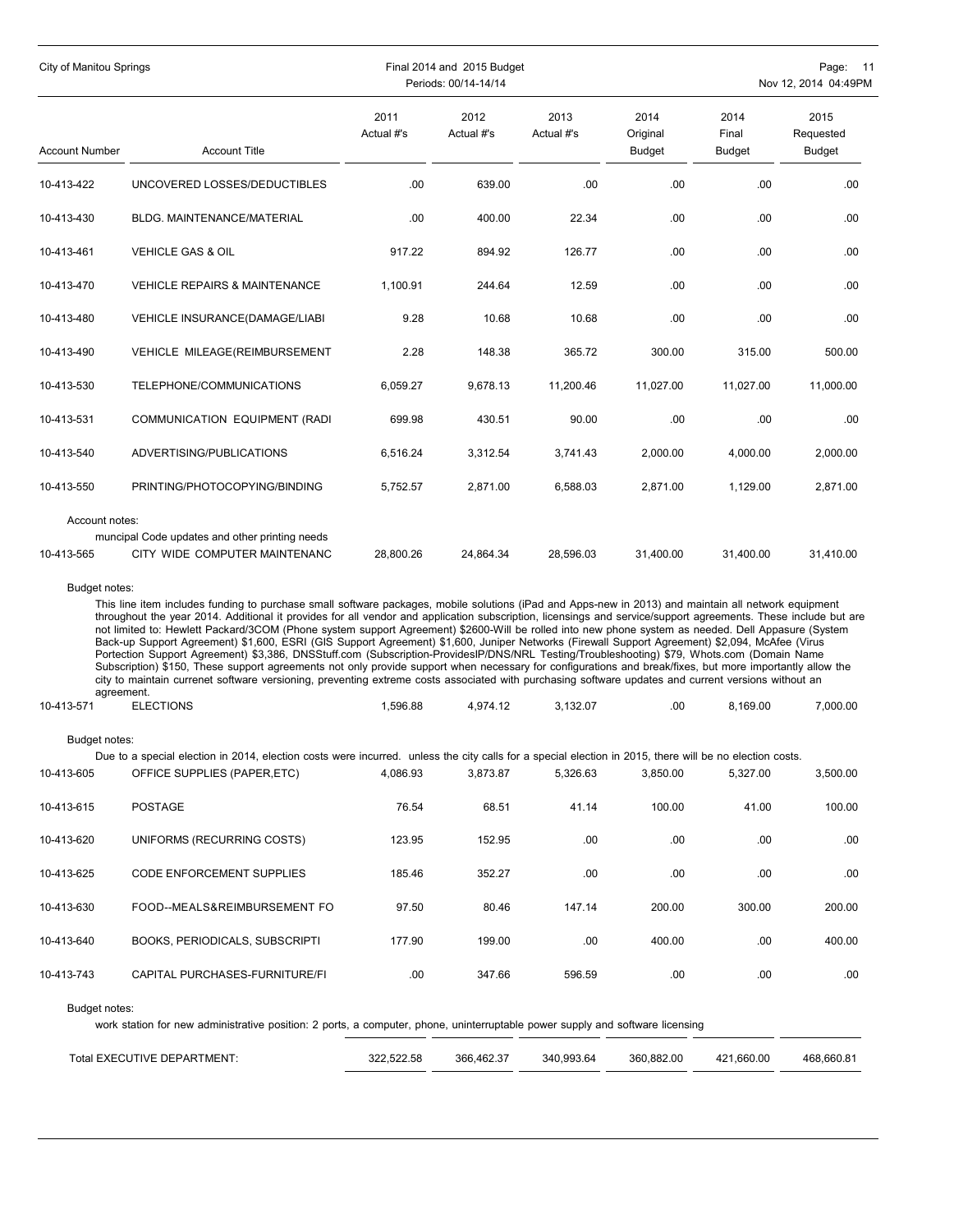#### FINANCE DEPARTMENT

*This budget accounts for the operating costs of the Finance Office*

Summary of 2014-2015 Operations: The FY2015 Finance Department Budget covers accounts receivable, accounts payable, payroll, utility billing, financial management and reporting, business licensing and tax administration. The department proves accounting for the City's existing twelve general, special, capital improvements and enterprise finds, as well as accounting and financial management for the Manitou Springs Metropolitan District. The staff of the Finance Department is composed of the Finance Director, the Deputy Finance Director, the Finance Technician and the Utilities Billing/Business License Clerk.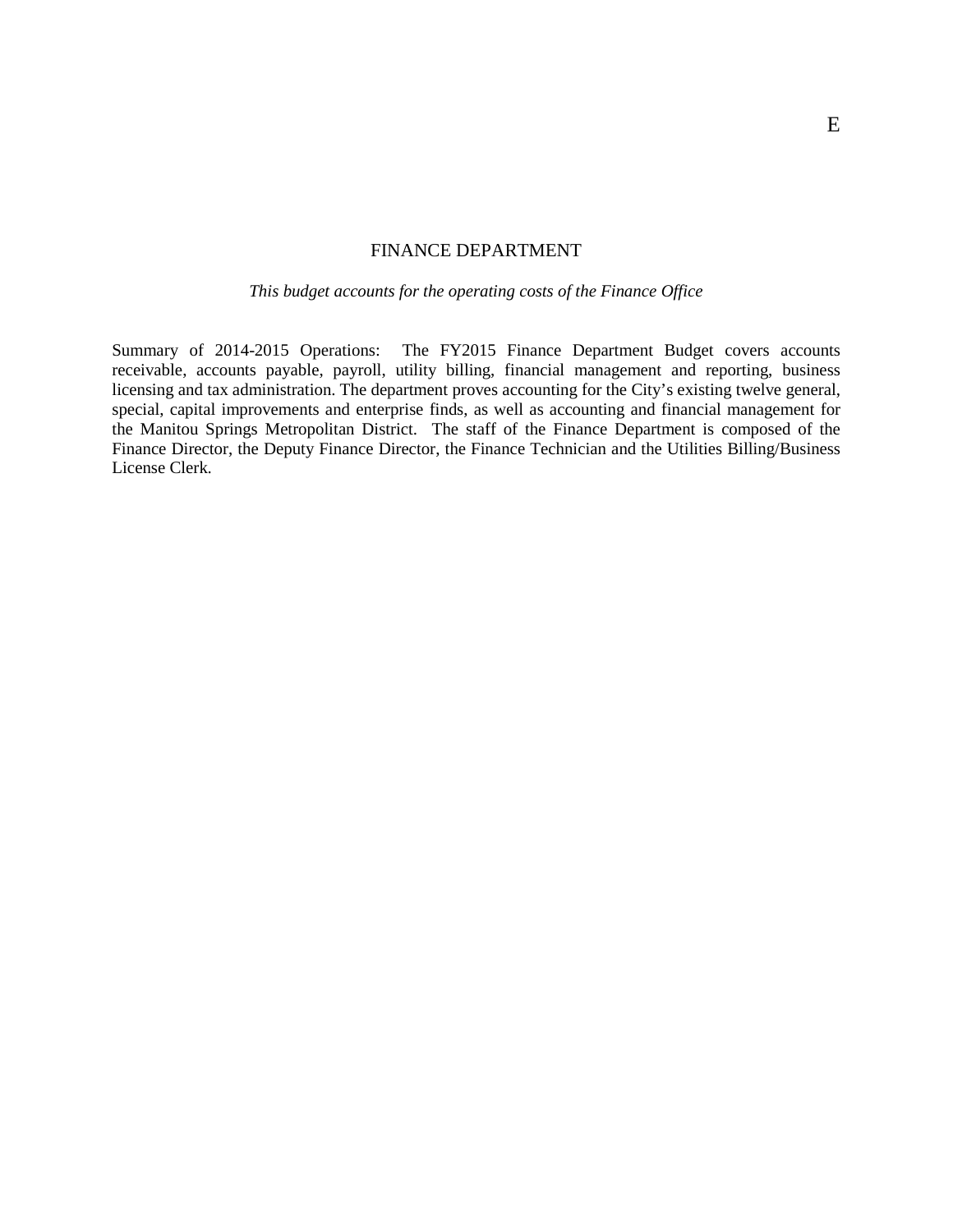| City of Manitou Springs                 | Approved Final 2014 and 2015 Budget<br>Periods: 01/14-00/15                                                                                                                                                                                                                                                                                                                                                                                        |                    |                    |                    |                                   | Page:<br>12<br>Nov 24, 2014 05:07PM |                             |  |
|-----------------------------------------|----------------------------------------------------------------------------------------------------------------------------------------------------------------------------------------------------------------------------------------------------------------------------------------------------------------------------------------------------------------------------------------------------------------------------------------------------|--------------------|--------------------|--------------------|-----------------------------------|-------------------------------------|-----------------------------|--|
| <b>Account Number</b>                   | <b>Account Title</b>                                                                                                                                                                                                                                                                                                                                                                                                                               | 2011<br>Actual #'s | 2012<br>Actual #'s | 2013<br>Actual #'s | 2014<br>Original<br><b>Budget</b> | 2014<br>Final<br><b>Budget</b>      | 2015<br>Requested<br>Budget |  |
|                                         |                                                                                                                                                                                                                                                                                                                                                                                                                                                    |                    |                    |                    |                                   |                                     |                             |  |
| <b>FINANCE DEPARTMENT</b><br>10-415-100 | SALARY--DEPARTMENT MANAGER                                                                                                                                                                                                                                                                                                                                                                                                                         | 83,679.87          | 65,019.29          | 75,171.00          | 76,452.00                         | 76,510.00                           | 78,287.00                   |  |
| 10-415-110                              | SALARIES & WAGES--REGULAR STAF                                                                                                                                                                                                                                                                                                                                                                                                                     | 107,605.14         | 70,429.03          | 66,473.67          | 117,189.00                        | 97,485.00                           | 124,029.00                  |  |
| Account notes:<br>10-415-130            | Staff for the Finance department consists of the Deputy Finance Director, the Finance Tech and the utilities/business license clerk. (The Deputy Finance<br>Director will be promoted from Accountant as of January 1, 2015 with a payraise of \$5,376 for a shift in pay classification to P/T4 (Professional & Technical),<br>using 2012 salary numbers.<br>SALARIES & WAGES-OVERTIME(REG                                                        | .00                | 788.75             | 4,770.77           | .00                               | 6,025.00                            | 2,000.00                    |  |
|                                         |                                                                                                                                                                                                                                                                                                                                                                                                                                                    |                    |                    |                    |                                   |                                     |                             |  |
| Budget notes:                           | Overtime in 2014 due to understaffing.                                                                                                                                                                                                                                                                                                                                                                                                             |                    |                    |                    |                                   |                                     |                             |  |
| 10-415-210                              | BENEFITS--GROUP INSURANCE                                                                                                                                                                                                                                                                                                                                                                                                                          | 19,478.36          | 20,517.30          | 20,379.96          | 24,081.00                         | 23,930.00                           | 25,721.81                   |  |
| Budget notes:                           |                                                                                                                                                                                                                                                                                                                                                                                                                                                    |                    |                    |                    |                                   |                                     |                             |  |
| 10-415-220                              | Medical Insurance is increased by 6% over 2014<br>BENEFITS--MEDICARE CONTRIBUTIO                                                                                                                                                                                                                                                                                                                                                                   | 1,446.53           | 1,870.38           | 2,079.84           | 2,808.00                          | 2,610.00                            | 2,963.00                    |  |
| 10-415-230                              | BENEFITS--PERA/FPPA CONTRIBUTI                                                                                                                                                                                                                                                                                                                                                                                                                     | 23,705.72          | 17,669.83          | 19,663.18          | 26,529.00                         | 24,663.00                           | 27,991.00                   |  |
| 10-415-250                              | BENEFITS-UNEMPLOYMENT INSURA                                                                                                                                                                                                                                                                                                                                                                                                                       | 551.22             | 408.82             | 280.92             | 581.00                            | 540.00                              | 613.00                      |  |
| 10-415-260                              | BENEFITS-WORKER'S COMP INSURA                                                                                                                                                                                                                                                                                                                                                                                                                      | 755.00             | 595.00             | 3,602.00           | 3,602.00                          | 639.00                              | 680.00                      |  |
| Budget notes:                           |                                                                                                                                                                                                                                                                                                                                                                                                                                                    |                    |                    |                    |                                   |                                     |                             |  |
| 10-415-320                              | increase over 2014 of 6.5%, in 2014, an additional payment was made for the CIRSA 2012 payroll audit<br>SERVICES--PROFESSIONAL (LICENS                                                                                                                                                                                                                                                                                                             | 21,400.00          | 13,700.00          | 21,000.00          | 21,000.00                         | 29,200.00                           | 19,300.00                   |  |
| Budget notes:                           |                                                                                                                                                                                                                                                                                                                                                                                                                                                    |                    |                    |                    |                                   |                                     |                             |  |
| Auditor fee                             | ~2014 In 2012, the auditor did not send a final invoice, for services rendered, in the amount of \$6,400, thus only \$13,700 was spent that year. In 2014, this                                                                                                                                                                                                                                                                                    |                    |                    |                    |                                   |                                     |                             |  |
|                                         | situation was remedied and artificially increased this expenditure line by the amount of the \$6,400.                                                                                                                                                                                                                                                                                                                                              |                    |                    |                    |                                   |                                     |                             |  |
| 10-415-330                              | SERVICES--STAFF/CLERICAL                                                                                                                                                                                                                                                                                                                                                                                                                           | .00                | .00                | 4,587.00           | .00                               | 34,102.00                           | .00                         |  |
| Budget notes:                           |                                                                                                                                                                                                                                                                                                                                                                                                                                                    |                    |                    |                    |                                   |                                     |                             |  |
|                                         | The placement firm, Accountemps, was used to provide accountants to the City from January through the end of May at which time a job offer was made and<br>accepted by the accountant provided at that time.                                                                                                                                                                                                                                       |                    |                    |                    |                                   |                                     |                             |  |
| 10-415-360                              | RECRUITING/EMPLOYEE RETENTION                                                                                                                                                                                                                                                                                                                                                                                                                      | 408.50             | 65.03              | 393.69             | .00                               | 4,501.00                            | .00                         |  |
| Budget notes:                           |                                                                                                                                                                                                                                                                                                                                                                                                                                                    |                    |                    |                    |                                   |                                     |                             |  |
|                                         | A placement fee was charged by Accountemps for the accountant hired through this firm. The placement fee was decreased by a percentage based on the<br>amount of time worked by the accountant for the city while employed by Accountemps.                                                                                                                                                                                                         |                    |                    |                    |                                   |                                     |                             |  |
| 10-415-370                              | TRAINING/PROFESSIONAL DEVELOP                                                                                                                                                                                                                                                                                                                                                                                                                      | 4.281.45           | 128.00             | 85.00              | 1.000.00                          | 1,130.00                            | 3,000.00                    |  |
| Budget notes:                           |                                                                                                                                                                                                                                                                                                                                                                                                                                                    |                    |                    |                    |                                   |                                     |                             |  |
|                                         | It is intended for the Deputy Finance Director to seek the CPFO (Certified Public Finance Officer) certification. This is acquired by passing a series of five<br>tests within seven years. Funds are being budgeted for her to take one test in 2015. Also, the Finance Director has to obtain 30 hours of continuing<br>professional education on a yearly basis to maintain her CPFO status. Funding is being allocated for this purpose, also. |                    |                    |                    |                                   |                                     |                             |  |
| 10-415-380                              | MEMBERSHIPS/PROFESSIONAL DUE                                                                                                                                                                                                                                                                                                                                                                                                                       | 170.00             | 170.00             | 170.00             | 170.00                            | 170.00                              | 300.00                      |  |
| Budget notes:                           |                                                                                                                                                                                                                                                                                                                                                                                                                                                    |                    |                    |                    |                                   |                                     |                             |  |
| 10-415-390                              | Two membership fees for GFOA (Government Finance Officers Assocation) and CGFOA (Colorado Government Finance Officers Association).<br>TRAVEL/CONFERENCES                                                                                                                                                                                                                                                                                          | 501.61             | .00.               | 1,632.29           | 1,000.00                          | 1,000.00                            | 2,000.00                    |  |
| 10-415-421                              | INSURANCE--(CASUALTY/LIABILITY                                                                                                                                                                                                                                                                                                                                                                                                                     | 2,635.20           | 4,007.68           | 1,875.62           | 4,008.00                          | 5,434.00                            | 12,217.00                   |  |
| Budget notes:                           | Insurance increase of 19.57% over 2014                                                                                                                                                                                                                                                                                                                                                                                                             |                    |                    |                    |                                   |                                     |                             |  |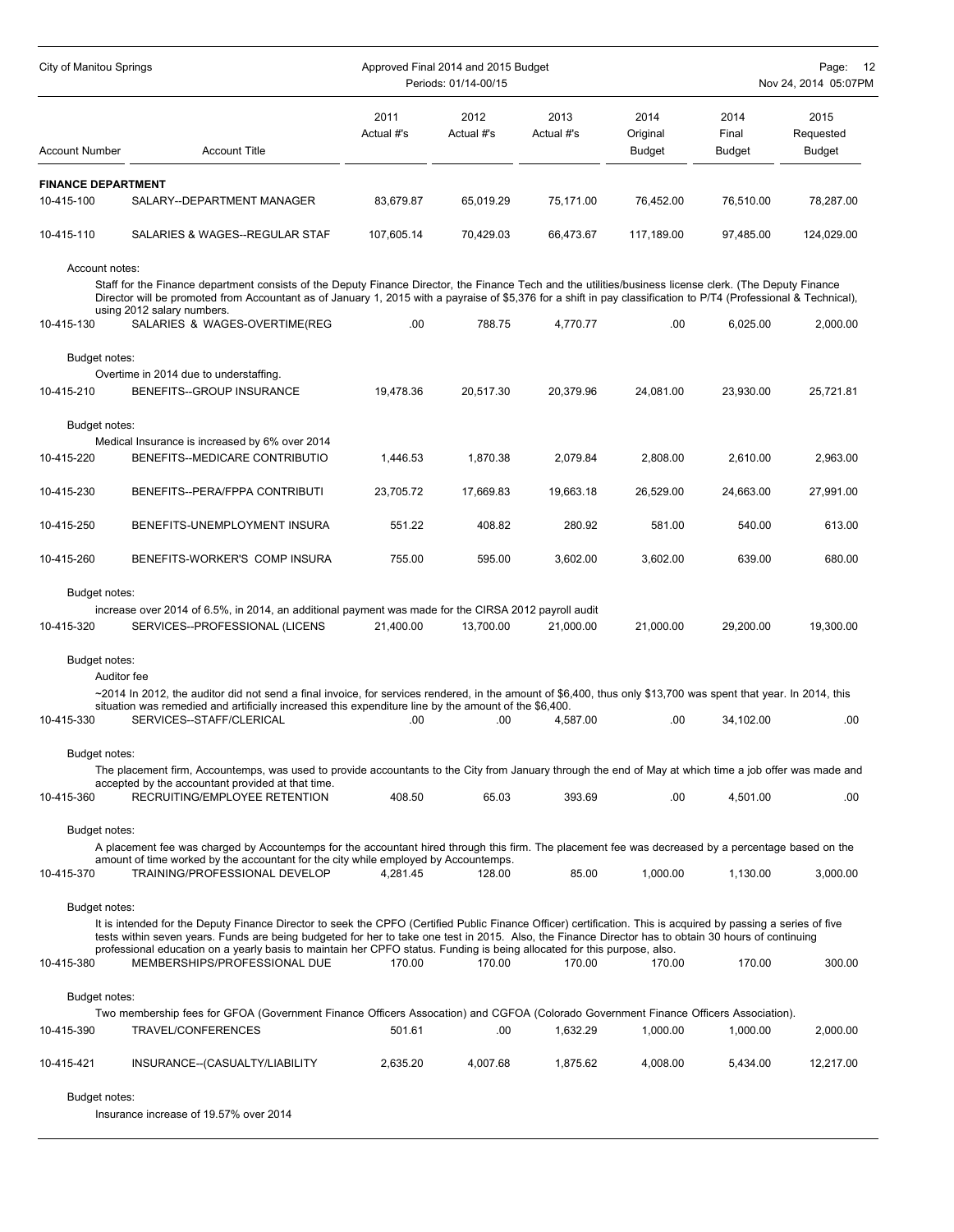| City of Manitou Springs |                                                                                       |                    | Approved Final 2014 and 2015 Budget<br>Periods: 01/14-00/15 | Page:<br>-13<br>Nov 24, 2014 05:07PM |                                   |                                |                                    |
|-------------------------|---------------------------------------------------------------------------------------|--------------------|-------------------------------------------------------------|--------------------------------------|-----------------------------------|--------------------------------|------------------------------------|
| <b>Account Number</b>   | <b>Account Title</b>                                                                  | 2011<br>Actual #'s | 2012<br>Actual #'s                                          | 2013<br>Actual #'s                   | 2014<br>Original<br><b>Budget</b> | 2014<br>Final<br><b>Budget</b> | 2015<br>Requested<br><b>Budget</b> |
| 10-415-490              | VEHICLE MILEAGE(REIMBURSEMENT                                                         | .00.               | 32.12                                                       | .00                                  | 50.00                             | 300.00                         | 300.00                             |
| 10-415-530              | TELEPHONE/COMMUNICATIONS                                                              | 2.430.05           | 1.829.97                                                    | 1.890.39                             | 2.000.00                          | 2.000.00                       | 2,000.00                           |
| 10-415-531              | <b>COMMUNICATION EQUIPMENT</b>                                                        | 149.99             | 239.99                                                      | .00                                  | .00                               | .00                            | .00                                |
| 10-415-550              | PRINTING/PHOTOCOPYING/BINDING                                                         | 2,397.86           | 2,500.00                                                    | 3,307.20                             | 2,500.00                          | 2,500.00                       | 3,350.00                           |
| 10-415-565              | COMPUTER SOFTWARE MAINTENAN                                                           | .00                | .00                                                         | 6,197.50                             | 10,740.00                         | 6,535.00                       | 11,700.00                          |
| Budget notes:           | Software maintenance and support of \$975 per month for Caselle Financial software.   |                    |                                                             |                                      |                                   |                                |                                    |
| 10-415-569              | <b>COLLECTION FEES</b>                                                                | 9,682.71           | 9,468.29                                                    | 7,211.31                             | 10,000.00                         | 8,000.00                       | 8,000.00                           |
| 10-415-570              | <b>BANK/SERVICE CHARGES</b>                                                           | 23,353.04          | 9,483.71                                                    | 11,227.46                            | 11,000.00                         | 11,500.00                      | 11,500.00                          |
| 10-415-605              | OFFICE SUPPLIES (PAPER, ETC)                                                          | 1,839.95           | 2,014.51                                                    | 2,174.81                             | 2,500.00                          | 2,500.00                       | 2,500.00                           |
| 10-415-615              | POSTAGE (US MAIL/FEDEX/UPS)                                                           | 12,884.92          | 12.603.46                                                   | 11,944.35                            | 16.000.00                         | 13.000.00                      | 13,000.00                          |
| Budget notes:           |                                                                                       |                    |                                                             |                                      |                                   |                                |                                    |
| 10-415-630              | Increased postage to reflect increased postage rates<br>FOOD-MEALS & REIMBURSEMENT FO | .00                | 125.25                                                      | 12.76                                | 100.00                            | 48.00                          | 100.00                             |
| 10-415-640              | <b>BOOKS, PERIODICALS, SUBSCRIPTI</b>                                                 | .00.               | 222.40                                                      | 520.75                               | 300.00                            | 140.00                         | 200.00                             |
| 10-415-743              | CAPITAL PURCHASES-FURNITURE/FI                                                        | 219.69             | .00                                                         | 1,535.67                             | 300.00                            | .00.                           | 300.00                             |
| Budget notes:           | 2015: desk chair                                                                      |                    |                                                             |                                      |                                   |                                |                                    |
|                         | <b>Total FINANCE DEPARTMENT:</b>                                                      | 319,576.81         | 233,888.81                                                  | 268,187.14                           | 333,910.00                        | 354,462.00                     | 352,051.81                         |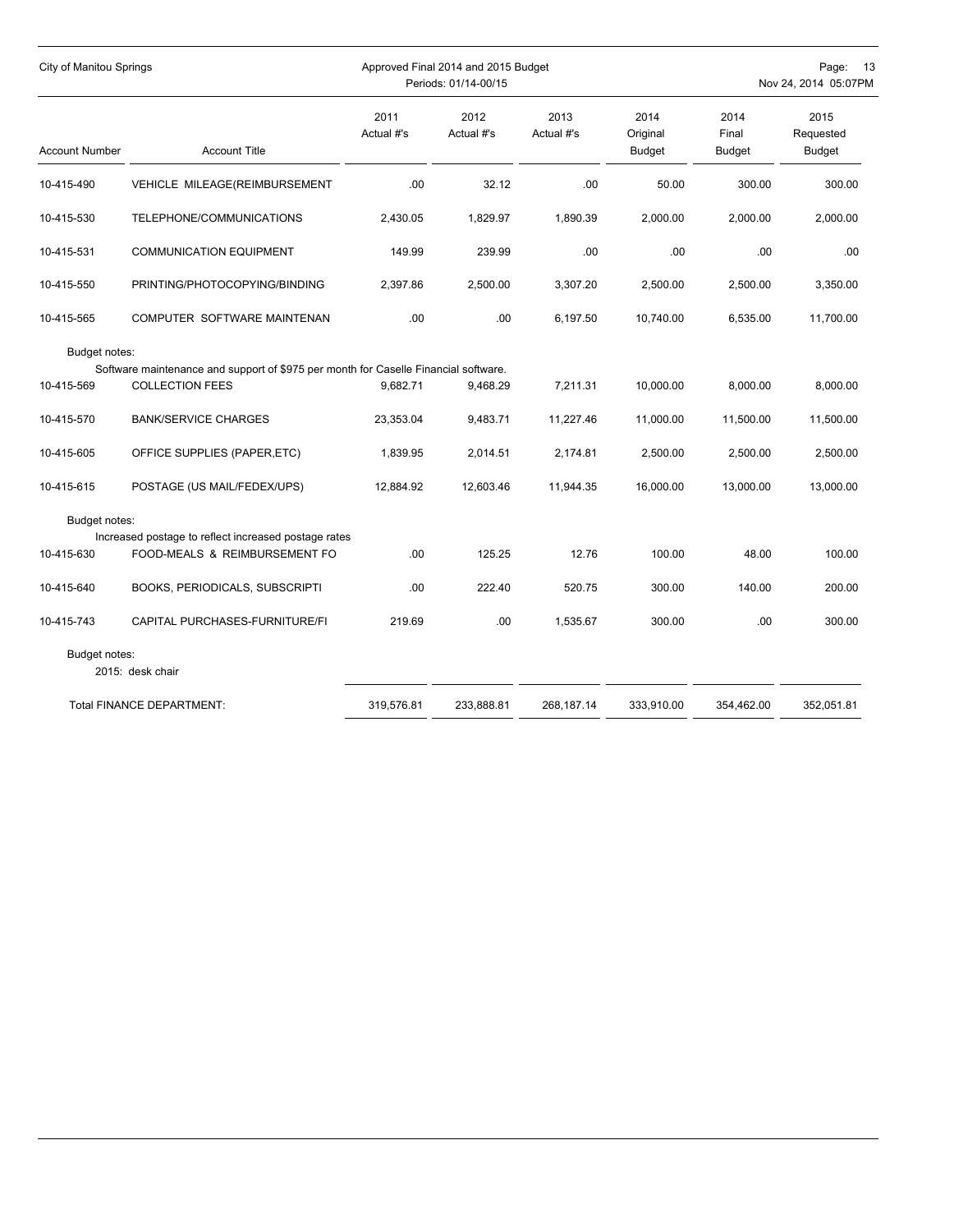#### PLANNING DEPARTMENT

*This budget accounts for the operating costs of the City Planning and Zoning Office*

Summary of 2014-2015 Operations: The FY2015 Planning Department Budget covers administration of the Municipal Code, specifically the zoning, subdivision and historic preservation regulations. W review building permit applications for compliance with the Land Development Regulations, issue permits and collect use tax for fences, roofs, mechanical, plumbing and accessory structures. The Department reviews Development Review applications such as conditional uses, rezoning, variances, major and minor development plans, subdivisions and petitions to vacate right-of-way. The Planning department provides written recommendations to the Planning Commission and the Historic Preservation Commission and conducts public hearings. We also staff the Open Space Advisory Committee, Parking Advisory Board and the Urban Renewal Authority. The Planning Department conducts project inspections to ensure compliance with th development review improvements and conditions. The Planning Director Sits on the Transportation Advisory Committee for the Pikes Peak Area Council of Governments which makes recommendations on funding of Federal Transportation Projects. We maintain and utilize the Geographic Information (GIS) for zoning, open space and topographic mapping. Staff is composed of the Planning Director, Senior Planner, a grant-funded Planner for creating a comprehensive plan and a Planning Technician.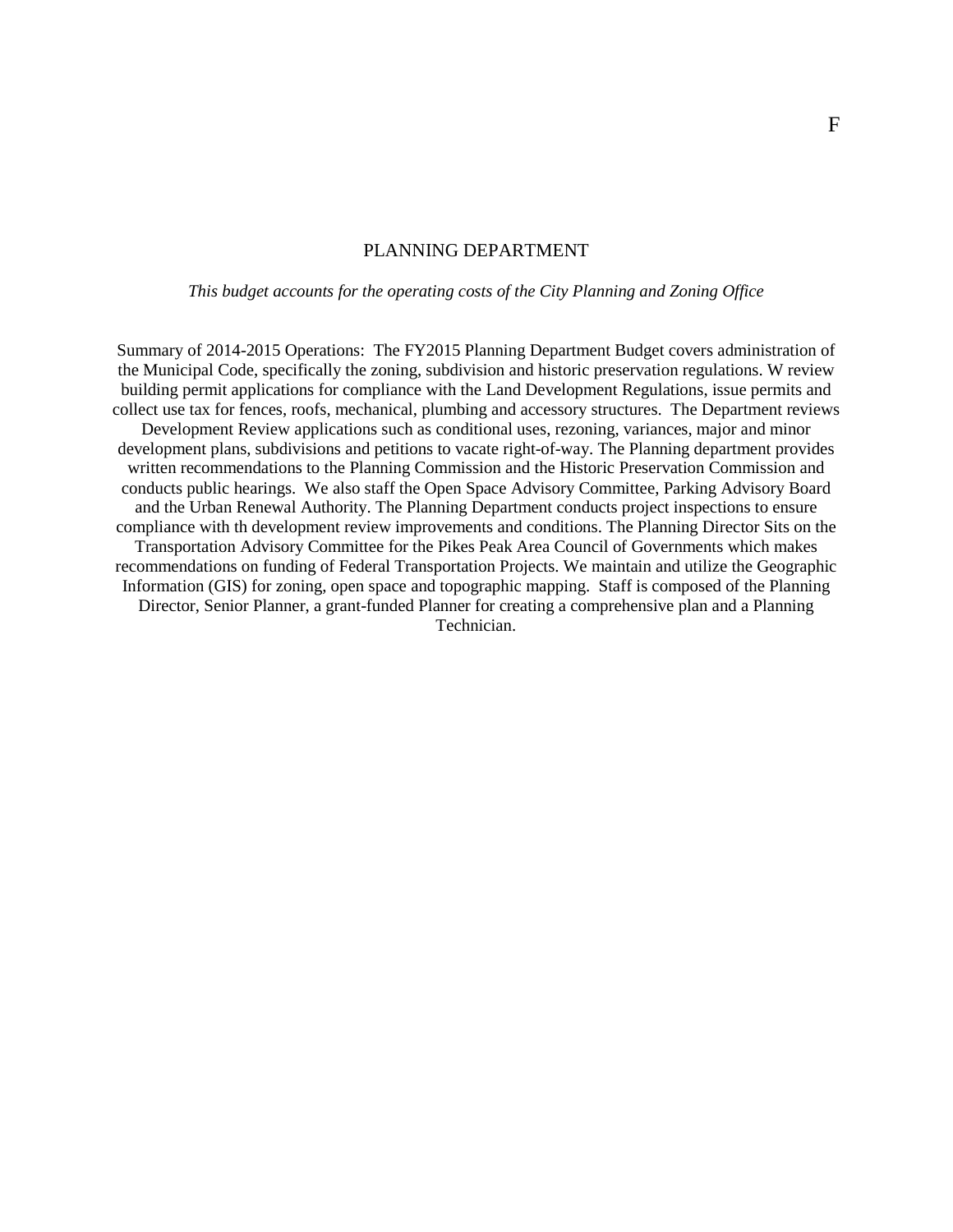| City of Manitou Springs     |                                                                                                                                                                                                                                                                                                            | Final 2014 and 2015 Budget<br>Periods: 00/14-14/14 |                    |                    |                                   | Page:<br>14<br>Nov 14, 2014 11:03AM |                             |  |
|-----------------------------|------------------------------------------------------------------------------------------------------------------------------------------------------------------------------------------------------------------------------------------------------------------------------------------------------------|----------------------------------------------------|--------------------|--------------------|-----------------------------------|-------------------------------------|-----------------------------|--|
| <b>Account Number</b>       | <b>Account Title</b>                                                                                                                                                                                                                                                                                       | 2011<br>Actual #'s                                 | 2012<br>Actual #'s | 2013<br>Actual #'s | 2014<br>Original<br><b>Budget</b> | 2014<br>Final<br><b>Budget</b>      | 2015<br>Requested<br>Budget |  |
| <b>PLANNING</b>             |                                                                                                                                                                                                                                                                                                            |                                                    |                    |                    |                                   |                                     |                             |  |
| 10-419-100                  | SALARY--DEPARTMENT MANAGER                                                                                                                                                                                                                                                                                 | 76,158.18                                          | 78,657.70          | 76,649.27          | 70,170.00                         | 55,040.00                           | 72,495.00                   |  |
| 10-419-110                  | SALARIES & WAGES--REGULAR STAF                                                                                                                                                                                                                                                                             | 78,973.29                                          | 82,877.03          | 77,045.67          | 90,807.00                         | 105,049.00                          | 145,521.00                  |  |
| Budget notes:               |                                                                                                                                                                                                                                                                                                            |                                                    |                    |                    |                                   |                                     |                             |  |
| Planner                     | 2015 (a) Off set by new revenue line for DoLA Planner II. The grant is for \$65,460 (to cover salary and benefits) for two years also Revise pay/title of City                                                                                                                                             |                                                    |                    |                    |                                   |                                     |                             |  |
| 10-419-120                  | SALARIES & WAGES-TEMPORARY/SE                                                                                                                                                                                                                                                                              | .00.                                               | .00                | 2,295.15           | .00                               | .00                                 | .00                         |  |
| 10-419-210                  | BENEFITS-GROUP INSURANCE                                                                                                                                                                                                                                                                                   | 14,608.80                                          | 15,450.30          | 16,419.00          | 18,061.00                         | 24,681.44                           | 30,692.77                   |  |
| Budget notes:               | Medical Insurance is increased 6% over 2014<br>DoLA Planner II benefits and insurance added.                                                                                                                                                                                                               |                                                    |                    |                    |                                   |                                     |                             |  |
| 10-419-220                  | BENEFITS--MEDICARE CONTRIBUTIO                                                                                                                                                                                                                                                                             | 2,166.80                                           | 2,260.66           | 2,251.91           | 2,334.00                          | 2,321.00                            | 3,161.00                    |  |
| 10-419-230                  | BENEFITS--PERA/FPPA CONTRIBUTI                                                                                                                                                                                                                                                                             | 20,472.40                                          | 21,340.42          | 20,917.76          | 22,054.00                         | 21,932.00                           | 29,868.00                   |  |
| 10-419-250                  | BENEFITS-UNEMPLOYMENT INSURA                                                                                                                                                                                                                                                                               | 463.42                                             | 484.78             | 337.26             | 483.00                            | 480.00                              | 654.00                      |  |
| 10-419-260                  | BENEFITS-WORKER'S COMP INSURA                                                                                                                                                                                                                                                                              | 424.00                                             | 276.00             | 354.96             | 278.00                            | 531.00                              | 566.00                      |  |
| Budget notes:<br>10-419-310 | increase over 2014 of 6.5%<br>SERVICES--OFFICIAL/ADMINISTRAT                                                                                                                                                                                                                                               | .00.                                               | .00                | 3,397.68           | .00                               | .00                                 | .00                         |  |
| 10-419-320                  | SERVICES--PROFESSIONAL (LICENS                                                                                                                                                                                                                                                                             | 531.21-                                            | 10,324.76          | 313.45             | 25,000.00                         | 25,000.00                           | 20,000.00                   |  |
| Budget notes:               |                                                                                                                                                                                                                                                                                                            |                                                    |                    |                    |                                   |                                     |                             |  |
|                             | Continued Consultant Support for Comprehensive Planning, Zoning Ordinance Updates and GIS implementation                                                                                                                                                                                                   |                                                    |                    |                    |                                   |                                     |                             |  |
| 10-419-330                  | SERVICES--STAFF/CLERICAL                                                                                                                                                                                                                                                                                   | .00.                                               | 1,036.00           | .00                | .00                               | .00                                 | .00                         |  |
| 10-419-360                  | RECRUITING/EMPLOYEE RETENTION                                                                                                                                                                                                                                                                              | .00.                                               | 299.95             | 1,218.72           | .00                               | .00                                 | .00                         |  |
| 10-419-370                  | TRAINING/PROFESSIONAL DEVELOP                                                                                                                                                                                                                                                                              | 370.00                                             | 1,263.59           | 980.08             | 1,500.00                          | 1,500.00                            | 2,000.00                    |  |
| Budget notes:               |                                                                                                                                                                                                                                                                                                            |                                                    |                    |                    |                                   |                                     |                             |  |
| 10-419-380                  | 2015 Colorado APA State Conference for 3 employees and ongoing flood plain management/training.<br>MEMBERSHIPS/PROFESSIONAL DUE                                                                                                                                                                            | 1.318.00                                           | 1.178.00           | 1.444.95           | 1,200.00                          | 1,200.00                            | 1,800.00                    |  |
| Budget notes:<br>10-419-421 | 2015 Accommodate CFM Continuing Education and the Addition of a 4th Employee<br>Memberships in the following: National Trust for Historic Preservation, National Alliance for Preservation Commissioners, International Administrative<br><b>Associate Professionals</b><br>INSURANCE--(CASUALTY/LIABILITY | 1,976.40                                           | 3,006.00           | 3,294.93           | 2,973.00                          | 3,555.00                            | 2,487.00                    |  |
| Budget notes:               |                                                                                                                                                                                                                                                                                                            |                                                    |                    |                    |                                   |                                     |                             |  |
| 10-419-490                  | increase over 2014, 19.57%<br>VEHICLE MILEAGE(REIMBURSEMENT                                                                                                                                                                                                                                                | .00.                                               | 400.93             | 273.79             | 500.00                            | 500.00                              | 500.00                      |  |
| 10-419-530                  | TELEPHONE/COMMUNICATIONS                                                                                                                                                                                                                                                                                   | 1,478.48                                           | 935.21             | 782.81             | 800.00                            | 800.00                              | 800.00                      |  |
| 10-419-531                  | COMMUNICATION EQUIPMENT (RADI                                                                                                                                                                                                                                                                              | .00                                                | 119.66             | .00                | .00                               | .00                                 | .00.                        |  |
|                             |                                                                                                                                                                                                                                                                                                            |                                                    |                    |                    |                                   |                                     |                             |  |
| 10-419-540                  | ADVERTISING/PUBLICATIONS                                                                                                                                                                                                                                                                                   | 1,092.60                                           | 981.36             | 1,196.99           | 1,100.00                          | 1,300.00                            | 1,300.00                    |  |
| Budget notes:               |                                                                                                                                                                                                                                                                                                            |                                                    |                    |                    |                                   |                                     |                             |  |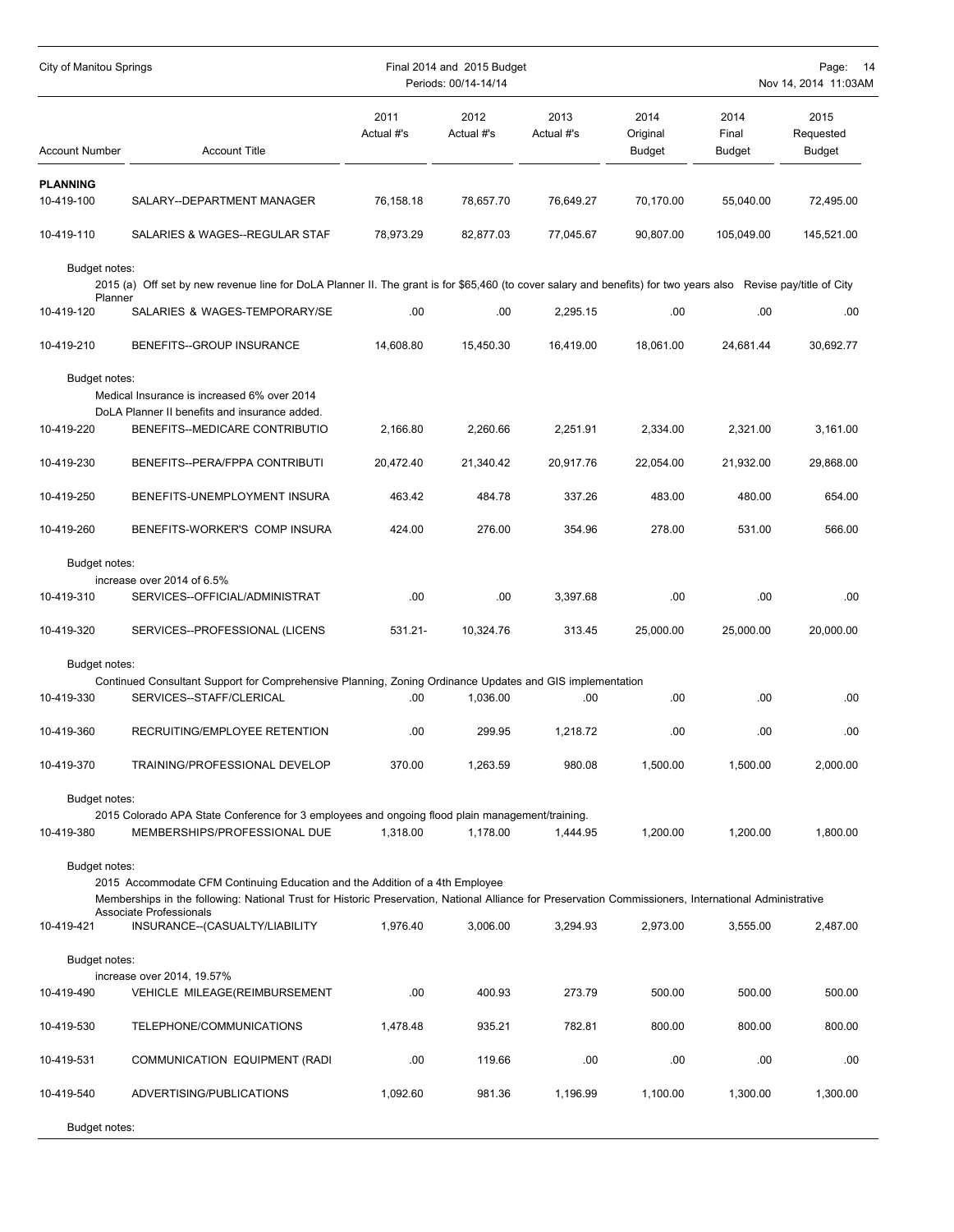| <b>City of Manitou Springs</b> |                                                                                                                                                     |                    | Final 2014 and 2015 Budget<br>Periods: 00/14-14/14 |                    |                                   |                                | Page:<br>15<br>Nov 12, 2014 04:49PM |
|--------------------------------|-----------------------------------------------------------------------------------------------------------------------------------------------------|--------------------|----------------------------------------------------|--------------------|-----------------------------------|--------------------------------|-------------------------------------|
| <b>Account Number</b>          | <b>Account Title</b>                                                                                                                                | 2011<br>Actual #'s | 2012<br>Actual #'s                                 | 2013<br>Actual #'s | 2014<br>Original<br><b>Budget</b> | 2014<br>Final<br><b>Budget</b> | 2015<br>Requested<br><b>Budget</b>  |
|                                | Comprehensive Plan Costs and General Increase in Legal Ads                                                                                          |                    |                                                    |                    |                                   |                                |                                     |
| 10-419-550                     | PRINTING/PHOTOCOPYING/BINDING                                                                                                                       | 3,094.50           | 3,180.00                                           | 2,422.20           | 3,000.00                          | 6.072.00                       | 6,100.00                            |
| Budget notes:                  |                                                                                                                                                     |                    |                                                    |                    |                                   |                                |                                     |
|                                | Increase on this budget line is due to Planning taking over all lease, maint costs as legislative materials are no longer created in hard copy.     |                    |                                                    |                    |                                   |                                |                                     |
| 10-419-575                     | <b>HISTORIC PRESERVATION INCENTIV</b>                                                                                                               | 1,509.00           | .00                                                | 557.00             | 3.000.00                          | 3.000.00                       | 3,000.00                            |
| Budget notes:                  |                                                                                                                                                     |                    |                                                    |                    |                                   |                                |                                     |
|                                | This acccount funds Historic Preservation Improvement grants and reimbursable incentives.                                                           |                    |                                                    |                    |                                   |                                |                                     |
| 10-419-576                     | MANITOU HERITAGE CENTER                                                                                                                             | .00                | .00                                                | .00                | .00                               | .00                            | 2,200.00                            |
| Budget notes:                  |                                                                                                                                                     |                    |                                                    |                    |                                   |                                |                                     |
|                                | Providing partial funding for \$6,300 "history pockets" project                                                                                     |                    |                                                    |                    |                                   |                                |                                     |
| 10-419-577                     | HISTORIC PRSRVATION PASS-THRU                                                                                                                       | .00                | .00                                                | 4,000.00           | 5,000.00                          | 5,000.00                       | 5,000.00                            |
| Budget notes:                  |                                                                                                                                                     |                    |                                                    |                    |                                   |                                |                                     |
|                                | 09/25/2014 04:44 PM - Nicole                                                                                                                        |                    |                                                    |                    |                                   |                                |                                     |
|                                | Matching 334-715 State Historic Fund                                                                                                                |                    |                                                    |                    |                                   |                                |                                     |
| 10-419-593                     | PLANNING COMMISSION SUPPORT                                                                                                                         | 142.80             | 151.00                                             | 105.08             | 300.00                            | 300.00                         | 500.00                              |
| Budget notes:                  |                                                                                                                                                     |                    |                                                    |                    |                                   |                                |                                     |
|                                | 2015 Presentation Awards and Yearly Retreat - Speaker Fees ***2015 sending planning sommissioner chaeir to Colo Chapter of American Planning Assoc. |                    |                                                    |                    |                                   |                                |                                     |
| 10-419-595                     | HISTORIC PRESERV COMM SUPPOR                                                                                                                        | 1,480.87           | 960.22                                             | 1,104.02           | 1,200.00                          | 1,200.00                       | 1,400.00                            |
| Budget notes:                  |                                                                                                                                                     |                    |                                                    |                    |                                   |                                |                                     |
|                                | 2015 Preservation Awards and Yearly Retreat - Speaker Fees                                                                                          |                    |                                                    |                    |                                   |                                |                                     |
| 10-419-605                     | OFFICE SUPPLIES (PAPER, ETC)                                                                                                                        | 3,240.74           | 3,042.73                                           | 2,344.10           | 3,000.00                          | 3,000.00                       | 3,000.00                            |
| 10-419-615                     | POSTAGE(US MAIL/FED EX/UPS)                                                                                                                         | 101.46             | 98.46                                              | 232.94             | 200.00                            | 200.00                         | 200.00                              |
| 10-419-743                     | CAPITAL PURCHASES-FURNITURE/FI                                                                                                                      | .00.               | .00                                                | 269.99             | .00                               | .00                            | .00                                 |
| 10-419-744                     | CAPITAL PURCHASES--COMPUTERS/                                                                                                                       | .00                | .00                                                | .00                | 500.00                            | 500.00                         | .00                                 |
|                                |                                                                                                                                                     |                    |                                                    |                    |                                   |                                |                                     |
|                                | Total COMMUNITY DEVELOPMENT (PLANNIN:                                                                                                               | 208,540.53         | 228,324.76                                         | 220,209.71         | 253,460.00                        | 263,161.44                     | 333,244.77                          |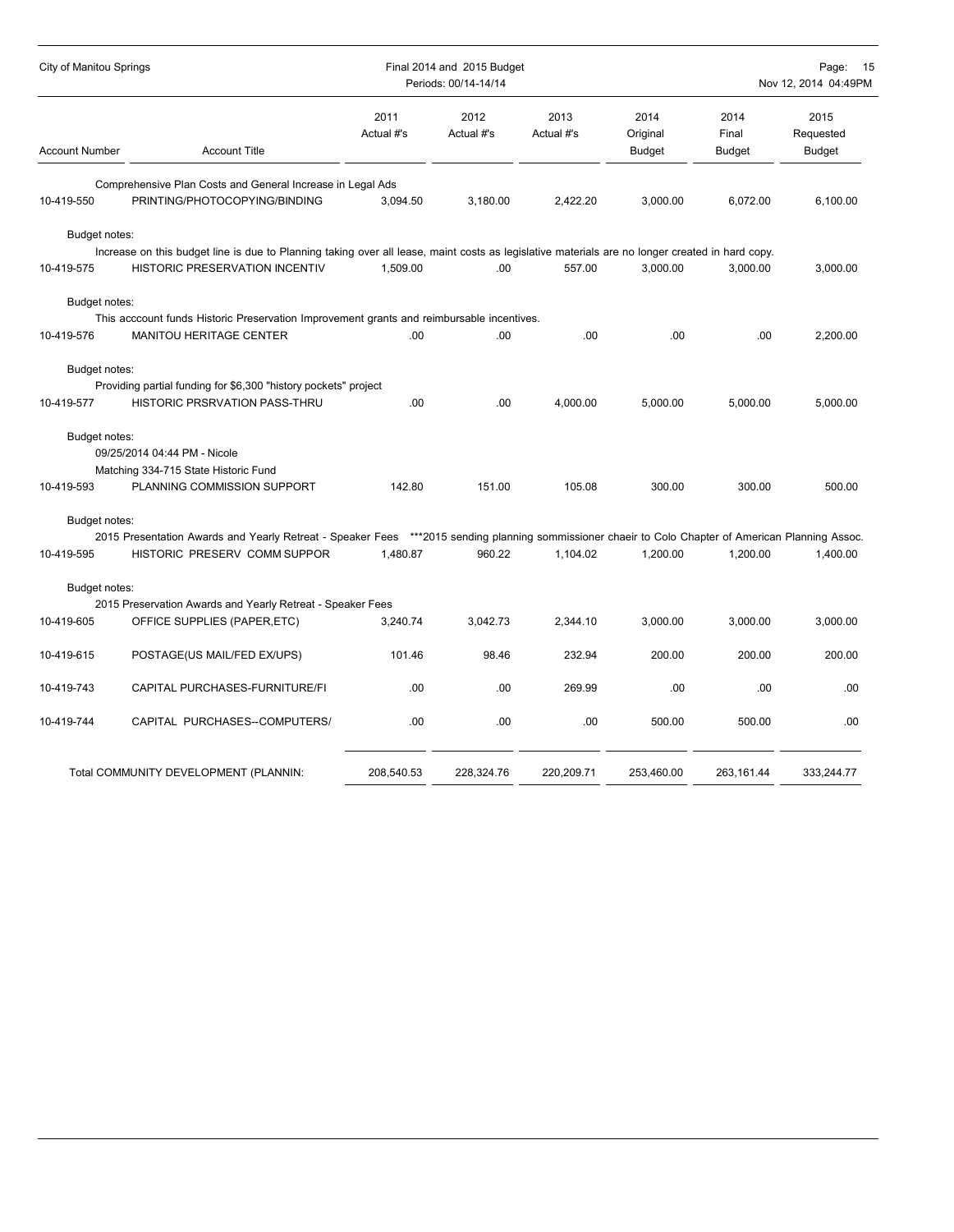## POLICE DEPARTMENT

*This budget accounts for the operating costs of the City Police Department*

Summary of 2014-2015 Operations: This budget funds the Police department which consists of a staff of 17.5 full time positions. This includes the Chief of Police, three Sergeants, one Detective, nine patrol officers, an SRO officer (for which the school pays half the salary), a records clerk and a half-time Police Clerk. The other half of the Police Clerk's time is budgeted to the judicial department as Municipal Court Clerk. The department also has a part time Bailiff to assist with Court. The department has eight vehicles: seven marked patrol vehicles and one unmarked vehicle.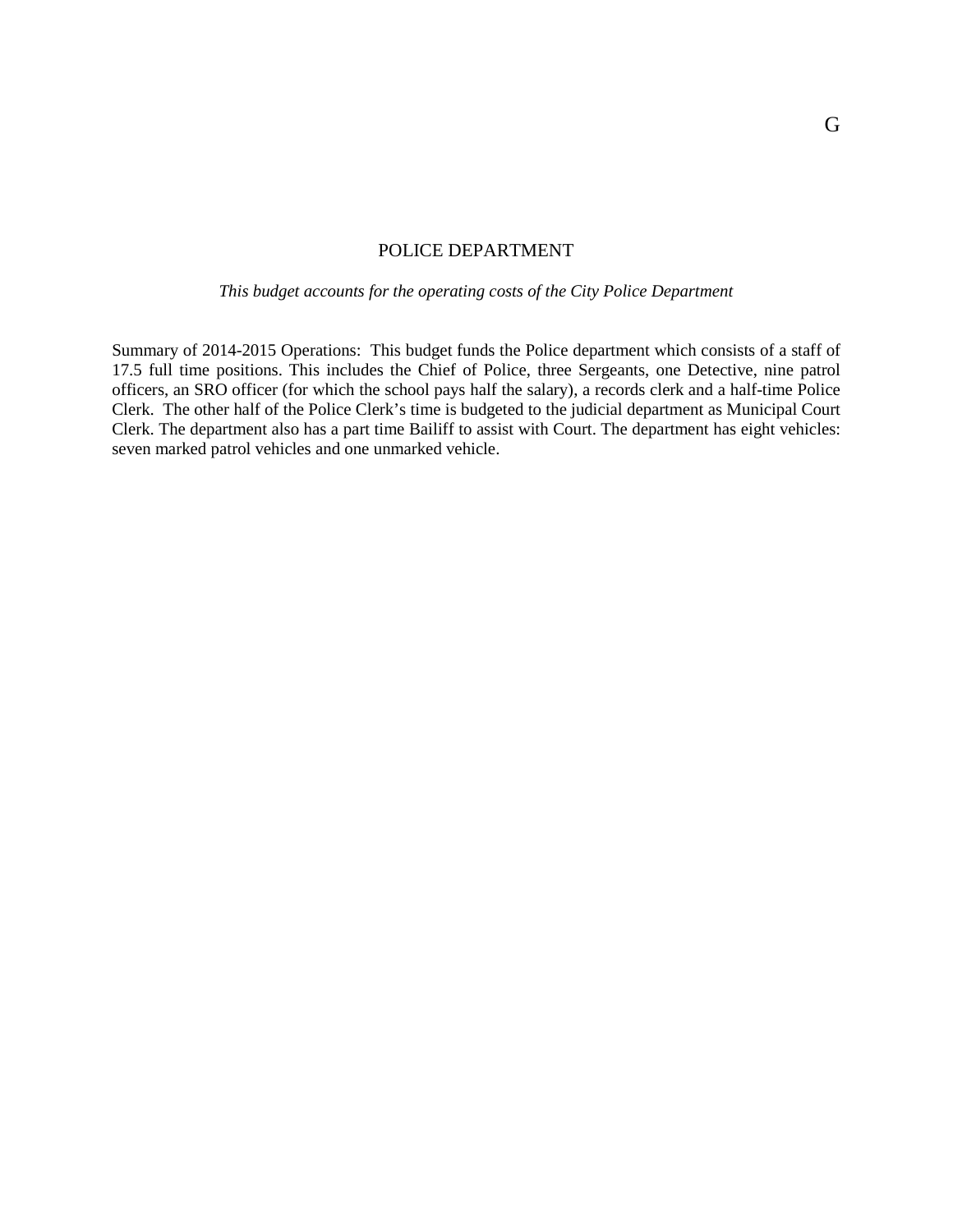| City of Manitou Springs  |                                                                                                                                                                                                                                                                                   |                    | Final 2014 and 2015 Budget<br>Periods: 00/14-14/14 | Page:<br>-16<br>Nov 12, 2014 04:49PM |                                   |                                |                                    |
|--------------------------|-----------------------------------------------------------------------------------------------------------------------------------------------------------------------------------------------------------------------------------------------------------------------------------|--------------------|----------------------------------------------------|--------------------------------------|-----------------------------------|--------------------------------|------------------------------------|
| Account Number           | <b>Account Title</b>                                                                                                                                                                                                                                                              | 2011<br>Actual #'s | 2012<br>Actual #'s                                 | 2013<br>Actual #'s                   | 2014<br>Original<br><b>Budget</b> | 2014<br>Final<br><b>Budget</b> | 2015<br>Requested<br><b>Budget</b> |
| <b>POLICE DEPARTMENT</b> |                                                                                                                                                                                                                                                                                   |                    |                                                    |                                      |                                   |                                |                                    |
| 10-420-100               | SALARY--DEPARTMENT MANAGER                                                                                                                                                                                                                                                        | 66,791.30          | 65,897.67                                          | 85,814.54                            | 83,928.00                         | 85,532.00                      | 88,174.00                          |
| 10-420-110               | SALARIES & WAGES--REGULAR STAF                                                                                                                                                                                                                                                    | 548,004.43         | 537,795.60                                         | 529,836.83                           | 718,143.00                        | 562,000.00                     | 743,341.00                         |
| Budget notes:            |                                                                                                                                                                                                                                                                                   |                    |                                                    |                                      |                                   |                                |                                    |
|                          | Amended budget 2013: Added Records position, Pay Scale adjusted for all sworn                                                                                                                                                                                                     |                    |                                                    |                                      |                                   |                                |                                    |
|                          | Final Budget 2013: Expenditure lowered due to vacancy savings.                                                                                                                                                                                                                    |                    |                                                    |                                      |                                   |                                |                                    |
| 10-420-115               | RETIREMENT BONUS-20 YEAR                                                                                                                                                                                                                                                          | .00                | 4,655.55                                           | .00                                  | .00                               | .00                            | .00                                |
| 10-420-120               | SALARIES & WAGES-TEMPORARY/SE                                                                                                                                                                                                                                                     | 8,260.80           | 18,928.28                                          | 1,221.37                             | 2,500.00                          | 2,270.00                       | 2,500.00                           |
| Account notes:           |                                                                                                                                                                                                                                                                                   |                    |                                                    |                                      |                                   |                                |                                    |
|                          | This account line used to contain the part time summer walking beat position with the court bailiff. The summer walking beat position has become a full time                                                                                                                      |                    |                                                    |                                      |                                   |                                |                                    |
| 10-420-130               | position, during the school year, this position is the SRO officer and the expense of this position is shared with the school.<br>SALARIES & WAGES-OVERTIME(REG                                                                                                                   | 39.133.61          | 59,924.35                                          | 55,547.52                            | 42,978.00                         | 81,000.00                      | 77,261.00                          |
|                          |                                                                                                                                                                                                                                                                                   |                    |                                                    |                                      |                                   |                                |                                    |
| Budget notes:            |                                                                                                                                                                                                                                                                                   |                    |                                                    |                                      |                                   |                                |                                    |
|                          | This account line contains not only regular overtime but also the police officers apply for and receive grants for reimbursable overtime pertaining to seat belt<br>and DUI checks. The grant monies are reflected in the revenue account line 10-334-716 Police Overtime Grants. |                    |                                                    |                                      |                                   |                                |                                    |
| 10-420-210               | <b>BENEFITS--GROUP INSURANCE</b>                                                                                                                                                                                                                                                  | 75,480.42          | 79,827.64                                          | 85,088.26                            | 99,389.00                         | 65,219.00                      | 87,750.27                          |
| Budget notes:            |                                                                                                                                                                                                                                                                                   |                    |                                                    |                                      |                                   |                                |                                    |
|                          | Medical increased for 2013 due to additional personal added to the department: full time records clerk, full time SRO personnel. Medical insurance increased                                                                                                                      |                    |                                                    |                                      |                                   |                                |                                    |
| 10-420-220               | 6% over 2014.<br>BENEFITS--MEDICARE CONTRIBUTIO                                                                                                                                                                                                                                   | 9,160.35           | 9,616.44                                           | 9,774.96                             | 12,289.00                         | 10,643.00                      | 13,214.00                          |
|                          |                                                                                                                                                                                                                                                                                   |                    |                                                    |                                      |                                   |                                |                                    |
| 10-420-230               | BENEFITS--PERA/FPPA CONTRIBUTI                                                                                                                                                                                                                                                    | 50,435.59          | 47,915.69                                          | 53,067.77                            | 67,296.00                         | 70,614.00                      | 69,763.00                          |
| 10-420-250               | BENEFITS-UNEMPLOYMENT INSURA                                                                                                                                                                                                                                                      | 1,970.77           | 2,020.07                                           | 1,326.42                             | 2,543.00                          | 2,021.00                       | 2,734.00                           |
| 10-420-260               | BENEFITS-WORKER'S COMP INSURA                                                                                                                                                                                                                                                     | 24,245.69          | 32,592.93                                          | 39,164.58                            | 32,536.00                         | 38.673.00                      | 41,173.00                          |
| Budget notes:            |                                                                                                                                                                                                                                                                                   |                    |                                                    |                                      |                                   |                                |                                    |
|                          | increase over 2014 of 6.5%                                                                                                                                                                                                                                                        |                    |                                                    |                                      |                                   |                                |                                    |
| 10-420-320               | SERVICES--PROFESSIONAL (LICENS                                                                                                                                                                                                                                                    | 4,355.71           | 3,123.89                                           | 30,706.62                            | 56,000.00                         | 56,000.00                      | 56,000.00                          |
| Account notes:           |                                                                                                                                                                                                                                                                                   |                    |                                                    |                                      |                                   |                                |                                    |
|                          | In 2013, dispatch service was outsourced to El Paso County. The yearly payment is \$50,000. The partial amount paid in 2013 was \$36,389. An additional                                                                                                                           |                    |                                                    |                                      |                                   |                                |                                    |
| 10-420-360               | \$6,000 is for background investigation chemical testing for DUI and for blood screens.<br>RECRUITING/EMPLOYEE RETENTION                                                                                                                                                          | 4,599.62           | 11,244.44                                          | 1,977.01                             | 3,000.00                          | 8,000.00                       | 8.500.00                           |
|                          |                                                                                                                                                                                                                                                                                   |                    |                                                    |                                      |                                   |                                |                                    |
| Budget notes:            |                                                                                                                                                                                                                                                                                   |                    |                                                    |                                      |                                   |                                |                                    |
|                          | Background Check is being moved from 320 to 360. Polygraph, chem screen, stc.<br>TRAINING/PROFESSIONAL DEVELOP                                                                                                                                                                    | 1,541.08           | 6,133.49                                           | 8,339.63                             | 6,000.00                          | 9,000.00                       | 9,000.00                           |
| 10-420-370               |                                                                                                                                                                                                                                                                                   |                    |                                                    |                                      |                                   |                                |                                    |
| Budget notes:            |                                                                                                                                                                                                                                                                                   |                    |                                                    |                                      |                                   |                                |                                    |
|                          | Additional training funds added to 2015 for those officers brought in from out of state.                                                                                                                                                                                          |                    |                                                    |                                      |                                   |                                |                                    |
| 10-420-380               | MEMBERSHIPS/PROFESSIONAL DUE                                                                                                                                                                                                                                                      | 875.00             | 1,604.00                                           | 4,296.00                             | 3,000.00                          | 5,000.00                       | 5,000.00                           |
| Budget notes:            |                                                                                                                                                                                                                                                                                   |                    |                                                    |                                      |                                   |                                |                                    |
|                          | Add Lexipol Subscription \$1900.00                                                                                                                                                                                                                                                |                    |                                                    |                                      |                                   |                                |                                    |
| 10-420-390               | TRAVEL/CONFERENCES                                                                                                                                                                                                                                                                | .00                | 26.37                                              | 1,604.22                             | 2,000.00                          | 2,000.00                       | 2,000.00                           |
| 10-420-421               | INSURANCE--(CASUALTY/LIABILITY                                                                                                                                                                                                                                                    | 10,540.80          | 16,030.68                                          | 17,599.60                            | 18,669.00                         | 18,669.00                      | 22,322.52                          |
| Budget notes:            |                                                                                                                                                                                                                                                                                   |                    |                                                    |                                      |                                   |                                |                                    |

increase over 2014, 19.57%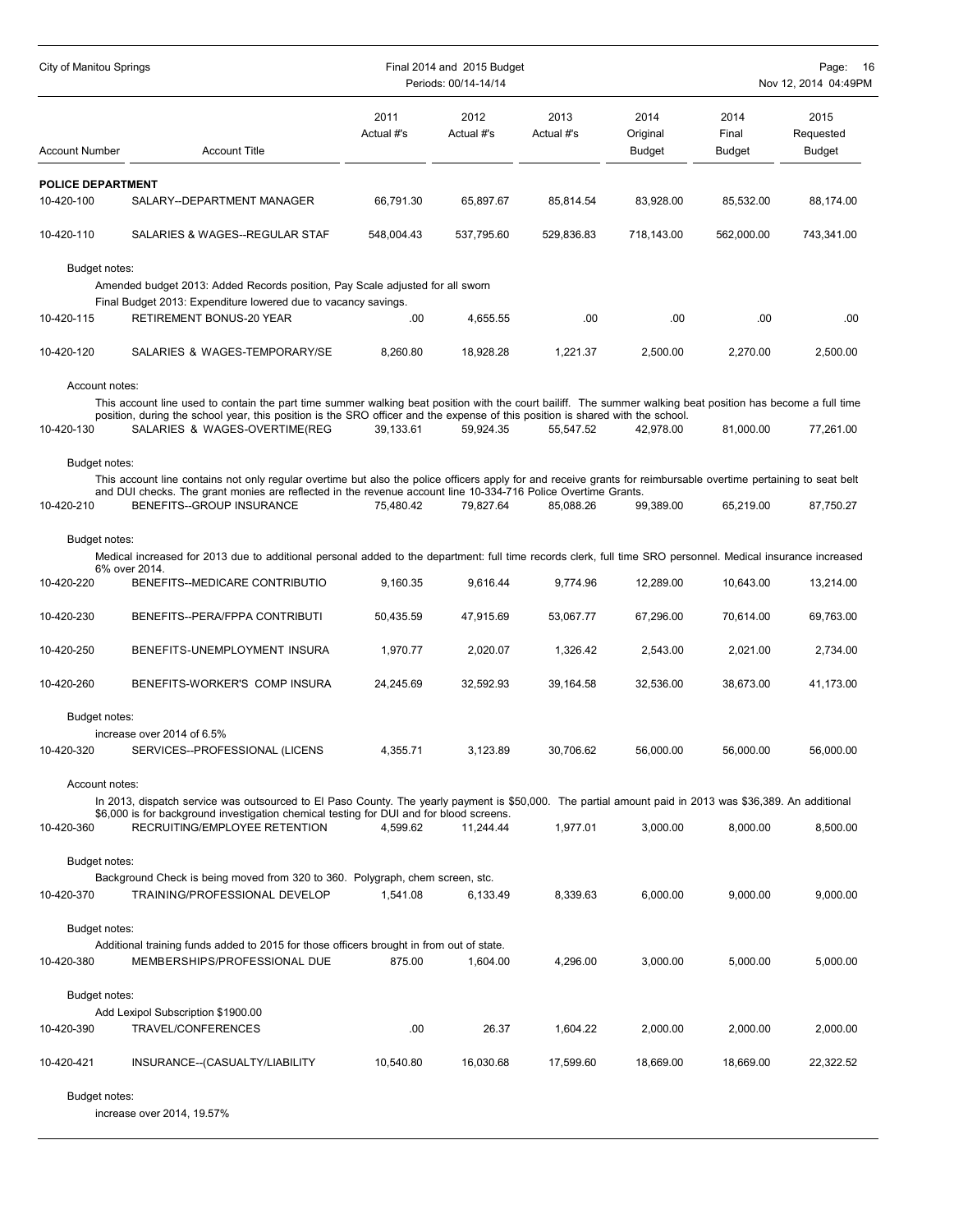| City of Manitou Springs      |                                                                                                                                                  | Final 2014 and 2015 Budget<br>Periods: 00/14-14/14 |                    |                    |                                   |                                | Page: 17<br>Nov 12, 2014 04:49PM |
|------------------------------|--------------------------------------------------------------------------------------------------------------------------------------------------|----------------------------------------------------|--------------------|--------------------|-----------------------------------|--------------------------------|----------------------------------|
| <b>Account Number</b>        | <b>Account Title</b>                                                                                                                             | 2011<br>Actual #'s                                 | 2012<br>Actual #'s | 2013<br>Actual #'s | 2014<br>Original<br><b>Budget</b> | 2014<br>Final<br><b>Budget</b> | 2015<br>Requested<br>Budget      |
| 10-420-422                   | UNCOVERED LOSSES/DEDUCTIBLES                                                                                                                     | .00.                                               | 225.00             | 3,000.00           | .00.                              | .00                            | .00                              |
| 10-420-430                   | PROPERTY SERVICES--BLDG MTCE                                                                                                                     | .00.                                               | 1,035.89           | 455.95             | .00                               | .00                            | .00                              |
| 10-420-461                   | <b>VEHICLE GAS &amp; OIL</b>                                                                                                                     | 26,414.92                                          | 29,029.28          | 26,171.51          | 23,000.00                         | 23,000.00                      | 23,000.00                        |
| 10-420-470                   | <b>VEHICLE REPAIRS &amp; MAINTENANCE</b>                                                                                                         | 11,798.68                                          | 14,443.06          | 14,500.94          | 16,000.00                         | 16,000.00                      | 17,500.00                        |
| Budget notes:<br>10-420-480  | Account line has increased due to moving parking vehicle maintenance to police department vehicle maintenance.<br>VEHICLE INSURANCE (DAMAGE/LIAB | 1,176.60                                           | 1,470.52           | 1,267.52           | 1,248.00                          | 1,248.00                       | 1,806.00                         |
| Budget notes:<br>10-420-530  | increase over 2014, 19.57%<br>TELEPHONE/COMMUNICATIONS                                                                                           | 9,040.33                                           | 8,328.96           | 21,051.17          | 13,400.00                         | 13,400.00                      | 13,400.00                        |
| Account notes:<br>10-420-531 | for CBI Network, also, \$2400 for Mobile Data Terminal access charges.<br><b>COMMUNICATION EQUIPMENT</b>                                         | 10,419.95                                          | 17,963.04          | 4,236.78           | 18,000.00                         | 18,000.00                      | 18,000.00                        |
| Account notes:<br>10-420-550 | PPRCN \$7,600, Springs Radio Subscriber maintenance \$9,508<br>PRINTING/PHOTOCOPYING/BINDING                                                     | 3,668.91                                           | 2,055.33           | 2,720.65           | 3,500.00                          | 3,500.00                       | 3,500.00                         |
| 10-420-560                   | OFFICE MACHINE/CPTR MAINTENAN                                                                                                                    | .00.                                               | 315.00             | 75.00              | .00                               | .00                            | .00                              |
| 10-420-565                   | SOFTWARE MAINTENANCE                                                                                                                             | .00.                                               | .00                | 3,692.50           | 3,500.00                          | 3,700.00                       | 3,700.00                         |
| Account notes:               |                                                                                                                                                  |                                                    |                    |                    |                                   |                                |                                  |
| 10-420-580                   | Cost of the Sleuth software is split between the police and judicial department.<br>PRISONER CUSTODY                                             | 6,739.20                                           | 6,614.40           | 8,985.60           | 7,000.00                          | 9,000.00                       | 9,000.00                         |
| 10-420-585                   | HUMANE SOCIETY SERVICES                                                                                                                          | 9,996.00                                           | 10,350.00          | 11,212.50          | 10,350.00                         | 10,350.00                      | 10,350.00                        |
| 10-420-605                   | OFFICE SUPPLIES (PAPER,ETC)                                                                                                                      | 3,578.40                                           | 3,886.15           | 2,041.95           | 4,000.00                          | 4,000.00                       | 4,000.00                         |
| 10-420-610                   | OPERATING SUPPLIES (CHEMICALS                                                                                                                    | 1,561.59                                           | 2,942.26           | 471.21             | 3,500.00                          | 3,500.00                       | 3,000.00                         |
| Account notes:               | This account line is for preliminary narcotics test kits.                                                                                        |                                                    |                    |                    |                                   |                                |                                  |
| 10-420-615                   | POSTAGE (US MAIL/FED EX/UPS)                                                                                                                     | 934.32                                             | 503.55             | 405.76             | 750.00                            | 750.00                         | 500.00                           |
| 10-420-620                   | UNIFORMS (RECURRING COSTS)                                                                                                                       | 564.54                                             | 9.85               | .00                | .00                               | .00.                           | .00                              |
| 10-420-630                   | <b>BUSINESS MEALS &amp; REIMBURSEMEN</b>                                                                                                         | .00.                                               | 127.88             | 60.01              | .00                               | .00                            | 1,000.00                         |
| 10-420-640                   | BOOKS, PERIODICALS, SUBSCRIPTI                                                                                                                   | 553.19                                             | 597.55             | 708.45             | 500.00                            | 500.00                         | 500.00                           |
| 10-420-743                   | CAPITAL PURCHASES--FURNITURE &                                                                                                                   | .00                                                | .00                | 2,600.30           | 2,500.00                          | 2,500.00                       | 2,500.00                         |
| Budget notes:                | This account line is for replacement office chairs and desks.                                                                                    |                                                    |                    |                    |                                   |                                |                                  |
|                              | Total POLICE DEPARTMENT:                                                                                                                         | 931,841.80                                         | 997,234.81         | 1,029,023.13       | 1,257,519.00                      | 1,126,089.00                   | 1,340,488.79                     |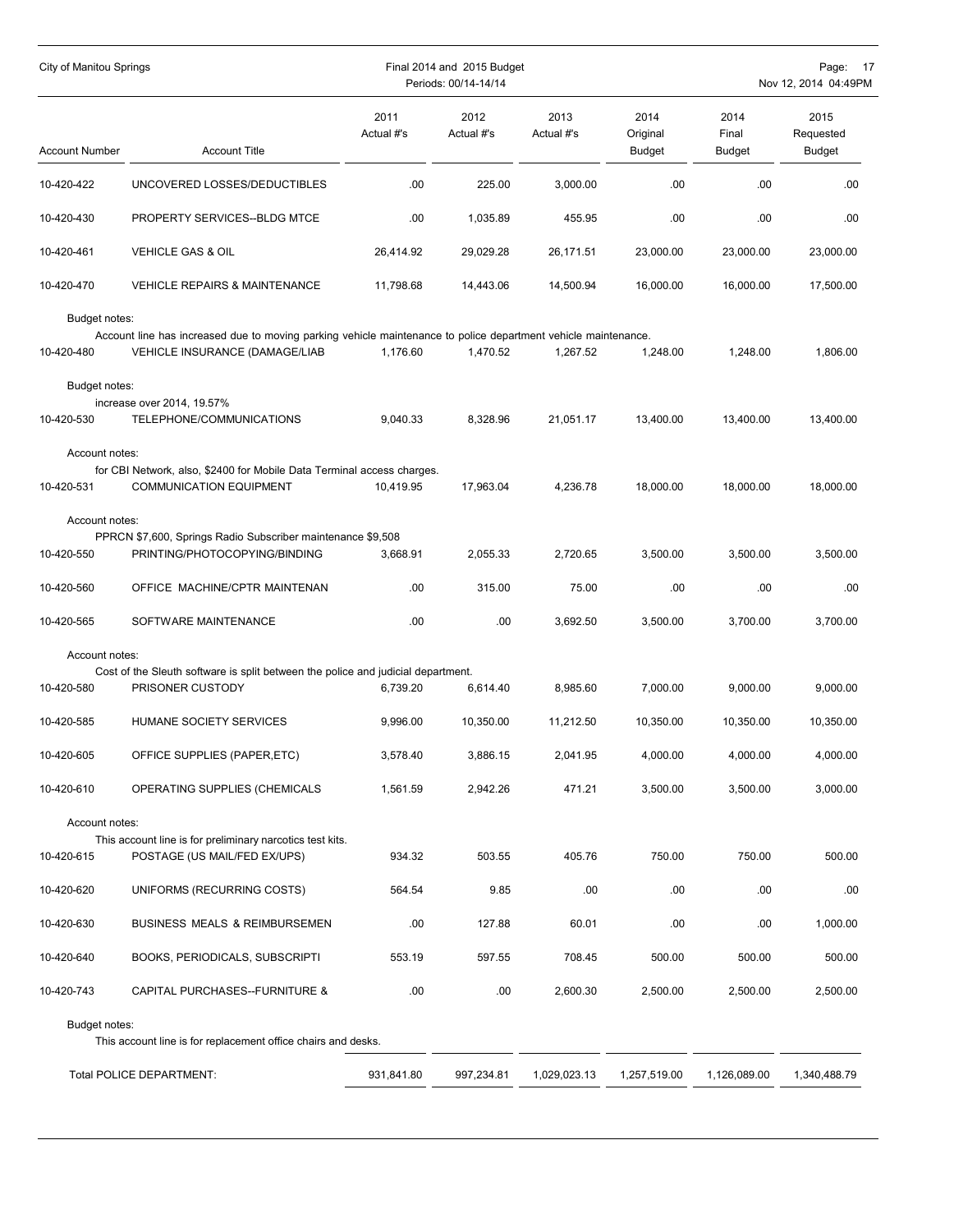# COMMUNICATIONS DEPARTMENT

*This budget accounts for the operating costs of the 911 Emergency Center*

Summary of 2014-2015 Operations: In April of 2013, the Communications Center was outsourced to El Paso County for a yearly fee of \$50,000. This fee is under the police department 10-420-320 Services-Professional.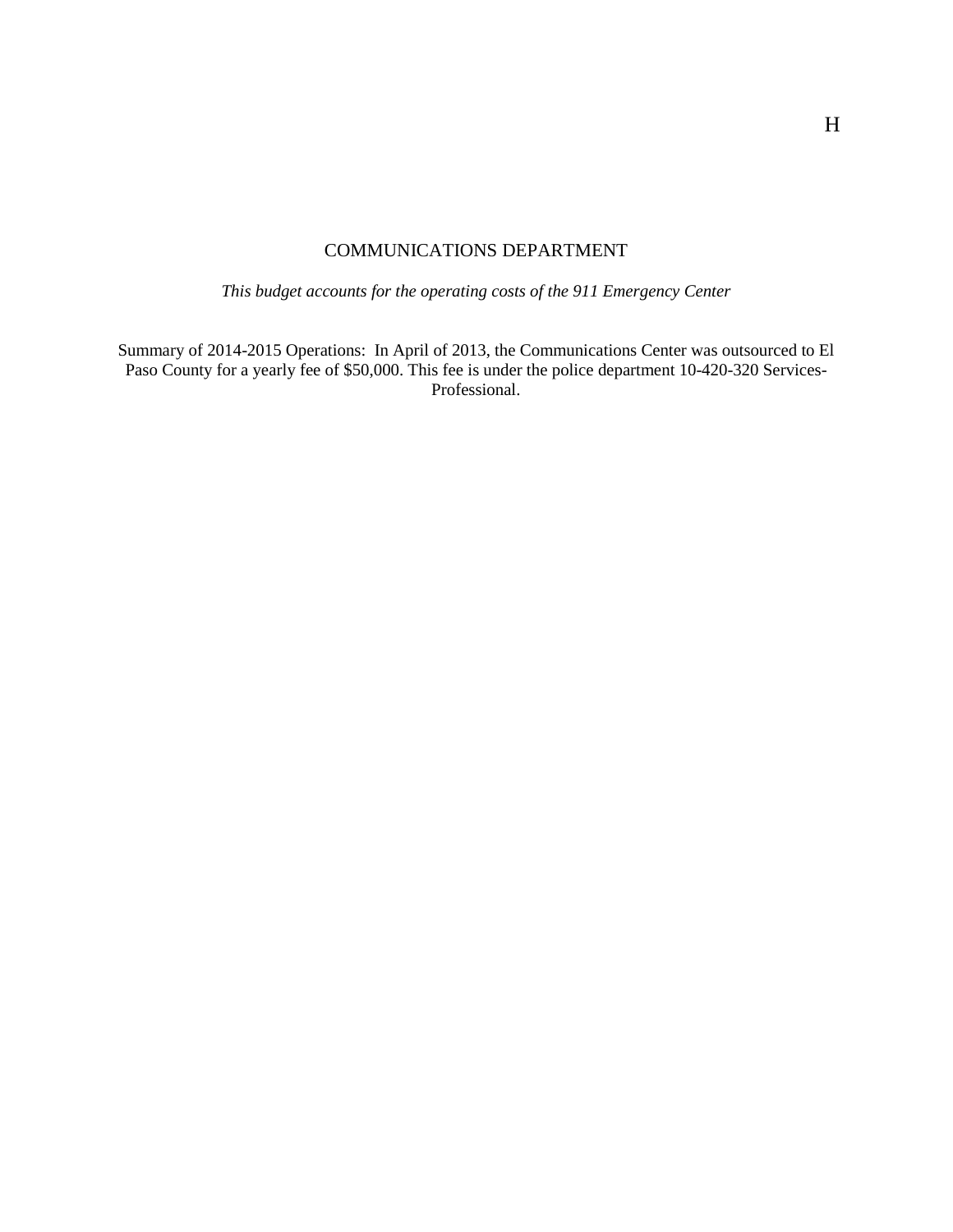| City of Manitou Springs |                                                                    | Final 2014 and 2015 Budget<br>Periods: 00/14-14/14 |                    |                    |                                   |                                | Page: 18<br>Nov 12, 2014 04:49PM   |
|-------------------------|--------------------------------------------------------------------|----------------------------------------------------|--------------------|--------------------|-----------------------------------|--------------------------------|------------------------------------|
| <b>Account Number</b>   | <b>Account Title</b>                                               | 2011<br>Actual #'s                                 | 2012<br>Actual #'s | 2013<br>Actual #'s | 2014<br>Original<br><b>Budget</b> | 2014<br>Final<br><b>Budget</b> | 2015<br>Requested<br><b>Budget</b> |
| 10-421-110              | <b>COMMUNICATION (EMERGENCY)</b><br>SALARIES & WAGES--REGULAR STAF | 128,959.70                                         | 109,166.69         | 36,782.21          | .00                               | .00                            | .00                                |
| 10-421-115              | <b>BONUS</b>                                                       | .00                                                | .00                | 1,668.00           | .00                               | .00                            | .00                                |
| 10-421-120              | SALARIES & WAGES-TEMPORARY/SE                                      | .00                                                | 6,463.25           | 929.48             | .00                               | .00                            | .00                                |
| 10-421-130              | SALARIES & WAGES-OVERTIME(REG                                      | 8,693.48                                           | 16,067.65          | 6,401.16           | .00                               | .00                            | .00                                |
| 10-421-210              | BENEFITS--GROUP INSURANCE                                          | 24,348.04                                          | 25,750.10          | 9,121.68           | .00                               | .00                            | .00                                |
| 10-421-220              | BENEFITS--MEDICARE CONTRIBUTIO                                     | 1,832.39                                           | 1,838.55           | 671.57             | .00                               | .00                            | .00                                |
| 10-421-230              | BENEFITS--PERA/FPPA CONTRIBUTI                                     | 17,313.24                                          | 17,359.41          | 6,116.52           | .00                               | .00                            | .00                                |
| 10-421-250              | BENEFITS-UNEMPLOYMENT INSURA                                       | 409.85                                             | 395.24             | 138.68             | .00                               | .00                            | .00                                |
| 10-421-260              | BENEFITS-WORKER'S COMP INSURA                                      | 392.00                                             | 264.00             | 316.00             | .00                               | .00                            | .00                                |
| 10-421-360              | RECRUITING/EMPLOYEE RETENTION                                      | 1,021.33                                           | 1,781.51           | .00                | .00                               | .00                            | .00                                |
| 10-421-370              | TRAINING/PROFESSIONAL DEVELOP                                      | .00.                                               | 95.47              | .00                | .00                               | .00                            | .00                                |
| 10-421-421              | INSURANCE--(CASUALTY/LIABILITY                                     | 3,294.00                                           | 5,012.32           | 3,806.00           | .00                               | .00                            | .00                                |
| 10-421-530              | TELEPHONE/COMMUNICATIONS                                           | 2,130.23                                           | 9,138.50           | 3,251.16           | .00                               | .00                            | .00                                |
| 10-421-531              | COMMUNICATIONS EQUIPMENT                                           | 6,718.32                                           | 5,330.00           | .00                | .00                               | .00                            | .00                                |
| 10-421-550              | PRINTING/PHOTOCOPYING/BINDING                                      | 10.00                                              | 200.00             | .00.               | .00                               | .00                            | .00                                |
| 10-421-605              | OFFICE SUPPLIES (PAPER, ETC)                                       | 332.45                                             | 63.75              | .00                | .00                               | .00                            | .00                                |
| 10-421-610              | OPERATING SUPPLIES(CHEMICAL, ET                                    | .00                                                | 143.97             | .00                | .00                               | .00                            | .00                                |
|                         | Total COMMUNICATION (EMERGENCY):                                   | 195,455.03                                         | 199,070.41         | 69,202.46          | .00                               | .00                            | .00                                |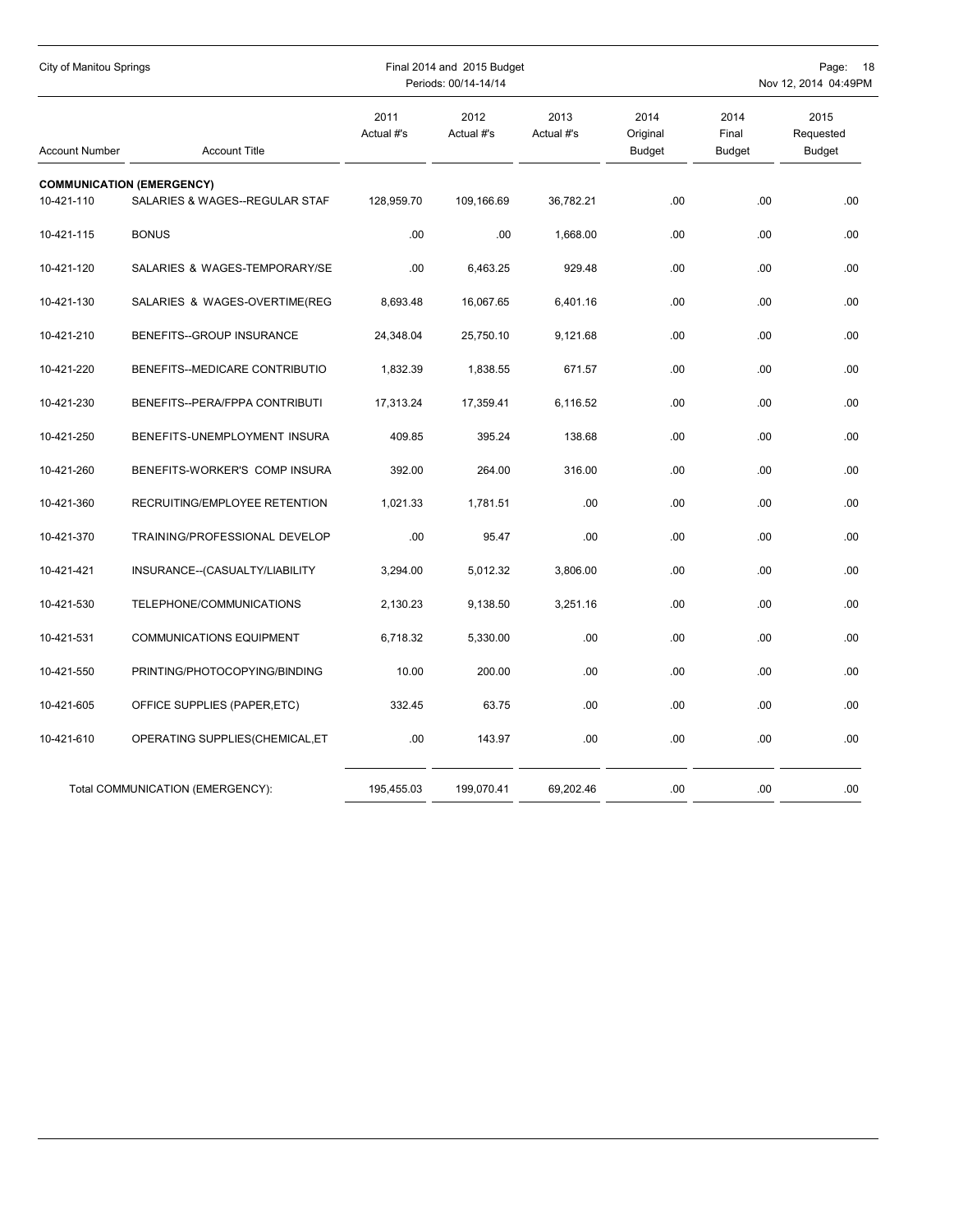# FIRE DEPARTMENT

*This budget accounts for the operating costs of the City Fire Department* 

Summary of 2014-2015 Operations: The Fire Department currently has 40 volunteer and six paid staff (one captain, two lieutenants, two paramedics and one EMT) that operate on a 24/7 basis. This department has two engines, one brush truck and one water utility vehicle and responds to emergency and non-emergency calls for service with appropriate resources.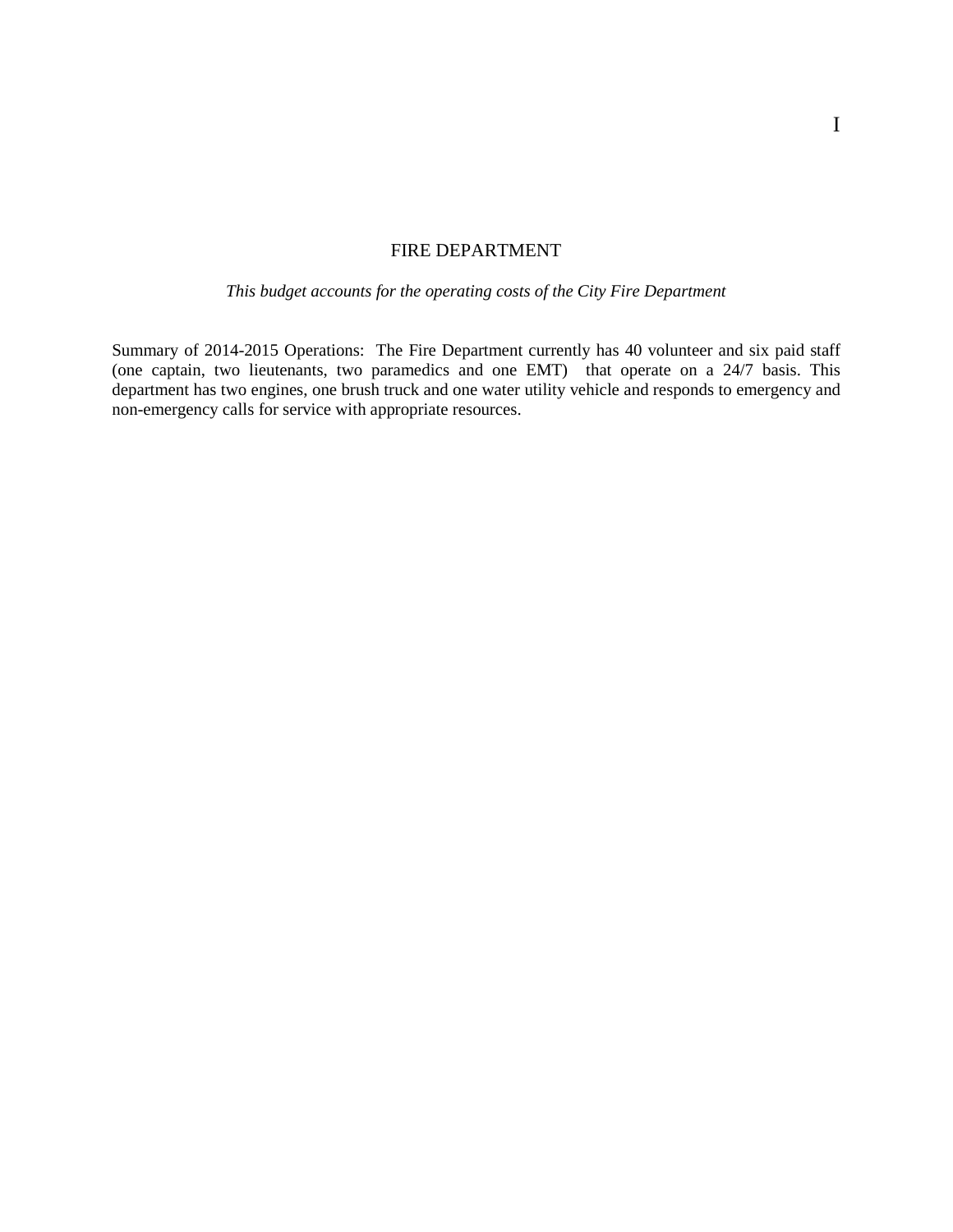| <b>City of Manitou Springs</b> |                                                                                                                                                                                                                                                                                                                                |                    | Final 2014 and 2015 Budget<br>Periods: 00/14-14/14 |                    |                                   | Page:<br>- 19<br>Nov 12, 2014 04:49PM |                                    |  |
|--------------------------------|--------------------------------------------------------------------------------------------------------------------------------------------------------------------------------------------------------------------------------------------------------------------------------------------------------------------------------|--------------------|----------------------------------------------------|--------------------|-----------------------------------|---------------------------------------|------------------------------------|--|
| <b>Account Number</b>          | <b>Account Title</b>                                                                                                                                                                                                                                                                                                           | 2011<br>Actual #'s | 2012<br>Actual #'s                                 | 2013<br>Actual #'s | 2014<br>Original<br><b>Budget</b> | 2014<br>Final<br>Budget               | 2015<br>Requested<br><b>Budget</b> |  |
| <b>FIRE DEPARTMENT</b>         |                                                                                                                                                                                                                                                                                                                                |                    |                                                    |                    |                                   |                                       |                                    |  |
| 10-422-110                     | SALARIES & WAGES--REGULAR STAF                                                                                                                                                                                                                                                                                                 | 254,145.71         | 229,891.72                                         | 274,747.61         | 307,487.00                        | 307,747.00                            | 313,626.00                         |  |
| 10-422-120                     | SALARIES & WAGES-TEMPORARY/SE                                                                                                                                                                                                                                                                                                  | 36,837.50          | 48,582.72                                          | 43,911.08          | 30,000.00                         | 31,535.00                             | 30,000.00                          |  |
| 10-422-130                     | SALARIES & WAGES-OVERTIME(REG                                                                                                                                                                                                                                                                                                  | 21,150.62          | 47,239.46                                          | 51,346.06          | 50,000.00                         | 52,280.00                             | 50,435.00                          |  |
| 10-422-210                     | BENEFITS--GROUP INSURANCE                                                                                                                                                                                                                                                                                                      | 29,217.61          | 30,900.48                                          | 35,574.51          | 36,122.00                         | 44,310.00                             | 45,732.69                          |  |
| Budget notes:                  |                                                                                                                                                                                                                                                                                                                                |                    |                                                    |                    |                                   |                                       |                                    |  |
| 10-422-220                     | Medical Insurance has been increased 6% over 2014<br>BENEFITS--MEDICARE CONTRIBUTIO                                                                                                                                                                                                                                            | 4,204.02           | 4,484.90                                           | 5,222.27           | 5,619.00                          | 5,678.00                              | 5,714.00                           |  |
| 10-422-230                     | BENEFITS--PERA/FPPA CONTRIBUTI                                                                                                                                                                                                                                                                                                 | 52,127.39          | 52,775.02                                          | 79.399.84          | 78,781.00                         | 62,815.00                             | 65.289.00                          |  |
| Budget notes:                  |                                                                                                                                                                                                                                                                                                                                |                    |                                                    |                    |                                   |                                       |                                    |  |
|                                | The Fire FPPA/PERA Employer paid benefit line includes not only 8% contribution to FPPA for full time firefighters and 13.7% contribution to PERA for part<br>time/seasonal but also a \$16,000 contribution to the volunteer firefighters and \$21,799 to the Old Hire Pension Plan                                           |                    |                                                    |                    |                                   |                                       |                                    |  |
| 10-422-250                     | BENEFITS-UNEMPLOYMENT INSURA                                                                                                                                                                                                                                                                                                   | 930.37             | 977.57                                             | 716.45             | 1,162.00                          | 1,175.00                              | 1,182.00                           |  |
| 10-422-260                     | BENEFITS-WORKER'S COMP INSURA                                                                                                                                                                                                                                                                                                  | 25,255.93          | 35,054.44                                          | 32,650.00          | 30,180.00                         | 31,537.00                             | 33,576.00                          |  |
| Budget notes:                  |                                                                                                                                                                                                                                                                                                                                |                    |                                                    |                    |                                   |                                       |                                    |  |
| 10-422-320                     | increase over 2014 of 6.5%<br>SERVICES--PROFESSIONAL(INVESTI                                                                                                                                                                                                                                                                   | .00                | .00.                                               | .00.               | .00                               | .00                                   | 2,500.00                           |  |
| 10-422-330                     | PROFESSIONAL SERVICES (FIRES)                                                                                                                                                                                                                                                                                                  | 42,705.10          | 115,842.26                                         | 29,171.73          | 40,966.00                         | 35,000.00                             | 40,966.00                          |  |
| Account notes:                 |                                                                                                                                                                                                                                                                                                                                |                    |                                                    |                    |                                   |                                       |                                    |  |
|                                | This account is for wildland fire, and other natural disaster, deployments which is offset by the revenue in the account line 10-347-610 and is not part of the<br>regular fire budget. The deployments brings in revenue not only from the contract workers but also equipment use. It provides a unique training opportunity |                    |                                                    |                    |                                   |                                       |                                    |  |
| 10-422-340                     | for actual natural disaster training to the firefighters.<br>SERVICES-MAINTENANCE/CUSTODIA                                                                                                                                                                                                                                     | .00                | 268.09                                             | 380.00             | 250.00                            | 250.00                                | 500.00                             |  |
| 10-422-360                     | RECRUITING/EMPLOYEE RETENTION                                                                                                                                                                                                                                                                                                  | 2,447.47           | 2,402.16                                           | 2,383.73           | 2,500.00                          | 2,500.00                              | 2,500.00                           |  |
| 10-422-370                     | TRAINING/PROFESSIONAL DEVELOP                                                                                                                                                                                                                                                                                                  | 5,108.50           | 868.00                                             | 3,534.54           | 7,900.00                          | 7,900.00                              | 7,900.00                           |  |
| 10-422-380                     | MEMBERSHIPS/PROFESSIONAL DUE                                                                                                                                                                                                                                                                                                   | 1,948.00           | 1,893.00                                           | 1,949.00           | 2,500.00                          | 2,500.00                              | 2,764.00                           |  |
| Budget notes:                  |                                                                                                                                                                                                                                                                                                                                |                    |                                                    |                    |                                   |                                       |                                    |  |
| 10-422-410                     | increase due to raised rates from emergency reporting software dues.<br><b>GAS &amp; ELECTRIC UTILITIES</b>                                                                                                                                                                                                                    | 6,588.03           | 6,581.81                                           | 6,713.70           | 7,000.00                          | 7,000.00                              | 7,000.00                           |  |
| 10-422-421                     | INSURANCE--(CASUALTY/LIABILITY                                                                                                                                                                                                                                                                                                 | 11,043.60          | 12,890.72                                          | 12,890.72          | 12,693.00                         | 12,693.00                             | 15,413.00                          |  |
| Budget notes:                  |                                                                                                                                                                                                                                                                                                                                |                    |                                                    |                    |                                   |                                       |                                    |  |
|                                | increase over 2014, 19.57%                                                                                                                                                                                                                                                                                                     |                    |                                                    |                    |                                   | .00                                   |                                    |  |
| 10-422-422                     | UNCOVERED LOSSES/DEDUCTIBLES                                                                                                                                                                                                                                                                                                   | .00.               | .00                                                | 2,533.54           | .00                               |                                       | .00.                               |  |
| 10-422-430                     | PROPERTY SERVICES-BLDG MAINT                                                                                                                                                                                                                                                                                                   | 7,673.78           | 3,167.02                                           | 5,488.30           | 6,000.00                          | 11,200.00                             | 6,000.00                           |  |
| 10-422-461                     | <b>VEHICLE GAS &amp; OIL</b>                                                                                                                                                                                                                                                                                                   | 6,815.45           | 7,574.14                                           | 8,106.95           | 7,000.00                          | 8,110.00                              | 8,500.00                           |  |
| 10-422-470                     | <b>VEHICLE REPAIRS &amp; MAINTENANCE</b>                                                                                                                                                                                                                                                                                       | 19,725.47          | 23,450.02                                          | 10,822.59          | 24,000.00                         | 45,888.00                             | 24,000.00                          |  |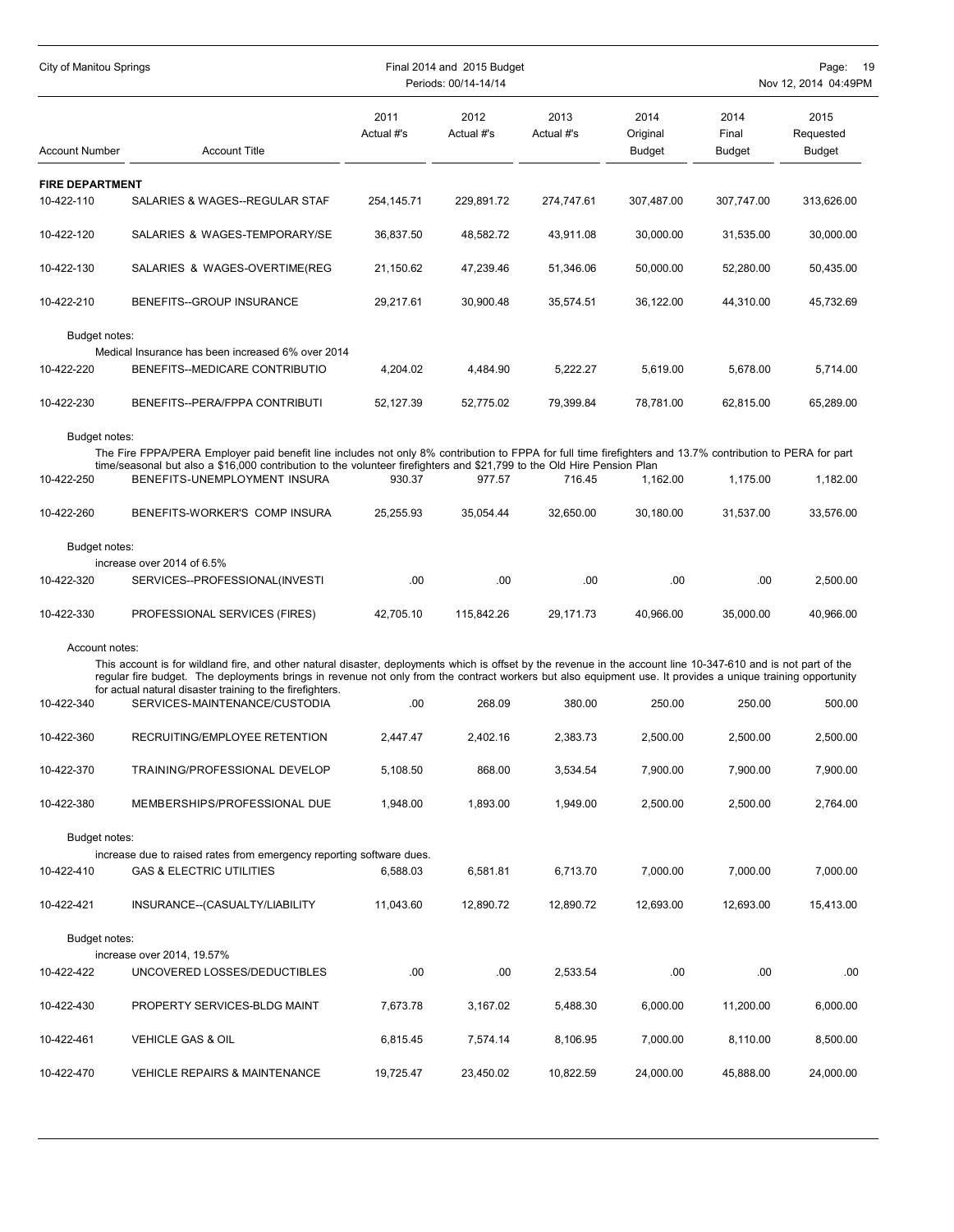| City of Manitou Springs |                                                                                                                                                                                         | Final 2014 and 2015 Budget<br>Periods: 00/14-14/14 |                    |                    | Nov 12, 2014 04:49PM              |                                |                                    |
|-------------------------|-----------------------------------------------------------------------------------------------------------------------------------------------------------------------------------------|----------------------------------------------------|--------------------|--------------------|-----------------------------------|--------------------------------|------------------------------------|
| <b>Account Number</b>   | <b>Account Title</b>                                                                                                                                                                    | 2011<br>Actual #'s                                 | 2012<br>Actual #'s | 2013<br>Actual #'s | 2014<br>Original<br><b>Budget</b> | 2014<br>Final<br><b>Budget</b> | 2015<br>Requested<br><b>Budget</b> |
| 10-422-480              | VEHICLE INSURANCE(DAMAGE/LIABI                                                                                                                                                          | 6,490.56                                           | 7,412.40           | 7,412.40           | 7,299.00                          | 7,299.00                       | 8,727.00                           |
| Budget notes:           | increase over 2014, 19.57%                                                                                                                                                              |                                                    |                    |                    |                                   |                                |                                    |
| 10-422-530              | TELEPHONE/COMMUNICATIONS                                                                                                                                                                | 4,086.95                                           | 3,640.80           | 4,424.69           | 4,000.00                          | 4,000.00                       | 4,000.00                           |
| 10-422-531              | <b>COMMUNICATION EQUIPMENT</b>                                                                                                                                                          | 9,466.33                                           | 11,902.95          | 10,126.54          | 16,000.00                         | 16,000.00                      | 16,000.00                          |
| Budget notes:           |                                                                                                                                                                                         |                                                    |                    |                    |                                   |                                |                                    |
|                         | Increase over 2013 due to new alpha numeric pagers for all responders to utilize with the county system. This is for the equipment, maintance contract, and<br>monthy service contract. |                                                    |                    |                    |                                   |                                |                                    |
| 10-422-550              | PRINTING/PHOTOCOPYING/BINDING                                                                                                                                                           | 1,141.79                                           | 1,477.92           | 176.67             | 2,000.00                          | 2,000.00                       | 2,000.00                           |
| 10-422-589              | <b>FIRE PREVENTION</b>                                                                                                                                                                  | 2,080.53                                           | 604.42             | 2,601.64           | 2,000.00                          | 2,000.00                       | 2,000.00                           |
| 10-422-590              | <b>MEDICAL SERVICES</b>                                                                                                                                                                 | 10,102.59                                          | 10,542.28          | 13,331.39          | 13,500.00                         | 13,500.00                      | 13,500.00                          |
| Account notes:          |                                                                                                                                                                                         |                                                    |                    |                    |                                   |                                |                                    |
| 10-422-591              | Increase in 2014, is for service contracts on the Zoll Monitors for \$3,000.<br><b>HIGH ANGLE RESCUE</b>                                                                                |                                                    |                    | .00                |                                   |                                |                                    |
|                         |                                                                                                                                                                                         | 2,074.31                                           | 3,704.96           |                    | 3,200.00                          | 3,200.00                       | 3,200.00                           |
| 10-422-605              | OFFICE SUPPLIES (PAPER, ETC)                                                                                                                                                            | 909.50                                             | 352.81             | 1,486.48           | 1,500.00                          | 1,500.00                       | 1,500.00                           |
| 10-422-610              | OPERATING SUPPLIES (CHEMICALS,                                                                                                                                                          | 6,624.37                                           | 1,615.68           | 5,508.87           | 8,000.00                          | 8,000.00                       | 8,000.00                           |
| 10-422-611              | <b>WILDLAND TOOLS &amp; EQUIPMENT</b>                                                                                                                                                   | .00.                                               | 687.96             | 2,025.77           | 1,500.00                          | 1,500.00                       | 1,500.00                           |
| 10-422-615              | POSTAGE(US MAIL/FED/FED EX/UPS                                                                                                                                                          | 186.52                                             | 432.79             | 279.15             | 300.00                            | 300.00                         | 300.00                             |
| 10-422-618              | <b>CUSTODIAL/MAINTENANCE SUPPLIE</b>                                                                                                                                                    | 1,321.93                                           | 793.15             | 579.61             | 1,500.00                          | 1,500.00                       | 1,500.00                           |
| 10-422-620              | UNIFORMS (RECURRING COSTS)                                                                                                                                                              | 5,907.13                                           | 5,174.40           | 5,918.95           | 6,000.00                          | 6,600.00                       | 6,000.00                           |
| 10-422-630              | BUSINESS MEALS & REIMBURSEMEN                                                                                                                                                           | .00.                                               | 136.47             | .00                | .00                               | .00                            | .00                                |
| 10-422-742              | CAPITAL PURCHASES--EQUIPMENT                                                                                                                                                            | .00.                                               | 8,000.00           | .00                | 2.740.00                          | 2.023.00                       | 16.999.00                          |
| Budget notes:           |                                                                                                                                                                                         |                                                    |                    |                    |                                   |                                |                                    |

\$4,999 for in-house station alarm system, current system is out of service due to age and pagers are not reliable with loud noises, and \$12,000 for nozzles

| 739.540.00<br>661.414.78<br>Total FIRE DEPARTMENT:<br>578.317.06 |  |            |            |            |
|------------------------------------------------------------------|--|------------|------------|------------|
|                                                                  |  | 681.322.52 | 719.699.00 | 748.823.69 |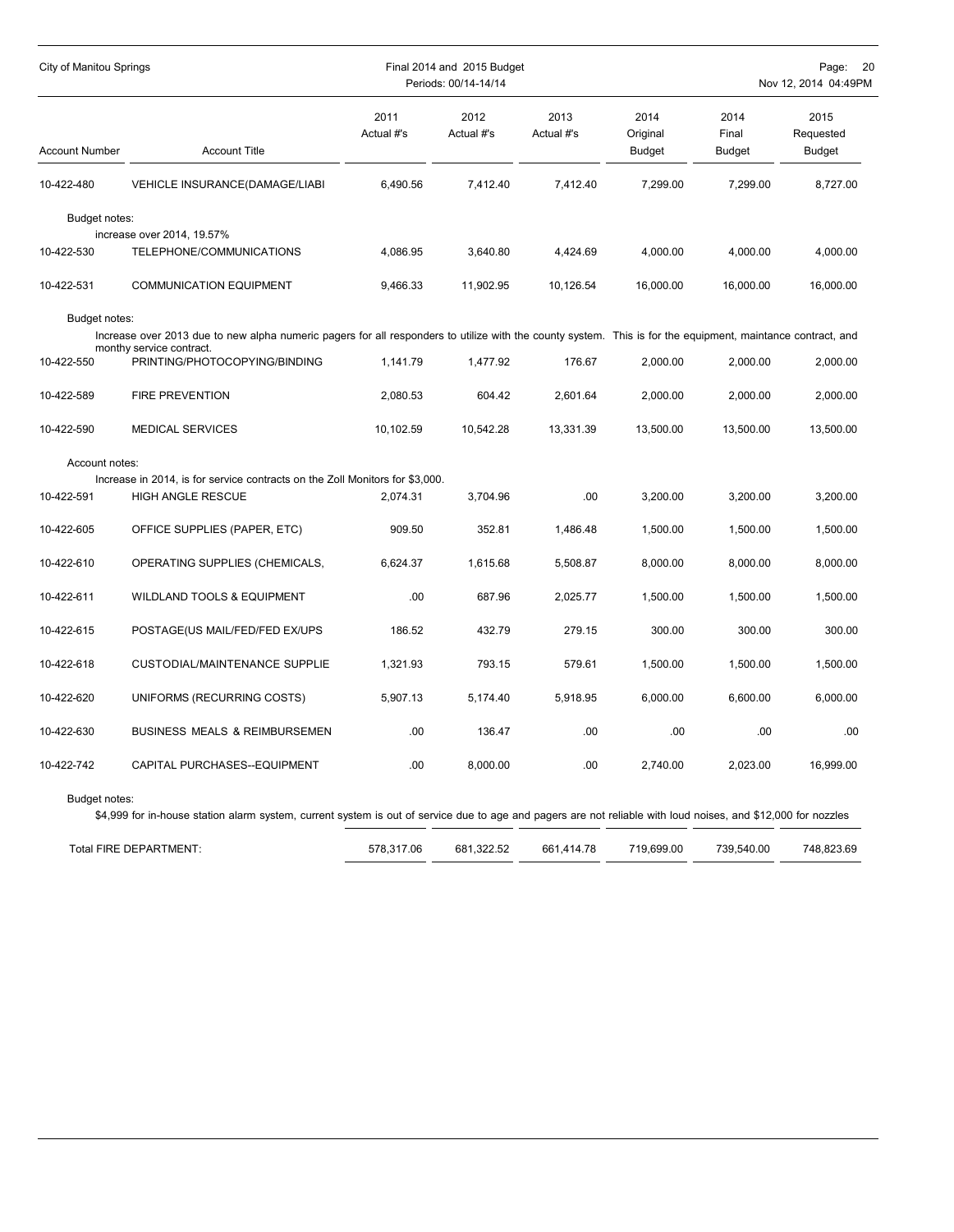## CODE ENFORCEMENT DEPARTMENT

*This budget accounts for the operating costs of code enforcement*

Summary of 2014-2015 Operations: This department consists of one full time employee. Originally Code Enforcement activities were costed out of the Executive Department but as of 2013, they have been assigned to their own department under the supervision of the Police Chief. Code Enforcement involves investigating alleged violations of city municipal code and ensuring all private property and public grounds are compliant.

.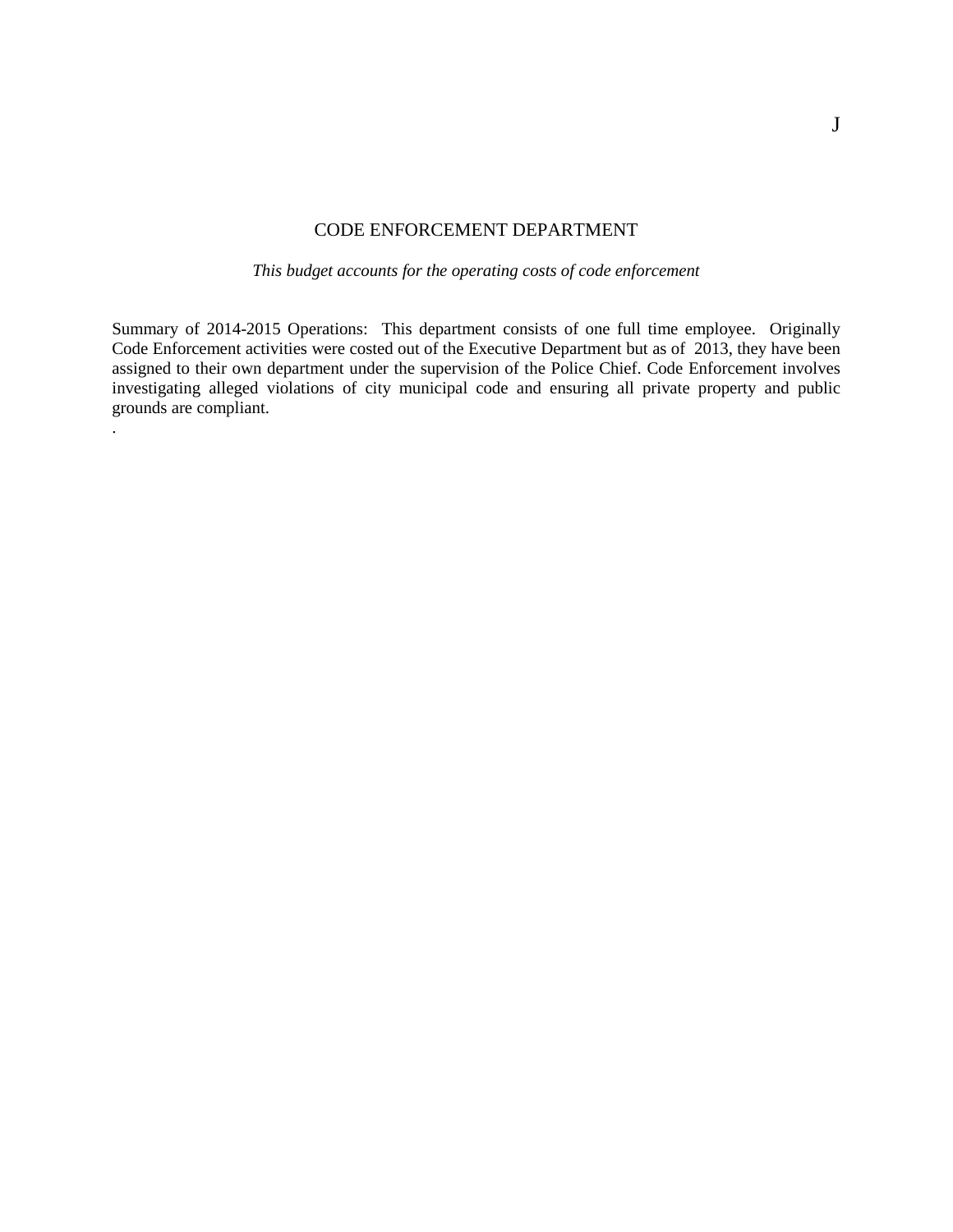| City of Manitou Springs      |                                                                                    |                    | Final 2014 and 2015 Budget<br>Periods: 00/14-14/14 |                    | Page: 21<br>Nov 12, 2014 04:49PM  |                         |                             |  |
|------------------------------|------------------------------------------------------------------------------------|--------------------|----------------------------------------------------|--------------------|-----------------------------------|-------------------------|-----------------------------|--|
| <b>Account Number</b>        | <b>Account Title</b>                                                               | 2011<br>Actual #'s | 2012<br>Actual #'s                                 | 2013<br>Actual #'s | 2014<br>Original<br><b>Budget</b> | 2014<br>Final<br>Budget | 2015<br>Requested<br>Budget |  |
| <b>CODE ENFORCEMENT DEPT</b> |                                                                                    |                    |                                                    |                    |                                   |                         |                             |  |
| 10-423-110                   | SALARIES&WAGES-REGULAR STAFF                                                       | .00                | .00                                                | 36,150.60          | 38,095.00                         | 38,095.00               | 38,846.00                   |  |
| 10-423-130                   | SALARIES&WAGES-OVERTIME(REG&                                                       | .00                | .00                                                | 103.32             | 500.00                            | 500.00                  | 500.00                      |  |
| 10-423-210                   | BENEFITS-GROUP INSURANCE                                                           | .00                | .00                                                | 7,272.01           | 6,024.00                          | 5,185.00                | 5,270.42                    |  |
| Budget notes:                |                                                                                    |                    |                                                    |                    |                                   |                         |                             |  |
| 10-423-220                   | Medical Insurance has been increased 6% over 2014<br>BENEFITS-MEDICARE CONTRIBUTIO | .00.               | .00.                                               | 492.63             | 560.00                            | 560.00                  | 571.00                      |  |
| 10-423-230                   | BENEFITS-PERA/FPPA CONTRIBUTIO                                                     | .00                | .00                                                | 4,654.11           | 5,288.00                          | 5,288.00                | 5,390.00                    |  |
| 10-423-250                   | BENEFITS-UNEMPLOYMENT INSURA                                                       | .00                | .00                                                | 66.46              | 116.00                            | 116.00                  | 118.00                      |  |
| 10-423-260                   | BENEFITS-WORKER'S COMP INSURA                                                      | .00                | .00                                                | 1,063.00           | 1,063.00                          | 1.776.00                | 1,891.00                    |  |
| Budget notes:                |                                                                                    |                    |                                                    |                    |                                   |                         |                             |  |
|                              | increase over 2014 of 6.5%                                                         |                    |                                                    |                    |                                   |                         |                             |  |
| 10-423-360                   | RECRUITNG/EMPLOYEE RENTENTIO                                                       | .00.               | .00                                                | .00                | 500.00                            | 500.00                  | .00                         |  |
| 10-423-370                   | TRAINING/PROFESSIONAL DEVELOP                                                      | .00                | .00.                                               | 1,058.67           | 500.00                            | 500.00                  | 1,000.00                    |  |
| 10-423-421                   | INSURANCE (CASUALTY/LIABLILITY                                                     | .00.               | .00                                                | 368.64             | 1,500.00                          | 1,500.00                | 1,793.55                    |  |
| Budget notes:                |                                                                                    |                    |                                                    |                    |                                   |                         |                             |  |
| 10-423-461                   | increase over 2014, 19.57%<br>VEHICLE GAS & OIL                                    | .00                | .00                                                | 1,242.31           | 2,000.00                          | 2,000.00                | 2,000.00                    |  |
|                              |                                                                                    |                    |                                                    |                    |                                   |                         |                             |  |
| 10-423-470                   | <b>VEHICLE REPAIRS &amp; MAINENANCE</b>                                            | .00.               | .00.                                               | 228.70             | 1,500.00                          | 1,500.00                | 1,500.00                    |  |
| 10-423-480                   | VEHICLE INSURANCE (DAMAGE/LIAB                                                     | .00                | .00                                                | .00                | 250.00                            | 250.00                  | 298.93                      |  |
| Budget notes:                |                                                                                    |                    |                                                    |                    |                                   |                         |                             |  |
| 10-423-530                   | increase over 2014, 19.57%<br>TELEPHONE/COMMUNICATIONS                             | .00                | .00                                                | 475.51             | 500.00                            | 500.00                  | 500.00                      |  |
| 10-423-531                   | <b>COMMUNICATIONS EQUIPMENT</b>                                                    | .00                | .00                                                | .00                | 500.00                            | 500.00                  | 500.00                      |  |
| 10-423-550                   | PRINTING/PHOTOCOPYING/BINDING                                                      | .00                | .00                                                | 7.00               | .00                               | .00                     | .00                         |  |
| 10-423-605                   | OFFICE SUPPLIES (PAPER ETC)                                                        | .00                | .00                                                | 481.78             | 1,000.00                          | 1,000.00                | 1,000.00                    |  |
| 10-423-610                   | OPERATING SUPPLIES (CHEMICAL E                                                     | .00                | .00                                                | 80.18              | 1,000.00                          | 1,000.00                | 1,000.00                    |  |
| 10-423-615                   | POSTAGE (US MAIL/FED EX/UPS)                                                       | .00                | .00                                                | 170.61             | 500.00                            | 500.00                  | 500.00                      |  |
| 10-423-620                   | UNIFORMS (RECURRING COSTS)                                                         | .00                | .00                                                | 100.00             | 600.00                            | 600.00                  | 600.00                      |  |
|                              | Total CODE ENFORCEMENT DEPT:                                                       | .00                | .00                                                | 54,015.53          | 61,996.00                         | 61,870.00               | 63,278.90                   |  |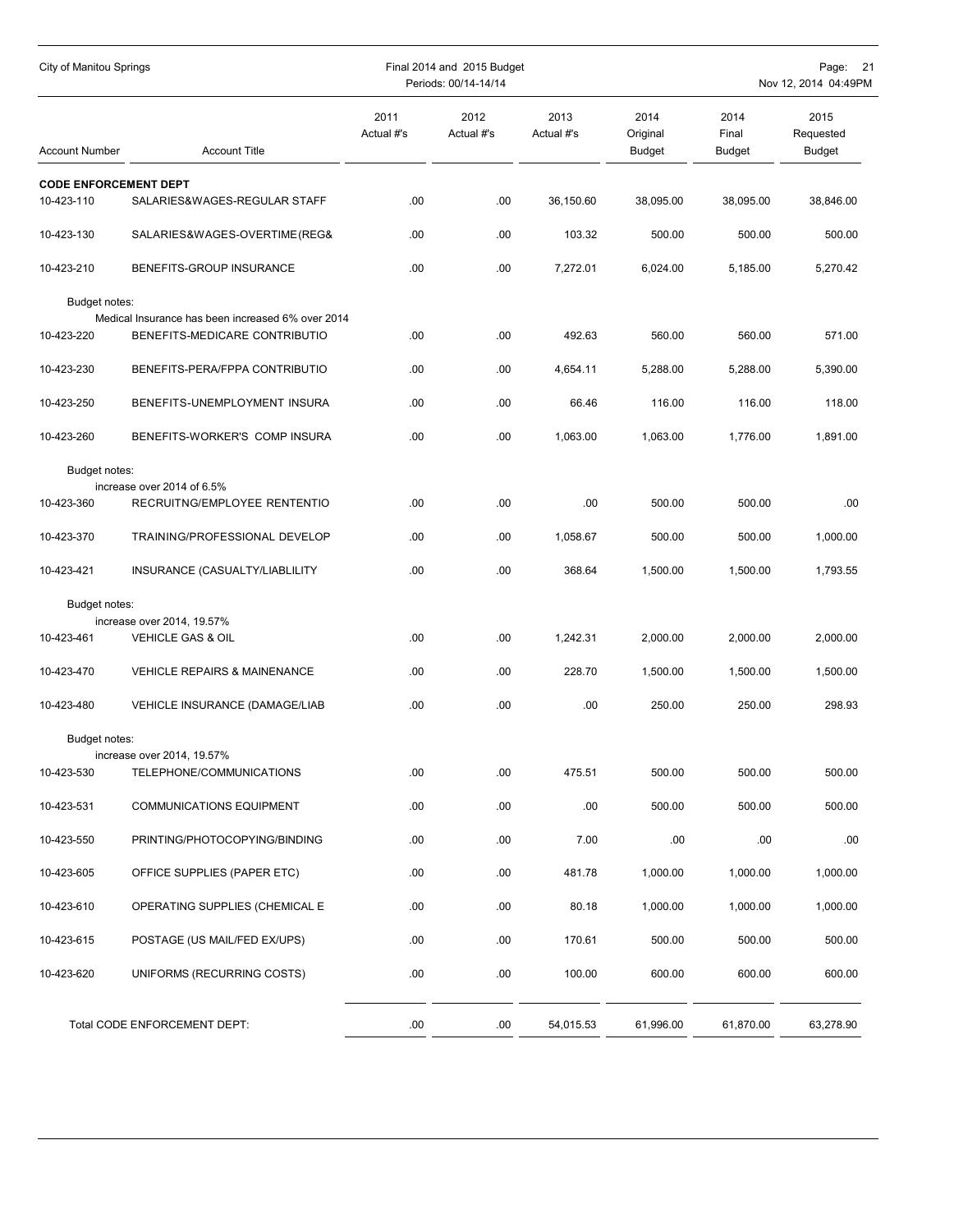## PUBLIC SERVICES DEPARTMENT

## *This budget accounts for the Costs of the combined City Parks and Streets Departments*

Summary of 2014-2015 Operations: This budget contains the funding to cover the cost of maintaining over 30 miles of streets and road: asphalt repair, snow removal, striping, street signage/repair/maintenance/replacement, and maintenance of public works vehicles. It also covers the maintenance of twelve parks plus the Crystal Valley Cemetery (burials, grounds maintenance), the maintenance of the downtown corridor, the landscaping of the City, the repair and maintenance of all City buildings, including the Police Department and the Library and the coverage of City Special events: fences, tents, staging, banners, Christmas Decorations, etc. Department personnel is comprised of 30% of the Public Works Director time, 20% of the head foreman's time, 20% of the mechanic's time, seven maintenance workers and an 40% of administrative assistant shared with the Executive Department.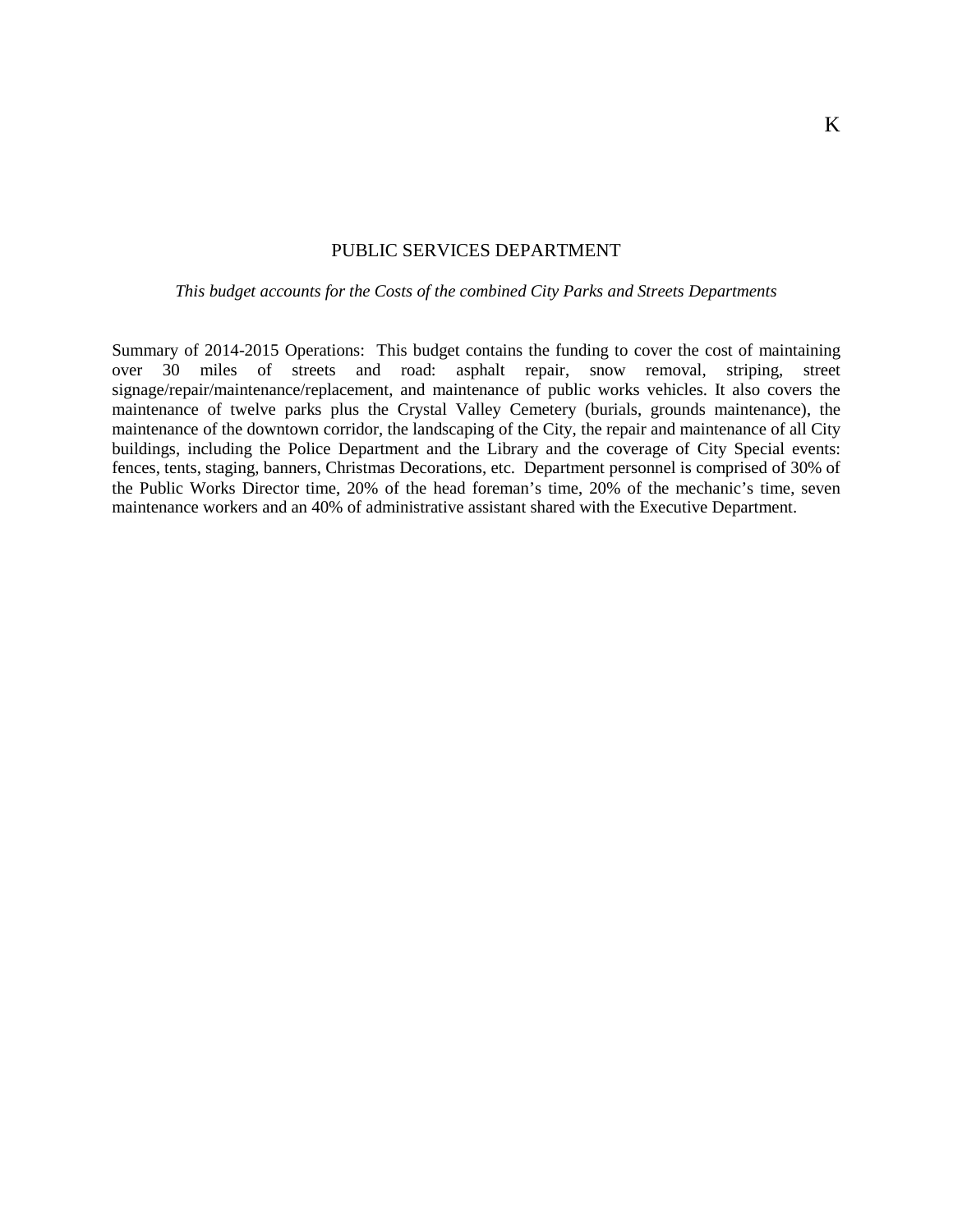| City of Manitou Springs |                                                                                                                                                    |                    | Final 2014 and 2015 Budget<br>Periods: 00/14-14/14 |                    |                                   |                         | Page: 22<br>Nov 12, 2014 04:49PM |  |
|-------------------------|----------------------------------------------------------------------------------------------------------------------------------------------------|--------------------|----------------------------------------------------|--------------------|-----------------------------------|-------------------------|----------------------------------|--|
| <b>Account Number</b>   | <b>Account Title</b>                                                                                                                               | 2011<br>Actual #'s | 2012<br>Actual #'s                                 | 2013<br>Actual #'s | 2014<br>Original<br><b>Budget</b> | 2014<br>Final<br>Budget | 2015<br>Requested<br>Budget      |  |
|                         | PUBLIC SERVICE DEPARTMENT                                                                                                                          |                    |                                                    |                    |                                   |                         |                                  |  |
| 10-431-100              | SALARY--DEPARTMENT MANAGER                                                                                                                         | 19,500.00          | 21,677.84                                          | 23,203.55          | 22,290.00                         | 23,621.00               | 24,480.00                        |  |
| Account notes:          |                                                                                                                                                    |                    |                                                    |                    |                                   |                         |                                  |  |
| 10-431-110              | 40% of the department manager's time is paid from public works. The other 60% is paid from the Enterprise funds.<br>SALARIES & WAGES--REGULAR STAF | 197,263.23         | 197,517.47                                         | 181.844.00         | 222,336.00                        | 223,756.00              | 253,617.00                       |  |
|                         |                                                                                                                                                    |                    |                                                    |                    |                                   |                         |                                  |  |
| 10-431-120              | SALARIES & WAGES-TEMPORARY/SE                                                                                                                      | 8,647.00           | 10,088.00                                          | 33,604.90          | 12,360.00                         | 12,360.00               | 12,360.00                        |  |
| Budget notes:           |                                                                                                                                                    |                    |                                                    |                    |                                   |                         |                                  |  |
|                         | Increase in 2013 due to additional personnel hired to provide flood mitigation.                                                                    |                    |                                                    |                    |                                   |                         |                                  |  |
| 10-431-130              | SALARIES & WAGES-OVERTIME(REG                                                                                                                      | 4,689.59           | 3,731.31                                           | 9,906.19           | 12,840.00                         | 12,840.00               | 12,840.00                        |  |
| 10-431-210              | BENEFITS--GROUP INSURANCE                                                                                                                          | 61,173.40          | 40,353.78                                          | 42,781.00          | 47,059.00                         | 58,839.32               | 67,825.34                        |  |
| Budget notes:           |                                                                                                                                                    |                    |                                                    |                    |                                   |                         |                                  |  |
| 10-431-220              | Medical Insurance has been increased 6% over 2014<br>BENEFITS--MEDICARE CONTRIBUTIO                                                                | 3,553.89           | 3,104.99                                           | 3,416.11           | 3,912.00                          | 3,952.00                | 4,186.00                         |  |
|                         |                                                                                                                                                    |                    |                                                    |                    |                                   |                         |                                  |  |
| 10-431-230              | BENEFITS--PERA/FPPA CONTRIBUTI                                                                                                                     | 33,578.72          | 29,337.33                                          | 31,116.65          | 36,966.00                         | 37,343.00               | 41,552.00                        |  |
| 10-431-250              | BENEFITS-UNEMPLOYMENT INSURA                                                                                                                       | 814.41             | 718.95                                             | 550.65             | 809.00                            | 818.00                  | 910.00                           |  |
| 10-431-260              | BENEFITS-WORKER'S COMP INSURA                                                                                                                      | 14,937.08          | 15,260.95                                          | 18,555.90          | 14,146.00                         | 19,961.00               | 21,252.00                        |  |
| Budget notes:           |                                                                                                                                                    |                    |                                                    |                    |                                   |                         |                                  |  |
|                         | increase over 2014 of 6.5%                                                                                                                         |                    |                                                    |                    |                                   |                         |                                  |  |
| 10-431-320              | SERVICES--PROFESSIONAL (LICENS                                                                                                                     | 30.00              | 1,350.00                                           | .00.               | 2,000.00                          | 2,000.00                | 2,000.00                         |  |
| 10-431-340              | SERVICES--TRASH REMOVAL                                                                                                                            | 16,843.30          | 13,200.00                                          | 13,116.00          | 17,000.00                         | 17,000.00               | 17,000.00                        |  |
| 10-431-341              | SERVICES-CUSTODIAL (CUSTODIAL)                                                                                                                     | 26,700.00          | 26,671.46                                          | 28,247.79          | 35,000.00                         | 35,000.00               | 35,000.00                        |  |
| Budget notes:           |                                                                                                                                                    |                    |                                                    |                    |                                   |                         |                                  |  |
|                         | Contract with Specialty Cleaning +6,000 as work needed.                                                                                            |                    |                                                    |                    |                                   |                         |                                  |  |
| 10-431-342              | SERVICES-GARDENER CONTRACTED                                                                                                                       | 20,000.00          | 38,800.00                                          | 39,060.75          | 35,000.00                         | 35,000.00               | 35,000.00                        |  |
| Budget notes:           |                                                                                                                                                    |                    |                                                    |                    |                                   |                         |                                  |  |
| 10-431-360              | \$30,500.00 Contract with Brickman + \$6,000 for additional work as needed.<br>RECRUITING/EMPLOYEE RETENTION                                       | 827.94             | 506.22                                             | 598.16             | 200.00                            | 200.00                  | 200.00                           |  |
| 10-431-370              | TRAINING/PROFESSIONAL DEVELOP                                                                                                                      | 293.92             | 680.64                                             | 2,806.56           | 2,500.00                          | 2,500.00                | 2,500.00                         |  |
|                         |                                                                                                                                                    |                    |                                                    |                    |                                   |                         |                                  |  |
| Budget notes:<br>CDL'S  |                                                                                                                                                    |                    |                                                    |                    |                                   |                         |                                  |  |
| 10-431-380              | MEMBERSHIPS/PROFESSIONAL DUE                                                                                                                       | 35.00              | 35.00                                              | 45.00              | 300.00                            | 300.00                  | 300.00                           |  |
| 10-431-390              | TRAVEL/CONFERENCES                                                                                                                                 | 6.00               | .00                                                | .00                | .00                               | .00                     | .00                              |  |
| 10-431-410              | <b>GAS &amp; ELECTRIC UTILITIES</b>                                                                                                                | 35,130.96          | 34,921.34                                          | 34,786.91          | 35,000.00                         | 45,000.00               | 45,000.00                        |  |
| 10-431-412              | STREET LIGHTING UTILITIES                                                                                                                          | 91,021.47          | 100,735.81                                         | 101,254.37         | 92,000.00                         | 92,000.00               | 92,000.00                        |  |
| 10-431-421              | INSURANCE--(CASUALTY/LIABILITY                                                                                                                     | 15,334.72          | 17,478.00                                          | 17,478.00          | 17,779.00                         | 38,073.00               | 45,524.00                        |  |
| Budget notes:           |                                                                                                                                                    |                    |                                                    |                    |                                   |                         |                                  |  |
|                         | increase over 2014, 19.57%                                                                                                                         |                    |                                                    |                    |                                   |                         |                                  |  |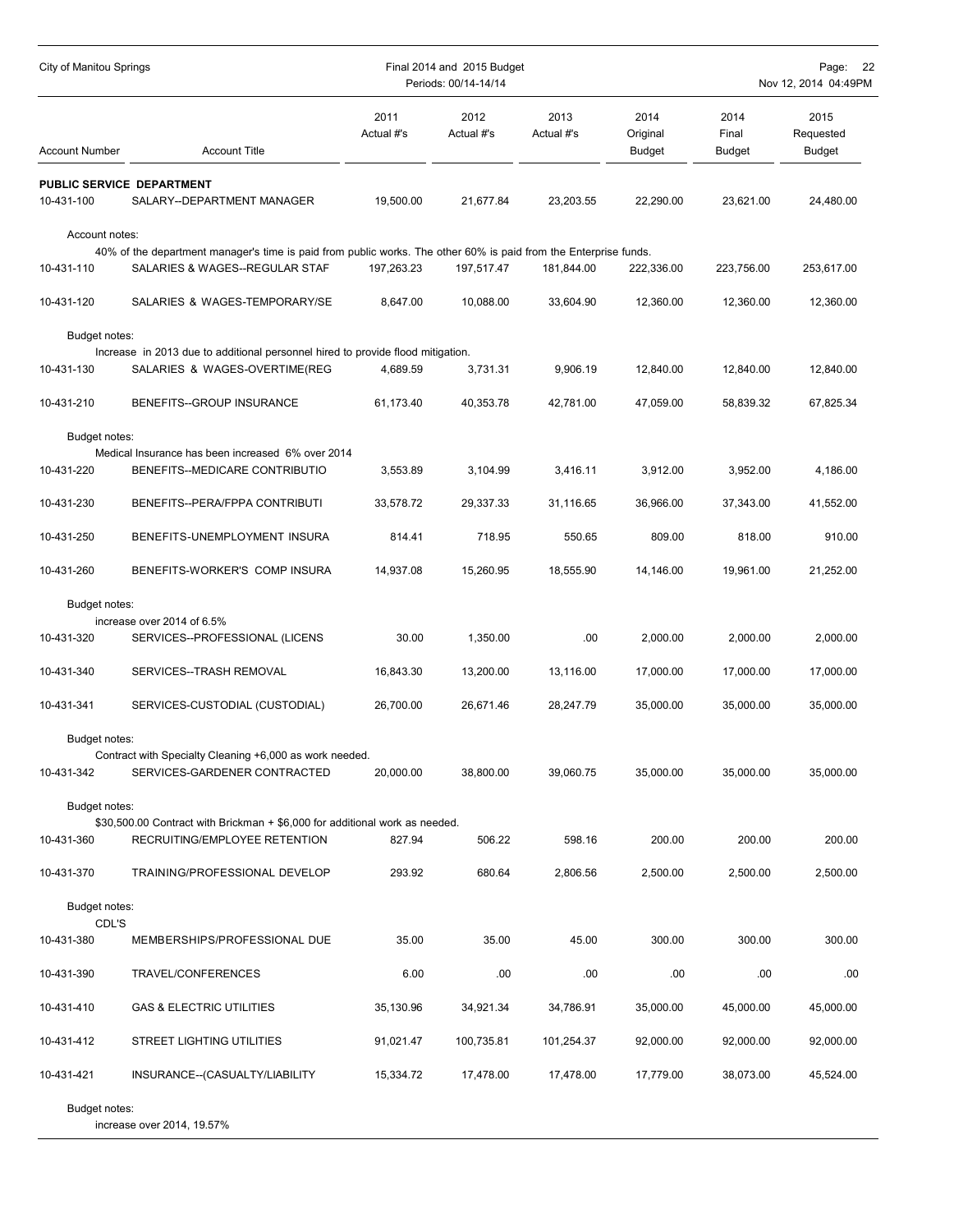| City of Manitou Springs |                                                                                                                                                                               |                    | Approved Final 2014 and 2015 Budget<br>Periods: 01/14-00/15 |                    | -23<br>Page:<br>Nov 24, 2014 05:07PM |                         |                             |
|-------------------------|-------------------------------------------------------------------------------------------------------------------------------------------------------------------------------|--------------------|-------------------------------------------------------------|--------------------|--------------------------------------|-------------------------|-----------------------------|
| <b>Account Number</b>   | <b>Account Title</b>                                                                                                                                                          | 2011<br>Actual #'s | 2012<br>Actual #'s                                          | 2013<br>Actual #'s | 2014<br>Original<br><b>Budget</b>    | 2014<br>Final<br>Budget | 2015<br>Requested<br>Budget |
| 10-431-422              | UNCOVERED LOSSES/DEDUCTIBLES                                                                                                                                                  | 1,000.00           | 2,953.05                                                    | 2,000.00           | .00                                  | 1,000.00                | 2,000.00                    |
| 10-431-430              | PROPERTY SERVICES--BLDG MAINT                                                                                                                                                 | 11,796.93          | 46,747.09                                                   | 2,488.63           | 15,000.00                            | 15,000.00               | 30,000.00                   |
| Budget notes:           |                                                                                                                                                                               |                    |                                                             |                    |                                      |                         |                             |
| 10-431-431              | In 2015, the carpet in city hall is being replaced at an estimated \$15,000 in addition to normal building maintenance expenditures of \$15,000<br>POLICE STATION MAINTENANCE | 1,217.26           | 836.43                                                      | 5,923.62           | 2,000.00                             | 2,000.00                | 2,000.00                    |
| 10-431-434              | LIBRARY BUILDING MAINTENANCE                                                                                                                                                  | 716.63             | 508.57                                                      | .00                | 1,000.00                             | 1,000.00                | 1,000.00                    |
|                         |                                                                                                                                                                               |                    |                                                             |                    |                                      |                         |                             |
| 10-431-435              | MAINTENANCE OF HISTORIC PLAQU                                                                                                                                                 | 54.75              | .00                                                         | .00                | 200.00                               | 200.00                  | 200.00                      |
| 10-431-436              | DOWNTOWN MAINTENANCE                                                                                                                                                          | 4.315.08           | 2,904.44                                                    | 1,761.75           | 5,000.00                             | 5,000.00                | 5,000.00                    |
| 10-431-437              | <b>FLOOD REPAIR</b>                                                                                                                                                           | .00                | .00.                                                        | 44,013.65-         | .00.                                 | .00                     | .00                         |
| 10-431-461              | VEHICLE GAS & OIL                                                                                                                                                             | 26,450.32          | 24,597.79                                                   | 29,620.08          | 29,000.00                            | 25,000.00               | 29,000.00                   |
| 10-431-470              | <b>VEHICLE REPAIRS &amp; MAINTENANCE</b>                                                                                                                                      | 22,354.22          | 19,691.55                                                   | 21,650.91          | 28,000.00                            | 25,000.00               | 28,000.00                   |
| 10-431-480              | VEHICLE INSURANCE(DAMAGE/LIABI                                                                                                                                                | 6,654.18           | 8,240.56                                                    | 8,139.56           | 8,116.00                             | 8,333.00                | 9,964.00                    |
| Budget notes:           |                                                                                                                                                                               |                    |                                                             |                    |                                      |                         |                             |
| 10-431-530              | increase over 2014, 19.57%<br>TELEPHONE/COMMUNICATIONS                                                                                                                        | 10,704.48          | 7,959.30                                                    | 9,250.97           | 9,000.00                             | 9,000.00                | 9,000.00                    |
| 10-431-531              | <b>COMMUNICATIONS EQUIPMENT</b>                                                                                                                                               | 1,948.19           | 2,934.86                                                    | 514.97             | 1,000.00                             | 1,000.00                | 1,000.00                    |
|                         |                                                                                                                                                                               |                    |                                                             |                    |                                      |                         |                             |
| 10-431-550              | PRINTING/PHOTOCOPYING/BINDING                                                                                                                                                 | 60.00              | 100.00                                                      | 351.41             | 1,000.00                             | 1,000.00                | 1.000.00                    |
| 10-431-605              | OFFICE SUPPLIES (PAPER, ETC.)                                                                                                                                                 | 1,210.54           | 1,133.77                                                    | 931.65             | 1,000.00                             | 1,000.00                | 1,000.00                    |
| 10-431-610              | OPERATING SUPPLIES (CHEMICALS,                                                                                                                                                | .00                | 59.76                                                       | 5,813.37           | 500.00                               | 500.00                  | 500.00                      |
| 10-431-615              | POSTAGE (US MAIL/FED EX/UPS)                                                                                                                                                  | 15.72              | .00                                                         | .00                | 50.00                                | 50.00                   | 50.00                       |
| 10-431-618              | <b>CUSTODIAL SUPPLIES</b>                                                                                                                                                     | 9,483.21           | 9,677.94                                                    | 2,874.90           | 9,000.00                             | 9,000.00                | 9,000.00                    |
| 10-431-620              | UNIFORMS (RECURRING COSTS)                                                                                                                                                    | 3,770.31           | 3,028.43                                                    | 3,152.69           | 3,000.00                             | 3,500.00                | 3,500.00                    |
| 10-431-644              | STREET MATERIALS/SUPPLIES(ASPH                                                                                                                                                | 20,281.29          | 11,399.78                                                   | 27,174.36          | 23,000.00                            | 23,000.00               | 23,000.00                   |
| 10-431-645              | <b>VANDALISM REPAIRS</b>                                                                                                                                                      | 2,083.06           | 336.49                                                      | 1,642.50           | 4,000.00                             | 6,000.00                | 4,000.00                    |
| 10-431-646              | TRAFFIC SERVICES (SIGNS, ETC)                                                                                                                                                 | 11,244.84          | 7,417.50                                                    | 11,032.99          | 12,000.00                            | 12,000.00               | 12,000.00                   |
| 10-431-647              | <b>GARDEN SUPPLIES</b>                                                                                                                                                        | 3,377.86           | 2,889.81                                                    | 486.65             | 3,000.00                             | 3,000.00                | 3,000.00                    |
|                         |                                                                                                                                                                               |                    |                                                             |                    |                                      |                         |                             |
| 10-431-648              | PARKS MATERIALS/SUPPLIES                                                                                                                                                      | 31,287.68          | 27,787.88                                                   | 11,018.34          | 28,000.00                            | 26,000.00               | 28,000.00                   |
| 10-431-742              | CAPITAL PURCHASES--EQUIPMENT                                                                                                                                                  | 833.98             | 2,016.73                                                    | .00                | 9,300.00                             | 9,300.00                | 20,000.00                   |

Budget notes:

2015 Capital Purchases consist of two 7'6" carbide snow plow blades and one 10' blade and traffic control supplies (T# barricades, barrels, cones, signs, etc.)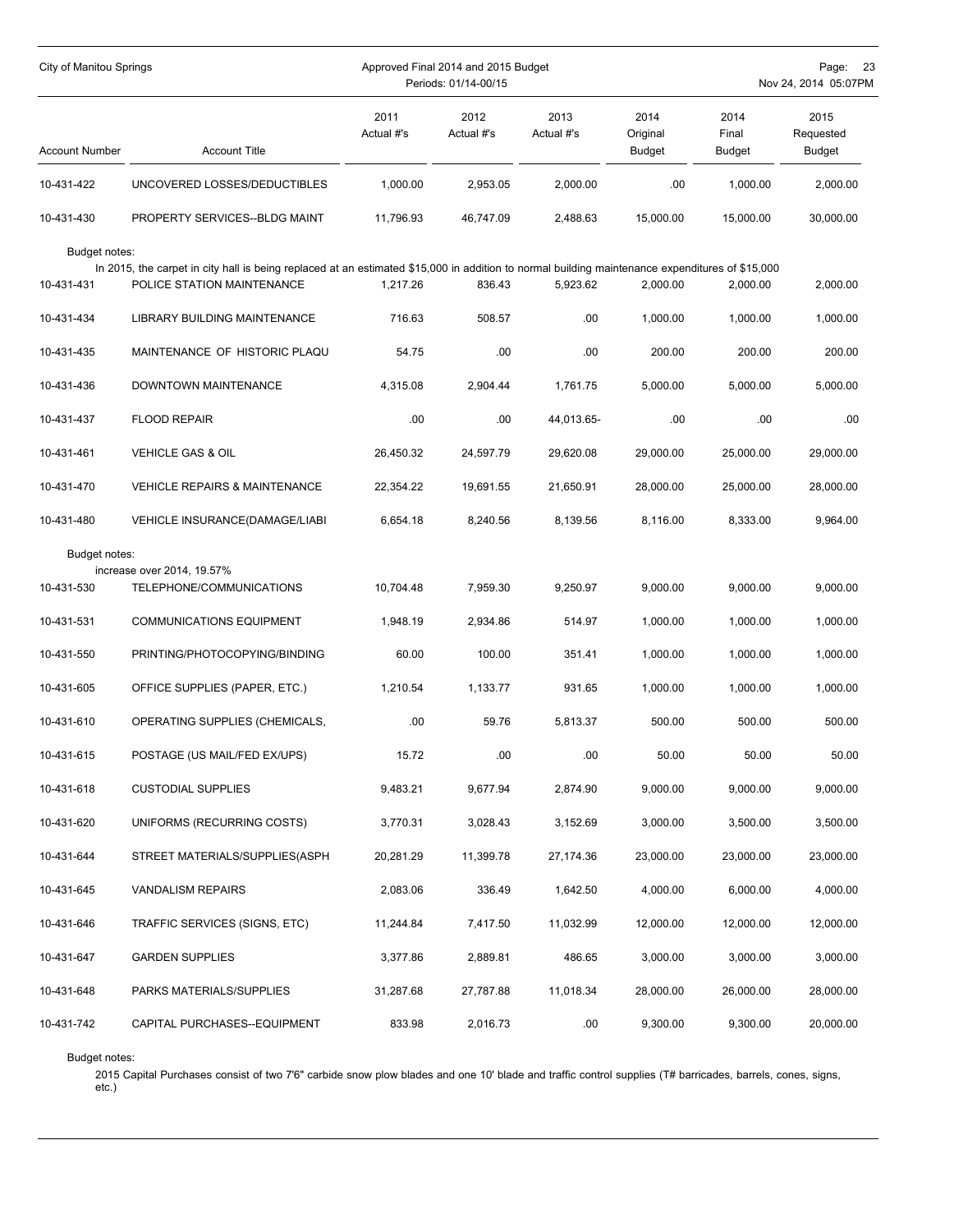| City of Manitou Springs |                                  |                    | Approved Final 2014 and 2015 Budget<br>Periods: 01/14-00/15 | - 24<br>Page:<br>Nov 24, 2014 05:07PM |                                   |                                |                             |
|-------------------------|----------------------------------|--------------------|-------------------------------------------------------------|---------------------------------------|-----------------------------------|--------------------------------|-----------------------------|
| <b>Account Number</b>   | <b>Account Title</b>             | 2011<br>Actual #'s | 2012<br>Actual #'s                                          | 2013<br>Actual #'s                    | 2014<br>Original<br><b>Budget</b> | 2014<br>Final<br><b>Budget</b> | 2015<br>Requested<br>Budget |
|                         | Total PUBLIC SERVICE DEPARTMENT: | 721.241.16         | 739.390.82                                                  | 684,188.19                            | 801.663.00                        | 847.446.32                     | 935,760.34                  |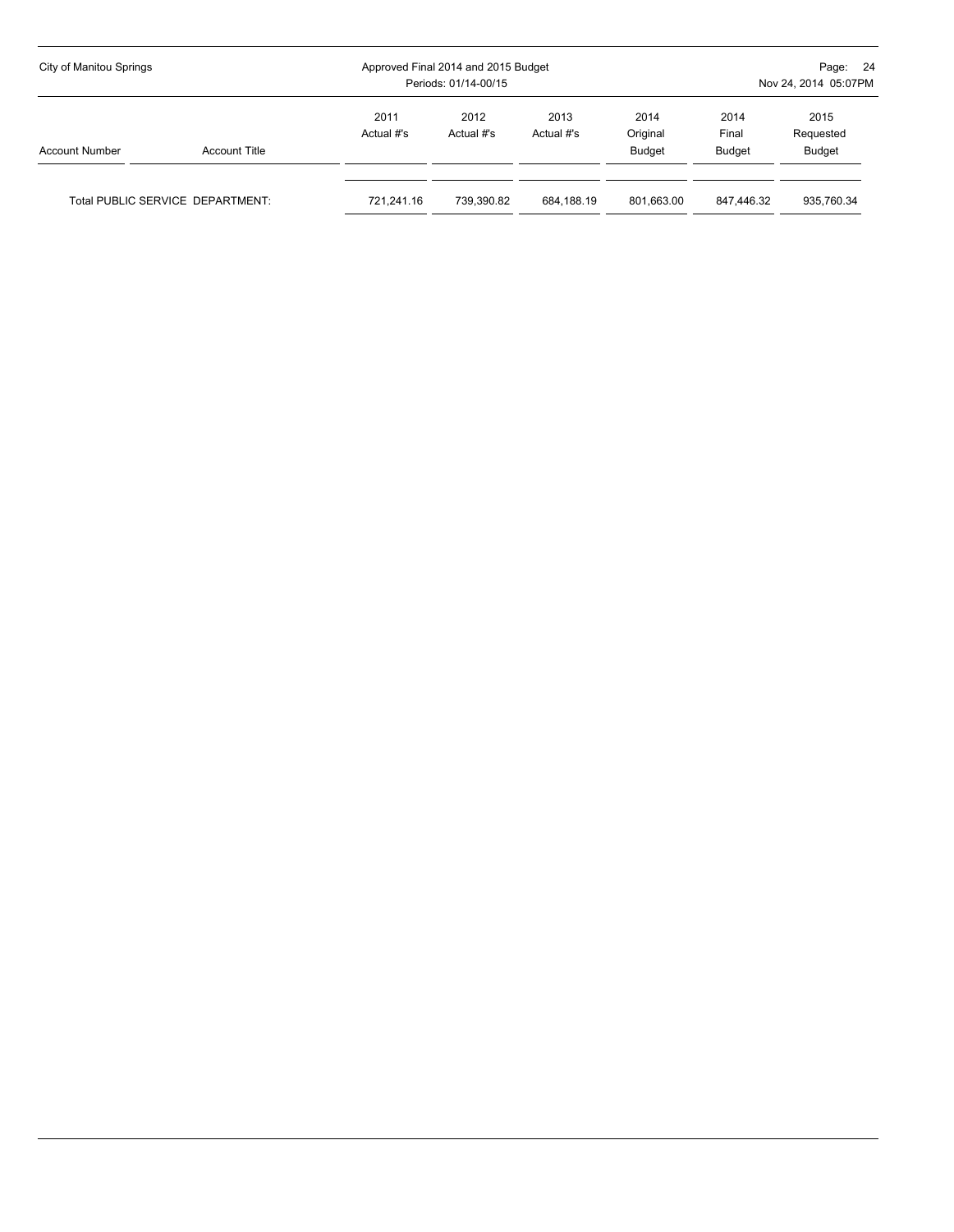#### AQUATICS DEPARTMENT

*This budget accounts for the operating costs of the swimming pool and fitness center*

Summary of 2014-2015 Operations: The Aquatics Department will continue to offer its regular programs such as Swim America learn-to-swim, year round swim team, aqua-weight training, after school lessons, Manitou High School swim team, adult swim clinics and personal training and safety classes. We will train safety personnel to levels in accordance with health regulations and national safety standards related to the pool's attendance. We will offer excellent customer service, a clean facility and do pre-maintenance to reduce high cost repairs to equipment. Staff consists of the Pool Director, the Assistant Pool Director and part time lifeguards/swimming/aerobics instructors.

Revenues for 2015 are forecasted to be \$180,000.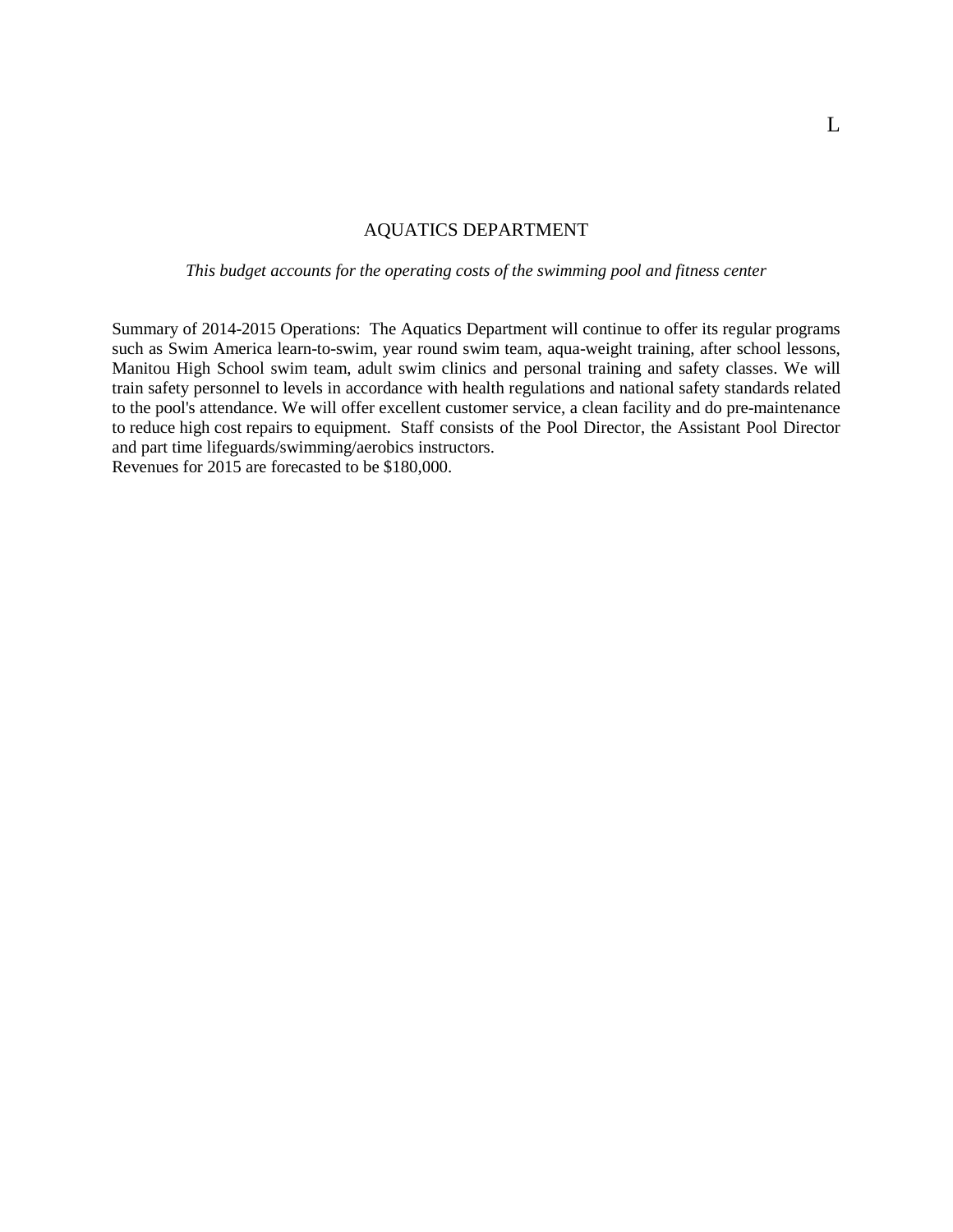| City of Manitou Springs |                                                                                                                                                                                                                                                                                                                                                                                                                                                                                                                                                        | Final 2014 and 2015 Budget<br>Periods: 00/14-14/14 |                    |                    |                                   |                                | Page:<br>-25<br>Nov 12, 2014 04:49PM |  |  |
|-------------------------|--------------------------------------------------------------------------------------------------------------------------------------------------------------------------------------------------------------------------------------------------------------------------------------------------------------------------------------------------------------------------------------------------------------------------------------------------------------------------------------------------------------------------------------------------------|----------------------------------------------------|--------------------|--------------------|-----------------------------------|--------------------------------|--------------------------------------|--|--|
| <b>Account Number</b>   | <b>Account Title</b>                                                                                                                                                                                                                                                                                                                                                                                                                                                                                                                                   | 2011<br>Actual #'s                                 | 2012<br>Actual #'s | 2013<br>Actual #'s | 2014<br>Original<br><b>Budget</b> | 2014<br>Final<br><b>Budget</b> | 2015<br>Requested<br><b>Budget</b>   |  |  |
|                         | <b>SWIMMING POOL &amp; FITNESS DEPT</b>                                                                                                                                                                                                                                                                                                                                                                                                                                                                                                                |                                                    |                    |                    |                                   |                                |                                      |  |  |
| 10-451-100              | SALARY--DEPARTMENT MANAGER                                                                                                                                                                                                                                                                                                                                                                                                                                                                                                                             | 45,015.59                                          | 46,314.12          | 49,082.51          | 48,482.00                         | 48,519.00                      | 53,952.00                            |  |  |
| Budget notes:           |                                                                                                                                                                                                                                                                                                                                                                                                                                                                                                                                                        |                                                    |                    |                    |                                   |                                |                                      |  |  |
|                         | Adjusting Pool Director up to entry level of Management Level 1.                                                                                                                                                                                                                                                                                                                                                                                                                                                                                       |                                                    |                    |                    |                                   |                                |                                      |  |  |
| 10-451-110              | SALARIES & WAGES--REGULAR STAF                                                                                                                                                                                                                                                                                                                                                                                                                                                                                                                         | 28.224.44                                          | 33,022.42          | 27,032.23          | 36,420.00                         | 35.923.00                      | 37,149.00                            |  |  |
| 10-451-120              | SALARIES & WAGES-TEMPORARY/SE                                                                                                                                                                                                                                                                                                                                                                                                                                                                                                                          | 86,240.48                                          | 103,089.35         | 117,399.55         | 106,000.00                        | 109,517.00                     | 114,410.00                           |  |  |
| Budget notes:           |                                                                                                                                                                                                                                                                                                                                                                                                                                                                                                                                                        |                                                    |                    |                    |                                   |                                |                                      |  |  |
|                         | Seasonal staff wages need to be increased to be competitive with other pools in hourly pay. Both Valley and Cheyenne Mountain start their lifeguards at \$9<br>to \$10 with head lifeguards at \$10/hour and they are our closest competition. Also, due to the need to keep safety levels high, we need to have enough staff<br>to cover all the guarding areas and this is all determined by ages of the swimmers and their swimming ability. The implemenation of the two guard minimum<br>has resulted in more expense than previously determined. |                                                    |                    |                    |                                   |                                |                                      |  |  |
| 10-451-130              | SALARIES & WAGES-OVERTIME(REG                                                                                                                                                                                                                                                                                                                                                                                                                                                                                                                          | 121.12                                             | 139.27             | 7.57               | 120.00                            | 380.00                         | 120.00                               |  |  |
| 10-451-210              | BENEFITS--GROUP INSURANCE                                                                                                                                                                                                                                                                                                                                                                                                                                                                                                                              | 9,739.21                                           | 10.299.80          | 10,946.00          | 18,061.00                         | 14,465.00                      | 15,179.95                            |  |  |
| Budget notes:           |                                                                                                                                                                                                                                                                                                                                                                                                                                                                                                                                                        |                                                    |                    |                    |                                   |                                |                                      |  |  |
| 10-451-220              | Medical Insurance increased by 6% over 2014.<br>BENEFITS--MEDICARE CONTRIBUTIO                                                                                                                                                                                                                                                                                                                                                                                                                                                                         | 2,214.01                                           | 2,575.19           | 2,823.14           | 2,770.00                          | 2.818.00                       | 2,982.00                             |  |  |
|                         |                                                                                                                                                                                                                                                                                                                                                                                                                                                                                                                                                        |                                                    |                    |                    |                                   |                                |                                      |  |  |
| 10-451-230              | BENEFITS--PERA/FPPA CONTRIBUTI                                                                                                                                                                                                                                                                                                                                                                                                                                                                                                                         | 20,918.48                                          | 24,331.31          | 26,674.97          | 26,170.00                         | 26,624.00                      | 28,171.00                            |  |  |
| 10-451-250              | BENEFITS-UNEMPLOYMENT INSURA                                                                                                                                                                                                                                                                                                                                                                                                                                                                                                                           | 478.31                                             | 547.94             | 512.17             | 573.00                            | 583.00                         | 617.00                               |  |  |
| 10-451-260              | BENEFITS-WORKER'S COMP INSURA                                                                                                                                                                                                                                                                                                                                                                                                                                                                                                                          | 5,284.64                                           | 6,805.82           | 6,729.00           | 6,301.00                          | 5,073.00                       | 5,401.00                             |  |  |
| Budget notes:           |                                                                                                                                                                                                                                                                                                                                                                                                                                                                                                                                                        |                                                    |                    |                    |                                   |                                |                                      |  |  |
| 10-451-340              | increase over 2014 of 6.5%<br>SERVICES/MAINTENANCE/CUSTODIA                                                                                                                                                                                                                                                                                                                                                                                                                                                                                            | 709.46                                             | 572.24             | 425.32             | 1,500.00                          | 1,500.00                       | 1,500.00                             |  |  |
| 10-451-360              | RECRUITING/EMPLOYEE RETENTION                                                                                                                                                                                                                                                                                                                                                                                                                                                                                                                          | 636.94                                             | 473.35             | 286.92             | 500.00                            | 500.00                         | 500.00                               |  |  |
| 10-451-370              | TRAINING/PROFESSIONAL DEVELOP                                                                                                                                                                                                                                                                                                                                                                                                                                                                                                                          | 575.00                                             | 41.17              | 256.40             | 400.00                            | 400.00                         | 400.00                               |  |  |
| 10-451-380              | MEMBERSHIPS/PROFESSIONAL DUE                                                                                                                                                                                                                                                                                                                                                                                                                                                                                                                           | 768.83                                             | 2,002.15           | 839.53             | 2,000.00                          | 2,000.00                       | 2,000.00                             |  |  |
| 10-451-390              | TRAVEL/CONFERENCES                                                                                                                                                                                                                                                                                                                                                                                                                                                                                                                                     | .00                                                | 52.05              | .00                | .00                               | .00                            | .00                                  |  |  |
| 10-451-410              | <b>GAS &amp; ELECTRIC UTILITIES</b>                                                                                                                                                                                                                                                                                                                                                                                                                                                                                                                    | 45,759.14                                          | 44,075.18          | 44,718.00          | 52,000.00                         | 52,000.00                      | 52,000.00                            |  |  |
| 10-451-421              | INSURANCE--(CASUALTY/LIABILITY                                                                                                                                                                                                                                                                                                                                                                                                                                                                                                                         | 9,048.56                                           | 10,535.40          | 10,535.40          | 10,374.00                         | 12,404.00                      | 14,831.50                            |  |  |
| Budget notes:           |                                                                                                                                                                                                                                                                                                                                                                                                                                                                                                                                                        |                                                    |                    |                    |                                   |                                |                                      |  |  |
| 10-451-422              | increase over 2014, 19.57%<br>UNCOVERED LOSSES/DEDUCTIBLES                                                                                                                                                                                                                                                                                                                                                                                                                                                                                             | .00                                                | 1,000.00           | .00                | .00                               | .00                            | .00                                  |  |  |
| 10-451-430              | PROPERTY SERVICES--BLDG MAINT                                                                                                                                                                                                                                                                                                                                                                                                                                                                                                                          | 17,487.75                                          | 13,364.54          | 15,538.74          | 15,000.00                         | 17,500.00                      | 18,000.00                            |  |  |
| Budget notes:           |                                                                                                                                                                                                                                                                                                                                                                                                                                                                                                                                                        |                                                    |                    |                    |                                   |                                |                                      |  |  |
| 10-451-490              | roof repair and lobby heater repair.<br>VEHICLE MILEAGE (REIMBURSEMEN                                                                                                                                                                                                                                                                                                                                                                                                                                                                                  | 104.87                                             | .00                | 196.62             | 300.00                            | 300.00                         | 300.00                               |  |  |
| 10-451-530              | TELEPHONE/COMMUNICATIONS                                                                                                                                                                                                                                                                                                                                                                                                                                                                                                                               | 3,332.20                                           | 3,667.70           | 2,822.81           | 2,500.00                          | 2,500.00                       | 2,500.00                             |  |  |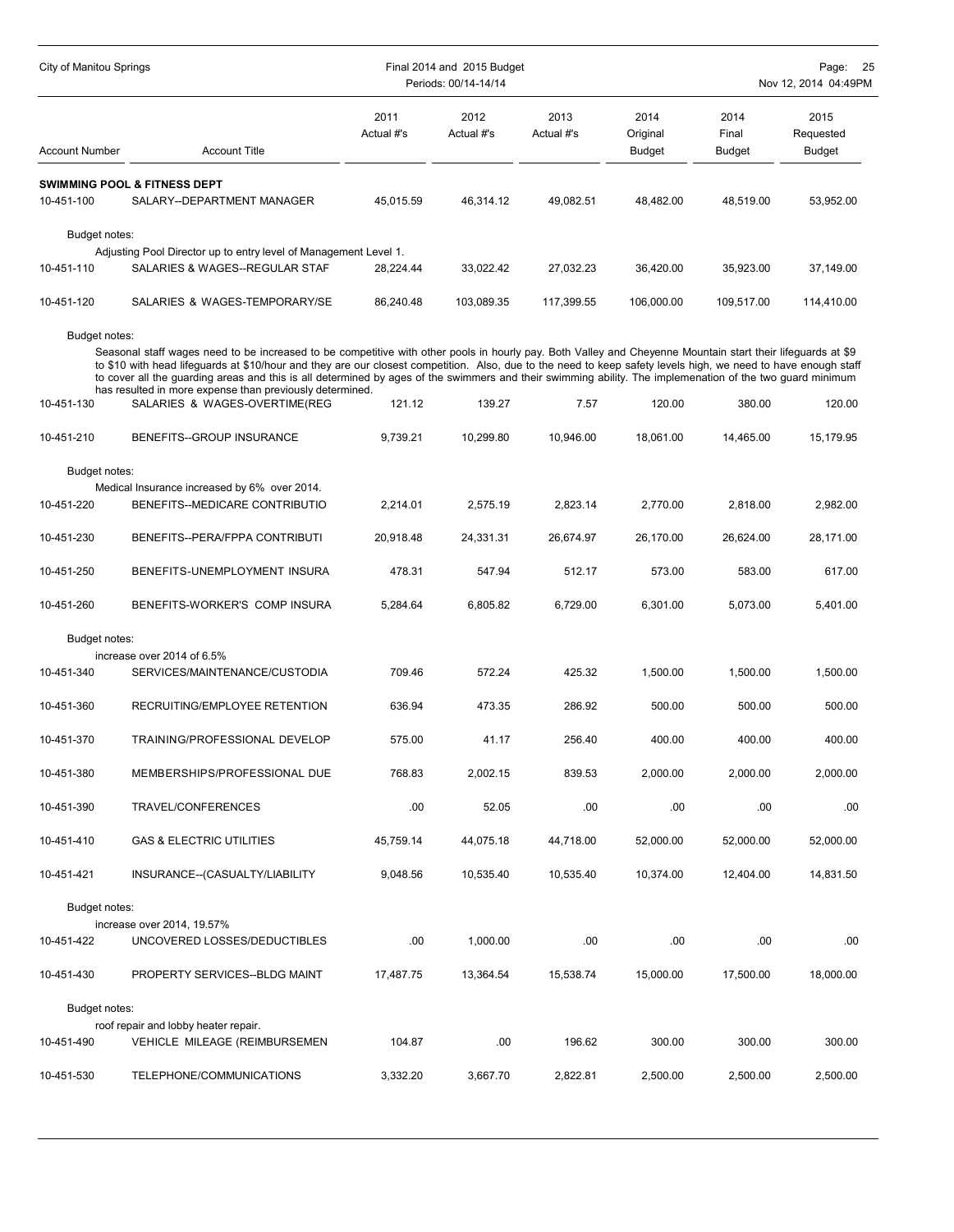| City of Manitou Springs |                                      |                    | Final 2014 and 2015 Budget<br>Periods: 00/14-14/14 |                    | Page: 26<br>Nov 12, 2014 04:49PM  |                                |                             |
|-------------------------|--------------------------------------|--------------------|----------------------------------------------------|--------------------|-----------------------------------|--------------------------------|-----------------------------|
| <b>Account Number</b>   | <b>Account Title</b>                 | 2011<br>Actual #'s | 2012<br>Actual #'s                                 | 2013<br>Actual #'s | 2014<br>Original<br><b>Budget</b> | 2014<br>Final<br><b>Budget</b> | 2015<br>Requested<br>Budget |
| 10-451-540              | ADVERTISING/PUBLICATIONS             | 1,611.27           | 610.20                                             | 755.69             | 1,500.00                          | 1,500.00                       | 1,500.00                    |
| 10-451-550              | PRINTING/PHOTOCOPYING/BINDING        | 757.43             | 898.00                                             | 2,678.29           | 2,500.00                          | 2,500.00                       | 2,500.00                    |
| 10-451-560              | OFFICE MACHINES/COMPUTER MAIN        | 2,178.59           | 2,195.49                                           | 1,545.07           | 2,500.00                          | 2,500.00                       | 2,500.00                    |
| 10-451-570              | <b>BANK CHARGES POOL</b>             | .00                | 4,571.65                                           | 5,081.77           | 4.986.00                          | 6,533.00                       | 6,535.00                    |
| 10-451-605              | OFFICE SUPPLIES (PAPER, ETC)         | 1,347.39           | 1,312.25                                           | 909.51             | 1,400.00                          | 1,400.00                       | 1,400.00                    |
| 10-451-610              | OPERATING SUPPLIES (CHEMICALS,       | 12,707.60          | 12,424.27                                          | 13,154.68          | 13,000.00                         | 13,000.00                      | 13,000.00                   |
| 10-451-615              | POSTAGE (US MAIL/FEDEX/UPS)          | 9.24               | .00                                                | .00                | 150.00                            | 150.00                         | 150.00                      |
| 10-451-618              | <b>CUSTODIAL/MAINTENANCE SUPPLIE</b> | 1,835.31           | 1,955.22                                           | 3,071.89           | 3,000.00                          | 3,000.00                       | 3,000.00                    |
| 10-451-620              | UNIFORMS(RECURRING COSTS)            | .00                | 745.80                                             | 979.00             | 850.00                            | 850.00                         | 900.00                      |
| 10-451-631              | <b>VENDING SUPPLIES</b>              | 4.704.26           | 5,512.45                                           | 5,044.88           | 6,500.00                          | 6,500.00                       | 6,500.00                    |
| 10-451-632              | <b>COMMODITIES FOR RESALE</b>        | 24.85              | 603.25                                             | 408.17             | .00                               | .00                            | .00                         |
|                         | Total SWIMMING POOL & FITNESS DEPT:  | 301,834.97         | 333,737.58                                         | 350,455.83         | 365,857.00                        | 370,939.00                     | 387,998.45                  |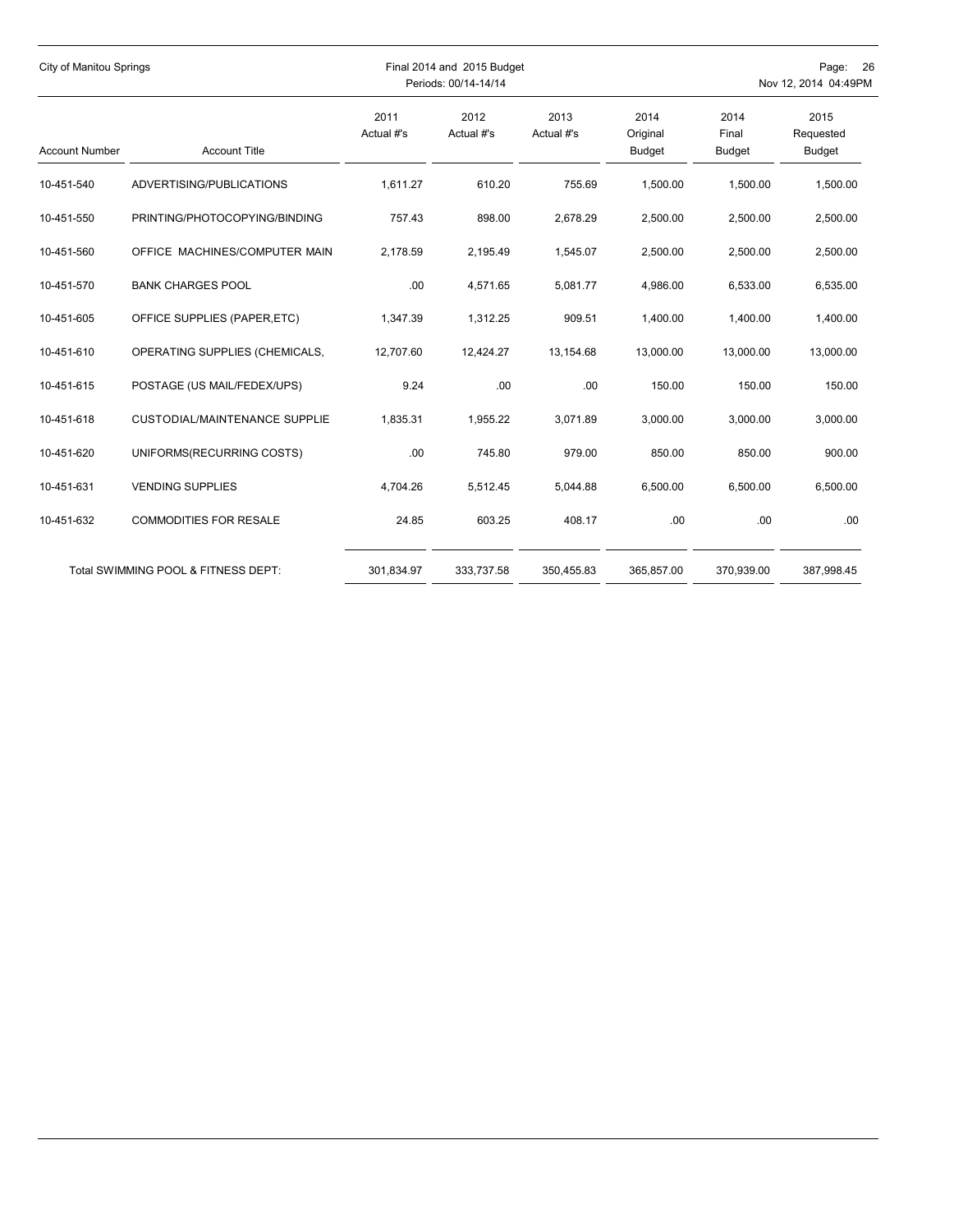# LIBRARY DEPARTMENT

*This budget accounts for the operating costs of the Library*

As of January 2013, the Library became part of the Pikes Peak Library District. The City, however, still owns the library building.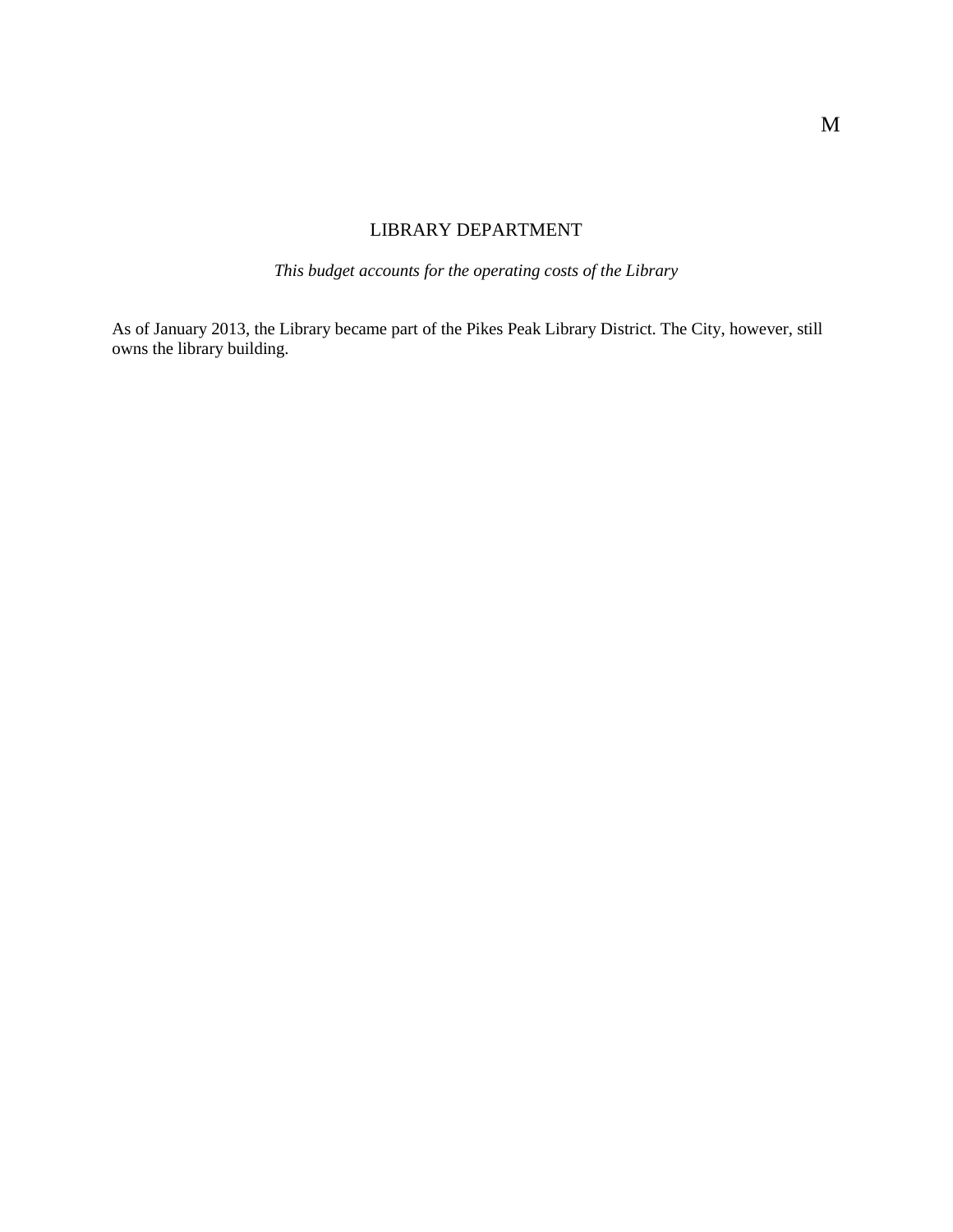| City of Manitou Springs<br>Final 2014 and 2015 Budget<br>Periods: 00/14-14/14 |                                     |                    |                    |                    |                                   | Page: 27<br>Nov 12, 2014 04:49PM |                             |  |
|-------------------------------------------------------------------------------|-------------------------------------|--------------------|--------------------|--------------------|-----------------------------------|----------------------------------|-----------------------------|--|
| <b>Account Number</b>                                                         | <b>Account Title</b>                | 2011<br>Actual #'s | 2012<br>Actual #'s | 2013<br>Actual #'s | 2014<br>Original<br><b>Budget</b> | 2014<br>Final<br><b>Budget</b>   | 2015<br>Requested<br>Budget |  |
| <b>LIBRARY</b><br>10-455-100                                                  | SALARY--DEPARTMENT MANAGER          | 38,512.49          | 50,607.67          | .00.               | .00                               | .00                              | .00                         |  |
| 10-455-110                                                                    | SALARIES & WAGES--REGULAR-FULL      | .00.               | 13,783.98          | .00.               | .00.                              | .00                              | .00                         |  |
| 10-455-120                                                                    | SALARIES & WAGES--REGULAR-PAR       | 46,703.16          | 38,034.09          | .00                | .00                               | .00                              | .00                         |  |
| 10-455-210                                                                    | BENEFITS--GROUP INSURANCE           | 4,869.56           | 5,232.80           | .00.               | .00                               | .00                              | .00                         |  |
| 10-455-220                                                                    | BENEFITS--MEDICARE CONTRIBUTIO      | 1,193.63           | 1,426.85           | .00                | .00.                              | .00                              | .00                         |  |
| 10-455-230                                                                    | BENEFITS--PERA/FPPA CONTRIBUTI      | 11,277.80          | 13,449.17          | .00.               | .00                               | .00                              | .00                         |  |
| 10-455-250                                                                    | BENEFITS-UNEMPLOYMENT INSURA        | 255.68             | 307.29             | .00                | .00                               | .00                              | .00                         |  |
| 10-455-260                                                                    | BENEFITS-WORKER'S COMP INSURA       | 238.00             | 171.55             | .00                | .00                               | .00                              | .00                         |  |
| 10-455-320                                                                    | SERVICES--PROFESSIONAL              | .00                | 11,860.28          | .00                | .00                               | .00                              | .00                         |  |
| 10-455-370                                                                    | TRAINING/PROFESSIONAL DEVELOP       | 261.50             | 350.00             | .00                | .00.                              | .00                              | .00                         |  |
| 10-455-380                                                                    | MEMBERSHIPS/PROFESSIONAL DUE        | 366.99             | 195.00             | .00.               | .00                               | .00                              | .00                         |  |
| 10-455-390                                                                    | TRAVEL/CONFERENCES                  | 385.00             | 607.32             | .00                | .00                               | .00                              | .00                         |  |
| 10-455-410                                                                    | <b>GAS &amp; ELECTRIC UTILITIES</b> | 2,745.74           | 2,681.27           | .00                | .00.                              | .00                              | .00                         |  |
| 10-455-421                                                                    | INSURANCE--(CASUALTY/LIABILITY      | 11,188.04          | 14,043.92          | .00                | .00                               | .00                              | .00                         |  |
| 10-455-430                                                                    | BLDG MAINTENANCE/MATERIAL           | 555.28             | 916.47             | .00.               | .00                               | .00                              | .00                         |  |
| 10-455-490                                                                    | VECHILE MILEAGE(REIMBURSEMENT       | 122.40             | 31.24              | .00.               | .00                               | .00                              | .00                         |  |
| 10-455-530                                                                    | TELEPHONE/COMMUNICATIONS            | 5,352.45           | 5,200.89           | 4,295.22           | .00                               | .00                              | .00                         |  |
| 10-455-540                                                                    | <b>MARKETING</b>                    | 274.58             | .00                | .00                | .00.                              | .00                              | .00                         |  |
| 10-455-550                                                                    | PRINTING/PHOTOCOPYING/BINDING       | 2,421.85           | 3,000.00           | .00                | .00.                              | .00                              | .00.                        |  |
| 10-455-560                                                                    | Office Machine/Computer Mainte      | 306.03             | 257.90             | .00                | .00.                              | .00                              | .00                         |  |
| 10-455-605                                                                    | OFFICE SUPPLIES (PAPER, ETC)        | 1,403.99           | 721.11             | .00                | .00.                              | .00                              | .00.                        |  |
| 10-455-610                                                                    | OPERATING SUPPLIES(CHEMICALS,E      | 1,024.97           | 879.78             | $8.90 -$           | .00.                              | .00                              | .00                         |  |
| 10-455-615                                                                    | POSTAGE                             | 35.96              | 29.53              | .00.               | .00.                              | .00                              | .00                         |  |
| 10-455-655                                                                    | <b>EMPLOYEE PROGRAMS</b>            | .00                | 10.14              | .00                | .00.                              | .00                              | .00                         |  |
| 10-455-660                                                                    | <b>CIRCULATION</b>                  | 4,485.00           | 2,281.01           | .00                | .00.                              | .00                              | .00                         |  |
| 10-455-664                                                                    | AUDIO/VIDEO                         | 7,451.52           | 4,606.13           | .00                | .00.                              | .00                              | .00                         |  |
| 10-455-665                                                                    | SPECIAL PROGRAMS                    | 1,943.87           | 1,245.38           | .00                | .00.                              | .00.                             | .00.                        |  |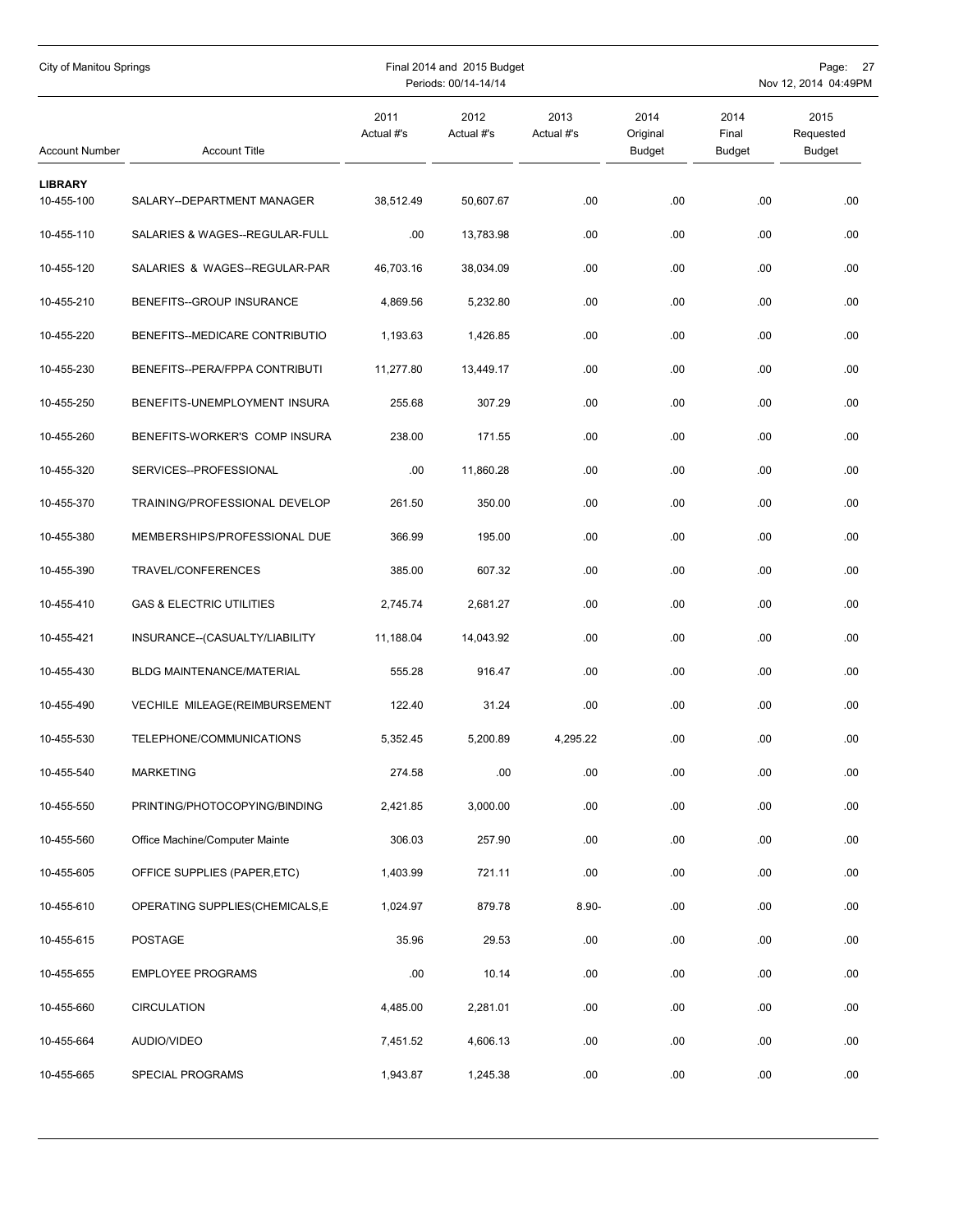| City of Manitou Springs |                                    |                    | Final 2014 and 2015 Budget<br>Periods: 00/14-14/14 |                    | Page: 28<br>Nov 12, 2014 04:49PM  |                         |                             |  |
|-------------------------|------------------------------------|--------------------|----------------------------------------------------|--------------------|-----------------------------------|-------------------------|-----------------------------|--|
| <b>Account Number</b>   | <b>Account Title</b>               | 2011<br>Actual #'s | 2012<br>Actual #'s                                 | 2013<br>Actual #'s | 2014<br>Original<br><b>Budget</b> | 2014<br>Final<br>Budget | 2015<br>Requested<br>Budget |  |
| 10-455-666              | <b>BOOKS</b>                       | 23,368.13          | 17,389.08                                          | .00                | .00                               | .00                     | .00                         |  |
| 10-455-667              | <b>PERIODICALS</b>                 | 1,283.84           | 619.45                                             | .00                | .00                               | .00                     | .00                         |  |
| 10-455-668              | CHILDREN'S PROGRAMMING             | 2,352.45           | 996.32                                             | .00                | .00                               | .00                     | .00                         |  |
| 10-455-670              | <b>TECHNICAL SERVICES SUPPLIES</b> | 2,131.67           | 1,427.97                                           | .00                | .00                               | .00                     | .00                         |  |
| <b>Total LIBRARY:</b>   |                                    | 172,511.58         | 192,363.59                                         | 4,286.32           | .00.                              | .00                     | .00                         |  |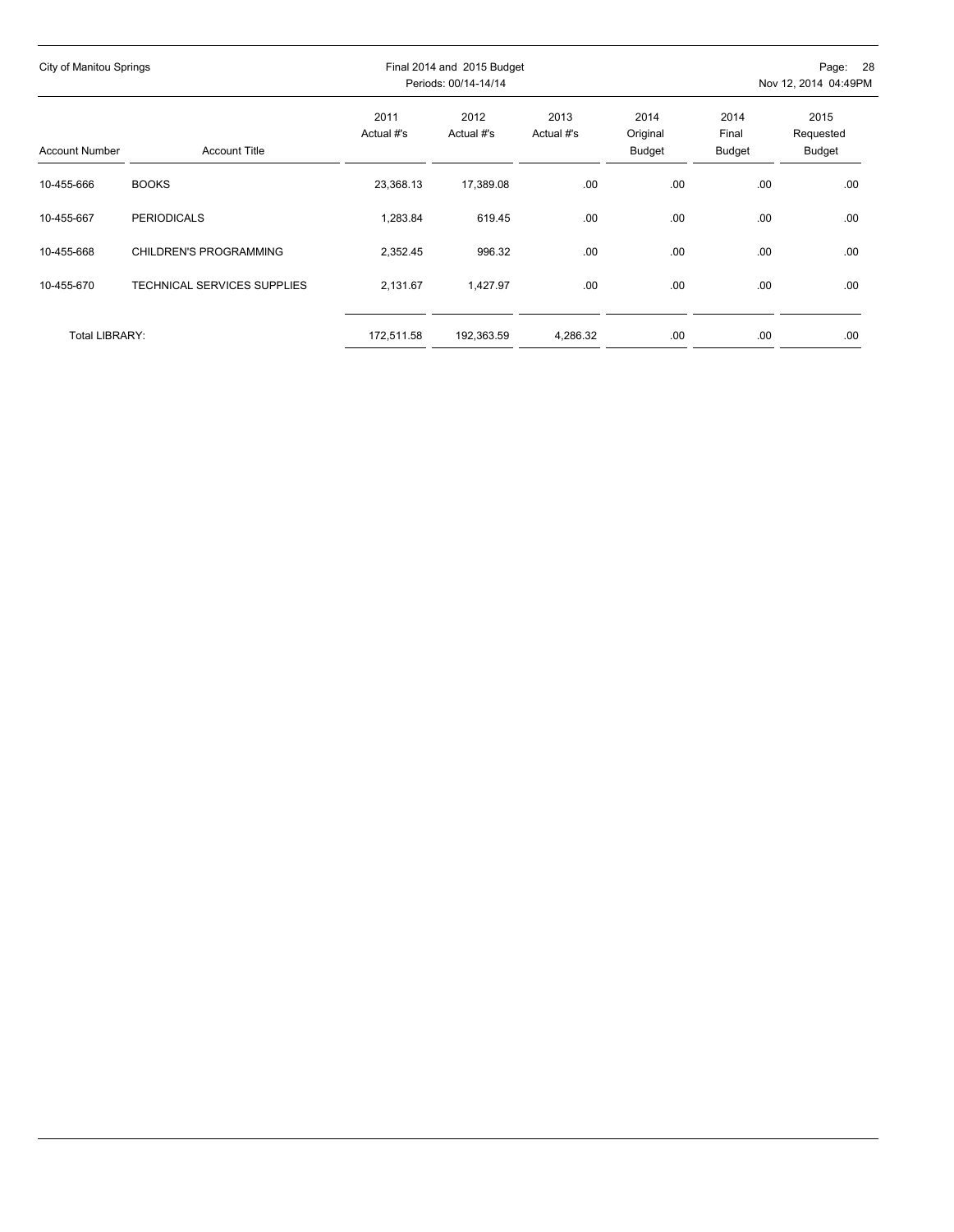| City of Manitou Springs |                                                                                                                                                                                                                                                                                                                                                                                                                                                                                                                                                                                                                                                                                                                   |                    | Final 2014 and 2015 Budget<br>Periods: 00/14-14/14 | Page:<br>-29<br>Nov 12, 2014 04:49PM |                            |                                |                             |
|-------------------------|-------------------------------------------------------------------------------------------------------------------------------------------------------------------------------------------------------------------------------------------------------------------------------------------------------------------------------------------------------------------------------------------------------------------------------------------------------------------------------------------------------------------------------------------------------------------------------------------------------------------------------------------------------------------------------------------------------------------|--------------------|----------------------------------------------------|--------------------------------------|----------------------------|--------------------------------|-----------------------------|
| <b>Account Number</b>   | <b>Account Title</b>                                                                                                                                                                                                                                                                                                                                                                                                                                                                                                                                                                                                                                                                                              | 2011<br>Actual #'s | 2012<br>Actual #'s                                 | 2013<br>Actual #'s                   | 2014<br>Original<br>Budget | 2014<br>Final<br><b>Budget</b> | 2015<br>Requested<br>Budget |
|                         |                                                                                                                                                                                                                                                                                                                                                                                                                                                                                                                                                                                                                                                                                                                   |                    |                                                    |                                      |                            |                                |                             |
|                         | <b>ECONOMIC DEVELOPMENT/PROMOTION</b>                                                                                                                                                                                                                                                                                                                                                                                                                                                                                                                                                                                                                                                                             |                    |                                                    |                                      |                            |                                |                             |
| 10-465-844              | <b>BUSINESS PROMOTION&amp;TOURISM-F</b>                                                                                                                                                                                                                                                                                                                                                                                                                                                                                                                                                                                                                                                                           | 250,000.00         | 249.999.96                                         | 198,895.62                           | 206,069.00                 | 206,069.00                     | 217,535.00                  |
| 10-465-845              | In accordance with Manitou Springs Municipal Code Ordinances 3.12.80 Vendors Fee--Dedication of equivalent: 3.24.030 Levied--Amount (lodging tax); and,<br>3.24.00 Disposition of revenues the City accumulates those funds earmarked by ordinance to fund the annual general fund budget appropriation that is<br>dedicated to attracting visitors and/or business activity to the city. The formula consists of a sum equal to 3 1/3 percent of general sales tax revenue, 1 1/3<br>percent of amusement (excise) tax revenue and 100 percent of lodging tax revenue from the last audited financial year. Based on 2013 revenues, the 2015<br>dedicated revenue is \$217,535.<br>BUSINESS PROMOTION&TOURISM-DI | .00                | .00.                                               | 59.256.42                            | 43.931.00                  | 43.931.00                      | 32.465.00                   |
| Account notes:          |                                                                                                                                                                                                                                                                                                                                                                                                                                                                                                                                                                                                                                                                                                                   |                    |                                                    |                                      |                            |                                |                             |
|                         | In addition to those "earmarked" revenues the city council may set aside additional funds as they deem necessary to supplement that annual general fund<br>budget appropriation that is dedicated to attracting visitors and/or business activity to the city. For the 2015 budget, city council is budgeting \$32,465 to adjust<br>the amount up to \$250,000.                                                                                                                                                                                                                                                                                                                                                   |                    |                                                    |                                      |                            |                                |                             |
| 10-465-855              | URA SALES TAX INCREMENT                                                                                                                                                                                                                                                                                                                                                                                                                                                                                                                                                                                                                                                                                           | 43.144.10          | 33.874.58                                          | 33.092.08                            | 30.390.00                  | 179.773.00                     | 343.693.00                  |
| Account notes:          |                                                                                                                                                                                                                                                                                                                                                                                                                                                                                                                                                                                                                                                                                                                   |                    |                                                    |                                      |                            |                                |                             |
|                         | The URA Sales tax increment is based on the increase of sales tax collected, for the year, in the URA area, over 2006 collected sales tax. This will be<br>allocated for the URA for a period not to exceed 25 years, from 2007 to 2032. As per the Urban Renewal Plan documentation, "The Urban Renewal Plan                                                                                                                                                                                                                                                                                                                                                                                                     |                    |                                                    |                                      |                            |                                |                             |

contemplates that a primary method of financing this project to be the use of municipal sales and property tax increments as authorized by the Act (Urban Renewal Law of the State of Colorado, Part 1 of Article 25 of Title 31, Colorado Revised Statues, 1973, as amended). The City Council may allocate municipal sales tax increments when the Manitou Springs Urban Renewal Authority submits a financing plan outlining the proposed amounts and purpose for which the municipal sales tax increments are to be used."

| Total ECONOMIC DEVELOPMENT/PROMOTION: | 293.144.10 | 283.874.54 | 291.244.12 | 280.390.00 | 429.773.00 | 593.693.00 |
|---------------------------------------|------------|------------|------------|------------|------------|------------|
|---------------------------------------|------------|------------|------------|------------|------------|------------|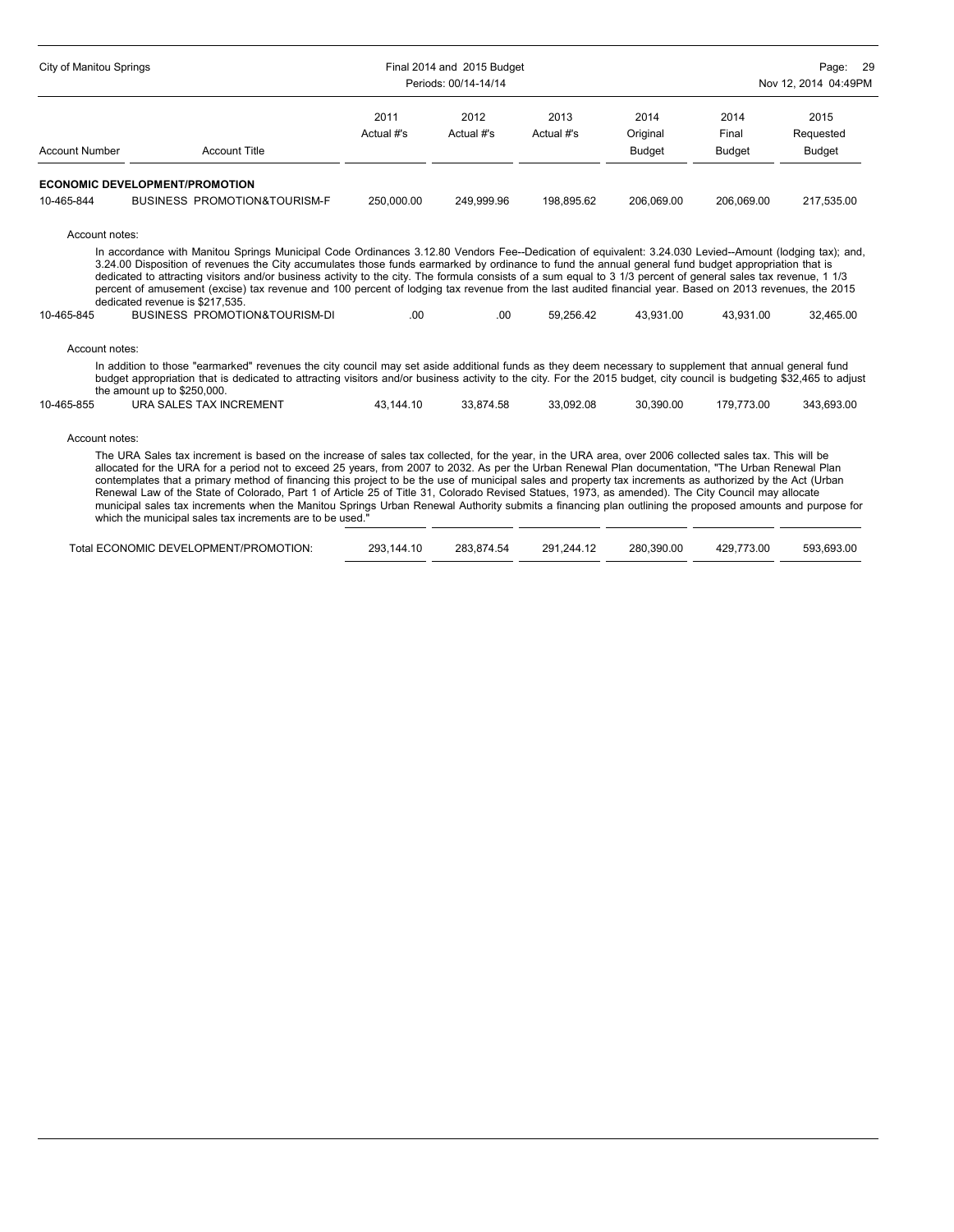| City of Manitou Springs |                                           |                    | Final 2014 and 2015 Budget<br>Periods: 00/14-14/14 | Page: 30<br>Nov 12, 2014 04:49PM |                            |                                |                             |
|-------------------------|-------------------------------------------|--------------------|----------------------------------------------------|----------------------------------|----------------------------|--------------------------------|-----------------------------|
| <b>Account Number</b>   | <b>Account Title</b>                      | 2011<br>Actual #'s | 2012<br>Actual #'s                                 | 2013<br>Actual #'s               | 2014<br>Original<br>Budget | 2014<br>Final<br><b>Budget</b> | 2015<br>Requested<br>Budget |
|                         | <b>INTERGOVERNMENTAL &amp; OTHER AGEN</b> |                    |                                                    |                                  |                            |                                |                             |
| 10-480-850              | RADIO 539 AM STATION SUPPORT              | 211.65             | 212.51                                             | 121.37                           | 200.00                     | 200.00                         | 200.00                      |
| 10-480-851              | PIKES PEAK COUNCIL OF GOVERNM             | 2,253.00           | 2,275.00                                           | 2,387.00                         | 2,374.00                   | 2,374.00                       | 2,387.00                    |
| 10-480-852              | MUNICIPAL LEAGUE (CML)                    | 2,950.06           | 2,980.81                                           | 3,007.72                         | 3,261.00                   | 3,261.00                       | 3,261.00                    |
| 10-480-853              | <b>RED CROSS SHELTER</b>                  | .00                | .00                                                | 11,538.46                        | .00                        | .00                            | .00                         |
| 10-480-854              | <b>COMMUNITY PROGRAMS DONATION</b>        | 600.00             | 1,000.00                                           | 360.00                           | 1,000.00                   | 1,000.00                       | 79,422.00                   |
|                         |                                           |                    |                                                    |                                  |                            |                                |                             |

Account notes:

This account line used to be called "Golden Circle Nutrition Program" but the name was changed at the end of 2012 to include the possibility of expanding donations to other communty programs.

Budget notes:

|            | In addition to \$1,000for the "Golden Circle Nutrition Program", City Council is funding Phase II of a Manitou Aguifer Study for \$78,422.00 |           |          |           |          |          |           |
|------------|----------------------------------------------------------------------------------------------------------------------------------------------|-----------|----------|-----------|----------|----------|-----------|
| 10-480-858 | SCHOOL DISTRCT 14-GOCO PLAYGR                                                                                                                | 42.500.00 | .00      | .00       | .00      | .00      | .00       |
|            |                                                                                                                                              |           |          |           |          |          |           |
|            |                                                                                                                                              |           |          |           |          |          |           |
|            | Total INTERGOVERNMENTAL & OTHER AGEN:                                                                                                        | 48.514.71 | 6.468.32 | 17.414.55 | 6.835.00 | 6.835.00 | 85.270.00 |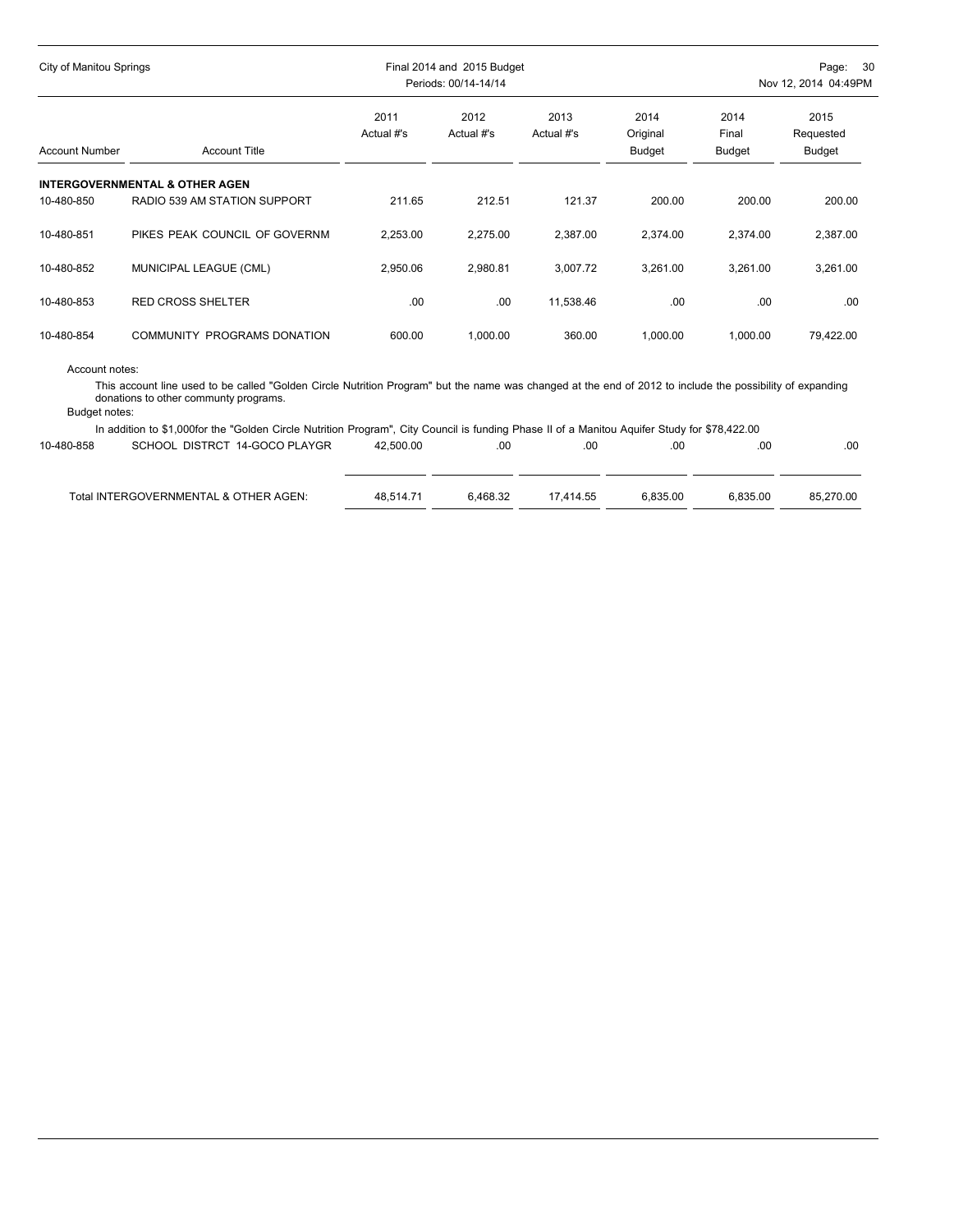| City of Manitou Springs |                                                                                                                                                                                                                             |                    | Approved Final 2014 and 2015 Budget<br>Periods: 01/14-00/15 |                    |                                   |                                | Page: 31<br>Nov 24, 2014 05:07PM |  |  |
|-------------------------|-----------------------------------------------------------------------------------------------------------------------------------------------------------------------------------------------------------------------------|--------------------|-------------------------------------------------------------|--------------------|-----------------------------------|--------------------------------|----------------------------------|--|--|
| <b>Account Number</b>   | <b>Account Title</b>                                                                                                                                                                                                        | 2011<br>Actual #'s | 2012<br>Actual #'s                                          | 2013<br>Actual #'s | 2014<br>Original<br><b>Budget</b> | 2014<br>Final<br><b>Budget</b> | 2015<br>Requested<br>Budget      |  |  |
|                         | <b>GENERAL FUND MISCELLANEOUS PRO</b>                                                                                                                                                                                       |                    |                                                             |                    |                                   |                                |                                  |  |  |
| 10-490-320              | <b>LEGAL FEES &amp; SETTLEMENTS</b>                                                                                                                                                                                         | 8,185.17           | 281.92                                                      | 1,804.68           | .00                               | .00                            | .00                              |  |  |
| 10-490-870              | <b>TV TOWER</b>                                                                                                                                                                                                             | 596.63             | 640.55                                                      | 482.60             | 3.600.00                          | 3.600.00                       | 3,600.00                         |  |  |
| Account notes:          |                                                                                                                                                                                                                             |                    |                                                             |                    |                                   |                                |                                  |  |  |
|                         | TV tower account line accounts for electricity, approximately \$60 a year and \$3000 for maintenance issues. (There have been no maintenance issues since<br>2010 but \$3000 should be budgeted for "escalation services".) |                    |                                                             |                    |                                   |                                |                                  |  |  |
| 10-490-890              | <b>SPECIAL PROJECTS</b>                                                                                                                                                                                                     | .00                | 4.092.12                                                    | 145,917.80         | .00                               | 2,036.00                       | 2,500.00                         |  |  |
| Account notes:          | The special projects account line is used to fund special needs during the year that may arise                                                                                                                              |                    |                                                             |                    |                                   |                                |                                  |  |  |

Budget notes:

In 2015, \$2,500 has been budgeted for document storage purposes. In 2014, this account line was used for a fire mitigation project in Deer Park involving the Mile High Youth Group and Miramont Castle was reimbursed for materials provided to the City. In 2013, City Council budgeted \$60,000 to implement paid parking and \$50,000 for fire and flood mitigation efforts. In 2012, this account line was used for leasing the Tajine Alami parking lot by the city for the summer to provide additional parking.

| Total GENERAL FUND MISCELLANEOUS PRO: | 8.781.80 | 5.014.59 | 148.205.08 | 3.600.00 | 5.636.00 | 6.100.00 |
|---------------------------------------|----------|----------|------------|----------|----------|----------|
|                                       |          |          |            |          |          |          |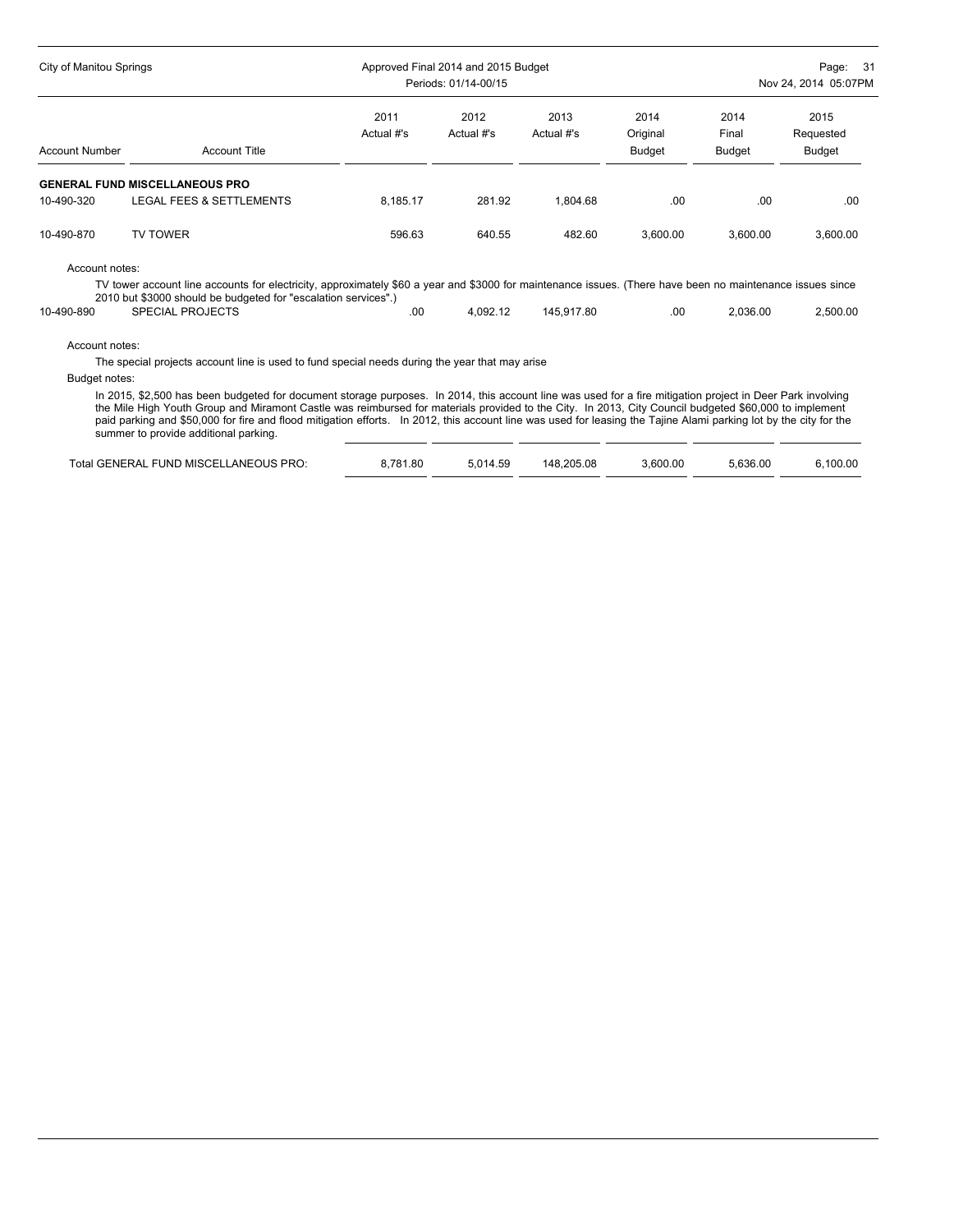| City of Manitou Springs |                                                                                       | Final 2014 and 2015 Budget<br>Periods: 00/14-14/14 |                    |                    |                            | Page: 32<br>Nov 12, 2014 04:49PM |                             |  |
|-------------------------|---------------------------------------------------------------------------------------|----------------------------------------------------|--------------------|--------------------|----------------------------|----------------------------------|-----------------------------|--|
| <b>Account Number</b>   | <b>Account Title</b>                                                                  | 2011<br>Actual #'s                                 | 2012<br>Actual #'s | 2013<br>Actual #'s | 2014<br>Original<br>Budget | 2014<br>Final<br>Budget          | 2015<br>Requested<br>Budget |  |
|                         | <b>TRANSFERS OUT TO OTHER CITY FU</b>                                                 |                                                    |                    |                    |                            |                                  |                             |  |
| 10-491-933              | TRANSFER TO STORM DRAINAGE EN                                                         | .00                                                | .00                | .00                | .00                        | .00                              | 146,133.00                  |  |
| Budget notes:           |                                                                                       |                                                    |                    |                    |                            |                                  |                             |  |
|                         | Transfer to cover the City's fiscal share of Williams Canyon Fire Mitigation Project. |                                                    |                    |                    |                            |                                  |                             |  |
| 10-491-934              | TRANSFER-DOWNTWN IMP (USE TAX                                                         | .00                                                | .00                | .00                | .00                        | .00                              | 65,792.00                   |  |
| 10-491-939              | TRANSFERS TO CAPITAL IMPROVE F                                                        | 204,612.00                                         | 141,686.04         | 251,055.00         | 278,215.00                 | 278,215.00                       | 373,027.00                  |  |
|                         | Total TRANSFERS OUT TO OTHER CITY FU:                                                 | 204,612.00                                         | 141,686.04         | 251,055.00         | 278,215.00                 | 278,215.00                       | 584,952.00                  |  |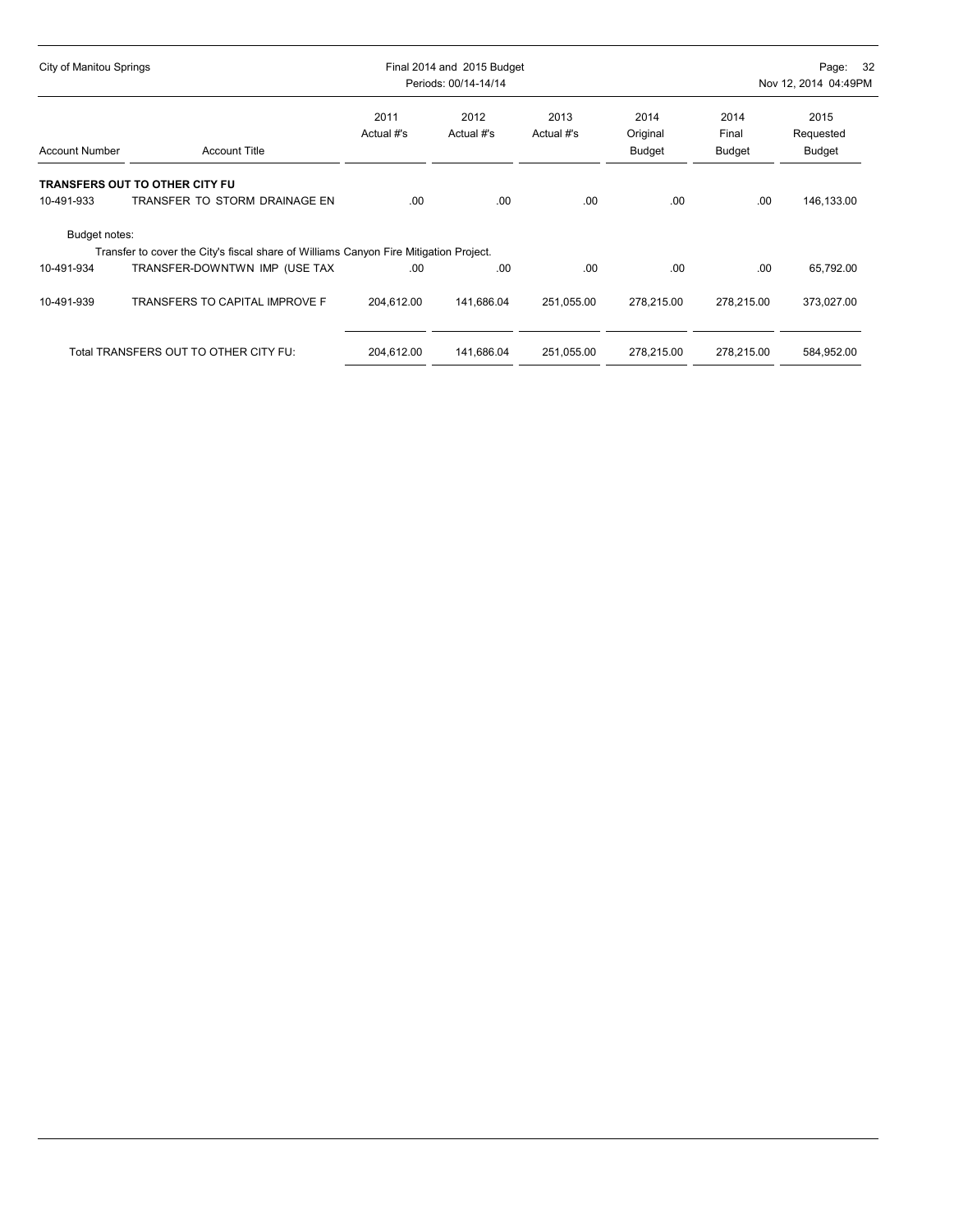## PARKING DEPARTMENT

*This budget accounts for parking enforcement and the Parking Authority Board expenditures*

Summary of the 2014-2015 Operations: Parking Enforcement for the City will continue to be administered by the outside vendor, Standard Parking.

In 2015, the combined budgeted revenues from: parking enforcement \$200,000, Canon Ave metered parking \$65,000 and on-street metered parking \$575,000, are forecasted to be a total of \$840,000.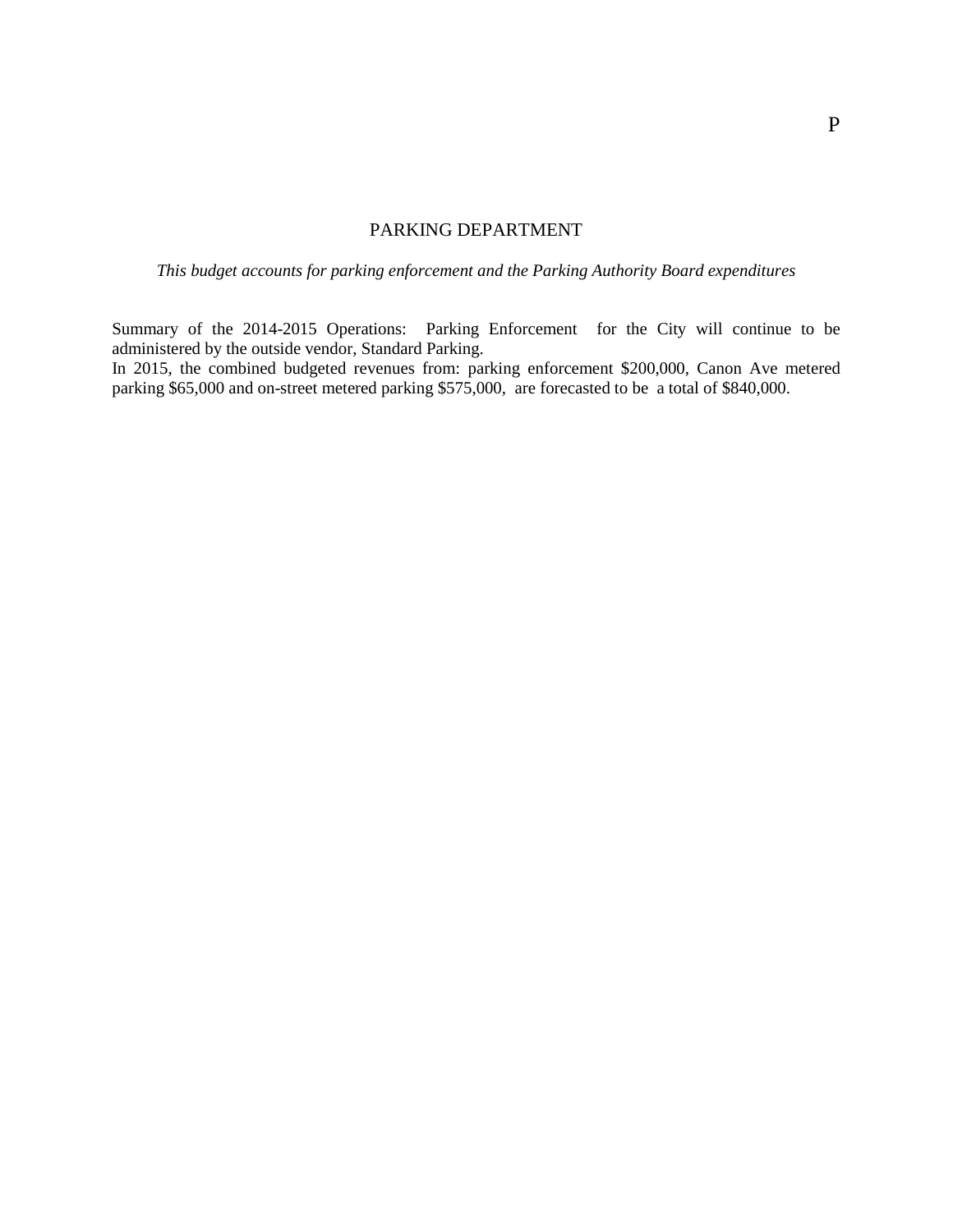| City of Manitou Springs                                         |                                                                                                                                                                                                                                                                                                                                |                    | Final 2014 and 2015 Budget<br>Periods: 00/14-14/14 |                    | Page:<br>33<br>Nov 12, 2014 04:49PM |                                |                             |  |
|-----------------------------------------------------------------|--------------------------------------------------------------------------------------------------------------------------------------------------------------------------------------------------------------------------------------------------------------------------------------------------------------------------------|--------------------|----------------------------------------------------|--------------------|-------------------------------------|--------------------------------|-----------------------------|--|
| <b>Account Number</b>                                           | <b>Account Title</b>                                                                                                                                                                                                                                                                                                           | 2011<br>Actual #'s | 2012<br>Actual #'s                                 | 2013<br>Actual #'s | 2014<br>Original<br><b>Budget</b>   | 2014<br>Final<br><b>Budget</b> | 2015<br>Requested<br>Budget |  |
| <b>PARKING</b><br>10-495-100                                    | SALARY--DEPARTMENT MANAGER                                                                                                                                                                                                                                                                                                     | 27,790.75          | 27,638.65                                          | 11,704.73          | .00                                 | .00                            | .00                         |  |
| 10-495-110                                                      | SALARIES & WAGES--REGULAR STAF                                                                                                                                                                                                                                                                                                 | 7,316.78           | 24,235.23                                          | 8,029.60           | .00                                 | .00                            | .00                         |  |
| 10-495-120                                                      | SALARIES & WAGES--TEMPORARY/S                                                                                                                                                                                                                                                                                                  | 12,600.00          | 1,339.00                                           | .00                | .00                                 | .00                            | .00                         |  |
| 10-495-130                                                      | SALARIES & WAGES--OVERTIME                                                                                                                                                                                                                                                                                                     | 233.25             | 430.56                                             | 169.50             | .00                                 | .00                            | .00                         |  |
| 10-495-210                                                      | BENEFITS-GROUP INSURANCE                                                                                                                                                                                                                                                                                                       | 4,869.56           | 10,299.80                                          | 3,648.68           | .00                                 | .00                            | .00                         |  |
| 10-495-220                                                      | BENEFITS--MEDICARE CONTRIBUTIO                                                                                                                                                                                                                                                                                                 | 629.73             | 706.71                                             | 278.08             | .00                                 | .00                            | .00                         |  |
| 10-495-230                                                      | BENEFITS--PERA CONTRIBUTIONS                                                                                                                                                                                                                                                                                                   | 5,949.70           | 6,668.55                                           | 2,627.38           | .00                                 | .00                            | .00                         |  |
| 10-495-250                                                      | BENEFITS--UNEMPLOYMENT INSURA                                                                                                                                                                                                                                                                                                  | 143.80             | 160.94                                             | 62.58              | .00                                 | .00                            | .00                         |  |
| 10-495-260                                                      | BENEFITS-WORKER'S COMP INSUR                                                                                                                                                                                                                                                                                                   | 496.00             | 800.00                                             | 737.50             | .00                                 | .00                            | .00                         |  |
| 10-495-320                                                      | SERVICES---PROFESSIONAL                                                                                                                                                                                                                                                                                                        | 4,992.06           | 5,026.92                                           | 2,157.42           | 10,000.00                           | 5,750.00                       | 10,000.00                   |  |
| Account notes:<br>10-495-340<br>Account notes:<br>Budget notes: | Consulting services for special projects<br>In 2014, \$3750 was paid for an appraisal of the Tajine Alami.<br>SERVICES--MANAGEMENT CONSUL<br>The City has outsourced its parking enforcement to Standard Parking as of May 2013.<br>The fee is split between the City, the Metro District and the Barr Trail parking revenues. | 3,354.93           | 1,377.71                                           | 273,247.76         | 345,961.00                          | 345,961.00                     | 358,940.00                  |  |
| 10-495-360                                                      | In 2014, the entire fee for Standard Parking is \$473,495.<br>RECRUITING/EMPLOYEE RECRUITME                                                                                                                                                                                                                                    | 84.75              | 331.54                                             | .00                | .00                                 | .00                            | 2,000.00                    |  |
| 10-495-370                                                      | TRAINING/PROFESSIONAL DEVELOP                                                                                                                                                                                                                                                                                                  | 434.55             | 986.02                                             | 280.54             | 2,000.00                            | 1,200.00                       | 1,200.00                    |  |
| Account notes:<br>10-495-421                                    | Board and Staff Training; Board Retreat<br>INSURANCE (CASUALTY/LIABILITY/                                                                                                                                                                                                                                                      | 658.80             | 2,005.32                                           | 1,983.00           | .00                                 | .00.                           | 1,865.00                    |  |
| Budget notes:                                                   | increase over 2014, 19.57%                                                                                                                                                                                                                                                                                                     |                    |                                                    |                    |                                     |                                |                             |  |
| 10-495-422                                                      | UNCOVERED LOSSES                                                                                                                                                                                                                                                                                                               | .00.               | .00.                                               | 242.00             | .00                                 | .00                            | .00                         |  |
| 10-495-430                                                      | PARKING LOT MAINTENANCE                                                                                                                                                                                                                                                                                                        | .00                | .00                                                | .00                | 25,000.00                           | 25,000.00                      | 2,000.00                    |  |
| Budget notes:                                                   |                                                                                                                                                                                                                                                                                                                                |                    |                                                    |                    |                                     |                                |                             |  |
| 10-495-440                                                      | maintenance of Canon Lot (\$2,000)<br>PARKING LOT RENTAL                                                                                                                                                                                                                                                                       | .00                | .00                                                | 750.00             | .00                                 | .00.                           | .00                         |  |
| 10-495-461                                                      | <b>VEHICLE GAS &amp; OIL</b>                                                                                                                                                                                                                                                                                                   | 1,901.39           | 2,342.88                                           | 662.07             | .00                                 | .00                            | .00                         |  |
| 10-495-470                                                      | <b>VEHICLE REPAIRS &amp; MAINTENANCE</b>                                                                                                                                                                                                                                                                                       | 928.55             | 73.50                                              | 12.40              | 1,500.00                            | .00.                           | .00                         |  |
| Account notes:                                                  |                                                                                                                                                                                                                                                                                                                                |                    |                                                    |                    |                                     |                                |                             |  |

Parking Enforcement Vehicle provided by City

Budget notes:

account has been zeroed out because this vehicle is now being maintained through the police department budget line.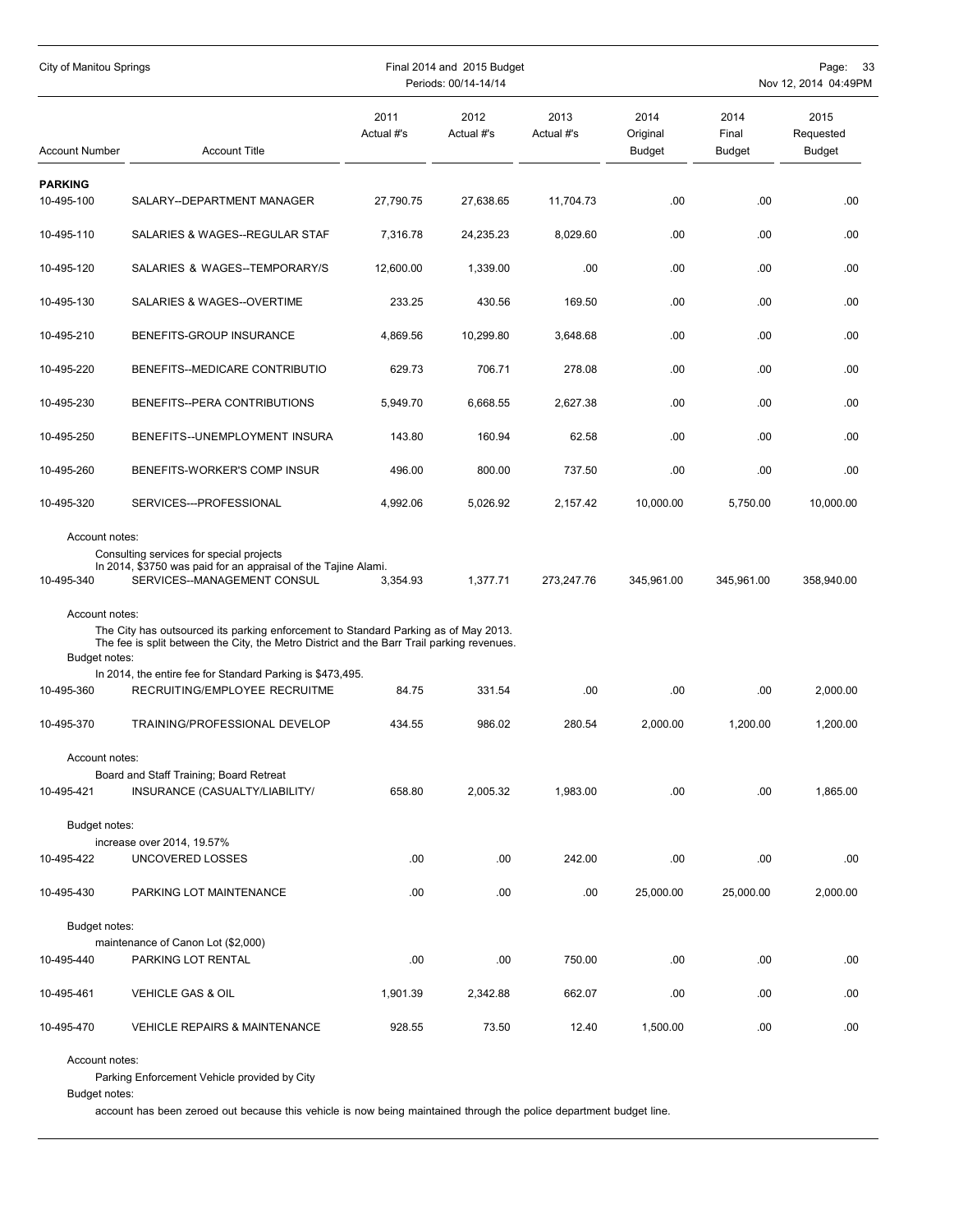| City of Manitou Springs         |                                                                                                                |                    | Final 2014 and 2015 Budget<br>Periods: 00/14-14/14 |                    |                                   |                                | Page: 34<br>Nov 12, 2014 04:49PM |
|---------------------------------|----------------------------------------------------------------------------------------------------------------|--------------------|----------------------------------------------------|--------------------|-----------------------------------|--------------------------------|----------------------------------|
| <b>Account Number</b>           | <b>Account Title</b>                                                                                           | 2011<br>Actual #'s | 2012<br>Actual #'s                                 | 2013<br>Actual #'s | 2014<br>Original<br><b>Budget</b> | 2014<br>Final<br><b>Budget</b> | 2015<br>Requested<br>Budget      |
| 10-495-480                      | VEHICLE INSURANCE (DAMAGE LIAB                                                                                 | 23.20              | 49.08                                              | 49.08              | .00.                              | 121.36                         | 145.00                           |
| Budget notes:<br>10-495-530     | increase over 2014, 19.57%<br>TELEPHONE/COMMUNICATIONS                                                         | 414.04             | 956.87                                             | 521.87             | .00                               | .00                            | .00                              |
| 10-495-531                      | <b>COMMUNICATIONS EQUIPMENT</b>                                                                                | 490.00             | 647.28                                             | .00                | .00                               | .00                            | .00                              |
| 10-495-540                      | ADVERTISING/PUBLICATIONS                                                                                       | .00                | .00                                                | .00                | 1,000.00                          | 1,000.00                       | 1,000.00                         |
| Account notes:                  |                                                                                                                |                    |                                                    |                    |                                   |                                |                                  |
| 10-495-550                      | Meeting notices and advertisements<br>PRINTING/PHOTOCOPYING/BINDING                                            | .00                | .00                                                | 1,808.41           | 1,000.00                          | 100.00                         | 1,000.00                         |
| Account notes:                  | Support of the Parking Authority Board                                                                         |                    |                                                    |                    |                                   |                                |                                  |
| 10-495-570                      | CANON CREDIT CARD FEES                                                                                         | .00                | 4,556.88                                           | 1,604.47           | .00                               | .00                            | .00                              |
| 10-495-605                      | OFFICE SUPPLIES                                                                                                | 350.45             | 785.36                                             | 481.79             | 1,000.00                          | 1,000.00                       | 1,000.00                         |
| Account notes:                  |                                                                                                                |                    |                                                    |                    |                                   |                                |                                  |
| 10-495-610                      | Supplies in support of the Parking Authority Board<br>OPERATING SUPPLIES                                       | 4,290.91           | 2,856.20                                           | 824.74             | .00.                              | 1,504.00                       | 1,000.00                         |
| Account notes:<br>Budget notes: | Supplies in support of the PAB                                                                                 |                    |                                                    |                    |                                   |                                |                                  |
| 10-495-615                      | Approved by City Council at 7/1/14 meeting for paint to mark on-street parking.<br>POSTAGE (US MAIL/FEDEX/UPS) | 147.85             | 172.88                                             | 243.41             | 1,000.00                          | 100.00                         | 1,000.00                         |
| Account notes:                  | Mailed notices and Information                                                                                 |                    |                                                    |                    |                                   |                                |                                  |
| 10-495-620                      | <b>UNIFORMS</b>                                                                                                | 1.413.48           | 1,083.53                                           | 339.93             | .00                               | .00                            | .00.                             |
| 10-495-695                      | ENFORCEMENT EQUIPMENT RENTAL                                                                                   | 5,350.00           | 566.80                                             | .00                | 45,000.00                         | 50,000.00                      | 50,000.00                        |
| Account notes:                  |                                                                                                                |                    |                                                    |                    |                                   |                                |                                  |
| 10-495-700                      | Complus Data Systems monthly billing<br><b>TRANSIT SHUTTLE</b>                                                 | .00                | .00                                                | .00                | 35,000.00                         | 35,000.00                      | 71,000.00                        |
| Account notes:                  |                                                                                                                |                    |                                                    |                    |                                   |                                |                                  |
| 10-495-742                      | Operation of City's shuttle system. Shared with Barr Trail Parking revenues.<br>CAPITAL PURCHASES EQUIPMENT    | 788.34             | .00                                                | .00                | .00                               | .00                            | .00                              |
| 10-495-746                      | CAPITAL PURCHASES-OTHER                                                                                        | 1,734.94           | .00                                                | .00                | .00                               | .00                            | .00                              |
| Total PARKING:                  |                                                                                                                | 87,387.81          | 96,098.21                                          | 312,466.94         | 468,461.00                        | 466,736.36                     | 502,150.00                       |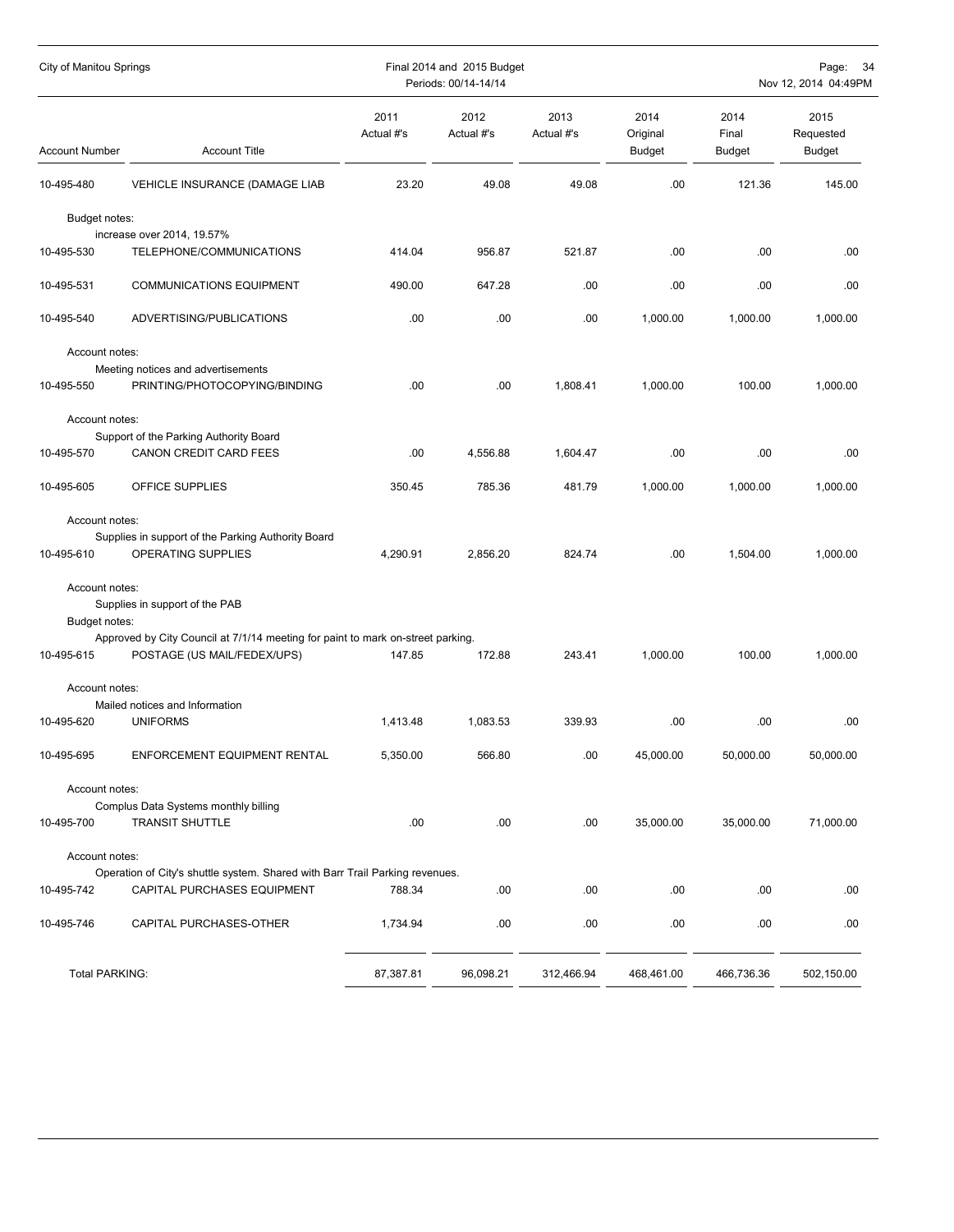| City of Manitou Springs      |                                                                                                                                                    |                    | Final 2014 and 2015 Budget<br>Periods: 00/14-14/14 |                    |                                   |                         | Page: 35<br>Nov 12, 2014 04:49PM |  |  |
|------------------------------|----------------------------------------------------------------------------------------------------------------------------------------------------|--------------------|----------------------------------------------------|--------------------|-----------------------------------|-------------------------|----------------------------------|--|--|
| <b>Account Number</b>        | <b>Account Title</b>                                                                                                                               | 2011<br>Actual #'s | 2012<br>Actual #'s                                 | 2013<br>Actual #'s | 2014<br>Original<br><b>Budget</b> | 2014<br>Final<br>Budget | 2015<br>Requested<br>Budget      |  |  |
| <b>BARR TRAIL - ASSIGNED</b> |                                                                                                                                                    |                    |                                                    |                    |                                   |                         |                                  |  |  |
| 10-496-320                   | SERVICES PROFESSIONAL (BARR)                                                                                                                       | .00.               | 8,100.11                                           | .00.               | .00                               | .00                     | .00                              |  |  |
| 10-496-570                   | <b>BANK FEES - BARR</b>                                                                                                                            | .00                | 8,864.01                                           | 3,183.19           | .00                               | .00                     | .00                              |  |  |
| 10-496-571                   | STANDARD PARKING CORP EXP-BAR                                                                                                                      | .00.               | .00                                                | 61,671.53          | 69,587.00                         | 79,017.00               | 82,000.00                        |  |  |
| 10-496-611                   | <b>BARR TRAIL RESTROOM MAINTENA</b>                                                                                                                | .00.               | .00                                                | 1,118.25           | .00                               | .00                     | .00.                             |  |  |
| 10-496-911                   | <b>BARR TRAIL FACILITIES MAINTENA</b>                                                                                                              | .00.               | 16,995.61                                          | 51,610.34          | 80,000.00                         | 80.000.00               | 40,000.00                        |  |  |
| Budget notes:<br>10-496-912  | In 2015, \$40,000 is being donated to RMFI (Rocky Mountain Field Institute) for trail maintenance and rehabilitation.<br><b>BARR TRAIL SHUTTLE</b> | .00                | .00                                                | 10,820.02          | 32,115.00                         | 32.115.00               | 100,000.00                       |  |  |
|                              |                                                                                                                                                    |                    |                                                    |                    |                                   |                         |                                  |  |  |
|                              | Total BARR TRAIL - ASSIGNED:                                                                                                                       | .00                | 33,959.73                                          | 128,403.33         | 181,702.00                        | 191,132.00              | 222,000.00                       |  |  |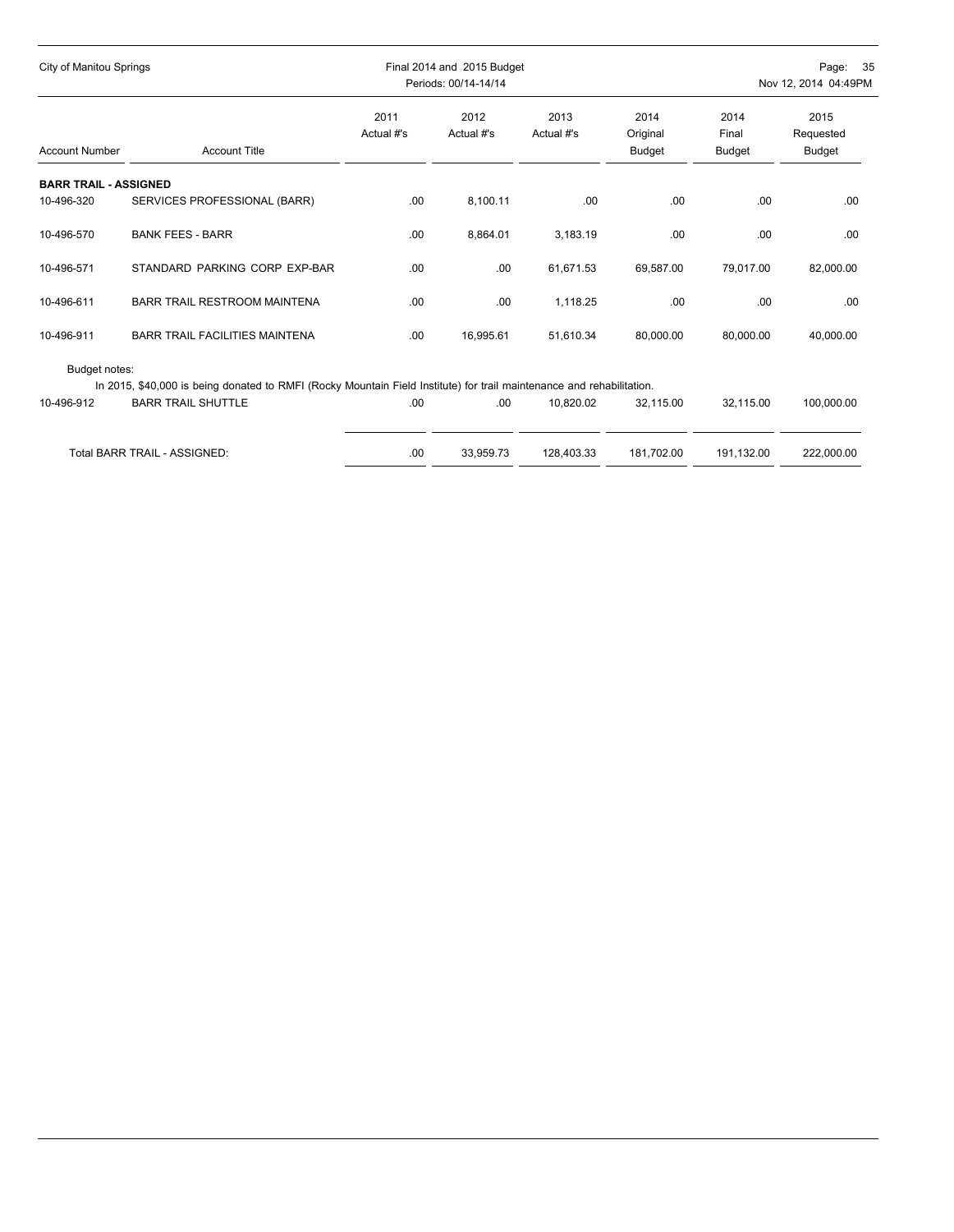| City of Manitou Springs              |                                                                   |                    | Final 2014 and 2015 Budget<br>Periods: 00/14-14/14 |                    |                                   | Page: 36<br>Nov 12, 2014 04:49PM |                                    |  |
|--------------------------------------|-------------------------------------------------------------------|--------------------|----------------------------------------------------|--------------------|-----------------------------------|----------------------------------|------------------------------------|--|
| <b>Account Number</b>                | <b>Account Title</b>                                              | 2011<br>Actual #'s | 2012<br>Actual #'s                                 | 2013<br>Actual #'s | 2014<br>Original<br><b>Budget</b> | 2014<br>Final<br><b>Budget</b>   | 2015<br>Requested<br><b>Budget</b> |  |
| <b>PARKS &amp; RECREATION</b>        |                                                                   |                    |                                                    |                    |                                   |                                  |                                    |  |
| 10-497-802                           | MINI-GRANTS - PARKS&REC                                           | 1,395.00           | .00                                                | 5,150.00           | 5,000.00                          | 5,000.00                         | 6,000.00                           |  |
| 10-497-803                           | <b>TRAINING FOR PARAB</b>                                         | .00                | .00                                                | 256.00             | 1,050.00                          | 1,050.00                         | 500.00                             |  |
| 10-497-804                           | SODA SPRINGS PARK IMPROVEMEN                                      | .00                | .00                                                | .00                | .00.                              | .00.                             | 5,000.00                           |  |
| Budget notes:                        |                                                                   |                    |                                                    |                    |                                   |                                  |                                    |  |
| 10-497-805                           | For Professional fees<br><b>CEMETERY TREE &amp; SHRUB REPLACE</b> | .00                | .00                                                | .00                | .00.                              | .00                              | 2,000.00                           |  |
|                                      |                                                                   |                    |                                                    |                    |                                   |                                  |                                    |  |
| 10-497-806                           | <b>BIKE RACK INSTALLATION</b>                                     | .00                | .00                                                | .00                | .00.                              | .00                              | 1,500.00                           |  |
| 10-497-807                           | <b>RECYCLE CONTAINERS</b>                                         | 897.00             | .00.                                               | .00                | .00.                              | .00                              | 3,000.00                           |  |
| 10-497-840                           | ADMIN SUPPORT-TO GEN FD (UNASS                                    | 999.96             | .00                                                | .00                | .00.                              | .00                              | .00.                               |  |
|                                      |                                                                   |                    |                                                    |                    |                                   |                                  |                                    |  |
| <b>Total PARKS &amp; RECREATION:</b> |                                                                   | 3,291.96           | .00                                                | 5.406.00           | 6,050.00                          | 6,050.00                         | 18,000.00                          |  |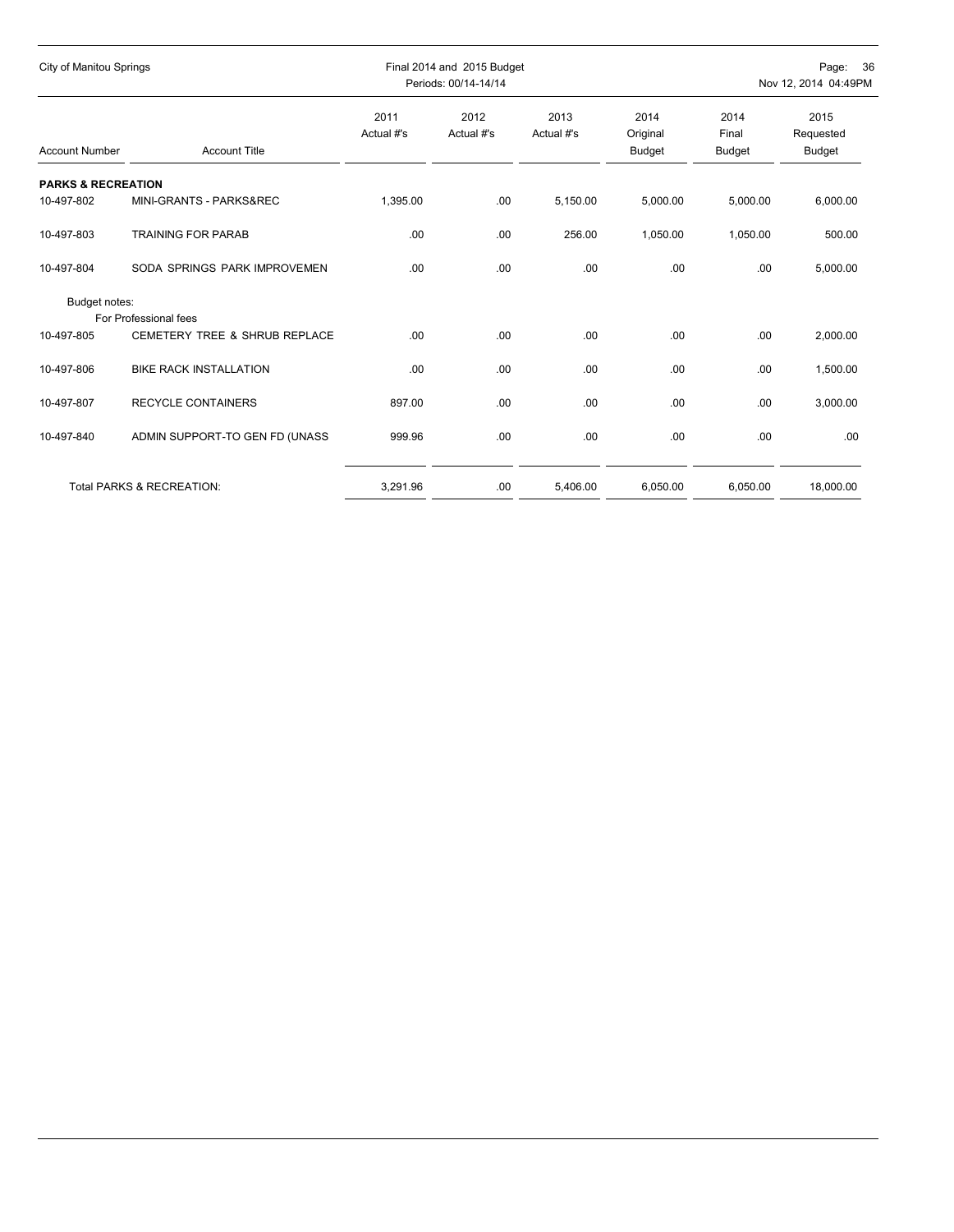| <b>City of Manitou Springs</b> |                                                                                                     |                    | Approved Final 2014 and 2015 Budget<br>Periods: 01/14-00/15 |                    | Page: 37<br>Nov 24, 2014 05:07PM  |                                |                                    |  |
|--------------------------------|-----------------------------------------------------------------------------------------------------|--------------------|-------------------------------------------------------------|--------------------|-----------------------------------|--------------------------------|------------------------------------|--|
| <b>Account Number</b>          | <b>Account Title</b>                                                                                | 2011<br>Actual #'s | 2012<br>Actual #'s                                          | 2013<br>Actual #'s | 2014<br>Original<br><b>Budget</b> | 2014<br>Final<br><b>Budget</b> | 2015<br>Requested<br><b>Budget</b> |  |
|                                | <b>OTHER ASSIGNED EXPENDITURES</b>                                                                  |                    |                                                             |                    |                                   |                                |                                    |  |
| 10-498-430                     | ASSGNED EXP-PAUL'S TRAIL DON.                                                                       | .00.               | .00                                                         | .00.               | .00.                              | 1,602.00                       | .00                                |  |
| Account notes:<br>10-498-431   | This expenditure account closes into assigned fund balance 10-241-360<br>POOL DONATION EXPENDITURES | .00                | .00                                                         | 1.061.20           | .00.                              | 1.540.00                       | .00                                |  |
| Account notes:                 | This account line closes into assigned fund balance 10-241-357                                      |                    |                                                             |                    |                                   |                                |                                    |  |
|                                | Total OTHER ASSIGNED EXPENDITURES:                                                                  | .00                | .00                                                         | 1,061.20           | .00                               | 3,142.00                       | .00                                |  |
|                                | <b>GENERAL FUND Revenue Total:</b>                                                                  | 4,660,573.08       | 5,178,101.56                                                | 5,359,815.69       | 5,413,387.00                      | 6,082,551.23                   | 6,531,492.08                       |  |
|                                | <b>GENERAL FUND Expenditure Total:</b>                                                              | 4,554,670.89       | 4,700,934.44                                                | 5,006,445.45       | 5,542,103.00                      | 5,765,342.12                   | 6,863,219.20                       |  |
|                                | Net Total GENERAL FUND:                                                                             | 105,902.19         | 477,167.12                                                  | 353,370.24         | 128,716.00-                       | 317,209.11                     | 331,727.12-                        |  |
| <b>Net Grand Totals:</b>       |                                                                                                     | 105,902.19         | 477, 167. 12                                                | 353,370.24         | 128,716.00-                       | 317,209.11                     | 331,727.12-                        |  |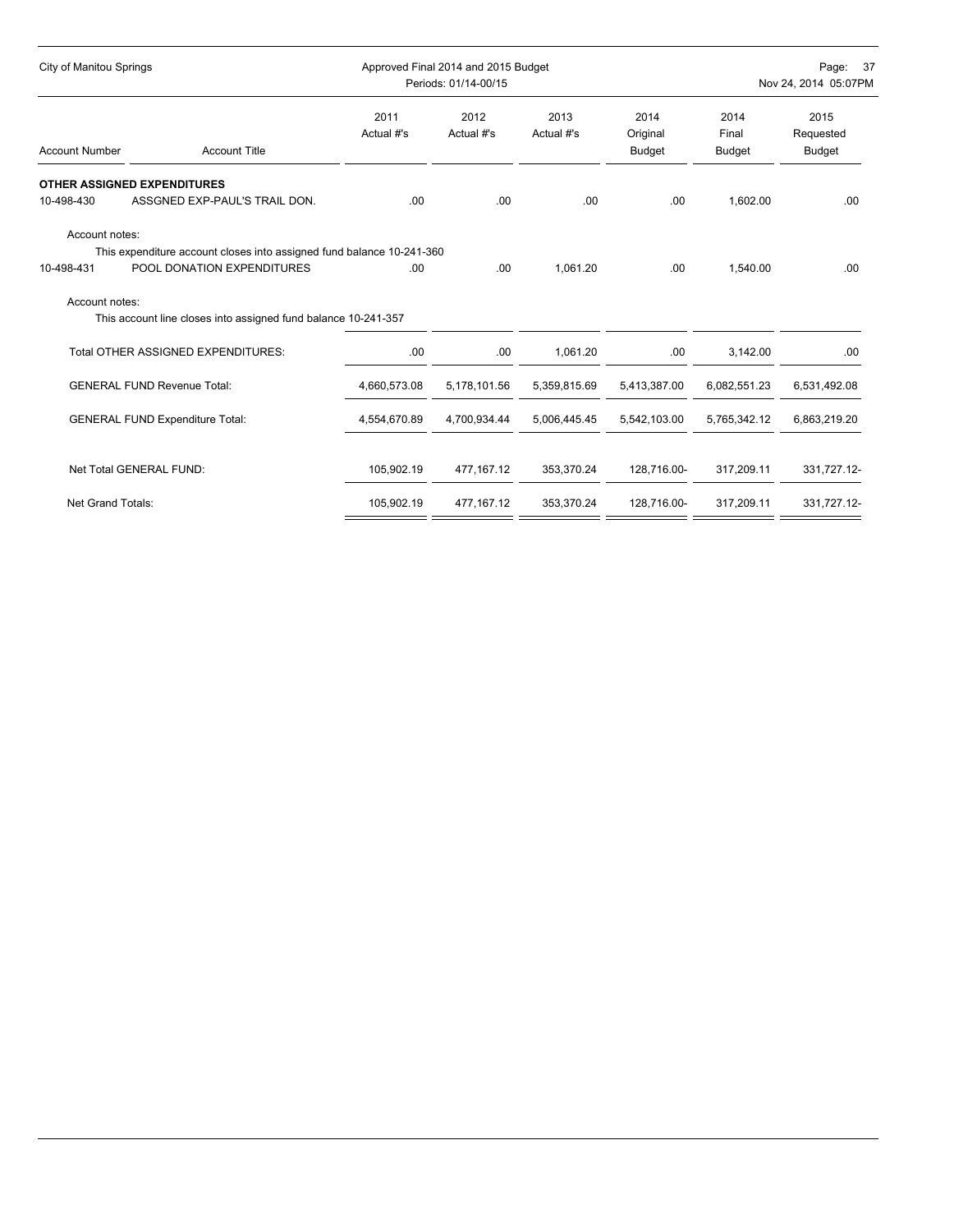#### **11 - PUBLIC WORKS FUND BALANCE**

|                             |                 |        |    |                                     | <b>2014 (final</b> | 2015<br>(beginning |
|-----------------------------|-----------------|--------|----|-------------------------------------|--------------------|--------------------|
|                             | $2011$ (actual) |        |    | $2012$ (actual) $ 2013$ (unaudited) | budget)            | budget)            |
| Carry Over Fund Balance:    | $23.590$ S      | 22,028 |    | 52,292                              | 60,332             | 60,332             |
| Revenues:                   | 92.776          | 95.684 |    | 68,460 \$                           | 48,000             | 48,000             |
| Expenditures:               | 94,338          | 65.420 |    | $60,420$ \$                         | 48,000             | 48,000             |
| <b>Ending Fund Balance:</b> | 22,028          | 52,292 | -8 | 60,332                              | 60,332             | 60,332             |

 *This budget accounts for designated revenues and expenditures for street and road projects*

The Public Works Fund had a voter approved property tax of .800 mills for the purpose of performing roadway improvements but that has expired. It still has, as of 2010, funding designated for roadway improvements in the form of the single-hauler fee, which is paid to the City by the waste removal contractor selected to fulfill the City's single hauler waste program. Those funds are also designated for roadway improvements or overlays.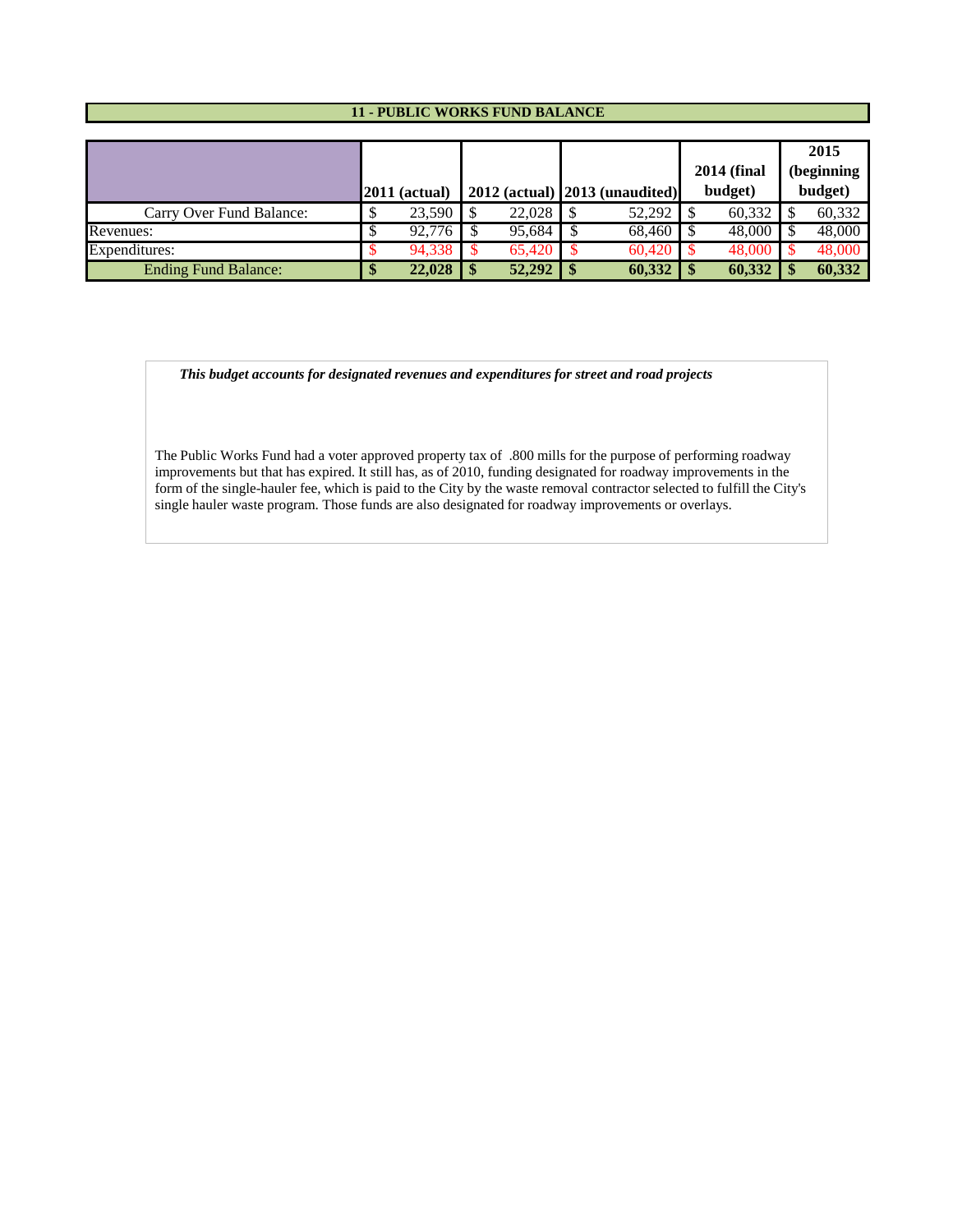| City of Manitou Springs                     |                                                                   |                    | Final 2014 and 2015 Budget<br>Periods: 00/14-14/14 |                    |                                   | Page:<br>$\overline{\mathbf{1}}$<br>Nov 12, 2014 04:54PM |                                    |
|---------------------------------------------|-------------------------------------------------------------------|--------------------|----------------------------------------------------|--------------------|-----------------------------------|----------------------------------------------------------|------------------------------------|
| <b>Account Number</b>                       | <b>Account Title</b>                                              | 2011<br>Actual #'s | 2012<br>Actual #'s                                 | 2013<br>Actual #'s | 2014<br>Original<br><b>Budget</b> | 2014<br>Final<br><b>Budget</b>                           | 2015<br>Requested<br><b>Budget</b> |
| <b>PUBLIC WORKS FUND</b>                    |                                                                   |                    |                                                    |                    |                                   |                                                          |                                    |
| 11-253-100                                  | FUND BALANCE--UNRESERVED                                          | 23,590.24          | 22,027.76                                          | 52,292.34          | .00                               | .00                                                      | .00                                |
| <b>TAX REVENUES</b><br>11-311-110           | <b>REAL PROPERTY TAXES</b>                                        | 48,745.71          | 47,620.75                                          | .00                | .00                               | .00                                                      | .00                                |
|                                             | Total TAX REVENUES:                                               | 48,745.71          | 47,620.75                                          | .00                | .00                               | .00                                                      | .00                                |
| <b>LICENSES &amp; PERMITS</b><br>11-320-160 | SINGLE HAULER FEE                                                 | 44,000.00          | 48,000.00                                          | 48,000.00          | 48,000.00                         | 48,000.00                                                | 48,000.00                          |
|                                             | Total LICENSES & PERMITS:                                         | 44,000.00          | 48,000.00                                          | 48,000.00          | 48,000.00                         | 48,000.00                                                | 48,000.00                          |
| <b>INTEREST EARNINGS</b><br>11-361-190      | <b>INVESTMENT INTEREST</b>                                        | 29.89              | 63.74                                              | 10.41              | 64.00                             | .00                                                      | .00                                |
|                                             | Total INTEREST EARNINGS:                                          | 29.89              | 63.74                                              | 10.41              | 64.00                             | .00                                                      | .00                                |
| 11-365-500                                  | <b>CONTRIBUTIONS AND DONATIONS</b><br>UNCLASSIFIED                | .00                | .00                                                | 20,450.00          | .00                               | .00                                                      | .00.                               |
|                                             | Total CONTRIBUTIONS AND DONATIONS:                                | .00                | .00                                                | 20,450.00          | .00                               | .00                                                      | .00.                               |
| 11-499-500                                  | <b>OTHER FUNDS PROGRAMS &amp; CAPITAL</b><br><b>MISCELLANEOUS</b> | .00                | .00                                                | 2,635.00           | .00                               | .00                                                      | .00                                |
| 11-499-835                                  | STREET OVERLAYS                                                   | 94,338.08          | 42,676.88                                          | 35,556.91          | 48,000.00                         | 48,000.00                                                | 48,000.00                          |
| 11-499-836                                  | <b>ENGINEERING FEES</b>                                           | .00                | 22,743.03                                          | 22,227.90          | .00                               | .00                                                      | .00                                |
|                                             | Total OTHER FUNDS PROGRAMS & CAPITAL:                             | 94,338.08          | 65,419.91                                          | 60,419.81          | 48,000.00                         | 48,000.00                                                | 48,000.00                          |
| PUBLIC WORKS FUND Revenue Total:            |                                                                   | 92,775.60          | 95,684.49                                          | 68,460.41          | 48,064.00                         | 48,000.00                                                | 48,000.00                          |
|                                             | PUBLIC WORKS FUND Expenditure Total:                              | 94,338.08          | 65,419.91                                          | 60,419.81          | 48,000.00                         | 48,000.00                                                | 48,000.00                          |
|                                             | Net Total PUBLIC WORKS FUND:                                      | 1,562.48-          | 30,264.58                                          | 8,040.60           | 64.00                             | .00                                                      | .00.                               |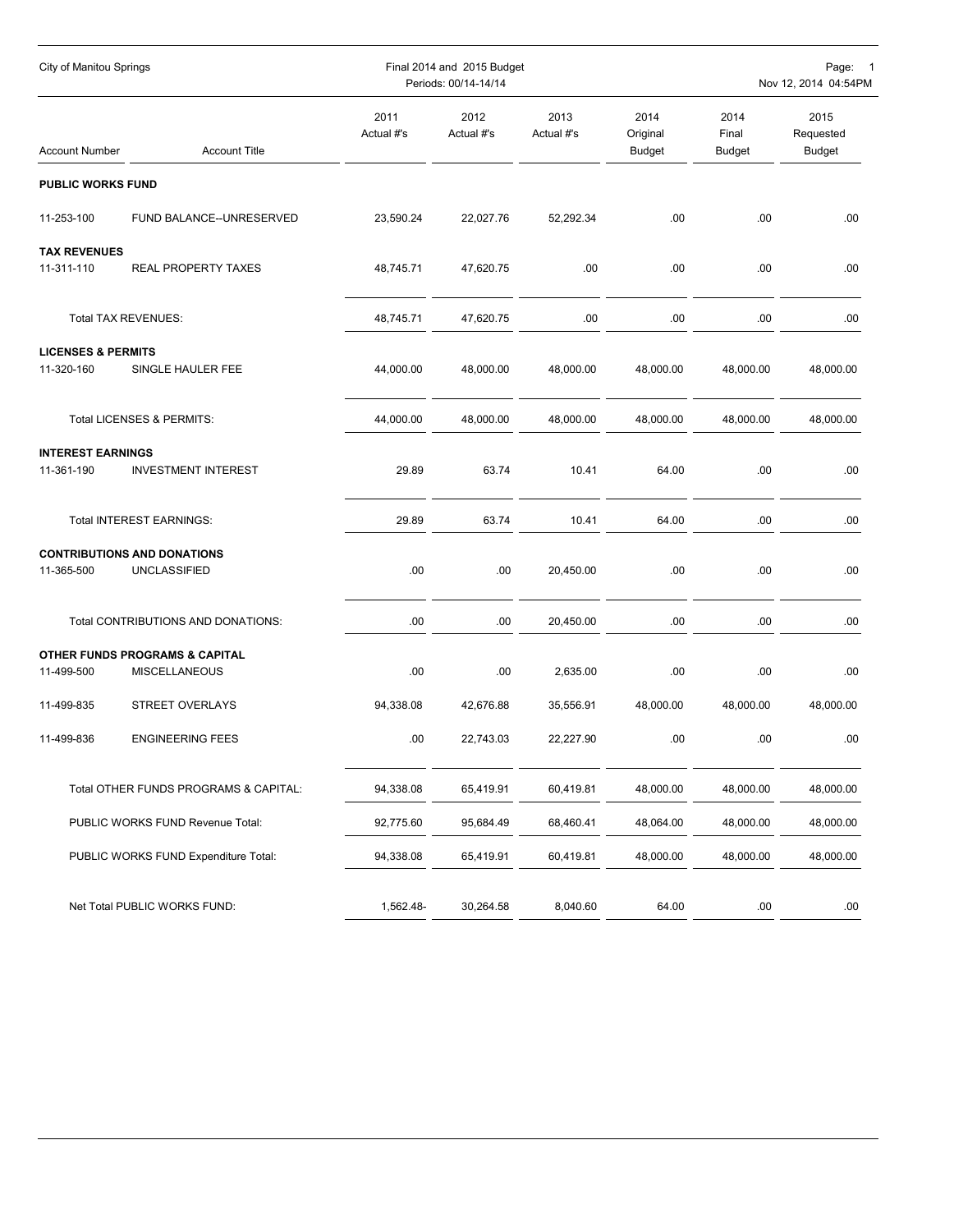#### **23 - OPEN SPACE FUND BALANCE**

|                             |                 |               |                                  | <b>2014 (final</b> | 2015<br>(beginning |
|-----------------------------|-----------------|---------------|----------------------------------|--------------------|--------------------|
|                             | $2011$ (actual) |               | $2012$ (actual) 2013 (unaudited) | budget)            | budget)            |
| Carry Over Fund Balance:    | 48,091          | 54,437        | $(12,102)$ \$                    | $(12,942)$ \$      | 20,524             |
| Revenues:                   | 133,476         | 594,085       | 106,389                          | 117.153            | 18.612             |
| Expenditures:               | 27.130          | 660.624       | 107.229                          | 83.687             | 88.138             |
| <b>Ending Fund Balance:</b> | 54,437          | $(12,102)$ \$ | $(12, 942)$ \$                   | 20,524             | 50,998             |

 *This budget accounts for property taxes and sales taxes designated for open space acquisitions.* 

The Open Space Fund falls under the advisory purview of the Open Space Advisory Committee (OSAC). The Open Space Advisory Committee works to advise the City Council towards the purchase of properties of high open space priorty. This fund has an 8/10 of a percentage of a mill levy and 1/10 of a percentage of sales tax as a dedicated revenue stream. These dedicated revenues will expire in 2020.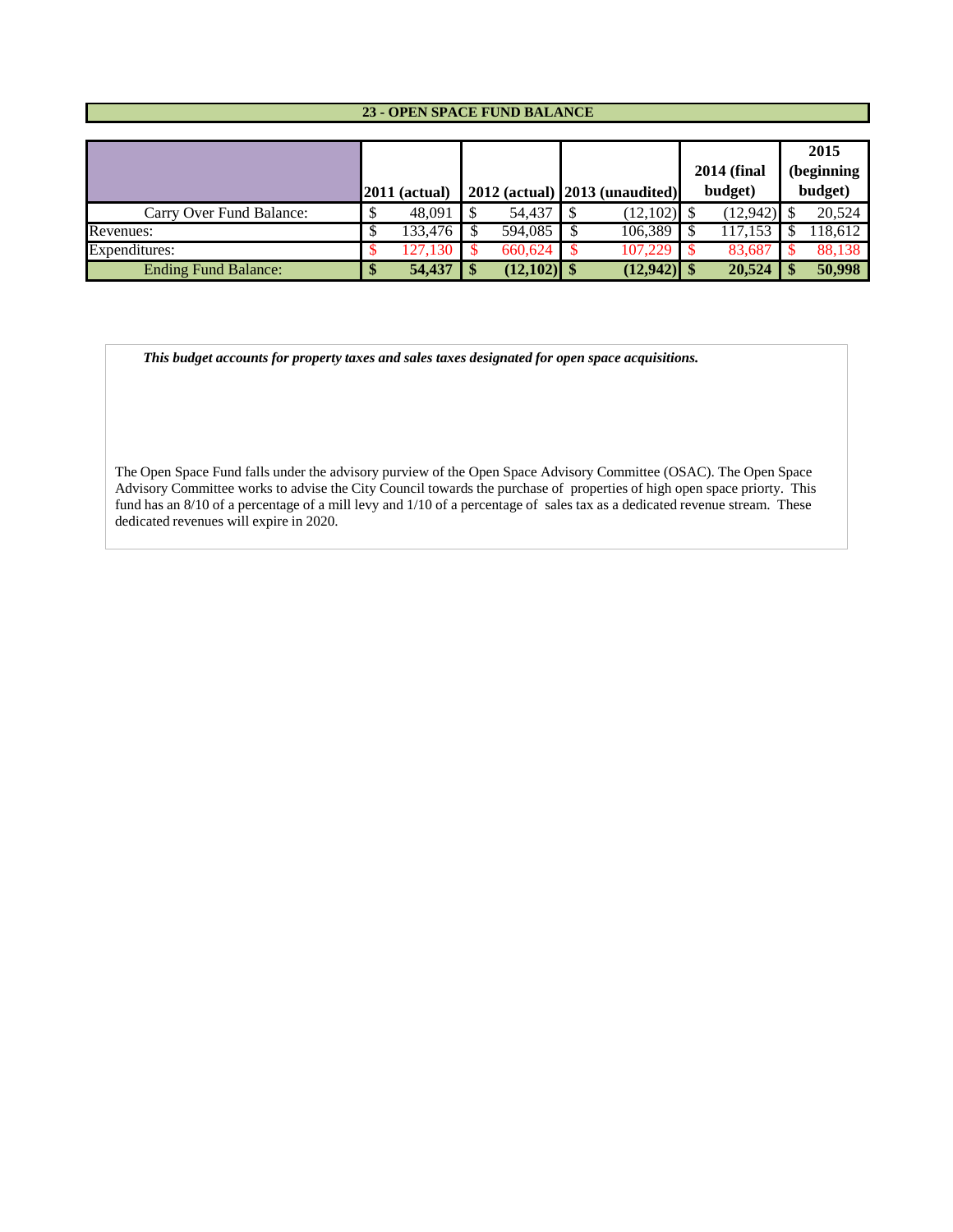| City of Manitou Springs      |                                                                               |                    | Final 2014 and 2015 Budget<br>Periods: 00/14-14/14 |                    |                                   |                                | Page:<br>Nov 12, 2014 04:54PM |
|------------------------------|-------------------------------------------------------------------------------|--------------------|----------------------------------------------------|--------------------|-----------------------------------|--------------------------------|-------------------------------|
| <b>Account Number</b>        | <b>Account Title</b>                                                          | 2011<br>Actual #'s | 2012<br>Actual #'s                                 | 2013<br>Actual #'s | 2014<br>Original<br><b>Budget</b> | 2014<br>Final<br><b>Budget</b> | 2015<br>Requested<br>Budget   |
| <b>OPEN SPACE FUND</b>       |                                                                               |                    |                                                    |                    |                                   |                                |                               |
| 23-253-100                   | FUND BALANCE--UNRESERVED                                                      | 48,091.02          | 56,436.92                                          | 10,102.66-         | .00                               | .00                            | .00.                          |
| <b>TAX REVENUES</b>          |                                                                               |                    |                                                    |                    |                                   |                                |                               |
| 23-311-110                   | <b>REAL PROPERTY TAXES</b>                                                    | 48,745.71          | 47,617.85                                          | 47,511.49          | 47,059.00                         | 47,059.00                      | 46,788.00                     |
| Account notes:               |                                                                               |                    |                                                    |                    |                                   |                                |                               |
| 23-311-300                   | 8/10 of a percenagle of a mill levy will expire in 2020<br><b>SALES TAXES</b> | 54,793.45          | 55,374.80                                          | 54,413.01          | 54,632.00                         | 68,324.00                      | 71,824.00                     |
| Account notes:               | 1/10 of a percentage of a sales tax will expire in 2020                       |                    |                                                    |                    |                                   |                                |                               |
|                              | Total TAX REVENUES:                                                           | 103,539.16         | 102,992.65                                         | 101,924.50         | 101,691.00                        | 115,383.00                     | 118,612.00                    |
| 23-334-711                   | <b>GOVERNMENT GRANT REVENUES</b><br><b>GOCO GRANT FUNDING</b>                 | .00                | 386,057.00                                         | .00                | .00                               | .00                            | .00                           |
| 23-334-712                   | TOPS CONTRIBUTION TO IRON MTN                                                 | .00.               | 59,187.80                                          | .00                | .00                               | .00                            | .00                           |
| 23-334-713                   | HILLSDALE FOUNDATION GRANT                                                    | 25,000.00          | .00                                                | .00                | .00.                              | .00                            | .00.                          |
|                              | Total GOVERNMENT GRANT REVENUES:                                              | 25,000.00          | 445,244.80                                         | .00                | .00                               | .00                            | .00                           |
| <b>INTEREST EARNINGS</b>     |                                                                               |                    |                                                    |                    |                                   |                                |                               |
| 23-361-190                   | <b>INVESTMENT INTEREST</b>                                                    | 48.65              | 58.47                                              | .00                | 100.00                            | .00                            | .00                           |
|                              | Total INTEREST EARNINGS:                                                      | 48.65              | 58.47                                              | .00                | 100.00                            | .00.                           | .00.                          |
|                              | <b>CONTRIBUTIONS AND DONATIONS</b>                                            |                    |                                                    |                    |                                   |                                |                               |
| 23-365-201                   | DEDICATED DONTIONS FOR IRON MT                                                | 2,000.00           | 41,000.00                                          | 2,000.00           | .00                               | 1,000.00                       | .00                           |
| 23-365-500                   | <b>UNCLASSIFIED</b>                                                           | 2,887.78           | 4,788.78                                           | 2,464.12           | .00                               | 770.00                         | .00.                          |
|                              | Total CONTRIBUTIONS AND DONATIONS:                                            | 4,887.78           | 45,788.78                                          | 4,464.12           | .00                               | 1,770.00                       | .00.                          |
| <b>DEBT SERVICE PAYMENTS</b> |                                                                               |                    |                                                    |                    |                                   |                                |                               |
| 23-498-573                   | ADMIN. FEE-ZION-IRON MTN LEASE                                                | .00                | .00                                                | 3,000.00           | 1,500.00                          | 1,500.00                       | 1,500.00                      |
| 23-498-821                   | CAPITAL LEASE-RED MTN PHASE II                                                | 25,019.00          | 26,249.98                                          | .00                | .00                               | .00                            | .00.                          |
| 23-498-822                   | CAP LEASE RED MTN PHASE II-INT                                                | 2,522.52           | 1,291.54                                           | .00                | .00                               | .00.                           | .00.                          |
| 23-498-823                   | CO CONSVTION TRUST LEE PROP-P                                                 | 35,981.55          | 37,420.81                                          | .00.               | .00                               | .00.                           | .00.                          |
| 23-498-824                   | CO CNSRVTION TRUST LEE PROP-IN                                                | 2,936.09           | 1,496.83                                           | .00                | .00                               | .00                            | .00.                          |
| 23-498-825                   | <b>IRON MOUNTAIN PURCHASE-PRINCIP</b>                                         | 29,748.88          | 31,484.93                                          | 32,849.14          | 33,321.00                         | 35,265.00                      | 37,322.00                     |

#### Account notes:

Lease purchase for Iron Mountain parcels 1 and 2. Final payment will be made on 12/15/22.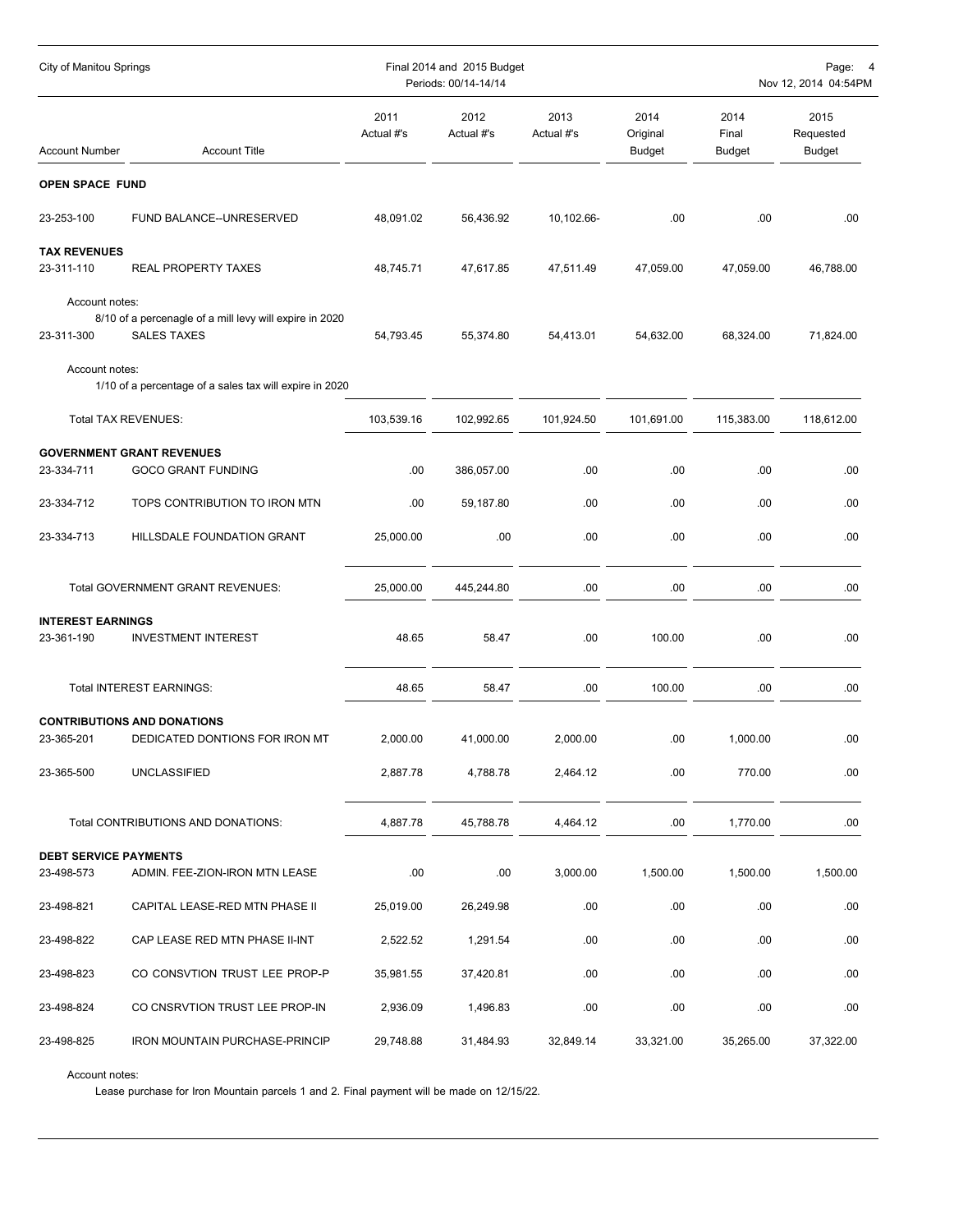| City of Manitou Springs     |                                                                                                                                                        |                    | Final 2014 and 2015 Budget<br>Periods: 00/14-14/14 |                    |                                   |                                | Page:<br>Nov 12, 2014 04:54PM      |
|-----------------------------|--------------------------------------------------------------------------------------------------------------------------------------------------------|--------------------|----------------------------------------------------|--------------------|-----------------------------------|--------------------------------|------------------------------------|
| <b>Account Number</b>       | <b>Account Title</b>                                                                                                                                   | 2011<br>Actual #'s | 2012<br>Actual #'s                                 | 2013<br>Actual #'s | 2014<br>Original<br><b>Budget</b> | 2014<br>Final<br><b>Budget</b> | 2015<br>Requested<br><b>Budget</b> |
| 23-498-826                  | <b>IRON MOUNTAIN PURCHASE INTERE</b>                                                                                                                   | 27,491.25          | 26,420.68                                          | 25,056.35          | 24,584.00                         | 22.641.00                      | 20,584.00                          |
| Account notes:              | lease purchase for Iron Mountain Parcels 1 and 2. Final payment will be made on 12/15/22.                                                              |                    |                                                    |                    |                                   |                                |                                    |
|                             | Total DEBT SERVICE PAYMENTS:                                                                                                                           | 123,699.29         | 124,364.77                                         | 60,905.49          | 59,405.00                         | 59,406.00                      | 59,406.00                          |
| 23-499-320                  | OTHER FUNDS PROGRAMS & CAPITAL<br>PROFESSIONAL SERVICES                                                                                                | 548.49             | .00                                                | 38,671.59          | 10,000.00                         | 10,000.00                      | 13,000.00                          |
| Budget notes:<br>23-499-420 | Consultant for Master Plan<br>NOXIOUS WEED MITIGATION                                                                                                  | .00                | .00                                                | 66.00              | 4,000.00                          | 4,000.00                       | 2,000.00                           |
| Budget notes:<br>23-499-425 | This account will fund noxious weed control measures on Red and Iron Mountains, as identified in the management plans.<br>TRAIL BUILDING & MAINTENANCE | .00                | .00                                                | .00                | 4,000.00                          | 4,600.00                       | 5,000.00                           |
| Budget notes:               | This account will fund materials and volunteer work day expenses anticipated for the new Iron Mountain Trail.                                          |                    |                                                    |                    |                                   |                                |                                    |
| 23-499-710                  | CAPITAL PURCHASE--LAND                                                                                                                                 | 1,500.00           | .00                                                | .00                | .00.                              | .00.                           | .00.                               |
| 23-499-711                  | <b>IRON MOUNTAIN PURCHASE</b>                                                                                                                          | .00                | 534,965.36                                         | .00                | .00                               | .00                            | .00                                |
| 23-499-830                  | ACQUISITIONS (includes taxes)                                                                                                                          | 1,381.91           | 1,294.15                                           | 1,009.54-          | .00                               | 16.00                          | 2,500.00                           |
| 23-499-840                  | <b>UNCLASSIFIED</b>                                                                                                                                    | .00                | .00                                                | 3,444.94           | .00                               | .00                            | .00                                |
| 23-499-910                  | ADMINISTRATIVE SUPPORT                                                                                                                                 | .00                | .00                                                | 5,150.04           | 5,665.00                          | 5,665.00                       | 6,232.00                           |
|                             | Total OTHER FUNDS PROGRAMS & CAPITAL:                                                                                                                  | 3,430.40           | 536,259.51                                         | 46,323.03          | 23,665.00                         | 24,281.00                      | 28,732.00                          |
|                             | OPEN SPACE FUND Revenue Total:                                                                                                                         | 133,475.59         | 594,084.70                                         | 106,388.62         | 101,791.00                        | 117,153.00                     | 118,612.00                         |
|                             | OPEN SPACE FUND Expenditure Total:                                                                                                                     | 127,129.69         | 660,624.28                                         | 107,228.52         | 83,070.00                         | 83,687.00                      | 88,138.00                          |
|                             | Net Total OPEN SPACE FUND:                                                                                                                             | 6,345.90           | 66,539.58-                                         | 839.90-            | 18,721.00                         | 33,466.00                      | 30,474.00                          |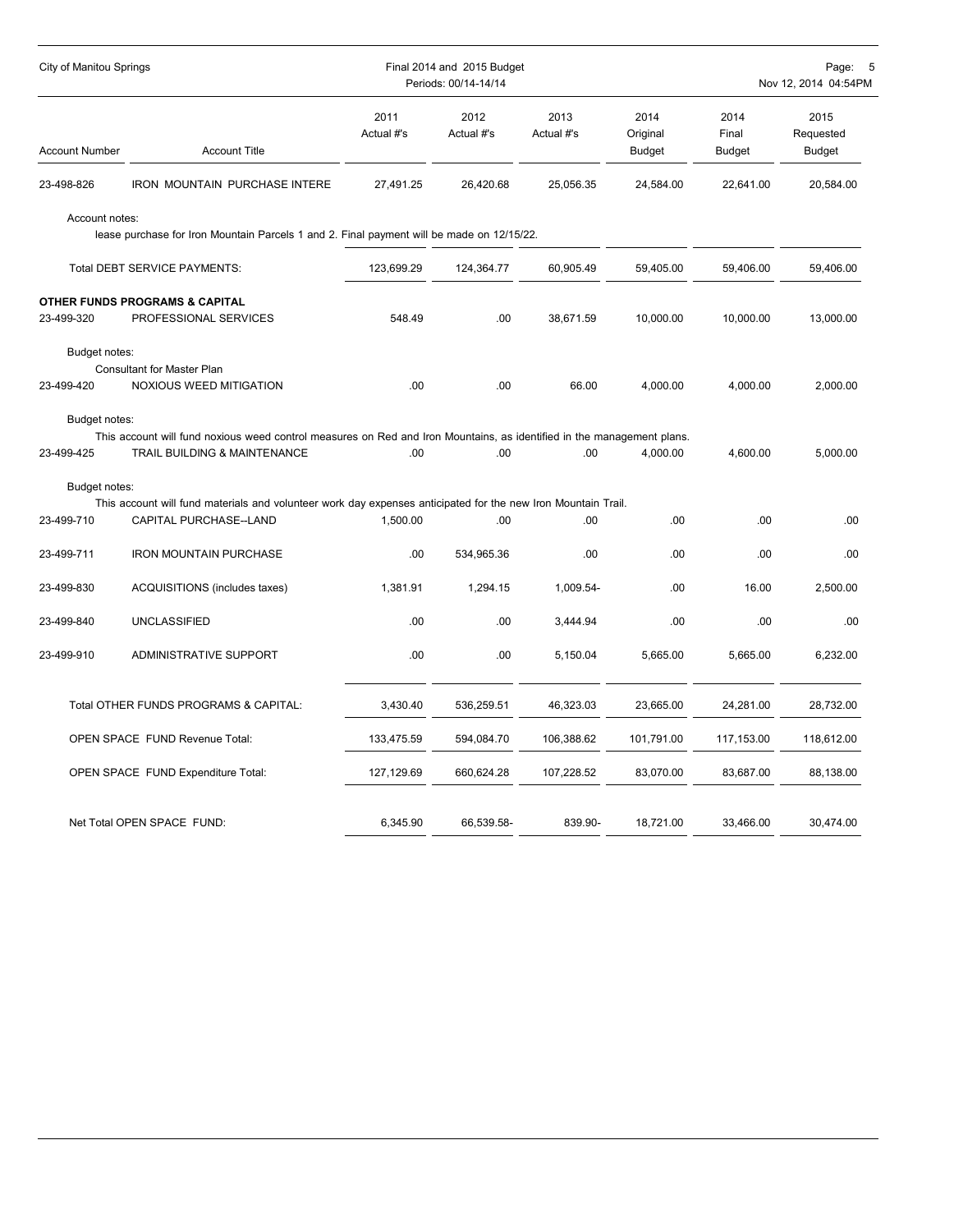#### **24 - LAW ENFORCEMENT FUND BALANCE**

|                             |                 |        |    |                                          | <b>2014 (final</b> | 2015<br>(beginning |
|-----------------------------|-----------------|--------|----|------------------------------------------|--------------------|--------------------|
|                             | $2011$ (actual) |        |    | $2012$ (actual) $\vert 2013$ (unaudited) | budget)            | budget)            |
| Carry Over Fund Balance:    | 28,798          | 19.713 |    | 20,397                                   | 14,983             | 16,417             |
| Revenues:                   | 21.076          | 28.558 |    | 19,583                                   | 33,043             | 31,000             |
| Expenditures:               | 30.161          | 27.874 |    | 24.997                                   | 31.609             | 30,550             |
| <b>Ending Fund Balance:</b> | $19,713$   \$   | 20,397 | -S | 14,983                                   | 16,417             | 16,867             |

 *This budget accounts for designated revenues and expenditures for police equipment*

The Law Enforcement Special Revenue Fund is funded by grants and court assessments for the purpose of purchasing police equipment and enhancing prisoner safety. In 2015, funds are allocated for the continual updating of the department uniform inventory, firearm replacement, taser supplies and ammunition.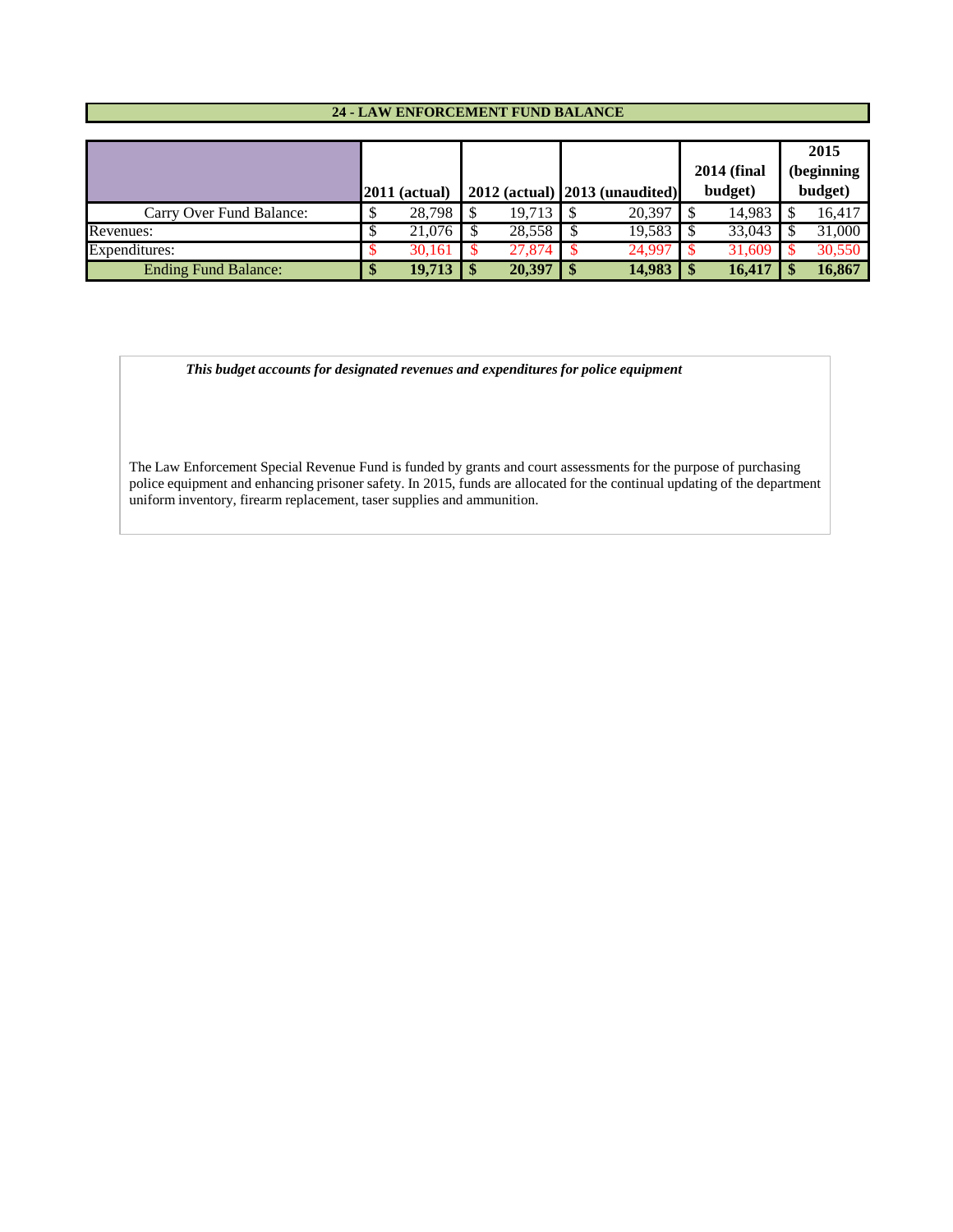| City of Manitou Springs                       |                                                                                                         |                    | Final 2014 and 2015 Budget<br>Periods: 00/14-14/14 |                    |                                   |                                | Page:<br>$\epsilon$<br>Nov 12, 2014 04:54PM |
|-----------------------------------------------|---------------------------------------------------------------------------------------------------------|--------------------|----------------------------------------------------|--------------------|-----------------------------------|--------------------------------|---------------------------------------------|
| <b>Account Number</b>                         | <b>Account Title</b>                                                                                    | 2011<br>Actual #'s | 2012<br>Actual #'s                                 | 2013<br>Actual #'s | 2014<br>Original<br><b>Budget</b> | 2014<br>Final<br><b>Budget</b> | 2015<br>Requested<br><b>Budget</b>          |
|                                               | <b>LAW ENFORCEMENT SPECIAL REV FU</b>                                                                   |                    |                                                    |                    |                                   |                                |                                             |
| 24-253-100                                    | FUND BALANCE--UNRESERVED                                                                                | 28,797.54          | 19,712.50                                          | 20,396.93          | .00                               | .00                            | .00                                         |
| 24-334-715                                    | <b>GOVERNMENT GRANT REVENUES</b><br><b>GRANTS - FEDERAL</b>                                             | .00                | 10,156.00                                          | 777.50             | .00.                              | .00                            | .00                                         |
| Account notes:<br>24-334-720                  | Bullet proof vest grant program<br><b>GRANTS</b>                                                        | .00                | 4,697.74                                           | .00                | .00                               | .00                            | .00                                         |
|                                               | Total GOVERNMENT GRANT REVENUES:                                                                        | .00                | 14,853.74                                          | 777.50             | .00                               | .00                            | .00                                         |
| <b>FINES &amp; FEES REVENUE</b><br>24-351-110 | <b>COURT FEES &amp; FINES</b>                                                                           | 21,055.00          | 13,675.00                                          | 18,250.00          | 22,000.00                         | 33,043.00                      | 31,000.00                                   |
|                                               | Total FINES & FEES REVENUE:                                                                             | 21,055.00          | 13,675.00                                          | 18,250.00          | 22,000.00                         | 33,043.00                      | 31,000.00                                   |
| <b>INTEREST EARNINGS</b><br>24-361-190        | <b>INVESTMENT INTEREST</b>                                                                              | 21.04              | 30.03                                              | 3.20               | 20.00                             | .00                            | .00.                                        |
|                                               | Total INTEREST EARNINGS:                                                                                | 21.04              | 30.03                                              | 3.20               | 20.00                             | .00                            | .00                                         |
| 24-365-500                                    | <b>CONTRIBUTIONS AND DONATIONS</b><br>UNCLASSIFIED                                                      | .00                | .00                                                | 552.00             | .00                               | .00                            | .00                                         |
|                                               | Total CONTRIBUTIONS AND DONATIONS:                                                                      | .00                | .00                                                | 552.00             | .00                               | .00                            | .00                                         |
| 24-499-730                                    | <b>OTHER FUNDS PROGRAMS &amp; CAPITAL</b><br>CAPITAL PURCHSES-STATION IMPRO                             | 14,404.00          | 859.77                                             | .00                | .00                               | .00                            | .00                                         |
| 24-499-742                                    | CAPITAL PURCHASES - EQUIPMENT                                                                           | .00                | 5,316.34                                           | .00                | .00                               | .00                            | .00                                         |
| 24-499-749                                    | CAPITAL PURCHASES - OTHER                                                                               | 14,757.12          | 20,698.27                                          | 23,966.82          | 30,550.00                         | 30,550.00                      | 30,550.00                                   |
| Budget notes:<br>24-499-910                   | Uniforms/Equipment \$12,550, Ammo \$10,000, Taser \$2,000, Firearms \$6,000<br>TRANSFER TO GENERAL FUND | 999.96             | 999.96                                             | 1,029.96           | 1,059.00                          | 1,059.00                       | .00                                         |
|                                               | Total OTHER FUNDS PROGRAMS & CAPITAL:                                                                   | 30,161.08          | 27,874.34                                          | 24,996.78          | 31,609.00                         | 31,609.00                      | 30,550.00                                   |
|                                               | LAW ENFORCEMENT SPECIAL REV FU Revenue Total:                                                           | 21,076.04          | 28,558.77                                          | 19,582.70          | 22,020.00                         | 33,043.00                      | 31,000.00                                   |
|                                               | LAW ENFORCEMENT SPECIAL REV FU Expenditure Total:                                                       | 30,161.08          | 27,874.34                                          | 24,996.78          | 31,609.00                         | 31,609.00                      | 30,550.00                                   |
|                                               | Net Total LAW ENFORCEMENT SPECIAL REV FU:                                                               | 9,085.04-          | 684.43                                             | 5,414.08-          | 9,589.00-                         | 1,434.00                       | 450.00                                      |
|                                               |                                                                                                         |                    |                                                    |                    |                                   |                                |                                             |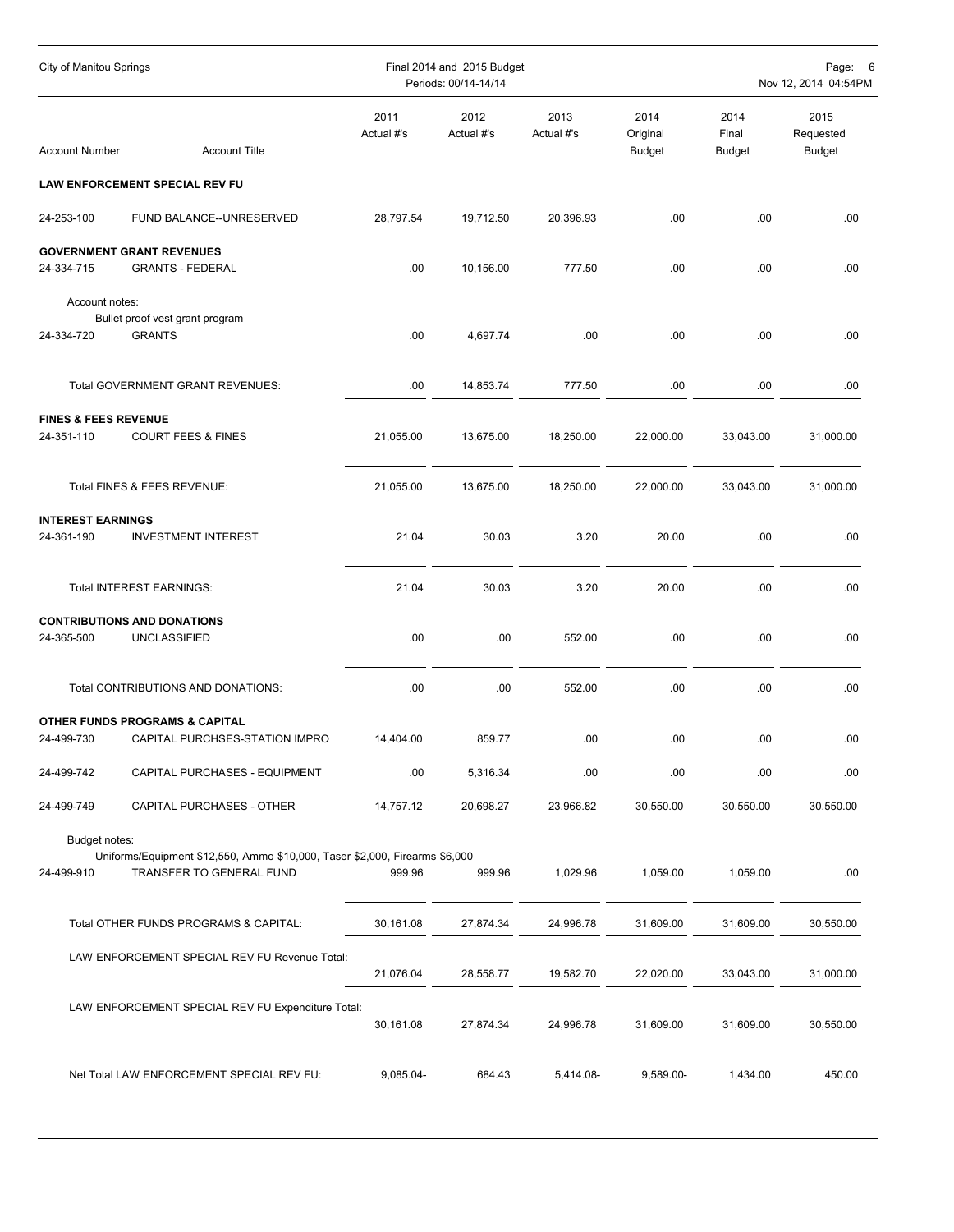#### **25 - CONSERVATION TRUST FUND BALANCE**

|                             |                 |             |                                     | <b>2014 (final</b> | 2015<br>(beginning |
|-----------------------------|-----------------|-------------|-------------------------------------|--------------------|--------------------|
|                             | $2011$ (actual) |             | $2012$ (actual) $ 2013$ (unaudited) | budget)            | budget)            |
| Carry Over Fund Balance:    | 17.763          | 152,000 \$  | 152,218                             | 174,773            | 163,873            |
| Revenues:                   | 46.173          | $49,567$ \$ | 54,357                              | 52,100             | 51,000             |
| Expenditures:               | 11,936          | 49.349      | 31.802                              | 63,000             | 91,000             |
| <b>Ending Fund Balance:</b> | 152.000         | 152,218     | 174,773                             | 163,873            | 123,873            |

 *This budget accounts for lottery funds and expenditures as approved by the Department of Local Affairs*

Beginning in amended FY 2004 and pursuant to State Senate Bill 04-146, Conservation Trust Fund revenue and its corresponding earned interest must be segregated from all other revenues. This fund expneds those revenues on allowable projects as defined by Colorado Revised Statue 29-21-101. This fund falls under the advisory purview of the Parks and Recreation Advisory Board.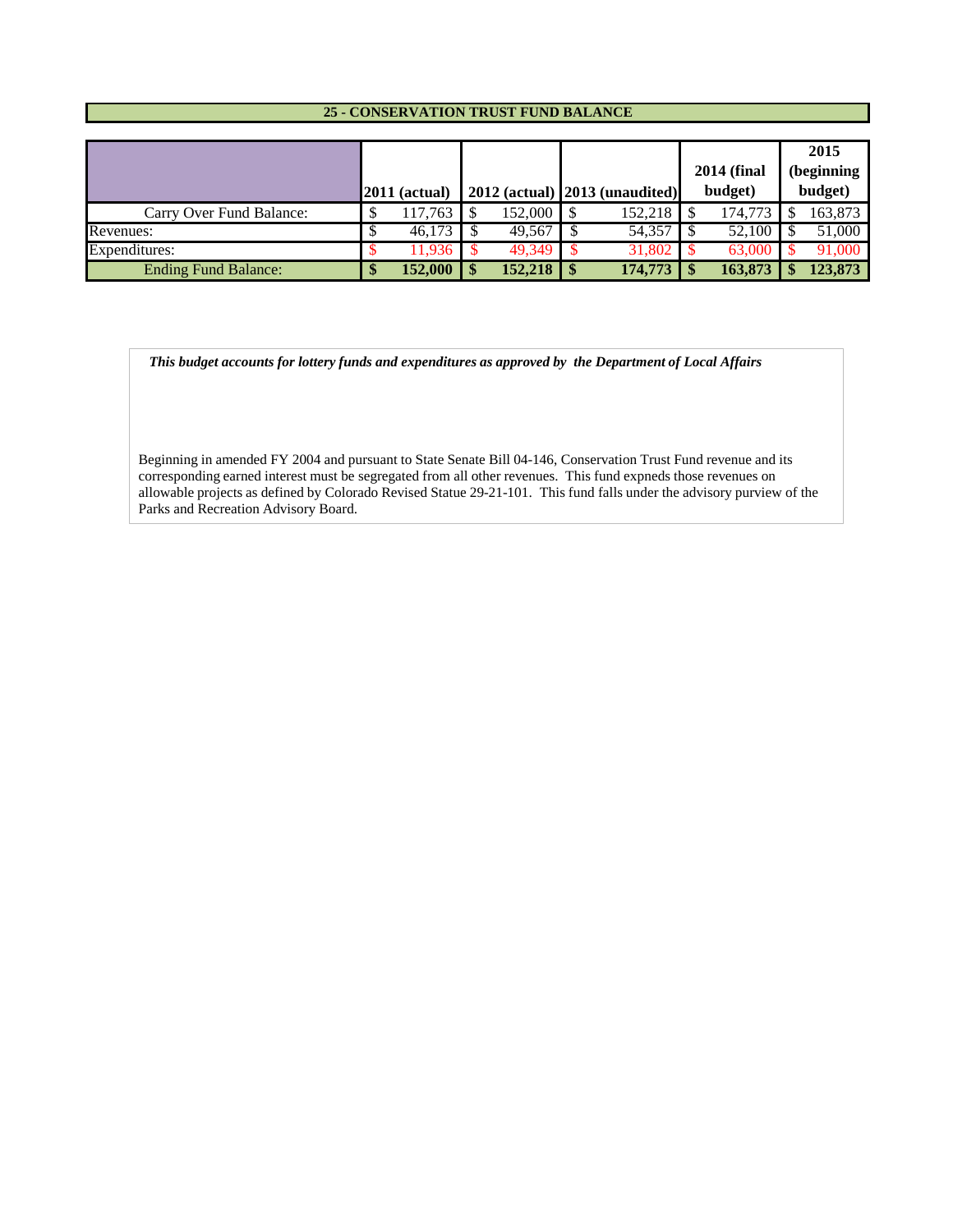| City of Manitou Springs         |                                                                                                                                                                                                                                                                                   |                    | Final 2014 and 2015 Budget<br>Periods: 00/14-14/14 |                    |                                   |                                | Page:<br>-7<br>Nov 12, 2014 04:54PM |
|---------------------------------|-----------------------------------------------------------------------------------------------------------------------------------------------------------------------------------------------------------------------------------------------------------------------------------|--------------------|----------------------------------------------------|--------------------|-----------------------------------|--------------------------------|-------------------------------------|
| <b>Account Number</b>           | <b>Account Title</b>                                                                                                                                                                                                                                                              | 2011<br>Actual #'s | 2012<br>Actual #'s                                 | 2013<br>Actual #'s | 2014<br>Original<br><b>Budget</b> | 2014<br>Final<br><b>Budget</b> | 2015<br>Requested<br>Budget         |
| <b>CONSERVATION TRUST FUND</b>  |                                                                                                                                                                                                                                                                                   |                    |                                                    |                    |                                   |                                |                                     |
| 25-253-100                      | FUND BALANCE--UNRESERVED                                                                                                                                                                                                                                                          | 117,763.08         | 151,999.78                                         | 152,217.60         | .00.                              | .00                            | .00.                                |
|                                 | <b>GOVERNMENT SHARED REVENUES</b>                                                                                                                                                                                                                                                 |                    |                                                    |                    |                                   |                                |                                     |
| 25-335-740                      | LOTTERY SHARE                                                                                                                                                                                                                                                                     | 46,078.76          | 49,351.86                                          | 54,332.96          | 52,000.00                         | 52,000.00                      | 51,000.00                           |
|                                 | Total GOVERNMENT SHARED REVENUES:                                                                                                                                                                                                                                                 | 46,078.76          | 49,351.86                                          | 54,332.96          | 52,000.00                         | 52,000.00                      | 51,000.00                           |
| <b>INTEREST EARNINGS</b>        |                                                                                                                                                                                                                                                                                   |                    |                                                    |                    |                                   |                                |                                     |
| 25-361-190                      | <b>INVESTMENT INTEREST</b>                                                                                                                                                                                                                                                        | 94.19              | 215.24                                             | 24.05              | 100.00                            | 100.00                         | .00.                                |
|                                 | Total INTEREST EARNINGS:                                                                                                                                                                                                                                                          | 94.19              | 215.24                                             | 24.05              | 100.00                            | 100.00                         | .00                                 |
| 25-499-597                      | <b>OTHER FUNDS PROGRAMS &amp; CAPITAL</b><br>LOCAL MATCH-GRANTS                                                                                                                                                                                                                   | .00                | .00                                                | .00                | 25,000.00                         | .00                            | 25,000.00                           |
| Budget notes:                   |                                                                                                                                                                                                                                                                                   |                    |                                                    |                    |                                   |                                |                                     |
| 25-499-802                      | Open Space Advisory Board plans to apply, again, for a GoCo grant in 2015.<br><b>MISCELLANEOUS</b>                                                                                                                                                                                | .00                | .00                                                | 5,341.90           | 10,000.00                         | 10,000.00                      | 10,000.00                           |
| Account notes:                  |                                                                                                                                                                                                                                                                                   |                    |                                                    |                    |                                   |                                |                                     |
| 25-499-803                      | For repair of Manizoo, structural maintenance of rest rooms in parks, mulch, tree cages<br>BENCH REPLACEMENT & MAINTENA                                                                                                                                                           | .00.               | .00                                                | .00                | 3,000.00                          | 3,000.00                       | 3,000.00                            |
| Budget notes:                   |                                                                                                                                                                                                                                                                                   |                    |                                                    |                    |                                   |                                |                                     |
|                                 | 09/26/2014 01:51 PM - Nicole                                                                                                                                                                                                                                                      |                    |                                                    |                    |                                   |                                |                                     |
|                                 | \$3,000.00 REPLACEMENT/ \$2,000.00 MAINTENANCE                                                                                                                                                                                                                                    |                    |                                                    |                    |                                   |                                |                                     |
| 25-499-807                      | SODA SPRINGS RESERVES/IMPROVE                                                                                                                                                                                                                                                     | .00.               | 27,056.30                                          | .00                | .00.                              | .00                            | .00                                 |
| 25-499-810                      | MEMORIAL TREE/PLANT MAINT/REPL                                                                                                                                                                                                                                                    | .00                | .00                                                | .00                | .00                               | .00                            | 3,000.00                            |
| 25-499-812                      | MANITOU ART PROJECT                                                                                                                                                                                                                                                               | 1,120.00           | .00                                                | .00                | .00                               | .00                            | .00                                 |
| 25-499-820                      | <b>PARKS</b>                                                                                                                                                                                                                                                                      | 10,816.25          | 22,292.98                                          | 26,460.51          | 50,000.00                         | 50,000.00                      | 50,000.00                           |
| Account notes:<br>Budget notes: | For use of organic product for fertilization and weed mitigation, park path repairs thoughtout the park system, playground equipment to be replaced when<br>broken, cutting dead trees, replanting trees in cemetery and tree replacement in various parks.                       |                    |                                                    |                    |                                   |                                |                                     |
|                                 | this includes the Tot Lot, Soda Springs (start to reclaim the westside, incorporating "memorial" bench request) and all other parks, equipment, playground<br>replacement, upkeep, Organic weed treatment, fountain repair ***3,000.00 in Contract Labor for Winter Tree Watering |                    |                                                    |                    |                                   |                                |                                     |
|                                 | Total OTHER FUNDS PROGRAMS & CAPITAL:                                                                                                                                                                                                                                             | 11,936.25          | 49,349.28                                          | 31,802.41          | 88,000.00                         | 63,000.00                      | 91,000.00                           |
|                                 | <b>CONSERVATION TRUST FUND Revenue Total:</b>                                                                                                                                                                                                                                     | 46,172.95          | 49,567.10                                          | 54,357.01          | 52,100.00                         | 52,100.00                      | 51,000.00                           |
|                                 | <b>CONSERVATION TRUST FUND Expenditure Total:</b>                                                                                                                                                                                                                                 | 11,936.25          | 49,349.28                                          | 31,802.41          | 88,000.00                         | 63,000.00                      | 91,000.00                           |
|                                 | Net Total CONSERVATION TRUST FUND:                                                                                                                                                                                                                                                | 34,236.70          | 217.82                                             | 22,554.60          | 35,900.00-                        | 10,900.00-                     | 40,000.00-                          |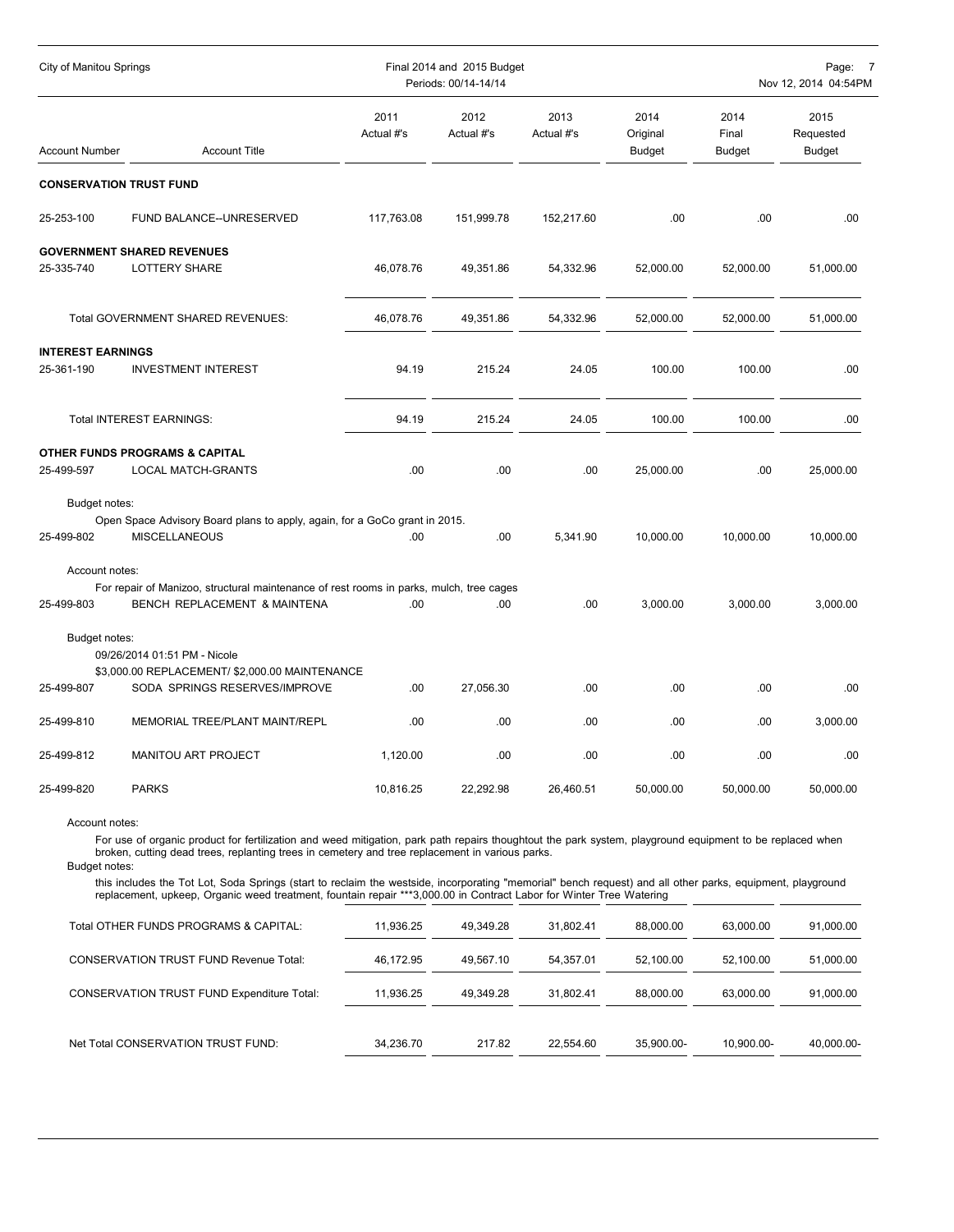## **26 - PPRTA FUND BALANCE**

|                             | $\sqrt{2011}$ (actual) |              | $2012$ (actual) $ 2013$ (unaudited) | <b>2014 (final</b><br>budget) | 2015<br>(beginning<br>budget) |
|-----------------------------|------------------------|--------------|-------------------------------------|-------------------------------|-------------------------------|
| Carry Over Fund Balance:    |                        | $(6,205)$ \$ | 4.070                               | $(222,970)$ \$                |                               |
| Revenues:                   | 270,388                | 347,636      | $359,542$                           | 479,020                       | \$1,032,091                   |
| Expenditures:               | 276.593                | 337.361      | 586,582                             | 256,050                       | 1.032.091                     |
| <b>Ending Fund Balance:</b> | $(6,205)$ \$           | 4,070        | $(222,970)$ \$                      |                               |                               |

 *This budget accounts for designated sales tax revenues for roadway improvements*

This fund budgets for the authorized use of funds for roadway maintenance and roadway capital improvements as designated in the ballot question for the county wide Rural Transporation Authority ballot initiative of November 2004 and the ballot initiative of November 2012 which authorized the extension of the .55% sales tax which will end in 2024 instead of 2014.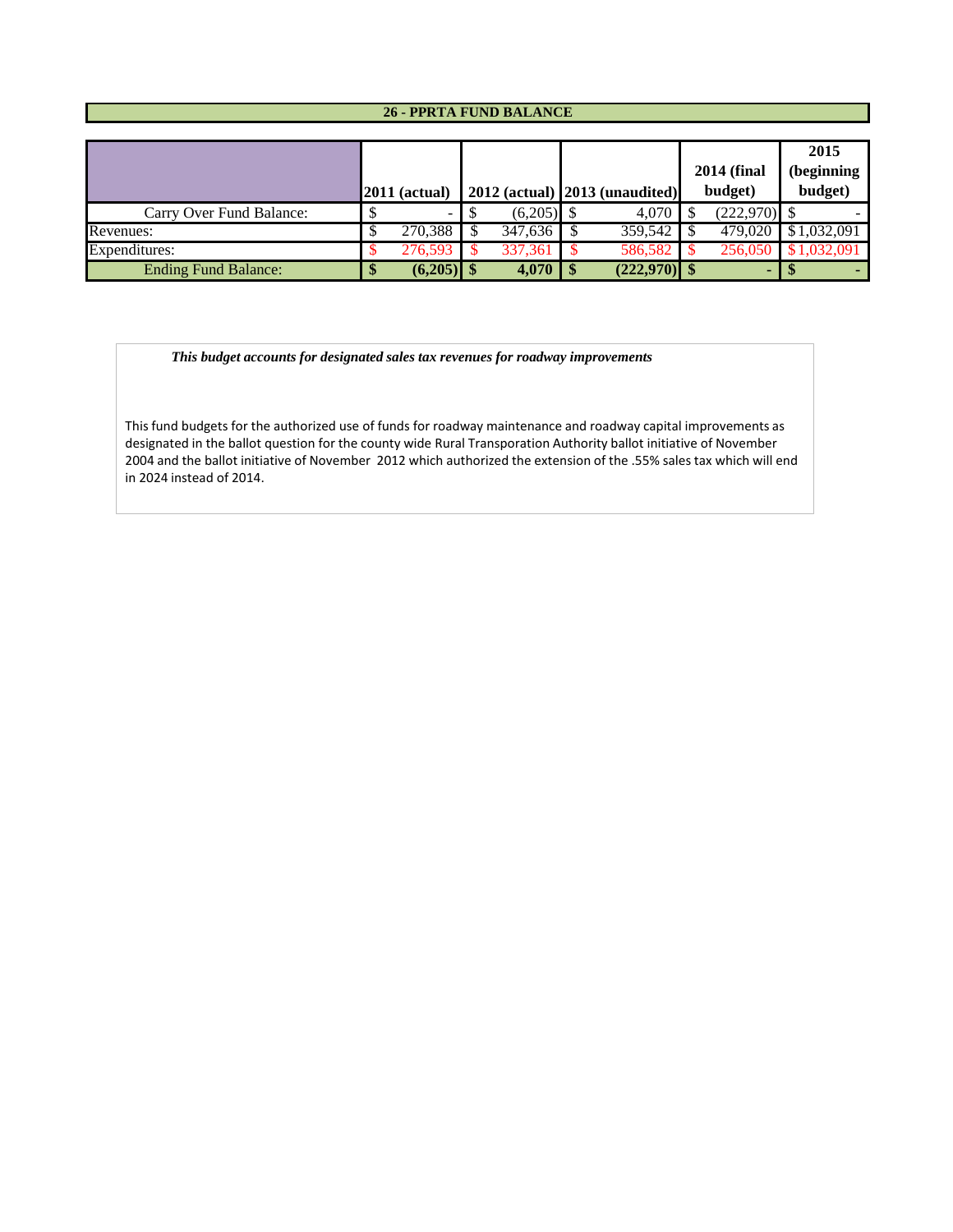| <b>City of Manitou Springs</b> |                                                                                                                                                                          |                    | Final 2014 and 2015 Budget<br>Periods: 00/14-14/14 |                    |                                   |                                | Page:<br>- 8<br>Nov 12, 2014 04:54PM |
|--------------------------------|--------------------------------------------------------------------------------------------------------------------------------------------------------------------------|--------------------|----------------------------------------------------|--------------------|-----------------------------------|--------------------------------|--------------------------------------|
| <b>Account Number</b>          | <b>Account Title</b>                                                                                                                                                     | 2011<br>Actual #'s | 2012<br>Actual #'s                                 | 2013<br>Actual #'s | 2014<br>Original<br><b>Budget</b> | 2014<br>Final<br><b>Budget</b> | 2015<br>Requested<br><b>Budget</b>   |
|                                | PPRTA PUBLIC FACILITIES FUND                                                                                                                                             |                    |                                                    |                    |                                   |                                |                                      |
| 26-253-100                     | FUND BALANCE--UNRESERVED                                                                                                                                                 | .00                | 6,205.50-                                          | 4,069.00           | .00                               | .00                            | .00                                  |
|                                | <b>GOVERNMENT SHARED REVENUES</b>                                                                                                                                        |                    |                                                    |                    |                                   |                                |                                      |
| 26-335-721                     | RTA MAINTENANCE ALLOCATION                                                                                                                                               | 270,387.54         | 337,361.10                                         | 5,600.00           | 218,124.00                        | 479,020.40                     | 232,091.00                           |
| Budget notes:<br>26-335-722    | PPRTA Estimated Budget on 08/12/2014<br>RTA CAPITAL IMPROVEMENTS ALLO                                                                                                    | .00                | 10,274.50                                          | 353,942.28         | .00.                              | .00                            | 800,000.00                           |
| Account notes:                 | Capital disbursements were paid directly into RTA account lines in both the Downtown Improvement Fund and the Public Works Fund.                                         |                    |                                                    |                    |                                   |                                |                                      |
|                                | Total GOVERNMENT SHARED REVENUES:                                                                                                                                        | 270,387.54         | 347,635.60                                         | 359,542.28         | 218,124.00                        | 479,020.40                     | 1,032,091.00                         |
|                                | OTHER FUNDS PROGRAMS & CAPITAL                                                                                                                                           |                    |                                                    |                    |                                   |                                |                                      |
| 26-499-456                     | RTA MAINTENANCE EXPENDITURES                                                                                                                                             | 266,318.54         | 337,361.10                                         | 232,639.40         | 218,124.00                        | 256,050.00                     | 232,091.00                           |
| Budget notes:                  | Street improvement on Duclo Ave, Sutherland Pl, Via Maria Theresa, Bevers Place, Burn Rd, and Cliff Rd. Additional Budget will come from the Public<br>Works Fund.       |                    |                                                    |                    |                                   |                                |                                      |
| 26-499-730                     | RTA CAPITAL IMPROVEMENTS EXP                                                                                                                                             | 10,274.50          | .00.                                               | 353,942.28         | .00                               | .00                            | 800,000.00                           |
| Budget notes:                  | Manitou Ave West End Pedestrian and Drainage Improvements. Preliminary Study (\$150,000). Manitou Springs Transit Shuttle & Surface or Structure<br>Parking (\$650,000). |                    |                                                    |                    |                                   |                                |                                      |
|                                | Total OTHER FUNDS PROGRAMS & CAPITAL:                                                                                                                                    | 276,593.04         | 337,361.10                                         | 586,581.68         | 218,124.00                        | 256,050.00                     | 1,032,091.00                         |
|                                | PPRTA PUBLIC FACILITIES FUND Revenue Total:                                                                                                                              | 270,387.54         | 347,635.60                                         | 359,542.28         | 218,124.00                        | 479,020.40                     | 1,032,091.00                         |
|                                | PPRTA PUBLIC FACILITIES FUND Expenditure Total:                                                                                                                          | 276,593.04         | 337,361.10                                         | 586,581.68         | 218,124.00                        | 256,050.00                     | 1,032,091.00                         |
|                                | Net Total PPRTA PUBLIC FACILITIES FUND:                                                                                                                                  | 6,205.50-          | 10,274.50                                          | 227,039.40-        | .00.                              | 222,970.40                     | .00                                  |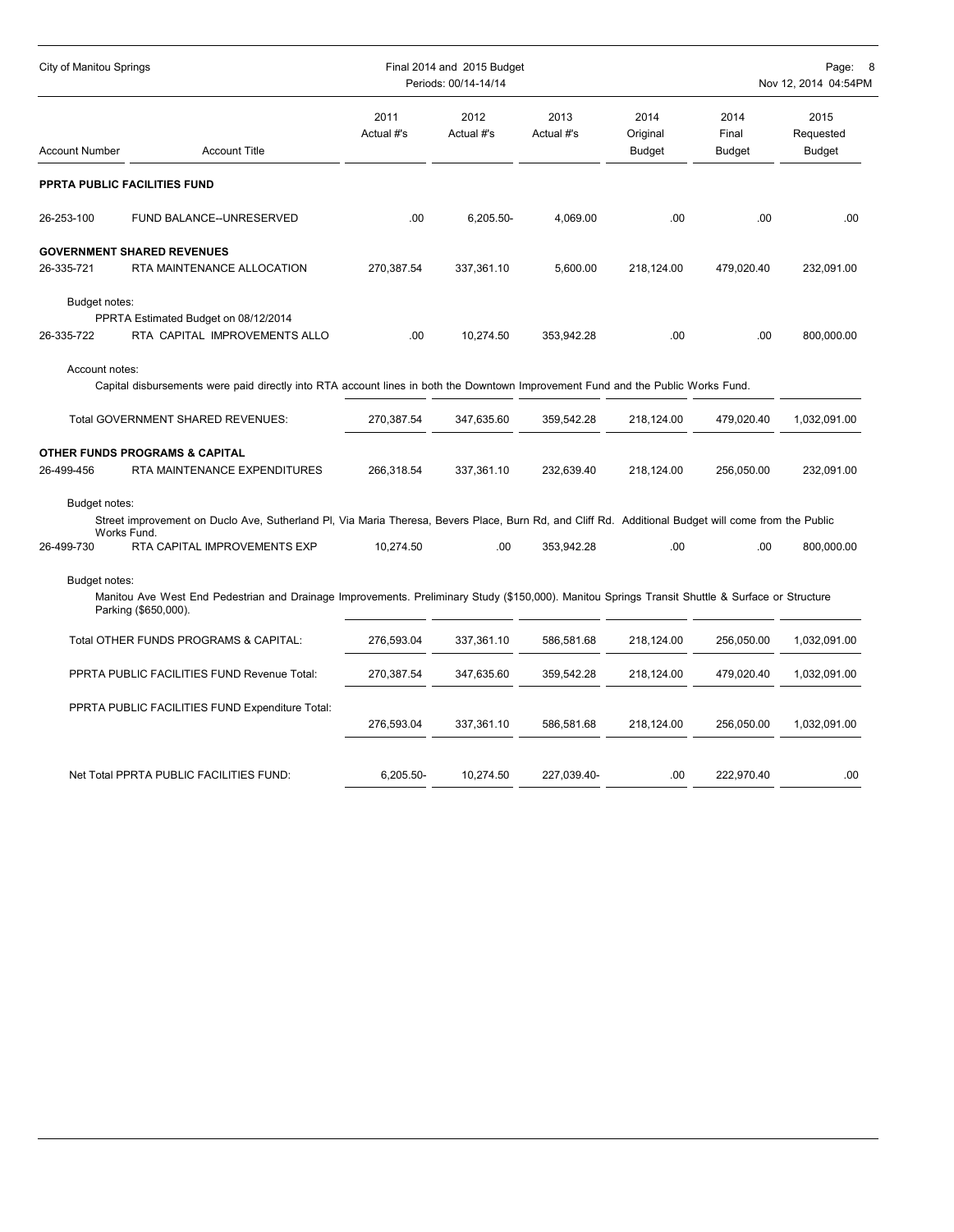#### **28 - EL PASO BLVD/BECKERS PARK FUND BALANCE**

|                             |                 |                 |      |         |                    | 2015       |
|-----------------------------|-----------------|-----------------|------|---------|--------------------|------------|
|                             |                 |                 |      |         | <b>2014 (final</b> | (beginning |
|                             | $2011$ (actual) | $2012$ (actual) |      | 2013    | budget)            | budget)    |
| Carry Over Fund Balance:    | 421,445         | 412,898         |      | 464,474 | 415,395            | 414,486    |
| Revenues:                   | 183.109         | 179.184         |      | 59,487  | 58.974             | 58.485     |
| Expenditures:               | 191.656         | 127.608         |      | 108,566 | 59.883             | 66,551     |
| <b>Ending Fund Balance:</b> | 412,898         | 464,474         | - \$ | 415,395 | 414,486            | 406,420    |

*This budget accounts for the maintenance of the El Paso Blvd/Beckers Park and Capital Improvements for all Parks*

The El Paso Blvd/Beckers Lane Park Fund fell under the authority of the Manitou Springs Park Authority established to issue bonds after the 1998 general election approved a property tax increase for the acquisition and maintenance of the park. Of the 3 mill dedicated property tax, 2 mills were for acquistion which sunsetted in 2012, and 1 mill was for maintenance and exists in perpetuity. In November 2012, the Citizens of Manitou Springs voted to allow the capital portion of the fund balance to be spent on the capital needs of all the City's parks and not just the El Paso Blvd/Beckers Park.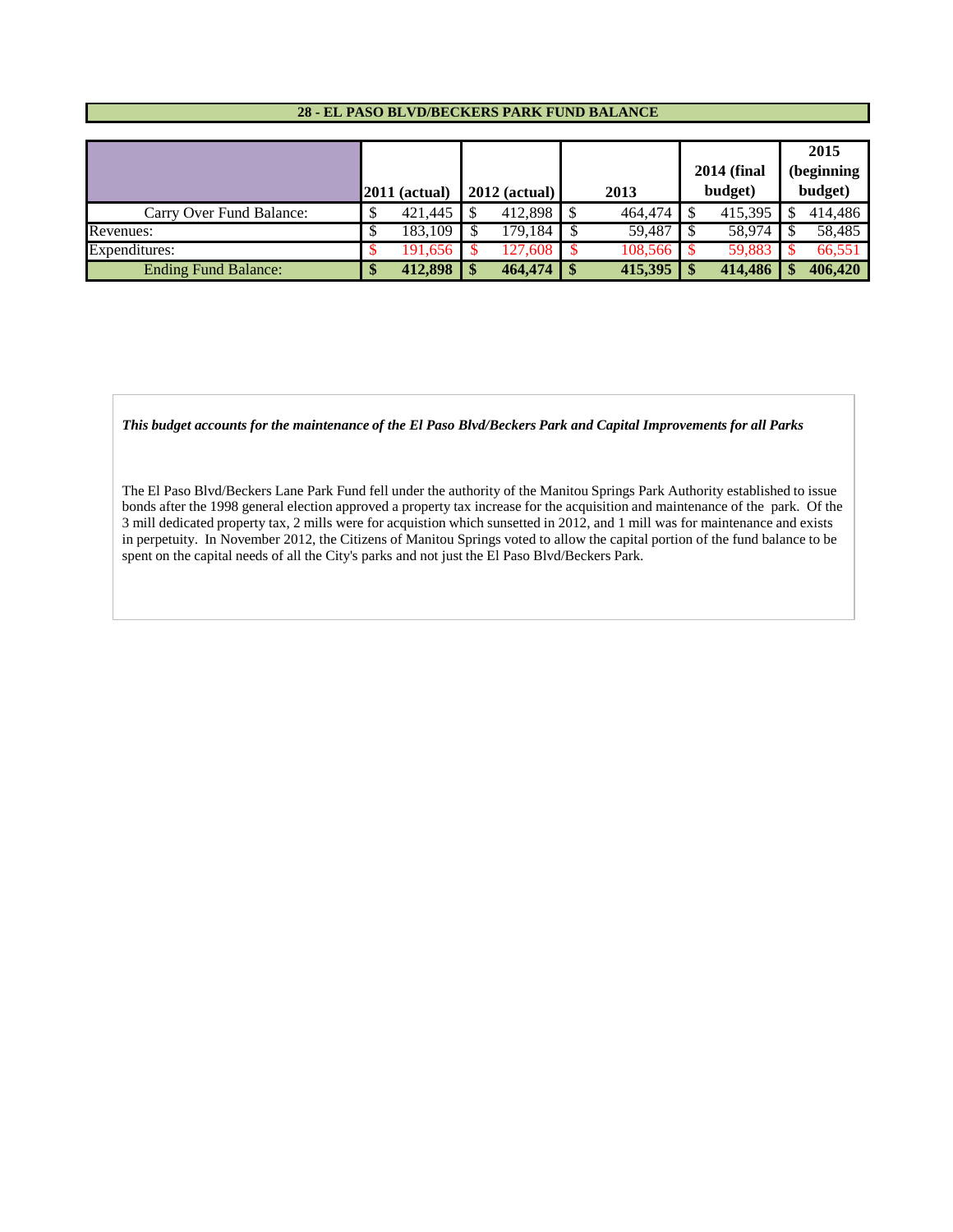| City of Manitou Springs                    |                                                                                                                         |                    | Approved Final 2014 and 2015 Budget<br>Periods: 01/14-00/15 |                    |                                   |                                | Page:<br>-10<br>Nov 24, 2014 05:09PM |
|--------------------------------------------|-------------------------------------------------------------------------------------------------------------------------|--------------------|-------------------------------------------------------------|--------------------|-----------------------------------|--------------------------------|--------------------------------------|
| <b>Account Number</b>                      | <b>Account Title</b>                                                                                                    | 2011<br>Actual #'s | 2012<br>Actual #'s                                          | 2013<br>Actual #'s | 2014<br>Original<br><b>Budget</b> | 2014<br>Final<br><b>Budget</b> | 2015<br>Requested<br>Budget          |
|                                            | EL PASO BLVD/BECKERS PARK FUND                                                                                          |                    |                                                             |                    |                                   |                                |                                      |
| 28-253-100                                 | FUND BALANCE--UNRESERVED                                                                                                | 834, 343. 29       | 412,898.11                                                  | 464,473.67         | .00                               | .00                            | .00                                  |
| <b>TAX REVENUES</b><br>28-311-110          | REAL PROPERTY TAXES-CAPITAL                                                                                             | 121,889.22         | 119,044.64                                                  | 5.80               | .00                               | .00                            | .00.                                 |
| 28-311-111                                 | REAL PROPERTY TAXES-MAINTENAN                                                                                           | 60,944.63          | 59,522.31                                                   | 59,389.36          | 58,824.00                         | 58,824.00                      | 58,485.00                            |
| Account notes:                             | 1 mill of property is dedicated to maintenace into perpetuity                                                           |                    |                                                             |                    |                                   |                                |                                      |
|                                            | <b>Total TAX REVENUES:</b>                                                                                              | 182,833.85         | 178,566.95                                                  | 59,395.16          | 58,824.00                         | 58,824.00                      | 58,485.00                            |
| <b>INTEREST EARNINGS</b><br>28-361-190     | <b>INVESTMENT INTEREST</b>                                                                                              | 275.41             | 617.00                                                      | 92.19              | 150.00                            | 150.00                         | .00.                                 |
|                                            | Total INTEREST EARNINGS:                                                                                                | 275.41             | 617.00                                                      | 92.19              | 150.00                            | 150.00                         | .00                                  |
| <b>DEBT SERVICE PAYMENTS</b><br>28-498-857 | PAYING AGENT FEE                                                                                                        | .00                | 371.00                                                      | .00                | .00                               | .00                            | .00                                  |
|                                            | Total DEBT SERVICE PAYMENTS:                                                                                            | .00                | 371.00                                                      | .00                | .00                               | .00                            | .00                                  |
| 28-499-421                                 | <b>OTHER FUNDS PROGRAMS &amp; CAPITAL</b><br>INSURANCE--(CASUALTY/LIABLILIT                                             | 2,847.40           | 1,724.04                                                    | 1,724.04           | 2,847.00                          | 2,847.00                       | 3,404.16                             |
| Budget notes:<br>28-499-735                | increase over 2014, 19.57%<br>FOUNTAIN CREEK RESTRTION-GRAN                                                             | 68,854.47          | .00                                                         | .00                | .00                               | .00                            | .00                                  |
| 28-499-899                                 | PARK MAINTENANCE                                                                                                        | 11,110.00          | 22,586.89                                                   | .00                | 20,000.00                         | 20,000.00                      | 20,000.00                            |
| Budget notes:                              | In 2015, Park maintenace will inclue mutt mitts, tree removal, bathroom repair and other projects determined as needed. |                    |                                                             |                    |                                   |                                |                                      |
| 28-499-900                                 | CAP EXP-SCHRYVER PARK SIGN                                                                                              | .00                | .00                                                         | .00                | .00                               | .00                            | 5,000.00                             |
| 28-499-910                                 | ADMIN&MAINTENCE SUPPRT (TO GF)                                                                                          | 32,688.96          | 32,688.96                                                   | 33,669.00          | 34,614.00                         | 37,036.00                      | 38,147.08                            |
| 28-499-961                                 | <b>LEASE EXPENSE</b>                                                                                                    | 76,155.50          | 70,237.50                                                   | 73,172.87          | .00                               | .00                            | .00                                  |
|                                            | Total OTHER FUNDS PROGRAMS & CAPITAL:                                                                                   | 191,656.33         | 127,237.39                                                  | 108,565.91         | 57,461.00                         | 59,883.00                      | 66,551.24                            |
|                                            | EL PASO BLVD/BECKERS PARK FUND Revenue Total:                                                                           | 183,109.26         | 179,183.95                                                  | 59,487.35          | 58,974.00                         | 58,974.00                      | 58,485.00                            |
|                                            | EL PASO BLVD/BECKERS PARK FUND Expenditure Total:                                                                       | 191,656.33         | 127,608.39                                                  | 108,565.91         | 57,461.00                         | 59,883.00                      | 66,551.24                            |
|                                            | Net Total EL PASO BLVD/BECKERS PARK FUND:                                                                               | 8,547.07-          | 51,575.56                                                   | 49,078.56-         | 1,513.00                          | 909.00-                        | 8,066.24-                            |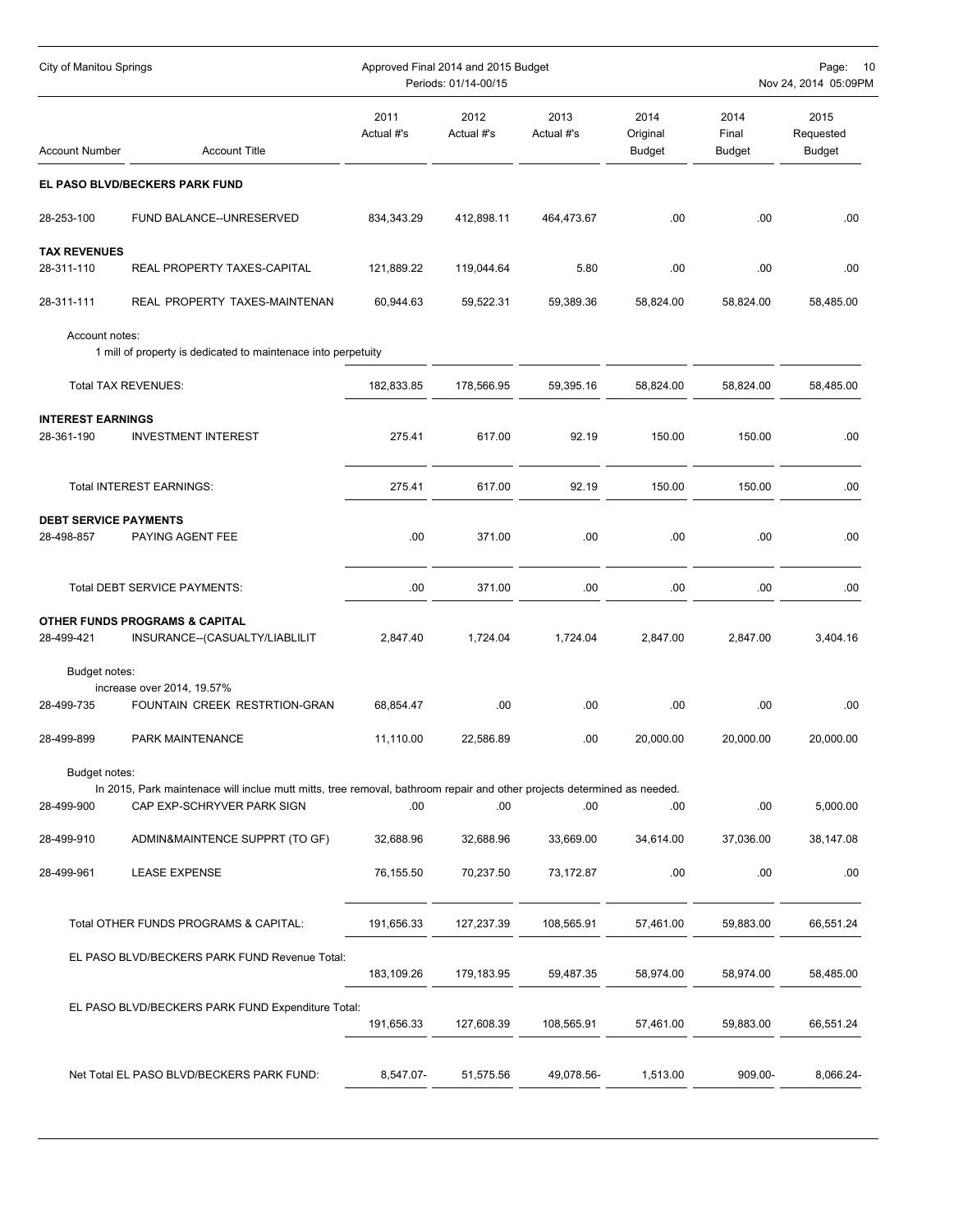| EL PASO BECKERS FUND BALANCE FROM 2 |                                  |                                      |                        |  |  |  |  |
|-------------------------------------|----------------------------------|--------------------------------------|------------------------|--|--|--|--|
|                                     |                                  | <b>MILLS FOR CAPITAL NEEDS</b>       |                        |  |  |  |  |
|                                     | LLS UF<br><b>PROPERTY</b><br>TAX | <b>CAPITAL</b><br><b>EXPENDITURE</b> | FUND<br><b>BALANCE</b> |  |  |  |  |
| 1998                                | \$<br>70,080                     | \$                                   | 70,080<br>\$           |  |  |  |  |
| 1999                                | \$                               | \$                                   | \$                     |  |  |  |  |
|                                     | 70,530                           | 55,000                               | 85,610                 |  |  |  |  |
| 2000                                | \$                               | \$                                   | \$                     |  |  |  |  |
|                                     | 81,492                           | 75,289                               | 91,813                 |  |  |  |  |
| 2001                                | \$                               | \$                                   | \$                     |  |  |  |  |
|                                     | 82,117                           | 73,830                               | 100,100                |  |  |  |  |
| 2002                                | \$                               | \$                                   | \$                     |  |  |  |  |
|                                     | 93,558                           | 71,599                               | $\overline{1}22,059$   |  |  |  |  |
| 2003                                | \$                               | \$                                   | \$                     |  |  |  |  |
|                                     | 94,126                           | 74,764                               | 141,421                |  |  |  |  |
| 2004                                | \$                               | \$                                   | \$                     |  |  |  |  |
|                                     | 88,549                           | 71,757                               | 158,213                |  |  |  |  |
| 2005                                | \$                               | \$                                   | \$                     |  |  |  |  |
|                                     | 89,067                           | 74,525                               | 172,755                |  |  |  |  |
| 2006                                | \$                               | $\overline{7}4,350$                  | \$                     |  |  |  |  |
|                                     | 95,486                           | \$                                   | 193,891                |  |  |  |  |
| 2007                                | \$                               | \$                                   | \$                     |  |  |  |  |
|                                     | 97,141                           | 71,080                               | 219,952                |  |  |  |  |
| 2008                                | \$                               | \$                                   | \$                     |  |  |  |  |
|                                     | 115,679                          | 73,600                               | 262,031                |  |  |  |  |
| 2009                                | \$                               | \$                                   | \$                     |  |  |  |  |
|                                     | 115,255                          | 72,156                               | 305,130                |  |  |  |  |
| 2010                                | 120,473                          | \$                                   | 352,517                |  |  |  |  |
|                                     | \$                               | 73,086                               | \$                     |  |  |  |  |
| 2011                                | \$                               | \$                                   | \$                     |  |  |  |  |
|                                     | 121,889                          | 76,156                               | 398,250                |  |  |  |  |
| 2012                                | \$                               | \$                                   | \$                     |  |  |  |  |
|                                     | 119,045                          | 70,238                               | 447,058                |  |  |  |  |
| 2013                                |                                  | \$<br>73,173                         | \$<br>373,885          |  |  |  |  |
| 2014                                |                                  |                                      | \$<br>373,885          |  |  |  |  |
| 2015                                |                                  | 5,000<br>\$                          | \$<br>368,885          |  |  |  |  |
|                                     | \$1,454,487                      | \$<br>1,085,602                      |                        |  |  |  |  |

No Capital Expenditures in 2013,2014.

|                          | 2013               | <b>Budgeted</b><br>2014 | Budgeted<br>2015 |
|--------------------------|--------------------|-------------------------|------------------|
| Capital Fund Balance     | 373,885 \$ 373,885 |                         | 368,885          |
| Maintenance Fund Balance | 41,510             | 40,601                  | 37,535           |
| <b>Total:</b>            | $415,395$          | \$<br>414,486           | 406,420          |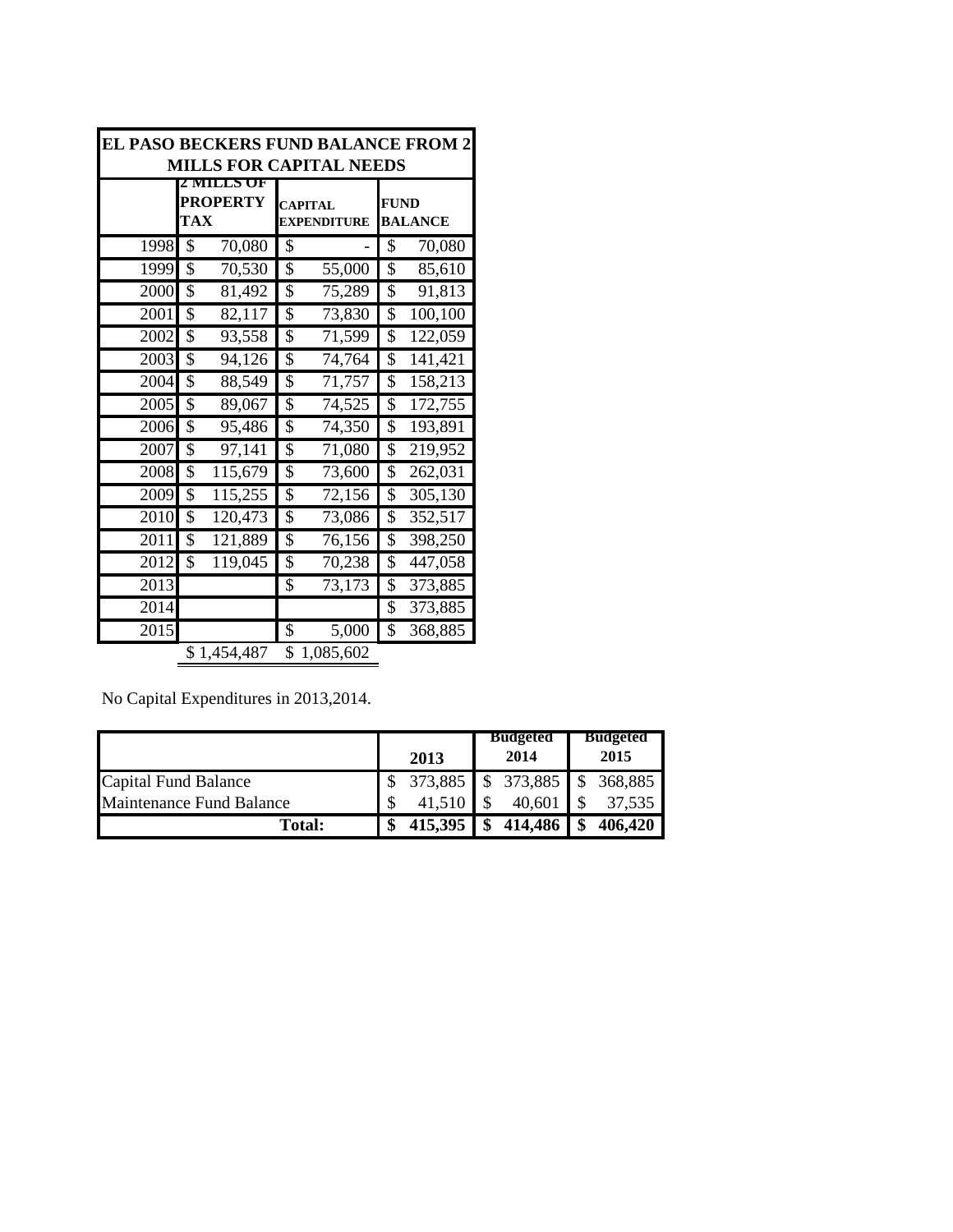#### **33 - STORM DRAINAGE NET CURRENT POSITION**

|                                     | $2011$ (actual) |         |      | $2012$ (actual) $ 2013$ (unaudited) | <b>2014 (final</b><br>budget) | 2015<br>(beginning)<br>budget) |
|-------------------------------------|-----------------|---------|------|-------------------------------------|-------------------------------|--------------------------------|
| Previous current Net Position:      | (3,042)         | 50,042  |      | 115,799                             | 307,448                       | 592,680                        |
| Revenues:                           | 247.434         | 248.614 |      | 637,854                             | 6,849,646                     | 552,008                        |
| Expenditures:                       | 194.350         | 182,857 |      | 446,205                             | 6,564,414                     | 796,899                        |
| <b>Ending Current Net Position:</b> | \$<br>50.042    | 115,799 | l \$ | 307,448                             | 592,680                       | 347,789                        |

Current Net Position is current assets minus current liabilities net of current portion of long term debt.

| CASH:                                                                                                                                                                                                                                                                                                                                                                                                                                                                                                                                                                                                                                                                                                                                                                                                                                       | S | 27,551 | $(53,006)$ \$ | $(110, 635)$ \$ | 174.597 | (204, 260)   |                                                                                                                |
|---------------------------------------------------------------------------------------------------------------------------------------------------------------------------------------------------------------------------------------------------------------------------------------------------------------------------------------------------------------------------------------------------------------------------------------------------------------------------------------------------------------------------------------------------------------------------------------------------------------------------------------------------------------------------------------------------------------------------------------------------------------------------------------------------------------------------------------------|---|--------|---------------|-----------------|---------|--------------|----------------------------------------------------------------------------------------------------------------|
|                                                                                                                                                                                                                                                                                                                                                                                                                                                                                                                                                                                                                                                                                                                                                                                                                                             |   |        |               |                 |         | 146,133      | transfer from General Fund<br>for the fiscal commitments<br>of the city to Williams<br>Canyon Flood mitigation |
|                                                                                                                                                                                                                                                                                                                                                                                                                                                                                                                                                                                                                                                                                                                                                                                                                                             |   |        |               |                 |         | \$<br>58,127 | will be repaid through the<br>increase in fees that<br>occurred in 2013                                        |
| This budget is funded through a drainage flat fee charged to all water/sewer utility customers and by grants related to flood<br>mitigation. The fund completed the payment of debt related to the Canon Avenue Storm Dainage Project of 2002. In 2012, with<br>the last payment made on 9/15/2012. This fund is for flood mitigation projects and also funds the city's EPA mandatory storm<br>water monitoring program annually. In 2014, the Williams Canyon Flood Mitigation Project was begun. In FY 2007, the flat fee<br>was raised from \$6.40/account/month to \$9.40/account/month. In 2013, the fee was raised by \$1.60 to \$11/account/month. The<br>Budget is on a cash basis; accounting is on an accrual basis (capital expenditures and debt payments are budgeted as operating<br>expenses; depreciation expense is not.) |   |        |               |                 |         |              |                                                                                                                |

<u> 1980 - Johann Barbara, martxa alemaniar a</u>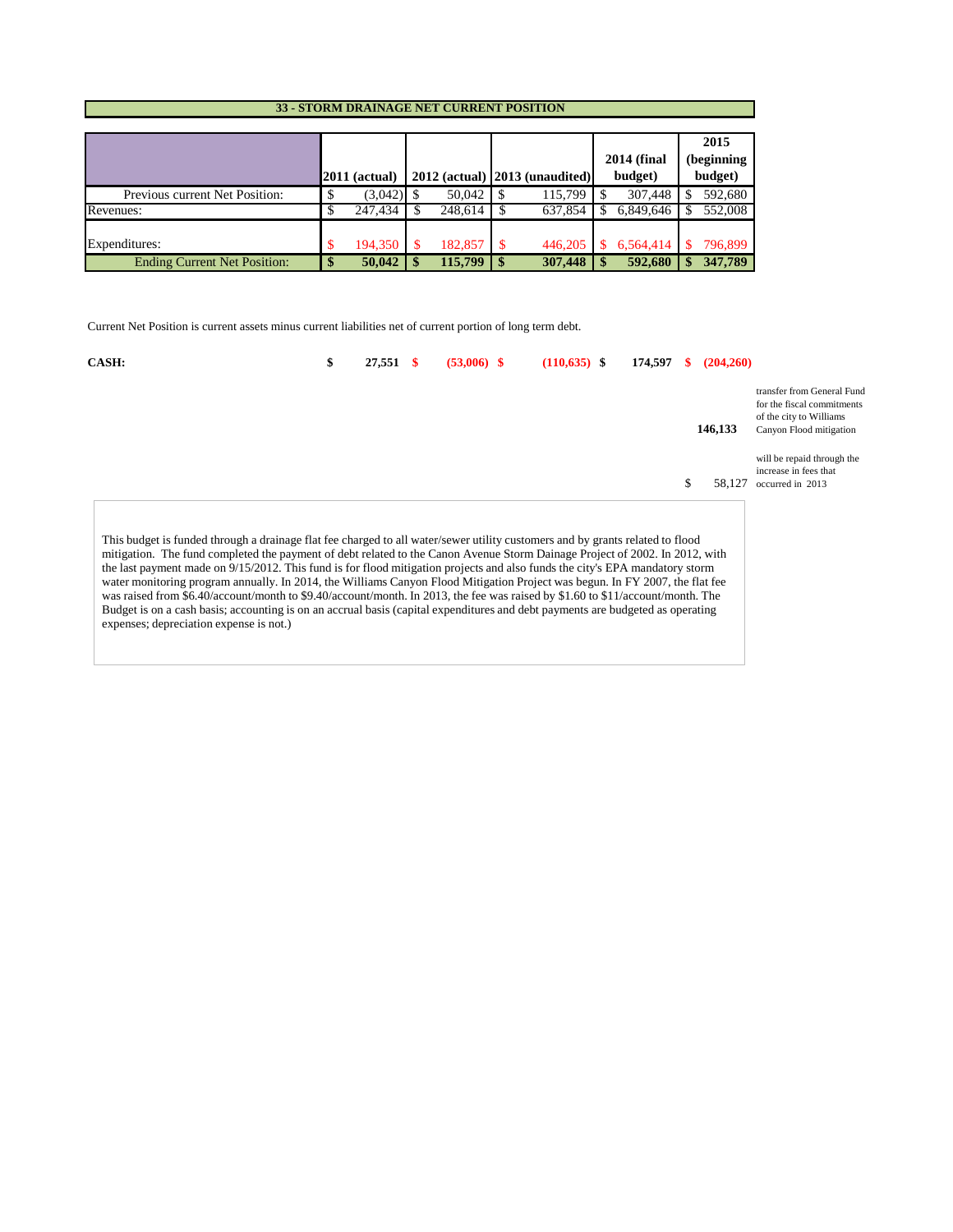| City of Manitou Springs                |                                                                                                                                                                                                 |                    | Final 2014 and 2015 Budget<br>Periods: 00/14-14/14 |                    | Page: 11<br>Nov 12, 2014 04:54PM  |                                |                                    |  |
|----------------------------------------|-------------------------------------------------------------------------------------------------------------------------------------------------------------------------------------------------|--------------------|----------------------------------------------------|--------------------|-----------------------------------|--------------------------------|------------------------------------|--|
| <b>Account Number</b>                  | <b>Account Title</b>                                                                                                                                                                            | 2011<br>Actual #'s | 2012<br>Actual #'s                                 | 2013<br>Actual #'s | 2014<br>Original<br><b>Budget</b> | 2014<br>Final<br><b>Budget</b> | 2015<br>Requested<br><b>Budget</b> |  |
| <b>STORM DRAINAGE FUND</b>             |                                                                                                                                                                                                 |                    |                                                    |                    |                                   |                                |                                    |  |
|                                        | SPECIAL ASSESSMENT REVENUES                                                                                                                                                                     |                    |                                                    |                    |                                   |                                |                                    |  |
| 33-355-110                             | DRAINAGE UTILITY ASSESSMENTS                                                                                                                                                                    | 237,651.20         | 238,609.61                                         | 282,181.54         | 280,275.00                        | 280,275.00                     | 280,275.00                         |  |
|                                        | Total SPECIAL ASSESSMENT REVENUES:                                                                                                                                                              | 237,651.20         | 238,609.61                                         | 282,181.54         | 280,275.00                        | 280,275.00                     | 280,275.00                         |  |
| <b>INTEREST EARNINGS</b><br>33-361-190 | <b>INVESTMENT INTEREST</b>                                                                                                                                                                      | 38.68              | 3.57                                               | .00                | 25.00                             | 38.75                          | .00                                |  |
|                                        | <b>Total INTEREST EARNINGS:</b>                                                                                                                                                                 | 38.68              | 3.57                                               | .00                | 25.00                             | 38.75                          | .00                                |  |
| <b>GRANTS &amp; DONATIONS</b>          |                                                                                                                                                                                                 |                    |                                                    |                    |                                   |                                |                                    |  |
| 33-365-200                             | DONATIONS-FLOOD RELIEF                                                                                                                                                                          | .00                | .00                                                | 9,513.92           | 165,000.00                        | 51,187.43                      | .00                                |  |
| 33-365-701                             | NRCS GRANTS-TA & CONSTRUCTION                                                                                                                                                                   | .00                | .00                                                | .00                | 1,900,000.00                      | 2,654,406.00                   | .00                                |  |
| Account notes:<br>Budget notes:        | El Paso County is the recipient of these grants and Manitou Springs is the sub-recipient of El Paso County. The TA portion is for \$383,800 and the<br>construction portion is for \$2,270,600. |                    |                                                    |                    |                                   |                                |                                    |  |
| 33-365-702                             | Federal funding for Flood Mitigation Project with 25% Local Agency match, an additional \$475,000<br>GOVERNOR'S DECLARATION ASSIST                                                              | .00                | .00                                                | 100,000.00         | .00                               | 600,000.00                     | .00                                |  |
| Budget notes:                          |                                                                                                                                                                                                 |                    |                                                    |                    |                                   |                                |                                    |  |
|                                        | Funding from two seperate State Govenor's Declarations.                                                                                                                                         |                    |                                                    |                    |                                   |                                |                                    |  |
| 33-365-703                             | DOLA ENERGY IMPACT GRANT 7422                                                                                                                                                                   | .00                | .00                                                | .00                | .00                               | 1,944,000.00                   | .00                                |  |
| 33-365-704                             | DOLA TA EIF 7433                                                                                                                                                                                | .00                | .00                                                | .00                | .00                               | 200,000.00                     | .00                                |  |
| 33-365-705                             | <b>EWP GRANT</b>                                                                                                                                                                                | .00                | .00                                                | .00                | .00                               | 7,725.00                       | .00                                |  |
| Budget notes:                          |                                                                                                                                                                                                 |                    |                                                    |                    |                                   |                                |                                    |  |
| 33-365-706                             | barricades and LED signs<br><b>CCCWB GRANTS</b>                                                                                                                                                 | .00                | .00                                                | 34,000.00          | .00                               | 50,000.00                      | .00                                |  |
| Budget notes:                          |                                                                                                                                                                                                 |                    |                                                    |                    |                                   |                                |                                    |  |
|                                        | Grant for Engineering for the Flood Mitigation project for \$34,000 and an additional grant for \$50,000.                                                                                       |                    |                                                    |                    |                                   |                                |                                    |  |
| 33-365-707                             | CDOT GRANT FOR ENGINEERING                                                                                                                                                                      | .00                | .00                                                | .00                | .00                               | 50,000.00                      | .00                                |  |
| 33-365-708                             | <b>FEMA GRANTS</b>                                                                                                                                                                              | .00                | .00                                                | .00                | .00                               | 660,018.00                     | .00                                |  |
| 33-365-709                             | PPRBD GRANT                                                                                                                                                                                     | .00                | .00                                                | .00                | .00                               | 27,500.00                      | .00                                |  |
| Budget notes:                          |                                                                                                                                                                                                 |                    |                                                    |                    |                                   |                                |                                    |  |
| 33-365-710                             | to pay for 2 part time summer employees, 40hr/week, 12 weeks<br>PPRTA GRANT MATCHES                                                                                                             | .00                | .00                                                | .00                | .00                               | 178,996.00                     | .00                                |  |
| Budget notes:                          |                                                                                                                                                                                                 |                    |                                                    |                    |                                   |                                |                                    |  |
|                                        | For road in Williams Canyon and FEMA project PW09 grant match                                                                                                                                   |                    |                                                    |                    |                                   |                                |                                    |  |
| 33-365-715                             | <b>GRANT REVENUE</b>                                                                                                                                                                            | 9,600.00           | .00                                                | .00                | .00                               | .00                            | .00                                |  |
|                                        | Total GRANTS & DONATIONS:                                                                                                                                                                       | 9,600.00           | .00                                                | 143,513.92         | 2,065,000.00                      | 6,423,832.43                   | .00                                |  |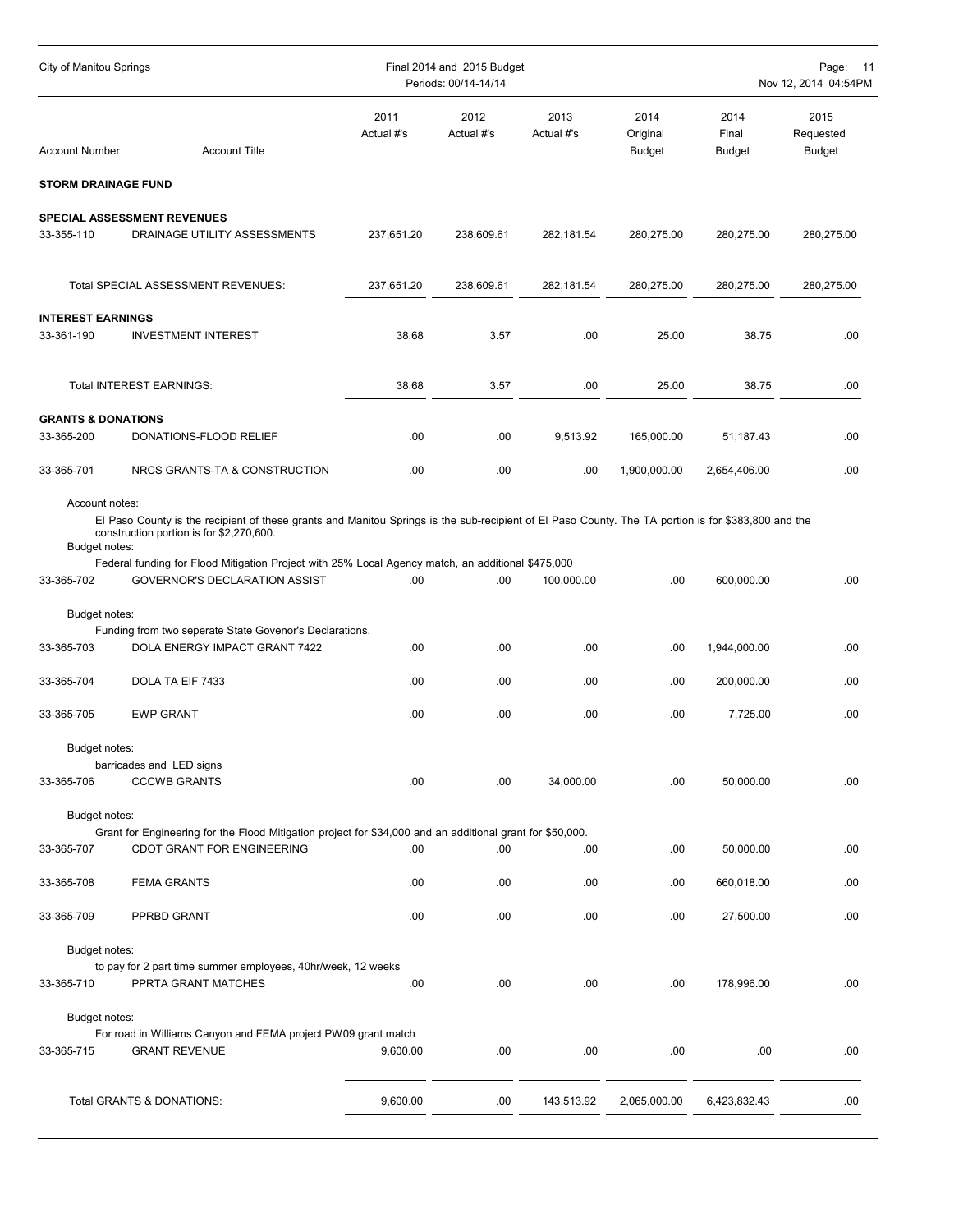| City of Manitou Springs        |                                                                                                                        |                    | Final 2014 and 2015 Budget<br>Periods: 00/14-14/14 |                    |                                   |                                | Page: 12<br>Nov 12, 2014 04:54PM   |
|--------------------------------|------------------------------------------------------------------------------------------------------------------------|--------------------|----------------------------------------------------|--------------------|-----------------------------------|--------------------------------|------------------------------------|
| <b>Account Number</b>          | <b>Account Title</b>                                                                                                   | 2011<br>Actual #'s | 2012<br>Actual #'s                                 | 2013<br>Actual #'s | 2014<br>Original<br><b>Budget</b> | 2014<br>Final<br><b>Budget</b> | 2015<br>Requested<br><b>Budget</b> |
|                                | <b>TRANSFERS IN FROM OTHER CITY F</b>                                                                                  |                    |                                                    |                    |                                   |                                |                                    |
| 33-391-100                     | TRANSFER FROM GENERAL FUND                                                                                             | .00                | .00                                                | .00.               | .00                               | .00                            | 146,133.00                         |
| Budget notes:<br>33-391-310    | Transfer to cover the City's fiscal share of Williams Canyon Fire Mitigation Project.<br>TRANSFR-GENERAL FD TABOR RESE | .00                | .00                                                | .00.               | .00                               | 140,000.00                     | .00                                |
|                                | Total TRANSFERS IN FROM OTHER CITY F:                                                                                  | .00                | .00                                                | .00                | .00.                              | 140,000.00                     | 146,133.00                         |
| <b>OTHER FINANCING SOURCES</b> |                                                                                                                        |                    |                                                    |                    |                                   |                                |                                    |
| 33-392-100                     | OTHER FIN SOURCE-LEASE PUR PR                                                                                          | .00                | .00                                                | 212,159.00         | .00.                              | 5,500.00                       | 3,000.00                           |
|                                | <b>Total OTHER FINANCING SOURCES:</b>                                                                                  | .00                | .00                                                | 212,159.00         | .00                               | 5,500.00                       | 3,000.00                           |
| <b>MISCELLANEOUS REVENUE</b>   |                                                                                                                        |                    |                                                    |                    |                                   |                                |                                    |
| 33-393-500                     | MISC. REVENUE                                                                                                          | 144.00             | 10,000.00                                          | .00.               | .00                               | .00                            | .00                                |
| 33-393-510                     | <b>INSURANCE RECOVERY</b>                                                                                              | .00                | .00                                                | .00.               | .00.                              | .00                            | 122,600.00                         |
| Budget notes:                  |                                                                                                                        |                    |                                                    |                    |                                   |                                |                                    |
|                                | Reimbursement for flood repair to city hall, expense occurred in 2014                                                  |                    |                                                    |                    |                                   |                                |                                    |
|                                | Total MISCELLANEOUS REVENUE:                                                                                           | 144.00             | 10,000.00                                          | .00.               | .00                               | .00                            | 122,600.00                         |
| <b>STORM DRAINAGE EXPENSES</b> |                                                                                                                        |                    |                                                    |                    |                                   |                                |                                    |
| 33-494-100                     | SALARY--DEPARTMENT MANAGER                                                                                             | 13,000.00          | 14,167.26                                          | 9,804.34           | 7,430.00                          | 7,874.00                       | 8,160.00                           |
| 33-494-110                     | SALARIES & WAGES--REGULAR STAF                                                                                         | 74,442.23          | 72,362.15                                          | 65,731.94          | 92,941.00                         | 91,599.00                      | 89,778.00                          |
| 33-494-120                     | SALARIES & WAGES-TEMPORARY/SE                                                                                          | 3,422.50           | 5,463.63                                           | 3,664.31           | 11,000.00                         | 38,500.00                      | 11,000.00                          |
| Budget notes:                  |                                                                                                                        |                    |                                                    |                    |                                   |                                |                                    |
|                                | 2 part time summer employees, 40hrs/week, 12 weeks -\$11,000. PPRBD Grant for summer help \$27,500.                    |                    |                                                    |                    |                                   |                                |                                    |
| 33-494-130                     | SALARIES & WAGES-OVERTIME(REG                                                                                          | 1,348.00           | 2,169.60                                           | 2,581.56           | 3,600.00                          | 3,600.00                       | 3,600.00                           |
| 33-494-210                     | BENEFITS--GROUP INSURANCE                                                                                              | 10,833.89          | 11,438.84                                          | 21,019.54          | 13,394.00                         | 28,130.00                      | 25,641.84                          |
| 33-494-220                     | BENEFITS--MEDICARE CONTRIBUTIO                                                                                         | 1,161.50           | 1,211.82                                           | 1,334.26           | 1,667.00                          | 2,053.00                       | 1,632.00                           |
| 33-494-230                     | BENEFITS--PERA/FPPA CONTRIBUTI                                                                                         | 10,974.49          | 11,448.67                                          | 8,082.23           | 15,751.00                         | 19,396.00                      | 15,418.00                          |
| 33-494-250                     | BENEFITS--UNEMPLOYMENT INSURA                                                                                          | 255.82             | 274.59                                             | 175.68             | 345.00                            | 425.00                         | 338.00                             |
| 33-494-260                     | BENEFITS-WORKER'S COMP INSURA                                                                                          | 4,435.72           | 2,500.00                                           | 2,500.00           | 2,498.00                          | 4,077.00                       | 4,431.00                           |
| Budget notes:                  |                                                                                                                        |                    |                                                    |                    |                                   |                                |                                    |
| 33-494-320                     | increase over 2014 of 6.5%<br>SERVICES-PROFESSIONAL                                                                    | 25.81              | .00                                                | 14,418.00          | 1,000.00                          | 2,950.00                       | 1,000.00                           |
| 33-494-321                     | LEGAL FEES & SETTLEMENTS                                                                                               | 540.00             | 1,005.57                                           | 2,068.99           | .00                               | 1,500.00                       | 540.00                             |
| 33-494-360                     | RECRUITING/EMPLOYEE RETENTION                                                                                          | 549.85             | 72.75                                              | 296.25             | 300.00                            | 300.00                         | 300.00                             |
|                                |                                                                                                                        |                    |                                                    |                    |                                   |                                |                                    |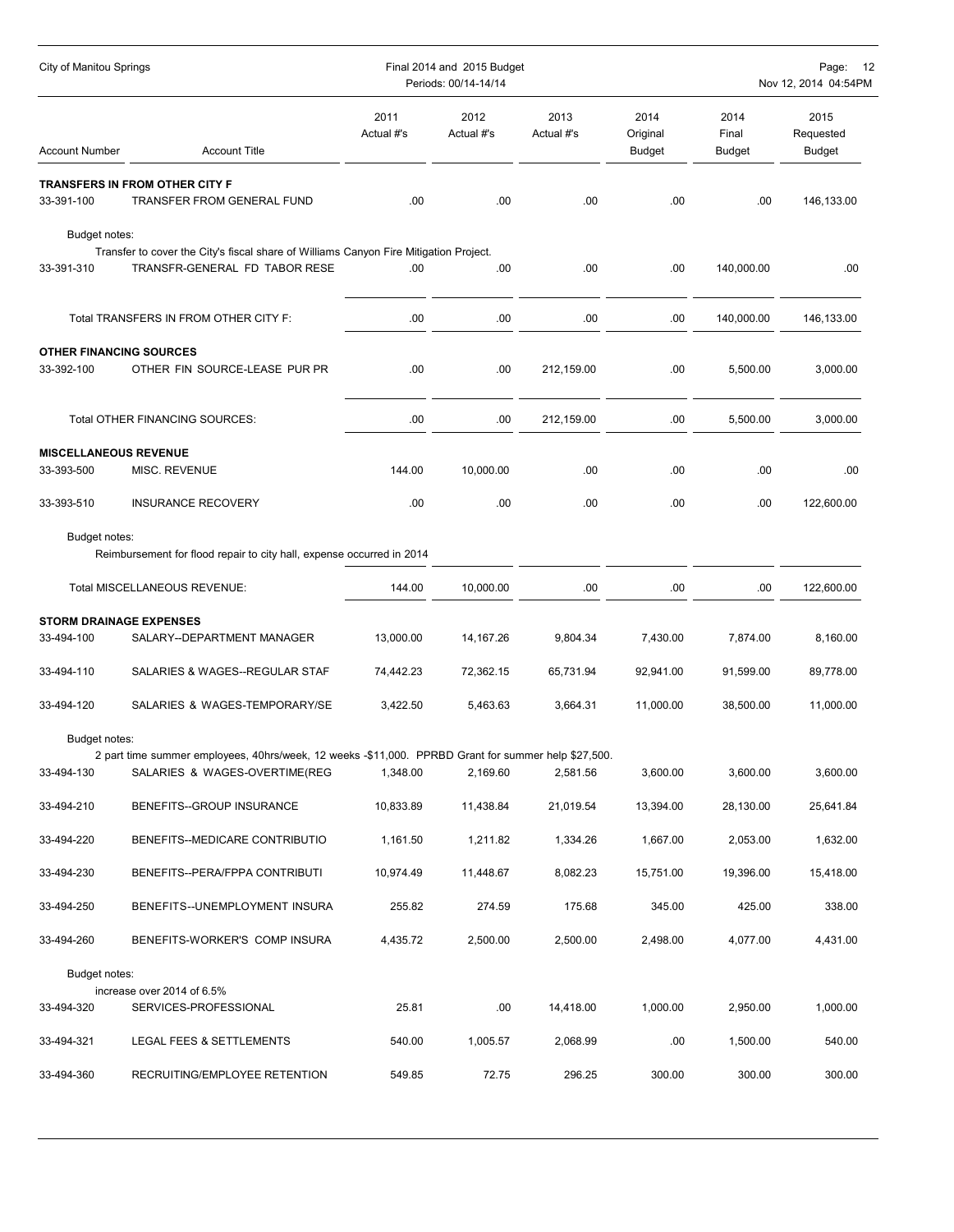| City of Manitou Springs                    |                                          |                    | Final 2014 and 2015 Budget<br>Periods: 00/14-14/14 |                    | Page: 13<br>Nov 12, 2014 04:54PM  |                         |                             |  |
|--------------------------------------------|------------------------------------------|--------------------|----------------------------------------------------|--------------------|-----------------------------------|-------------------------|-----------------------------|--|
| Account Number                             | <b>Account Title</b>                     | 2011<br>Actual #'s | 2012<br>Actual #'s                                 | 2013<br>Actual #'s | 2014<br>Original<br><b>Budget</b> | 2014<br>Final<br>Budget | 2015<br>Requested<br>Budget |  |
| 33-494-370                                 | TRAINING/PROFESSIONAL DEVELOP            | 75.00              | 167.19                                             | 291.73             | 800.00                            | 900.00                  | 900.00                      |  |
| 33-494-380                                 | MEMBERSHIPS/PROFESSIONAL DUE             | 220.30             | .00                                                | .00                | 250.00                            | 250.00                  | 250.00                      |  |
| 33-494-456                                 | STREET PATCHING (STRM DRAIN RE           | 511.52             | 289.44                                             | 316.64             | 1,000.00                          | 1,500.00                | 1,500.00                    |  |
| 33-494-461                                 | <b>VEHICLE GAS &amp; OIL</b>             | 7,644.54           | 6,775.67                                           | 7,351.92           | 5,500.00                          | 5,500.00                | 5,500.00                    |  |
| 33-494-470                                 | <b>VEHICLE REPAIRS &amp; MAINTENANCE</b> | 6,303.29           | 5,316.35                                           | 9,845.13           | 5,000.00                          | 10,000.00               | 7,000.00                    |  |
| 33-494-480                                 | VEHICLE INSURANCE(DAMAGE/LIABI           | 134.70             | .00                                                | .00                | 3,000.00                          | 3,000.00                | 3,585.00                    |  |
| 33-494-530                                 | TELEPHONE/TELECOMMUNICATION              | 1,081.25           | 1,331.47                                           | 1,357.53           | 1,000.00                          | 1,400.00                | 1,500.00                    |  |
| 33-494-531                                 | <b>TELEPHONE EQUIPMENT</b>               | 193.96             | 283.53                                             | .00                | 500.00                            | 200.00                  | 500.00                      |  |
| 33-494-605                                 | OFFICE SUPPLIES                          | .00                | .00                                                | 33.48              | 500.00                            | 500.00                  | 500.00                      |  |
| 33-494-615                                 | <b>POSTAGE</b>                           | 78.38              | 47.60                                              | 35.20              | 100.00                            | 100.00                  | 100.00                      |  |
| 33-494-620                                 | UNIFORMS (RECURRING)                     | 708.90             | 657.86                                             | 858.90             | 1,000.00                          | 1,550.00                | 1,500.00                    |  |
| 33-494-630                                 | FOOD/MEALS REIMBURSEMENT                 | .00                | .00                                                | 164.68             | .00                               | 1,500.00                | .00                         |  |
| 33-494-635                                 | STREET CLEANING                          | 1,432.38           | 1,570.65                                           | 1,884.64           | 2,000.00                          | 2,500.00                | 2,500.00                    |  |
| 33-494-676                                 | HD WATER TESTS                           | 133.00             | 290.65                                             | 85.69              | 500.00                            | 500.00                  | 500.00                      |  |
|                                            | Total STORM DRAINAGE EXPENSES:           | 139,507.03         | 138,845.29                                         | 153,902.64         | 171.076.00                        | 229,804.00              | 187,673.84                  |  |
| <b>DEBT SERVICE PAYMENTS</b><br>33-498-742 | CAPITAL PURCHASE-EQUIPMENT               | .00                | .00                                                | .00.               | 5,500.00                          | 5.500.00                | 3,000.00                    |  |
| Budget notes:                              | portable arc welder                      |                    |                                                    |                    |                                   |                         |                             |  |
| 33-498-803                                 | <b>INTEREST EXPENSE</b>                  | 7,954.19           | 2,946.76                                           | .00                | .00                               | .00                     | .00                         |  |
| 33-498-811                                 | LEASE PURCH-2012 INTER. (1ST L           | .00                | 480.95                                             | 460.48             | 577.00                            | 437.00                  | 294.57                      |  |
| 33-498-812                                 | LEASE PURCH-2012 INTEREST (2ND           | .00                | 60.44                                              | 380.95             | 396.00                            | 299.79                  | 201.56                      |  |
| 33-498-813                                 | LEASE PURCHASE 2013-INTEREST             | .00                | .00                                                | 1,377.25           | .00                               | 2,430.45                | 2,033.82                    |  |
| 33-498-814                                 | LEASE PURCH-2014 INT                     | .00                | .00                                                | .00                | .00                               | .00                     | 494.82                      |  |
| 33-498-882                                 | FY2011 LEASE/PURCHASE PROGRAM            | .00                | .00                                                | .00                | 6,658.00                          | 6,797.83                | 6,940.59                    |  |
| 33-498-883                                 | FY 2012 LEASE/PURCHASE PROGRA            | .00                | .00                                                | .00                | 5,598.00                          | 5,694.16                | 5,792.38                    |  |
| 33-498-884                                 | FY 2013 LEASE/PURCHASE PROGRA            | .00                | .00                                                | $1.00 -$           | 24,864.00                         | 22,434.54               | 22,831.17                   |  |
| 33-498-885                                 | LEASE PURCHASE PROGRAM 2014              | .00                | .00                                                | .00.               | 3,274.00                          | 3,274.00                | 2,669.93                    |  |

Budget notes:

lease purchase of a mini excavator w/thumb (cost shared 2/3 to 1/3 with Cap Improvement fund)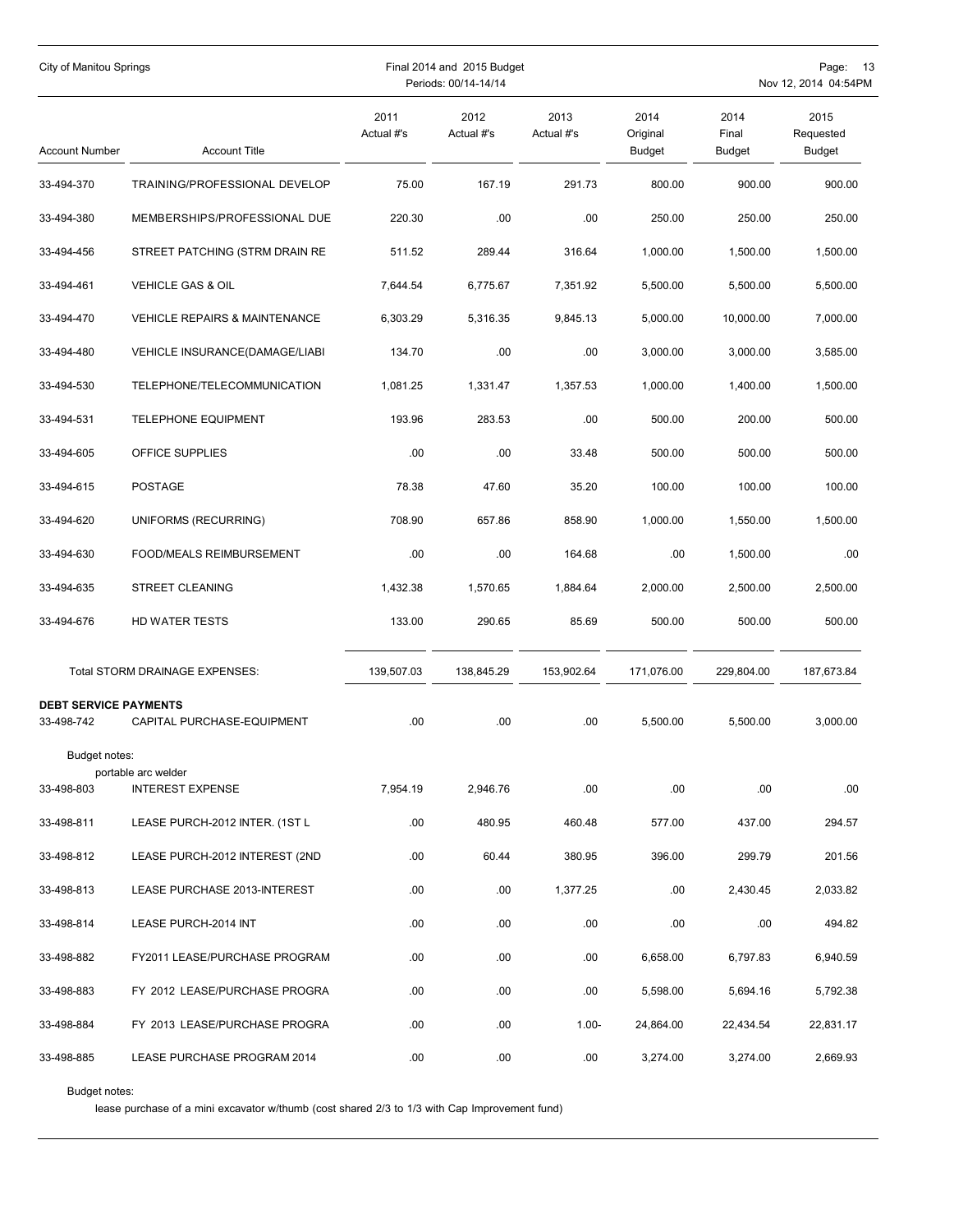| City of Manitou Springs |                                                                                                                                                                             |                    | Final 2014 and 2015 Budget<br>Periods: 00/14-14/14 |                    |                                   |                                | Page: 14<br>Nov 12, 2014 04:54PM   |
|-------------------------|-----------------------------------------------------------------------------------------------------------------------------------------------------------------------------|--------------------|----------------------------------------------------|--------------------|-----------------------------------|--------------------------------|------------------------------------|
| <b>Account Number</b>   | <b>Account Title</b>                                                                                                                                                        | 2011<br>Actual #'s | 2012<br>Actual #'s                                 | 2013<br>Actual #'s | 2014<br>Original<br><b>Budget</b> | 2014<br>Final<br><b>Budget</b> | 2015<br>Requested<br><b>Budget</b> |
| 33-498-886              | LEASE PURCHASE 2015-PRIN                                                                                                                                                    | .00                | .00.                                               | .00                | .00.                              | .00                            | 9,605.53                           |
|                         | Total DEBT SERVICE PAYMENTS:                                                                                                                                                | 7,954.19           | 3,488.15                                           | 2,217.68           | 46,867.00                         | 46,867.77                      | 53,864.37                          |
|                         | <b>OTHER FUNDS PROGRAMS &amp; CAPITAL</b>                                                                                                                                   |                    |                                                    |                    |                                   |                                |                                    |
| 33-499-800              | CAPITAL EQUIPMENT FROM LEASES                                                                                                                                               | .00.               | 6,969.00-                                          | .00                | .00                               | .00                            | .00                                |
| 33-499-810              | <b>MISCELLANEOUS</b>                                                                                                                                                        | 6.32               | 40.68                                              | 37.37              | .00                               | .00                            | .00                                |
| 33-499-885              | FLOOD MITIGATION PROJECTS                                                                                                                                                   | 16,090.00          | 19,020.00                                          | 23,299.91          | 20,000.00                         | 20,000.00                      | 20,000.00                          |
| 33-499-886              | <b>EWP GRANT EXPENSES</b>                                                                                                                                                   | .00                | .00.                                               | 3,607.22           | .00                               | .00                            | .00                                |
| 33-499-887              | <b>WILLIAMS CANYON PROJECT</b>                                                                                                                                              | .00                | .00.                                               | 39,069.34          | 2,375,000.00                      | 5,029,669.00                   | 506,025.00                         |
| Account notes:          |                                                                                                                                                                             |                    |                                                    |                    |                                   |                                |                                    |
|                         | This account contains design and construction expenses. Property acquisition and easements are in a separate account line, 33-499-895, due to not being<br>covered by NRCS. |                    |                                                    |                    |                                   |                                |                                    |
| 33-499-888              | <b>CWCB GRANT EXPENSES</b>                                                                                                                                                  | .00                | .00                                                | 27,738.47          | .00.                              | 33,428.74                      | .00                                |
| Budget notes:           |                                                                                                                                                                             |                    |                                                    |                    |                                   |                                |                                    |
|                         | CCWB has awarded the City \$34,000 for engineering fees for a Debris Mitigation project.                                                                                    |                    |                                                    |                    |                                   |                                |                                    |
| 33-499-889              | CDBG-DRW1 EXPENSES                                                                                                                                                          | .00                | .00                                                | .00                | .00                               | 892.05                         | .00                                |
| 33-499-895              | FLOOD RECOVRY-PROP ACQ&EASM                                                                                                                                                 | .00                | .00                                                | .00                | .00.                              | 243,711.00                     | .00                                |
| 33-499-896              | FLOOD RECOVERY&RESTORATION                                                                                                                                                  | 22,792.80          | 20,432.10                                          | 134,349.96         | 20,000.00                         | 25,000.00                      | 20,000.00                          |
| 33-499-897              | <b>FEMA RELATED EXPENSES</b>                                                                                                                                                | .00                | .00.                                               | 53,742.09          | .00.                              | 136,296.18                     | .00                                |
| 33-499-898              | FEMA MANSP06 EXPENSES                                                                                                                                                       | .00.               | .00.                                               | .00                | .00.                              | 74,084.22                      | .00                                |
| Budget notes:           |                                                                                                                                                                             |                    |                                                    |                    |                                   |                                |                                    |
|                         | Culvert and bank stablization - Spring street                                                                                                                               |                    |                                                    |                    |                                   |                                |                                    |
| 33-499-899              | FEMA MANSP09 EXPENSES                                                                                                                                                       | .00                | .00                                                | .00                | .00                               | 250,443.95                     | .00                                |
| Budget notes:           |                                                                                                                                                                             |                    |                                                    |                    |                                   |                                |                                    |
| 33-499-900              | remaining road repairs<br>FEMA MANSP14                                                                                                                                      | .00                | .00.                                               | .00                | .00                               | 116,265.40                     | .00.                               |
| Budget notes:           |                                                                                                                                                                             |                    |                                                    |                    |                                   |                                |                                    |
|                         | Debris removal for Fountain Creek EMP for bridges                                                                                                                           |                    |                                                    |                    |                                   |                                |                                    |
| 33-499-901              | FEMA MANSP14V1 EXP                                                                                                                                                          | .00                | .00.                                               | .00                | .00                               | 220,235.00                     | .00.                               |
| Budget notes:           |                                                                                                                                                                             |                    |                                                    |                    |                                   |                                |                                    |
| 33-499-902              | remaining debris from Fountain Creek<br>FEMA MANSP15                                                                                                                        | .00                | .00.                                               | .00.               | .00                               | 128,653.00                     | .00.                               |
|                         |                                                                                                                                                                             |                    |                                                    |                    |                                   |                                |                                    |
| Budget notes:           | City Hall (Cirsa \$172,000, FEMA copay \$6,000)                                                                                                                             |                    |                                                    |                    |                                   |                                |                                    |
| 33-499-910              | ADMINISTRATIVE SUPPORT                                                                                                                                                      | 8,000.04           | 8,000.16                                           | 8,240.04           | 9,064.00                          | 9,064.00                       | 9,336.00                           |
|                         | Total OTHER FUNDS PROGRAMS & CAPITAL:                                                                                                                                       | 46,889.16          | 40,523.94                                          | 290,084.40         | 2,424,064.00                      | 6,287,742.54                   | 555,361.00                         |
|                         | STORM DRAINAGE FUND Revenue Total:                                                                                                                                          | 247,433.88         | 248,613.18                                         | 637,854.46         | 2,345,300.00                      | 6,849,646.18                   | 552,008.00                         |
|                         |                                                                                                                                                                             |                    |                                                    |                    |                                   |                                |                                    |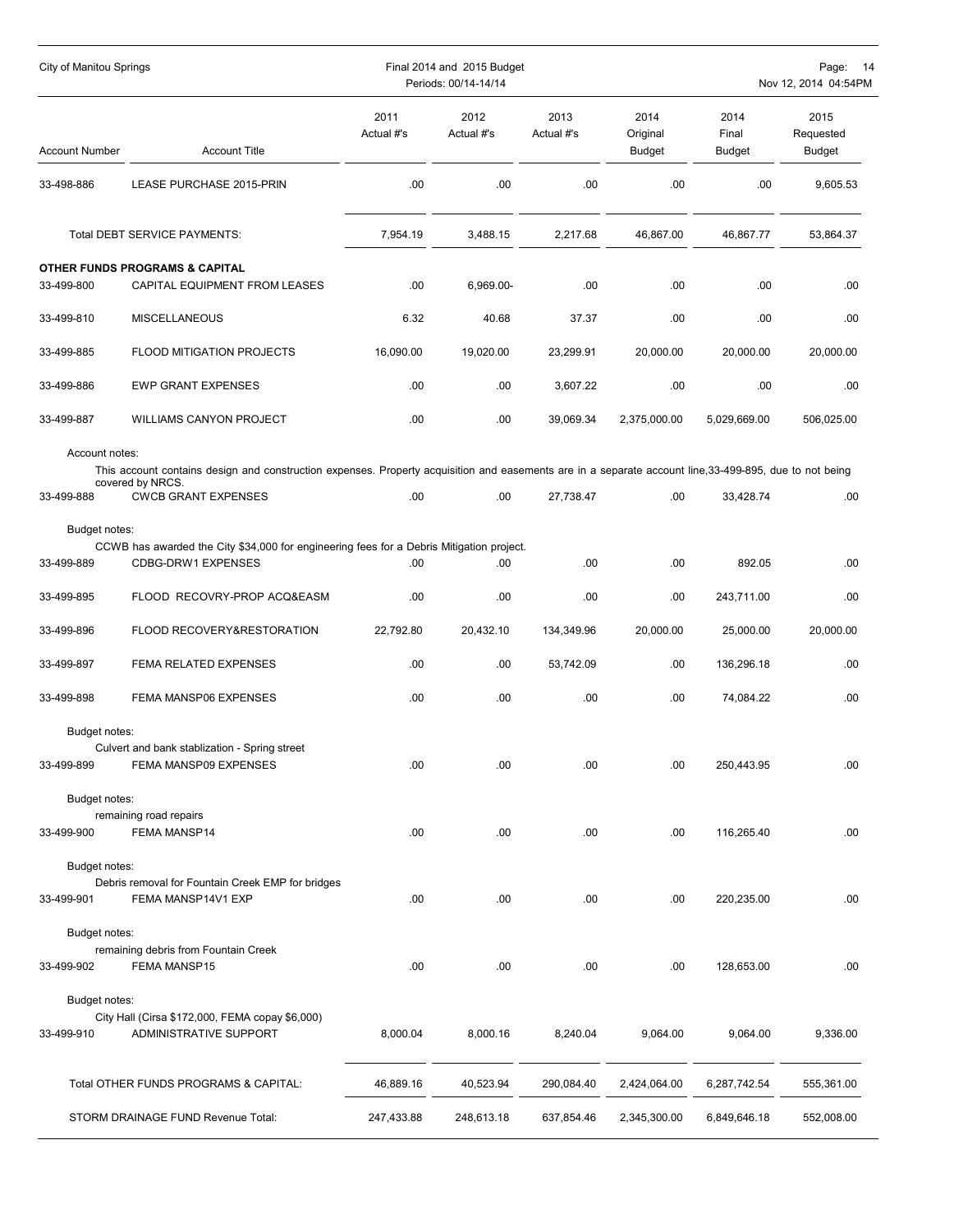| City of Manitou Springs |                                        |                    | Final 2014 and 2015 Budget<br>Periods: 00/14-14/14 |                    | Page: 15<br>Nov 12, 2014 04:54PM |                                |                                    |  |  |
|-------------------------|----------------------------------------|--------------------|----------------------------------------------------|--------------------|----------------------------------|--------------------------------|------------------------------------|--|--|
| <b>Account Number</b>   | <b>Account Title</b>                   | 2011<br>Actual #'s | 2012<br>Actual #'s                                 | 2013<br>Actual #'s | 2014<br>Original<br>Budget       | 2014<br>Final<br><b>Budget</b> | 2015<br>Requested<br><b>Budget</b> |  |  |
|                         | STORM DRAINAGE FUND Expenditure Total: | 194,350.38         | 182.857.38                                         | 446.204.72         | 2.642.007.00                     | 6,564,414.31                   | 796,899.21                         |  |  |
|                         | Net Total STORM DRAINAGE FUND:         | 53,083.50          | 65.755.80                                          | 191.649.74         | 296.707.00-                      | 285.231.87                     | 244,891.21-                        |  |  |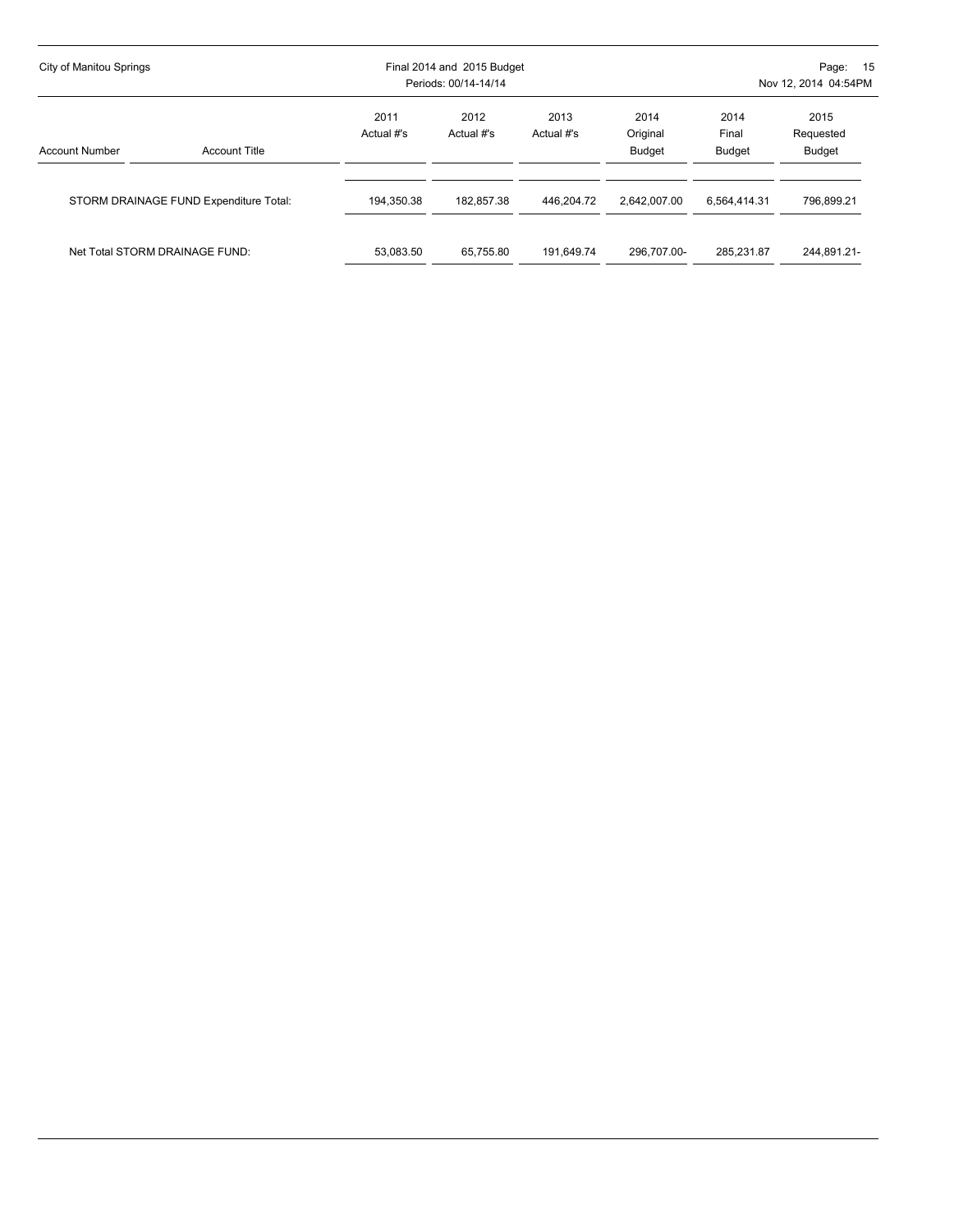#### **35 - DOWNTOWN PUBLIC FACILITIES FUND BALANCE**

|                             |                 |                |                                          | <b>2014 (final</b> | 2015<br>(beginning |
|-----------------------------|-----------------|----------------|------------------------------------------|--------------------|--------------------|
|                             | $2011$ (actual) |                | $2012$ (actual) $\vert 2013$ (unaudited) | budget)            | budget)            |
| Carry Over Fund Balance:    | $(116,355)$ \$  | $(56, 694)$ \$ | $(423,214)$ \$                           | $(31,080)$ \$      | (34, 828)          |
| Revenues:                   | 276,065         | 218,067        | 1,171,983                                | 176.499            | 243.527            |
| Expenditures:               | 216,404         | 584.587        | 779.849                                  | 180.247            | 183.525            |
| <b>Ending Fund Balance:</b> | $(56, 694)$ \$  | $(423,214)$ \$ | $(31,080)$ \$                            | $(34,828)$ \$      | 25,174             |

*This budget accounts for the debt and .3% sales and use taxes and expenditures designated for Downtown Improvement*

In 2004, the City issued \$1,850,000 in Sales and Use Tax Revenue Bonds to finance the Capital Improvements related to downtown improvements and to act as match for grant monies.

The improvements included the under-grounding of overhead utilities, installation of decorative street lamps, replacement of existing sidewalks, pedestrian amenity zones, ADA compliant crosswalks and a concrete center lane with milling and asphalt overly of the roadway. The improvements were done in phases which ended with phase 5B in 2013.

Final payment on the bonds will be in January 2020.

Voters, on 11/4/03, approved a temporary .3% increase in sales tax from 3.6% to 3.9% and in use tax from 3.5% to 3.8% to fund these bonds , which sunsets in 2020.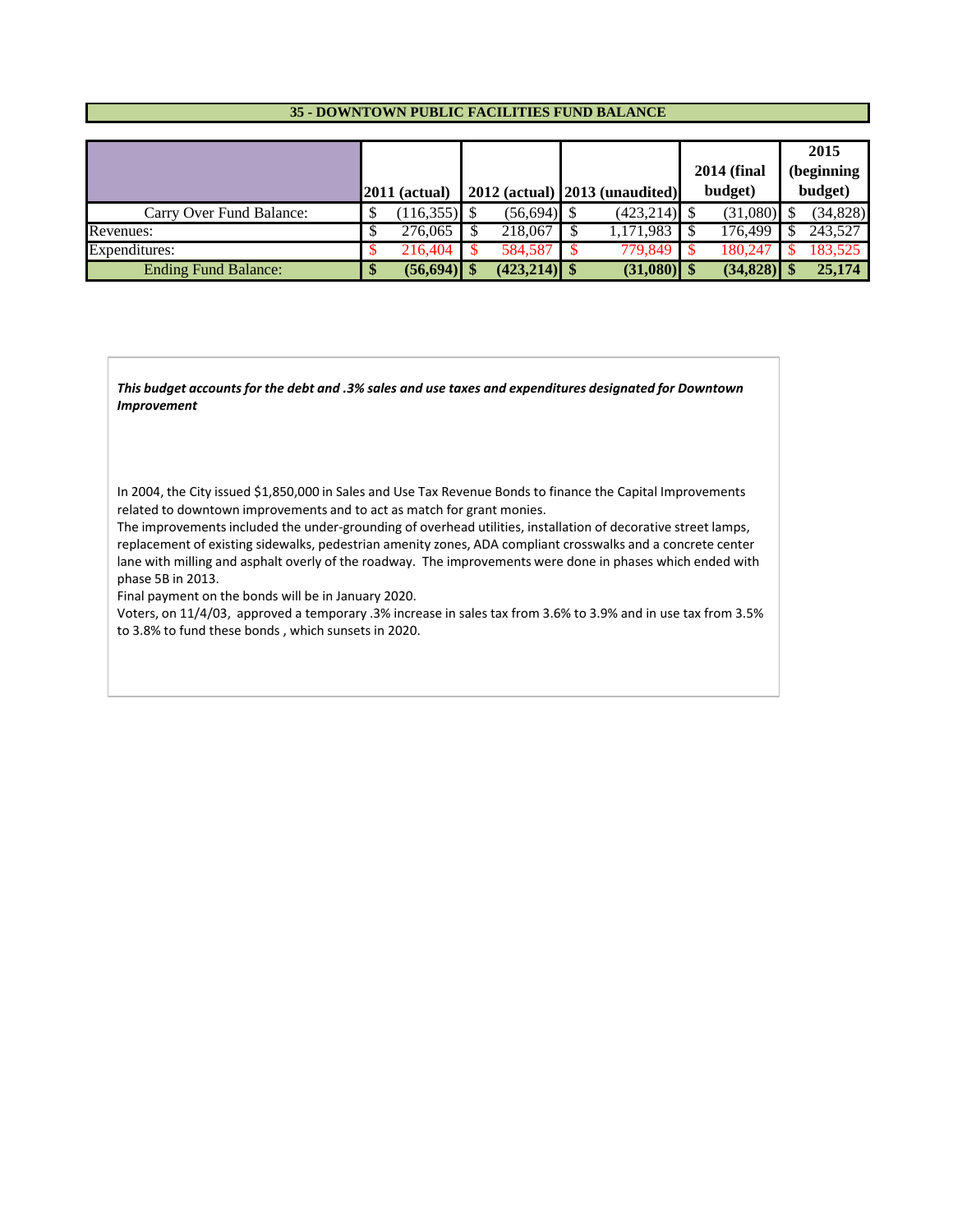| City of Manitou Springs           |                                                                                                                                                                                                                                                  | Approved Final 2014 and 2015 Budget<br>Periods: 01/14-00/15 | Page:<br>16<br>Nov 24, 2014 05:09PM |                    |                                   |                                |                             |
|-----------------------------------|--------------------------------------------------------------------------------------------------------------------------------------------------------------------------------------------------------------------------------------------------|-------------------------------------------------------------|-------------------------------------|--------------------|-----------------------------------|--------------------------------|-----------------------------|
| Account Number                    | <b>Account Title</b>                                                                                                                                                                                                                             | 2011<br>Actual #'s                                          | 2012<br>Actual #'s                  | 2013<br>Actual #'s | 2014<br>Original<br><b>Budget</b> | 2014<br>Final<br><b>Budget</b> | 2015<br>Requested<br>Budget |
|                                   | <b>DOWNTOWN PUBLIC FACILITES</b>                                                                                                                                                                                                                 |                                                             |                                     |                    |                                   |                                |                             |
| 35-253-100                        | FUND BALANCE--UNRESERVED                                                                                                                                                                                                                         | 172,506.94-                                                 | 56,423.06-                          | 423,213.49-        | .00                               | .00                            | .00                         |
| <b>TAX REVENUES</b><br>35-311-300 | <b>GENERAL SALES TAX</b>                                                                                                                                                                                                                         | 164,371.31                                                  | 166,133.40                          | 162,823.80         | 172,590.00                        | 198,762.00                     | 210,000.00                  |
| Account notes:<br>35-311-310      | On 11/4/2003, voters approved a temporary .3 increase in sales tax from 3.6% to 3.9% to fund Sales and Use Tax Revenue Bonds to finance the Capital<br>Improvements related to the Downtown. This tax sunsets in 2020.<br><b>GENERAL USE TAX</b> | .00                                                         | .00                                 | .00                | .00                               | .00                            | 72,562.19                   |
| Account notes:                    |                                                                                                                                                                                                                                                  |                                                             |                                     |                    |                                   |                                |                             |
|                                   | On 11/4/2003, voters approved a temporary .3 increase in use tax from 3.5% to 3.8% to fund Sales and Use Tax Revenue Bonds to finance the Capital<br>Improvements related to the Downtown. This tax sunsets in 2020.                             |                                                             |                                     |                    |                                   |                                |                             |
|                                   | <b>Total TAX REVENUES:</b>                                                                                                                                                                                                                       | 164,371.31                                                  | 166,133.40                          | 162,823.80         | 172,590.00                        | 198,762.00                     | 282,562.19                  |
| 35-334-725                        | <b>GOVERNMENT GRANT REVENUES</b><br>FEDERAL GRANT PROCEEDS                                                                                                                                                                                       | 91,947.12                                                   | .00                                 | 753,134.08         | .00                               | .00                            | .00                         |
|                                   | Total GOVERNMENT GRANT REVENUES:                                                                                                                                                                                                                 | 91,947.12                                                   | .00                                 | 753,134.08         | .00                               | .00                            | .00                         |
| <b>INTEREST EARNINGS</b>          |                                                                                                                                                                                                                                                  |                                                             |                                     |                    |                                   |                                |                             |
| 35-361-190                        | <b>INVESTMENT INTEREST</b>                                                                                                                                                                                                                       | .00                                                         | 5.55                                | 6.32               | .00                               | .00                            | .00                         |
|                                   | Total INTEREST EARNINGS:                                                                                                                                                                                                                         | .00.                                                        | 5.55                                | 6.32               | .00                               | .00                            | .00                         |
| 35-365-500                        | <b>CONTRIBUTIONS AND DONATIONS</b><br><b>UNCLASSIFIED</b>                                                                                                                                                                                        | 6,930.00                                                    | .00                                 | .00                | .00                               | .00                            | .00.                        |
|                                   | Total CONTRIBUTIONS AND DONATIONS:                                                                                                                                                                                                               | 6,930.00                                                    | .00                                 | .00                | .00                               | .00                            | .00                         |
| <b>OTHER FINANCING SOURCES</b>    |                                                                                                                                                                                                                                                  |                                                             |                                     |                    |                                   |                                |                             |
| 35-390-100                        | <b>DISCOUNTS TAKEN</b>                                                                                                                                                                                                                           | 2,479.15                                                    | 2,270.16                            | .00                | .00                               | .00                            | .00                         |
|                                   | Total OTHER FINANCING SOURCES:                                                                                                                                                                                                                   | 2,479.15                                                    | 2,270.16                            | .00                | .00                               | .00                            | .00.                        |
| 35-391-326                        | TRANSFERS IN FROM OTHER CITY F<br><b>RTA FUNDING</b>                                                                                                                                                                                             | 10,337.50                                                   | 48,747.81                           | 256,019.14         | .00                               | .00                            | .00.                        |
|                                   | Total TRANSFERS IN FROM OTHER CITY F:                                                                                                                                                                                                            | 10,337.50                                                   | 48,747.81                           | 256,019.14         | .00                               | .00                            | .00                         |
| 35-392-550                        | <b>PROCEEDS FROM SALE OF ASSETS</b><br>SALES OF PROJECT MATERIALS                                                                                                                                                                                | .00.                                                        | 910.00                              | .00                | .00                               | .00                            | .00                         |
|                                   | Total PROCEEDS FROM SALE OF ASSETS:                                                                                                                                                                                                              | .00                                                         | 910.00                              | .00                | .00                               | .00                            | .00.                        |
| <b>DEBT SERVICE PAYMENTS</b>      |                                                                                                                                                                                                                                                  |                                                             |                                     |                    |                                   |                                |                             |
| 35-498-819                        | BOND INTEREST-2003 SERIES                                                                                                                                                                                                                        | 63,148.00                                                   | 58,969.00                           | 54,255.00          | 54,255.00                         | 48,938.00                      | 43,025.00                   |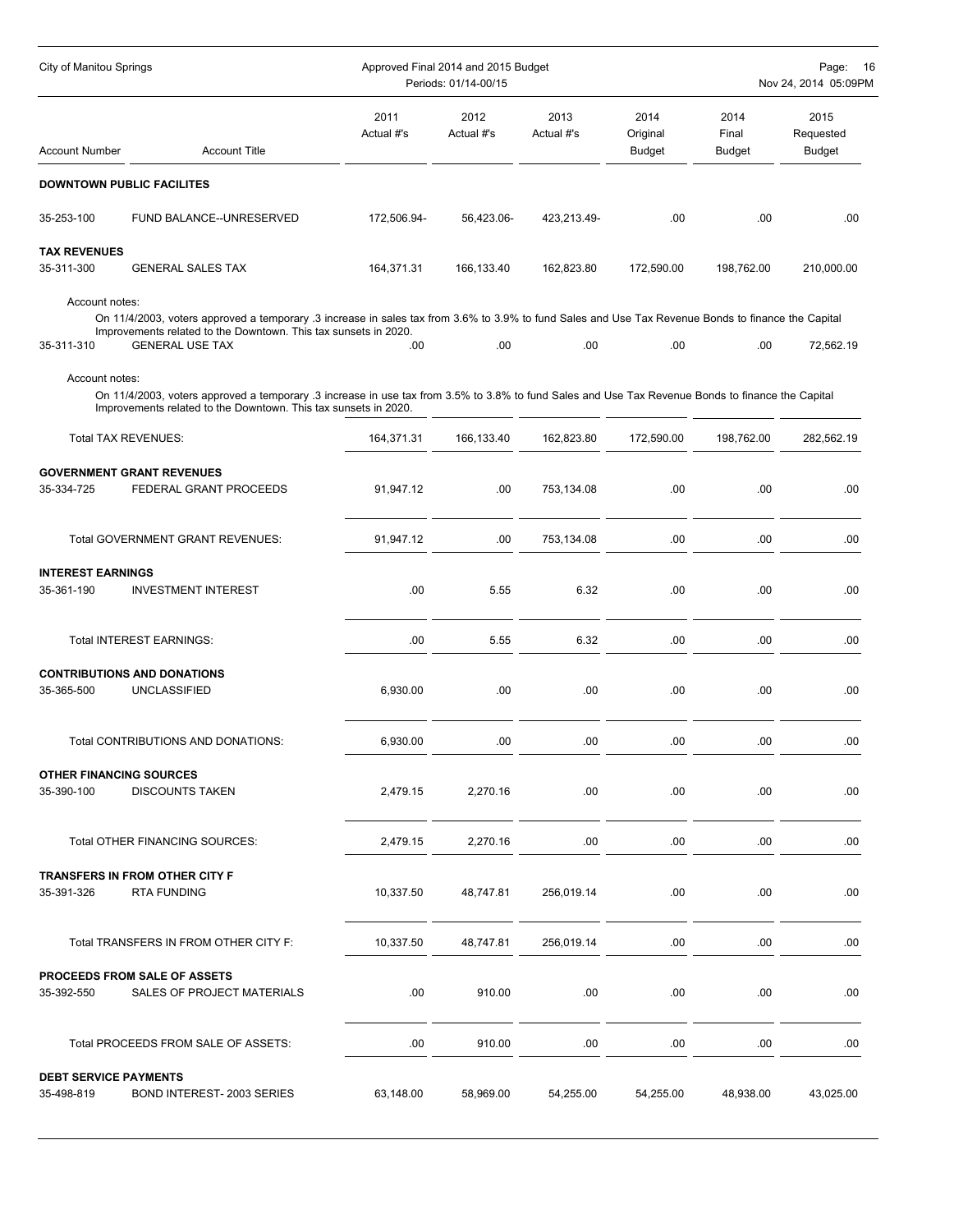| <b>City of Manitou Springs</b> |                                                                  |                    | Final 2014 and 2015 Budget<br>Periods: 00/14-14/14 |                    | Page: 17<br>Nov 12, 2014 04:54PM  |                                |                                    |  |
|--------------------------------|------------------------------------------------------------------|--------------------|----------------------------------------------------|--------------------|-----------------------------------|--------------------------------|------------------------------------|--|
| <b>Account Number</b>          | <b>Account Title</b>                                             | 2011<br>Actual #'s | 2012<br>Actual #'s                                 | 2013<br>Actual #'s | 2014<br>Original<br><b>Budget</b> | 2014<br>Final<br><b>Budget</b> | 2015<br>Requested<br><b>Budget</b> |  |
| 35-498-820                     | BOND PRINCIPAL, SERIES 2003                                      | 100,000.00         | 110,000.00                                         | 120,000.00         | 120,000.00                        | 130,000.00                     | 140,000.00                         |  |
|                                | <b>Total DEBT SERVICE PAYMENTS:</b>                              | 163,148.00         | 168,969.00                                         | 174,255.00         | 174,255.00                        | 178,938.00                     | 183,025.00                         |  |
| 35-499-800                     | <b>OTHER FUNDS PROGRAMS &amp; CAPITAL</b><br><b>BOND EXPENSE</b> | 2,728.65           | 2,769.91                                           | 583.56             | 250.00                            | 500.00                         | 500.00                             |  |
| 35-499-885                     | PHASE 5B DESIGN                                                  | 50,527.31          | 12,678.97                                          | .00                | .00                               | .00                            | .00                                |  |
| 35-499-886                     | PHASE 5B CONSTRUCTION ADMIN                                      | .00                | 25,296.57                                          | 4,321.25           | .00                               | .00                            | .00                                |  |
| 35-499-887                     | PHASE 5B CONSTRUCTION                                            | .00                | 367,142.86                                         | 599,659.00         | .00                               | .00                            | .00                                |  |
| 35-499-910                     | TRANSFER TO GENERAL FUND                                         | .00                | 8,000.04                                           | 1,029.96           | 1,059.00                          | 1.059.00                       | .00                                |  |
|                                | Total OTHER FUNDS PROGRAMS & CAPITAL:                            | 53,255.96          | 415,888.35                                         | 605,593.77         | 1,309.00                          | 1,559.00                       | 500.00                             |  |
|                                | DOWNTOWN PUBLIC FACILITES Revenue Total:                         | 276,065.08         | 218,066.92                                         | 1,171,983.34       | 172,590.00                        | 198,762.00                     | 282,562.19                         |  |
|                                | DOWNTOWN PUBLIC FACILITES Expenditure Total:                     | 216,403.96         | 584,857.35                                         | 779,848.77         | 175,564.00                        | 180,497.00                     | 183,525.00                         |  |
|                                | Net Total DOWNTOWN PUBLIC FACILITES:                             | 59,661.12          | 366,790.43-                                        | 392,134.57         | 2,974.00-                         | 18,265.00                      | 99,037.19                          |  |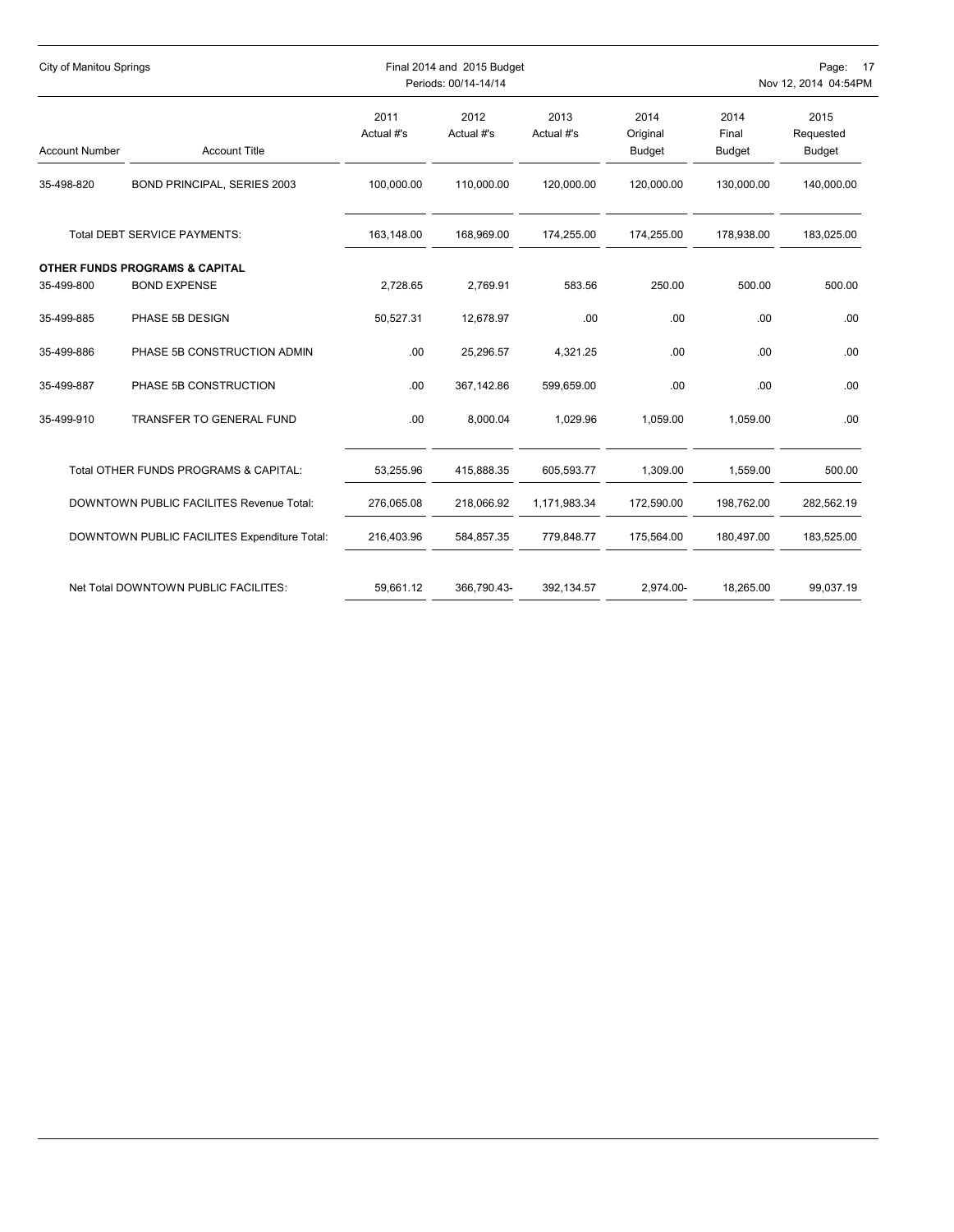#### **39 - CAPITAL IMPROVEMENTS FUND BALANCE**

|                             | $2011$ (actual) |         |                 |           |      |               |         | <b>2014 (final</b> | 2015<br>(beginning |        |  |
|-----------------------------|-----------------|---------|-----------------|-----------|------|---------------|---------|--------------------|--------------------|--------|--|
|                             |                 |         | $2012$ (actual) |           | 2013 |               | budget) |                    | budget)            |        |  |
| Carry Over Fund Balance:    |                 |         |                 | 34,788 \$ |      | 63,967        |         | 31,863             |                    | 40,673 |  |
| Revenues:                   |                 | 330,479 |                 | 209,303   |      | 451,154       |         | 727,542            | \$1,150,727        |        |  |
| Expenditures:               |                 | 353,086 |                 | 180.124   |      | 483.258       |         | 718.732            | \$1.159.036        |        |  |
| <b>Ending Fund Balance:</b> |                 | 34,788  |                 | 63,967    | l \$ | $31,863$   \$ |         | 40.673             |                    | 32,364 |  |

#### **CAPITAL IMPROVEMENTS-ASSIGNED BRIDGES FUND BALANCE**

|                             |                 |         |               |                                          |                    | 2015       |
|-----------------------------|-----------------|---------|---------------|------------------------------------------|--------------------|------------|
|                             |                 |         |               |                                          | <b>2014 (final</b> | (beginning |
|                             | $2011$ (actual) |         |               | $2012$ (actual) $\vert 2013$ (unaudited) | budget)            | budget)    |
| Carry Over Fund Balance:    | 121.628         | 216.927 |               | 248,423                                  | 248.423            | 251,423    |
| Revenues:                   | 178,052         | 66,978  |               |                                          | 3,000              | 337,243    |
| Expenditures:               | 82.753          | 35,482  |               |                                          |                    | 537,272    |
| <b>Ending Fund Balance:</b> | 216,927         | 248,423 | <sup>\$</sup> | 248,423                                  | 251,423            | 51,394     |

*This budget accounts for designated tax revenues and expenditures for public capital projects*

The Capital ImprovementFund provides for the capital projects and needs of the General Fund operating department. In FY2009, the charter formula consisting of a contribution of 1/6 of sales tax and 1/6 of auto use tax and general use taxes, from the General Fund ,was removed by a ballot initiative and now the amount transferred from the General Fund is discretionary based on need. This fund has a dedicated revenue source of property tax in the amount of .556 mills which does not have a sunset date.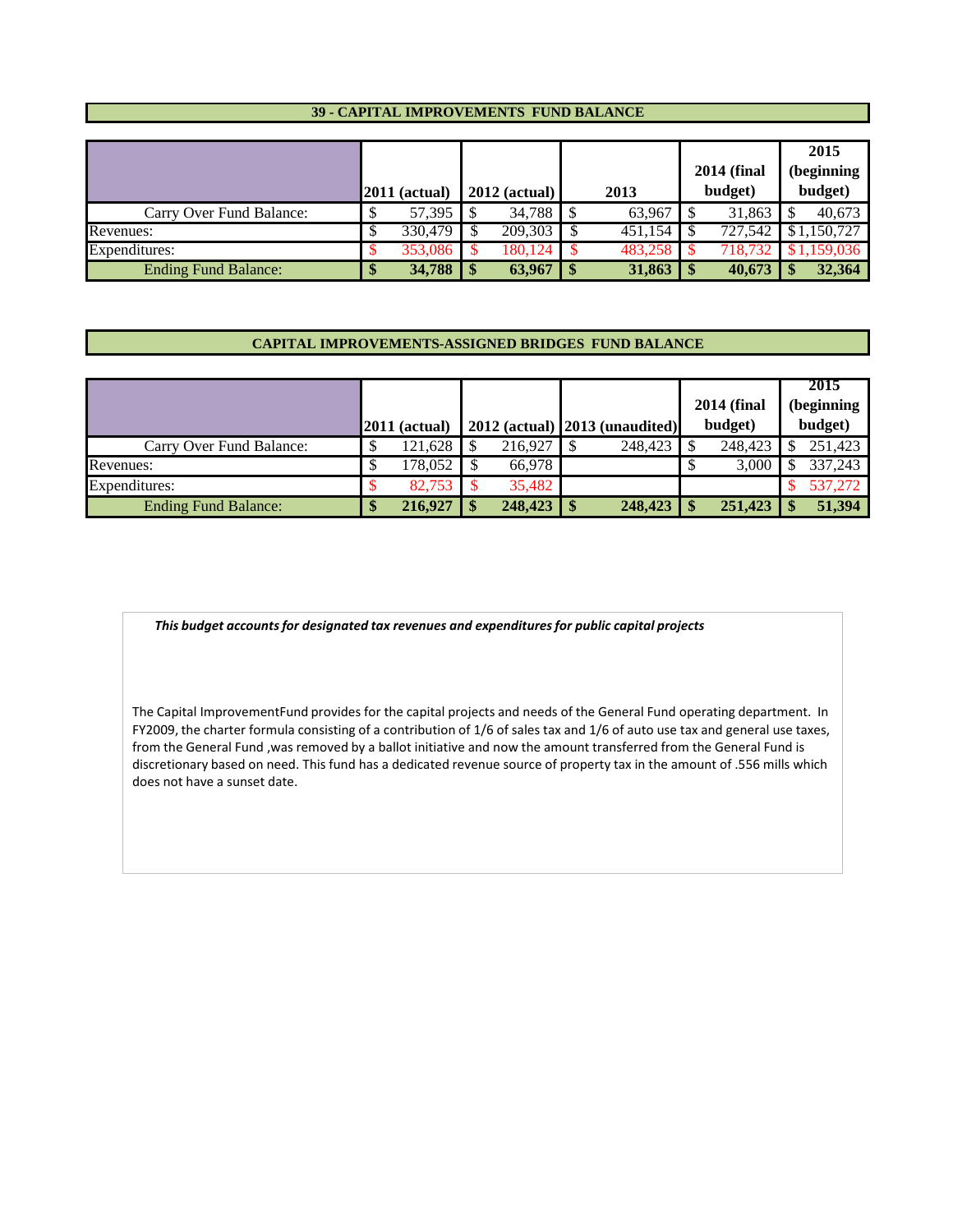| City of Manitou Springs                       |                                                                                                                                                  |                    | Approved Final 2014 and 2015 Budget<br>Periods: 01/14-00/15 | Page:<br>- 18<br>Nov 24, 2014 05:09PM |                                   |                         |                                    |
|-----------------------------------------------|--------------------------------------------------------------------------------------------------------------------------------------------------|--------------------|-------------------------------------------------------------|---------------------------------------|-----------------------------------|-------------------------|------------------------------------|
| <b>Account Number</b>                         | <b>Account Title</b>                                                                                                                             | 2011<br>Actual #'s | 2012<br>Actual #'s                                          | 2013<br>Actual #'s                    | 2014<br>Original<br><b>Budget</b> | 2014<br>Final<br>Budget | 2015<br>Requested<br><b>Budget</b> |
| <b>CAPITAL IMPROVEMENTS FUND</b>              |                                                                                                                                                  |                    |                                                             |                                       |                                   |                         |                                    |
| 39-253-200                                    | FUND BALANCE-ASSIGNED BRIDGE                                                                                                                     | .00                | 216,926.89                                                  | 216,926.89                            | .00.                              | .00                     | .00                                |
| <b>TAX REVENUES</b><br>39-311-110             | <b>REAL PROPERTY TAXES</b>                                                                                                                       | 33.878.26          | 33,094.41                                                   | 33,020.49                             | 32,706.00                         | 32,706.00               | 32,517.00                          |
| Account notes:<br>Budget notes:               | The Capital Improvement Fund has a dedicated .556 of a mill which does not sunset.<br>In 2015, the initial assessed value of a mill is \$58,485. |                    |                                                             |                                       |                                   |                         |                                    |
|                                               | Total TAX REVENUES:                                                                                                                              | 33,878.26          | 33,094.41                                                   | 33,020.49                             | 32,706.00                         | 32,706.00               | 32,517.00                          |
| <b>ASSIGNED BRIDGE REVENUES</b><br>39-333-500 | DONATIONS/BEQUESTS FOR BRIDGE                                                                                                                    | .00                | 15,000.00                                                   | .00                                   | .00                               | 3,000.00                | .00                                |
| 39-333-720                                    | FED GRANT REV- BRIDGE RESTORAT                                                                                                                   | 15.085.78          | 51,978.32                                                   | .00                                   | 207,936.00                        | .00                     | 207,936.00                         |
| 39-333-721                                    | STATE HIST. FUND GRANT-BRIDGES                                                                                                                   | 162,966.00         | .00                                                         | .00                                   | 129,307.00                        | .00                     | 129,307.00                         |
|                                               | Total ASSIGNED BRIDGE REVENUES:                                                                                                                  | 178,051.78         | 66,978.32                                                   | .00                                   | 337,243.00                        | 3,000.00                | 337,243.00                         |
| 39-334-725                                    | <b>GOVERNMENT GRANT REVENUES</b><br>FEDERAL GRANT REV(CREEKWALK T                                                                                | 37,262.97          | .00                                                         | .00                                   | .00                               | .00                     | .00                                |
| 39-334-727                                    | <b>GRANT REVENUE(STATE HISTORIC-L</b>                                                                                                            | .00                | 2,197.00                                                    | .00                                   | .00                               | .00                     | .00                                |
| 39-334-730                                    | <b>GRANT REVENUE (FEMA-FD SCBA)</b>                                                                                                              | 47,580.00          | .00                                                         | .00                                   | .00                               | .00                     | .00                                |
| 39-334-731                                    | GRANT REVENUE (CDBG ADA ACCES                                                                                                                    | .00                | .00                                                         | 97,000.00                             | .00                               | .00                     | .00                                |
| 39-334-732                                    | GRANT REV (SAFE ROUTES TO SCH                                                                                                                    | .00                | 17,450.00                                                   | 47,330.00                             | .00                               | .00                     | .00                                |
| 39-334-733                                    | FEMA GRANT-PUBLIC ALARM SYSTE                                                                                                                    | .00                | .00                                                         | 21,308.95                             | .00                               | .00                     | .00                                |
| 39-334-734                                    | DONATIONS FOR SIREN                                                                                                                              | .00                | 12,250.00                                                   | 1,000.00                              | .00                               | .00                     | .00                                |
|                                               | Total GOVERNMENT GRANT REVENUES:                                                                                                                 | 84,842.97          | 31,897.00                                                   | 166,638.95                            | .00                               | .00                     | .00                                |
| 39-335-790                                    | <b>GOVERNMENT SHARED REVENUES</b><br><b>GRANT REIMBURSEMENTS</b>                                                                                 | 6,952.23           | .00                                                         | .00                                   | .00                               | .00.                    | .00.                               |
|                                               | Total GOVERNMENT SHARED REVENUES:                                                                                                                | 6,952.23           | .00                                                         | .00                                   | .00                               | .00                     | .00                                |
| <b>INTEREST EARNINGS</b><br>39-361-190        | <b>INVESTMENT INTEREST</b>                                                                                                                       | 193.27             | 676.47                                                      | 28.77                                 | 50.00                             | 217.95                  | .00.                               |
|                                               | Total INTEREST EARNINGS:                                                                                                                         | 193.27             | 676.47                                                      | 28.77                                 | 50.00                             | 217.95                  | .00                                |

**CONTRIBUTIONS AND DONATIONS**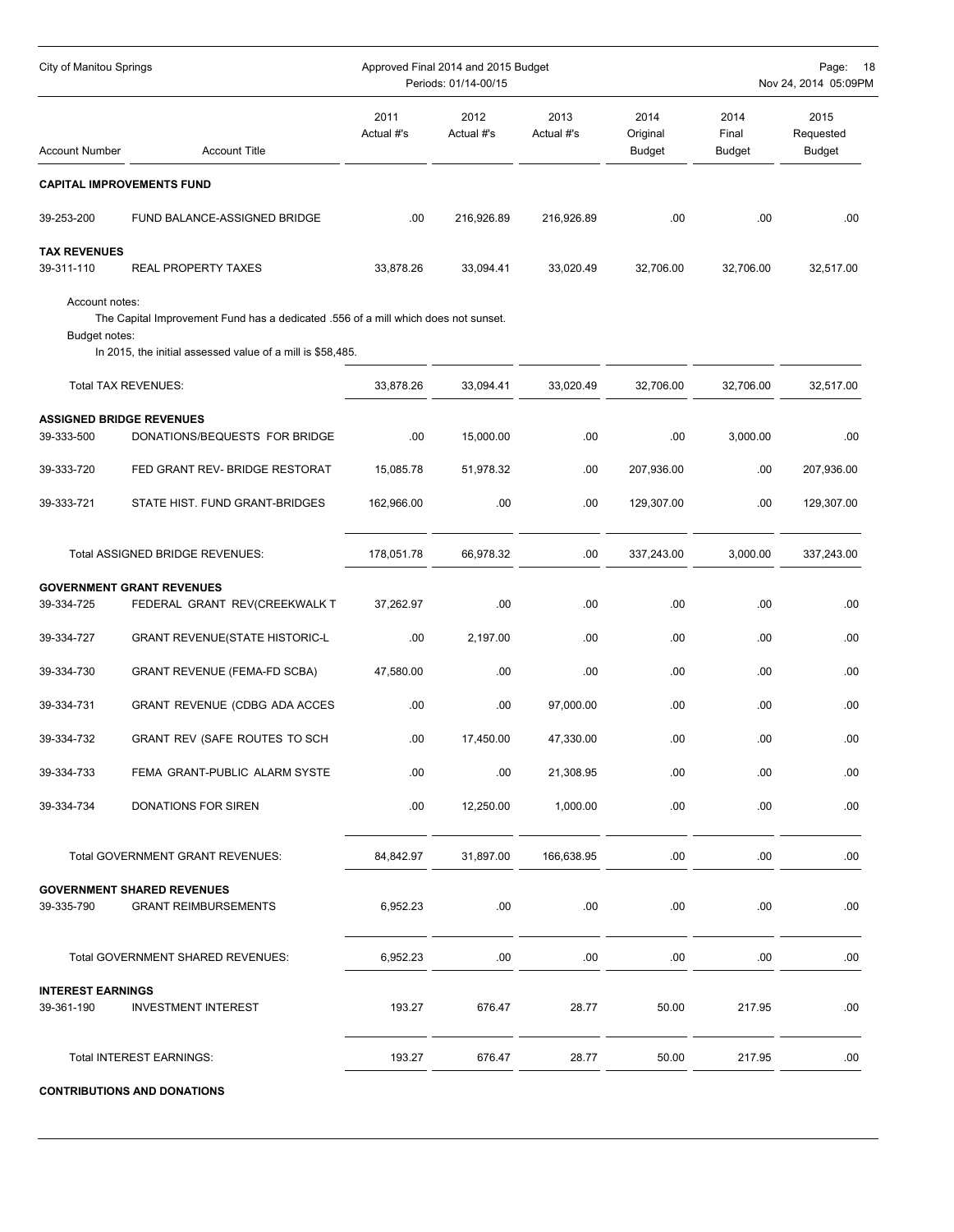| City of Manitou Springs      |                                                                      |                    | Approved Final 2014 and 2015 Budget<br>Periods: 01/14-00/15 |                    | Page: 19<br>Nov 24, 2014 05:09PM  |                                |                                    |
|------------------------------|----------------------------------------------------------------------|--------------------|-------------------------------------------------------------|--------------------|-----------------------------------|--------------------------------|------------------------------------|
| <b>Account Number</b>        | <b>Account Title</b>                                                 | 2011<br>Actual #'s | 2012<br>Actual #'s                                          | 2013<br>Actual #'s | 2014<br>Original<br><b>Budget</b> | 2014<br>Final<br><b>Budget</b> | 2015<br>Requested<br><b>Budget</b> |
| 39-365-500                   | <b>UNCLASSIFIED</b>                                                  | .00                | 40.00                                                       | 10.00              | .00                               | .00                            | .00                                |
| 39-365-502                   | DONATIONS--WILDLAND FIRE GEAR                                        | .00                | 1,909.44                                                    | 400.00             | .00                               | .00                            | .00                                |
|                              | Total CONTRIBUTIONS AND DONATIONS:                                   | .00                | 1,949.44                                                    | 410.00             | .00.                              | .00                            | .00                                |
|                              | TRANSFERS IN FROM OTHER CITY F                                       |                    |                                                             |                    |                                   |                                |                                    |
| 39-391-310                   | TRANSFER FROM GENERAL FUND                                           | 204,612.00         | 141,686.04                                                  | 251,055.00         | 278,215.00                        | 278,215.00                     | 373,027.00                         |
| 39-391-321                   | TRANSFER FROM STRUCT STAB FUN                                        | 121,628.55         | .00                                                         | .00                | .00                               | .00                            | .00                                |
|                              | Total TRANSFERS IN FROM OTHER CITY F:                                | 326,240.55         | 141,686.04                                                  | 251,055.00         | 278,215.00                        | 278,215.00                     | 373,027.00                         |
|                              | <b>PROCEEDS FROM DEBT FINANCING</b>                                  |                    |                                                             |                    |                                   |                                |                                    |
| 39-393-100                   | <b>LEASE PROCEEDS</b>                                                | .00                | 511,882.50                                                  | 44,500.00          | 452,835.00                        | 416,403.00                     | 745,183.00                         |
|                              | Total PROCEEDS FROM DEBT FINANCING:                                  | .00.               | 511,882.50                                                  | 44,500.00          | 452,835.00                        | 416,403.00                     | 745,183.00                         |
| 39-497-810                   | <b>ASSIGNED BRIDGE EXPENDITURES</b><br>CANON/PARK AVE BRIDGE RESTORA | 82,753.44          | 35,481.86                                                   | .00                | 537,272.00                        | .00                            | 537,272.00                         |
|                              | Total ASSIGNED BRIDGE EXPENDITURES:                                  | 82,753.44          | 35,481.86                                                   | .00                | 537,272.00                        | .00                            | 537,272.00                         |
| <b>DEBT SERVICE PAYMENTS</b> |                                                                      |                    |                                                             |                    |                                   |                                |                                    |
| 39-498-573                   | <b>BOND AGENT PAYING FEE</b>                                         | .00.               | 2,572.00                                                    | .00                | .00                               | .00                            | .00                                |
| 39-498-851                   | LEASE PURCHSE - 2014 PRIN                                            | .00                | .00                                                         | .00                | 60,084.00                         | 55,910.00                      | 47,169.00                          |
| 39-498-852                   | LEASE PURCHASE-2014 INTEREST                                         | .00                | .00                                                         | .00                | .00.                              | .00                            | 8,901.00                           |
| 39-498-853                   | LEASE PURCHASE-2015 PRIN                                             | .00                | .00                                                         | .00                | .00                               | .00                            | 96,240.73                          |
| 39-498-871                   | ENNOVATE LEASE PURCHASE PROG                                         | 6,076.30           | .00.                                                        | .00                | .00                               | .00                            | .00.                               |
| 39-498-872                   | LEASE PURCHASE-2012,2ND, PRIN                                        | .00.               | 65,503.00                                                   | 61,172.00          | 61,172.00                         | 62,227.00                      | 63,300.43                          |
| 39-498-881                   | LEASE INTEREST--DUMP TRUCK                                           | 535.60             | .00.                                                        | .00                | .00                               | .00.                           | .00.                               |
| 39-498-883                   | LEASE PURCHASE 2010 - INTEREST                                       | 8,275.13           | 5,988.22                                                    | 4,304.45           | 4,305.00                          | 2,195.70                       | .00.                               |
| 39-498-884                   | LEASE PURCHASE-"2012" 1ST INT                                        | .00                | .00.                                                        | 3,247.00           | 3,247.00                          | 2,455.92                       | 1,656.93                           |
| 39-498-885                   | LEASE PURCHASE-2012 2ND-INT                                          | .00.               | .00.                                                        | 4,331.00           | 4,331.00                          | 3,276.13                       | 2,202.70                           |
| 39-498-886                   | LEASE PURCHASE-2013-5YR-PRIN                                         | .00                | .00.                                                        | 18,941.94          | 26,087.00                         | 17,090.37                      | 17,392.52                          |
| 39-498-887                   | LEASE PURCHASE-2013-5 YR-INT                                         | .00                | .00                                                         | .00                | .00                               | 1,851.49                       | 1,549.34                           |
| 39-498-890                   | CAPITAL PURCH.PRINCIPAL-DUMP T                                       | 9,863.71           | .00                                                         | .00                | .00                               | .00                            | .00                                |
| 39-498-898                   | LEASE PURCHASE--2010                                                 | 47,214.32          | 49,159.55                                                   | 51,185.00          | 51,185.00                         | 53,297.00                      | .00                                |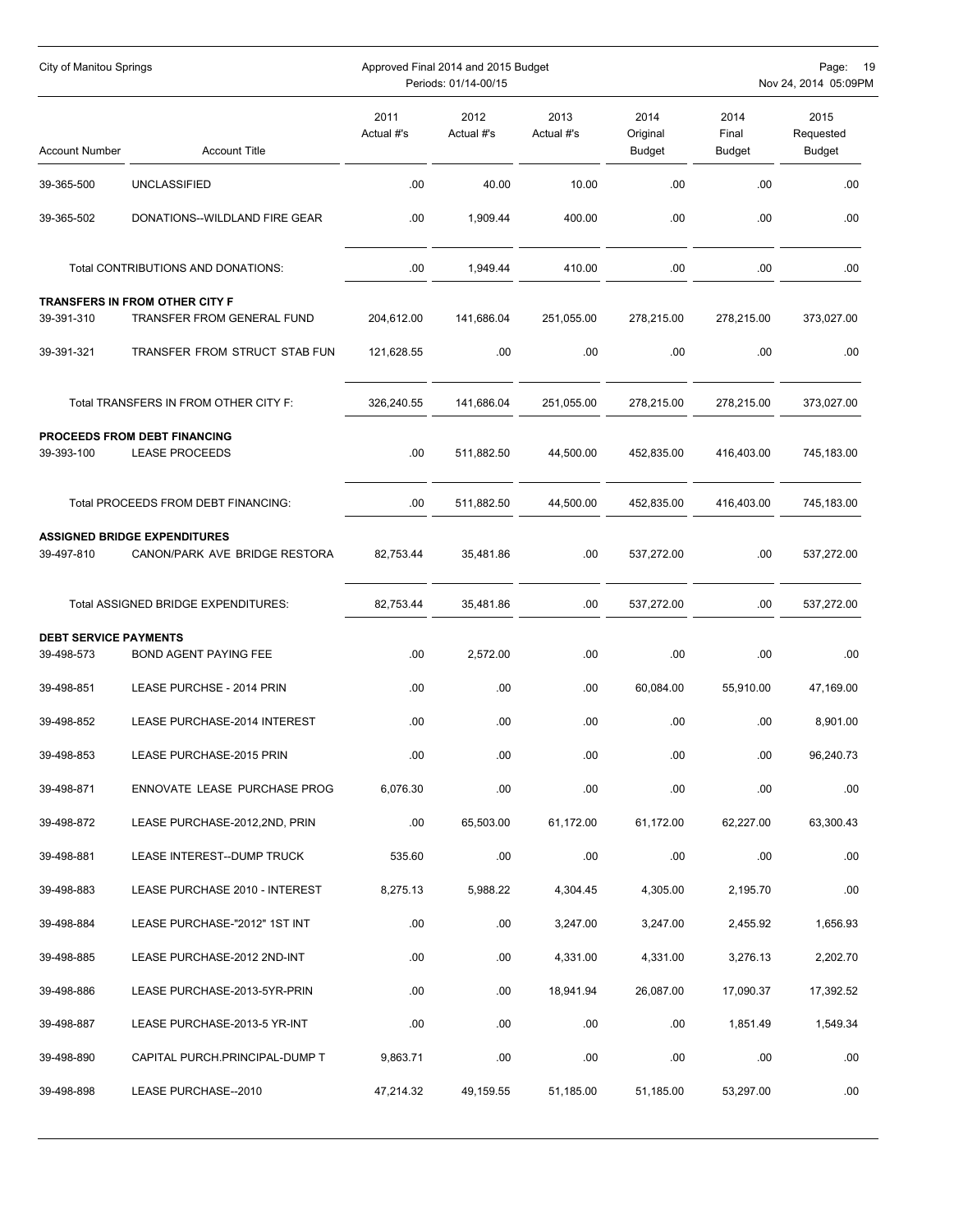| <b>City of Manitou Springs</b> |                                                                                                                                                                                                                                                                                  |                    | Approved Final 2014 and 2015 Budget<br>Periods: 01/14-00/15 | Page:<br>20<br>Nov 24, 2014 05:09PM |                                   |                                |                             |
|--------------------------------|----------------------------------------------------------------------------------------------------------------------------------------------------------------------------------------------------------------------------------------------------------------------------------|--------------------|-------------------------------------------------------------|-------------------------------------|-----------------------------------|--------------------------------|-----------------------------|
| <b>Account Number</b>          | <b>Account Title</b>                                                                                                                                                                                                                                                             | 2011<br>Actual #'s | 2012<br>Actual #'s                                          | 2013<br>Actual #'s                  | 2014<br>Original<br><b>Budget</b> | 2014<br>Final<br><b>Budget</b> | 2015<br>Requested<br>Budget |
| 39-498-899                     | LEASE PURCHASE-2011                                                                                                                                                                                                                                                              | .00                | 40,697.79                                                   | 37,451.39                           | 37,451.00                         | 37,451.00                      | 39,040.79                   |
|                                | <b>Total DEBT SERVICE PAYMENTS:</b>                                                                                                                                                                                                                                              | 71.965.06          | 163,920.56                                                  | 180,632.78                          | 247,862.00                        | 235,754.61                     | 277,453.44                  |
| 39-499-800                     | <b>OTHER FUNDS PROGRAMS &amp; CAPITAL</b><br>CAPITAL EQUIPMENT FROM LEASES                                                                                                                                                                                                       | .00                | 222,027.01                                                  | .00.                                | 452,835.00                        | 416,403.00                     | 745,183.00                  |
| Budget notes:<br>39-499-818    | 10 year: Fire pumper Truck \$500,000, Water Tanker Truck \$120,000 (of \$200,000), 5 year: 4X4 diesel standard cab \$35,000, software \$30,000, digital<br>transmitter \$6,500, police patrol vehicle \$42,543, for 700/800 MhZ radios \$17,640<br><b>CITY HALL IMPROVEMENTS</b> | .00                | .00                                                         | .00                                 | 10,000.00                         | .00                            | .00.                        |
| 39-499-820                     | FIRE STATION/EQUIPMENT                                                                                                                                                                                                                                                           | 40,706.08          | 30,490.42                                                   | 25,220.49                           | 6,382.00                          | 6,382.00                       | 37,000.00                   |
| Budget notes:                  | Epoxy bay floor (\$17,000) and bunker gear (\$20,000)                                                                                                                                                                                                                            |                    |                                                             |                                     |                                   |                                |                             |
| 39-499-822                     | FIRE DEPARTMENT SCBA PURCHASE                                                                                                                                                                                                                                                    | 50.084.00          | .00                                                         | .00                                 | .00                               | .00                            | .00                         |
| 39-499-823                     | PUBLIC ALARM SYSTEM                                                                                                                                                                                                                                                              | .00                | 27,283.00                                                   | 3,891.20                            | .00.                              | 3,592.28                       | .00.                        |
| 39-499-824                     | EWP GRANT-LED&BARRICADE SIGNS                                                                                                                                                                                                                                                    | .00                | .00                                                         | 222.83                              | .00                               | .00                            | .00                         |
| 39-499-834                     | POOL ENERGY IMPROVEMENTS                                                                                                                                                                                                                                                         | 44,959.00          | 12,222.03                                                   | .00                                 | .00                               | .00.                           | .00                         |
| 39-499-835                     | POOL IMPROVEMENTS                                                                                                                                                                                                                                                                | .00                | 50,295.70                                                   | 36,144.00                           | 31,000.00                         | 31,000.00                      | 71,500.00                   |
| Budget notes:                  |                                                                                                                                                                                                                                                                                  |                    |                                                             |                                     |                                   |                                |                             |
| 39-499-838                     | Baby pool repair grant match of 30% - \$34,500, paint beams \$25,000, building upgrades (bathrooms, drains, lights, ect) \$12,000<br>LIBRARY BUILDING IMPROVMENTS                                                                                                                | .00                | 1,414.22                                                    | .00                                 | .00                               | .00                            | .00.                        |
| 39-499-839                     | CITY HALL ADA IMPROVEMENTS                                                                                                                                                                                                                                                       | .00                | 4,198.93                                                    | 103,747.29                          | .00                               | .00                            | .00                         |
| 39-499-884                     | <b>LIBRARY AUTOMATION PROJECT</b>                                                                                                                                                                                                                                                | 6,952.23           | .00                                                         | .00                                 | .00.                              | .00.                           | .00                         |
| 39-499-898                     | <b>CEMETARY EXPANSION</b>                                                                                                                                                                                                                                                        | 10,370.00          | .00                                                         | .00                                 | .00                               | .00                            | .00                         |
| 39-499-910                     | CITY COMPUTER EQUIPMENT                                                                                                                                                                                                                                                          | 46,751.92          | 53,534.97                                                   | 38,097.18                           | 25,600.00                         | 25,600.00                      | 27,900.00                   |
| Budget notes:                  |                                                                                                                                                                                                                                                                                  |                    |                                                             |                                     |                                   |                                |                             |
| 39-499-931                     | 11 replacement desktop computers \$16,000, UPS equipment \$2,000, Wireless Solutions & advanced technology \$9,900<br><b>CREEKWALK TRAIL PHASE 2</b>                                                                                                                             | 19,161.57          | .00                                                         | .00                                 | .00                               | .00                            | .00.                        |
| 39-499-932                     | PARKING LOT IMPROVEMENTS                                                                                                                                                                                                                                                         | 62,136.00          | 2,950.00                                                    | .00                                 | .00                               | .00                            | .00                         |
| 39-499-933                     | SAFE ROUTES TO SCHOOL, EL PASO                                                                                                                                                                                                                                                   | .00                | 20,360.00                                                   | 95,302.01                           | .00                               | .00                            | .00.                        |
|                                | Total OTHER FUNDS PROGRAMS & CAPITAL:                                                                                                                                                                                                                                            | 281,120.80         | 424,776.28                                                  | 302,625.00                          | 525,817.00                        | 482,977.28                     | 881,583.00                  |
|                                | CAPITAL IMPROVEMENTS FUND Revenue Total:                                                                                                                                                                                                                                         | 630,159.06         | 788,164.18                                                  | 495,653.21                          | 1,101,049.00                      | 730,541.95                     | 1,487,970.00                |
|                                | CAPITAL IMPROVEMENTS FUND Expenditure Total:                                                                                                                                                                                                                                     | 435,839.30         | 624,178.70                                                  | 483,257.78                          | 1,310,951.00                      | 718,731.89                     | 1,696,308.44                |
|                                | Net Total CAPITAL IMPROVEMENTS FUND:                                                                                                                                                                                                                                             | 194,319.76         | 163,985.48                                                  | 12,395.43                           | 209,902.00-                       | 11,810.06                      | 208,338.44-                 |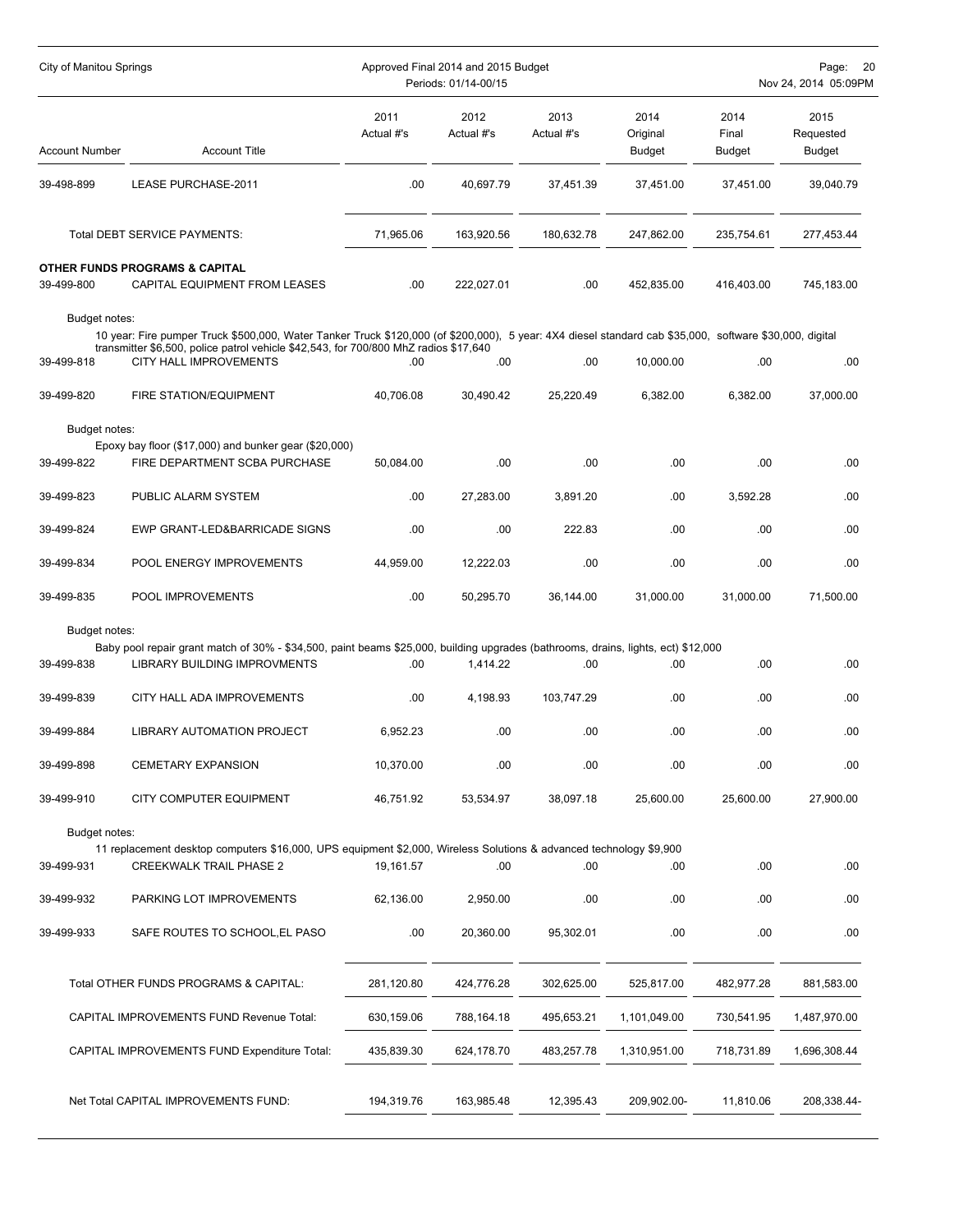# **CITY OF MANITOU SPRINGS 2015 BUDGET**

## **NOTES TO CAPITAL IMPROVEMENTS FUND DEBT/LEASE COMMITMENTS:**

The city has purchased, or is in the process of purchasing, equipment through the use of lease purchase agreements as follows:

**a** A lease/purchase agreement with Municipal Services Group for the following equipment: Fire Department - 2 trail motorcycles @ \$11,975; Public Services - a 1 ton truck with snow plow and sander @ \$38,147.63, a 1/2 ton pick up @ \$28,7000, a 48" 21 gp riding mower @ \$10,918, a 1 ton 4x4 dump bed truck @ \$28,677; Police Department -3 Ford Explorers equipped at \$102,882 , 7 radios @ \$20,142.43; Aquatics Department - a handi-cap access chair @ \$7,000 and replacement of the hot tub@\$9023.00 Pro Pool chair lift@\$4,848.70. Financing for this equipment list totaling \$256,091 with interest rate of 4.12% over 5 years, with annual payment of \$55,490. This lease/purchase program combines department requests from FY2009, which was not completed, and FY2010. Last payment: 3/18/14.

**b** A lease purchase for FY2011 that was actually completed in 2012, for 5 years, with \$4,931 transaction fee in 1st year with Municipal Services Group, for Police-1 patrol vehicle @ \$34,511; Parking Enforcement - 1 patrol vehicle @ \$16,599; Finance Department - accounting software package @ \$97,235; Public Services - 1 4x4 utility vehicle @ \$23,980(40% allocated to public works); Information Services - 3 server replacements at \$90,000-dropped from lease purchase due to purchasing before financing agreement and due to FCC federal mandate, to comply with narrow banding, this amount was backfilled with \$45,000-2 repeaters, 50 pagers, 1 bass radio, 1 tone remote adaptor, 10 handheld radios and installation of programming by Centracom Systems, at an interest rate of 2.10% with annual payment of \$40,698. Last payment : 3/1/16.

**c** A lease purchase for FY2012 completed on November 6, 2012 for \$316,594, one vehicle for code enforcement for \$25,000; 1 patrol vehicle at \$36,750 for the police department; 2 cardiac monitor @ \$42,000 for the fire department; and 1 60", 24 hp riding mower at \$15,000 for public services, 2 4X4 extended cab/snow plow trucks at \$37,000/vehicle (\$74,000), 700/800 MHz radios for fire department at \$123,844, for 5 years, at an interest rate of 1.725%, with annual payment of \$65,503. Last payment: 11/6/16.(Mobile Data Terminals for the police dept at \$50,000 were originally included in this lease purchase but will be donated to the department, instead.)

d A lease purchase for 2013 was completed on June 6, 2013 for \$372,750, consisting of the following equipment: police department - patrol vehicle at \$38,588 4 700/800 MHz Radios (4 radios \$\$4,000 a radio); for public works - two 4X4 3/4 ton trucks \$43,797, and a riding mower \$11,000.

**e** A lease purchase for 2014 was completed on 4/18/2014, with a combination of 5 year and 10 year financing, consisting of: For the 10 year leasing portion: a new phone system \$110,000, and a new Brush truck \$151,809 for the fire department and for Public works, 2/3 of a new mini excavator \$46,759 (total of \$70,139 with the other 1/3 to be shared with storm drainage). The 5 year leasing was for : 2 police patrol vehicles for \$81,035, a Police DVD R video camera for interviews \$10,000 and police 700/800MhZ Radios (4 units) \$16,800. The entire equipment package was \$416,403. Final payment: 4/18/2023

f. A proposed lease purchase for 2015 consists of a combination of 5 and 10 financing for: 10 year portion: \$500,000 for a fire dept. pumper truck, a Water Tanker Truck \$120,000 (of a total of \$200,000); 5 yr: 4X4 diesel standard cab \$35,000, software \$30,000, police patrol vehicle \$42,543 and for four 700/800 MhZ radios \$17,640, for a total equipment package of \$745,183.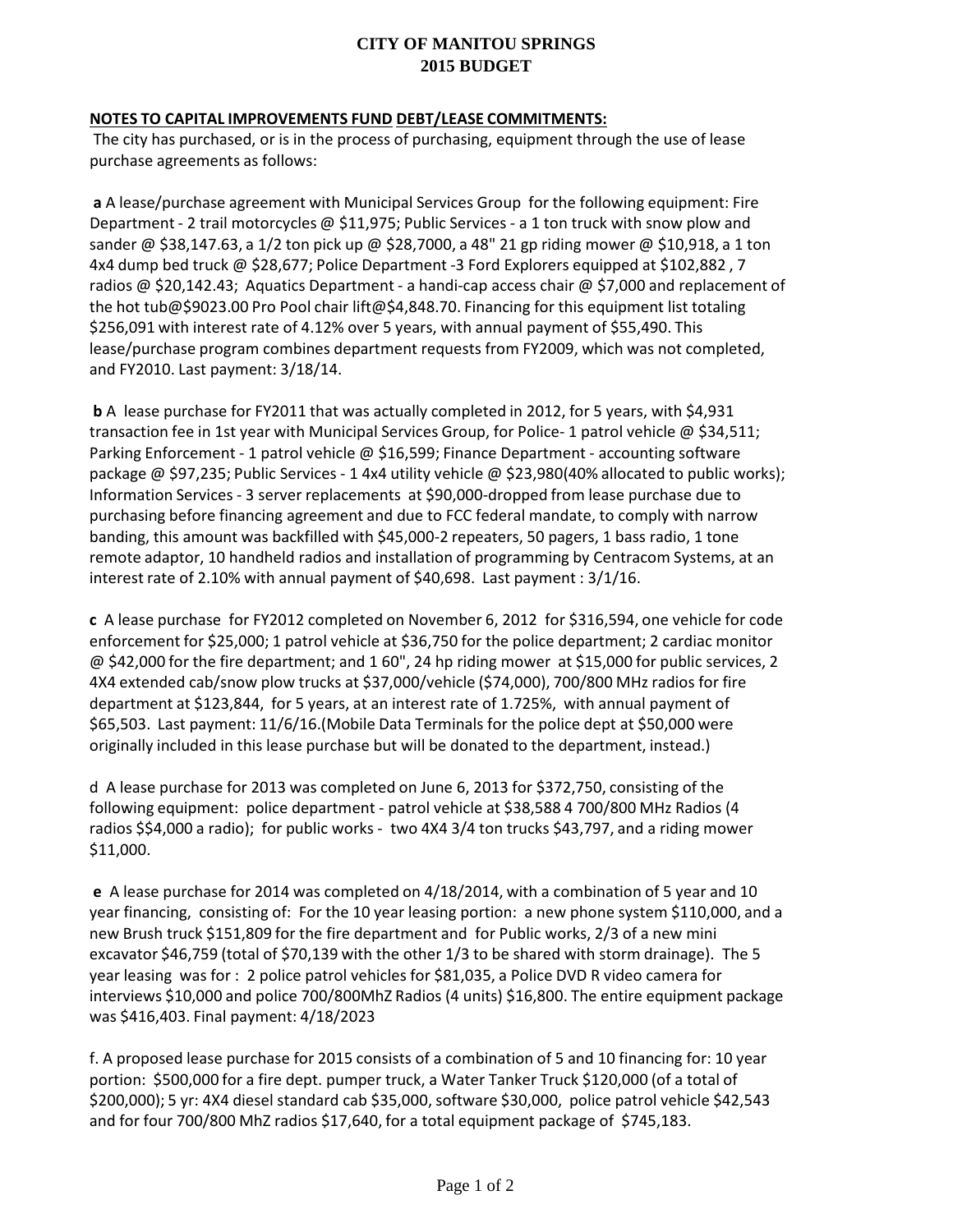# **CITY OF MANITOU SPRINGS 2015 BUDGET**

A visual summary of all lease/purchase commitments and proposed lease/purchase agreements are as follows:

|             | a       | b       | C       | d       | e       | f       |                |
|-------------|---------|---------|---------|---------|---------|---------|----------------|
| <u>year</u> |         |         |         |         |         |         | <b>Totals:</b> |
| 2010        | 60,421  |         |         |         |         |         | 60,421         |
| 2011        | 55,490  |         |         |         |         |         | 55,490         |
| 2012        | 55,490  | 46,968  | 65,503  |         |         |         | 167,961        |
| 2013        | 55,490  | 40,698  | 65,503  | 18,942  |         |         | 180,633        |
| 2014        | 55,490  | 40,698  | 65,503  | 18,942  | 55,910  |         | 236,543        |
| 2015        |         | 40,698  | 65,503  | 18,942  | 55,910  | 96,032  | 277,085        |
| 2016        |         | 40,698  | 65,503  | 18,942  | 55,910  | 96,032  | 277,085        |
| 2017        |         |         |         | 18,942  | 55,910  | 96,032  | 170,884        |
| 2018        |         |         |         |         | 55,910  | 96,032  | 151,942        |
| 2019        |         |         |         |         | 34,502  | 96,032  | 130,534        |
| 2020        |         |         |         |         | 34,502  | 70,850  | 105,352        |
| 2021        |         |         |         |         | 34,502  | 70,850  | 105,352        |
| 2022        |         |         |         |         | 34,502  | 70,850  | 105,352        |
| 2023        |         |         |         |         | 34,502  | 70,850  | 105,352        |
| 2023        |         |         |         |         |         | 70,850  | 70,850         |
| Totals      | 282,381 | 209,760 | 327,515 | 130,435 | 452,060 | 834,410 | 2,200,836      |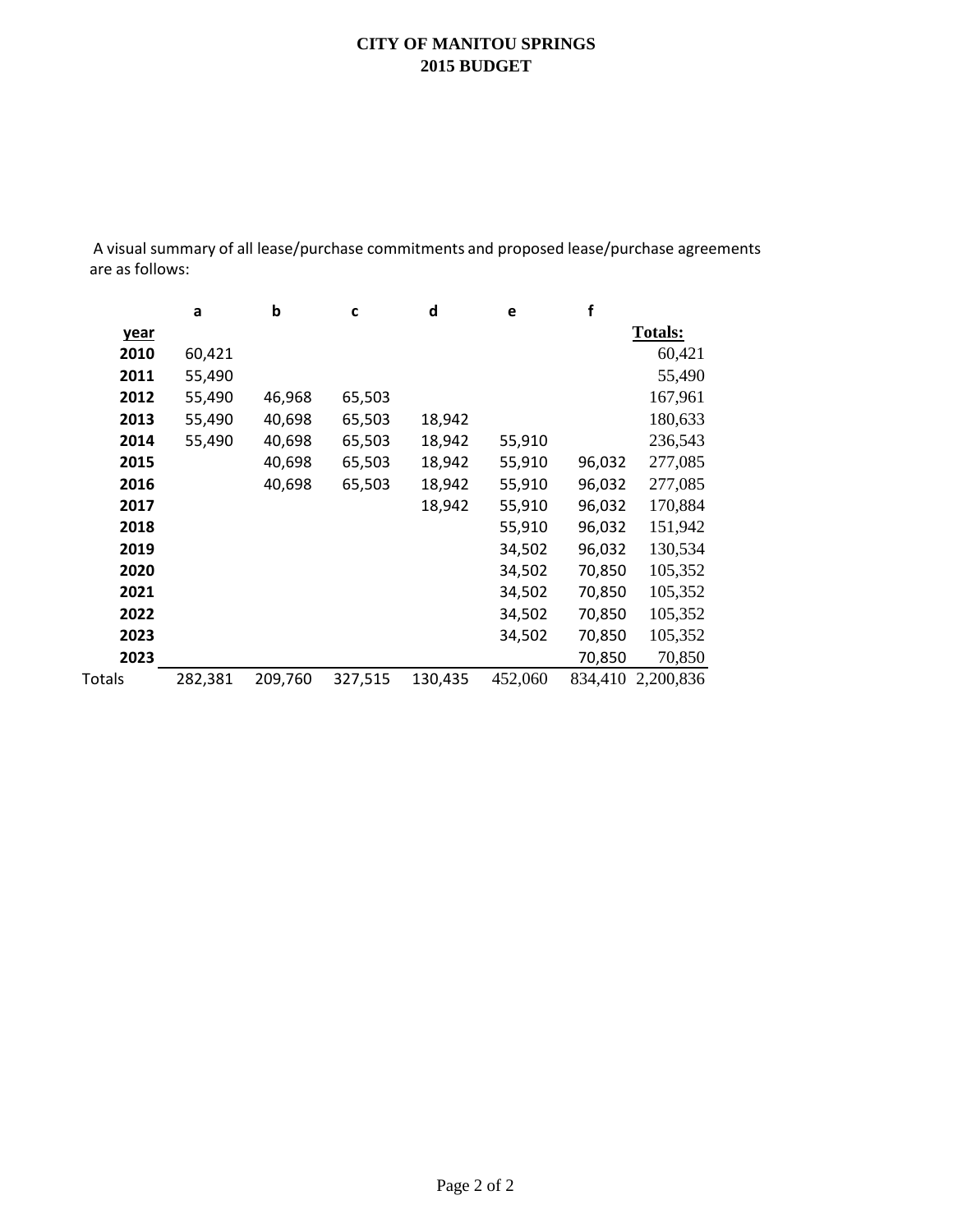|                 | <b>Capital equipment from Leases 2015</b>   |                        |                  |                |           |                      |                |  |
|-----------------|---------------------------------------------|------------------------|------------------|----------------|-----------|----------------------|----------------|--|
|                 |                                             |                        |                  |                |           |                      |                |  |
| comp            | software                                    | $30,000$   5year       |                  | cap improve    |           |                      |                |  |
| fire            | pumper-fire truck                           | 500,000                | 10year           | cap improve    |           |                      |                |  |
| police          | 1 patrol vehicle                            | 42,543                 | 5year            | cap improve    |           |                      |                |  |
| police          | 700/800MhZ Radios                           | 17,640                 | 5year            | cap improve    |           | 2015                 |                |  |
| pub works       | 4x4 diesel standard c                       | 35,000                 | 5 yr             | cap improve    |           |                      |                |  |
| pub works (60%) | water tanker                                | 120,000                | 10 <sub>yr</sub> | cap improve    |           |                      |                |  |
|                 |                                             | 745,183                |                  |                | 0.7487899 | \$<br>96,031.67      | cap imp        |  |
|                 |                                             |                        |                  |                |           |                      |                |  |
|                 |                                             |                        |                  |                |           |                      |                |  |
| enterprise      | water tanker                                | 24,000                 | 10 <sub>yr</sub> | sewer          |           |                      |                |  |
|                 | skid loader with                            |                        |                  |                |           |                      |                |  |
| enterprise      | tracks                                      | 34,000                 | 10 <sub>yr</sub> | sewer          |           | \$<br>7,474.46 sewer |                |  |
| enterprise      | water tanker                                | 20,000                 | 10 <sub>yr</sub> | storm drainage |           |                      |                |  |
| enterprise      | 4X4 one ton diesel standard<br>cab dump bed | 55,000                 | 10 <sub>yr</sub> | storm drainage |           | \$<br>9,665.24       | storm drainage |  |
| enterprise      | water tanker                                | 36,000                 | 10 <sub>yr</sub> | water          |           |                      |                |  |
|                 | skid loader with                            |                        |                  |                |           |                      |                |  |
| enterprise      | tracks                                      | 51,000                 | 10 <sub>yr</sub> | water          |           |                      |                |  |
|                 | water meter                                 |                        |                  |                |           |                      |                |  |
| enterprise      | SUV/truck                                   | 30,000 $ 5 \text{ yr}$ |                  | water          |           | \$<br>42,655.94      | <b>I</b> water |  |
|                 |                                             | 250,000                |                  |                |           |                      |                |  |
|                 |                                             | 995,183                |                  |                |           |                      |                |  |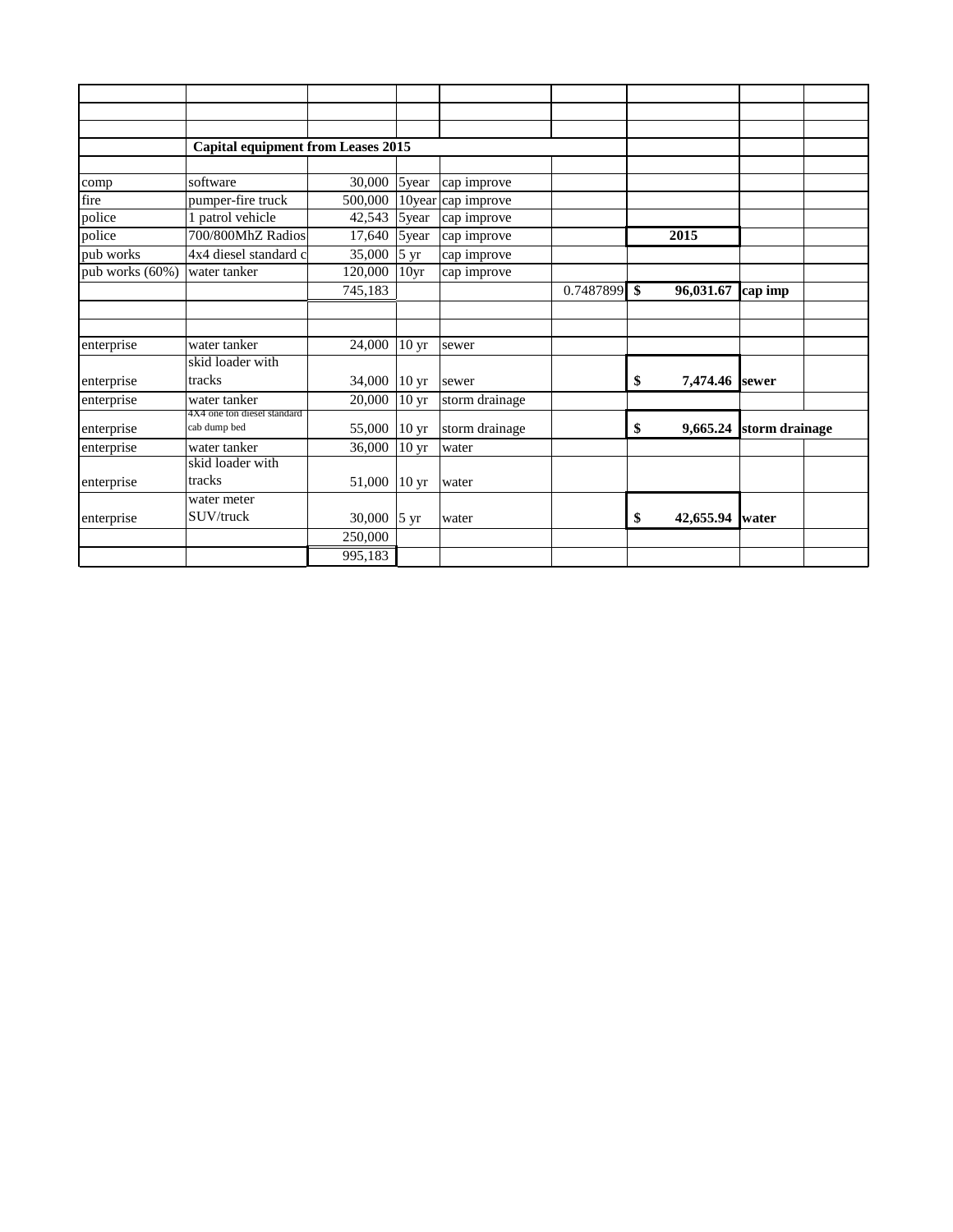#### **52 - WATER FUND NET CURRENT POSITION**

|                                     | $2011$ (actual) | $2012$ (actual) | 2013                       | <b>2014 (final</b><br>budget) | 2015<br>(beginning<br>budget) |
|-------------------------------------|-----------------|-----------------|----------------------------|-------------------------------|-------------------------------|
| Previous current Net Position:      | 1,368,961       | 1,553,271       | 1,816,315                  | 2,163,193                     | \$1,523,590                   |
| Revenues:                           | 1,905,876       | 1,636,137       | 1,218,325                  | 1,358,431                     | \$1,340,068                   |
| Expenditures:                       | 1,721,566       | $1,373,093$ \$  | 871.447                    | 1,998,034                     | \$1,513,416                   |
| <b>Ending Current Net Position:</b> | 1,553,271       | 1,816,315       | 2,163,193<br>$\mathbf{\$}$ | 1,523,590                     | \$1,350,242                   |

Current Net Position is current assets minus current liabilities net of current portion of long term debt.

| CASH: |  |  |  | \$ 1,511,545 \$ 1,413,082 \$ 1,415,129 \$ 775,525 \$ 603,565 |  |  |  |  |  |  |
|-------|--|--|--|--------------------------------------------------------------|--|--|--|--|--|--|
|-------|--|--|--|--------------------------------------------------------------|--|--|--|--|--|--|

This budget contains the funding for: the City Reservoir: maintenance, on-site personnel, water level controls/transfers and reports to Federal Agencies. The Fresh Water Treatment Plant: monitoring, treatment and reports to Federal Agencies of the City's fresh water. This includes the maintenance/monitoring of two storage tanks and 15 in town pressure reducing valves. The Distribution System: maintenance and repairs to a distribution grid, including fire hydrants and pressure reducing valves, serving approximatedly 2,200 customers with over 40,000 feet of water lines and mineral springs maintenance.

The Water Fund Budget is on a cash basis; accounting is on an accrual basis (capital expenses and debt payments are budgeted as operating expenses; depreciation expense is not.)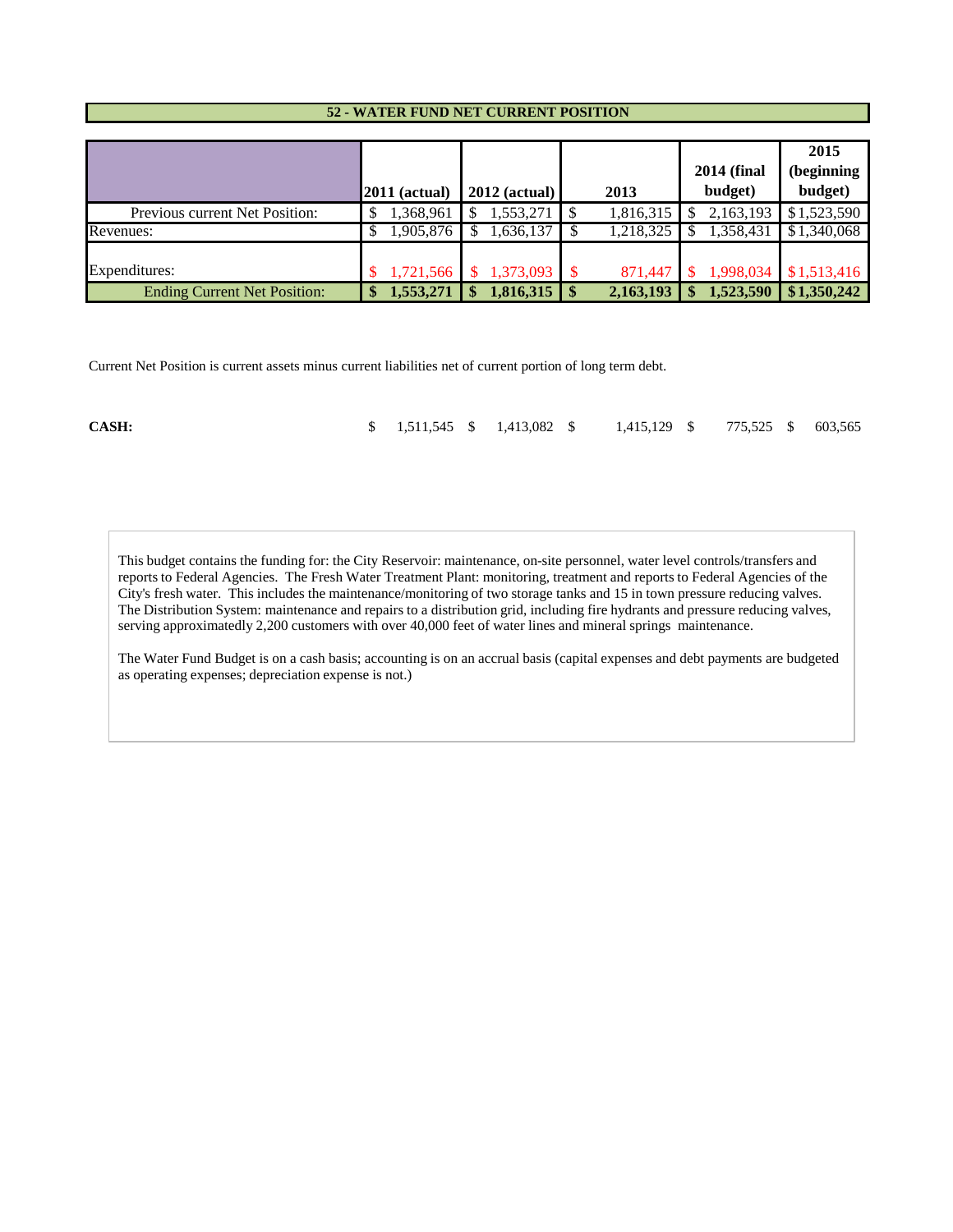| 2013<br>2011<br>2012<br>2014<br>2014<br>2015<br>Actual #'s<br>Original<br>Final<br>Requested<br>Actual #'s<br>Actual #'s<br><b>Account Title</b><br><b>Budget</b><br><b>Budget</b><br><b>Account Number</b><br>Budget<br><b>WATER ENTERPRISE FUND</b><br><b>CHARGES FOR UTILITY SERVICES</b><br>52-344-310<br>UNMETERED WATER SALES<br>.00<br>.00<br>.00<br>.00<br>.00<br>20.00<br>WATER COMMODITY CHARGES<br>52-344-320<br>705,721.37<br>809,237.54<br>731,697.15<br>886,492.00<br>778,949.00<br>840,042.00<br>Budget notes:<br>Commodity Revenues, In 2014, were based on \$5.10/1000 gallon. In 2015, they will be based on \$5.50/1000 gallons.<br>52-344-321<br><b>WATER CUSTOMER CHGS</b><br>247,759.04<br>261,967.92<br>285,488.19<br>280,980.00<br>308,500.00<br>333,959.00<br>Budget notes:<br>Customer charges on flat fees based on meter size. In 2014, the flat fee was \$11.15 per account. In 2015, the flat fee is \$12.05.<br>52-344-330<br>WATER PENALITIES/INTEREST<br>22,470.00<br>25,700.00<br>21,915.00<br>23,000.00<br>21,915.00<br>22,000.00<br>52-344-340<br>WATER TURN ON FEES<br>3,200.00<br>2,740.00<br>3,100.00<br>2,740.00<br>2,740.00<br>2,740.00<br><b>TAPPING CHARGES</b><br>10,345.42<br>230.00<br>1,405.00<br>60.00<br>602.00<br>602.00<br>52-344-345 | Page:<br>- 22<br>Nov 12, 2014 04:54PM |  |  |
|------------------------------------------------------------------------------------------------------------------------------------------------------------------------------------------------------------------------------------------------------------------------------------------------------------------------------------------------------------------------------------------------------------------------------------------------------------------------------------------------------------------------------------------------------------------------------------------------------------------------------------------------------------------------------------------------------------------------------------------------------------------------------------------------------------------------------------------------------------------------------------------------------------------------------------------------------------------------------------------------------------------------------------------------------------------------------------------------------------------------------------------------------------------------------------------------------------------------------------------------------------------------------------------|---------------------------------------|--|--|
|                                                                                                                                                                                                                                                                                                                                                                                                                                                                                                                                                                                                                                                                                                                                                                                                                                                                                                                                                                                                                                                                                                                                                                                                                                                                                          |                                       |  |  |
|                                                                                                                                                                                                                                                                                                                                                                                                                                                                                                                                                                                                                                                                                                                                                                                                                                                                                                                                                                                                                                                                                                                                                                                                                                                                                          |                                       |  |  |
|                                                                                                                                                                                                                                                                                                                                                                                                                                                                                                                                                                                                                                                                                                                                                                                                                                                                                                                                                                                                                                                                                                                                                                                                                                                                                          |                                       |  |  |
|                                                                                                                                                                                                                                                                                                                                                                                                                                                                                                                                                                                                                                                                                                                                                                                                                                                                                                                                                                                                                                                                                                                                                                                                                                                                                          |                                       |  |  |
|                                                                                                                                                                                                                                                                                                                                                                                                                                                                                                                                                                                                                                                                                                                                                                                                                                                                                                                                                                                                                                                                                                                                                                                                                                                                                          |                                       |  |  |
|                                                                                                                                                                                                                                                                                                                                                                                                                                                                                                                                                                                                                                                                                                                                                                                                                                                                                                                                                                                                                                                                                                                                                                                                                                                                                          |                                       |  |  |
|                                                                                                                                                                                                                                                                                                                                                                                                                                                                                                                                                                                                                                                                                                                                                                                                                                                                                                                                                                                                                                                                                                                                                                                                                                                                                          |                                       |  |  |
|                                                                                                                                                                                                                                                                                                                                                                                                                                                                                                                                                                                                                                                                                                                                                                                                                                                                                                                                                                                                                                                                                                                                                                                                                                                                                          |                                       |  |  |
|                                                                                                                                                                                                                                                                                                                                                                                                                                                                                                                                                                                                                                                                                                                                                                                                                                                                                                                                                                                                                                                                                                                                                                                                                                                                                          |                                       |  |  |
|                                                                                                                                                                                                                                                                                                                                                                                                                                                                                                                                                                                                                                                                                                                                                                                                                                                                                                                                                                                                                                                                                                                                                                                                                                                                                          |                                       |  |  |
| 52-344-350<br><b>WATER METER SALES</b><br>737.59<br>426.60<br>2,040.31<br>1,838.00<br>1,185.00<br>1,185.00                                                                                                                                                                                                                                                                                                                                                                                                                                                                                                                                                                                                                                                                                                                                                                                                                                                                                                                                                                                                                                                                                                                                                                               |                                       |  |  |
| WATER TAP REVENUE<br>21,500.00<br>20,000.00<br>60,090.00<br>10,000.00<br>22,540.00<br>22,540.00<br>52-344-395                                                                                                                                                                                                                                                                                                                                                                                                                                                                                                                                                                                                                                                                                                                                                                                                                                                                                                                                                                                                                                                                                                                                                                            |                                       |  |  |
| .00<br>.00<br>.00<br>.00<br>.00<br>52-344-400<br>EPA DRINKING WATER GRANT<br>18,990.00                                                                                                                                                                                                                                                                                                                                                                                                                                                                                                                                                                                                                                                                                                                                                                                                                                                                                                                                                                                                                                                                                                                                                                                                   |                                       |  |  |
| .00<br>.00<br>.00<br>.00<br>52-344-405<br>SMALL HYDROPOWER GRANT<br>15,000.00<br>.00                                                                                                                                                                                                                                                                                                                                                                                                                                                                                                                                                                                                                                                                                                                                                                                                                                                                                                                                                                                                                                                                                                                                                                                                     |                                       |  |  |
| OTHER FINANCING SOURCES-ARRA<br>833,426.56<br>466,043.01<br>.00<br>.00<br>.00<br>.00<br>52-344-450                                                                                                                                                                                                                                                                                                                                                                                                                                                                                                                                                                                                                                                                                                                                                                                                                                                                                                                                                                                                                                                                                                                                                                                       |                                       |  |  |
| 50.00<br>.00<br>.00.<br>.00<br>52-344-500<br>MISCELLANEOUS/UNCLASSIED REVE<br>50,050.00<br>$15.00 -$                                                                                                                                                                                                                                                                                                                                                                                                                                                                                                                                                                                                                                                                                                                                                                                                                                                                                                                                                                                                                                                                                                                                                                                     |                                       |  |  |
| Total CHARGES FOR UTILITY SERVICES:<br>1,867,429.98<br>1,205,110.00<br>1,223,068.00<br>1,633,165.07<br>1,105,740.65<br>1,151,431.00                                                                                                                                                                                                                                                                                                                                                                                                                                                                                                                                                                                                                                                                                                                                                                                                                                                                                                                                                                                                                                                                                                                                                      |                                       |  |  |
| SPECIAL ASSESSMENT REVENUES                                                                                                                                                                                                                                                                                                                                                                                                                                                                                                                                                                                                                                                                                                                                                                                                                                                                                                                                                                                                                                                                                                                                                                                                                                                              |                                       |  |  |
| 52-355-111<br>LOAN ADVANCE--PRINCIPAL<br>454.57<br>.00<br>.00<br>.00<br>.00.<br>.00                                                                                                                                                                                                                                                                                                                                                                                                                                                                                                                                                                                                                                                                                                                                                                                                                                                                                                                                                                                                                                                                                                                                                                                                      |                                       |  |  |
| 6.08<br>.00<br>.00<br>.00<br>.00<br>.00<br>52-355-112<br>LOAN ADVANCE--INTEREST REV                                                                                                                                                                                                                                                                                                                                                                                                                                                                                                                                                                                                                                                                                                                                                                                                                                                                                                                                                                                                                                                                                                                                                                                                      |                                       |  |  |
| Total SPECIAL ASSESSMENT REVENUES:<br>460.65<br>.00<br>.00.<br>.00<br>.00.<br>.00.                                                                                                                                                                                                                                                                                                                                                                                                                                                                                                                                                                                                                                                                                                                                                                                                                                                                                                                                                                                                                                                                                                                                                                                                       |                                       |  |  |
| <b>INTEREST EARNINGS</b>                                                                                                                                                                                                                                                                                                                                                                                                                                                                                                                                                                                                                                                                                                                                                                                                                                                                                                                                                                                                                                                                                                                                                                                                                                                                 |                                       |  |  |
| 52-361-190<br><b>INVESTMENT INTEREST</b><br>1,055.61<br>220.18<br>1,200.00<br>.00<br>2,003.49<br>.00                                                                                                                                                                                                                                                                                                                                                                                                                                                                                                                                                                                                                                                                                                                                                                                                                                                                                                                                                                                                                                                                                                                                                                                     |                                       |  |  |
| Total INTEREST EARNINGS:<br>1,055.61<br>2,003.49<br>220.18<br>1,200.00<br>.00.<br>.00                                                                                                                                                                                                                                                                                                                                                                                                                                                                                                                                                                                                                                                                                                                                                                                                                                                                                                                                                                                                                                                                                                                                                                                                    |                                       |  |  |
| <b>INSURANCE RECOVERIES</b><br>.00<br>.00<br>52-365-500<br><b>INSURANCE RECOVERIES</b><br>.00<br>.00.<br>.00<br>968.00                                                                                                                                                                                                                                                                                                                                                                                                                                                                                                                                                                                                                                                                                                                                                                                                                                                                                                                                                                                                                                                                                                                                                                   |                                       |  |  |
| Total INSURANCE RECOVERIES:<br>.00<br>968.00<br>.00<br>.00<br>.00.<br>.00.                                                                                                                                                                                                                                                                                                                                                                                                                                                                                                                                                                                                                                                                                                                                                                                                                                                                                                                                                                                                                                                                                                                                                                                                               |                                       |  |  |

**TRANSFERS IN FROM OTHER CITY F**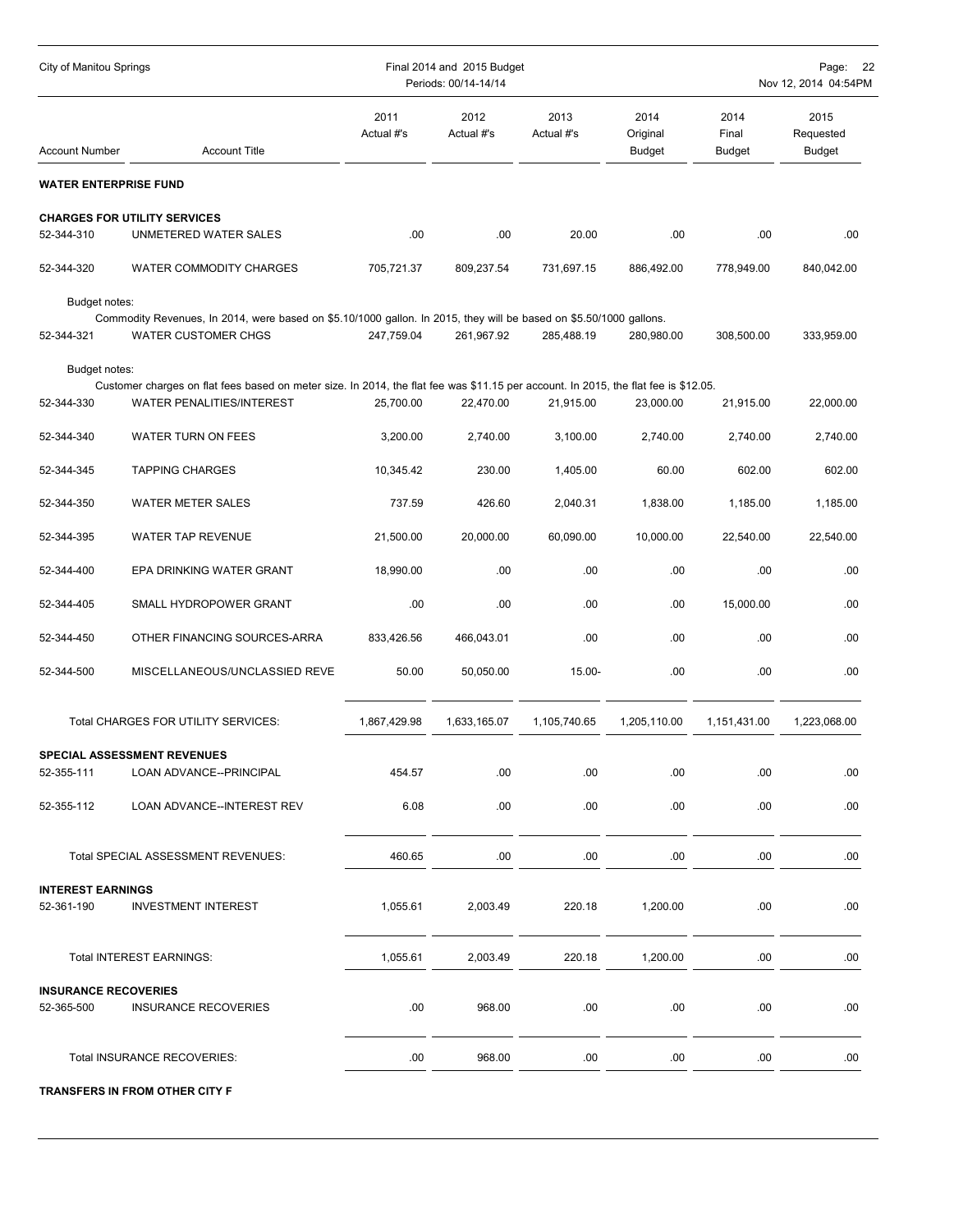| City of Manitou Springs                      |                                                                                                                                                      |                    | Final 2014 and 2015 Budget<br>Periods: 00/14-14/14 | Page: 23<br>Nov 12, 2014 04:54PM |                                   |                         |                                    |
|----------------------------------------------|------------------------------------------------------------------------------------------------------------------------------------------------------|--------------------|----------------------------------------------------|----------------------------------|-----------------------------------|-------------------------|------------------------------------|
| <b>Account Number</b>                        | <b>Account Title</b>                                                                                                                                 | 2011<br>Actual #'s | 2012<br>Actual #'s                                 | 2013<br>Actual #'s               | 2014<br>Original<br><b>Budget</b> | 2014<br>Final<br>Budget | 2015<br>Requested<br><b>Budget</b> |
| 52-391-327                                   | TRANSFER FROM THE MIN POOL DE                                                                                                                        | 36,929.74          | .00                                                | .00                              | .00                               | .00                     | .00                                |
|                                              | Total TRANSFERS IN FROM OTHER CITY F:                                                                                                                | 36,929.74          | .00                                                | .00                              | .00                               | .00                     | .00                                |
| <b>LEASE PURCHASE PROCEEDS</b><br>52-392-100 | LEASE/PURCHASE PROCEEDS                                                                                                                              | .00.               | .00                                                | 112,364.00                       | 207,000.00                        | 207,000.00              | 117,000.00                         |
|                                              | Total LEASE PURCHASE PROCEEDS:                                                                                                                       | .00                | .00                                                | 112,364.00                       | 207,000.00                        | 207,000.00              | 117,000.00                         |
| <b>OPERATIONS</b><br>52-492-100              | SALARY--DEPARTMENT MANAGER                                                                                                                           | 19,500.00          | 25,082.79                                          | 27,821.16                        | 29,000.00                         | 31,494.00               | 32,640.00                          |
| 52-492-110                                   | SALARIES & WAGES--REGULAR STAF                                                                                                                       | 204,860.65         | 198,551.92                                         | 201,237.64                       | 220,089.00                        | 224,996.00              | 217,695.00                         |
| 52-492-120                                   | SALARIES & WAGES-TEMPORARY/SE                                                                                                                        | 20,938.66          | 19,621.91                                          | 13,260.88                        | 25,000.00                         | 25,000.00               | 25,000.00                          |
| Budget notes:                                |                                                                                                                                                      |                    |                                                    |                                  |                                   |                         |                                    |
| 52-492-130                                   | Steve Ream + Summer time - Reservoir Caretaker<br>SALARIES & WAGES-OVERTIME(REG                                                                      | 8,611.70           | 8,675.99                                           | 11,057.30                        | 12,000.00                         | 12,000.00               | 12,000.00                          |
| 52-492-210                                   | BENEFITS--GROUP INSURANCE                                                                                                                            | 21,121.77          | 22,391.06                                          | 37,203.63                        | 26,111.00                         | 42,776.00               | 41,858.66                          |
| Budget notes:                                |                                                                                                                                                      |                    |                                                    |                                  |                                   |                         |                                    |
| 52-492-220                                   | Medical insurance has been increased 6% over 2014.<br>BENEFITS--MEDICARE CONTRIBUTIO                                                                 | 3,126.86           | 3,423.77                                           | 3,665.68                         | 4,148.00                          | 4,256.00                | 4,166.00                           |
| 52-492-230                                   | BENEFITS--PERA/FPPA CONTRIBUTI                                                                                                                       | 29,353.65          | 32,349.32                                          | 34,633.78                        | 39,194.00                         | 40,208.00               | 39,365.00                          |
| 52-492-250                                   | BENEFITS-UNEMPLOYMENT INSURA                                                                                                                         | 670.41             | 733.18                                             | 504.61                           | 858.00                            | 880.00                  | 862.00                             |
| 52-492-260                                   | BENEFITS-WORKER'S COMP INSURA                                                                                                                        | 9,244.94           | 13,409.96                                          | 15,951.82                        | 12,434.00                         | 10,272.00               | 10,936.00                          |
| Budget notes:                                |                                                                                                                                                      |                    |                                                    |                                  |                                   |                         |                                    |
| 52-492-290                                   | increase over 2014 of 6.5%<br><b>BENEFITS--OTHER</b>                                                                                                 | .00.               | .00.                                               | 25.90                            | .00.                              | .00.                    | .00                                |
| 52-492-320                                   | SERVICES--PROFESSIONAL (LICENS                                                                                                                       | 14,478.00          | 1,192.83                                           | 14,402.55                        | 15,000.00                         | 15,000.00               | 15,000.00                          |
| Budget notes:                                |                                                                                                                                                      |                    |                                                    |                                  |                                   |                         |                                    |
| 52-492-321                                   | Engineering for water system-GIS & Engineering for Augmentation Plan *** 15,000 for local match for Hydro Electric Study<br>LEGAL FEES & SETTLEMENTS | 15,944.92          | 131,293.34                                         | 13.758.27                        | 6,500.00                          | 8,500.00                | 10,000.00                          |
| Budget notes:                                |                                                                                                                                                      |                    |                                                    |                                  |                                   |                         |                                    |
|                                              | \$10,000 is budgeted for 2015 for completion of the water augmentation project.                                                                      |                    |                                                    |                                  |                                   |                         |                                    |
| 52-492-360                                   | RECRUITING/EMPLOYEE RETENTION                                                                                                                        | 526.38             | 221.69                                             | 796.81                           | 700.00                            | 700.00                  | 1,000.00                           |
| 52-492-370                                   | TRAINING/PROFESSIONAL DEVELOP                                                                                                                        | 1,822.04           | 1,558.01                                           | 1,702.18                         | 2,000.00                          | 2,000.00                | 2,000.00                           |
| 52-492-380                                   | MEMBERSHIP/PROFESSIONAL DEVE                                                                                                                         | 345.91             | 395.00                                             | 270.00                           | 500.00                            | 500.00                  | 700.00                             |
| Account notes:                               |                                                                                                                                                      |                    |                                                    |                                  |                                   |                         |                                    |
| 52-492-410                                   | Membership in Colorado Rural Water Association<br><b>GAS &amp; ELECTRIC UTILITIES</b>                                                                | 3,972.77           | 4,387.29                                           | 4,524.81                         | 3,500.00                          | 3,500.00                | 3,500.00                           |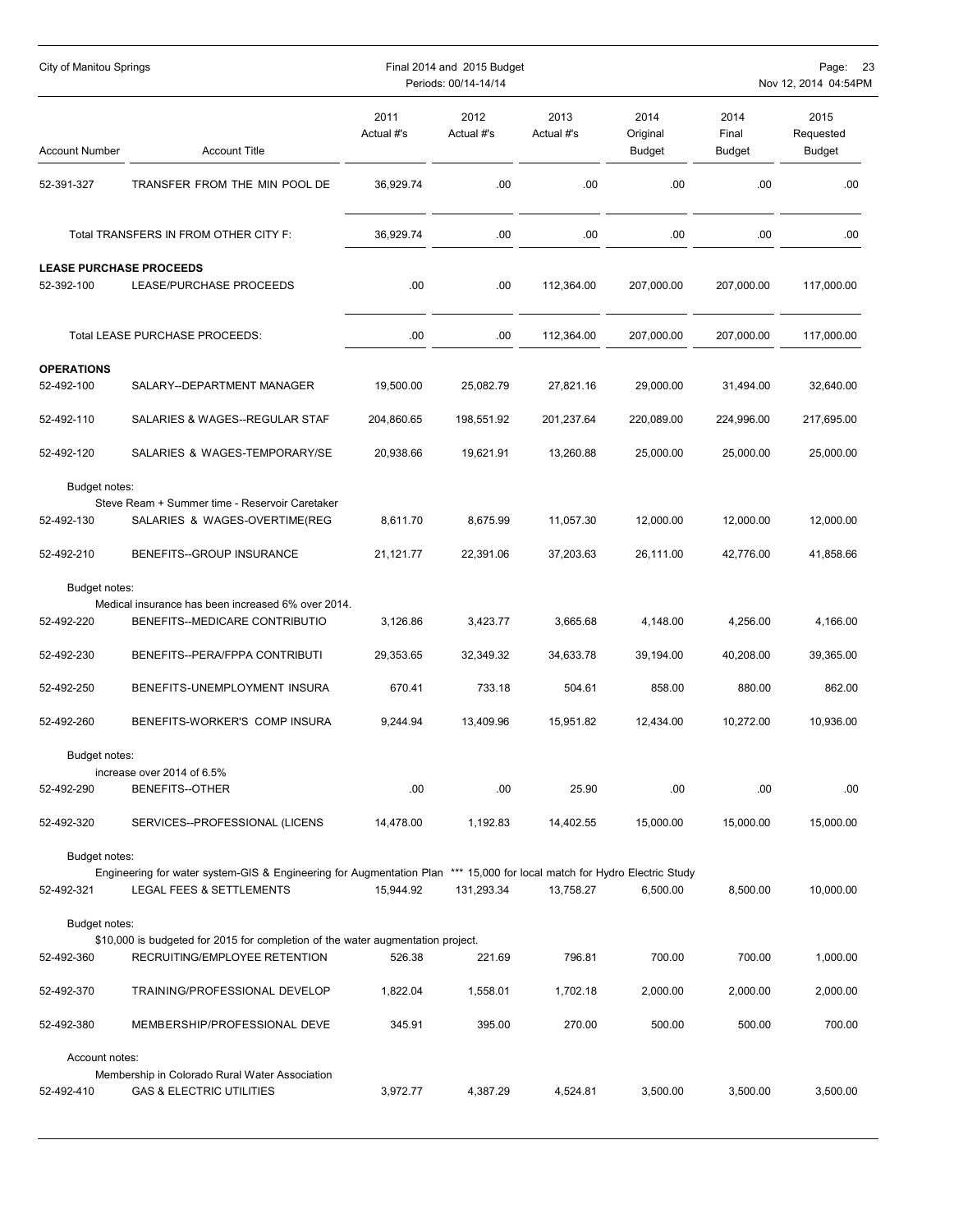| City of Manitou Springs<br>Final 2014 and 2015 Budget<br>Periods: 00/14-14/14 |                                                                                                                       |                    |                    |                    |                                   | Page: 24<br>Nov 12, 2014 04:54PM |                                    |  |  |  |  |  |
|-------------------------------------------------------------------------------|-----------------------------------------------------------------------------------------------------------------------|--------------------|--------------------|--------------------|-----------------------------------|----------------------------------|------------------------------------|--|--|--|--|--|
| <b>Account Number</b>                                                         | <b>Account Title</b>                                                                                                  | 2011<br>Actual #'s | 2012<br>Actual #'s | 2013<br>Actual #'s | 2014<br>Original<br><b>Budget</b> | 2014<br>Final<br><b>Budget</b>   | 2015<br>Requested<br><b>Budget</b> |  |  |  |  |  |
| 52-492-421                                                                    | INSURANCE--(CASUALTY/LIABILITY                                                                                        | 39,383.26          | 45,720.41          | 49,303.20          | 46,245.00                         | 46,245.00                        | 55,295.00                          |  |  |  |  |  |
| Budget notes:                                                                 |                                                                                                                       |                    |                    |                    |                                   |                                  |                                    |  |  |  |  |  |
| 52-492-422                                                                    | increase over 2014, 19.57%<br>UNCOVERED LOSSES/DEDUCTIBLES                                                            | .00                | 1,000.00           | 1,000.00           | .00                               | .00                              | .00                                |  |  |  |  |  |
| 52-492-424                                                                    | MINERAL SPRING MAINTENANCE                                                                                            | .00                | .00                | 3,562.89           | 12,000.00                         | 12,000.00                        | 12,000.00                          |  |  |  |  |  |
| Account notes:                                                                |                                                                                                                       |                    |                    |                    |                                   |                                  |                                    |  |  |  |  |  |
| 52-492-430                                                                    | Mineral Springs ongoing maintenance<br><b>BLDG MAINTENANCE/MATERIAL</b>                                               | 1,387.37           | 1,101.97           | 2,867.51           | 2,000.00                          | 2,000.00                         | 2,000.00                           |  |  |  |  |  |
| 52-492-451                                                                    | <b>METER PURCHASES</b>                                                                                                | 2,222.63-          | .00                | .00                | .00                               | .00                              | .00.                               |  |  |  |  |  |
| 52-492-452                                                                    | METER REPAIR/REPLACEMENT                                                                                              | 11,098.01          | 14,587.33          | 16,864.43          | 19,000.00                         | 19,000.00                        | 15,000.00                          |  |  |  |  |  |
| 52-492-453                                                                    | SYSTEM REPAIRS/MAINTENANCE                                                                                            | 19,717.29          | 24,526.42          | 24,932.00          | 53,000.00                         | 40,000.00                        | 45,000.00                          |  |  |  |  |  |
| 52-492-455                                                                    | WATERSHED MAINTENANCE                                                                                                 | 29,280.46          | 9,604.80           | 15,925.34          | 25,000.00                         | 25,000.00                        | 60,000.00                          |  |  |  |  |  |
| Budget notes:                                                                 |                                                                                                                       |                    |                    |                    |                                   |                                  |                                    |  |  |  |  |  |
| 52-492-456                                                                    | Reservoir survey which is done every five years and replace/repair concrete spillway<br>STREET PATCHING (FOR WTR MAIN | 1,483.80           | 4,217.08           | 12,113.78          | 8,000.00                          | 5,000.00                         | 8,000.00                           |  |  |  |  |  |
| 52-492-461                                                                    | VEHICLE GAS & OIL                                                                                                     | 12,759.66          | 14,261.66          | 16,028.77          | 14,000.00                         | 10,000.00                        | 14,000.00                          |  |  |  |  |  |
| 52-492-470                                                                    | <b>VEHICLE REPAIRS &amp; MAINTENANCE</b>                                                                              | 17,685.60          | 7,356.44           | 9,784.53           | 12,000.00                         | 12,000.00                        | 12,000.00                          |  |  |  |  |  |
| 52-492-480                                                                    | VEHICLE INSURANCE(DAMAGE/LIABI                                                                                        | 2,459.86           | 1,723.08           | 1,723.08           | 1,697.00                          | 1.697.00                         | 2,029.10                           |  |  |  |  |  |
| Budget notes:                                                                 |                                                                                                                       |                    |                    |                    |                                   |                                  |                                    |  |  |  |  |  |
| 52-492-530                                                                    | increase over 2014, 19.57%<br>TELEPHONE/COMMUNICATIONS                                                                | 3,343.60           | 3.346.89           | 3,611.45           | 3,000.00                          | 3,000.00                         | 3.500.00                           |  |  |  |  |  |
| 52-492-531                                                                    | <b>COMMUNICATION EQUIPMENT</b>                                                                                        | 385.97             | 356.99             | 29.99              | 500.00                            | 500.00                           | 500.00                             |  |  |  |  |  |
| 52-492-550                                                                    | PRINTING/PHOTOCOPYING/BINDING                                                                                         | 10.00              | 200.00             | 227.67             | 200.00                            | 200.00                           | 200.00                             |  |  |  |  |  |
| 52-492-560                                                                    | OFFICE MACHINE/COMPUTER MAINT                                                                                         | 2,150.84           | 2,284.66           | 2,365.39           | 2,000.00                          | 2,000.00                         | 2,500.00                           |  |  |  |  |  |
| 52-492-581                                                                    | UNCC CHARGES                                                                                                          | 930.58             | 979.29             | 1,276.29           | 1,000.00                          | 1,000.00                         | 1,000.00                           |  |  |  |  |  |
| 52-492-605                                                                    | OFFICE SUPPLIES                                                                                                       | 341.30             | 282.27             | 554.60             | 700.00                            | 700.00                           | 1,000.00                           |  |  |  |  |  |
| 52-492-610                                                                    | OPERATING SUPPLIES (CHEMICALS,                                                                                        | 1,539.68           | 74.56              | 2,608.99           | 2,000.00                          | 2,000.00                         | 1,500.00                           |  |  |  |  |  |
| 52-492-615                                                                    | POSTAGE                                                                                                               | .00.               | .45                | .00                | 100.00                            | 100.00                           | 100.00                             |  |  |  |  |  |
| 52-492-620                                                                    | UNIFORMS (RECURRING COSTS)                                                                                            | 2,143.11           | 1,415.81           | 1,712.85           | 2,500.00                          | 2,500.00                         | 2,500.00                           |  |  |  |  |  |
| 52-492-630                                                                    | FOOD/MEALS REIMBURSEMENTS FO                                                                                          | .00                | 8.42               | .00                | .00.                              | .00                              | .00.                               |  |  |  |  |  |
| 52-492-730                                                                    | MINERAL SPRINGS MAINTENANCE                                                                                           | .00                | .00                | 7,887.77           | .00                               | .00                              | .00                                |  |  |  |  |  |
| 52-492-733                                                                    | CAPITAL PURCHASES-ARRA CONSTR                                                                                         | 806,314.39         | 320,505.00         | .00                | .00.                              | .00.                             | .00                                |  |  |  |  |  |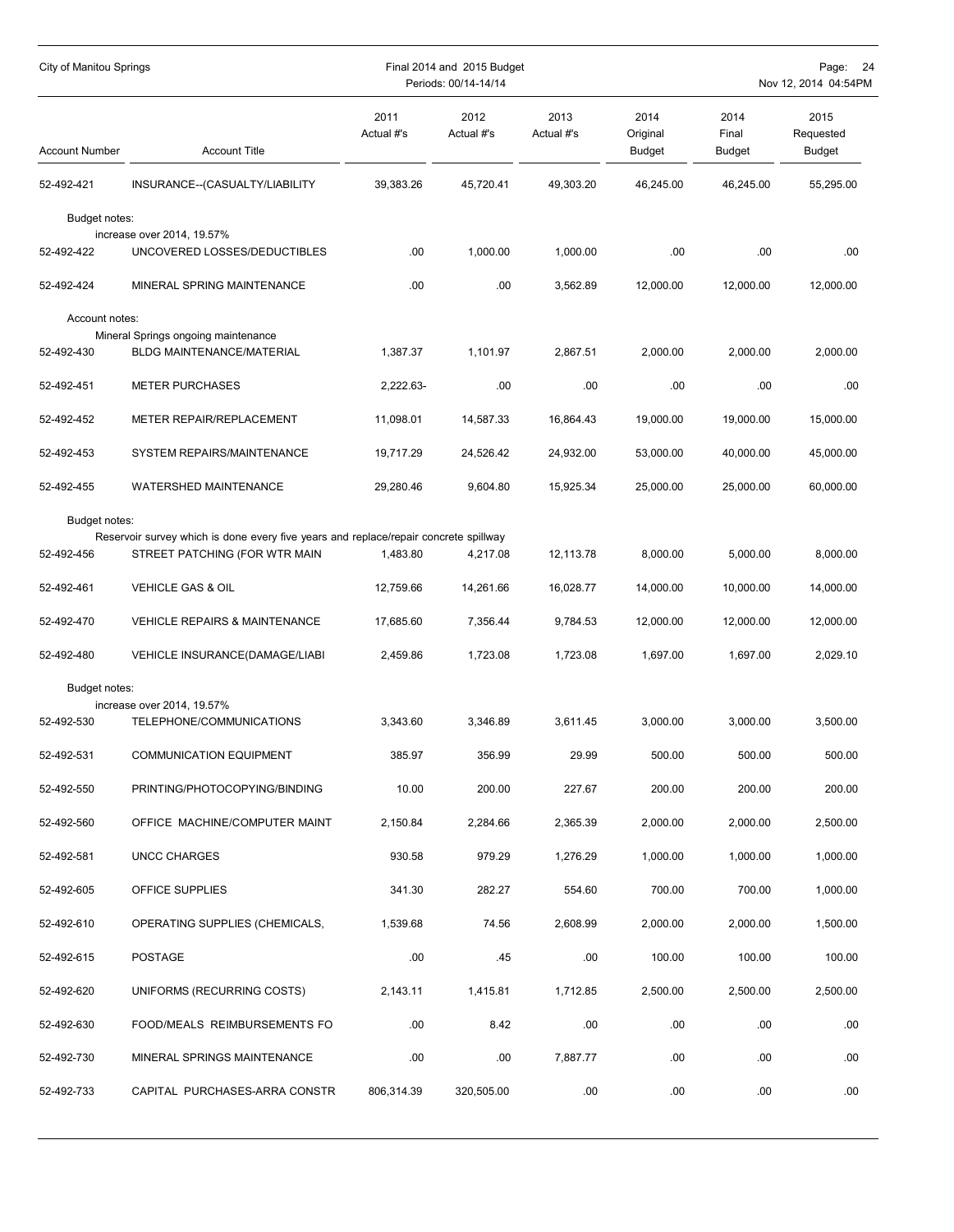| City of Manitou Springs     |                                                                                                                                                                                                                                                                                                                                                                                                                             |                    | Final 2014 and 2015 Budget<br>Periods: 00/14-14/14 | Page:<br>25<br>Nov 12, 2014 04:54PM |                                   |                                |                                    |
|-----------------------------|-----------------------------------------------------------------------------------------------------------------------------------------------------------------------------------------------------------------------------------------------------------------------------------------------------------------------------------------------------------------------------------------------------------------------------|--------------------|----------------------------------------------------|-------------------------------------|-----------------------------------|--------------------------------|------------------------------------|
| <b>Account Number</b>       | <b>Account Title</b>                                                                                                                                                                                                                                                                                                                                                                                                        | 2011<br>Actual #'s | 2012<br>Actual #'s                                 | 2013<br>Actual #'s                  | 2014<br>Original<br><b>Budget</b> | 2014<br>Final<br><b>Budget</b> | 2015<br>Requested<br><b>Budget</b> |
| 52-492-737                  | CAPITAL IMPRVMENTS-SUPPLMENTA                                                                                                                                                                                                                                                                                                                                                                                               | 106,295.00         | 204,849.16                                         | 38,120.91                           | 225,000.00                        | 536,000.00                     | 110,000.00                         |
| Budget notes:<br>52-492-738 | In FY2014 the water main on Waltham 1,700' was replaced for \$255K, this was originally scheduled for 2013. Also, costs of<br>engineering/construction/observation of raw water line replacement (\$100K as match to \$3M CDBG Grant) were incurred. In FY2015, projects include<br>replacing the water main on Sierra Grande (500' for \$70K) and Ute Trail (300', \$40K)<br>CAPITAL IMPROVEMENTS - TELEMET                | 314.83             | .00                                                | 1.756.83                            | .00                               | .00                            | .00                                |
| 52-492-741                  | CAPITAL IMPROVEMENTS--VEHICLES                                                                                                                                                                                                                                                                                                                                                                                              | 64,000.00          | .00                                                | .00                                 | .00                               | .00                            | .00                                |
| 52-492-742                  | CAPITAL IMPROVEMENTS--EQUIPME                                                                                                                                                                                                                                                                                                                                                                                               | .00                | 2,953.24                                           | .00                                 | 4,800.00                          | 5,500.00                       | 5,000.00                           |
| Budget notes:<br>52-492-800 | Traffic Control Supplies (Cones, Supplies)<br>CAPITAL EQUIPMENT FROM LEASES                                                                                                                                                                                                                                                                                                                                                 | .00                | 62,712.00-                                         | .00                                 | 207,000.00                        | 207,000.00                     | 117,000.00                         |
| Budget notes:<br>52-492-806 | In 2015, The Water Enterprises Fund will lease purchase to be used jointly with the Public Works department and Sewer Department a Water Tanker vehicle<br>(\$36,000of a total \$180,000), to be used jointly with the Sewer Fund, a skid loader with tracks (\$51,000 of a total \$85,000), and to be used entirely by the<br>water department fund a water meter SUV/truck for \$30,000.<br>WATER GO REFUNDING BONDS--PRI | .00                | 36,185.20                                          | .00                                 | .00                               | .00                            | .00                                |
|                             |                                                                                                                                                                                                                                                                                                                                                                                                                             |                    |                                                    |                                     |                                   |                                |                                    |
| 52-492-807                  | COLO WATER CONSERV LOAN--INTE                                                                                                                                                                                                                                                                                                                                                                                               | 24,872.44          | 23,437.84                                          | 21,946.14                           | 22,954.00                         | 21,442.22                      | 19,870.24                          |
| 52-492-808                  | COLO WATER CONSERV LOAN--PRIN                                                                                                                                                                                                                                                                                                                                                                                               | $.33-$             | 36,185.00-                                         | .00                                 | 37,638.00                         | 39,149.46                      | 40,721.44                          |
| 52-492-809                  | ARRA DRINKING WATER LOAN D09Z2                                                                                                                                                                                                                                                                                                                                                                                              | 31,034.03-         | 62,068.00-                                         | .04                                 | 62,068.00                         | 62,068.00                      | 62,068.00                          |
| 52-492-811                  | ARRA DRINKING WATER LOAN D09Z2                                                                                                                                                                                                                                                                                                                                                                                              | .00                | $.10 -$                                            | $.05 -$                             | 26,864.00                         | 26,864.00                      | 26,864.00                          |
| 52-492-812                  | ARRA DRINKING WATER D09Z249                                                                                                                                                                                                                                                                                                                                                                                                 | .00                | .06                                                | .03                                 | 62,068.00                         | 62.068.00                      | 62,068.00                          |
| 52-492-813                  | CAP LEASE PAYMENT--2012FIRST-I                                                                                                                                                                                                                                                                                                                                                                                              | .00                | 1,863.68                                           | 1,784.50                            | 2,239.00                          | 1.694.62                       | 1,141.44                           |
| 52-492-814                  | LEASE PURCHASE-'12(2ND)INT                                                                                                                                                                                                                                                                                                                                                                                                  | .00                | 159.04                                             | 1,004.26                            | 1,043.00                          | 788.83                         | 530.37                             |
| 52-492-815                  | LEASE PURCHASE 2013-INTEREST                                                                                                                                                                                                                                                                                                                                                                                                | .00                | .00                                                | 182.79                              | .00                               | 322.57                         | 269.93                             |
| 52-492-816                  | LEASE PURCH.-2014 INTEREST                                                                                                                                                                                                                                                                                                                                                                                                  | .00                | .00                                                | .00                                 | .00                               | .00                            | 2,968.89                           |
| 52-492-833                  | CAP LEASE PYMNTS-2012(FIRST)PR                                                                                                                                                                                                                                                                                                                                                                                              | .00                | .00                                                | .00                                 | 25,800.00                         | 26,341.60                      | 26,894.77                          |
| 52-492-834                  | CAPITAL LEASE PAYMENTS - 2012                                                                                                                                                                                                                                                                                                                                                                                               | .00                | .00                                                | .00                                 | 14,729.00                         | 14,983.16                      | 15,241.62                          |
| 52-492-835                  | CAP LEASE PAYMENT 2013-PRINCIP                                                                                                                                                                                                                                                                                                                                                                                              | .00                | .00.                                               | .00                                 | 3,300.00                          | 2,977.48                       | 3,030.12                           |
| 52-492-836                  | CAP LEASE PAYMENT-2014 PRIN                                                                                                                                                                                                                                                                                                                                                                                                 | .00                | .00                                                | .00.                                | 22,593.00                         | 18,988.46                      | 16,015.97                          |
| Budget notes:               | ASSUMPTIONS: 10 YEAR LEASE, 2% INTEREST                                                                                                                                                                                                                                                                                                                                                                                     |                    |                                                    |                                     |                                   |                                |                                    |
| 52-492-837                  | LEASE PURCH.2015-PRIN                                                                                                                                                                                                                                                                                                                                                                                                       | .00                | .00                                                | .00                                 | .00                               | .00                            | 14,980.00                          |
| 52-492-910                  | TRANSFER TO GENERAL FUND                                                                                                                                                                                                                                                                                                                                                                                                    | 59,621.04          | 59,621.04                                          | 61,038.96                           | 63,009.00                         | 63,009.00                      | 64,836.26                          |
| 52-492-912                  | TRANSFER PAYMENT IN LIEU OF TA                                                                                                                                                                                                                                                                                                                                                                                              | 25,581.00          | 26,247.00                                          | 29,739.00                           | 29,800.00                         | 32,713.00                      | 29,968.00                          |

Account notes:

This transfer amount is based on 3.5% of the water commodity charge.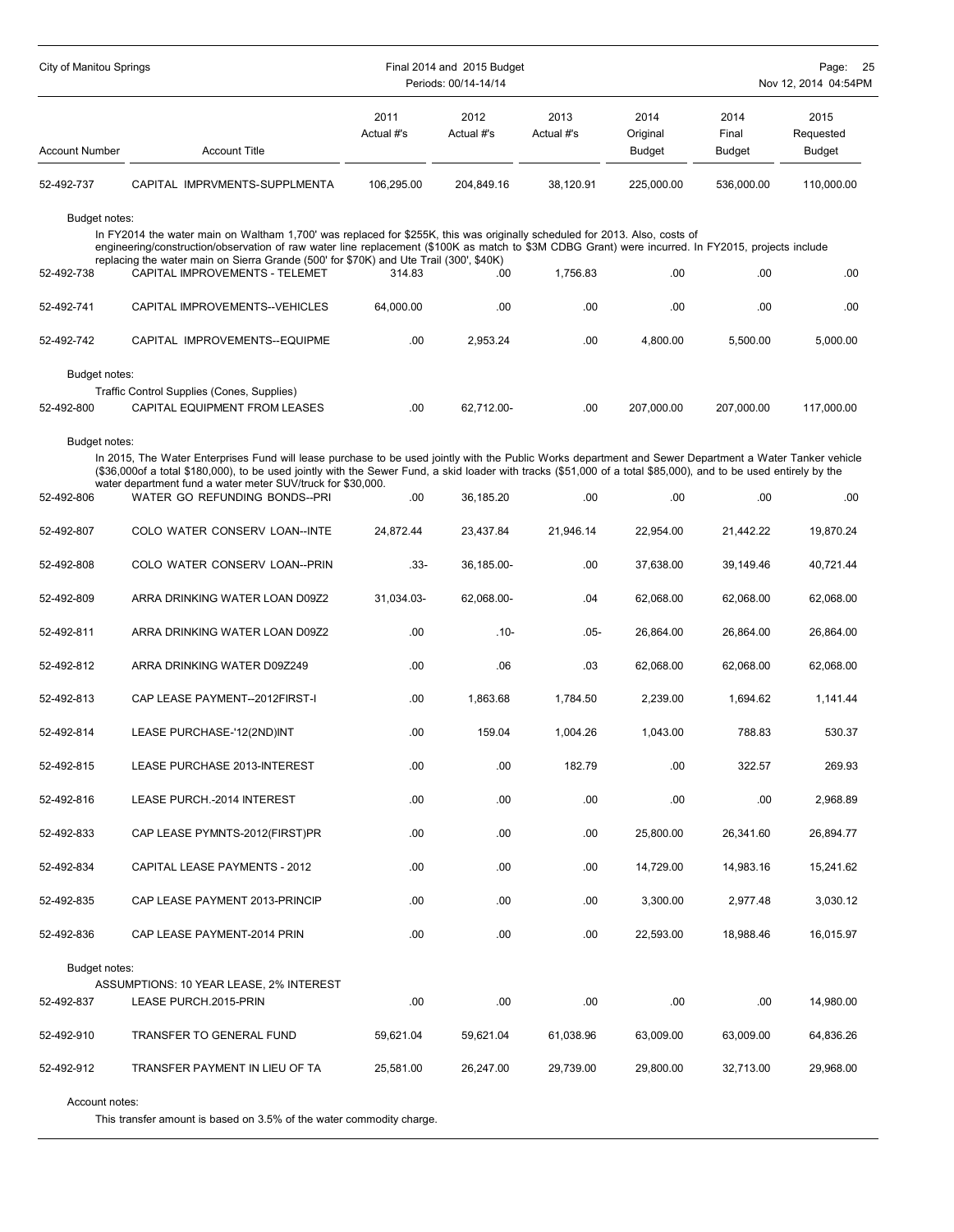| City of Manitou Springs                                            |                                                                                             |                    | Final 2014 and 2015 Budget<br>Periods: 00/14-14/14 | Page:<br>26<br>Nov 12, 2014 04:54PM |                                   |                                |                                    |  |
|--------------------------------------------------------------------|---------------------------------------------------------------------------------------------|--------------------|----------------------------------------------------|-------------------------------------|-----------------------------------|--------------------------------|------------------------------------|--|
| <b>Account Title</b><br><b>Account Number</b><br>Total OPERATIONS: |                                                                                             | 2011<br>Actual #'s | 2012<br>Actual #'s                                 | 2013<br>Actual #'s                  | 2014<br>Original<br><b>Budget</b> | 2014<br>Final<br><b>Budget</b> | 2015<br>Requested<br><b>Budget</b> |  |
|                                                                    |                                                                                             | 1,554,360.76       | 1,111,192.75                                       | 710,770.96                          | 1,412,881.00                      | 1,728,934.40                   | 1,274,315.81                       |  |
| <b>WATER TREATMENT PLANT</b>                                       |                                                                                             |                    |                                                    |                                     |                                   |                                |                                    |  |
| 52-493-320                                                         | SERVICES PROFESSIONAL (ENGINEE                                                              | 9,990.00           | .00                                                | .00                                 | 3,000.00                          | 3,000.00                       | 3,000.00                           |  |
| 52-493-410                                                         | <b>GAS &amp; ELECTRIC UTILITIES</b>                                                         | 33,078.44          | 29,188.64                                          | 31,231.71                           | 27,000.00                         | 27,000.00                      | 27,000.00                          |  |
| 52-493-453                                                         | SYSTEM REPAIRS/MAINTENANCE                                                                  | 41,803.13          | 35,019.67                                          | 62,215.69                           | 65,000.00                         | 75,000.00                      | 65,000.00                          |  |
| 52-493-470                                                         | <b>VEHICLE REPAIRS &amp; MAINTENANCE</b>                                                    | 1,672.35           | 1,870.15                                           | 2,911.72                            | 3,000.00                          | 3,000.00                       | 3,000.00                           |  |
| 52-493-530                                                         | TELEPHONE/COMMUNICATIONS                                                                    | 2,529.44           | 2,503.56                                           | 3,046.65                            | 7,000.00                          | 6,000.00                       | 12,000.00                          |  |
| 52-493-531                                                         | COMMUNICATION EQUIPMENT (RADI                                                               | .00                | 130.53                                             | .00                                 | 500.00                            | 500.00                         | 500.00                             |  |
| Budget notes:<br>52-493-540                                        | New fee for fiber optic internet connection.<br>ADVERTISING - PUBLICATION                   | .00.               | .00                                                | .00                                 | 200.00                            | 200.00                         | 200.00                             |  |
| Account notes:                                                     |                                                                                             |                    |                                                    |                                     |                                   |                                |                                    |  |
| 52-493-605                                                         | for water restriction notices<br>OFFICE SUPPLIES (PAPER, ETC)                               | 479.57             | 606.78                                             | 1,066.95                            | 1,000.00                          | 1,000.00                       | 1,000.00                           |  |
| 52-493-610                                                         | OPERATING SUPPLIES (CHEMICAL,                                                               | 19,248.09          | 25,295.49                                          | 37,780.42                           | 28,000.00                         | 40,000.00                      | 40,000.00                          |  |
| Budget notes:                                                      | 09/25/2014 01:59 PM - Nicole<br>Increase in chemical cost - Ash chlorine coalescer (clumps) |                    |                                                    |                                     |                                   |                                |                                    |  |
| 52-493-615                                                         | POSTAGE (US MAIL/FED EX/UPS                                                                 | 182.34             | .00                                                | .00                                 | 100.00                            | 100.00                         | 100.00                             |  |
| 52-493-630                                                         | BUSINESS MEALS & REIMBURSEMEN                                                               | .00                | .00                                                | .00                                 | 100.00                            | 100.00                         | 100.00                             |  |
| 52-493-640                                                         | BOOKS, PERIODICALS, SUBSCRIPTIO                                                             | .00                | .00                                                | .00                                 | 200.00                            | 200.00                         | 200.00                             |  |
| 52-493-674                                                         | <b>CSU EXCHANGE WATER</b>                                                                   | .00                | 261.00                                             | .00                                 | 70,000.00                         | 70,000.00                      | 70,000.00                          |  |
| 52-493-675                                                         | TREATMENT OPERATION                                                                         | 2,055.99           | 3,795.99                                           | 1,061.77                            | 8,000.00                          | 5,000.00                       | 5,000.00                           |  |
| 52-493-676                                                         | <b>TREATMENT TESTING</b>                                                                    | 6,479.91           | 7,853.00                                           | 5,621.00                            | 11,000.00                         | 11,000.00                      | 11,000.00                          |  |
| 52-493-677                                                         | SLUDGE DISPOSAL CLOSURE RESER                                                               | .00                | .00                                                | .00                                 | 1,000.00                          | 1,000.00                       | 1,000.00                           |  |
| 52-493-730                                                         | CAPITAL PURCHASES-OTHER IMPRO                                                               | .00                | .00                                                | 199.99                              | .00.                              | .00                            | .00.                               |  |
| 52-493-742                                                         | CAPITAL IMPROV/PURCHASES--EQUI                                                              | 18,454.16          | 54,862.24                                          | 12,000.00                           | 25,000.00                         | 26,000.00                      | .00                                |  |
| 52-493-746                                                         | CAPITAL IMP/PURCHASES--TREATME                                                              | 3,859.00           | 40,000.00                                          | .00                                 | .00                               | .00                            | .00                                |  |
| 52-493-750                                                         | CAPITAL IMPROVEMENTS-POND                                                                   | .00.               | 50,393.87                                          | .00                                 | .00                               | .00                            | .00                                |  |
|                                                                    | Total WATER TREATMENT PLANT:                                                                | 139,832.42         | 251,780.92                                         | 157,135.90                          | 250,100.00                        | 269,100.00                     | 239,100.00                         |  |

**OTHER FUNDS PROGRAMS & CAPITAL**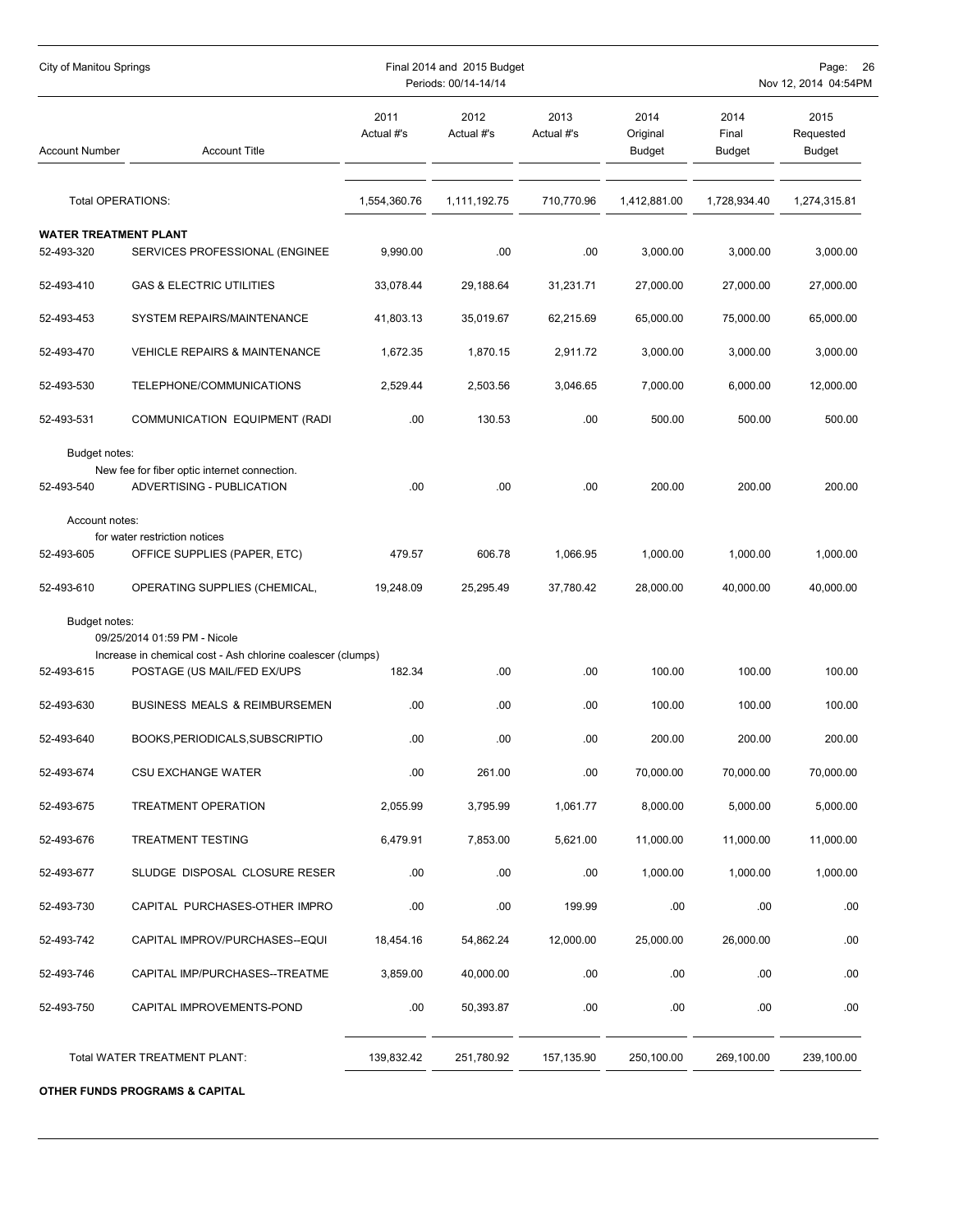| City of Manitou Springs               |                                          |                    | Final 2014 and 2015 Budget<br>Periods: 00/14-14/14 |                    |                            |                                | Page: 27<br>Nov 12, 2014 04:54PM |  |  |  |
|---------------------------------------|------------------------------------------|--------------------|----------------------------------------------------|--------------------|----------------------------|--------------------------------|----------------------------------|--|--|--|
| <b>Account Number</b>                 | <b>Account Title</b>                     | 2011<br>Actual #'s | 2012<br>Actual #'s                                 | 2013<br>Actual #'s | 2014<br>Original<br>Budget | 2014<br>Final<br><b>Budget</b> | 2015<br>Requested<br>Budget      |  |  |  |
| 52-499-424                            | MINERAL SPRINGS MAINTENANCE              | 17,818.60          | 9,091.83                                           | 3,539.97           | .00                        | .00                            | .00                              |  |  |  |
| 52-499-733                            | MINERAL POOL DEVELOPMENT IMPR            | 8,554.25           | .00                                                | .00.               | .00                        | .00                            | .00                              |  |  |  |
| 52-499-910                            | ADMIN SUPPORT (GENERAL FUND)             | 999.96             | 1,027.96                                           | .00.               | .00                        | .00.                           | .00                              |  |  |  |
| Total OTHER FUNDS PROGRAMS & CAPITAL: |                                          | 27,372.81          | 10,119.79                                          | 3,539.97           | .00.                       | .00                            | .00                              |  |  |  |
| WATER ENTERPRISE FUND Revenue Total:  |                                          | 1,905,875.98       | 1,636,136.56                                       | 1.218.324.83       | 1.413.310.00               | 1.358.431.00                   | 1,340,068.00                     |  |  |  |
|                                       | WATER ENTERPRISE FUND Expenditure Total: | 1,721,565.99       | 1,373,093.46                                       | 871,446.83         | 1,662,981.00               | 1,998,034.40                   | 1,513,415.81                     |  |  |  |
|                                       | Net Total WATER ENTERPRISE FUND:         | 184,309.99         | 263,043.10                                         | 346,878.00         | 249,671.00-                | 639,603.40-                    | 173,347.81-                      |  |  |  |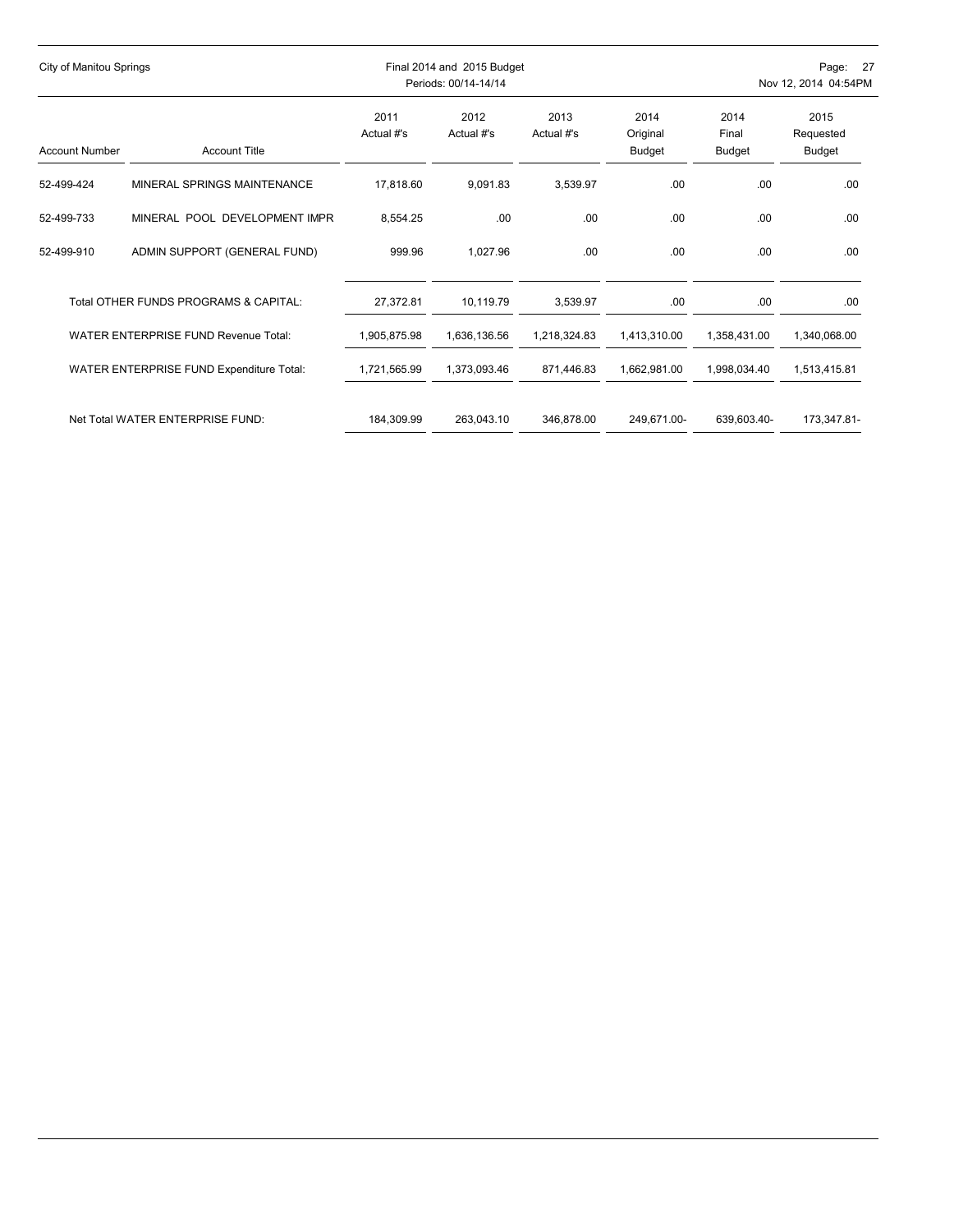#### **53 - SEWER FUND NET CURRENT POSITION**

|                                     |                 |  |         |                   |                                    | <b>2014 (final</b> | 2015<br>(beginning |
|-------------------------------------|-----------------|--|---------|-------------------|------------------------------------|--------------------|--------------------|
|                                     | $2011$ (actual) |  |         |                   | $2012$ (actual) $2013$ (unaudited) | budget)            | budget)            |
| Previous current Net Position:      | 163,948         |  | 294,883 |                   | 490,051                            | 730,886            | 582,659            |
| Revenues:                           | 1,122,383       |  | 840,734 |                   | 952,480                            | 955,157            | \$1,013,830        |
| Expenditures:                       | 991,448         |  | 645,566 |                   | 711,645                            | 1,103,384          | 993,662            |
| <b>Ending Current Net Position:</b> | 294,883         |  | 490,051 | $\boldsymbol{\$}$ | 730,886                            | 582,659            | 602,827            |

Current Net Position is current assets minus current liabilities net of current portion of long term debt.

| CASH: |  | $\frac{194,459}{8}$ 372,979 \$ |  |  |  |  |  | 578,054 \$ 429,827 \$ 460,048 |  |  |
|-------|--|--------------------------------|--|--|--|--|--|-------------------------------|--|--|
|-------|--|--------------------------------|--|--|--|--|--|-------------------------------|--|--|

This budget contains the funding for the City Waste Water Collection system: maintenance, repairs and improvements to a distribution grid, serving approximately 2,200 customers with 40,000 ft of sewer lines. This budget also accounts for the pyaments to Colorado Springs Utilities for treatment of our wastewater.

This budget is on a cash basis ; accounting is on an accrual basis (capital expenses and debt paymetns are budgeted as operating expenses; depreciation expense is not.)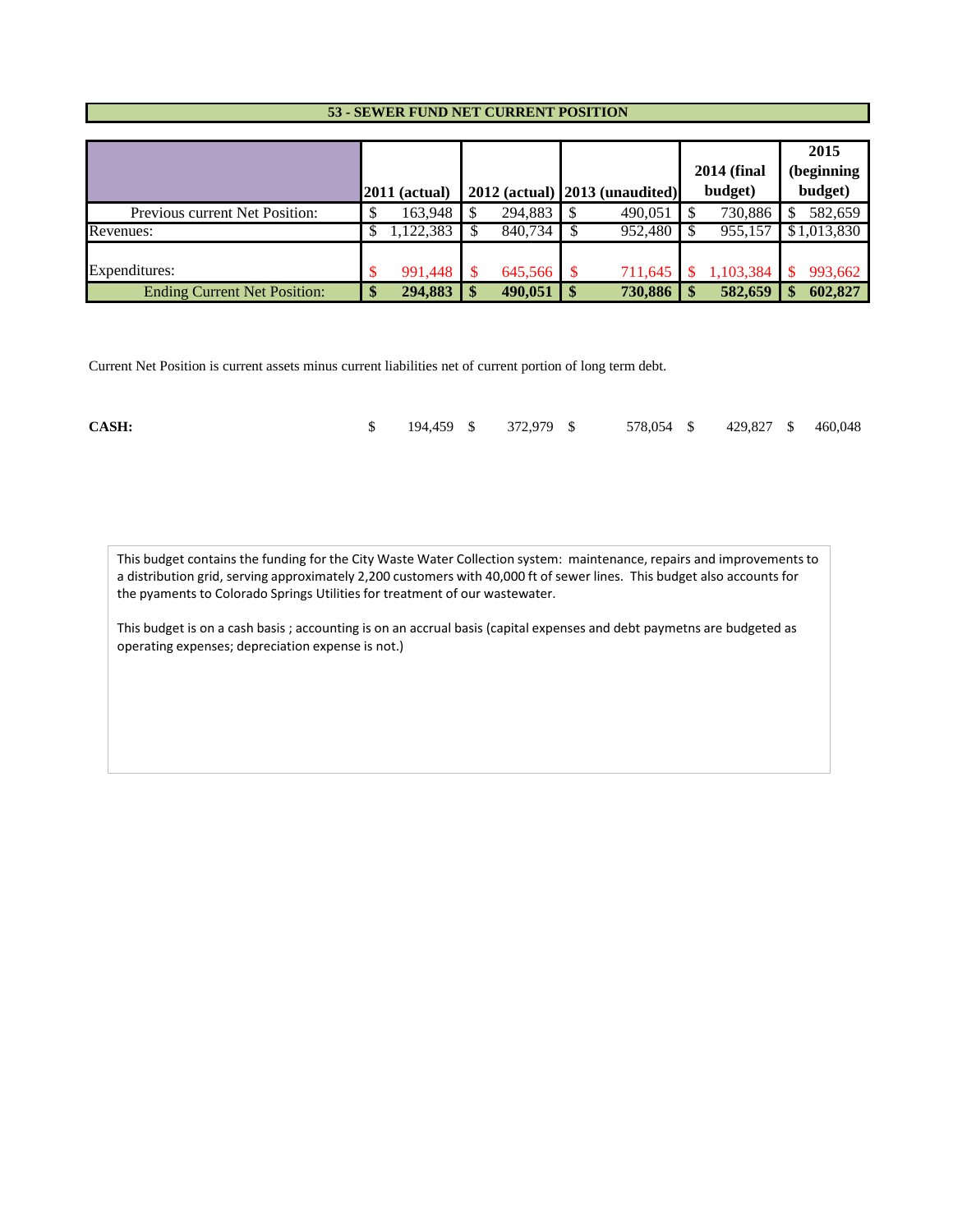| City of Manitou Springs      |                                                                |                    | Final 2014 and 2015 Budget<br>Periods: 00/14-14/14 |                    |                                   |                         | Page:<br>-28<br>Nov 12, 2014 04:54PM |
|------------------------------|----------------------------------------------------------------|--------------------|----------------------------------------------------|--------------------|-----------------------------------|-------------------------|--------------------------------------|
| <b>Account Number</b>        | <b>Account Title</b>                                           | 2011<br>Actual #'s | 2012<br>Actual #'s                                 | 2013<br>Actual #'s | 2014<br>Original<br><b>Budget</b> | 2014<br>Final<br>Budget | 2015<br>Requested<br><b>Budget</b>   |
| <b>SEWER ENTERPRISE FUND</b> |                                                                |                    |                                                    |                    |                                   |                         |                                      |
| 53-344-395                   | <b>CHARGES FOR UTILITY SERVICES</b><br>SEWER TAP REVENUE       | 7,350.00           | 2,450.00                                           | 9,065.00           | 6,615.00                          | 2,690.00                | 2,690.00                             |
| 53-344-400                   | <b>CUSTOMER SEWER CHARGES</b>                                  | 227,111.12         | 255,809.03                                         | 290,747.52         | 309,920.00                        | 309,920.00              | 327,800.00                           |
| 53-344-415                   | <b>INSPECTION FEES</b>                                         | 90.00              | 30.00                                              | 260.00             | 193.00                            | 33.00                   | 193.00                               |
| 53-344-420                   | SEWER VOLUME CHARGES                                           | 530,004.17         | 582,078.36                                         | 645,238.18         | 642,514.00                        | 642,514.00              | 683,147.30                           |
| 53-344-490                   | <b>INTEREST INCOME</b>                                         | 209.92             | 366.46                                             | 62.10              | 320.00                            | .00                     | .00                                  |
| 53-344-501                   | LOAN FORGIVENESS REVENUE--ARR                                  | 354,752.56         | .00                                                | .00                | .00.                              | .00                     | .00                                  |
| 53-344-510                   | MISCELLANEOUS REVENUE                                          | 2,865.00           | .00                                                | .00                | .00                               | .00                     | .00                                  |
|                              | Total CHARGES FOR UTILITY SERVICES:                            | 1,122,382.77       | 840,733.85                                         | 945,372.80         | 959,562.00                        | 955,157.00              | 1,013,830.30                         |
| 53-392-100                   | PROCEEDS FROM SALE OF ASSETS<br>OTHER FIN SOURCE-LEASE PUR PRC | .00                | .00                                                | 7,107.60           | .00                               | .00                     | .00                                  |
|                              | Total PROCEEDS FROM SALE OF ASSETS:                            | .00                | .00                                                | 7,107.60           | .00.                              | .00                     | .00                                  |
| <b>SEWER EXPENSES</b>        |                                                                |                    |                                                    |                    |                                   |                         |                                      |
| 53-494-100                   | SALARY--DEPARTMENT MANAGER                                     | 13,000.00          | 14,204.32                                          | 15,065.62          | 14,498.00                         | 15,737.00               | 16,320.00                            |
| 53-494-110                   | SALARIES & WAGES--REGULAR STAF                                 | 72,211.38          | 70,971.54                                          | 61,533.21          | 82,315.00                         | 72,115.00               | 78,664.00                            |
| 53-494-120                   | SALARIES & WAGES-TEMPORARY/SE                                  | 1,863.54           | 825.90                                             | 2,074.66           | 5,000.00                          | 1,000.00                | 5,000.00                             |
| 53-494-130                   | SALARIES & WAGES-OVERTIME(REG                                  | 5,723.38           | 4,781.71                                           | 7,997.32           | 8,000.00                          | 8,000.00                | 8,000.00                             |
| 53-494-140                   | <b>ACCRUED VACATION PAY</b>                                    | .00                | .00.                                               | 51.00              | .00.                              | .00                     | .00                                  |
| 53-494-210                   | BENEFITS--GROUP INSURANCE                                      | 12,039.15          | 12,693.80                                          | 19,545.69          | 14,887.00                         | 9,785.33                | 8,245.00                             |
| 53-494-220                   | BENEFITS--MEDICARE CONTRIBUTIO                                 | 1,318.40           | 1,206.09                                           | 1,229.01           | 1,592.00                          | 1,462.00                | 1,566.00                             |
| 53-494-230                   | BENEFITS--PERA/FPPA CONTRIBUTI                                 | 12,455.96          | 11,395.44                                          | 11,612.51          | 15,044.00                         | 13,817.00               | 14,794.00                            |
| 53-494-250                   | BENEFITS-UNEMPLOYMENT INSURA                                   | 280.61             | 264.94                                             | 172.62             | 329.00                            | 303.00                  | 324.00                               |
| 53-494-260                   | BENEFITS-WORKER'S COMP INSURA                                  | 2,848.00           | 4,224.05                                           | 5,163.01           | 3,917.00                          | 2,961.00                | 3,152.00                             |
| Budget notes:<br>53-494-290  | increase over 2014 of 6.5%<br><b>BENEFITS--OTHER</b>           | .00                | .00                                                | 17.50              | .00.                              | .00                     | .00                                  |
| 53-494-320                   | SERVICES--PROFESSIONAL (LICENS                                 | 3,270.75           | 4,552.17                                           | .00.               | 8,500.00                          | 2,000.00                | 8,500.00                             |
| 53-494-360                   | RECRUITING/RETENTION/TRAINING                                  | 341.65             | .00.                                               | 479.72             | 500.00                            | 500.00                  | 500.00                               |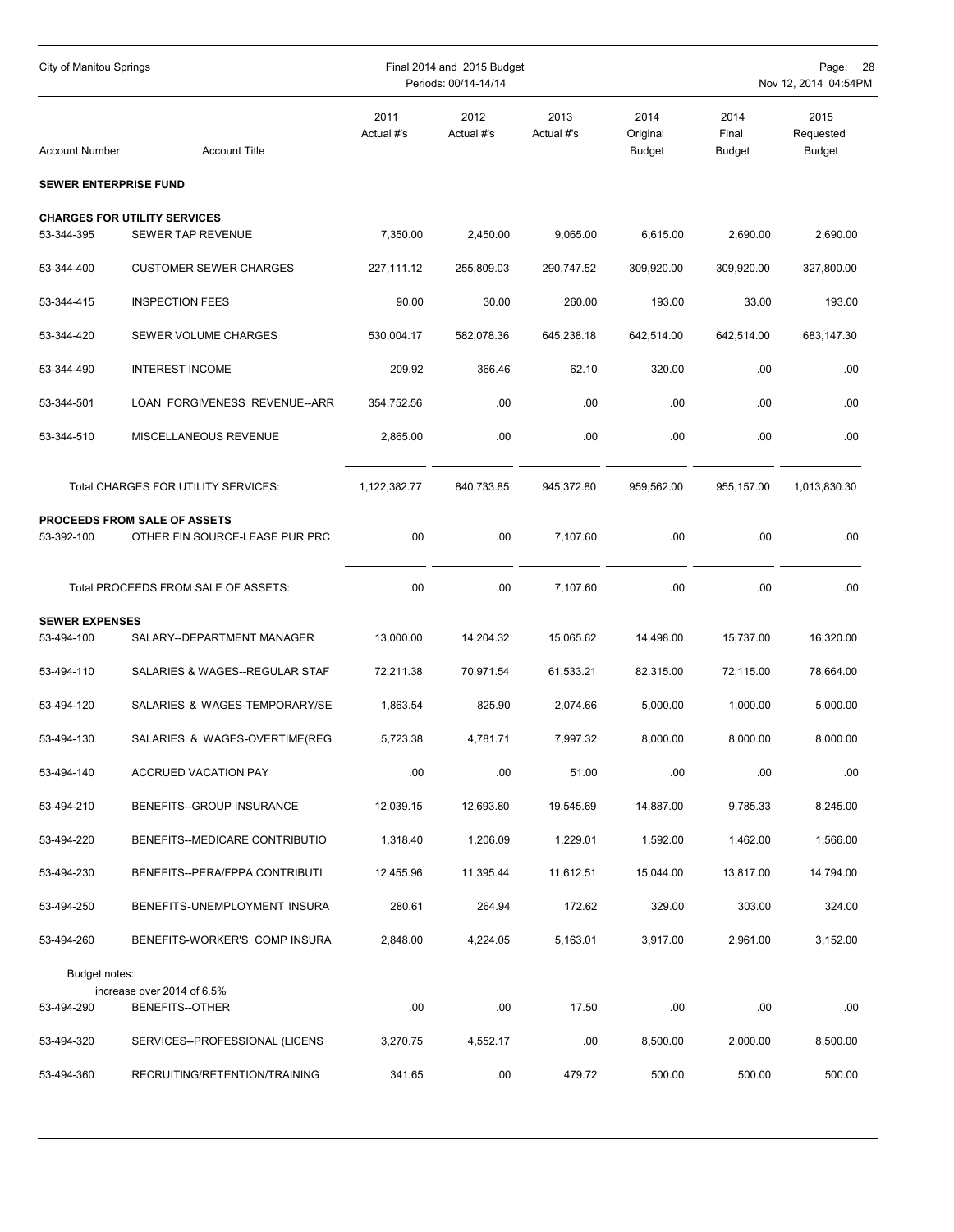| City of Manitou Springs     |                                                                           |                    | Final 2014 and 2015 Budget<br>Periods: 00/14-14/14 |                    |                                   |                                | Page: 29<br>Nov 12, 2014 04:54PM   |
|-----------------------------|---------------------------------------------------------------------------|--------------------|----------------------------------------------------|--------------------|-----------------------------------|--------------------------------|------------------------------------|
| <b>Account Number</b>       | <b>Account Title</b>                                                      | 2011<br>Actual #'s | 2012<br>Actual #'s                                 | 2013<br>Actual #'s | 2014<br>Original<br><b>Budget</b> | 2014<br>Final<br><b>Budget</b> | 2015<br>Requested<br><b>Budget</b> |
| 53-494-370                  | TRAINING/PROFESSIONAL DEVELOP                                             | 347.00             | 587.18                                             | 541.25             | 2,000.00                          | 1,000.00                       | 1,500.00                           |
| 53-494-421                  | INSURANCE--(CASUALTY/LIABILITY                                            | .00                | .00                                                | .00                | 1,466.00                          | 1,466.00                       | 1,753.00                           |
| 53-494-422                  | UNCOVERED LOSSES/DEDUCTIBLES                                              | 1,000.00           | .00                                                | 1.000.00           | .00                               | 1,000.00                       | 1,000.00                           |
| 53-494-430                  | BLDG MAINTENANCE/MATERIAL                                                 | 1.95               | 145.20                                             | 50.00              | 500.00                            | 8,000.00                       | 500.00                             |
| 53-494-453                  | SYSTEM REPAIRS/MAINTENANCE                                                | 19,199.31          | 4,230.17                                           | 9,809.63           | 18,000.00                         | 18,000.00                      | 18,000.00                          |
| 53-494-456                  | STREET PATCHING (FOR SWR MAIN                                             | 1,014.10           | 244.55                                             | 3,438.73           | 3,000.00                          | 1,500.00                       | 3,000.00                           |
| 53-494-461                  | <b>VEHICLE GAS &amp; OIL</b>                                              | 4,902.35           | 4,279.86                                           | 3,684.33           | 4,000.00                          | 3,000.00                       | 4,000.00                           |
| 53-494-470                  | <b>VEHICLE REPAIRS &amp; MAINTENANCE</b>                                  | 11,080.04          | 9,017.60                                           | 5,017.92           | 6,000.00                          | 6,000.00                       | 6,000.00                           |
| 53-494-480                  | VEHICLE INSURANCE(DAMAGE/LIABI                                            | 1,574.58           | 1,148.72                                           | 1.148.72           | 1.131.00                          | 1,131.00                       | 1,352.00                           |
| Budget notes:               | increase over 2014, 19.57%                                                |                    |                                                    |                    |                                   |                                |                                    |
| 53-494-530                  | TELEPHONE/COMMUNICATIONS                                                  | 1,472.91           | 1,253.10                                           | 1,068.18           | 1,000.00                          | 1,000.00                       | 1,500.00                           |
| 53-494-531                  | <b>COMMUNICATION EQUIPMENT</b>                                            | 139.98             | 204.72                                             | .00                | 1,000.00                          | 500.00                         | 1,000.00                           |
| 53-494-573                  | PAYING AGENT FEE                                                          | .00.               | 598.50                                             | .00                | .00                               | .00                            | .00.                               |
| 53-494-605                  | OFFICE SUPPLIES                                                           | 65.14              | 212.62                                             | 178.94             | 200.00                            | 200.00                         | 200.00                             |
| 53-494-610                  | OPERATING SUPPLIES (CHEMICAL,                                             | 504.42             | 41.54                                              | 50.59              | 1,000.00                          | 500.00                         | 1,000.00                           |
| 53-494-615                  | <b>POSTAGE</b>                                                            | .00.               | .00                                                | .00                | 50.00                             | 50.00                          | 50.00                              |
| 53-494-620                  | UNIFORMS (RECURRING COSTS)                                                | 803.92             | 1,008.66                                           | 1,194.34           | 1,200.00                          | 1.600.00                       | 1,600.00                           |
| 53-494-675                  | <b>TREATMENT OPERATION</b>                                                | 495,144.61         | 439,501.74                                         | 502,659.72         | 470,000.00                        | 496,767.00                     | 470,000.00                         |
| 53-494-677                  | SEWER LINE MAINTENANCE                                                    | 10,455.55          | 14,196.85                                          | 14,652.69          | 15,000.00                         | 15,000.00                      | 15,000.00                          |
| 53-494-678                  | SEWER BACKUP RESOLUTION RESE                                              | 3,000.00           | 3,200.00                                           | 4,012.04           | 5,000.00                          | 5,000.00                       | 5,000.00                           |
| 53-494-733                  | CAPITAL PURCHASES-ARRA CONSTR                                             | 188,487.15         | .00.                                               | .00                | .00                               | .00                            | .00                                |
| 53-494-736                  | CAPITAL IMPROVEMENTS--UTILITY                                             | 87,080.42          | .00                                                | .00                | 135,000.00                        | 310,000.00                     | 200,000.00                         |
| 53-494-742                  | CAPITAL PURCHASES--EQUIPMENT                                              | 314.82             | .00                                                | .00                | 3,000.00                          | 3,500.00                       | 5,000.00                           |
| Budget notes:<br>53-494-810 | TRAFFIC CONTROL SUPPLIES (CONES, SIGNS)<br>ARRA WASTE POLLUTION LN #09Z24 | .00                | .06                                                | 6,255.09           | 4,170.00                          | 4,170.00                       | 4,170.00                           |
| 53-494-811                  | LEASE PURCH-2012 INT (FIRST LE                                            | .00                | 961.90                                             | 920.90             | 1,154.00                          | 874.64                         | 589.13                             |
| 53-494-812                  | LEASE PURCHASE-2012 INTEREST (                                            | .00                | 106.00                                             | 3,539.57-          | 695.00                            | 525.73                         | 530.37                             |
| 53-494-813                  | LEASE PURCHASE 2013-INTEREST                                              | .00                | .00                                                | 121.80             | .00                               | 214.95                         | 179.87                             |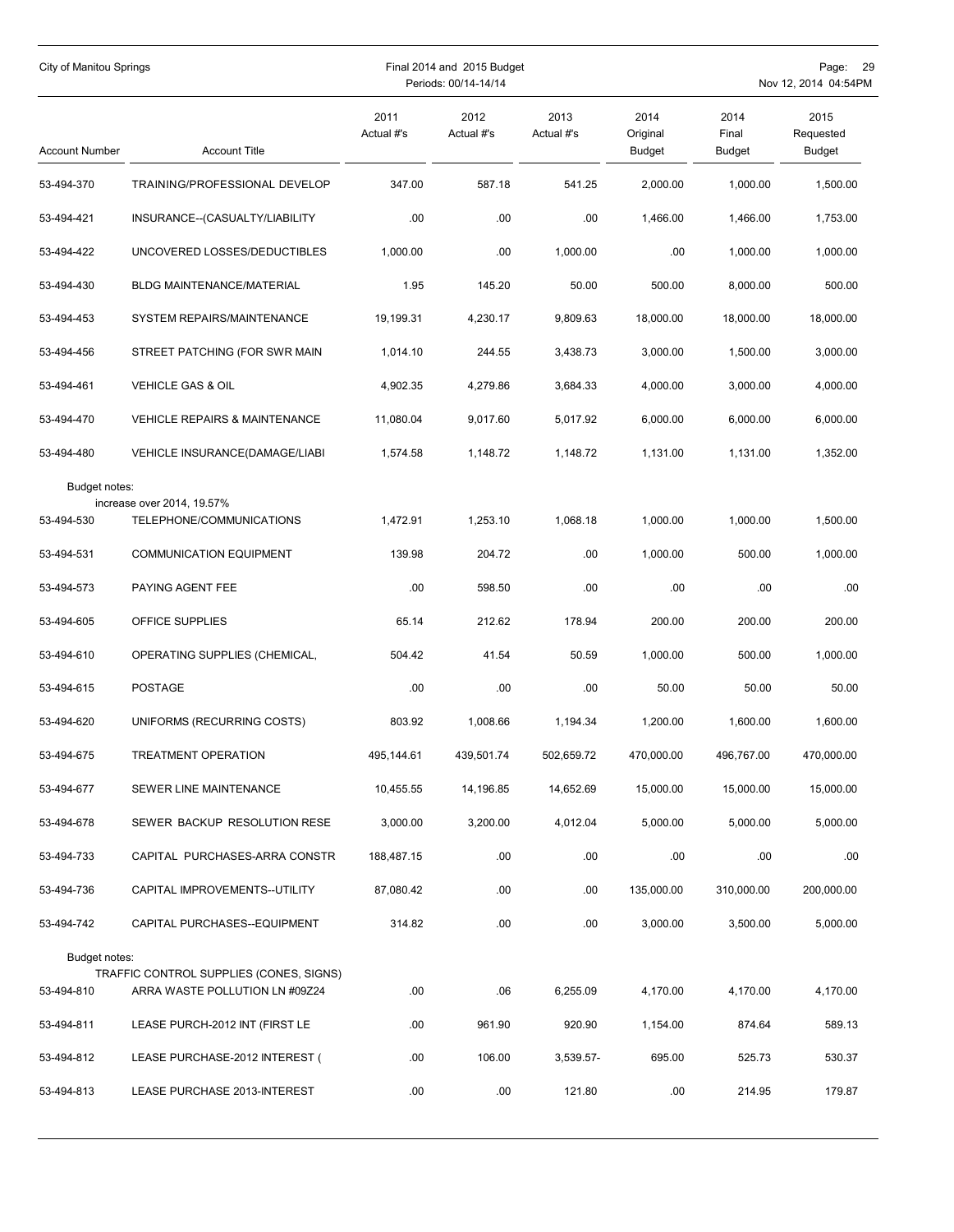|                       | City of Manitou Springs                  |                    | Final 2014 and 2015 Budget<br>Periods: 00/14-14/14 |                    |                                   |                                | Page:<br>- 30<br>Nov 12, 2014 04:54PM |  |  |
|-----------------------|------------------------------------------|--------------------|----------------------------------------------------|--------------------|-----------------------------------|--------------------------------|---------------------------------------|--|--|
| <b>Account Number</b> | <b>Account Title</b>                     | 2011<br>Actual #'s | 2012<br>Actual #'s                                 | 2013<br>Actual #'s | 2014<br>Original<br><b>Budget</b> | 2014<br>Final<br><b>Budget</b> | 2015<br>Requested<br><b>Budget</b>    |  |  |
| 53-494-814            | <b>LEASE PURCH-2014 INTEREST</b>         | .00                | .00                                                | .00                | .00                               | .00                            | 4,288.40                              |  |  |
| 53-494-833            | 2011 LEASE/PURCHASE PROGRAM              | .00                | .00                                                | .00                | 13,316.00                         | 13,476.02                      | 13,881.17                             |  |  |
| 53-494-834            | 2012 LEASE/PURCHASE PROGRAM              | .00                | .00                                                | .80                | 9,816.00                          | 9,985.68                       | 10,157.93                             |  |  |
| 53-494-835            | 2013 CAPITAL LEASE PURCHSE '13           | .00                | .00                                                | 1.00               | 2,200.00                          | 1,984.09                       | 2,019.18                              |  |  |
| 53-494-836            | 2014 LEASE/PURCHASE PRGRM PRIN           | .00                | .00                                                | .00                | 18,818.00                         | 27,427.78                      | 23,139.38                             |  |  |
| 53-494-837            | LEASE PURCH.2015-PRIN                    | .00                | .00                                                | .00                | .00.                              | .00                            | 7,425.95                              |  |  |
| 53-494-910            | <b>TRANSFERS TO GENERAL FUND</b>         | 39,507.00          | 39,507.00                                          | 40,692.00          | 41,831.00                         | 41,831.00                      | 44,761.00                             |  |  |
|                       | <b>Total SEWER EXPENSES:</b>             | 991,448.07         | 645,565.93                                         | 717,900.97         | 915,129.00                        | 1,103,384.22                   | 993,662.38                            |  |  |
|                       | SEWER ENTERPRISE FUND Revenue Total:     | 1,122,382.77       | 840,733.85                                         | 952,480.40         | 959,562.00                        | 955,157.00                     | 1,013,830.30                          |  |  |
|                       | SEWER ENTERPRISE FUND Expenditure Total: | 991,448.07         | 645,565.93                                         | 717,900.97         | 915,129.00                        | 1,103,384.22                   | 993,662.38                            |  |  |
|                       | Net Total SEWER ENTERPRISE FUND:         | 130,934.70         | 195,167.92                                         | 234,579.43         | 44,433.00                         | 148,227.22-                    | 20,167.92                             |  |  |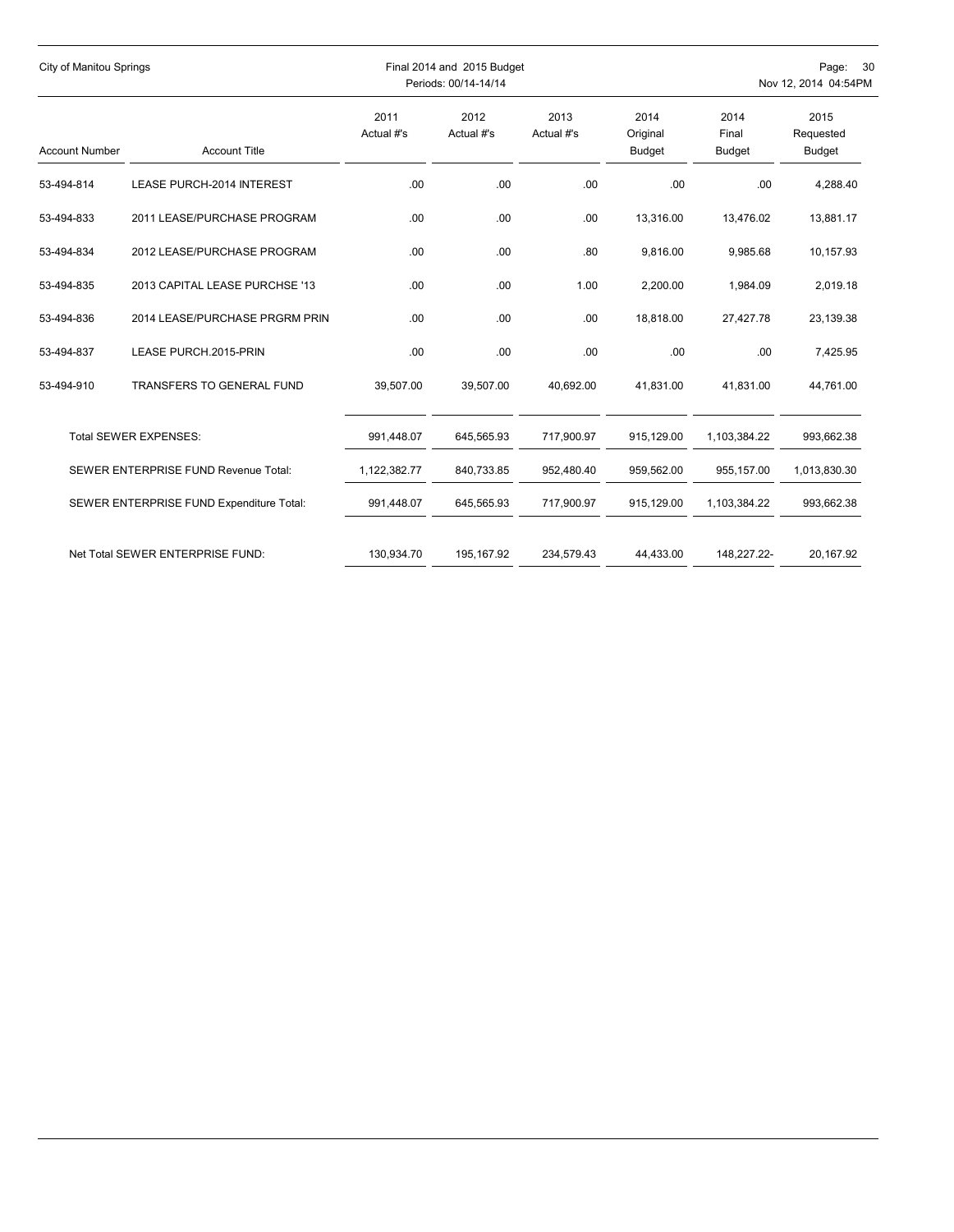### **Tabor Reserve Calculation**

|                                                                                            | Final<br>Amended<br><b>Budget</b> | <b>Budget</b>      |
|--------------------------------------------------------------------------------------------|-----------------------------------|--------------------|
| <b>Expenditures:</b>                                                                       | 2014                              | 2015               |
| General Fund                                                                               | \$5,571,068                       | \$ 6,638,719       |
| <b>Restricted General Fund-Barr Trail</b>                                                  | 191,132                           | 222,000            |
| Water Enterprise Fund                                                                      | 1,998,034                         | 1,513,416          |
| Sewer Enterprise Fund                                                                      | 1,103,384                         | 993,662            |
| Storm Drainage and Flood Management Enterprise Fund                                        | 6,564,414                         | 796,899            |
| Law Enforcement Special Revenue Fund                                                       | 31,609                            | 30,550             |
| <b>Conservation Trust Fund</b>                                                             | 63,000                            | 91,000             |
| Capital Improvements Fund                                                                  | 718,732                           | 1,165,536          |
| Restricted-Cap Improve-Bridges                                                             |                                   | 537,272            |
| Downtown Public Facilities Fund                                                            | 180,497                           | 183,525            |
| Open Space fund                                                                            | 83,687                            | 88,138             |
| <b>Public Works Fund</b>                                                                   | 48,000                            | 48,000             |
| <b>Rural Transportation Public Facilities Fund</b>                                         | 256,050                           | 1,032,091          |
| El Paso Blvd / Beckers Lane Park Fund                                                      | 59,883                            | 61,551             |
| Manitou Springs Park Authority Fund                                                        |                                   | 0                  |
| <b>Total of Fiscal Year Spending:</b>                                                      | \$16,869,490                      | \$13,402,359       |
| <b>Expenditures by Enterprises</b>                                                         |                                   |                    |
| Water Enterprise Fund                                                                      | \$1,998,034                       | \$<br>1,513,416    |
| Sewer Enterprise Fund                                                                      | 1,103,384                         | 993,662            |
| Storm Drainage and Flood Management Enterprise Fund<br>Manitou Springs Park Authority Fund | 6,564,414                         | 796,899<br>0       |
|                                                                                            | 9,665,832<br>S                    | \$3,303,977        |
| <b>Interfund Transfers</b>                                                                 |                                   |                    |
| Admin support-water/sewer                                                                  | 145,025                           | 145,379            |
| Admin support-storm drainage                                                               | 9,064                             | 9,336              |
| Open Space Fund Administrative Transfer To General Fund                                    | 5,665                             | 5,830              |
| El Paso / Beckers Park Fund Admin/pub works Transfer To General Fund                       | 37,036                            | 38,147             |
| Downtown Public Facilities admin transfer to General Fund                                  | 1,133                             | 1,167              |
| Law Enforcement Special Revenue Fund Administrative Transfer To General Fund               | 1,133                             | 1,167              |
| General Fund transfer to Capital Improvements Fund                                         | 278,215                           | 373,027            |
| General Fund transfer to Storm Drainage                                                    |                                   | 146,133            |
| General Fund transfer to Downtown Imp (use tax)                                            |                                   | 65,792             |
|                                                                                            | 477,271                           | \$<br>785,978      |
|                                                                                            |                                   |                    |
| <b>Lottery Proceeds</b>                                                                    | 52,000                            | \$<br>51,000       |
| <b>Expenditures due to Voter Approved Revenue Changes</b>                                  |                                   |                    |
| Downtown Public Facilities Fund sales tax and bond proceeds                                | 180,497                           | \$<br>183,525      |
| Rural Transportation Special Revenue sales tax                                             | 256,050                           | 1,032,091          |
| Open Space Fund                                                                            | 83,687                            | 88,138             |
| El Paso/Beckers Park Fund                                                                  | 59,883                            | 66,551             |
|                                                                                            | 2,699,731                         | \$<br>703,039      |
|                                                                                            |                                   |                    |
| <b>Receipts from Federal Government</b>                                                    |                                   |                    |
| FEMA - Wildland Fire Fighting                                                              | 55,331                            | \$<br>56,700       |
| <b>Fed Grant-Bridge Restoration</b>                                                        | 55,331                            | 207,936<br>264,636 |
|                                                                                            |                                   |                    |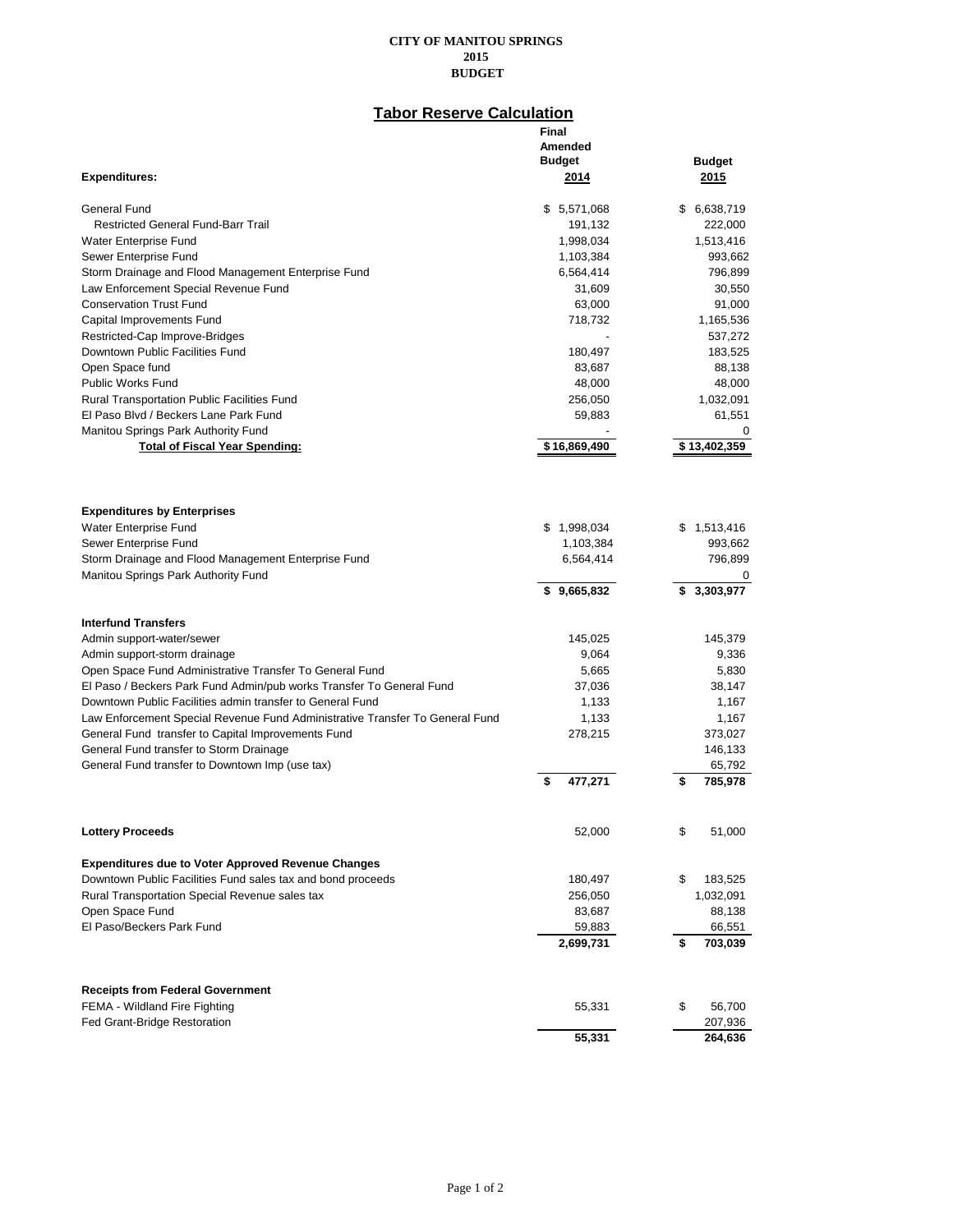|                                                         |                                                                       | Final | Amended<br><b>Budget</b><br>2014 | <b>Budget</b><br>2015 |
|---------------------------------------------------------|-----------------------------------------------------------------------|-------|----------------------------------|-----------------------|
| <b>Sales of City Property</b>                           |                                                                       |       |                                  |                       |
| General Fund cemetery plot sales                        |                                                                       |       | 26,000                           | \$<br>31,800          |
| Sale of Materials for recycling                         |                                                                       |       | 1,273                            | \$                    |
| General Fund sales of surplus equipment                 |                                                                       |       | 6,110                            | 6,000                 |
|                                                         |                                                                       | \$    | 33,383                           | \$<br>37,800          |
| <b>Donations and Gifts</b>                              |                                                                       |       |                                  |                       |
| General Fund                                            |                                                                       |       | 15,862                           | \$                    |
| Parks and Recreation                                    |                                                                       |       | 175                              |                       |
| State grants-flood mitigation and historic preservation |                                                                       |       | 86,229                           | 271,167               |
|                                                         |                                                                       |       | 102,266                          | 271,167               |
|                                                         | Total exclusions:                                                     |       | \$13,033,814                     | \$<br>5,366,597       |
|                                                         | Total less exclusions:                                                | \$    | 3,835,676                        | \$8,035,762           |
|                                                         |                                                                       |       |                                  |                       |
|                                                         | Reserve Requirement (3% of FY Expenditure less Allowable Exclusions): | \$    | 115,070                          | \$<br>241,073         |
| Last 2012 TABOR Reserve Balance:                        |                                                                       |       | 140,000                          | 140,000               |
| <b>Reserve Contribution:</b>                            |                                                                       | \$    | (24, 930)                        | \$<br>101,073         |

The TABOR reserve of \$140,000 is currently being used for emergency purposes dealing with flood mitigation as per Resolution #2713 declaring a state of emergency and authorizing expenditure of the emergency reserves of the City.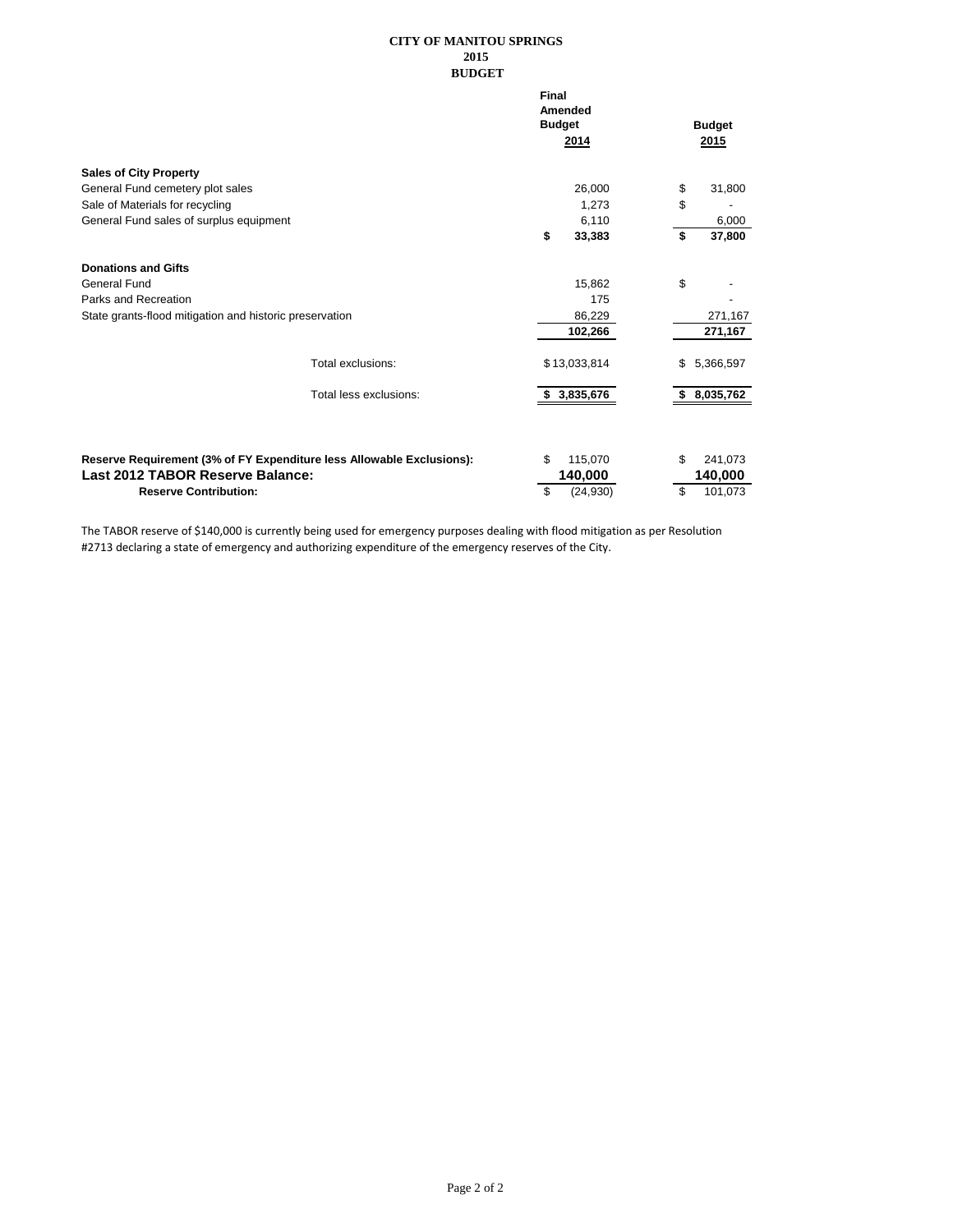### **CITY SALES TAXES--TAXABLE RETAIL SALES AND TAXES**

|             |                     |    | <b>TOTAL ANNUAL</b>  |         | <b>GENERAL FUND</b> |                  | <b>OTHER FUNDS (1)</b> |                  | <b>TOTAL CITY OF MS</b> |              |
|-------------|---------------------|----|----------------------|---------|---------------------|------------------|------------------------|------------------|-------------------------|--------------|
|             |                     |    |                      |         | <b>TAX</b>          | <b>Taxes for</b> | <b>TAX</b>             | <b>Taxes for</b> | <b>TAX</b>              | <b>TOTAL</b> |
| <b>YEAR</b> | <b>SALES VOLUME</b> |    | <b>DOLLAR GROWTH</b> |         | <b>RATE</b>         | <b>GEN. FUND</b> | <b>RATE</b>            | <b>OTHER</b>     | <b>RATE</b>             | <b>TAXES</b> |
| 1997        | \$<br>32,946,044    | \$ | 645,778              | 2.0%    | 3.5%                | \$<br>1,153,112  | 0.1%                   | \$<br>32,946     | 3.6%                    | \$1,186,058  |
| 1998        | \$<br>35,701,765    | S  | 2,755,721            | 8.4%    | 3.5%                | \$<br>1,249,562  | 0.1%                   | \$<br>35,702     | 3.6%                    | \$1,285,264  |
| 1999        | \$<br>37,811,995    | \$ | 2,110,230            | 5.9%    | 3.5%                | \$<br>1,323,420  | 0.3%                   | \$113,436        | 3.8%                    | \$1,436,856  |
| 2000        | \$<br>43,017,614    | S  | 5,205,619            | 13.8%   | 3.5%                | \$<br>1,505,616  | 0.3%                   | \$129,053        | 3.8%                    | \$1,634,669  |
| 2001        | \$<br>43,937,028    | \$ | 919,414              | 2.1%    | 3.5%                | \$<br>1,537,796  | 0.3%                   | \$131,811        | 3.8%                    | \$1,669,607  |
| 2002        | \$<br>43,839,139    | \$ | (97, 889)            | $-0.2%$ | 3.5%                | \$<br>1,534,370  | 0.1%                   | \$<br>43,839     | 3.6%                    | \$1,578,209  |
| 2003        | \$<br>43,122,028    | \$ | (717, 111)           | $-1.6%$ | 3.5%                | \$<br>1,509,271  | 0.1%                   | \$<br>43,122     | 3.6%                    | \$1,552,393  |
| 2004        | \$<br>44,399,795    | \$ | 1,277,767            | 3.0%    | 3.5%                | \$<br>1,553,993  | 0.1%                   | \$<br>44,400     | 3.9%                    | \$1,598,393  |
| 2005        | \$<br>47,944,943    |    | \$3,545,148          | 8.0%    | 3.5%                | \$<br>1,678,073  | 0.4%                   | \$191,780        | 3.9%                    | \$1,869,853  |
| 2006        | \$<br>46,931,455    |    | \$(1,013,488)        | $-2.1%$ | 3.5%                | \$<br>1,642,601  | 0.4%                   | \$187,726        | 3.9%                    | \$1,830,327  |
| 2007        | \$<br>50,198,667    |    | \$3,267,212          | 7.0%    | 3.5%                | \$<br>1,756,953  | 0.4%                   | \$ 200,795       | 3.9%                    | \$1,957,748  |
| 2008        | \$<br>49,027,143    |    | \$ (1,171,524)       | $-2.3%$ | 3.5%                | \$<br>1,715,950  | 0.4%                   | \$196,109        | 3.9%                    | \$1,912,059  |
| 2009        | \$<br>49,374,629    | S  | 347,486              | 0.7%    | 3.5%                | \$<br>1,728,112  | 0.4%                   | \$197,499        | 3.9%                    | \$1,925,611  |
| 2010        | \$<br>52,801,163    | \$ | 3,426,534            | 6.9%    | 3.5%                | \$<br>1,848,041  | 0.4%                   | \$211,205        | 3.9%                    | \$2,059,245  |
| 2011        | \$<br>54,790,078    | \$ | 1,988,915            | 3.8%    | 3.5%                | \$<br>1,917,653  | 0.4%                   | \$219,160        | 3.9%                    | \$2,136,813  |
| 2012        | \$<br>55,377,769    | \$ | 587,691              | 1.1%    | 3.5%                | \$<br>1,938,222  | 0.4%                   | \$221,511        | 3.9%                    | \$2,159,733  |
| 2013        | \$<br>54,274,599    |    | \$(1,103,170)        | $-2.0%$ | 3.5%                | \$<br>1,899,611  | 0.4%                   | \$217,098        | 3.9%                    | \$2,116,709  |
| 2014 *      | \$<br>66,110,714    |    | \$11,836,115         | 21.8%   | 3.5%                | \$<br>2,313,875  | 0.4%                   | \$264,443        | 3.9%                    | \$2,578,318  |
| 2015 *      | \$<br>76,609,628    |    | \$10,498,914         | 15.9%   | 3.5%                | \$<br>2,681,337  | 0.4%                   | \$306,439        | 3.9%                    | \$2,987,775  |

(1) Total Other Funds: Open Space Fund =.1%, Downtown Public Facilities = .3%.

\* Projected.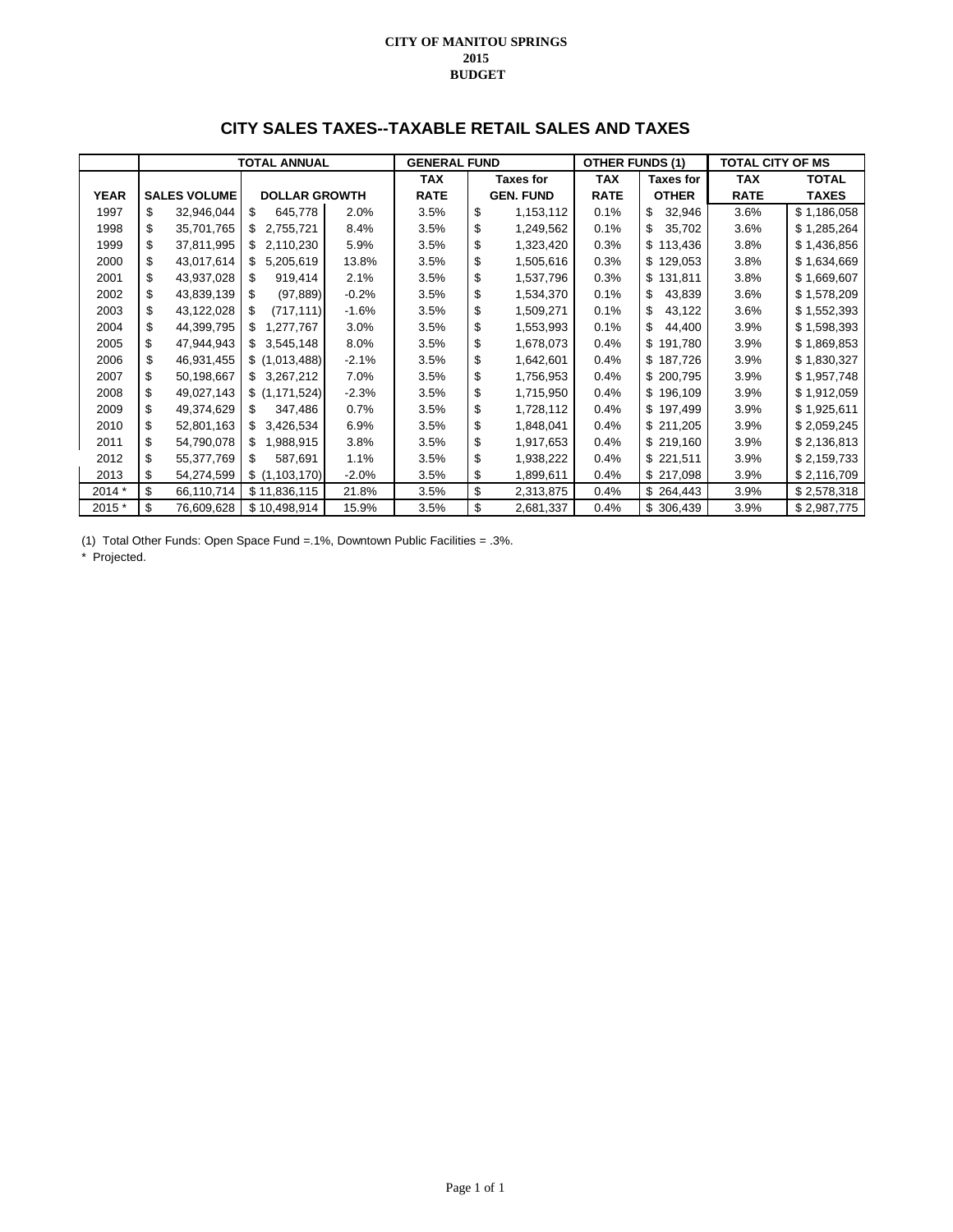# **CITY PROPERTY TAXES--ASSESSED VALUATIONS AND TAX MILL LEVY RATES**

| <b>YEAR</b>       |    |                  |                             |          |             | <b>GENERAL FUND</b> |             | <b>OTHER FUNDS (1)</b> |             | <b>TOTAL CITY OF MS</b> |
|-------------------|----|------------------|-----------------------------|----------|-------------|---------------------|-------------|------------------------|-------------|-------------------------|
| <b>OF</b>         |    | <b>ASSESSED</b>  | <b>DOLLAR</b>               |          | <b>MILL</b> | <b>Taxes for</b>    | <b>MILL</b> | <b>Taxes for</b>       | <b>MILL</b> | <b>TOTAL</b>            |
| <b>Collection</b> |    | <b>VALUATION</b> | <b>INCREASE (-DECREASE)</b> |          | <b>LEVY</b> | <b>GEN. FUND</b>    | <b>LEVY</b> | <b>OTHER</b>           | <b>LEVY</b> | <b>TAXES</b>            |
|                   |    |                  |                             |          |             |                     |             |                        |             |                         |
| 2002              | \$ | 47,375,490       | \$6,576,300                 | 13.8%    | 12.680      | \$600,721           | 5.156       | \$244,268              | 17.836      | \$844,989               |
| 2003              | \$ | 47,317,920       | (57, 570)<br>\$             | $-0.1%$  | 13.121      | \$620,858           | 5.156       | \$243,971              | 18.277      | \$864,830               |
| 2004              | \$ | 44,594,630       | \$ (2,723,290)              | $-5.8%$  | 12.680      | \$565,460           | 5.156       | \$229,930              | 16.900      | \$753,649               |
| 2005              | \$ | 44,616,840       | 22,210<br>\$.               | 0.05%    | 12.680      | \$565,742           | 5.156       | \$230,044              | 17.836      | \$795,786               |
| 2006              | \$ | 47,914,120       | \$3,297,280                 | 7.39%    | 12.128      | \$581,102           | 5.156       | \$247,045              | 17.284      | \$828,148               |
| 2007              | \$ | 48,598,960       | 684,840<br>S.               | 1.43%    | 12.128      | \$589,408           | 5.156       | \$250,576              | 17.284      | \$839,984               |
| 2008              | \$ | 58,004,060       | \$9,405,100                 | 19.35%   | 10.795      | \$626,154           | 5.156       | \$299,069              | 15.951      | \$925,223               |
| 2009              | \$ | 58,636,800       | 632,740<br>S.               | 1.09%    | 10.795      | \$632,984           | 5.156       | \$302,331              | 15.951      | \$935,316               |
| 2010              | \$ | 60,930,520       | \$2,293,720                 | 3.91%    | 10.648      | \$648,788           | 5.156       | \$314,158              | 15.804      | \$962,946               |
| 2011              | \$ | 61,319,690       | 389,170<br>S.               | 0.64%    | 10.594      | \$648,809           | 5.156       | \$316,164              | 15.750      | \$965,785               |
| 2012              | \$ | 59,886,750       | \$(1,043,770)               | $-1.71%$ | 10.594      | \$630,579           | 5.156       | \$308,776              | 15.750      | \$943,216               |
| 2013              | \$ | 58,824,460       | \$(1,062,290)               | $-1.77%$ | 9.714       | \$576,922           | 2.356       | \$140,053              | 12.070      | \$716,975               |
| 2014              | \$ | 58,473,870       | \$<br>(350, 590)            | $-0.60%$ | 9.704       | \$570,736           | 2.356       | \$138,589              | 12.060      | \$709,325               |
| 2015#             | \$ | 58,485,180       | \$<br>11,310                | 0.02%    | 9.704       | \$566,954           | 2.356       | \$137,790              | 12.060      | \$704,744               |

### **One Mill = .1% or .001 (raises \$10 in taxes per \$1,000 assessed valuation).**

Notes: General Fund mill levy: Starting in 2013, and lasting for 4 years, through 2016, the General Fund tax levy will be Temporarily reduced to refund the Public Works Paving mill levy which had expired and had continued to be collected after it expired. The funds were spent on road projects as per the original intent of the mill levy but due to it being collected after expiration, the City is refunding this at the rate of roughly \$52,534/per which includes a 10% penalty. The refund amount in 2015 is \$52,052 or .89 of a mill as per the August assessment by El Paso County.

Other taxes: Starting in 2013, consist of Capital Improvement Fund=.556 (no expiration date); Open Space Fund=.8 mills (this mill levy expires in 2020) and El Paso Blvd Park Fund 1 mill (This mill is for maintenance and lasts into perpetuity. Two mills for capital needs for El Paso/Beckers Park expired in 2012.)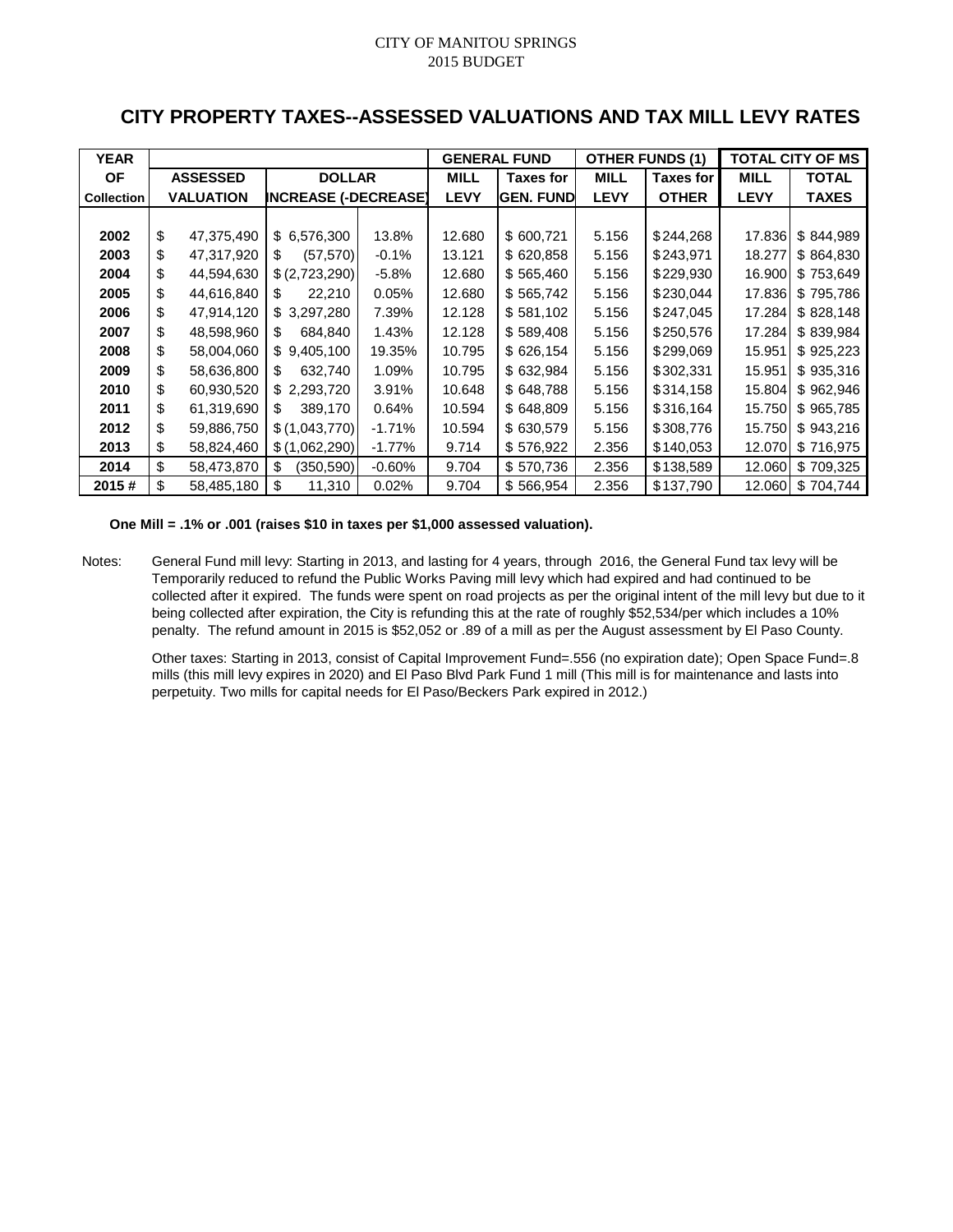|                                                        | 2004    | 2005   | 2006   | 2007   | 2008   | 2009   | 2010   | 2011   | 2012   | 2013     | 2014     |
|--------------------------------------------------------|---------|--------|--------|--------|--------|--------|--------|--------|--------|----------|----------|
| Mill Levies Paid to City of Manitou Springs:           |         |        |        |        |        |        |        |        |        |          |          |
| City - Paving Special Rev. Fund (1995 vote)            | 0.800   | 0.800  | 0.800  | 0.800  | 0.800  | 0.800  | 0.800  | 0.800  | 0.800  |          |          |
| City - Open Space Special Rev. Fund (renew. 2001 vote) | 0.800   | 0.800  | 0.800  | 0.800  | 0.800  | 0.800  | 0.800  | 0.800  | 0.800  | 0.800    | 0.800    |
| City - Capital Improvement Fund (est. 1987)            | 0.556   | 0.556  | 0.556  | 0.556  | 0.556  | 0.556  | 0.556  | 0.556  | 0.556  | 0.556    | 0.556    |
| City - General Fund                                    | 12.680  | 12.680 | 12.128 | 12.128 | 10.795 | 10.795 | 10.648 | 10.594 | 10.594 | 10.594   | 10.594   |
| City - El Paso Blvd. Fund (1997 vote)                  | 3.000   | 3.000  | 3.000  | 3.000  | 3.000  | 3.000  | 3.000  | 3.000  | 3.000  | 1.000    | 1.000    |
| City - TABOR Property Tax Refund                       | (0.468) | 0.000  | 0.000  | 0.000  | 0.000  | 0.000  | 0.000  | 0.000  | 0.000  | $-0.880$ | $-0.890$ |
| <b>Total to City:</b>                                  | 17.368  | 17.836 | 17.284 | 17.284 | 15.951 | 15.951 | 15.804 | 15.750 | 15.750 | 12.070   | 12.060   |
| Mill Levies Paid to Other Agencies:                    |         |        |        |        |        |        |        |        |        |          |          |
| School District 14                                     | 51.061  | 51.226 | 33.199 | 49.000 | 48.187 | 48.098 | 47.164 | 47.268 | 47.138 | 47.354   | 47.649   |
| El Paso County                                         | 7.947   | 8.012  | 7.673  | 7.710  | 7.514  | 7.583  | 7.531  | 7.717  | 7.597  | 7.663    | 7.714    |
| S.E. Colo. Water Cons. Dist.                           | 0.947   | 0.947  | 0.943  | 0.941  | 0.875  | 0.943  | 0.947  | 0.947  | 0.947  | 0.944    | 0.94     |
| Manitou Springs Metropolitan (downtown only)           | 2.068   | 2.068  | 2.068  | 2.068  | 2.031  | 1.927  | 0.45   | 0.44   | 0.44   | 0.44     | 0.44     |
| Proposed Pikes Peak Library District(2013)             |         |        |        |        |        |        |        |        |        | 4        | 4        |
|                                                        | 62.023  | 62.253 | 43.883 | 59.719 | 58.607 | 58.551 | 56.092 | 56.365 | 56.122 | 60.401   | 60.743   |
| <b>TOTAL MILL LEVY</b>                                 | 79.391  | 80.089 | 61.167 | 77.003 | 74.558 | 74.502 | 71.896 | 72.115 | 71.872 | 72.471   | 72.803   |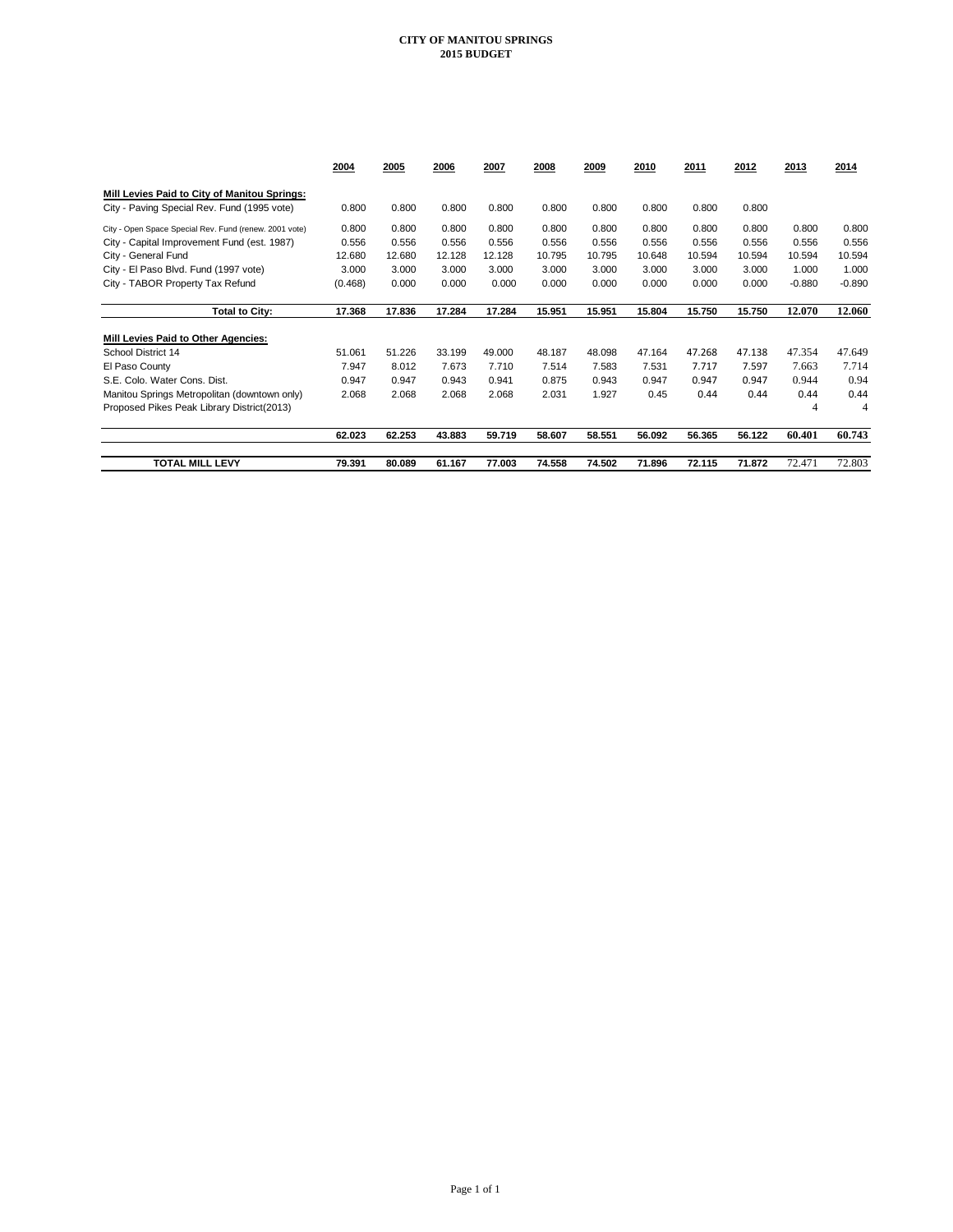|  |                                                                         |             | <b>EXHIBIT 1</b> |         |         |              |                  |                   |
|--|-------------------------------------------------------------------------|-------------|------------------|---------|---------|--------------|------------------|-------------------|
|  | FY2015 - FY2019 Capital Improvements Fund Requested Equipment List      |             |                  |         |         |              |                  |                   |
|  |                                                                         |             |                  |         |         |              |                  |                   |
|  |                                                                         | Fin<br>term | 2015             | 2016    | 2017    | 2018         | 2019             |                   |
|  | <b>Information Services (Executive Department)</b>                      |             | 2015             | 2016    | 2017    | <u> 2018</u> | 2019             |                   |
|  | 11 replacement desktop computers                                        | n           | 16,000           | 16,000  | 16,000  | 16,000       | 16,000           | 80,000            |
|  | Microsoft Exchange or equivalent technology                             | n           |                  | 10,000  |         |              |                  | 10,000            |
|  | <b>UPS equipment</b>                                                    | n           | 2,000            | 2,000   | 2,000   | 2,000        | 2,000            | 10,000            |
|  | Network Backbone equipment (in 2017 y5 lp)                              | y5          |                  |         | 30,000  |              | 12,600           | 42,600            |
|  | Software                                                                | y5          | 30,000           |         |         |              |                  | 30,000            |
|  | Digital Transmitter Replacement                                         | y5          | 6,500            |         |         |              |                  | 6,500             |
|  | Data Storage                                                            | n           |                  |         |         | 25,700       |                  | 25,700            |
|  | wireless solutions and advanced technology                              | n           | 9,900            |         |         |              |                  | 9,900             |
|  | Network Protection/VPN (Firewall)                                       |             |                  |         | 17,750  |              |                  |                   |
|  | Software                                                                | y5          |                  |         |         |              |                  |                   |
|  | 3 Server replacements or equivalent technology upgrade                  | y5          |                  | 37,000  |         |              |                  | 37,000            |
|  | 2 Server replacements or equivalent technology upgrade-                 |             |                  |         |         |              |                  |                   |
|  | backup systems (Emergency Siren System)                                 |             |                  |         |         |              |                  |                   |
|  | <b>Totals</b>                                                           |             | 64,400           | 65,000  | 65,750  | 43,700       | 25,000<br>55,600 | 25,000<br>294,450 |
|  |                                                                         |             |                  |         |         |              |                  |                   |
|  | <b>Police Department</b>                                                |             | 2015             | 2016    | 2017    | 2018         | 2019             |                   |
|  | 2013 patrol vehicle @ \$38,588 (10 units incl PD, Parking &             |             |                  |         |         |              |                  |                   |
|  | CEO, 7.5 yr life cycle) 5% increase per year                            |             |                  |         |         |              |                  |                   |
|  | 700/800MhZ Radios (20 units, 5 year life cycle at \$4K                  | y5          | 42,543           | 44,670  | 93,808  | 49,249       | 51,712           | 418,333           |
|  | each). 4 radios per year- 5% increase per year                          | y5          | 17,640           | 18,522  | 19,448  | 20,421       | 21,442           | 97,473            |
|  | <b>Totals</b>                                                           |             | 60,183           | 63,192  | 113,256 | 69,670       | 73,154           | 515,806           |
|  |                                                                         |             |                  |         |         |              |                  |                   |
|  |                                                                         |             |                  |         |         |              |                  |                   |
|  |                                                                         |             |                  |         |         |              |                  |                   |
|  |                                                                         |             |                  |         |         |              |                  |                   |
|  |                                                                         |             |                  |         |         |              |                  |                   |
|  | <b>Fire Department</b>                                                  |             | 2015             | 2016    | 2017    | 2018         | 2019             | <b>Totals</b>     |
|  | <b>Bunker Gear</b>                                                      | n           | 20,000           |         | 20,000  |              | 20,000           | 60,000            |
|  | <b>Helmets</b>                                                          | n           |                  |         |         | 10,000       |                  | 10,000            |
|  | <b>HazMat Supplies</b>                                                  | n           |                  | 25,000  |         |              |                  | 25,000            |
|  | Pumper - Urban interface was \$400,000                                  | y10         | 500,000          |         | 500,000 |              |                  | 1,000,000         |
|  | Breathing air compressor                                                | y5          |                  |         |         | 55,000       |                  | 55,000            |
|  | Expoxy Bay Floor<br><b>SCBA</b>                                         | n<br>y5     | 17,000           |         |         | 65,000       |                  | 17,000<br>65,000  |
|  | <b>Totals</b>                                                           |             | 537,000          | 25,000  | 520,000 | 130,000      | 20,000           | 1,862,000         |
|  |                                                                         |             |                  |         |         |              |                  |                   |
|  | <b>Public Works</b>                                                     |             | 2015             | 2016    | 2017    | 2018         | 2019             | <b>Totals</b>     |
|  | 4x4 3/4 ton diesel standard cab truck (replace 2006 Ford                |             |                  |         |         |              |                  |                   |
|  | F150)                                                                   | y5          | 35,000           |         |         |              |                  | 35,000            |
|  | 4x4 3/4 ton diesel flat bed w/snowplow (replace 2007<br>Chevrolet plow) |             |                  | 45,000  |         |              |                  | 45,000            |
|  | riding mower 60" 24 hp                                                  | y5<br>y5    |                  | 20,000  | 20,000  |              |                  | 40,000            |
|  | 4x4 3/4 ton diesel flat bed w/snowplow/sander (replace                  |             |                  |         |         |              |                  |                   |
|  | 2010 Dodge plow)                                                        | y5          |                  |         | 45,000  |              |                  | 45,000            |
|  | skid trailer (replace 1996 Butler)                                      | y5          |                  |         | 15,000  |              |                  | 15,000            |
|  | 4x4 3/4 ton diesel standard cab truck (replace 2010                     |             |                  |         |         |              |                  |                   |
|  | Dodge)<br>4x4 3/4 ton diesel flat bed w/snowplow/sander (replace        | y5          |                  |         |         | 40,000       |                  | 40,000            |
|  | 2010 Dodge plow)                                                        | y5          |                  |         |         |              | 50,000           | 50,000            |
|  | Water Tanker (replace 1990 L7000 water tanker) shared                   |             |                  |         |         |              |                  |                   |
|  | 60%PW/30%WS/10%SD)                                                      | y10         | 120,000          |         |         |              |                  | 120,000           |
|  | Ashpalt/snowplow/sander 4X4 T Diesel Automatic Truck                    |             |                  |         |         |              |                  |                   |
|  | (replace 2000 Plow Do All)                                              | y10         |                  | 200,000 |         |              |                  | 200,000           |
|  | Backhoe w/thumb (replace 1993 John Deere)                               | y10         |                  |         | 160,000 |              |                  | 160,000           |
|  | Asphalt Roller<br>Mini excavator w/thumb (replaces 2007 BobCat)         | y10<br>y10  |                  |         |         | 150,000      | 90,000           | 150,000<br>90,000 |
|  | <b>Totals</b>                                                           |             | 155,000          | 265,000 | 240,000 | 190,000      | 140,000          | 990,000           |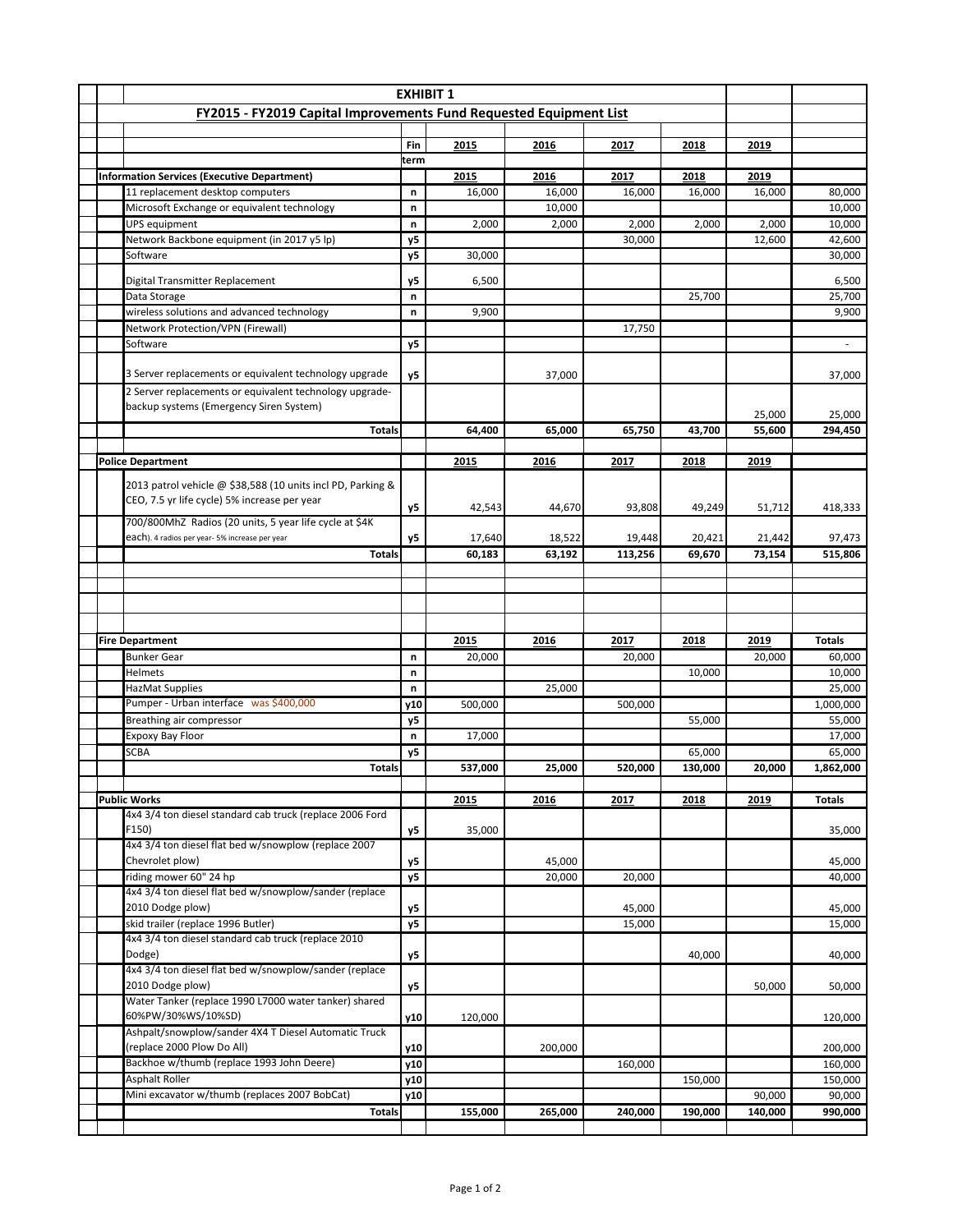| <b>Aquatics</b> |                                                                                 |                  | 2015         | 2016                     | 2017      | 2018                     | 2019           | <b>Totals</b> |
|-----------------|---------------------------------------------------------------------------------|------------------|--------------|--------------------------|-----------|--------------------------|----------------|---------------|
|                 | Paint beams                                                                     | n                | 25,000       |                          |           |                          |                | 25,000        |
|                 | Weight Room Equipment Replacement                                               | n                |              | 20,000                   |           |                          |                | 20,000        |
|                 | Building Upgrades (lights, bathrooms, Roof, etc.)                               | n                | 12,000       |                          | 20,000    |                          | 10,000         | 32,000        |
|                 | Door and window replacement                                                     | n                |              |                          |           | 15,000                   |                | 15,000        |
|                 |                                                                                 |                  | 34500        |                          |           |                          |                |               |
|                 | Baby pool repair-grant match(30%)                                               | n                |              | 28,750                   |           |                          |                | 63,250        |
|                 | <b>Totals</b>                                                                   |                  | 71,500       | 48,750                   | 20,000    | 15,000                   | 10,000         | 155,250       |
|                 |                                                                                 |                  |              |                          |           |                          |                |               |
|                 |                                                                                 |                  |              |                          |           |                          |                |               |
|                 | <b>Parking Department</b>                                                       |                  | 2014         | 2015                     | 2016      | 2017                     | 2018           |               |
|                 | Parking lot Improvements (Prospect lot)                                         | n                |              |                          | 42,500    |                          |                | 42,500        |
|                 |                                                                                 | <b>y5</b>        |              |                          |           |                          |                |               |
|                 | <b>Totals</b>                                                                   |                  | $\centerdot$ | $\overline{\phantom{a}}$ | 42,500    | $\overline{\phantom{a}}$ | $\blacksquare$ | 42,500        |
|                 |                                                                                 |                  |              |                          |           |                          |                |               |
|                 |                                                                                 |                  |              |                          |           |                          |                |               |
|                 | Total Cap imp/equip acq per year                                                |                  | 888,083      | 466,942                  | 1,001,506 | 448,370                  | 298,754        | 3,860,006     |
|                 |                                                                                 |                  |              |                          |           |                          |                |               |
|                 |                                                                                 |                  |              |                          |           |                          |                |               |
|                 |                                                                                 |                  |              |                          |           |                          |                |               |
|                 |                                                                                 |                  |              |                          |           |                          |                |               |
|                 |                                                                                 |                  |              |                          |           |                          |                |               |
|                 |                                                                                 |                  |              |                          |           |                          |                |               |
|                 |                                                                                 |                  |              |                          |           |                          |                |               |
|                 |                                                                                 |                  |              |                          |           |                          |                |               |
|                 |                                                                                 |                  |              |                          |           |                          |                |               |
|                 |                                                                                 |                  |              |                          |           |                          |                |               |
|                 |                                                                                 |                  |              |                          |           |                          |                |               |
|                 |                                                                                 |                  |              |                          |           |                          |                |               |
|                 |                                                                                 |                  |              |                          |           |                          |                |               |
|                 |                                                                                 |                  |              |                          |           |                          |                |               |
|                 |                                                                                 |                  |              |                          |           |                          |                |               |
|                 |                                                                                 | <b>Exhibit 2</b> |              |                          |           |                          |                |               |
|                 | Capital Improvements Fund Proposed Equipment Financing Packages FY2015 - FY2019 |                  |              |                          |           |                          |                |               |
|                 |                                                                                 |                  |              |                          |           |                          |                |               |
|                 | <b>Financing totals 5yr</b>                                                     |                  | 2015         | 2016                     | 2017      | 2018                     | 2019           |               |
|                 |                                                                                 |                  |              |                          |           |                          |                |               |
|                 | <b>Information Services (Executive Department)</b>                              |                  |              |                          |           |                          |                |               |
|                 | Software in 15/backbone equipment in '17 & '19                                  | Y5               | 30,000       |                          | 30,000    |                          | 12,600         |               |
|                 | Digital Transmitter Replacement                                                 | Υ5               | 6,500        |                          |           |                          |                |               |
|                 | Servers: 3 in '16/2 in '19                                                      | <b>Y5</b>        |              | 37,000                   |           |                          | 25,000         |               |
|                 | <b>Police Department</b>                                                        |                  |              |                          |           |                          |                |               |
|                 | 2013 patrol vehicle @ \$38,588 (10 units incl PD, Parking & 0                   | y5               | 42,543       | 44,670                   | 93,808    | 49,249                   | 51,712         |               |
|                 | 700/800MhZ Radios                                                               | y5               | 17,640       | 18,522                   | 19,448    | 20,421                   | 21,442         |               |
|                 | <b>Fire Department</b>                                                          |                  |              |                          |           |                          |                |               |
|                 | <b>Breathing Air Compressor</b>                                                 | y5               |              |                          |           | 55,000                   |                |               |
|                 | <b>SCBA</b>                                                                     | y5               |              |                          |           | 65,000                   |                |               |
|                 | Public Works<br>4x4 3/4 ton diesel standard cab truck (replace 2006 Ford        |                  | 35,000       |                          |           |                          |                |               |
|                 |                                                                                 | у5               |              |                          |           |                          |                |               |
|                 | 4x4 3/4 ton diesel flat bed w/snowplow (replace 2007 Chev                       | у5               |              | 45,000                   |           |                          |                |               |
|                 | riding mower 60" 24 hp                                                          | y5               |              | 20,000                   | 20,000    |                          |                |               |
|                 | 4x4 3/4 ton diesel flat bed w/snowplow/sander (replace                          |                  |              |                          |           |                          |                |               |
|                 | 2010 Dodge plow)                                                                | y5               |              | 45,000                   |           |                          |                |               |
|                 | skid trailer (replace 1996 Butler)                                              | <b>y5</b>        |              | 15,000                   |           |                          |                |               |
|                 | 4x4 3/4 ton diesel standard cab truck (replace 2010                             |                  |              |                          |           |                          |                |               |
|                 | Dodge)                                                                          | y5               |              |                          | 40,000    |                          |                |               |
|                 | 4x4 3/4 ton diesel flat bed w/snowplow/sander (replace                          |                  |              |                          |           |                          |                |               |
|                 | 2010 Dodge plow)                                                                | y5               |              |                          |           | 50,000                   |                |               |
|                 | <b>Annual Principal Totals</b>                                                  |                  | 131,683      | 225,192                  | 203,256   | 239,670                  | 110,754        |               |
|                 |                                                                                 |                  |              |                          |           |                          |                |               |
|                 | Financing totals 10yr                                                           |                  | 2015         | 2016                     | 2017      | 2018                     | 2019           |               |
|                 | <b>Fire Department</b>                                                          |                  |              |                          |           |                          |                |               |
|                 | Pumper - Urban interface was \$400,000                                          | y10              | 500,000      | $\overline{\phantom{a}}$ | 500,000   |                          |                |               |
|                 | <b>Public Services</b>                                                          |                  |              |                          |           |                          |                |               |
|                 | Water Tanker (replace 1990 L7000 water tanker) shared 60 y10                    |                  | 120,000      |                          |           |                          |                |               |
|                 | Ashpalt/snowplow/sander 4X4 T Diesel Automatic Truck (re y10                    |                  |              | 200,000                  |           |                          |                |               |
|                 | Backhoe w/thumb (replace 1993 John Deere)                                       | y10              |              |                          | 160,000   |                          |                |               |
|                 | Asphalt Roller                                                                  | y10              |              |                          |           | 150,000                  |                |               |
|                 | Mini excavator w/thumb (replaces 2007 BobCat)                                   | y10              | ä,           | L,                       |           |                          | 90,000         |               |
|                 | <b>Annual Principal Totals</b>                                                  |                  | 620,000      | 200,000                  | 660,000   | 150,000                  | 90,000         |               |
|                 |                                                                                 |                  | 751,683      | 425,192                  | 863,256   | 389,670                  | 200,754        |               |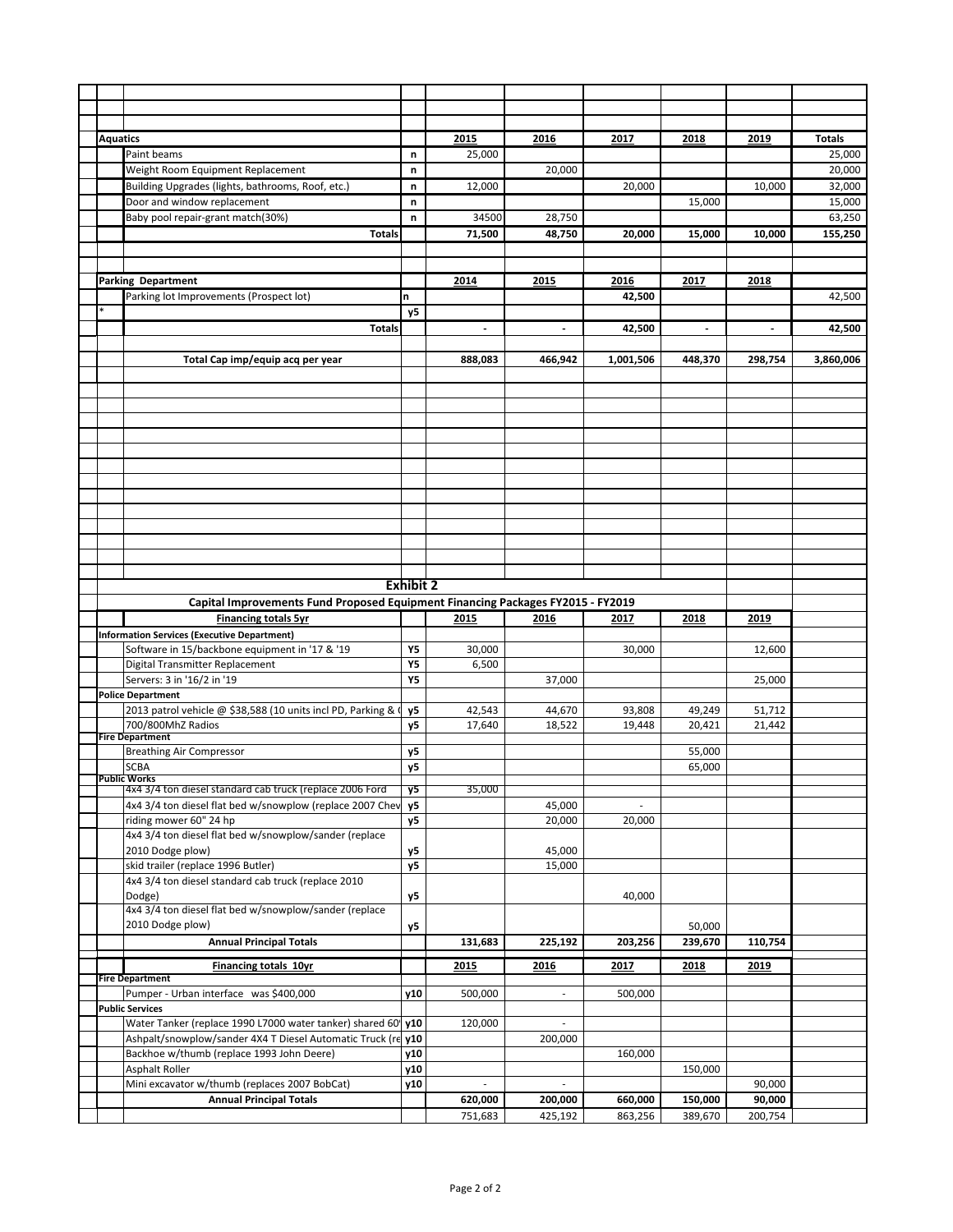|                                                |             | Water and Sewer Department (60/40) |             |              |              |
|------------------------------------------------|-------------|------------------------------------|-------------|--------------|--------------|
| <b>Financing 5 years</b>                       | 2015        | 2016                               | 2017        | 2018         | 2019         |
| 4x4 Water Meter SUV/small truck (replace       |             |                                    |             |              |              |
| 2008 Chevy) Water only                         | \$30,000.00 |                                    |             |              |              |
| 4x4 SUV/small truck (replace 2004 Ford         |             |                                    |             |              |              |
| ranger) Water only                             |             | \$30,000.00                        |             |              |              |
| 4x4 3/4 ton diesel standard cab (replace       |             |                                    |             |              |              |
| 2010 Dodge reservoir) Water only               |             |                                    | \$35,000.00 |              |              |
| 4x4 3/4 ton diesel standard cab with utility   |             |                                    |             |              |              |
| bed (replace 2011 Dodge)                       |             |                                    |             | \$50,000.00  |              |
| 4x4 3/4 ton diesel standard cab with utility   |             |                                    |             |              |              |
| bed (replace 2011 Dodge)                       |             |                                    |             |              | \$50,000.00  |
|                                                |             |                                    |             |              |              |
| <b>Financing 10 years</b>                      | 2015        | 2016                               | 2017        | 2018         | 2019         |
| Skid loader with tracks (replace 2001 Case     |             |                                    |             |              |              |
| 85)                                            | \$85,000.00 |                                    |             |              |              |
| Water Tanker (replace 1990 L7000 Water         |             |                                    |             |              |              |
| tanker) Shared 60% PW/30% WS/10%SD             | \$60,000.00 |                                    |             |              |              |
| Track Excavator zero turn long stick with      |             |                                    |             |              |              |
| thumb (replace 1990 Cat E120B)                 |             | \$300,000.00                       |             |              |              |
| 4x4 5 T Diesel Automatic Truck (replace        |             |                                    |             |              |              |
| 1997 Ford F700)                                |             |                                    | \$95,000.00 |              |              |
| Front Loader (replace 2002 Cat)                |             |                                    |             | \$250,000.00 |              |
| Video Camera (replace 2014 Video               |             |                                    |             |              |              |
| Camera)                                        |             |                                    |             |              | \$95,000.00  |
|                                                |             |                                    |             |              |              |
| <b>Capital Purchase equipment</b>              | 2015        | 2016                               | 2017        | 2018         | 2019         |
| <b>Traffic Control Supplies (Cones, Signs)</b> | \$5,000.00  |                                    |             |              |              |
| Traffic Control Supplies (Cones, Signs)        |             | \$5,000.00                         |             |              |              |
| <b>Traffic Control Supplies (Cones, Signs)</b> |             |                                    | \$5,000.00  |              |              |
| Traffic Control Supplies (Cones, Signs)        |             |                                    |             | \$5,000.00   |              |
| Replace Treatment Plant Filter media           |             |                                    |             |              |              |
| (water only)                                   |             |                                    |             |              | \$250,000.00 |
| <b>Traffic Control Supplies (Cones, Signs)</b> |             |                                    |             |              | \$5,000.00   |
|                                                |             |                                    |             |              |              |

# **Budget Notes**

*This budget accounts for the cost of operating the water utility.*

The Water Fund budget is on a cash basis; accounting is on an accrual basis (capital expenses and debt payments are budgeted as operating expenses; depreciation expense is not).

This Enterprise is funded through a fee assessed on customer usage.